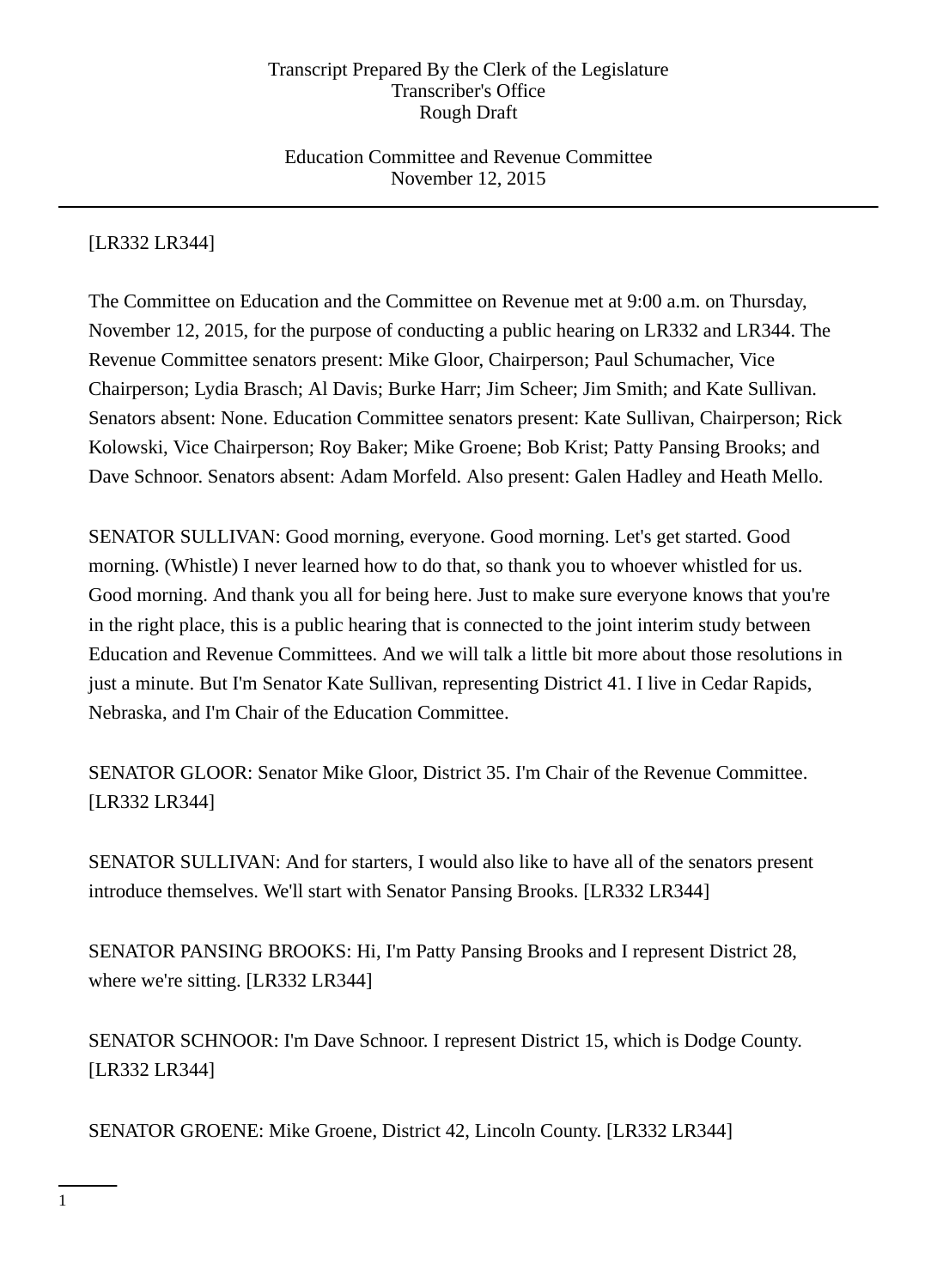## Education Committee and Revenue Committee November 12, 2015

SENATOR BAKER: Senator Roy Baker, District 30, Gage County, part of Lancaster County. [LR332 LR344]

SENATOR KOLOWSKI: Rick Kolowski, District 31, the southwest Omaha area. [LR332 LR344]

SENATOR HADLEY: Galen Hadley, District 37, Kearney and eastern Buffalo County. [LR332 LR344]

SENATOR MELLO: Heath Mello, District 5, south Omaha. [LR332 LR344]

SENATOR SCHUMACHER: Paul Schumacher, District 22. That's Platte and parts of Stanton and Colfax Counties. [LR332 LR344]

SENATOR BRASCH: Lydia Brasch, District 16, Burt County, Cuming County, and Washington County. [LR332 LR344]

SENATOR SCHEER: Jim Scheer, District 19. [LR332 LR344]

SENATOR SMITH: Jim Smith, District 14, Sarpy County. [LR332 LR344]

SENATOR KRIST: Bob Krist, OPS and Bennington Badgers. [LR332 LR344]

SENATOR SULLIVAN: Thank you, Senators. We also have several staff members helping us today. To my immediate left is Mandy Mizerski, who is the committee clerk for the Education Committee. Krissa Delka over there is the committee clerk for the Revenue Committee. We also have legal counsels: Mary Jane Egr Edson is the legal counsel for the Revenue Committee; also, Tammy Barry and LaMont Rainey, who are the legal counsels for the Education Committee; and Kay Stilwell Bergquist, who is the research analyst for the Revenue Committee. The senators that introduced themselves are, as I indicated, both...members of both the Education and Revenue Committees, but also we've allowed our Speaker of the Legislature, Senator Hadley,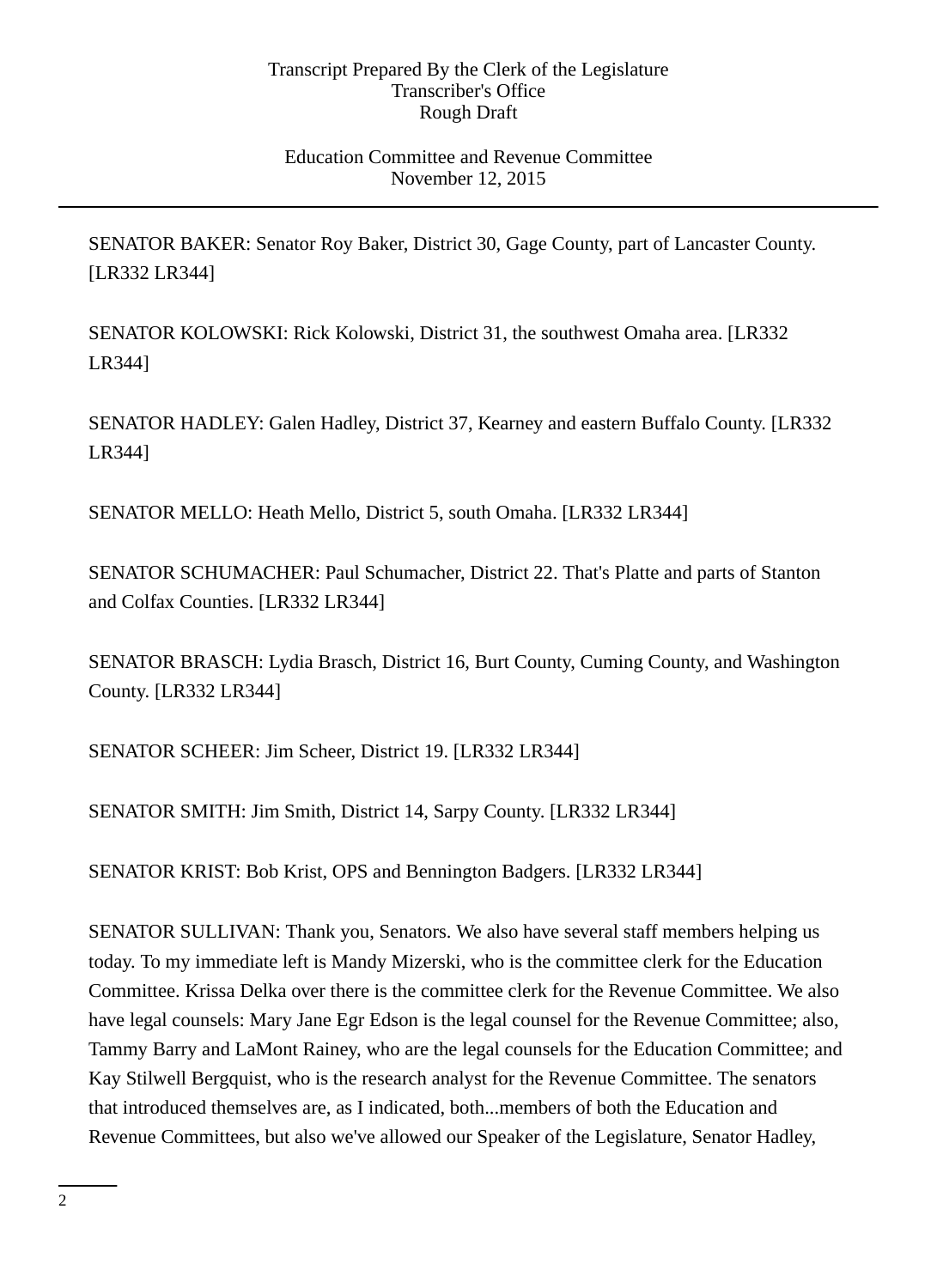# Education Committee and Revenue Committee November 12, 2015

and also Senator Mello, the Appropriations Committee Chair, to be part of this effort as well. I think we have a page helping us today. I'm sorry, Brandon, you are from... [LR332 LR344]

BRANDON METZLER: Omaha. [LR332 LR344]

SENATOR SULLIVAN: Okay, thank you. And he'll be helping us today. As I indicated, this is a public hearing connected to two interim study resolutions that were introduced by the Education Committee and also Senator Gloor, looking at how we fund our public schools and also the use of property taxes to do that and, in so doing, trying to find a way to provide some relief from property taxes. Senator Gloor, do you want to add anything to that? [LR332 LR344]

SENATOR GLOOR: I would say that it's a bit unique. This is not a tag team; this is a collaboration and it probably emphasizes the collegial nature of both...how Senator Sullivan and I work together, as well as members of our respective committees, that we decided to join forces and try and address this significant problem for Nebraska and Nebraskans working together. I wouldn't call it unique, but I would call it a good sign of the commitment of this legislative body to try and get a handle on things if possible. [LR332 LR344]

SENATOR SULLIVAN: I wanted to lay out just a few of the logistics for today. If you are familiar with testifying at either an interim study or a legislative hearing, we'll operate much the same way in that there are blue sign-in sheets that if you're planning to testify we'd like you pick those up and fill those out before you come up to testify. If you do not wish to testify but would like your name entered into the official record as being present at the hearing, there is a separate form on the table for you to sign for that purpose as well. Regarding the sign-in sheet, as I said, please complete it in its entirety and give it to the page when you come up to testify so that we can have an accurate public record of this event. If you have handouts, please have 24 copies and hand those to the page as you come up to testify. Regarding your testimony, please speak clearly into the microphone, tell us your name, and please spell your first and last name again to ensure an adequate record. Maybe this goes without saying but, please, if you have a cell phone, put it on vibrate, quiet. We want to give our full attention to the testifiers with no distractions. One of the things when the joint committees met the last time, the members, the senators felt that it was going to be important to have a little bit more additional expert testimony, so that's one of the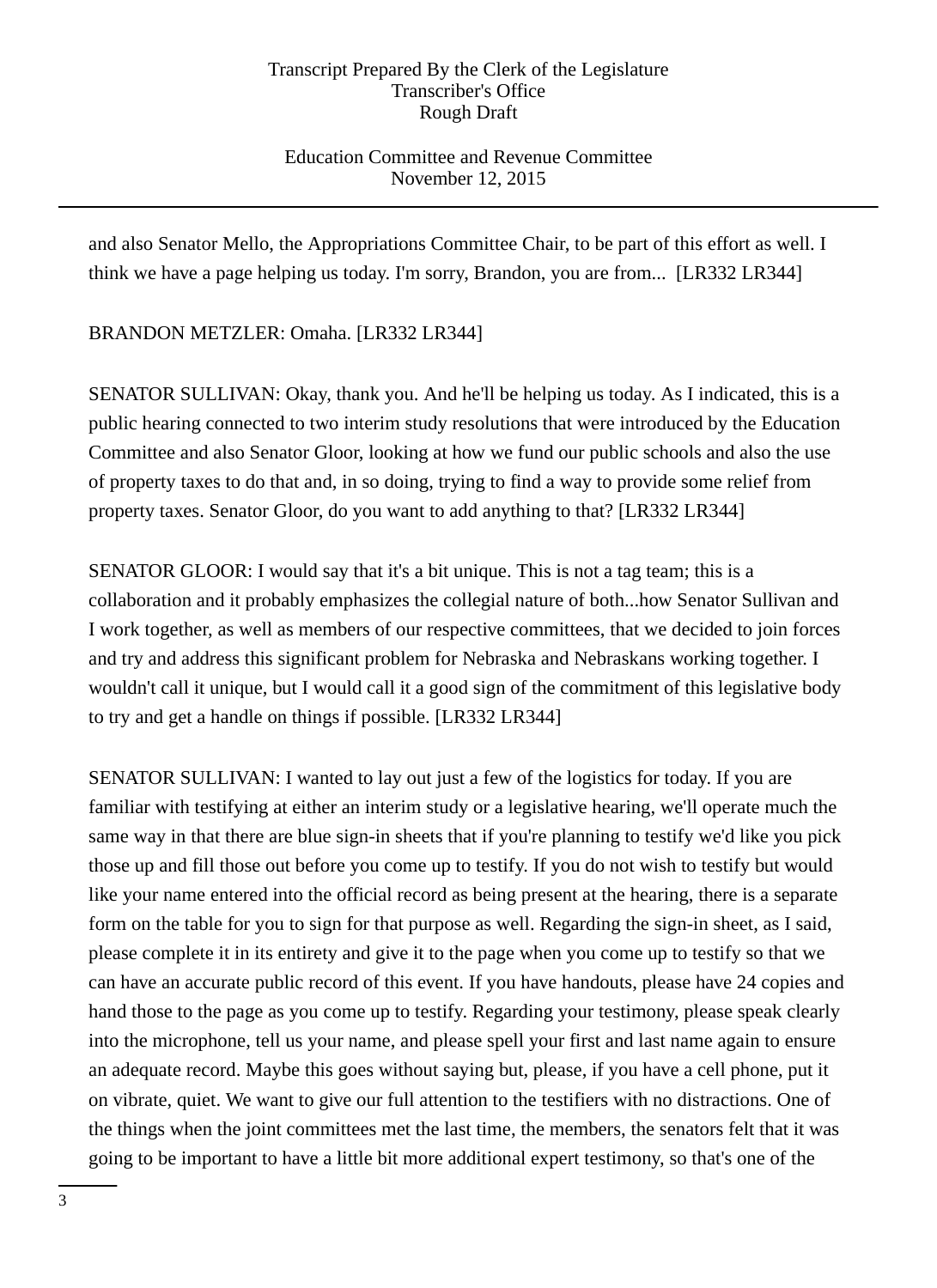# Education Committee and Revenue Committee November 12, 2015

things I wanted to explain to you this morning. We have three individuals that will be coming up to give testimony, ten minutes each, and we will hear from them and the senators will have opportunity to question them. After we get done with those three expert testifiers, then we will open it up to the groups that we have invited to testify. We will be...with the exception of those three individuals, we'll be using the light system today and each testifier will have three minutes. When you see the yellow light come on, then that is a signal that you've got one minute left. And when the red light is on, we want you to end your testimony. We have to be really cognizant of that today because we want to give everyone who wants to testify and make comments today the opportunity to do that. So that's, as I said, the way we're going to handle it. But before we get started with that I'll turn it over to Senator Gloor, because then we'll talk a little bit about the background of this effort. [LR332 LR344]

SENATOR GLOOR: The basis for these hearings really have to do with the efficiency and effectiveness of funding K-12 education, and the genesis for it began several years ago. Most of you know about the Tax Modernization Committee led by now Speaker, then Chair, Senator Hadley of the Revenue Committee that held hearings, was able to enact a number of the recommendations or brought back recommendations that we were able to enact that covered a wide variety of taxation issues in the state. But the one issue that remained a tough nut to crack was the issue of state support to fund K-12 education with the hope that that would, in fact, relieve some of the burden on property tax. And that began as sort of the genesis for what we've been working on for a number of months now during the interim with LR332 and LR344. We have asked Senator Hadley, given his role then and his role now, if he in fact would talk to us a little bit about the Tax Modernization Committee and this issue. And so with that, we turn it over to Speaker Hadley. [LR332 LR344]

SENATOR HADLEY: Thank you, Senator Gloor, I appreciate it. I'll be very brief. We did have the Tax Modernization Committee and I believe we went to five different places around the state and held hearings, including Lincoln. And we heard a lot of testimony from the people in the state of Nebraska. And we heard testimony on all the different taxes, but we certainly heard a lot of testimony on property taxes. And as Senator Gloor said, we have been able to do some things that came about as a result of the Tax Modernization Committee. We've indexed the tax brackets. For the first time ever, we have kind of decoupled from Social Security and we're exempting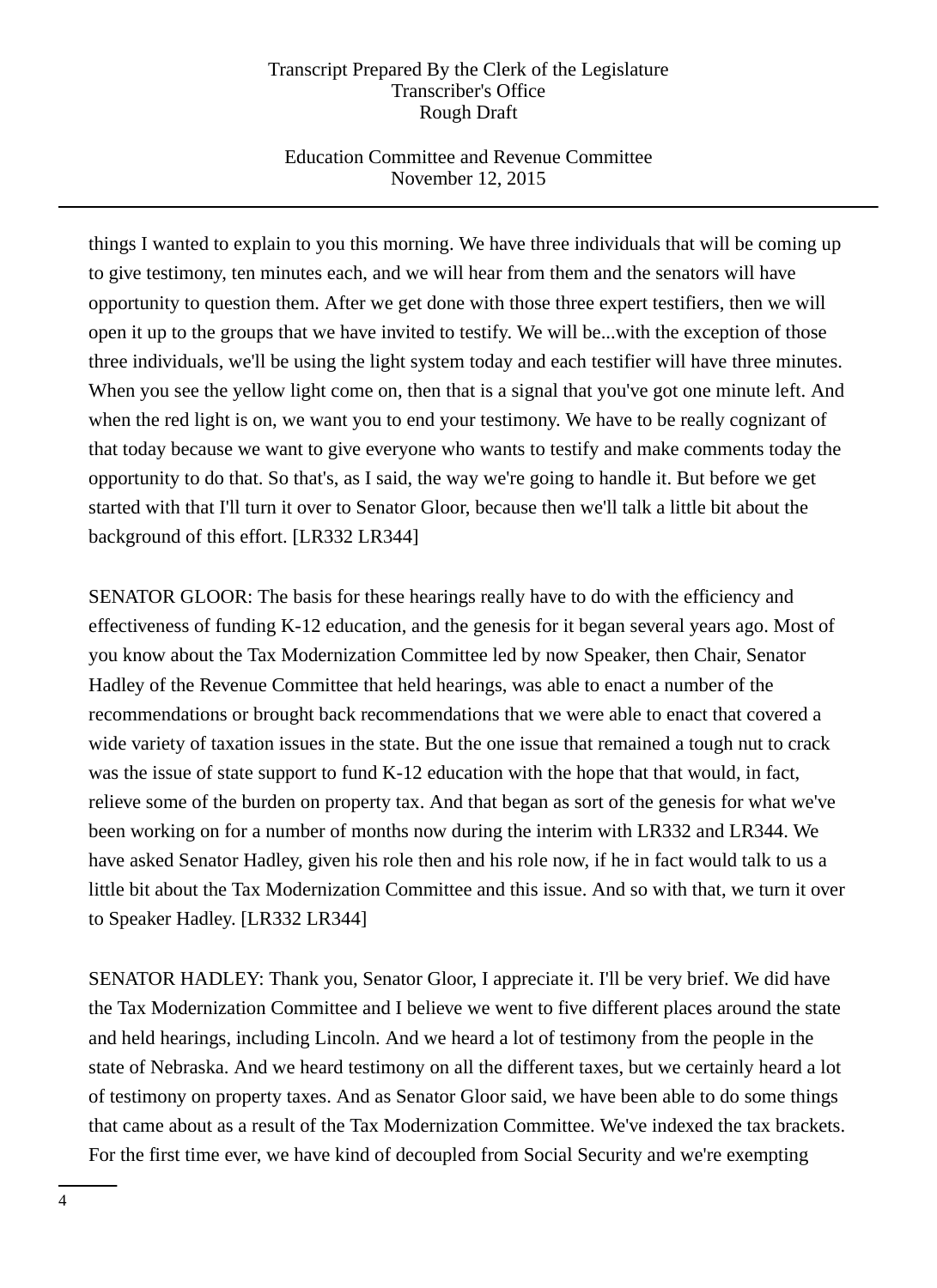## Education Committee and Revenue Committee November 12, 2015

more of Social Security income for the lower-income people. We've worked on the homestead exemption. We've done some things, but the property tax has still been one that's been hanging out there, and it hangs out there every year because of the increase in ag land values. And so I applaud Senator Gloor and Senator Sullivan for taking this on and trying to find the linkage between the funding of education, K-12 education, and property taxes. And it's one of those things...the only advice I would give people who testify today, we know there's a problem. So if you get up and just tell us that there's a problem you're stating the obvious. If you could help us come up with possible solutions to the problem, it would really help us. I think I speak for everybody that if you're going to spend your three or five minutes telling us there's a problem, you're preaching to the choir at that point in time. But we are looking for solutions that we can help alleviate some of that burden on property taxes. And lastly, I want to say that on the Tax Modernization Committee we heard from all three sectors about property taxes. We heard from the ag people, but we heard also from individual homeowners and we also heard from businesses. So, you know, we have a tendency to think in terms of the ag sector when we think of property taxes, but obviously the other two sectors are impacted by property taxes. And I think the people who run for the Legislature, one of the things you hear even when you go door-todoor is the impact of property taxes on homeowners and business also. So I look forward to hearing which of you has the best solution to the problem and will applaud you when you give us that. Thank you. [LR332 LR344]

SENATOR SULLIVAN: Thank you, Speaker Hadley. As I indicated before, we're going to start the testimony today with what the committee had requested, and that would be to bring to the table a little bit more detailed information to add to our knowledge base in working through this. And so we have selected three individuals that I think have a broad base of knowledge in different areas, but also overlapping areas: one is an ag economist; one is an individual who's had many years working in state government and particularly with tax policy; and another is a former state senator who not only served as Chair of the Revenue Committee, but also on the Education Committee as well. I'm going to, of course, let those individuals introduce themselves and enter their names into the record. We are going to have all three of them come up to the table and make their testimony as a panel. I would ask the senators...that we'd like each of them, these testifiers, to give their ten-minute opening statements with no questions in between. So they will just each make their ten-minute comments and then for the remainder of the time, which will go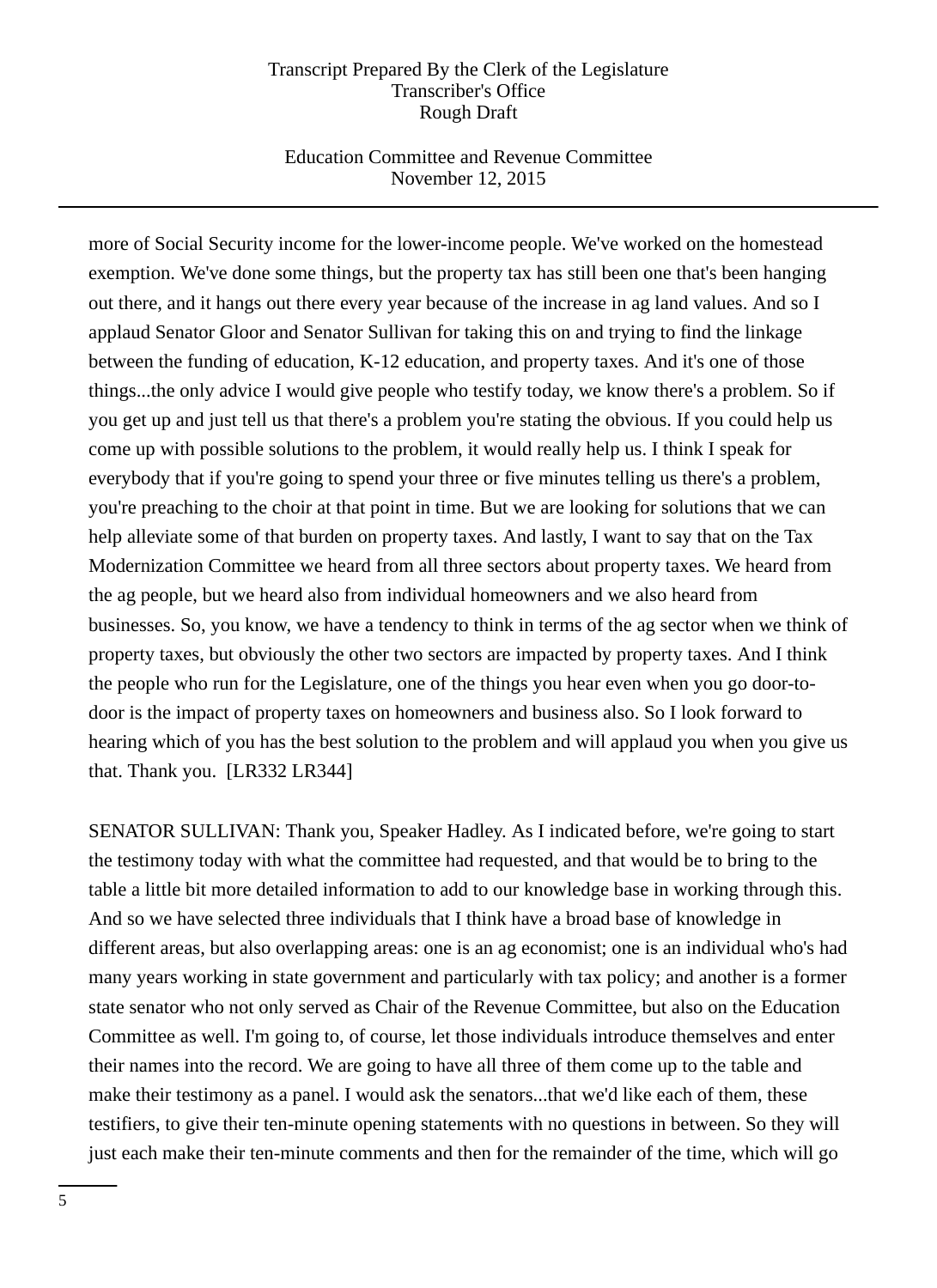# Education Committee and Revenue Committee November 12, 2015

till probably about 10:30, then we will have that time available for questions from all of you. So at this point, I'd like our three guests to come forward. Welcome. And I don't know if each of you have decided who's going first. I see on the...that there is an order, so I'll presume you're going to follow that. [LR332 LR344]

BRUCE JOHNSON: Good morning. My name is Bruce Johnson, spelled B-r-u-c-e J-o-h-n-s-on, professor of ag economics, emeritus, university. Been asked to comment briefly on questions of the agricultural economy and kind of putting a context to it. And so I'll hopefully do that quickly without the yellow light showing up here. First of all, we need to think really that our ag production complex is very remarkable. It's not just a side issue in rural Nebraska, it's the engine of our economy across the state. We did a study in 2012 looking at the economic impact of that production complex and found that 40 percent of the business receipts generated in this state represent ag and the ag-related industries and components of that. Basically, 25 to 26 percent of value added from the state of Nebraska is from this agricultural economic complex. And basically a fourth of all jobs, employment, and wage and income earnings are from the agricultural complex. So as the ag economy goes, so does the state economy. And, in fact, in our amazing but short-lived prosperity of the ag economy during the recent U.S. recession and recovery, Nebraska weathered very, very well because of that. We know that. Now, conversely, we find that the recent tax revenue forecasts are coming in on the short side. That, too, is reflecting a downturn in the ag economy. Perspective of that, in 2013 our ag economy or the Nebraska net farm income, I should say, had a record of almost \$8.3 billion. Two years later, 2015, projections are that that net farm income will be more like \$3.5 billion. That's more than a 50 percent drop. That's a significant decline in our major economic activity of the state, and it's going to continue. The repercussions of that are going to continue by all forecasts coming from USDA and others that the next few years are going to be very lean with very narrow profit margins if any, in some cases, for production agriculture across the country, but certainly in Nebraska. So that's our situation there. Getting back to this whole point of property value increase, the common question is, hey, farmers had good income years and they were largely the ones that were running up the values, and so high assessed values are just natural. Hey, everything is working that way. Yes, there's truth to that. We did have a "miniboom," no question about it. And what happened is, in 2009, 24 percent of the total assessed value of the state was in the ag land component. By this year, 38 percent of the total ag land assessed value was in the ag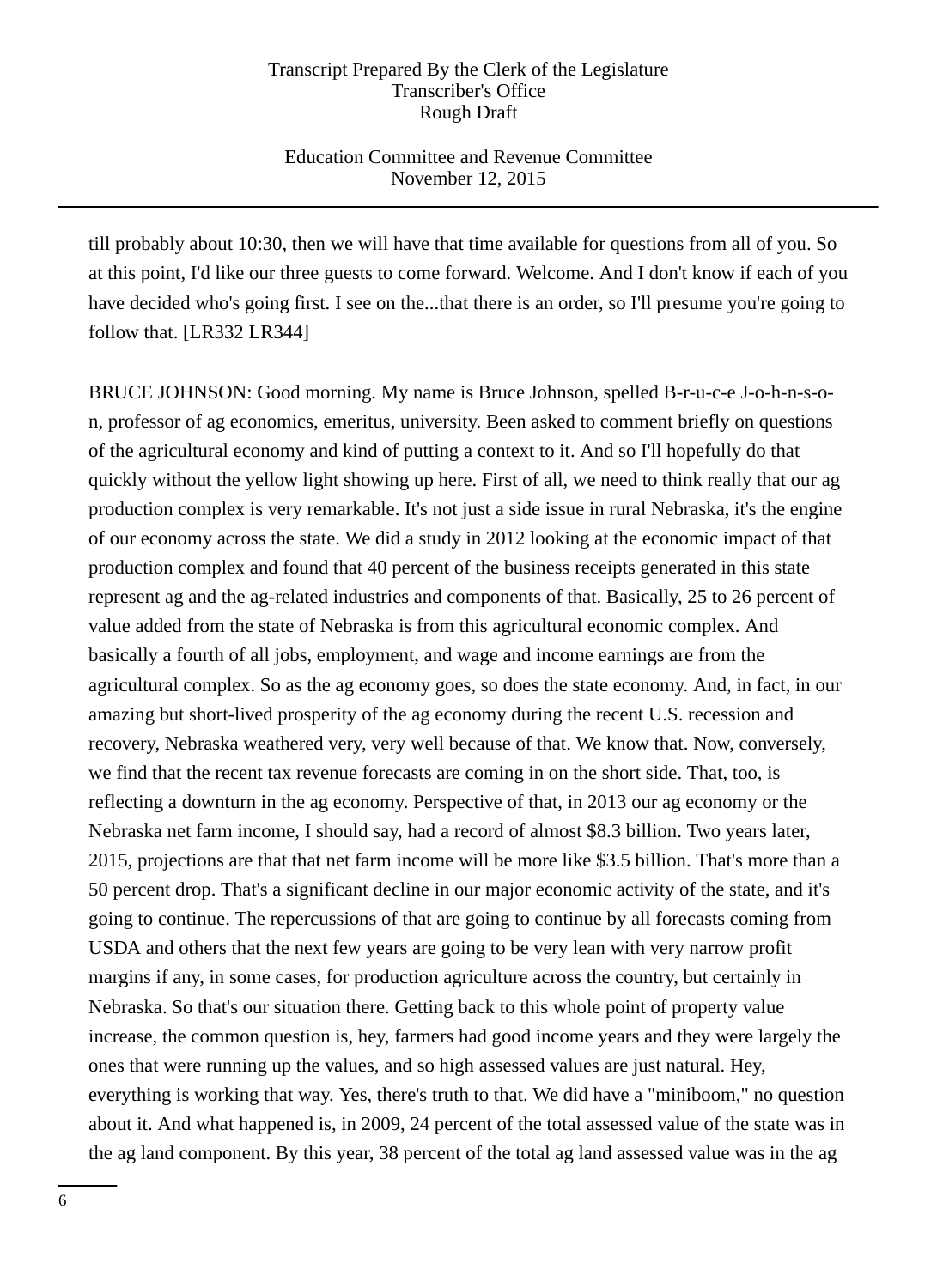### Education Committee and Revenue Committee November 12, 2015

component, the ag land component, in fact. And ag has other components there too (inaudible.) Accordingly, 20 percent of all property taxes paid to the state in 2009 were by that ag land component. That has increased this year to 28 percent. Now dollar numbers: \$572 million paid by the ag land component in 2009 going to \$1.39 billion in 2014, nearly an 82 percent increase, compared to residential property class over the five years rose 7 percent--yeah, we were in a recession and we had some reduction in stability there happening--as well as commercialindustrial, 12 percent increase. There's a huge, huge disparity. So the short of it is, ag is the heavy lifter of local government services in our rural economies. There's no question about it. And that burden has really continued to grow. And, hey, we're preaching to the choir. I know that, so. Comment on terms...you know, again, the perception that, hey, not all ag landowners are wealthy farmers. In fact, they're not even...many of them are not farmers and not farmers at all. We have 44 percent of the land...the agricultural land in this state that is owned by nonoperator landlords, 44 percent. You go out to York County, Fillmore County, it's 60 percent. That's a pretty huge amount. So what we're seeing is that there are a lot of people, thousands of people, owning modest-sized parcels renting, cash renting to other larger farm operators, and basically on modest incomes, too, retired people and so forth. That's their retirement legacy that they are living off of. Looking at recent University of Nebraska land studies data, you look at cash rents relative to the values that are out there and see what's coming to that widow lady--the second installment, December 1--is kind of the typical thing. And whatever hundred dollars that widow lady is getting from that cash rent tenant for the year, \$30 of that will go for paying property taxes. Okay? Dryland in Nebraska, eastern Nebraska, \$6,000 land is going to have \$60 property taxes per acre. Irrigated land in York County, I just talked to an individual there who is paying more than \$100 tax per acre. Those are very, very high, very, very high income tax on an income basis here, in a sense. So the question comes up, are our ag landowners in our neighboring states in the same kind of predicament? The answer to that is: in no way. In fact, you're all familiar with Bill Lock and his work over the years. And last year about this time he came out with a report that showed that Nebraska's property taxes on ag land were at least two to two-and-a-half times greater on proportional land as our neighboring states; in some cases, far greater than that. So that gets to be a question of competition or of competitiveness, relative competitiveness. We're looking at livestock development in the state, very critical to our rural economies. And when people are looking at starting up a livestock investment, you can better believe that they're looking at property taxes as a consideration of economic viability and relative place to locate. So,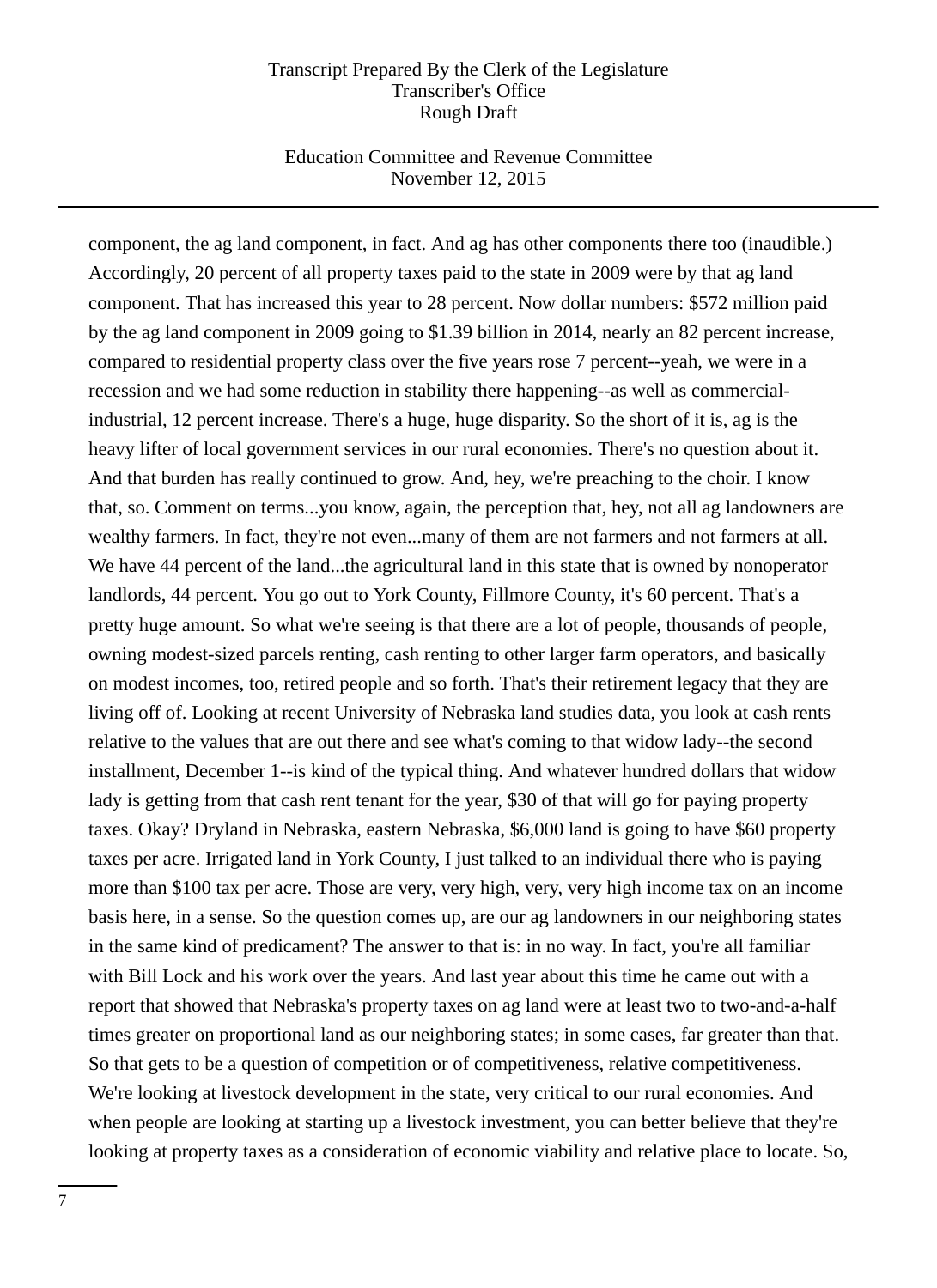### Education Committee and Revenue Committee November 12, 2015

again, the policy comes down to this group, you know, because 60 percent of property taxes in general goes for...of that levy goes for K-12 education. And, you know, here we see the warp. Currently, local property taxes pay something like 48 percent of our total expenditures for K-12 education, compared to less than 30 percent at the national level. And then conversely, when it comes to state aid we are paying in around 30 percent in terms of general appropriations, as of now, which has gone down as a percent of state aid, compared to 46 percent at the national level. So there's a flip-flop, an inverse of who's paying for K-12 education that's pretty significant property or other tax sources coming through state channels. So, yeah, if we were to correct to the national average of something like 45 percent of state aid to cover K-12 education, that's over \$500 million adjustment. Now, that would be a \$500 million property tax reduction--that's meaningful, for sure--and about a 15 percent across-the-board reduction in property taxes. Now, that's property tax relief. The question is, okay, how do we deal with that? Where does that money come from? I know that. Just offhand, if we put political will aside for just a second, think about it from the standpoint of tax equity and fairness, okay, one is the ability to pay but another is benefits received. That goes way back in terms of principles of sound taxation. Benefits received, yeah, farmers have kids going to school and landowners, for sure. But in a disproportional way, there are lots of other folks that have their kids there, too, looking for the same thing. And that's where the idea of coming towards...let's say, move it more towards a state consideration of individual income and corporate income as a component of that. Why? Ability...benefits received--that individual that gets a quality K-12 education is going to go on and be a productive and much higher wage earner and so forth. So...and corporations, likewise, get a good work force. So there are legitimate reasons for that. Now, we may not have the will to do that. So as far as getting a little closer to the situation, the idea of going from 75 to 65 percent valuation for the ag component in the equalization formula, that is a step--there's no question about it--as I estimate it, about a 8 percent to maybe 9 percent reduction in property taxes for the ag land component. Now, considering that over the last five years ag lands' increase in property tax has been more than 10 percent a year for five years, an 8 percent reduction is fairly modest. But maybe that's what's doable and that should be done. Assessment practices, all I would say there, and I'll defer to my institutional knowledge of colleagues here, but one thing is that our value estimate from the market is pretty difficult in these days because of the thin agricultural land market. Okay? Very little land sells; less than, in some cases, 1 to 1.5 percent a year turnover, compared to 3 percent in earlier decades. So county assessors have a heck of a time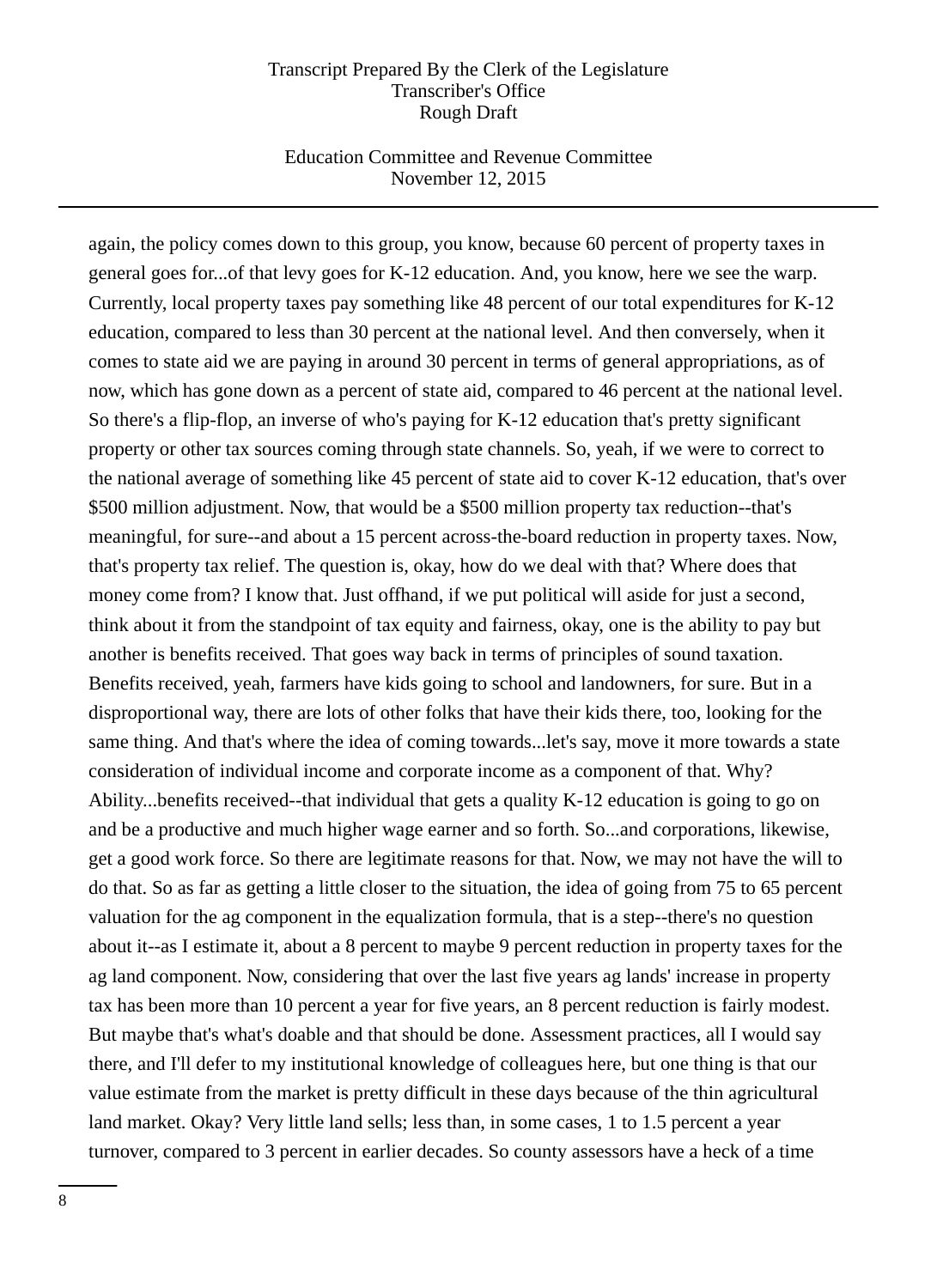## Education Committee and Revenue Committee November 12, 2015

trying to find a meaningful base of getting a metric on what really is the market...a realistic and representative market. And that does create a dilemma. And with that, I will pass on to my colleagues. [LR332 LR344]

SENATOR SULLIVAN: Thank you, Mr. Johnson. [LR332 LR344]

CATHERINE LANG: Good morning. [LR332 LR344]

SENATOR SULLIVAN: Good morning. [LR332 LR344]

CATHERINE LANG: Chairwoman Sullivan, Chairman Gloor, Speaker Hadley, Chairman Mello, and members of the Education and Revenue Committees, my name is Catherine Lang, C-a-t-h-er-i-n-e L-a-n-g. I'm the vice president of accelerate nebraska. From 1996 to 2006 I was the Property Tax Administrator for the state of Nebraska. I began my career with the state of Nebraska in 1981 at the Nebraska Department of Revenue with Senator Brasch, which was a wonderful time. And my focus there was on property assessment and taxation policy. Today the committee is considering two legislative resolutions that are continuing the focus of the 2013 Tax Modernization Committee. One of the committee's first recommendations was to increase state aid to schools to offset property tax use as a share of the total state and local taxes. What I want to talk to you about today is sort of the macro picture from a constitutional and legal framework, related both to the property assessment process and to state aid. The resolution encourages the examination of fairness and equity, efficiency and effectiveness, stability of resource and, lastly, the competitiveness for the state in terms of our state's ability to attract and keep well-paying jobs and investments in Nebraska, which is near and dear to my heart because I was also the Commissioner of Labor and the Director of Economic Development. So these resolutions impose a tall order. In my view, the funding of our K-12 public education system resembles a large bucket. The bucket is the amount of spending determined necessary by our school districts individually, and then ultimately collectively, based upon the needs of the district represented by their budgets. So if this necessary spending is the bucket, it must be filled with public revenues, taxes from taxpayers across our state. Today those taxes are sourced primarily from the property taxes of the district. In aggregate, about 56 percent of the K-12 General Fund spending is satisfied from this tax source. Second, the spending is satisfied from the sales and income tax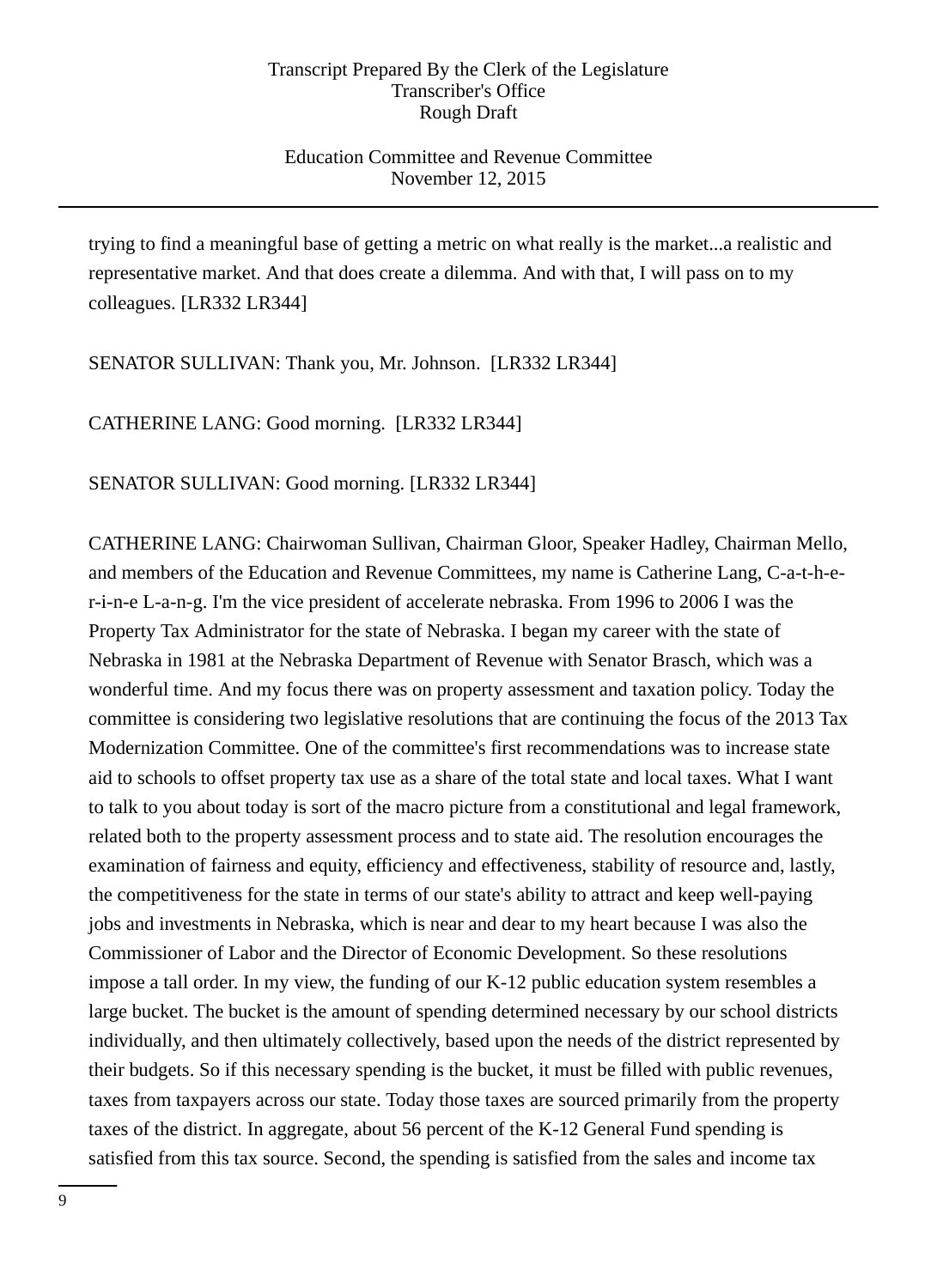### Education Committee and Revenue Committee November 12, 2015

collected by the state and distributed through an intricate formula designed to address and balance the unique characteristics of the 249 Nebraska school districts. In aggregate, about 44 percent of K-12 General Fund spending is satisfied from this tax source. While the total or aggregate ratio of the two funding sources is 56 to 44, that ratio by school district can be very different. And that all depends upon the relationship of the needs of that district minus its revenue resources, primarily from property taxes, and the amount of any state aid, if necessary or needed, to satisfy those needs of the district. So if the recommendation is to increase the amount of sales and income tax revenues through state aid to the school districts to offset property tax use and reduce property taxes as a share of the state and local taxes, then the focus of the efforts of this committee must be on the spending of the districts. It is the spending that drives the need for any and all tax revenues. Therefore, the policies considered by the Legislature must address the size and the rate of change of that bucket that you are filling with tax revenues. Related to fairness, property taxes, because of the protection afforded by the uniform and proportionality clause in the Nebraska Constitution, I believe has placed Nebraska in a very unique situation related to its property tax structure. It is very transparent and reasonably simple. All real property is assessed at its market value. One exception authorized by the constitution and effectuated by statute is that the class of ag land is assessed at 75 percent of its market value. As a property owner, and considering that most property owners' major asset is real property, knowing its market value is an important financial value to know. People know what the market value of their property is. Therefore, they know when they get that assessment statement whether or not it is fair and reasonable. It is never going to be perfect. The question is, is it fair and reasonable? And you can know that because you can know what your market value is and you can know whether it's at 100 percent or whether it's at 75 percent of that value. This guiding principle--it's the one that I believe creates fairness, equity, and stability--is the uniform and proportionate clause of our constitution. And I know that agricultural land has had a significant change in valuation relative to the other classes of property across the state over the last numbers of years. In 2006, the last year the Legislature addressed or touched the level of value that ag land pays for property tax purposes, the level of...the percentage of value and the percentage of taxes paid from ag land was at about 18 percent, almost 19 percent. It is now, as Dr. Johnson said, at about 29 percent. So the question is, why has that change occurred? Primarily, because the value has changed relative to the other classes of property during this recessionary period. I would argue that over time that again shall change. Markets will change. Values will change. The relationship will change.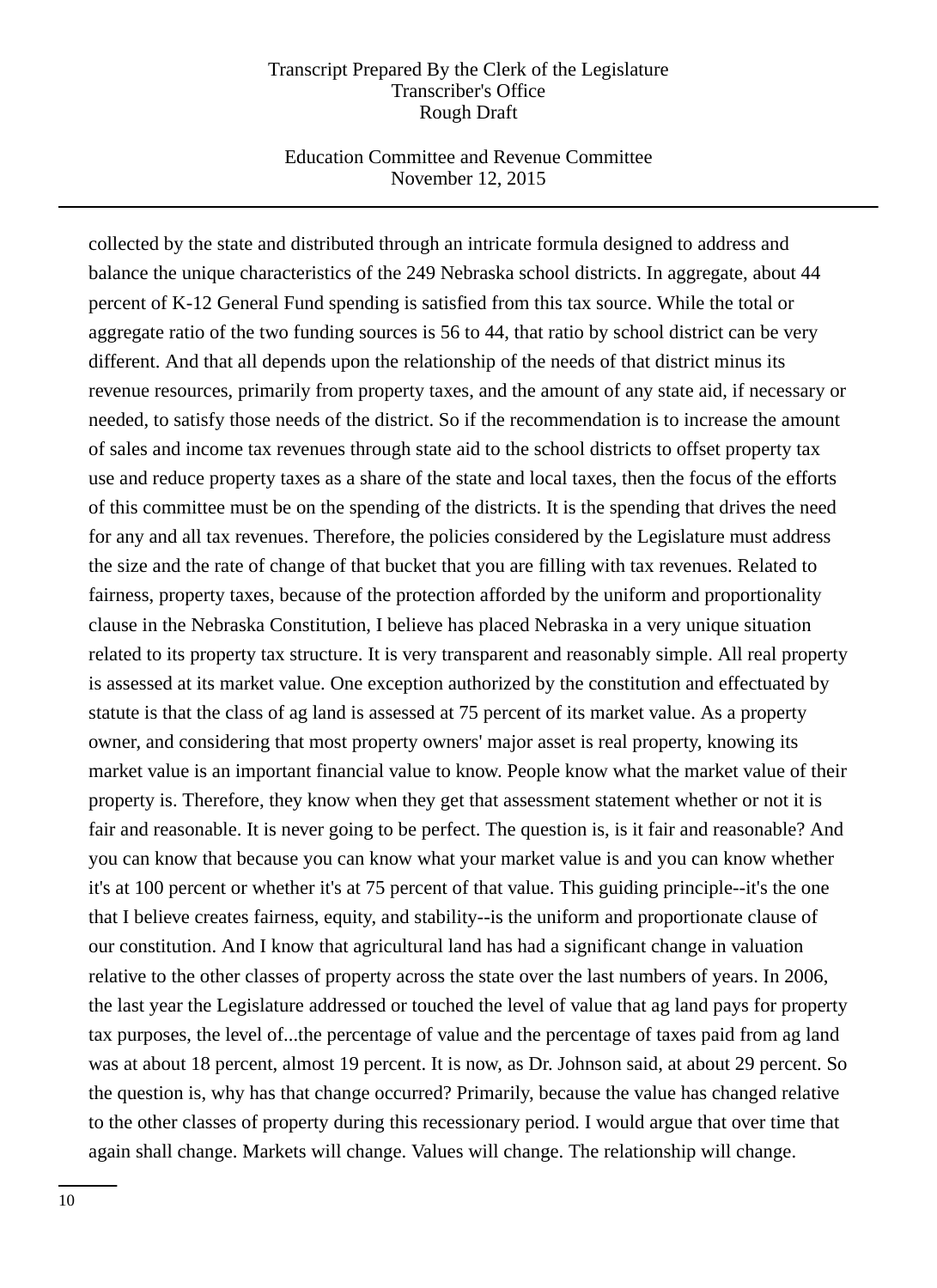### Education Committee and Revenue Committee November 12, 2015

Related to efficiency and effectiveness of the availability of tax resources, sales and income tax systems are more pliable legally, because the principles of equal protection, special legislation, and other constitutional guards against unfair tax treatments are not as restrictive as the uniform and proportionate clause of the Nebraska Constitution. Sales and income tax systems are also very different from the property tax system. It's the economy that drives the revenues. The more economic activity generated by the engine of the economy, the more tax dollars generated from the tax activity. Property taxes are generated by the spending needs of the budget. And except for levy limits, the subdivision will get the tax dollars needed for its budget from the property tax. So in Nebraska, the property tax system is an incredibly stable source of funding for local government. Regarding competitiveness, I would state that our businesses are very mindful of the tax burden that they pay. And our citizens are equally mindful of that. And so taxes, yes, are a very important consideration for all businesses should they choose to expand and grow in Nebraska, as well as whether or not you're going to choose Nebraska as your residence as an individual. And so being mindful of the amount of taxes that we are asking for from our citizens is very important. And so I would argue that one of the most important things we can do is make sure that we have the most effective and efficient forms of delivering those important public services so that those tax dollars that we are asking for, out of either the right or the left pocket of a taxpayer, are efficiently and effectively spent. Related specifically to TEEOSA and the idea that we want to increase the amount of resource that goes into TEEOSA, as it goes out to those school districts, all taxpayers of the district benefit. So if one of the driving interests of the Legislature is to figure out how to offset property taxes paid by ag land, I would argue that doing it through the state aid formula is ineffective because it goes to everybody in the district and it will go to all districts based on their needs, and if that district has no need for state aid, it won't get any. And so you will indirectly, very indirectly, impact the taxes ultimately paid by an ag landowner in a district that is wholly ag land. You'll have some impact in a district that has a mix of property, but everybody in that district will be impacted. Everybody will get the benefit of that increase in state aid to that district. I would argue that if it is about trying to offset the economic impact that ag land has felt over the last five or seven years because of the economic recession, then perhaps it would be better to be more direct about that offset and provide it directly to the ag land property owner through a credit. You can have a direct credit, you can have an income tax circuit breaker, you can do something that is far more direct to that particular property owner than putting it in the TEEOSA formula. I'll relinquish my time to my colleague. [LR332 LR344]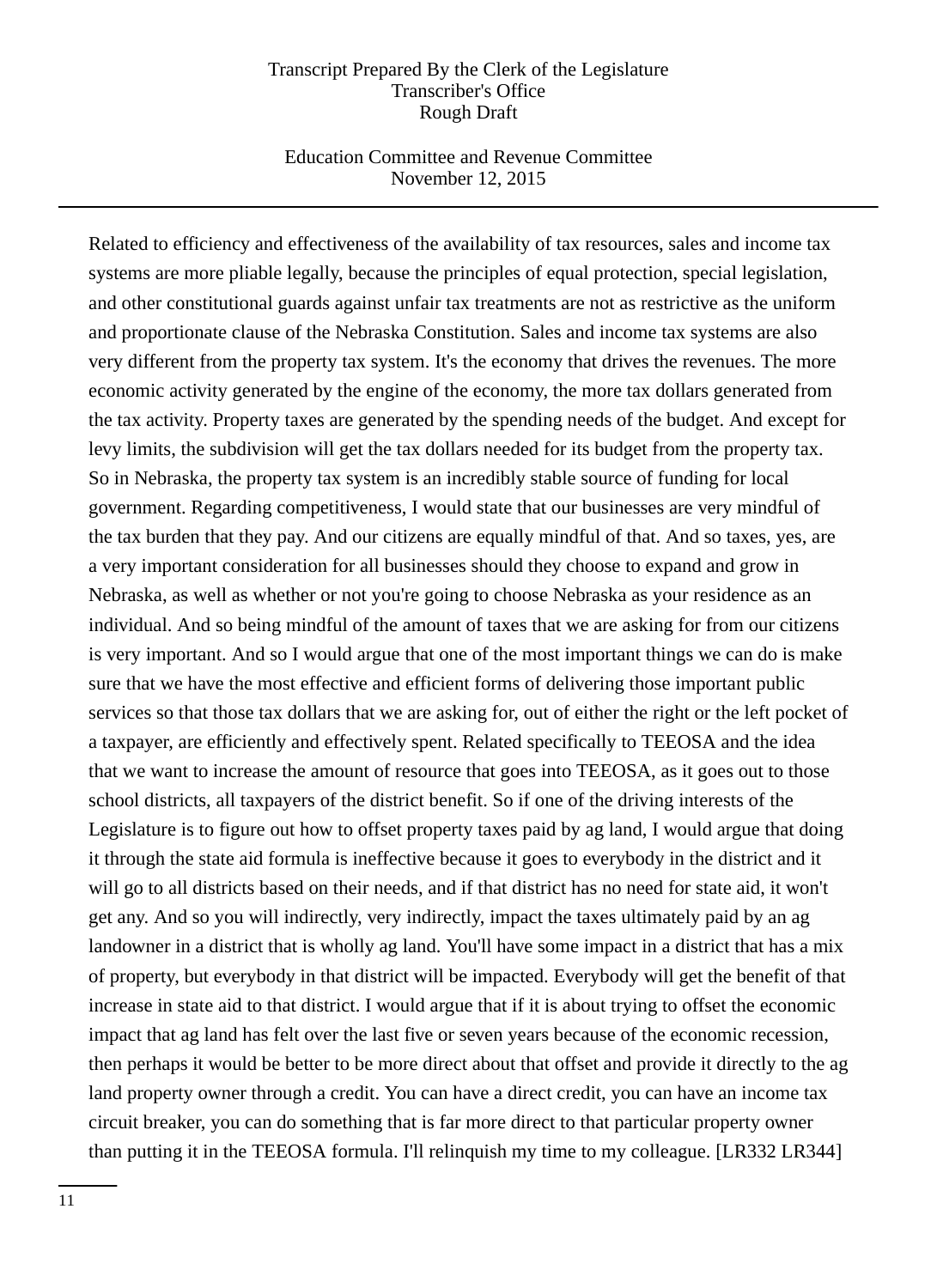Education Committee and Revenue Committee November 12, 2015

### SENATOR SULLIVAN: Thank you, Ms. Lang. [LR332 LR344]

CATHERINE LANG: I've always wanted to say that. [LR332 LR344]

BOB WICKERSHAM: My name is Bob Wickersham, W-i-c-k-e-r-s-h-a-m. I used to represent the "blue sky" district. I noted when you all introduced yourselves you defined your districts in terms of geography. The geography of my district was so large that we'd still be here. Running through the counties is like a portion of Senator Davis' district now. So I thought it was easier to describe it as the "blue sky" district. I did serve in the Legislature. I did serve on the Education Committee. I did serve as Chair of the Revenue Committee. After I left the Legislature, I served on the Tax Equalization and Review Commission, so I have seen...and before I served in the Legislature I was a deputy county attorney and was substantially involved in assisting our county officials both with budgetary issues and with assessment issues. So I told somebody the other day that I've had almost 50 years of experience in this field, but I started young. That's...it's close. It's not quite 50. I came to the Legislature in 1991 at a...if you think...I'm just going to be candid about it. If you think things are tough now, you should have been there then. In 1991, we were implementing LB1059. Now I was not here for the enactment of LB1059, but we were adopting it; we were implementing LB1059. And LB1059 had a variety of objectives, only one of which was property tax reduction. Another objective of LB1059, quite frankly, was to increase spending in schools. How radical does that sound these days? Our...well, part of the objective of LB1059 was to increase spending in schools because at the time we had a number of school districts that simply weren't able to gather up the resources necessary to offer what anybody would have considered an adequate or even a quality education in their district. They simply didn't have the resources. So one of our efforts was to increase their resources and increase their spending. Now we, of course, we had a...there was a rationale; there was a purpose. And I think that we still need to keep that purpose in mind. We wanted to assure that the students in those districts could receive at least an adequate if not a quality education, and that they had an opportunity that was roughly equivalent to other students in the state based on the amount of spending. Now spending alone doesn't make an education--I think we all understand that- because you can spend money foolishly or you can spend money wisely. But at least you would start with an opportunity for roughly equivalent education. As we continue to talk about funding for schools I think it's important to keep that kind of objective in mind. It isn't just about the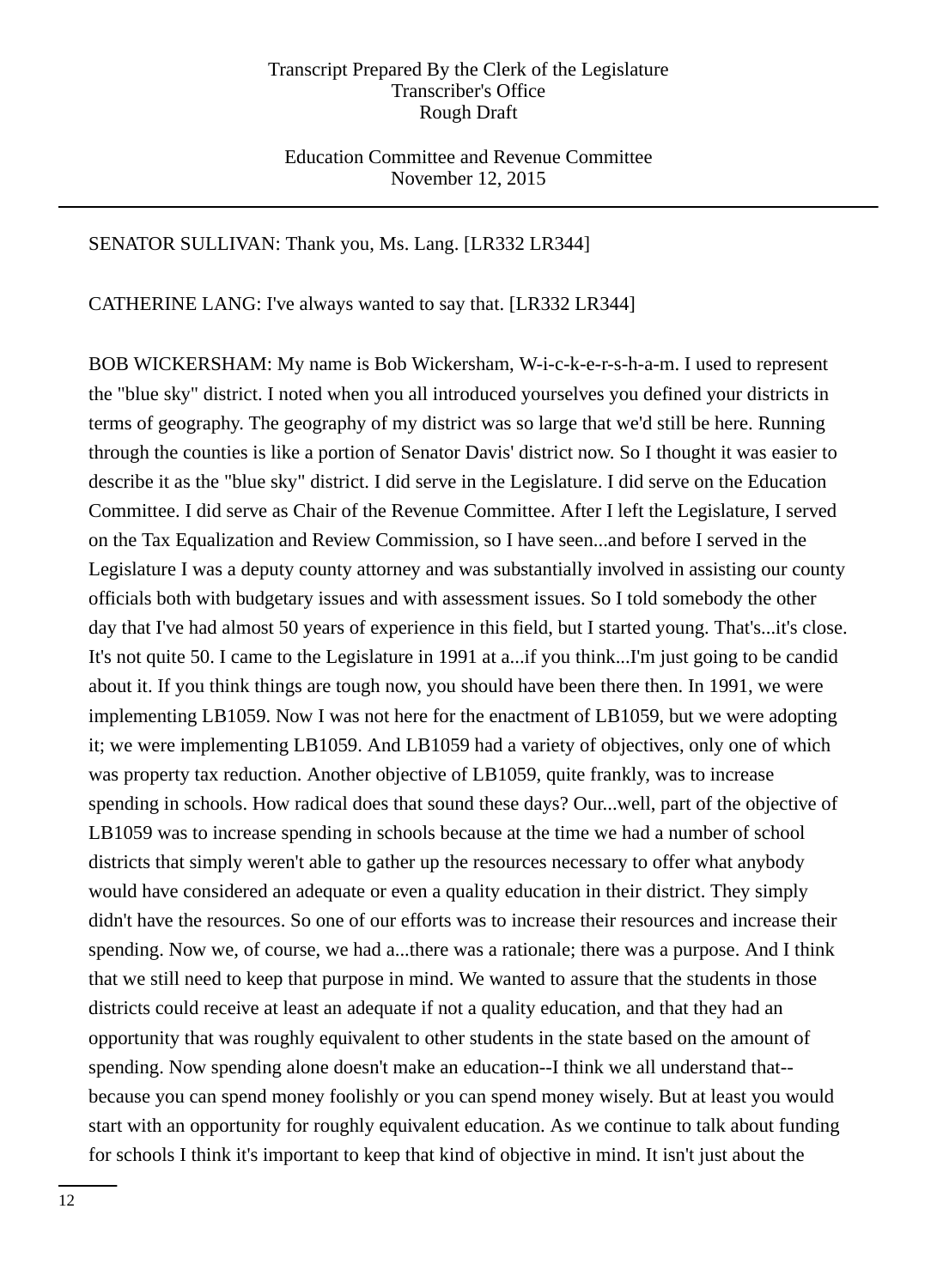### Education Committee and Revenue Committee November 12, 2015

money, in my opinion. It's about other things, and it's about the students. Now as I said, in 1991, things were a little tumultuous. We were trying to implement LB1059, but at the same time the courts were challenging the basis for property tax use in the state of Nebraska. First, it was the personal property tax was called into question through a series of decisions. Then, ultimately, the court...our Supreme Court raised serious questions--Ms. Lang agrees--about even the real property tax. We were terribly concerned about where the court was going in their rulings. We had special sessions upon special sessions. We had constitutional amendments. We had implementing legislation. We made substantial changes in the tax system, and not just to shift things around and not just to reduce reliance on property taxes, but literally to save the property tax system as a source of revenue for local governments. Now at the same time that the courts...when I say courts, I mean federal and state courts were calling into question how we assessed and collected property taxes. The public had objections to the--let me call them objections--to the use of property tax. There was a widespread perception, not just from the ag sector but from all sectors of the state of Nebraska, that we were relying too heavily on property taxes. The response of the public was to begin circulating initiatives. One of the initiatives would have completely eliminated the use of property taxes in the state of Nebraska. We knew...the members of the Legislature knew and I think, thankfully, in the end people in the state of Nebraska knew that that wasn't going to be feasible. But we did know that we needed to reduce reliance on property taxes. So we initiated a multifront effort to achieve that result. And here again I want to emphasize, it wasn't...our initiatives weren't directed solely at funding for schools. We didn't think that was necessarily the only part of the issue as far as our constituents were concerned. We initiated efforts to review unfunded mandates. Remember that issue? It used to be an issue. Counties, cities, everybody used to complain--the state makes me do it, they don't pay me anything, it costs me money. That creates property tax burdens. Jails are an example. We keep prisoners. It isn't because they violated a county law or because they violated a city ordinance. It's because they violated a state law. But the county pays for it. That's an example of an unfunded mandate. We examined those. We eliminated some. We made efforts to allow local governments to become more efficient and, at the same time, we would have hoped, more effective. We created opportunities for consolidation, statutory frameworks, that is, where counties and municipalities, practically any kind of a political subdivision you could think of could combine or cooperate with others to carry out either all or at least some of their obligations. We created the opportunity for counties to consolidate offices. For example, you've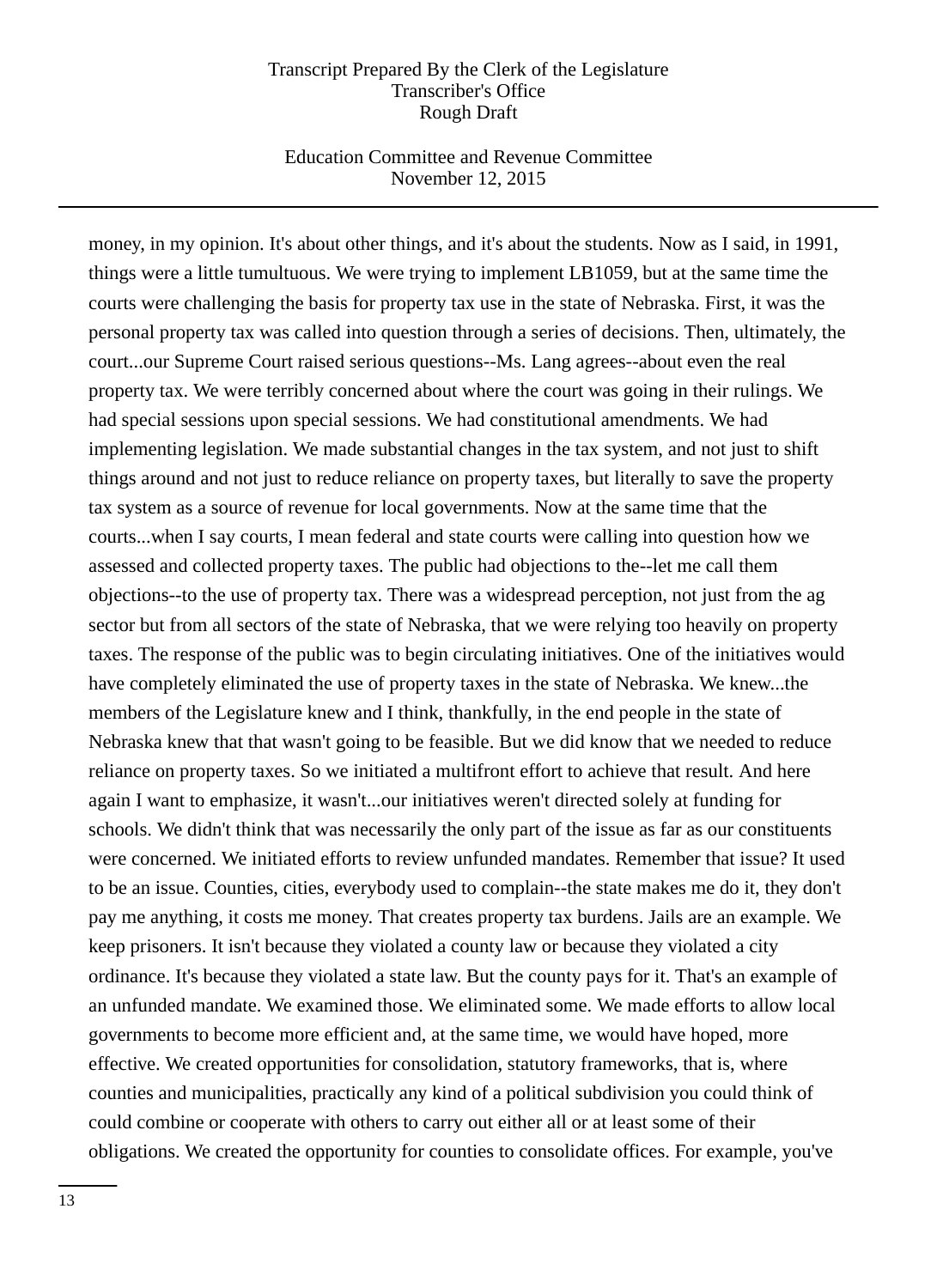### Education Committee and Revenue Committee November 12, 2015

seen the opportunities that they've taken in Lancaster and Douglas Counties. That kind of opportunity wasn't available before we changed the laws in the middle '90s. To more directly address property taxes we instituted budget caps or spending limits. Those are still largely in place, although they've been modified. We instituted levy limits. We wanted, at one time, to have aggregate potential levy limits--these are not voted limits--of \$2.13 by 2001. We instituted aid programs because we recognized that if we restricted levies, particularly for some of the political subdivisions, that they would be unable to properly fund services that were needed within their jurisdictions. Some of this we did by guess because we didn't have as much information as you do now; the data simply wasn't available. But we made guesses and by my recollection we didn't do too bad; but, you know, maybe somebody else has a different recollection. I'm hearing chuckling from the staff over there. That means I've misstated something. I told them to throw spitballs at me if I did something wrong. But we did. We were guessing. We didn't have the kind of information that you now have available. We also changed the taxation of motor vehicles. That used to be on an ad valorem basis. We changed that to a schedule with fees. We provided for the partial taxation of governmental property through a constitutional amendment and through implementing legislation. We improved administration of the property tax system; I hope we did. We revised what was in the old State Board of Equalization that had been composed of constitutional officers and the Commissioner of Revenue. We changed that to a more professional format that is now the Tax Equalization Review Commission. We changed equalization time lines. We changed the way in which people could appeal property values, because I have to disagree a little bit with Ms. Lang about whether people know the value of their property. They may know the value of the property, but they certainly disagree with the value that the assessor has placed on it. That used to have to go to the district court. That was extremely expensive, it was burdensome, it was difficult. We changed that to a system where you can now bring your own appeal to a group of people who are dedicated to that issue. The district courts, candidly, I don't think ever liked those kinds of appeals. They went through the courts very slowly and it was very difficult for the courts. We instituted the Office of Property Tax Administrator--Ms. Lang was the first one--because we wanted to make sure that there were...there was a special emphasis on that particular portion of the tax base. We tried to inform the public about the assessment system through published notices that have to run every year advising people about how well their assessing officials have done their job. And we instituted the concept of adjusted value. Now this was done specifically within the state aid formula as an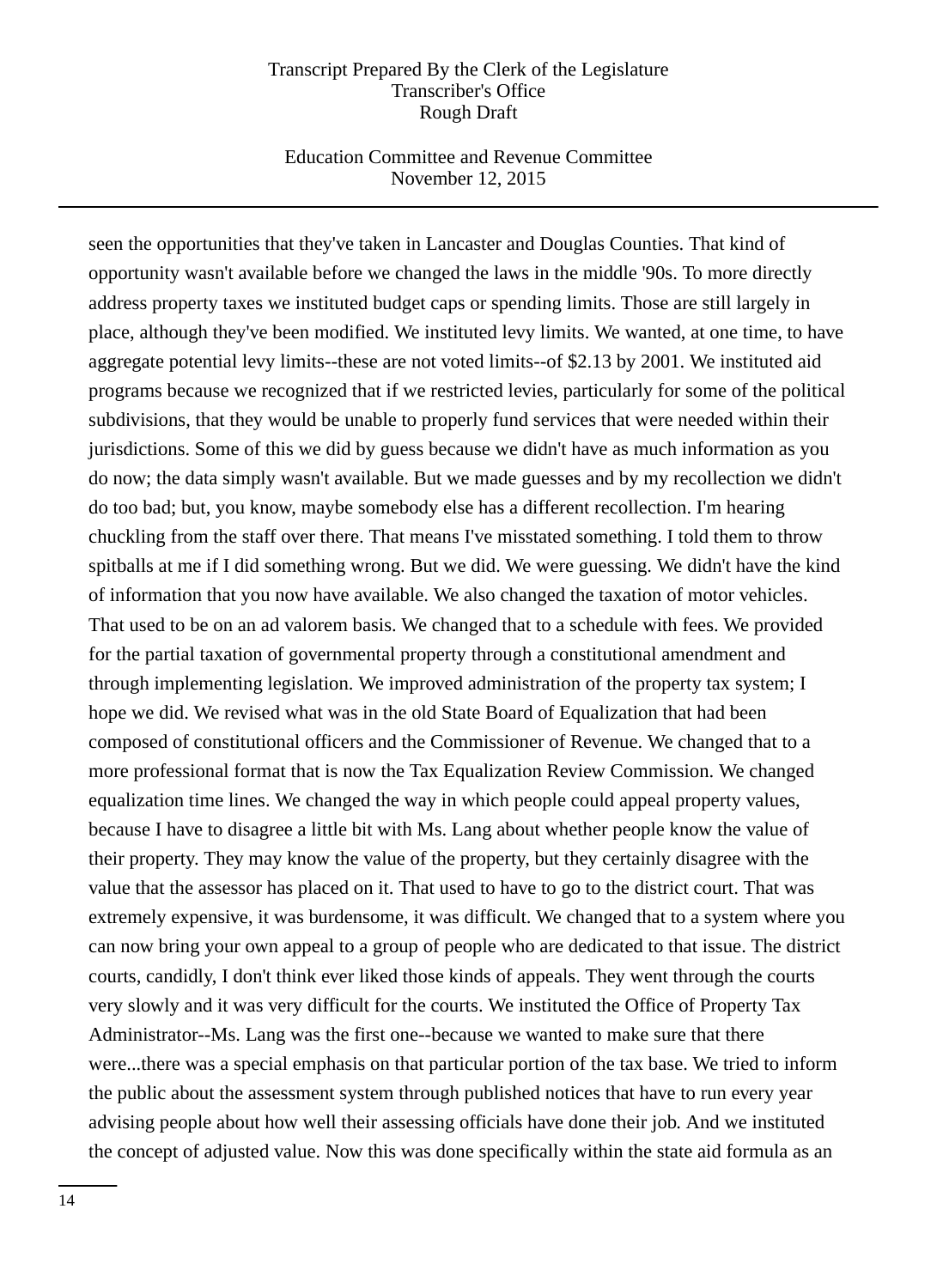### Education Committee and Revenue Committee November 12, 2015

incentive for local officials to bring values up to what we perceive to be the appropriate assessment level. I'm going to get to use some of Ms. Lang's time, I think. All this culminated in 1997 and 1998 with LB806, which substantially revised the state aid formula, and an income tax cut. Those initiatives were not well received, necessarily, because in 1998 we faced another initiative from the citizens; that was Initiative 413. It would have essentially, in my analysis, removed the state of the ability to respond in the way we had in the years from 1991 through 1997. Ultimately, many of the things that we did were unsustainable and we had to have a tax increase in 2002 to pay for them. I was asked to comment on the principles of good tax policy. When I was a member of the Revenue Committee we had seven principles that we tried to honor: equity, both vertical and horizontal; economic neutrality; competitiveness; we wanted to maintain both an elastic and a stable tax system; economy of administration; and accountability. As part of the bill summary for every one of the bills that came before the Revenue Committee, those principles were noted in relationship to a bill if they were applicable. We were serious about it. We wanted to be able to...if we made changes to the system, we wanted to make changes as consistent as we could with those principles. I'm not going to suggest to you that we always adhered to them, because that's not possible. But we wanted to consider them and we did. Now within the state aid formula we never published principles to guide us, but the principles that I used individually were...and I've hinted at them already. One of them was that our primary responsibility, in my view, was to provide a quality or adequate educational opportunity for students all across the state. Now in part, that required access. Believe it or not, that used to be an issue. There were people, for example, who said, you can't have a school in Arthur County, for example. Maybe they would have said, you can't have a school in Sioux County. But the reality of the geography in this state is that you do have to have a school in Arthur County, no matter how small it is or no matter how expensive it is, because there's no place else to go. And while that may be received wisdom now, it hasn't always been received wisdom. So that was an issue. And I did believe in the principles of equalization and wanted and extended those through other aid programs, not just the state aid to schools program. We extended the principles of equalization to the county aid program. We extended the principles of equalization to the community colleges. We extended the principles of equalization wherever we could, because equalization, at least in part, is designed to assure that you can deliver services with a given equality of resources. And if we were going to use tax dollars, not just simply to reduce property tax burdens but to make sure that we had services delivered, then equalization was a fit. Now I've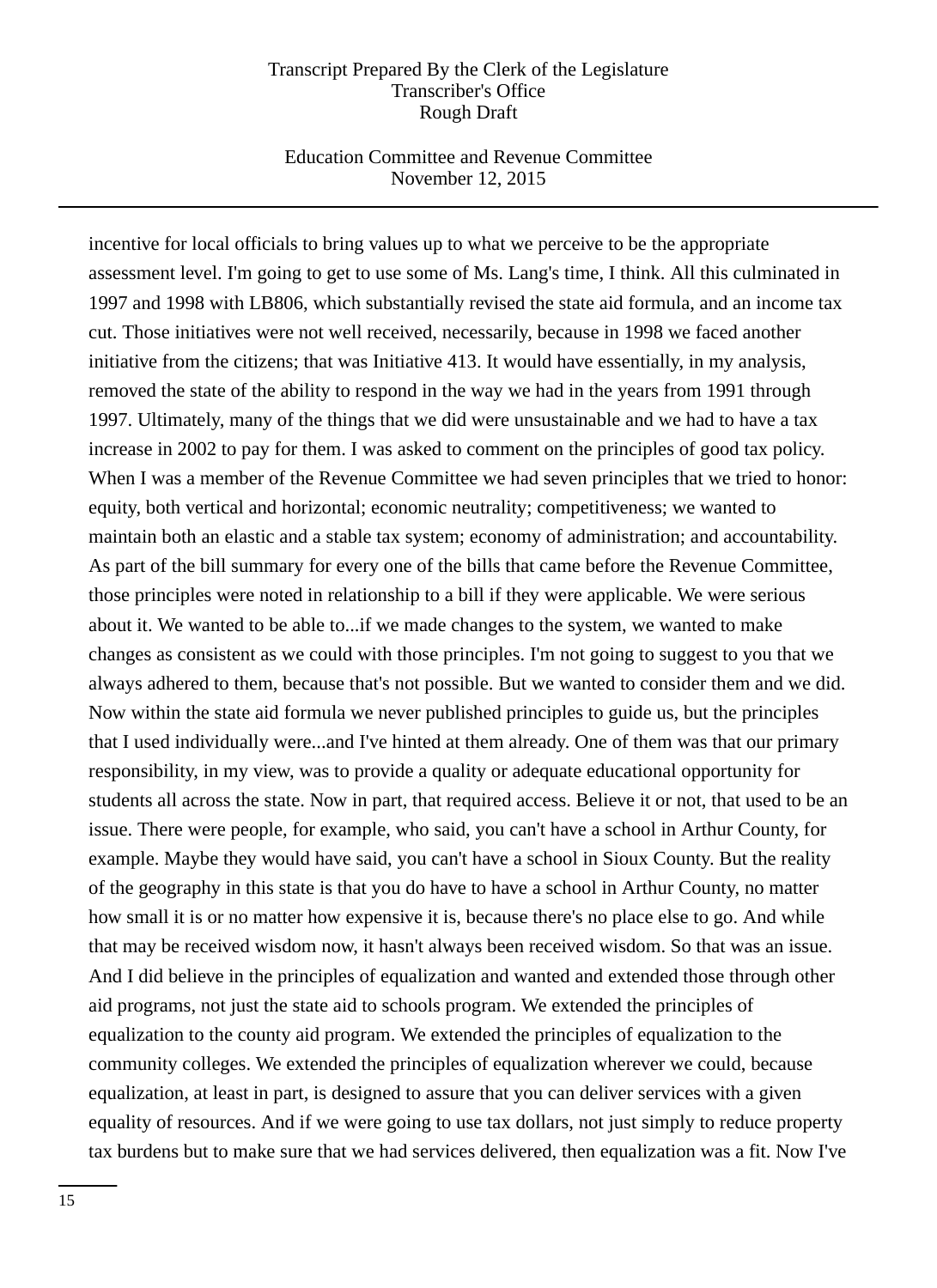# Education Committee and Revenue Committee November 12, 2015

been asked also to comment on assessment practices. It seems to me that the responsibility of the Legislature with regard to assessment practices is to, if you will, monitor the monitors. Your responsibility is to make sure that the people in the Department of Revenue do their job and monitor the assessment system as a whole. It seems to me the Legislature occasionally has responsibility to enact laws that enable the administrators to do their job or...and occasionally to guide the administrators in what you think is important, not necessarily by legislation always, because I think it's very difficult to legislate specific aspects of the administration of the tax system, but at least to let the administrators know what you think is important and to give them a little bit of guidance. Now I've also been asked to comment on what I would change in the current environment. I think it is very difficult because, as I understand the issue and I think Dr. Johnson alluded to it and Ms. Lang alluded to it, there is a problem within the agricultural sector. There has been a substantial runup...do I have...can I... [LR332 LR344]

SENATOR SULLIVAN: Can you finish up? Yes, that would be fine. [LR332 LR344]

BOB WICKERSHAM: I'll try to be brief. [LR332 LR344]

# SENATOR SULLIVAN: Good. [LR332 LR344]

BOB WICKERSHAM: There has been a substantial runup in the burden of property taxes paid in the agricultural sector, primarily due to an unexpected and rapid increase in the value of ag land. It's been astonishing, quite frankly. Now...but to respond to that, through the state aid formula at the current time the state aid formula for K-12 seems to me to be exceptionally difficult because the most rural districts are so far from requiring equalization aid under the current formula that it would require enormous changes to the needs calculation of the state aid formula or very, very large changes to the way you calculate resources for them or, in the alternative, I think Dr. Johnson alluded to something like \$500 million worth of additional monies. It's very, very difficult to reach the issue of taxation of ag land through the TEEOSA formula, at least in my view. I think you can look elsewhere. And the place that I would look is to the community colleges. Now in 1996, we had an objective to have community colleges be at a levy of 4 cents. That was our eventual objective. The current statutory limit for community colleges is 11.25 cents. I think that the aggregate levies or the aggregate amount of taxes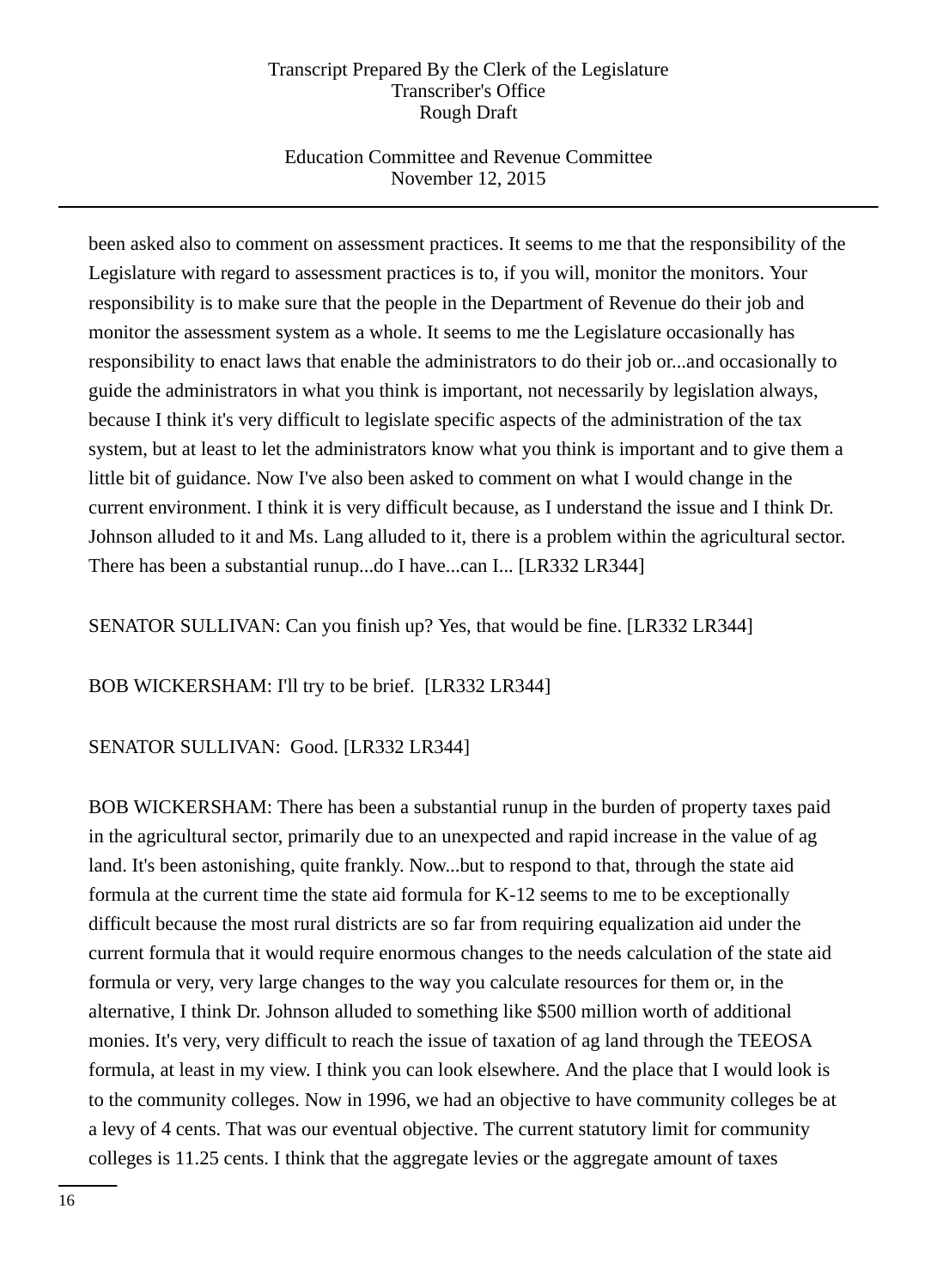# Education Committee and Revenue Committee November 12, 2015

collected by community colleges is around \$190 million--starting to get the math?--from maybe \$100 million or an \$80 million...something like \$100 million, maybe \$90 million. You can substantially affect the amount of property taxes that are used by community colleges. And community colleges collect taxes in rural Nebraska. Now that isn't the only place they collect taxes, but it is one of the places they collect taxes, and people notice this on their tax list. [LR332 LR344]

SENATOR SULLIVAN: Thank you very much, Senator. I assume that you may have some additional comments that hopefully you'll be able to get out through other questions. So Dr. Johnson, Ms. Lang, Senator Wickersham, thank you for your opening comments. And now, Senators, before we start the questioning, though, there are a couple of you who joined us. Would you like to introduce yourselves? Senator... [LR332 LR344]

SENATOR DAVIS: Al Davis, District 43, which is Bob's old territory and Senator Fischer's put together. [LR332 LR344]

SENATOR HARR: Burke Harr, Legislative District 8, Omaha. [LR332 LR344]

SENATOR SULLIVAN: Thank you, Senators. And as I said, we'll now open it up to questions from the members of the committees. Senator Gloor. [LR332 LR344]

SENATOR GLOOR: Thank you, Senator Sullivan. Dr. Johnson, have increased commodity prices historically resulted in driving up ag land values? Do we have a history of seeing these sort of blips? [LR332 LR344]

BRUCE JOHNSON: Well, a lot of this comes back down to commodity price shifts. And historically with that, farm incomes have followed pretty closely. So, yes, the story does get down to what happens in extreme situations like 2012 and in earlier times, too, that perfect storms come together and away commodity prices go. So, yes, there is a pretty close correlation as you look at historical income and returns. [LR332 LR344]

SENATOR GLOOR: Thank you. [LR332 LR344]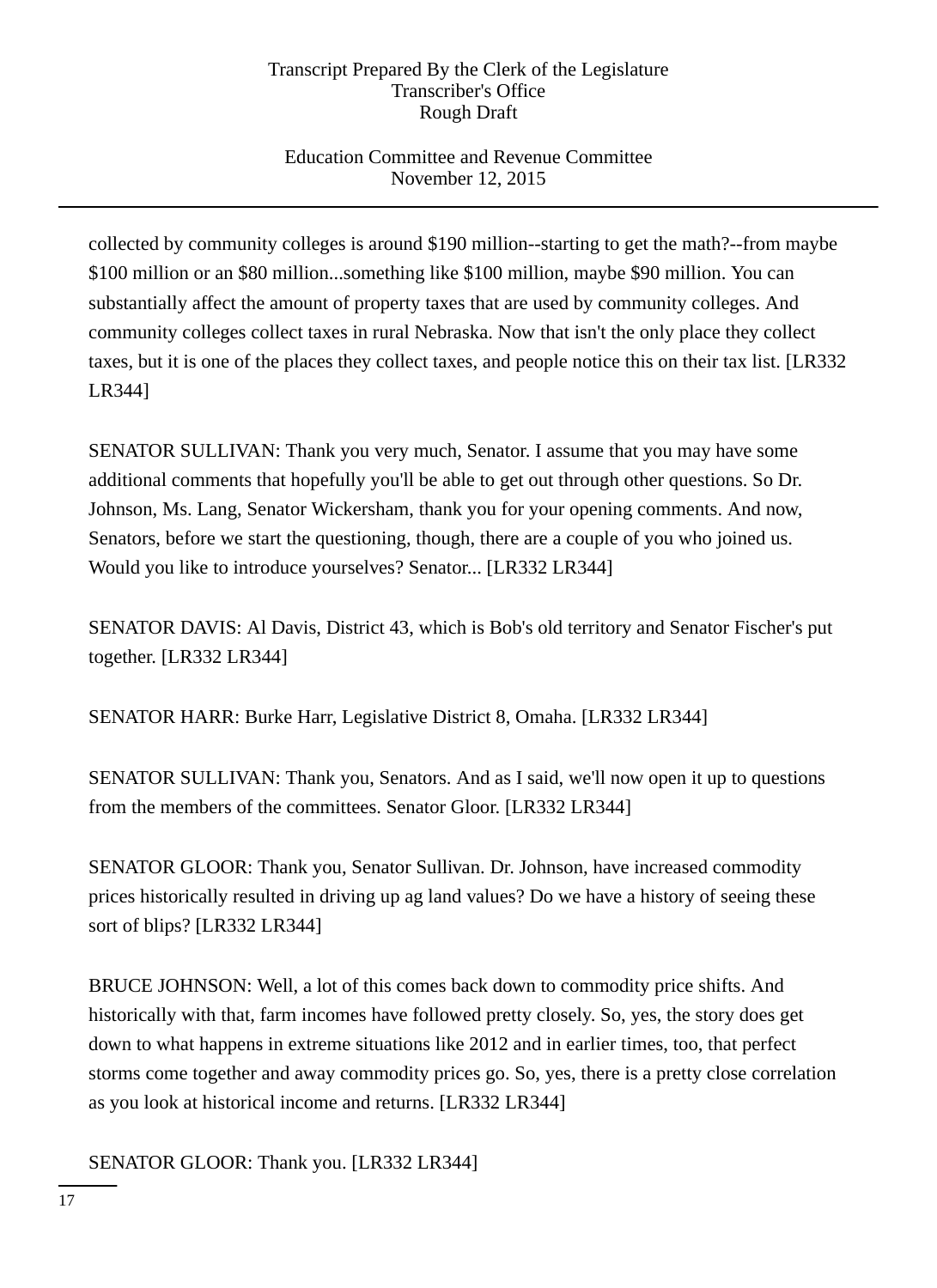## Education Committee and Revenue Committee November 12, 2015

# SENATOR SULLIVAN: Senator Groene. [LR332 LR344]

SENATOR GROENE: Senator Wickersham, or any of you, do you think back when you started that in...you were there in 1991 where they had the 20 percent income tax allotment. Did you ever see the day that that would disappear? [LR332 LR344]

BOB WICKERSHAM: Well, that was one of the first adjustments that was made in LB1059. There were a series of them. I was one of the folks who resisted the capping of that component of the state aid formula. But the argument was--and I think it would be proved out if you did now, made the analysis--that that component of the state aid formula was growing so rapidly that it would defeat the equalization objective if we did not modify or cap it. [LR332 LR344]

SENATOR GROENE: Did you ever foresee when you said we wanted to spend more money on education that since 2005 we've spent \$1.9 billion on education, property taxes and state aid, and ten years later we're at \$3.1 billion? Do you foresee that maybe this automatic pilot system we're on, basically where the needs and then the Appropriations Committee has to fill whatever the needs formula says, that maybe that should be altered? [LR332 LR344]

BOB WICKERSHAM: Senator, I don't want to be disrespectful, but you're suggesting the decision that I promoted and made and sustained through a special session of the Legislature was wrong, and it is not. That policy that, as Ms. Lang stated it, you have to fill the bucket is the only way you can do it. There is another way to do it. I'm sorry, I shouldn't say that. There is another way to do it, but you wouldn't like it. The other way to do it is to allow the local effort rate to float and that local property tax burdens are dependent on how much money the Legislature appropriates at any given time to fund K-12. [LR332 LR344]

## SENATOR SULLIVAN: Senator Harr. [LR332 LR344]

SENATOR HARR: Thank you, Chairman Sullivan. And thank you, committee, for coming today, I appreciate it. A lot of food for thought here. I guess I would ask, Senator Wickersham- your last comment about community colleges is intriguing--it's at 11.25 percent right now? [LR332 LR344]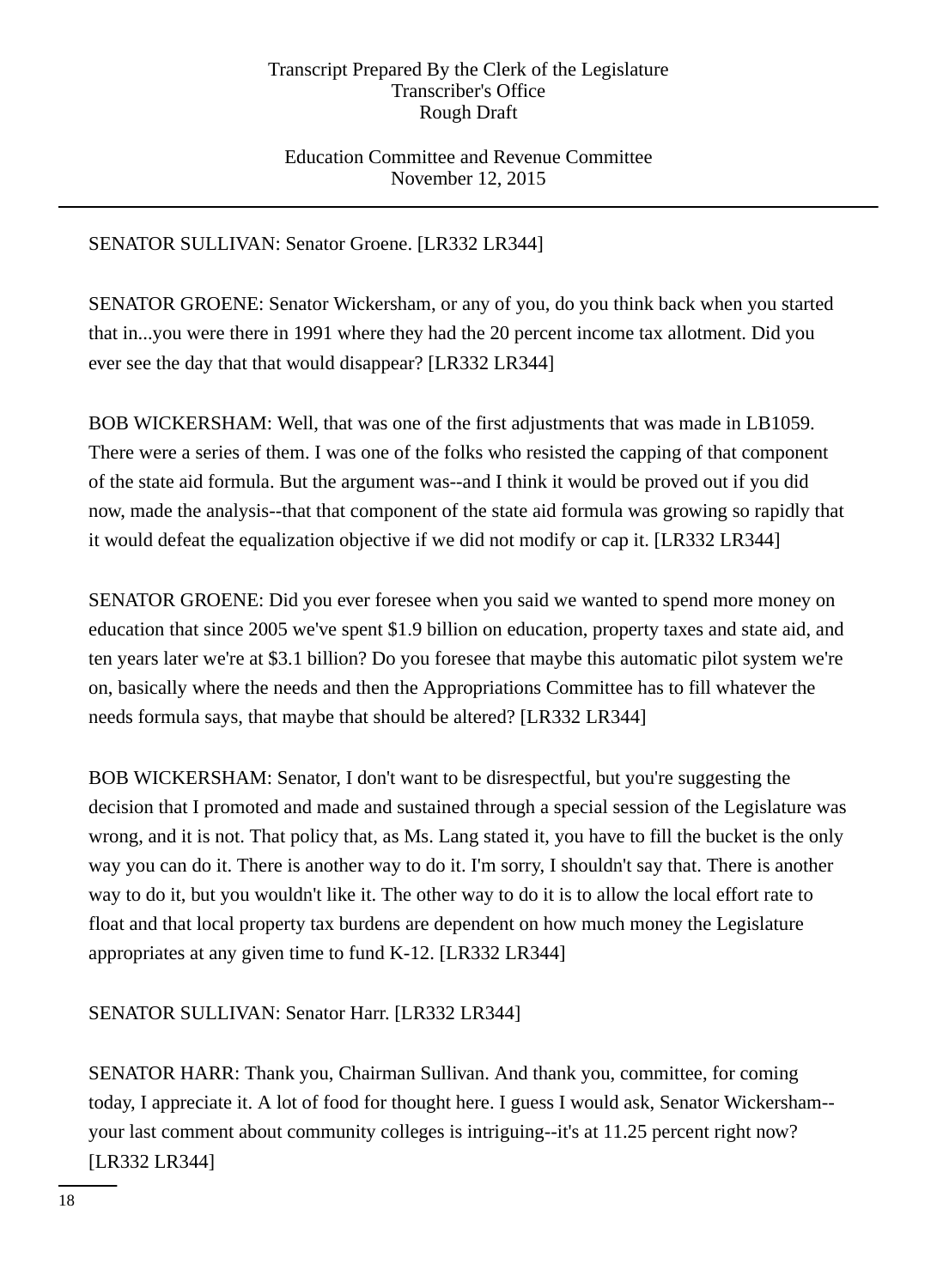## Education Committee and Revenue Committee November 12, 2015

BOB WICKERSHAM: That's the limit, Senator. [LR332 LR344]

SENATOR HARR: The limit, yep. [LR332 LR344]

BOB WICKERSHAM: I don't know...I don't want to imply and I didn't mean to, I hope I did not, that the community colleges are levying at that rate. That is the maximum levy. [LR332 LR344]

SENATOR HARR: And that's what...that's exactly what I wanted to ask you about is, there are six community colleges, is that correct? [LR332 LR344]

BOB WICKERSHAM: Yes, sir. [LR332 LR344]

SENATOR HARR: Okay. And do you know where they are within that range on the levies? [LR332 LR344]

BOB WICKERSHAM: No, I do not. Their levies were set October 15, but I haven't seen them. [LR332 LR344]

SENATOR HARR: Okay. Do you know, overview, if that would be more likely to help community colleges in rural areas or metropolitan areas, if we were to provide more funding or neither or both? [LR332 LR344]

BOB WICKERSHAM: I think that...okay. Senator, I hate to say it, but that depends. And here's what it depends on. As I understand it, the community colleges are discussing changes to their aid formula. It isn't as complicated as the TEEOSA formula, but there is a formula for the distribution of state monies to community colleges. Again, as I understand it, the community colleges are working to make changes in that formula. The formula that was utilized in the '90s and early 2000s had an interesting equalization component to it. If that component is present, depending on how it is designed, you would affect different property taxpayers. But I would suspect that a substantial amount of the relief would go to ag landowners, simply because of the fact that the community colleges that are...have the lowest resource bases tend to be very rural. [LR332 LR344]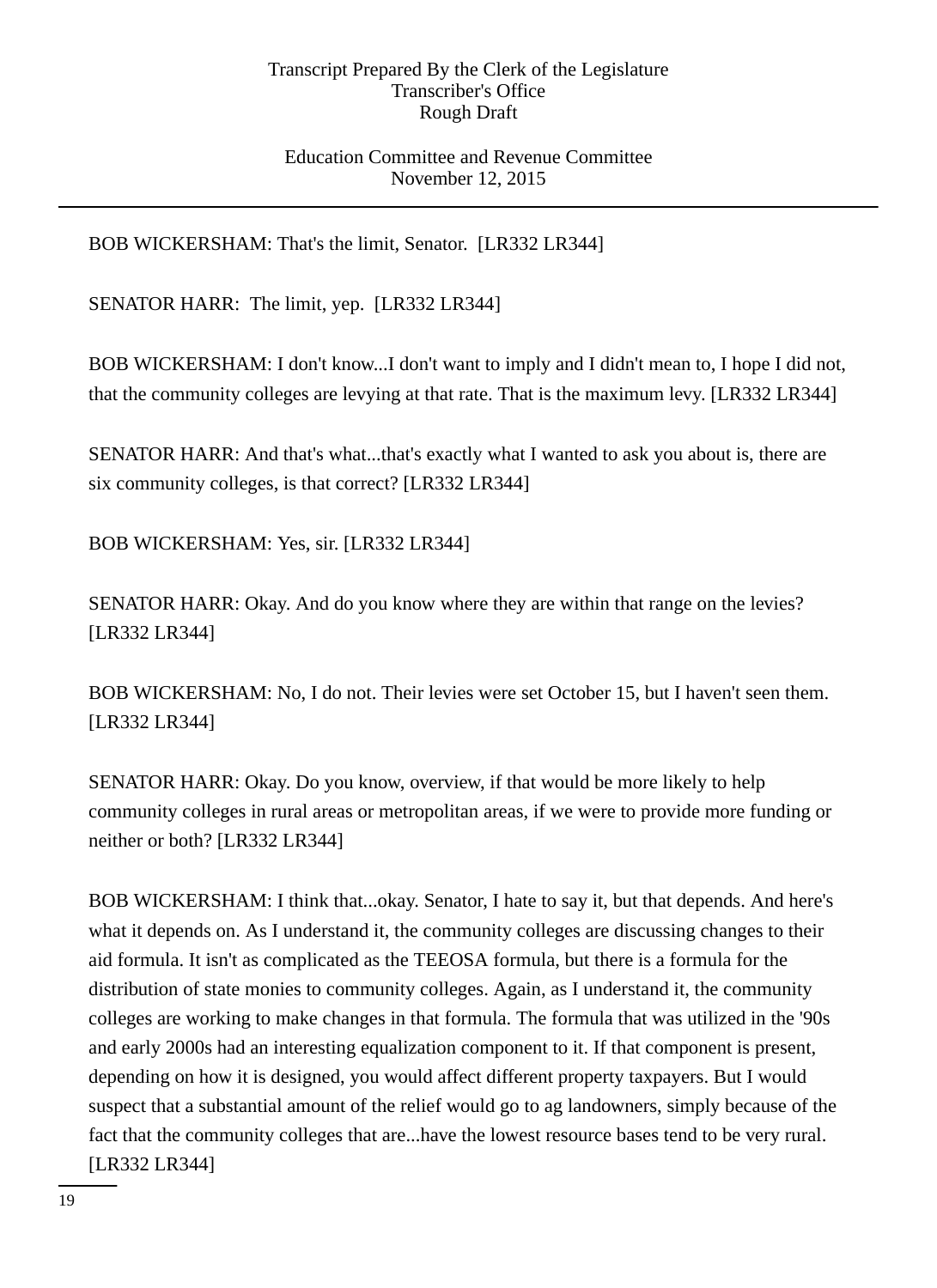## Education Committee and Revenue Committee November 12, 2015

SENATOR HARR: Though it's somewhat inverse? [LR332 LR344]

BOB WICKERSHAM: Was that ambiguous enough? [LR332 LR344]

SENATOR HARR: No, it's an interesting point because it shows you that it's kind of inverse of K-12 where the resources seem to be in ag and then, vice versa, on community colleges it's the exact opposite. [LR332 LR344]

BOB WICKERSHAM: It may...that may be the case, Senator, but again I want to be careful, because it depends on how you distribute the aid. [LR332 LR344]

SENATOR HARR: All right. Well, thank you for your time, appreciate it. [LR332 LR344]

SENATOR SULLIVAN: Ms. Lang, you mentioned in the...correct me if I didn't understand this accurately, but your final comment seemed to indicate that you felt the best way to provide real relief was to perhaps send it out as a credit, which we currently do to a certain extent. But we've also seen that some taxpayers don't even realize that the credit exists. And then the other thing is, how much of a credit would need to be injected to be perceived as real relief? [LR332 LR344]

CATHERINE LANG: And I agree with you. I think that the property tax credit gets lost in terms of, especially, its impact at the state level. It is a substantial amount of resource being sent out to the property owners based on their share of value across the state. And it is on the tax statement, but it is a number that most people miss. I know some states that actually put their state aid numbers on their tax statement so that you can see...for example, if you just did it for schools you could see how much property tax would otherwise have been levied against you, as the property owner, for K-12 education and how much the state's share of that is, obviously, varying district by district. The difficulty is and many senators over years have tried to provide information to taxpayers so that they understand that, and it just gets lost in the process. It's just another line on the tax statement. But should you take it away, it will feel like and will be a property tax increase. And if you increase it, it will feel good one year. But then it's just there the next year. [LR332 LR344]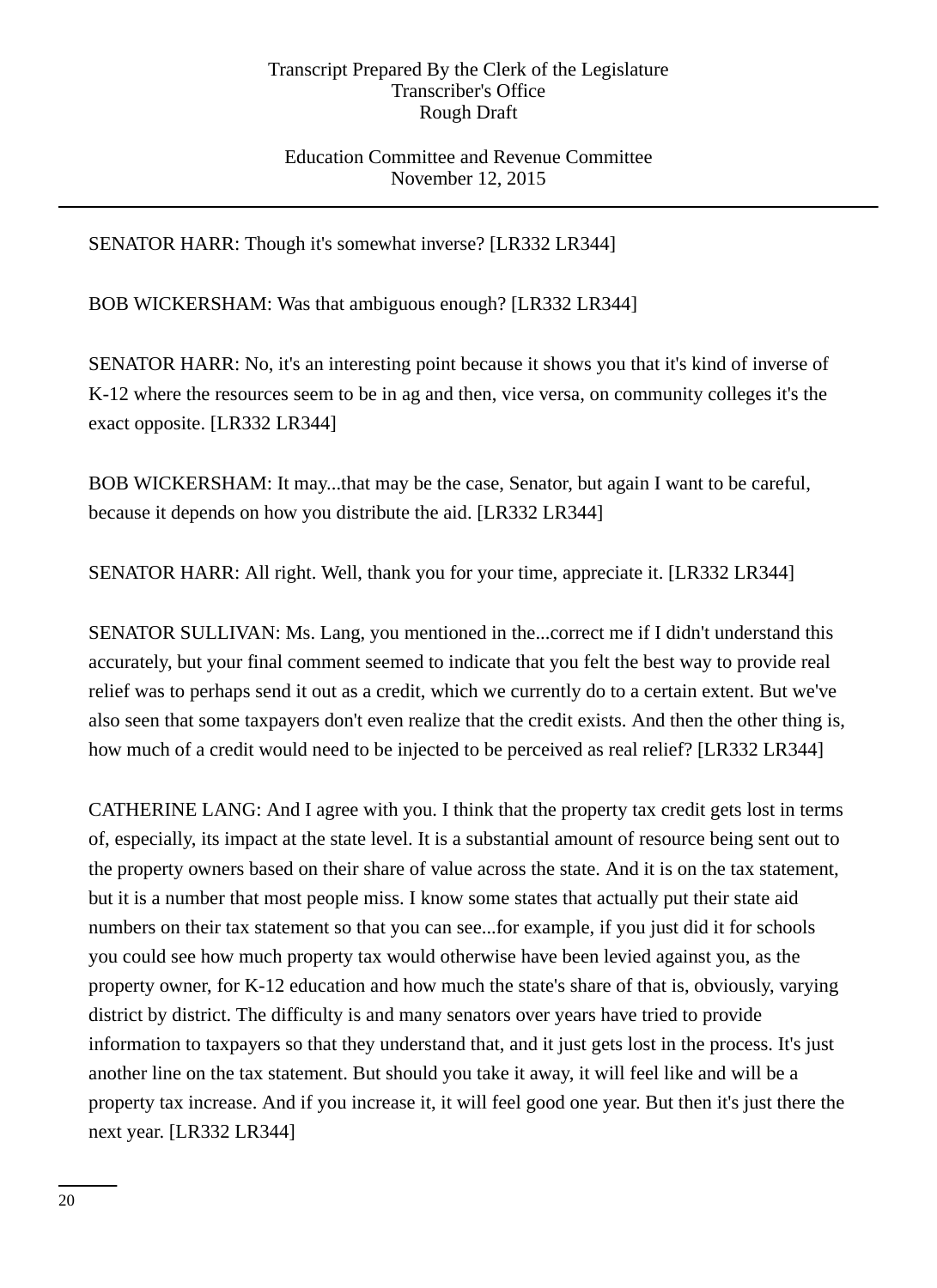Education Committee and Revenue Committee November 12, 2015

SENATOR SULLIVAN: You also mentioned something about a circuit-breaker approach. Do we run into constitutional issues there? [LR332 LR344]

CATHERINE LANG: Not on the constitution, I don't believe that you would. And that's because there would not be a constitutional prohibition of providing state dollars back through the income tax system as a credit or a refundable credit. Just simply because it's based on the property taxes that you pay does not then make the property tax that was assessed not uniform and proportionate. [LR332 LR344]

SENATOR SULLIVAN: Okay, thank you. Senator Scheer. [LR332 LR344]

SENATOR SCHEER: Either Ms. Lang or Senator Wickersham, neither of you I think were there when they were working on the original TEEOSA plan. But it is...from my recollection, part of if not one of the predominant reasons for that was the wide variation of the local effort rates being charged among, at that point in time, probably a thousand school districts, because we still had Class Is and so forth, so that you had a total cost per district of maybe 30 cents, to some districts maybe even \$3. So it was trying to narrow that wide gap of charged assessment. Do either of you ever believe that the system was set up to cope with what has happened in the last five or six years, inclusive of the large growth in ag values that has not been followed by an appropriate or equal change in residential or commercial values? It seemed to me that when it was set up they were hoping that all these valuations would somewhat mirror each other's, not necessarily on an annual basis but certainly on a three- or a five-year basis, that they would all somewhat stay stagnant with each other, so that you wouldn't be penalizing one area versus another. [LR332 LR344]

CATHERINE LANG: In my opinion, the formula is working as intended. They...we all knew, and those that developed the original TEEOSA formula and all of its subsequent modifications knew that these changes could happen. Has this been extraordinary over the last six years? Yes, it has. But both the property tax system and the TEEOSA formula and the workings of those together have mirrored the intent of what these processes are intended to do. Uniform and proportionate value at market, ag land being at 75 percent, is the intended policy. That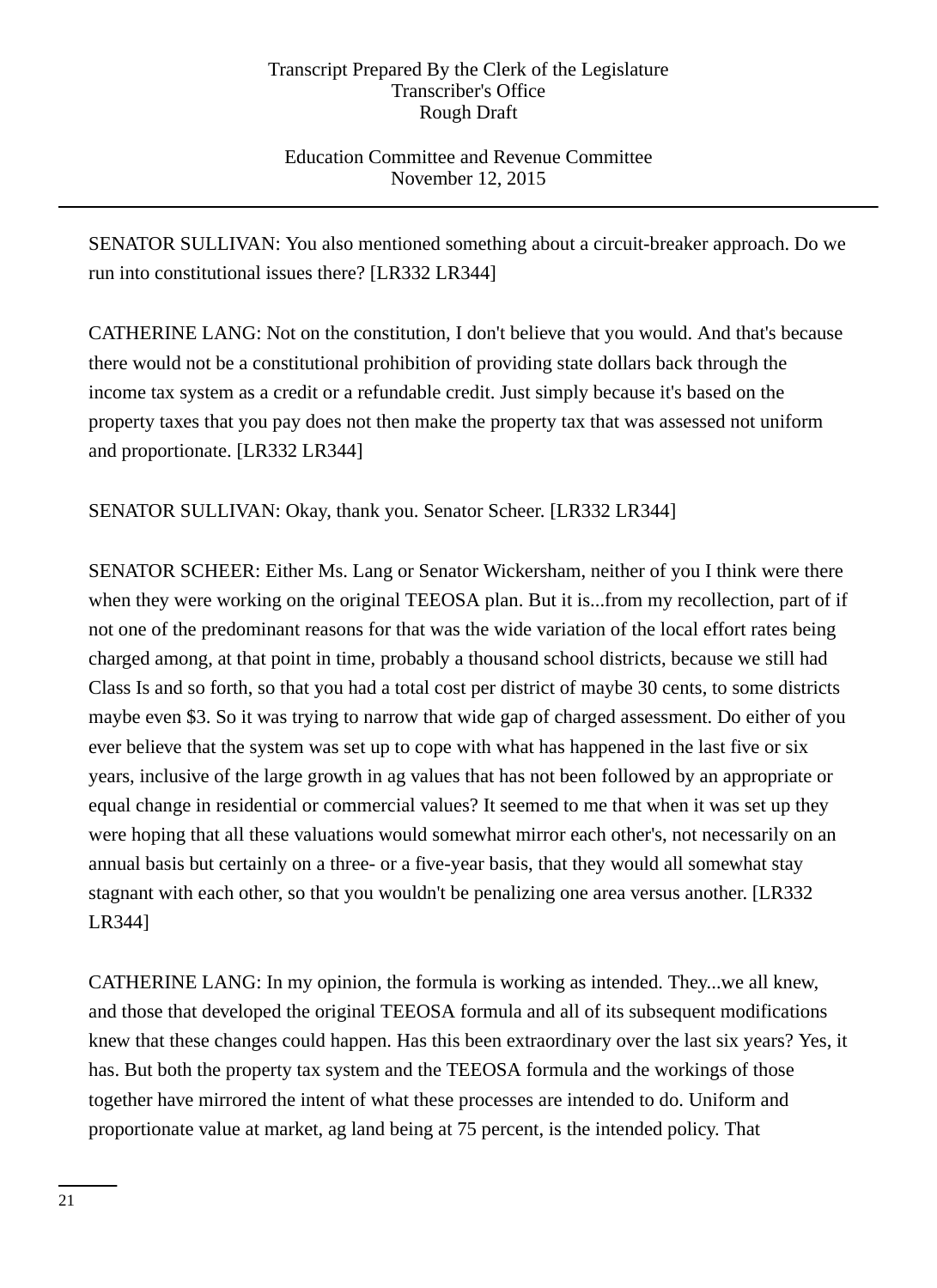# Education Committee and Revenue Committee November 12, 2015

relationship of giving ag land the 25 percent preference, whatever it is, is part of what that policy is. I don't think anyone ever thought that those would ever move the same. [LR332 LR344]

SENATOR SCHEER: I'm not disputing that, I guess. But my point is more specific to, was there ever the thought that you would have such a wide differentiation between the growth in valuations of the different levels of property, of real property? And I guess... [LR332 LR344]

CATHERINE LANG: You saw it in residential, at times, related to the other classes, or commercial. And so we knew it could move like that. It has been extraordinary over the last numbers of years, but that, too, shall change. Residential will come back relative to the others. [LR332 LR344]

SENATOR SCHEER: Well, I can appreciate that, too, will change. But for those folks that have been paying that on an ongoing basis for the last three or four years...you know, there will be the coming of Christ again, but we aren't exactly sure when. So at some point in time they would like to, perhaps, maybe cut a little less of a check. [LR332 LR344]

CATHERINE LANG: And so my point being, what if you establish...I mean, if the idea is we want to take ag land back to its 18 percent contribution to real property taxes, you can calculate what that number is, based on ag land and maybe ag land for schools only. So let's say that number if \$200 million, which actually it's pretty close to that, \$200 million to \$220 million. Do a property tax credit of \$220 million but, as it changes, reduce that credit over time as ag land goes back towards its 18 percent contribution to the whole. Mathematically, if that's what you want to do, you can do it. [LR332 LR344]

SENATOR SCHEER: What are your thoughts of some type of foundational aid on a per-student basis going to districts? Have either of you or any of you thought of that? [LR332 LR344]

BOB WICKERSHAM: Okay, Senator, if I may, let me. So we've got, I think, two questions now or three maybe. One, while I was a member of the Legislature thinking about these issues, I did not contemplate a 12 percent increase in the contribution of ag to (inaudible). Did not contemplate that. It has been extraordinary and just what we've talked about here. Now we knew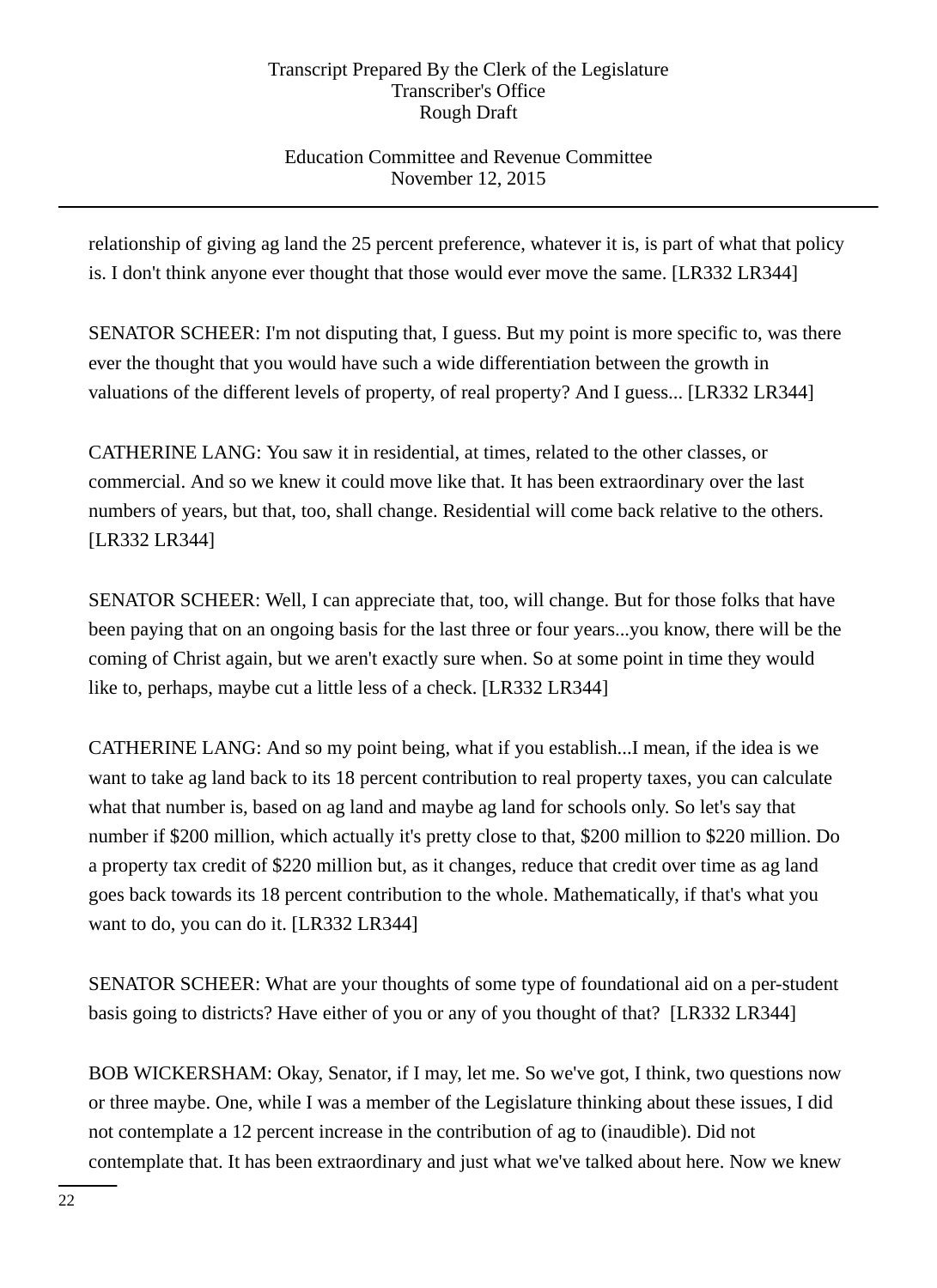# Education Committee and Revenue Committee November 12, 2015

things would shift around. That's true, as Ms. Lang says. But we just didn't...I don't think anybody sat around with a crystal ball and said we're going to see a 12 percent increase in the last six years. That just didn't happen. Now what I think that is, however, is kind of an opportunity because now we've seen it happen. And if we ignore it, then I think the Legislature and the state (inaudible) not going to be as well off in the future as it might be, I guess, a lesson learned, in a sense, that it can happen in another context. And I think in some sense, and Ms. Lang alluded to it, it is going to happen sometime in the not-too-distant future with residential property. We know that residential property is going to start increasing again. And maybe it's going to be 7 percent, 8 percent, maybe 9 percent, maybe even higher in some specific jurisdictions. There's going to be a shift again. Now I think if that shift happens in residential, it's going to largely occur in the urban areas. The urban areas are now equalized school districts. So I think all other things being constant as the...because I don't expect the rural areas to become equalized. They're just too...unless there's a huge decrease in the value of agricultural property- and I don't think anybody foresees that--or a very, very rapid increase in needs, and I don't think anybody sees that either. Am I qualifying too much? [LR332 LR344]

## SENATOR SCHEER: No, that's fair enough. [LR332 LR344]

BOB WICKERSHAM: But I just don't think it's going to work out. So what I think we can all foresee is that residential values will increase and that it will reduce the need for equalization aid to the extent that increase exceeds the rate of growth in needs. And I think it will. So you're going to have, although you won't necessarily see it unless you think about it now, kind of found money. If you're projecting that state aid to schools was going to be a billion dollars, let's say, for the year 2020, when you get to 2020, because of the change in residential values, you might find out it's only \$800 million. Now if you want to think about that in advance, you may have an opportunity to then redirect those dollars. If you thought that there was a fixed pool of dollars that you were willing to commit to those kinds of initiatives, your aid to schools, aid to local political subdivisions somehow, or a credit, somehow you're going to reduce the property taxes, you're not just going to take the money back, you're going to continue to direct that toward the reduction of property taxes. You might be able to work out something. Frankly, Senator Mello, I wouldn't blame you if you asked me to shut up because I think this is a little complicated and it's well beyond what you may find practical. I'm thinking about it in more theoretical and just what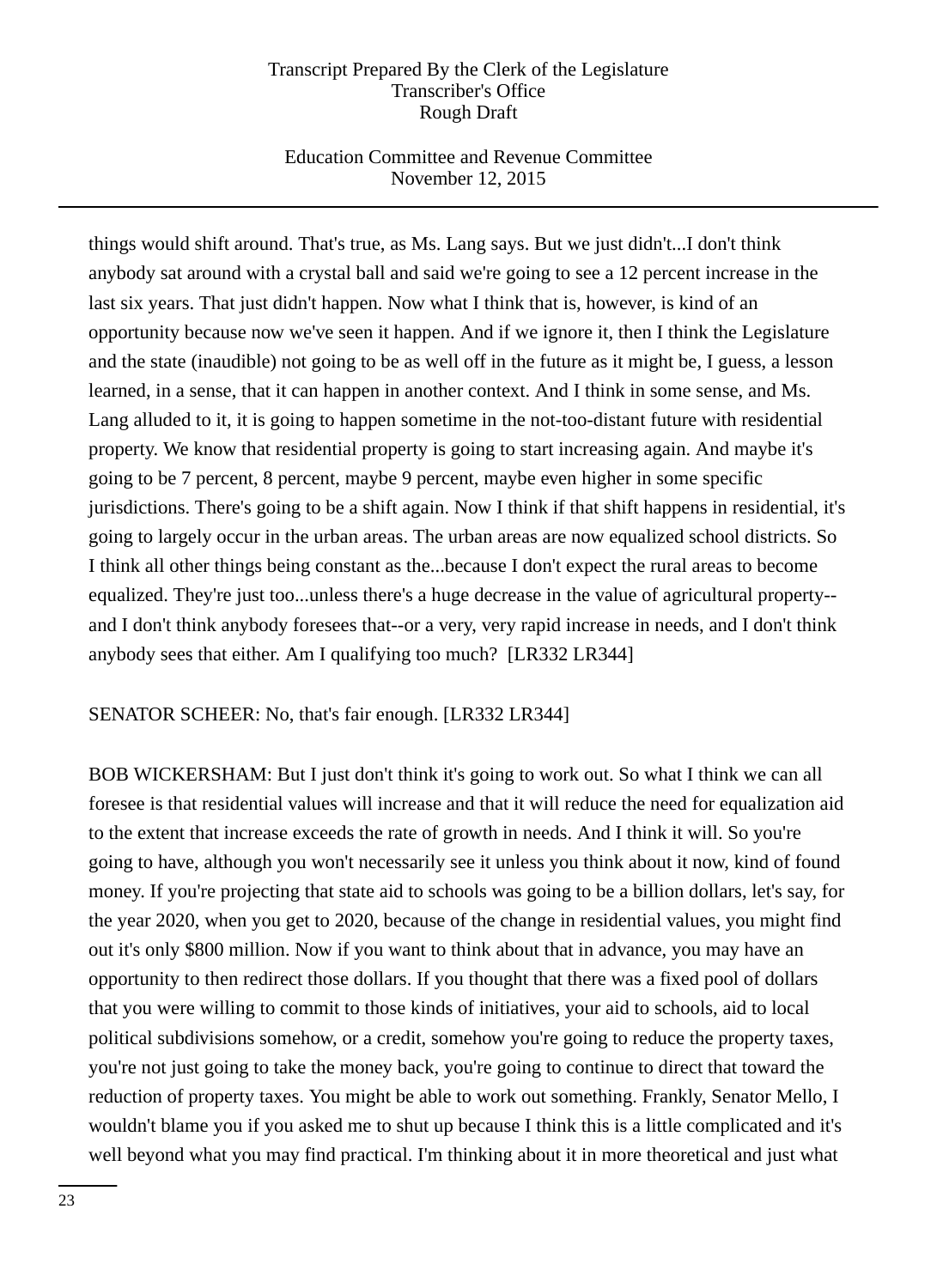# Education Committee and Revenue Committee November 12, 2015

can you see the future looking like. I think it will shift again, as Ms. Lang had noted, and residential will pick it up. But that doesn't mean that the rural districts will become equalized and realize a property tax reduction because of it. [LR332 LR344]

SENATOR SULLIVAN: Senator Davis, did you have a question? [LR332 LR344]

SENATOR DAVIS: I do. Thank you, all, for coming. I appreciate your testimony. First year I was in the Legislature I introduced a bill to shift the cost of community colleges to the state, which didn't go anywhere. And I've got another one in the Education Committee. In large part, I've got a chunk of three community college districts. And I think I'd probably say universally people are somewhat unhappy with the arrangement of that. But I know in sometime around 2000, I believe, Senator Wickersham, there was a state aid package that was put into the formula to reduce the community college levies. How was that done? [LR332 LR344]

BOB WICKERSHAM: Well, there were a couple of times when we adjusted the aid to the community colleges. There were two years, one year in which we had an additional appropriation. I think it was \$30 million. Was it \$30 million? Twenty (million)? Oh, okay. Anyway, tens of millions (laughter). We did put extra money into the community colleges formula and achieved what we said at the time was a dollar-for-dollar reduction in property taxes. The aid formula at the time was designed in such a way that it was a very efficient use of tax dollars for property tax relief. And it was very...but that was very specific. As I kind of was hinting to Senator Harr, it was very specific to the aid formula that we had at that time. If you can have a need formula that isn't very effective or efficient...isn't very efficient in delivering property tax relief. [LR332 LR344]

SENATOR DAVIS: So was that...was the model or is the model for the TEEOSA formula similar to the one for the community college system? [LR332 LR344]

BOB WICKERSHAM: The current one? [LR332 LR344]

SENATOR DAVIS: Yes. [LR332 LR344]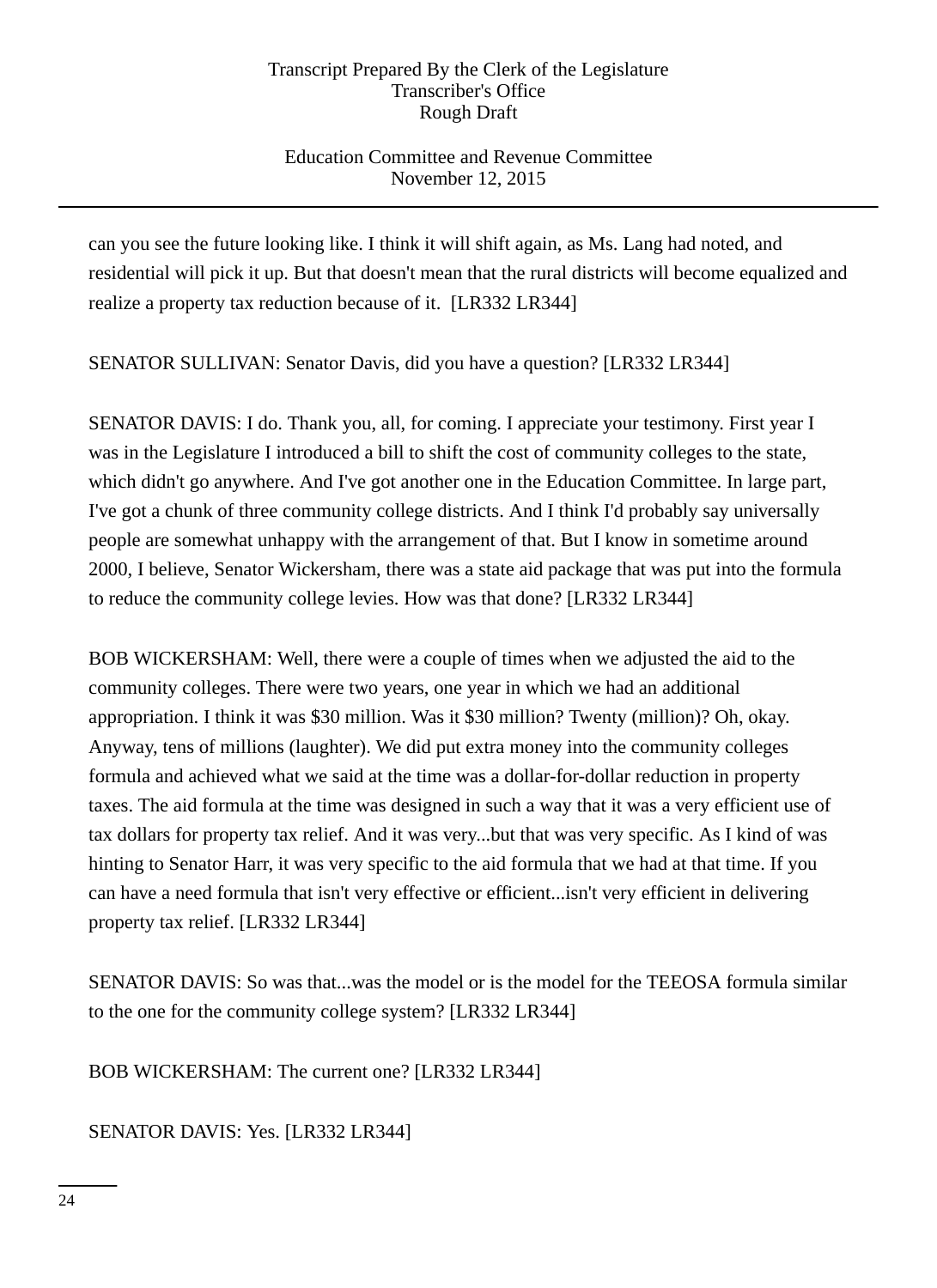# Education Committee and Revenue Committee November 12, 2015

BOB WICKERSHAM: I don't think so. Frankly, Senator, I'm not familiar with the current formula for community colleges. And, again, I want to be careful because it's my understanding that the community colleges are discussing amongst themselves--I don't know about members of the Legislature--but there are discussions about changing the aid formula for the community colleges. So if...frankly, my advice would be, if it's going to be changed and if you had any idea that you wanted to use the community colleges aid program to provide...if one of the objectives becomes to provide property tax relief, make sure you're careful about how you design that formula. Get as much as you can out of it. [LR332 LR344]

SENATOR DAVIS: Ms. Lang, I saw you shake your head. Are you able to talk a little bit about the formula as to how it works? [LR332 LR344]

CATHERINE LANG: No. I'm generally agreeing with his recollection. [LR332 LR344]

SENATOR DAVIS: Just agreeing, okay. [LR332 LR344]

CATHERINE LANG: And it is very different...I believe that the formula is very different now than it was then. And, yes, you can design a state aid formula that targets particular objectives, particularly if one of them is property tax relief. We've seen it done in...by governors in terms of large contributions back to local government with a direct offset to property tax. And it was one of the only times, to a large degree, that you ever saw property tax go down in Nebraska, and that was back in 1996 or 1997. [LR332 LR344]

BOB WICKERSHAM: '98. [LR332 LR344]

CATHERINE LANG: Ninety-eight, thank you. It's way, way back. [LR332 LR344]

BOB WICKERSHAM: It was a wonderful year; I remember that year (laugh). [LR332 LR344]

SENATOR SULLIVAN: Senator Krist. [LR332 LR344]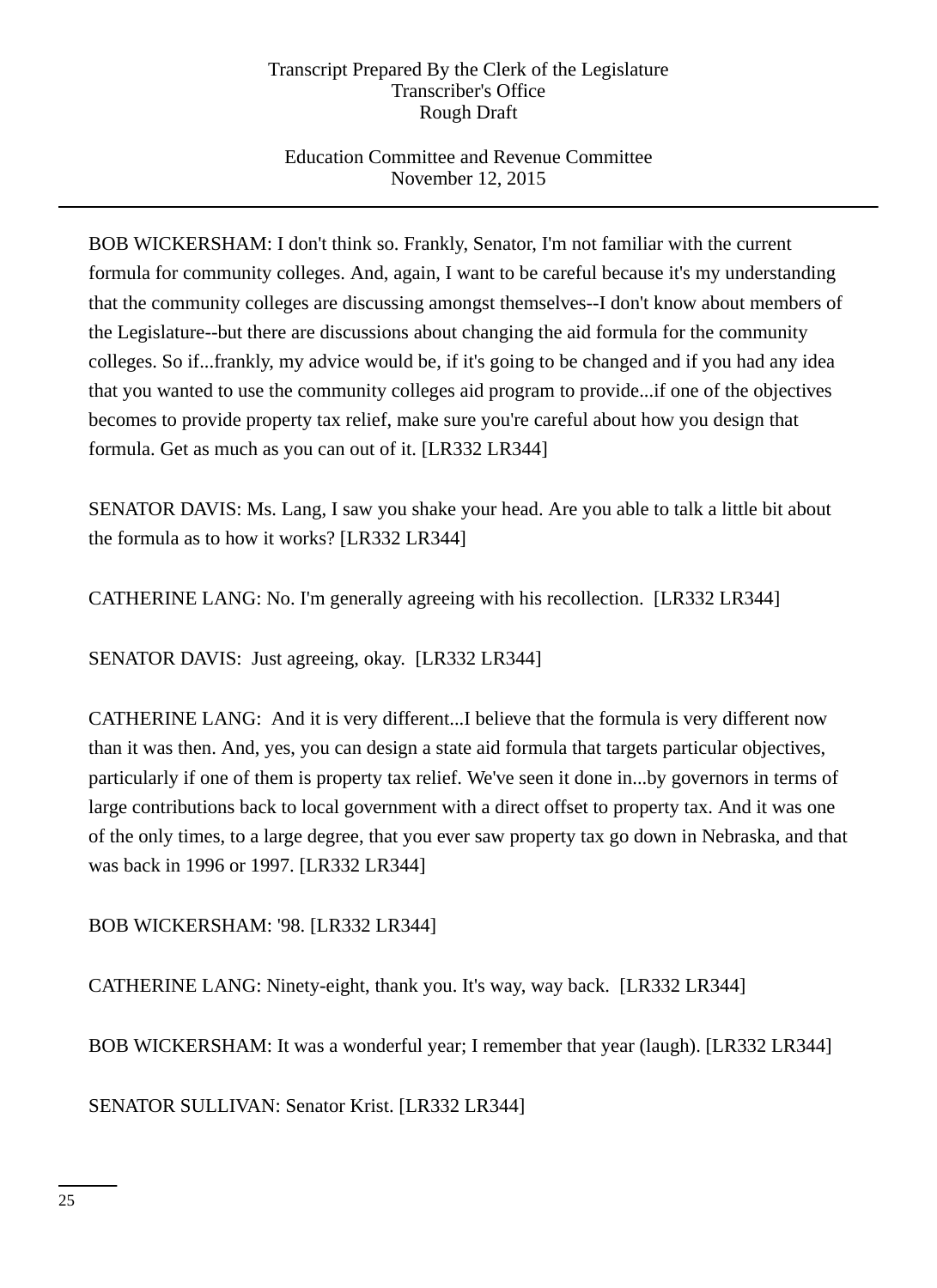# Education Committee and Revenue Committee November 12, 2015

SENATOR KRIST: Thank you, Chair. First I have two comments, questions--you can call them what you will. One of them is related to the revenue side, which would be...you touched upon the commodities. In the current system, as I understand it, I can raise your taxes today, but it could take up to three years to adjust your taxes and come down on property tax. Is that correct? [LR332 LR344]

BRUCE JOHNSON: Because of the assessment procedure, it really will be a rolling three-year average. And there's no question that some people will open up their assessment statement come next spring and find that the values of my land have gone up farther, yes. [LR332 LR344]

SENATOR KRIST: So not being an economist, but understanding what my constituents are saying to me who own multiple farms in multiple counties,... [LR332 LR344]

BRUCE JOHNSON: Right. [LR332 LR344]

SENATOR KRIST: ...the biggest complaint is that there is no adjustment. I chair...as the Chairman of the Exec Board, I chair a committee and we'll meet here in just a few days. And we'll see somewhere between \$130 million and \$150 million cut in terms of what the Forecasting Board is giving us. [LR332 LR344]

BRUCE JOHNSON: Yeah, um-hum. [LR332 LR344]

SENATOR KRIST: And that's...and I think Mr. Goss, when we get to Dr. Goss, when he gets up here will probably tell us that's not the end of the reductions, that's simply the beginning of that wave that we'll see. It would seem to me that if we were more responsive about the tax base throughout the state we would be giving tax relief to the ag community based upon something very tangible. If I own a home, it's very difficult to say that the house that sold down the street for \$1.5 million doesn't affect the price of mine. But with, as you described, Mr. Johnson, the turnover of land in ag community, that's not a valid or maybe a responsive way to assess value. So I would suggest that on the revenue side, being more responsive to what we're actually paying in property tax, in real property tax, as Ms. Lang would say, would be a more fair, if you will, and responsive way to assess. Did you have a comment about any of that? [LR332 LR344]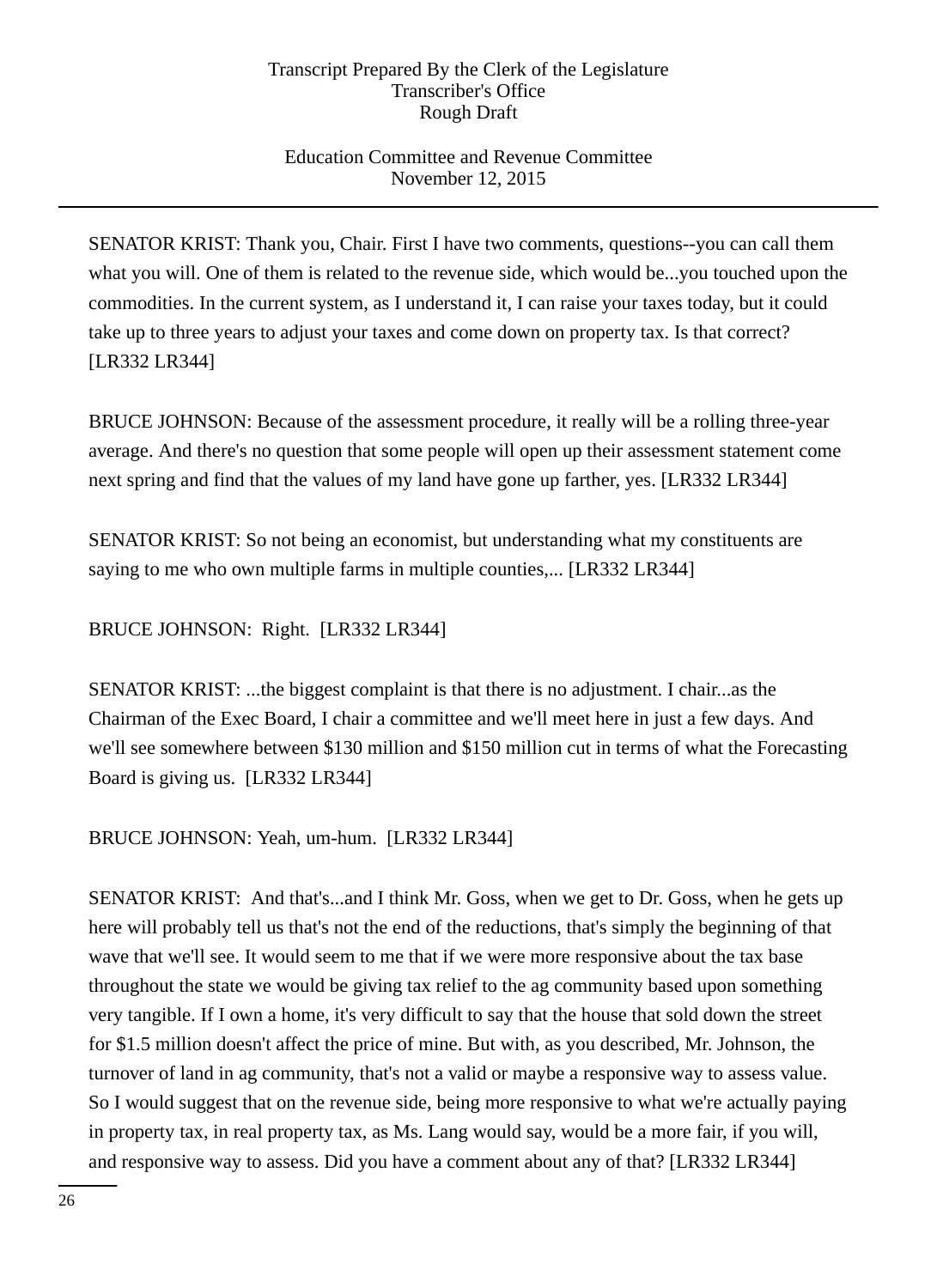# Education Committee and Revenue Committee November 12, 2015

BRUCE JOHNSON: Well, I would agree with that. Moving it out of the school aid formula to a more general reduction from 75 percent to 65 percent, that has been discussed. And that is an element of some relief here for a major sector in our state economy that would, I think, be a very welcome adjustment. And we have already made an adjustment from 80 percent to 75 percent, it's been done. So the record is there that maybe this is the time. Yes, residential will come back in time. For God sakes, what do we do in the short run for the next few years, and will it ever come... [LR332 LR344]

SENATOR KRIST: Right. Well, I would argue...on the personal property or the residential, I would argue that if the Fed adjusts interest rates,... [LR332 LR344]

# BRUCE JOHNSON: Yeah. [LR332 LR344]

SENATOR KRIST: ...we're going to see another variable that's going to affect that. So I don't...my projection or my personal viewpoint is, I don't think residential is going to rise as fast as ag rose in the past few years, for a lot of reasons. [LR332 LR344]

BRUCE JOHNSON: That's right. Right. [LR332 LR344]

SENATOR KRIST: My other comment is on the education side. My time here, I've always been aware of my constitutional duties. And my duty is to make sure that we have an education process and the programs that are in place--and some would argue K through 12--I would argue pretty much 0 through 12 in terms of the way we're going in today's environment in the world with early childhood education programs. That does not include community colleges and colleges. And we fund an incredible amount of money into our land-grant university and other colleges. However, I would say--and this is going to throw a variable on the education side in, I would say, and I'd invite any of you to comment--when I look at what the community colleges and the university and the colleges across the state have done in terms of student performance, based upon where K-12 has gone with student performance I say, where best to spend that money, and there are some situations that I think that that performance bang for your buck may not be there on K-12. And so throwing money at the situation, it would not be my first choice. And I'd also put in the record that there is another choice to education out there, and we're seeing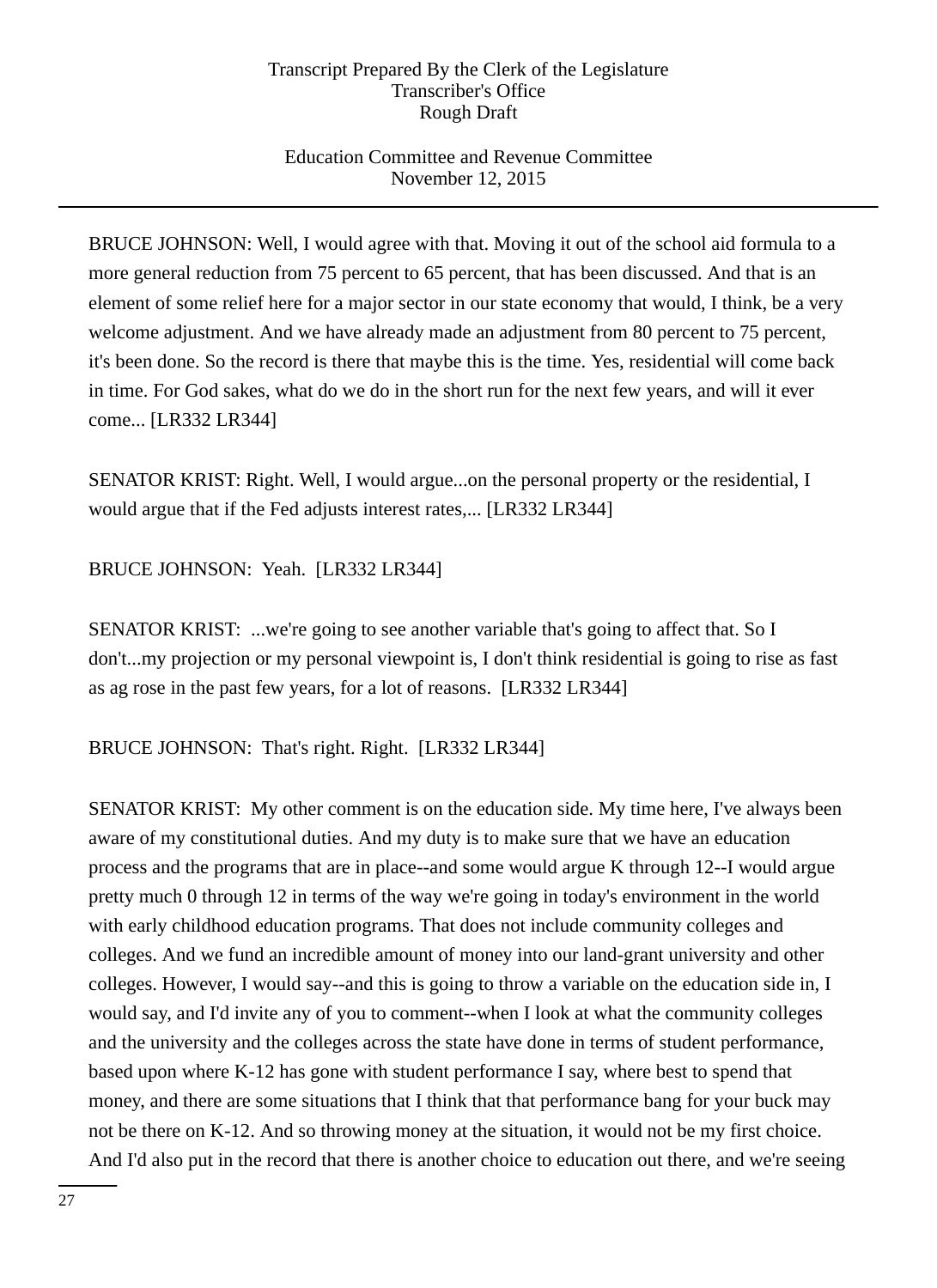# Education Committee and Revenue Committee November 12, 2015

it more and more and more. And that's private education in different forms, as well as home schooling, which has been an answer that I think has grown exponentially in the last 20 or 30 years. So that's kind of an open-ended...where I'm at with this. And if anybody would like to comment on that, I welcome you to do that. [LR332 LR344]

SENATOR SULLIVAN: I want to be cognizant of the time frame that we're operating under. And we wanted to take a break at 10:30 or at least fairly close to that. We have, I think, three or four senators that have questions that they would like to ask, so we're going to continue that and hopefully move through them. Senator Kolowski. [LR332 LR344]

SENATOR KOLOWSKI: Thank you, Madam Chair. I'm seeking a clarification on a comment made by Ms. Lang and also Senator Wickersham. The comments on equalization and the TEEOSA comments the senator made to increase the spending within schools, all that context from the 1990s up to the present time is within one area of discussion. Ms. Lang, you talked about and made a comment about the spending issues by the districts, and I'm finding those in conflict, the comment about spending more within districts and then your comment about spending issues in the districts. And I'm trying to sort that out. Would you help give some clarification to that, either one of you? [LR332 LR344]

CATHERINE LANG: So I don't want to speak for Mr. Wickersham directly, but what he was referring to I believe is the state of affairs in the '80s and '90s and the ability of a district to be able to raise its revenue to be able to educate the children in those districts. What I was referring to is much more of a macro perspective. It is the spending of any political subdivision that drives the taxes necessary to support those programs and services that are being provided. And so it is the spending of districts that drive this conversation. And it drives how much property tax will be raised and how much state aid will be raised or needed or distributed to the districts, depending on where you've been in history. And so it, in the end, it is the spending. And so the question is, should there be a conversation about what we are spending and how that spending growth is allowed to continue in terms of if people are worried about the property taxes that we continue to increase over time. It's about that spending. [LR332 LR344]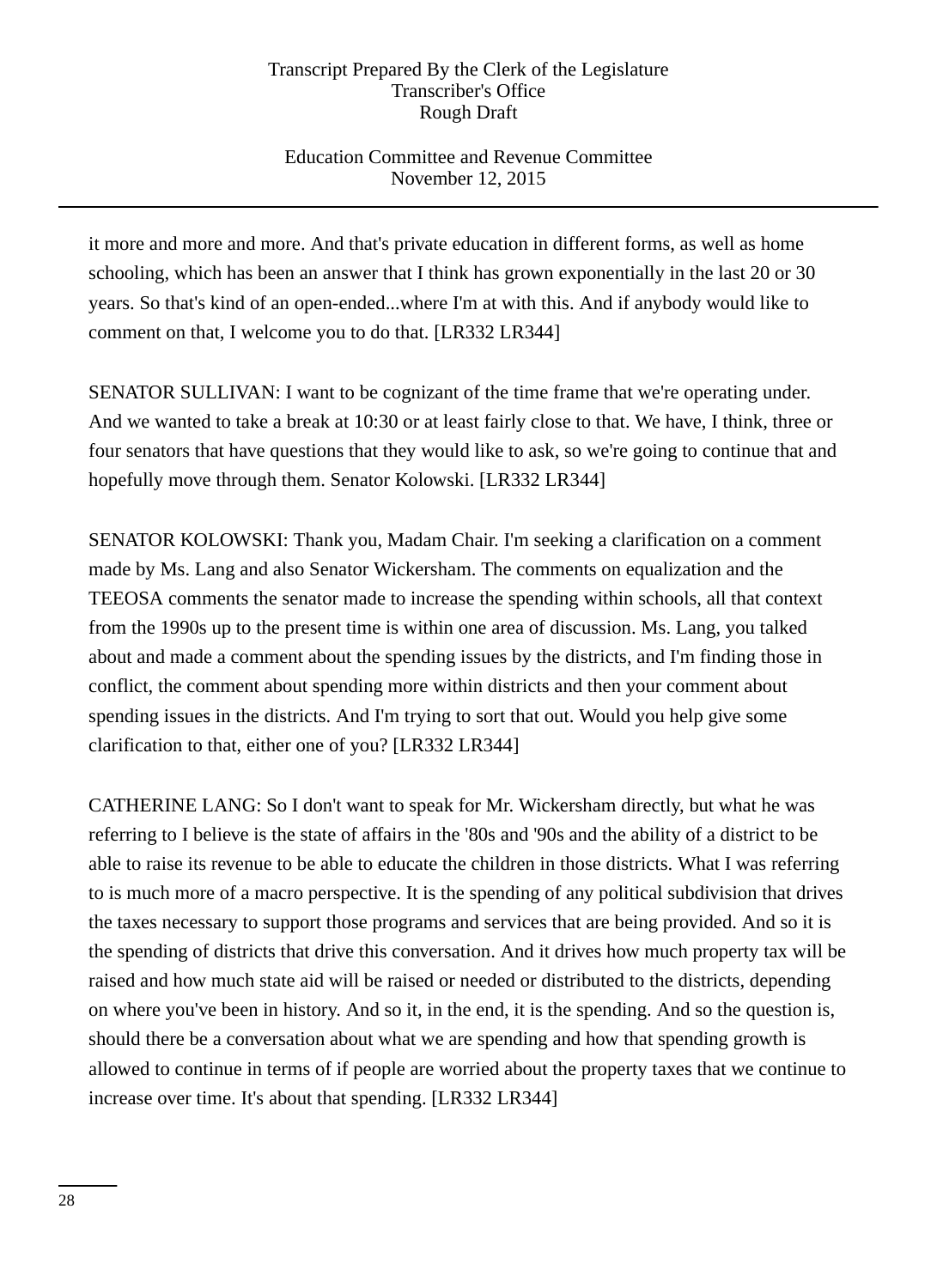# Education Committee and Revenue Committee November 12, 2015

SENATOR KOLOWSKI: And that's all separate at this point in time from the standards that we'd like to have students meet in the state, which we haven't had the discussion on at all. It's a separate issue. And, you know, to ask what superintendents have you talked to, what are the spending difficulties or issues that you're seeing, all those are separate questions we'll get into at another time. But I was trying to get a clarification between what I saw as something not matching. [LR332 LR344]

CATHERINE LANG: Well, and if you're going to increase state aid and you want it to offset property taxes, then be very, very clear when you provide that money to any political subdivision that you put in the requisite limiters so that it will offset the property tax, if that's what you want to do. And that's what the number-one recommendation of the Modernization Committee was, was more state aid. But it's got to offset property taxes. You can do that. There are ways to do that. [LR332 LR344]

SENATOR SULLIVAN: Senator Brasch. [LR332 LR344]

SENATOR BRASCH: Thank you, Chairwoman Sullivan. And thank you. All three of you have been very interesting and valuable contributors to this state-of-the-agriculture and state-of-thestate conversation. Catherine, you had mentioned and, yes, we both worked together in the Revenue Department. And I'm trying to think of the...was it in the early '80s...the farmer session, because I lived in Lincoln then. But we saw at the Revenue Department the dramatic detriment the state saw when people were losing farms. And now as a farmer's wife I have town hall meetings as a senator and I'll talk to people who have lost their farms or part of their farm, you know, making an adjustment. That's my major concern right now. As we've seen commodities take a significant drop, taxation has taken a significant rise, and you had mentioned the bucket needs to be filled, that the drop from 75 percent to 65 percent has been in conversation for many sessions, not only...it dates back to Senator Kremer and then Senator Heidemann, then I picked it up. And it's not gaining a lot of momentum, but will that put a hole in the bucket? Or what are we looking at, in your opinion, if we did drop the 10 percent and... [LR332 LR344]

CATHERINE LANG: For state aid purposes only? [LR332 LR344]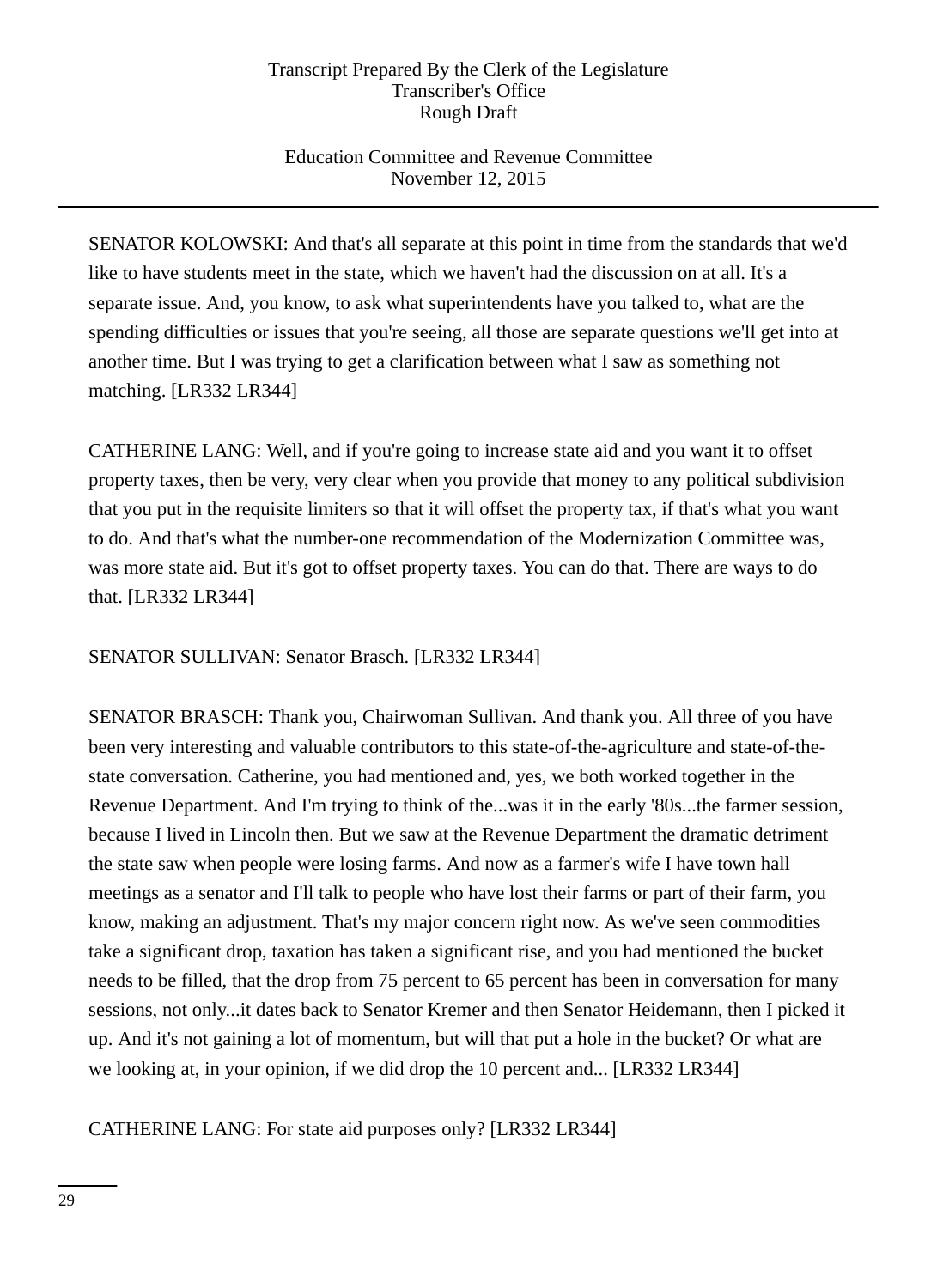## Education Committee and Revenue Committee November 12, 2015

## SENATOR BRASCH: Right. [LR332 LR344]

CATHERINE LANG: Not for all calculation, right? [LR332 LR344]

SENATOR BRASCH: Well, you tell me. You were the property tax chief. [LR332 LR344]

CATHERINE LANG: So if you do it only in state aid, you...by district, districts that are heavily ag land, all ag land will go down for every district. Every district will appear poorer. So, therefore, without any other change, you'll have an increase in the overall amount of state aid. That money will go to districts that need it based on needs minus resources equals state aid, therefore, some districts that are off 95 percent ag, still won't get any of that resource. So if the intent is we're going to reduce ag in the formula because we want to do something that gets a tax benefit out to ag, you're doing it so indirectly and some of the most rural, all ag-type districts won't get any of it. And what will those constituents say because you haven't impacted them at all? And if that's your intent, you haven't done it. So be direct, is my point. Be direct about it then. But then again, if it's because you're trying to offset this economic change that has occurred, whether anybody could have ever dreamed it was going to happen, it could happen--it was always possible, mathematically--then you've got to calculate what that number is and just...if that's what you want to do, give it back. [LR332 LR344]

SENATOR SULLIVAN: Okay. And, Senator Johnson, you're...or not Senator Johnson. Would you like to run for (laughter)...Mr. Johnson, I'm sorry. [LR332 LR344]

BRUCE JOHNSON: No way, thank you. (Laughter) All right. No question about it. Most directly the 75 to 65 across the board, apart from the formula, would be the most direct way. And I really do believe that that's a very necessary step at this point in time in the agricultural dynamic, the economic situation that we are coming out of and moving into. And, yes, in the process, that represents some state aid movement back into the formula, you know, indirectly. But let's deal with property tax relief in a very significant way to what is our major economic driver across most of Nebraska. [LR332 LR344]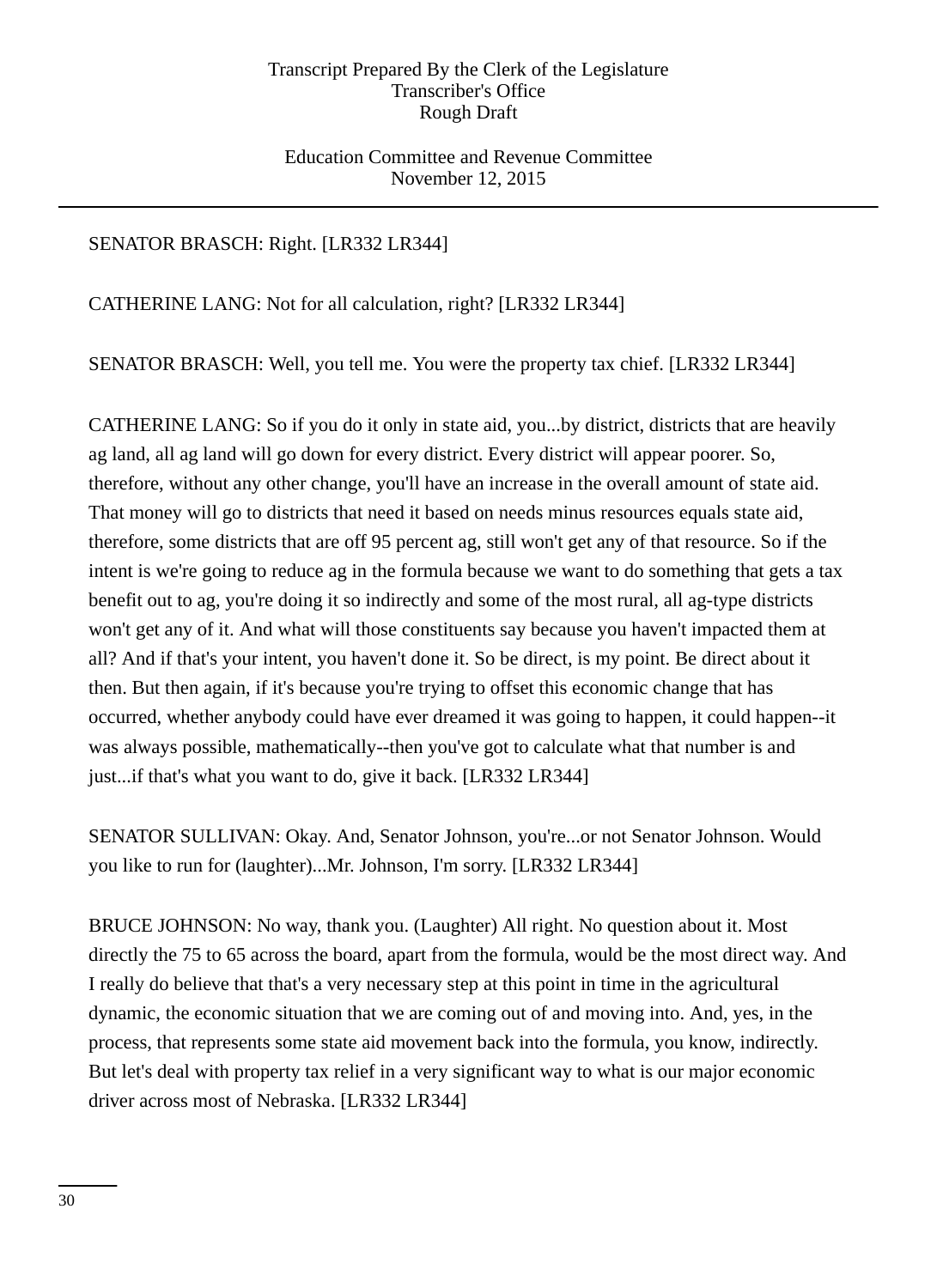Education Committee and Revenue Committee November 12, 2015

CATHERINE LANG: But if...(laugh) I'm going to comment on that (laughter)...I (inaudible)... [LR332 LR344]

SENATOR SULLIVAN: Just...okay. Senator Pansing Brooks, question? [LR332 LR344]

SENATOR PANSING BROOKS: Well, I'd like to hear first what Ms. Lang has to say. [LR332 LR344]

CATHERINE LANG: So if--and it was alluded to--if the contribution of ag land to schools is considered unfair at this time, not because of where its relative value is but it shouldn't be at 75 because that's not the right economic contribution for what they get back, then make sure you have that same discussion for every taxing subdivision out there. So, is it possible you could argue--and this is just a thought experiment--is it possible that you could say, well, you know, for schools the contribution of ag land, economically, should be 50? But for counties, the economic argument is that they should be at 100, and for NRDs they should be at 100. And then you set a framework that looks at the economic relative benefit of the taxes being paid to the subdivision benefiting and giving those services back and you set it that way. And so you set it that way for levying purposes and you set it that way for state aid if you have a value component in any state aid formula that you have--community colleges, counties, schools, whatever. You can go through that thought process. And I would argue, as Senator Wickersham said earlier, you have so much more data now to be able to run those kind of macro economic experiments than we did back then. And maybe you would define, you know, a better way of how classes of property are contributing for property tax purposes. [LR332 LR344]

SENATOR SULLIVAN: Senator Pansing Brooks, did you have an additional question? [LR332 LR344]

SENATOR PANSING BROOKS: Thank you. Yes, I do, thanks. I guess, Dr. Johnson,...thank you all for coming. And, Dr. Johnson, I was wondering if you could speak to a little bit about the...you mentioned that 44 percent are owner operated by... [LR332 LR344]

BRUCE JOHNSON: Yes. [LR332 LR344]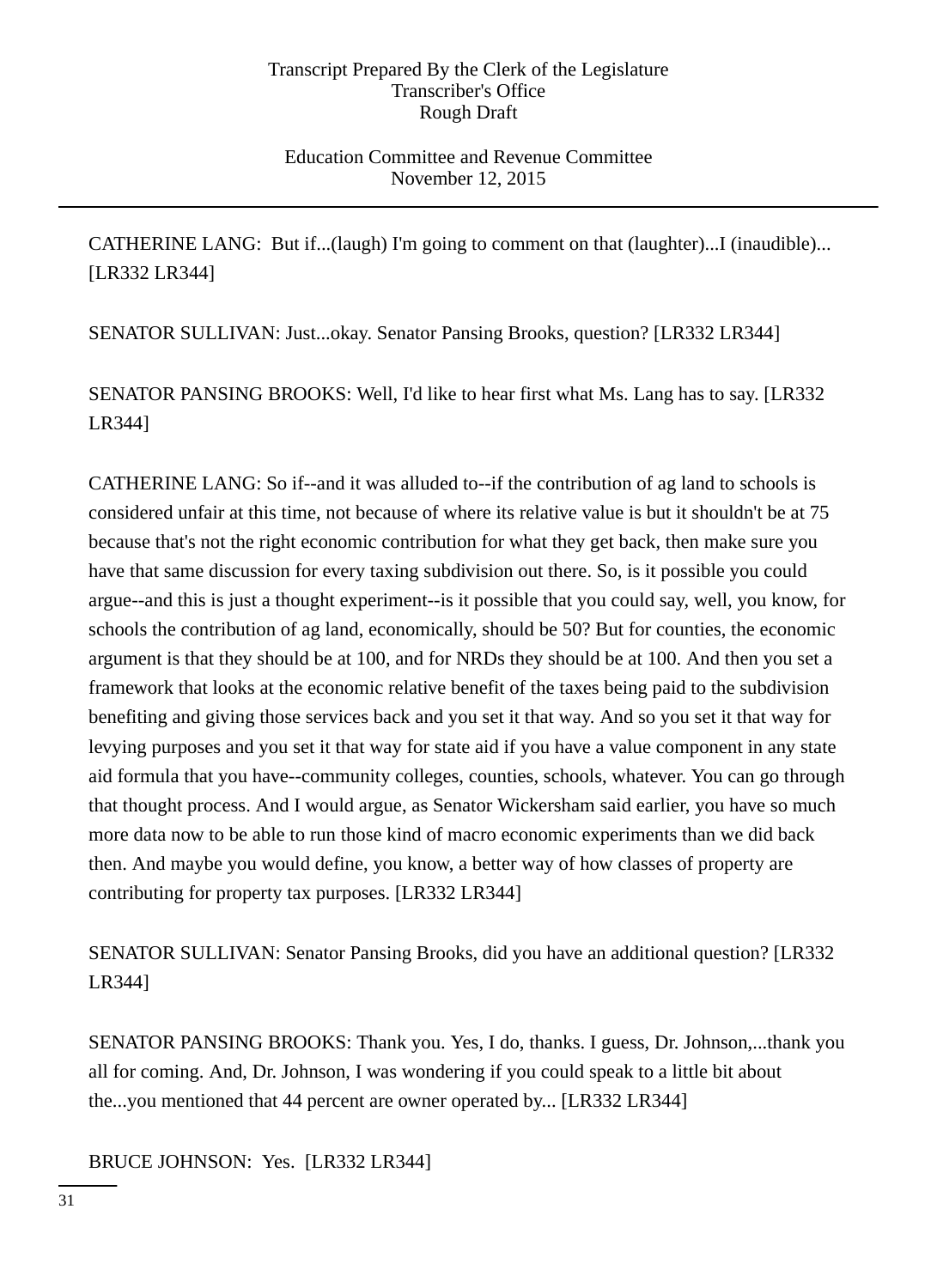## Education Committee and Revenue Committee November 12, 2015

SENATOR PANSING BROOKS: ...or are owned by nonoperator landlords. [LR332 LR344]

BRUCE JOHNSON: That's correct. [LR332 LR344]

SENATOR PANSING BROOKS: So, please help me understand that a little better. Is that like that these are investments for people that are living out of the state and in Lincoln and Omaha, or what is that? And with that knowledge, do we...would looking at gross operator income give us more information or...I'm just interested in that, in a little bit of a discussion on that. [LR332 LR344]

BRUCE JOHNSON: Well, again, who pays the property taxes are the property owners and, of that group, we do have a variety of individuals, and I'm sure very many of those individuals are represented here as heirs to farms in estate settlements and so forth, and it's a wide array of people that own that land. Very few corporate entities are out there and if they are corporate, they're going to be family farm corporations. And, yes, Ted Turner pays his fair share of taxes...property taxes in Nebraska, but he's by far the exception. Most of these are people that own modest-sized ranches. And so, when we're looking at big farming today, we're looking at situations where these big operations are renting from multiple landlords, dozens in many cases, to get to 3,000 to 5,000 acres of cropland or whatnot. That's our pattern. So again, it comes back to I think something like 40,000 nonoperator landlords are out there, entities in the state. And that is a significant difference in how to look at this. Now, your question about...I think your second... [LR332 LR344]

SENATOR PANSING BROOKS: Well, looking at like gross operator income or something like that,... [LR332 LR344]

BRUCE JOHNSON: Yeah. Yeah. [LR332 LR344]

SENATOR PANSING BROOKS: ... because when somebody says net income, there could be a couple of incomes per farmer. I mean, I'm trying to... [LR332 LR344]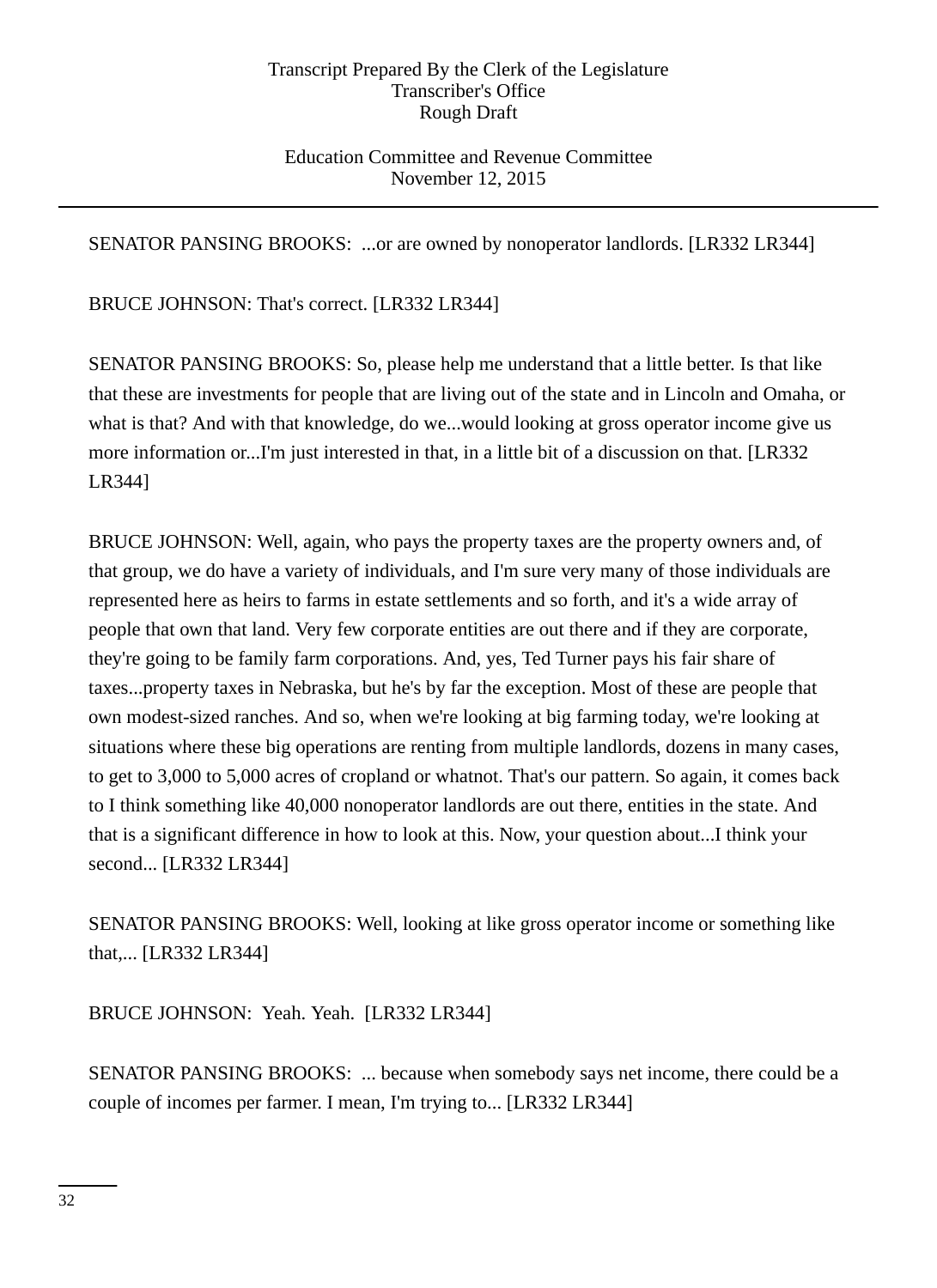# Education Committee and Revenue Committee November 12, 2015

BRUCE JOHNSON: Oh, definitely. In some of these large farms though, those are multifamily farms anymore, not just one operator but generations,... [LR332 LR344]

SENATOR PANSING BROOKS: Right. Right. [LR332 LR344]

BRUCE JOHNSON: ...multigeneration or two generations at least. Yeah, so our dilemma is always, well, what is the farm out here? Good grief, it's a hard thing to define anymore. But the operation of it and the generation of these earnings from the land are basically done through renting, leasing land, as a land base. And, yes, they own some, but not a lot, so. [LR332 LR344]

SENATOR PANSING BROOKS: Okay, and then I'm not sure that clarified it for me but (laugh), I mean, that's the rub is trying to understand... [LR332 LR344]

BRUCE JOHNSON: Yeah Yeah. Yeah. Yeah. [LR332 LR344]

SENATOR PANSING BROOKS: ...what it all is and trying to understand what all these numbers are. That is the difficulty. [LR332 LR344]

BRUCE JOHNSON: Could I...let me just follow up on that. As commodity prices go, so go the rents that come back down to that retired person that owns a quarter section out here. Those rents are coming down. They did lag, but they did go up as incomes generally did. But they, too, turn. And so, you know, there's this commodity response that's out there. [LR332 LR344]

SENATOR PANSING BROOKS: So is there something more responsive than valuing every three years for the ups and downs? Obviously, there was a great windfall prior to the values going back up as they were assessed. [LR332 LR344]

BRUCE JOHNSON: Because they were lagging on the other side? Yes. [LR332 LR344]

SENATOR PANSING BROOKS: Yes, so that...exactly, so if you look at a six-year continuum, hopefully, they're at an even spot, is what my understanding of those valuations is. So is there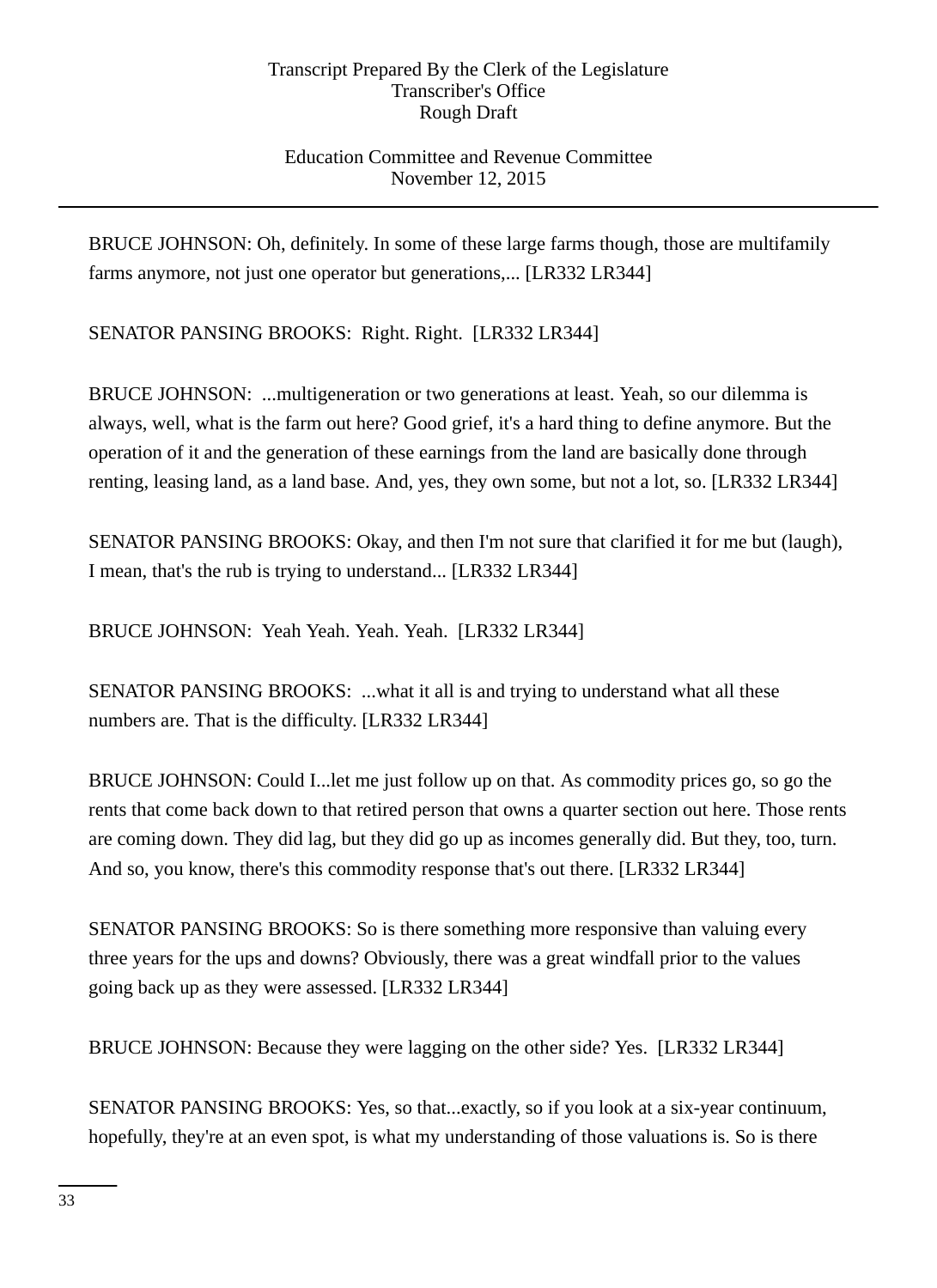# Education Committee and Revenue Committee November 12, 2015

something that's more precise at valuing and looking at commodities and trying to get something more fair for farmers? [LR332 LR344]

BRUCE JOHNSON: Well, you can't have it both ways. It can lag on the upside and it does lag on the downside and that's what we're up against. To be quite honest, I can't see how we would come to a better measure of this relationship here. We basically are going to have to look at, hey, what's the return to that land as a cash rent operator or a cash rent owner? And you could follow that to some extent, but this is...yeah, it takes data. It would take a lot of data. [LR332 LR344]

SENATOR PANSING BROOKS: That's what I'm worried about. Okay, just quickly, you talked about the ability to pay versus the benefits received and I'm just interested from a policy standpoint. We have to look at those things for roads out in the west. [LR332 LR344]

BRUCE JOHNSON: Oh, everything, yeah. [LR332 LR344]

SENATOR PANSING BROOKS: I mean of course that in a state of such extremes as we have, there are things that we pay for that we get no benefit from. That's the whole UPS version of charging people. You know, they have to deliver to some place clear out or they can deliver to Atlanta, Georgia. [LR332 LR344]

BRUCE JOHNSON: Yes, exactly. Yeah. [LR332 LR344]

SENATOR PANSING BROOKS: And that's a lot more efficient. So, I'm just interested in how you think we should be looking at ability to pay versus benefits received. [LR332 LR344]

BRUCE JOHNSON: Well, first of all, ability to pay creates an issue when you're looking at a property tax. When you're heavily investing in your business in land-based assets and those property taxes to be granted are stable, that's great in terms of administration of services, but they don't budge very much except, you know, very slowly, when your income is so volatile as agriculture income is, that that really creates some big issue. And quite frankly, that amount of property tax burden that is out there now is getting to be very, very hard to deal with. So, you know, I think we really have to watch that. [LR332 LR344]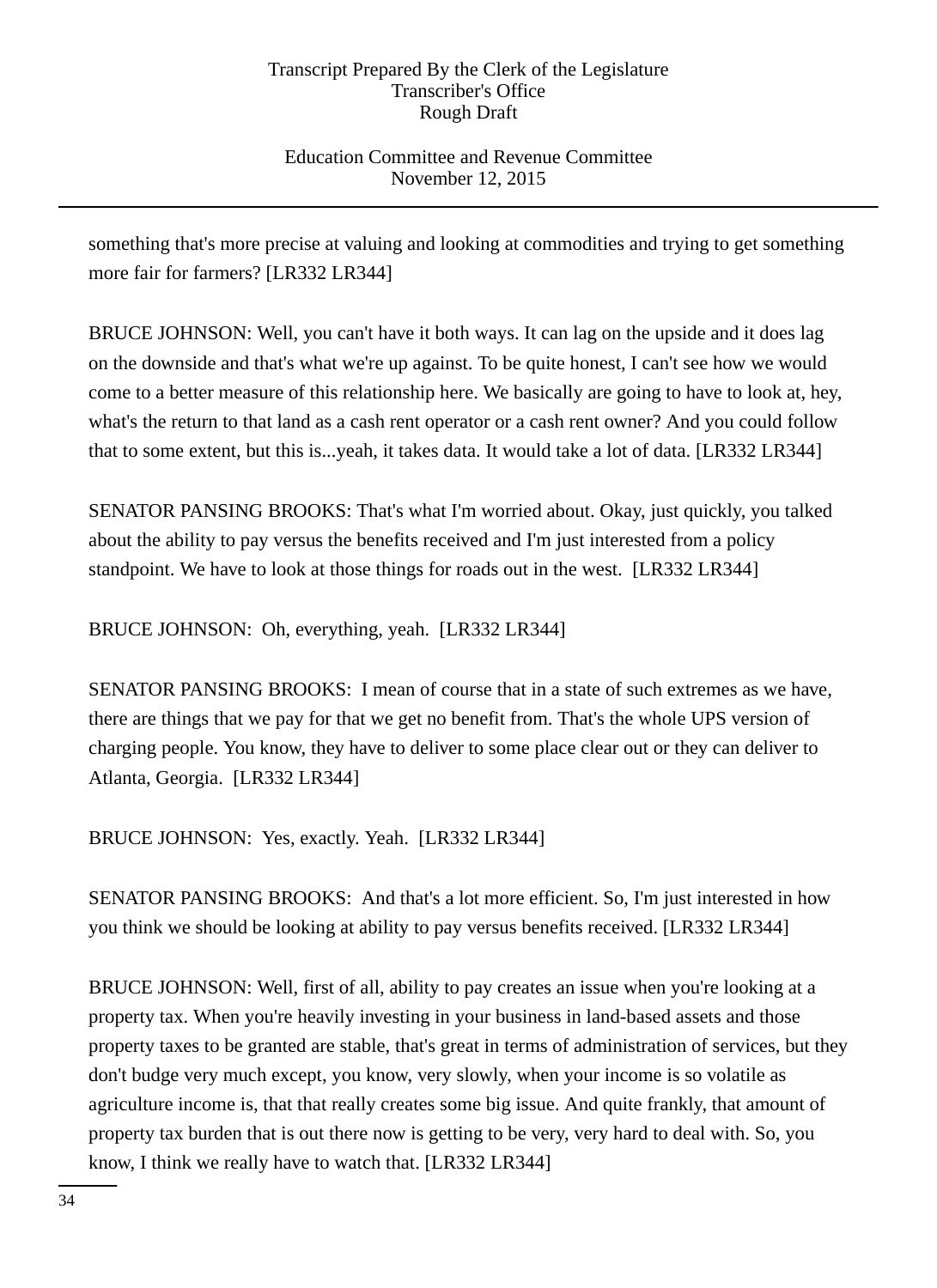# Education Committee and Revenue Committee November 12, 2015

# SENATOR PANSING BROOKS: Is that partly liquidity? [LR332 LR344]

BRUCE JOHNSON: Not really, not at this time. Twenty-five years ago, yes. Right now, we just are not seeing the profit margins that justify. Did we overshoot on land market runups? Yes, we did and we'll have some adjustment there, but we're not falling into a farm crisis. We don't need Willie Nelson to show up in the Memorial Stadium in the near future, but maybe down the road, as they say. Now the whole comment, though, is benefits received and I think as a state body that always is an equity question, benefits received. Yes, agricultural producers will be willing to pay, you know, for schools--that's very important to them--and certainly roads. Maybe they should be taxed or assessed at 100 percent for roads and bridges and that sort of thing. So, maybe there is some adjustment here. But I would say that the farm community and rural citizens are good taxpayers and they're willing to pay their responsible share, but a fairness to it, yeah. And on schools, it's disproportionate as they see this. [LR332 LR344]

SENATOR PANSING BROOKS: Just one last thing. So when you think of the 75 percent or you're...or possibly going to 65 percent,... [LR332 LR344]

BRUCE JOHNSON: Yes. [LR332 LR344]

SENATOR PANSING BROOKS: ...can we think of that in terms of equalization? [LR332 LR344]

BRUCE JOHNSON: It's a step in the right direction to say, look, ag is carrying too much at this point. I would... [LR332 LR344]

SENATOR PANSING BROOKS: But they don't think there's equalization and there is a 25 percent. So I'm just interested. If we do that, I'm not sure that's going to make anybody happy on the whole equalization issue. [LR332 LR344]

BRUCE JOHNSON: Well, we'll get a little ways down the road. [LR332 LR344]

SENATOR PANSING BROOKS: Thank you. Thank you for your time. [LR332 LR344]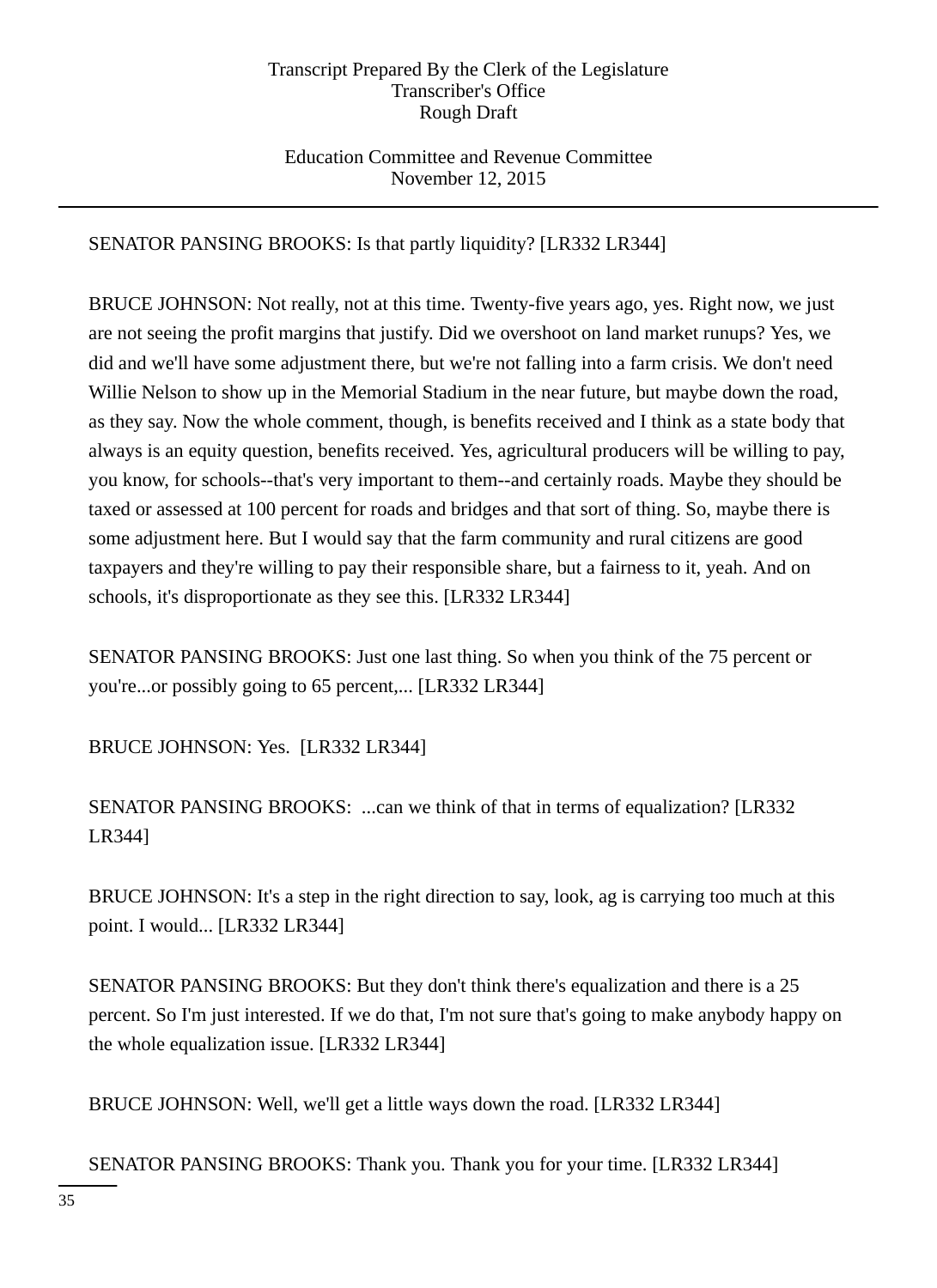# Education Committee and Revenue Committee November 12, 2015

SENATOR SULLIVAN: I believe that I got indication from at least two senators, Senator Schnoor and Senator Schumacher, that they'd still like to ask some questions. I really would like to adjourn or break at 10:45, so to that end, Senator Schnoor. [LR332 LR344]

SENATOR SCHNOOR: Okay. Thank you. My questions are primarily to Dr. Johnson. I do appreciate you pointing out that not all...that 60...you said 40 percent of landowners are not farmers. My research shows it's closer to 60 percent that are not farmers. And a prime example is a retired farmer who has invested in that land over the years and that is...the rent he receives is his retirement income. [LR332 LR344]

BRUCE JOHNSON: Yes, sir. Yes, sir. [LR332 LR344]

SENATOR SCHNOOR: And that is a...I would venture to say that's a large majority of the nonfarmers that own property. There are investors. That's a given, but that is a prime example. Do you see, Dr. Johnson, ag land valuation decreasing, because historically it has never gone down, it has only gone up, even when market values have increased...or excuse me, decreased in the '80s primarily, valuation did not decrease. It stayed the same and, in fact, increased over the years. We are now in uncharted territories, but do you see ag land valuation, you know, not market valuation, not market value, but valuation, taxable valuation, do you envision that decreasing? [LR332 LR344]

BRUCE JOHNSON: To the extent that we're using that rolling three-year average of some metric of market happenings. If land...if the land market out there were to drop 25 percent, which it could, from where its peak was, in time there would be some downward movement of assessed values. But again, a rolling three-year average slows that adjustment and that would, you know, it would be pretty slow in coming, as it's also slow in coming on the upside. [LR332 LR344]

SENATOR SCHNOOR: Well, I guess I'd have to argue with you on the upside increase... [LR332 LR344]

BRUCE JOHNSON: Yeah. [LR332 LR344]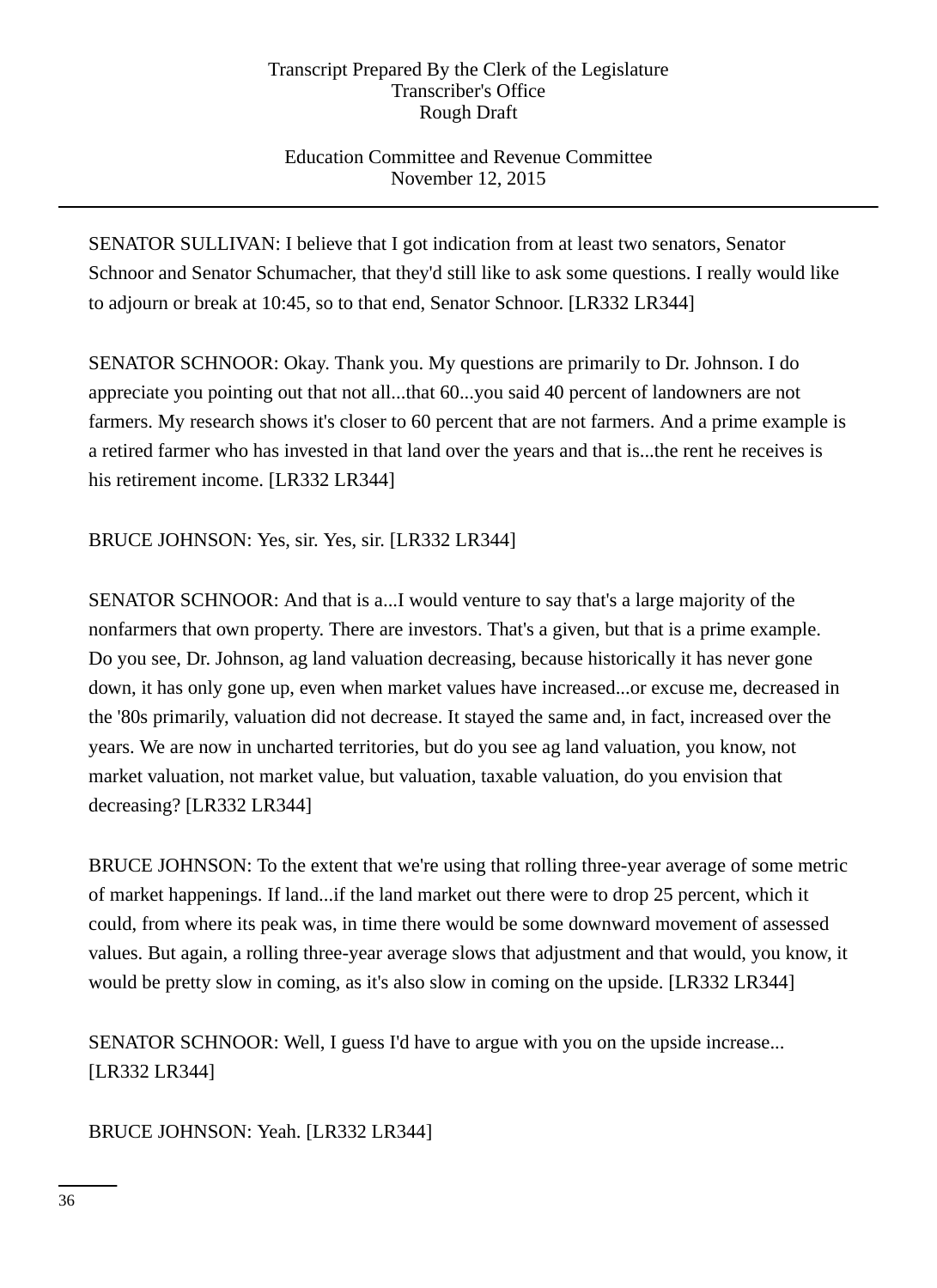# Education Committee and Revenue Committee November 12, 2015

SENATOR SCHNOOR: ...when it goes up 20 percent every year. And kind of with what Senator Krist was saying, the rapid increase in the ag land valuations compared to residential, some have gone up. I'd venture to say there's a few that have gone down, but it's been a small increase,... [LR332 LR344]

BRUCE JOHNSON: Very much. [LR332]

SENATOR SCHNOOR: ...you know, roughly 20 percent increase on ag land, give or take, maybe 2 percent on the...in the urban areas. But, you know, a general rule of thumb in the ag sector that we use is a piece of property will come up for sale once in a lifetime. [LR332 LR344]

BRUCE JOHNSON: Yes. Yes. [LR332 LR344]

SENATOR SCHNOOR: So, but yet, I have a piece of property next to mine. You know, we'll just use an arbitrary piece. [LR332 LR344]

BRUCE JOHNSON: Right. [LR332 LR344]

SENATOR SCHNOOR: It may only sell once in my lifetime, but yet the valuation goes up based on the sale of other properties around there and not that particular piece of property that will only sell once every 100 years. [LR332 LR344]

BRUCE JOHNSON: Right. [LR332 LR344]

SENATOR SCHNOOR: So that's assuming I live 100 years. But what...so based on that, what are your thoughts of moving to a valuation based on income? It is in statute that there's three ways to value property. You know, one is market value, one is income, and I just don't recall off the top of my head what the other one is, but what is your thoughts on moving to valuating property based on the income? [LR332 LR344]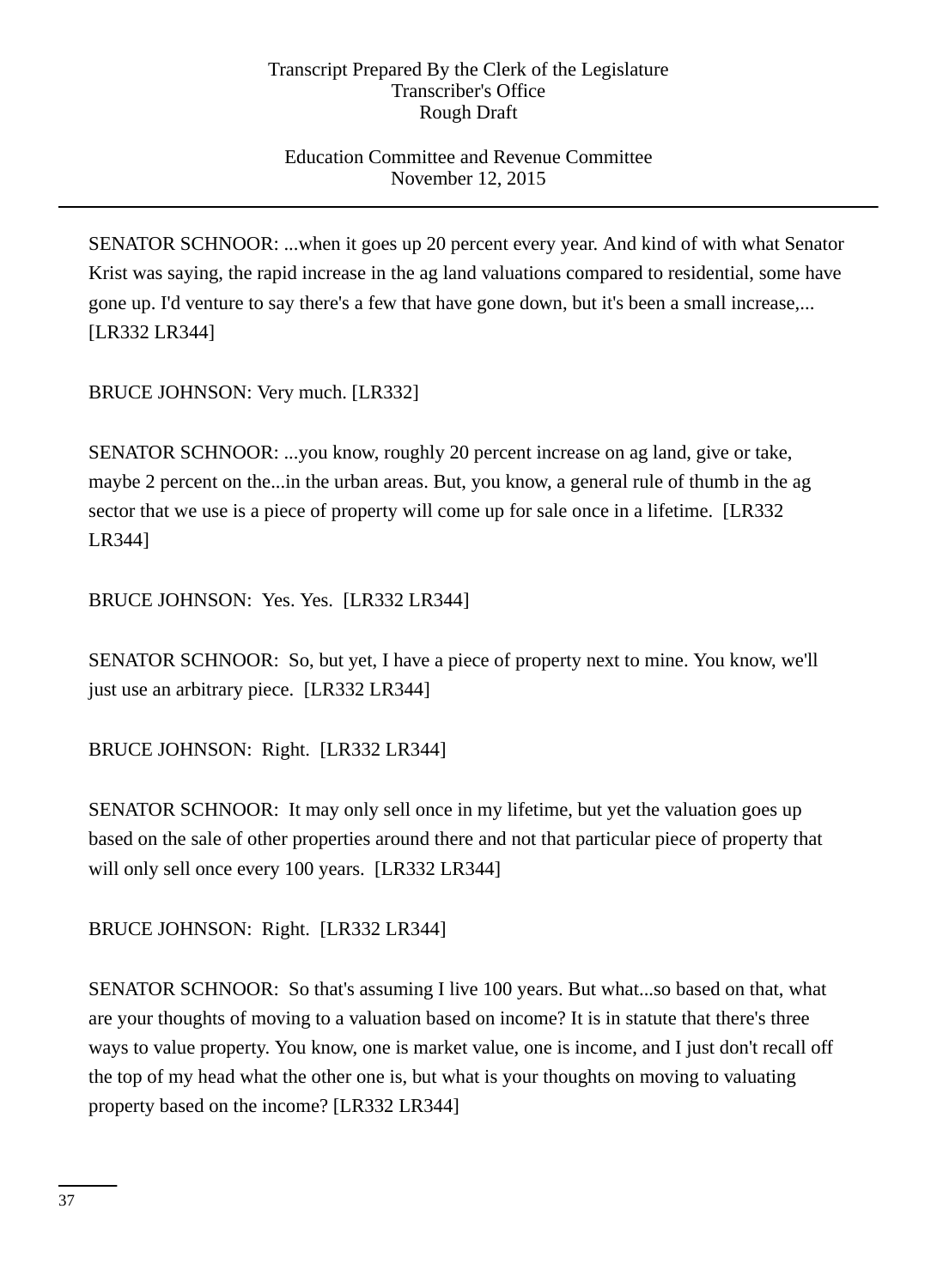# Education Committee and Revenue Committee November 12, 2015

BRUCE JOHNSON: Well, we actually were requested by Nebraska Farm Bureau about four years ago to look at that, look at an income-based valuation method across the state of Nebraska. What we found is that there is so much variation and at that time the...to come to a uniform capitalization rate to use for that income approach, there is not a uniform and standard capitalization rate that would do justice to the variety of land that we are looking at. In some years it would work to the advantage of crop producers and other years it would work to the advantage of ranch and range land because we have that countervailing effect to some extent in this state with those two, you know, working in different ways. It was not considered a very workable approach because, again, your farm, it might be very difficult to come up with what would be a reasonable estimate of earnings off that land in this given time period. And again, if we were going to use a uniform capitalization rate which we divide the income from, by, to get to an assessed value, those capitalization rates would really distort, so not very workable. [LR332 LR344]

SENATOR SCHNOOR: Okay. [LR332 LR344]

SENATOR SULLIVAN: Okay, one final question goes to Senator Schumacher. Senator Schumacher. [LR332 LR344]

SENATOR SCHUMACHER: Thank you, Senator Sullivan. Tax policy sometimes has unintended consequences. And, Dr. Johnson, I think you pointed out a couple of issues in your testimony, one, that it's very hard for us to know what land is really worth because of the very limited number of sales. And another part of it I think that Senator Schnoor just touched on with you was that we have a lot of nonoperator owners, typically retired grandma and grandpa in a nursing home, who isn't selling their land, and...but do pay the property taxes. Now I think Senator Wickersham used a word that I liked, "astonishing." We've had an astonishing increase in land values which necessarily correlates to an astonishing increase in the wealth of agricultural estates. The reason grandma is sitting in the nursing home not selling their land, the reason you aren't liquidating land in order to get out from under the unbearable property tax burden is because, if you do while you are alive, you pay up to 20 percent federal capital gains tax on that income and you pay the state of Nebraska 6.84 percent of that income, so you lose a quarter of it right then and there by selling the land. And if you die with that land, your heirs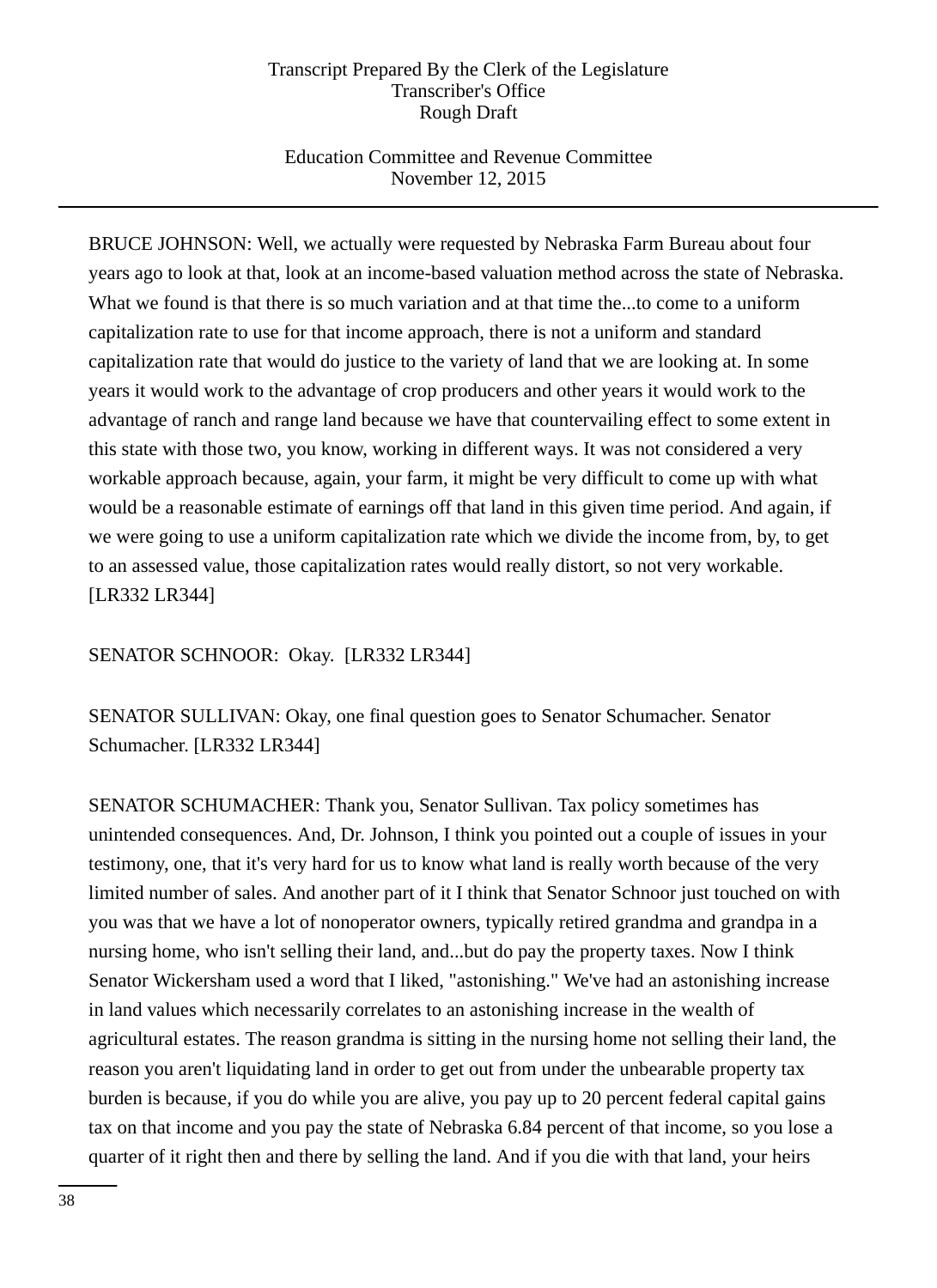# Education Committee and Revenue Committee November 12, 2015

virtually pay no tax. They escape the income tax altogether and you transfer astonishing amounts of wealth to your land out to your heirs. What countervailing tax policy could we adopt to neutralize the effect of that deterrence that we have in our present system to liquidating land and putting it on the market so that it reflects its real value better? [LR332 LR344]

BRUCE JOHNSON: Well, you've already done the math and that's awful hard to get over that dilemma. I might as well keep it and the heirs are going to be off scot-free. It's just about the story. I'm not sure how I would even come up with a way of countervailing that. You know, in time, I think, you know, we do have a beginning farmer program in this state and that's the spirit of saying, hey, allow new people to come in and begin to invest in an agricultural career and all of that, but it's minor. And it's not even a significant aspect when it comes to the dollars and cents of the tax situation. So I wish I had an answer, but I don't. [LR332 LR344]

SENATOR SCHUMACHER: Thank you. [LR332 LR344]

SENATOR SULLIVAN: All right, presenters, thank you so much. I presume you will be around if there are some specific questions some of the senators would like to pose to you, but again, our deep appreciation for you taking time and bringing your wealth of knowledge to us. We are going to break. We are running a little bit behind, so in ten minutes we will reconvene and start our advocacy group testimony. Thank you. [LR332 LR344]

# BREAK

SENATOR SULLIVAN: (Recorder malfunction)...best we can, deal with everybody at the table. It seems like we've lost a few but hopefully they will return as well. Our intention right now then for the remainder of this morning, as well as then when we reconvene after lunch, is to hear from the advocacy groups whom we have sent letters out ahead of time. And in terms of the order that we'd like to use, we have set it up based on who has RSVPed that they will be coming to testify. However, we've had a couple of entities that, because of some of their scheduling constraints, they have asked to go first and we have honored that. So we will begin. And just to remind everyone of a couple of things: the testimony is limited to three minutes; we will be using the light system. And also it was brought to my attention by a few people during the break that it's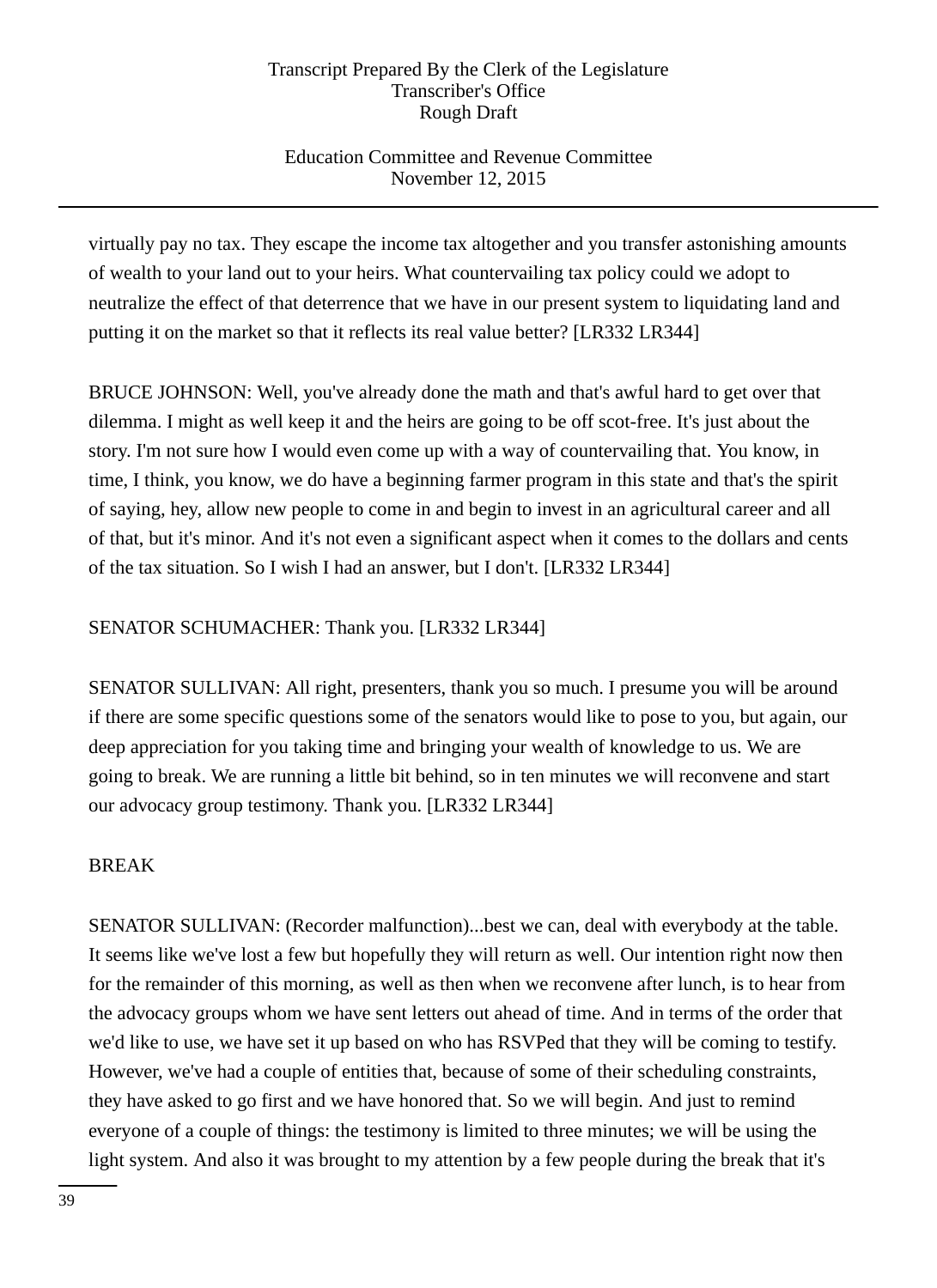## Education Committee and Revenue Committee November 12, 2015

been difficult for them to hear. I realize that we didn't have three mikes up there for the three testifiers so that was part of the problem. But I would remind a testifier to speak directly into the mike, as well as senators, when you ask questions, grab a mike and make sure that you are speaking into the microphone as well. So with those guidelines, we'd like to ask our first testifier, who would be Mr. Vokal. Welcome. [LR332 LR344]

JIM VOKAL: (Exhibit 1) Welcome, or not welcome, thank you for the opportunity and thank you for the accommodations. My name is Jim Vokal, J-i-m V-o-k-a-l, and I'm the CEO of the Platte Institute for Economic Research. If the committee seeks an end result that sustainably reduces the reliance on the property tax to fund education, it can only be achieved through meaningful spending restraint. Unfortunately, many potential options presented still mostly include tax shifts or state spending that subsidizes local spending growth. Tax shifts are only beneficial if it shifts revenue collection from an unstable, economically destructive tax to a more stable, less destructive tax. Stability does not come from a three-legged stool. Stability comes from collecting the most revenue with the least amount of economic harm. The property tax is great at raising revenue with stability, transparency, and neutrality between different types of taxpayers, but that's exactly why we hate it so much. It makes the real cost of government very evident to us. The pain people feel in Nebraska from property tax is not inherent to the tax itself, but from the financial burden imposed by high tax rates, which are the product of local spending. Even valuations lack meaning until applied against rates. The state can play a role enforcing spending higher as easily as local political subdivisions. Unfunded mandates and state aid provide a signal to school boards that the state expects and invites them to spend more. While state taxpayers can certainly choose to provide more funds to school boards, state aid alone can't solve the problem without a guarantee that school boards will reduce property tax rates or the reliance on property taxes. Without a responsible limitation on school current levy rates, whether in a freeze or a reduction, new aid may only accelerate spending. Current state spending must also be reallocated to increase aid. Otherwise, a state tax increase would be needed, which would only place even greater reliance on less stable, more economically destructive revenue sources to fund education. Even the most substantial commitments to foundation aid, which have been discussed between \$60 to \$200 million, would not benefit average property taxpayers if it comes at the cost of higher taxes. Legislative Fiscal Office reports that equalizing reliance on each revenue source would require over \$900 million in state tax increases without changing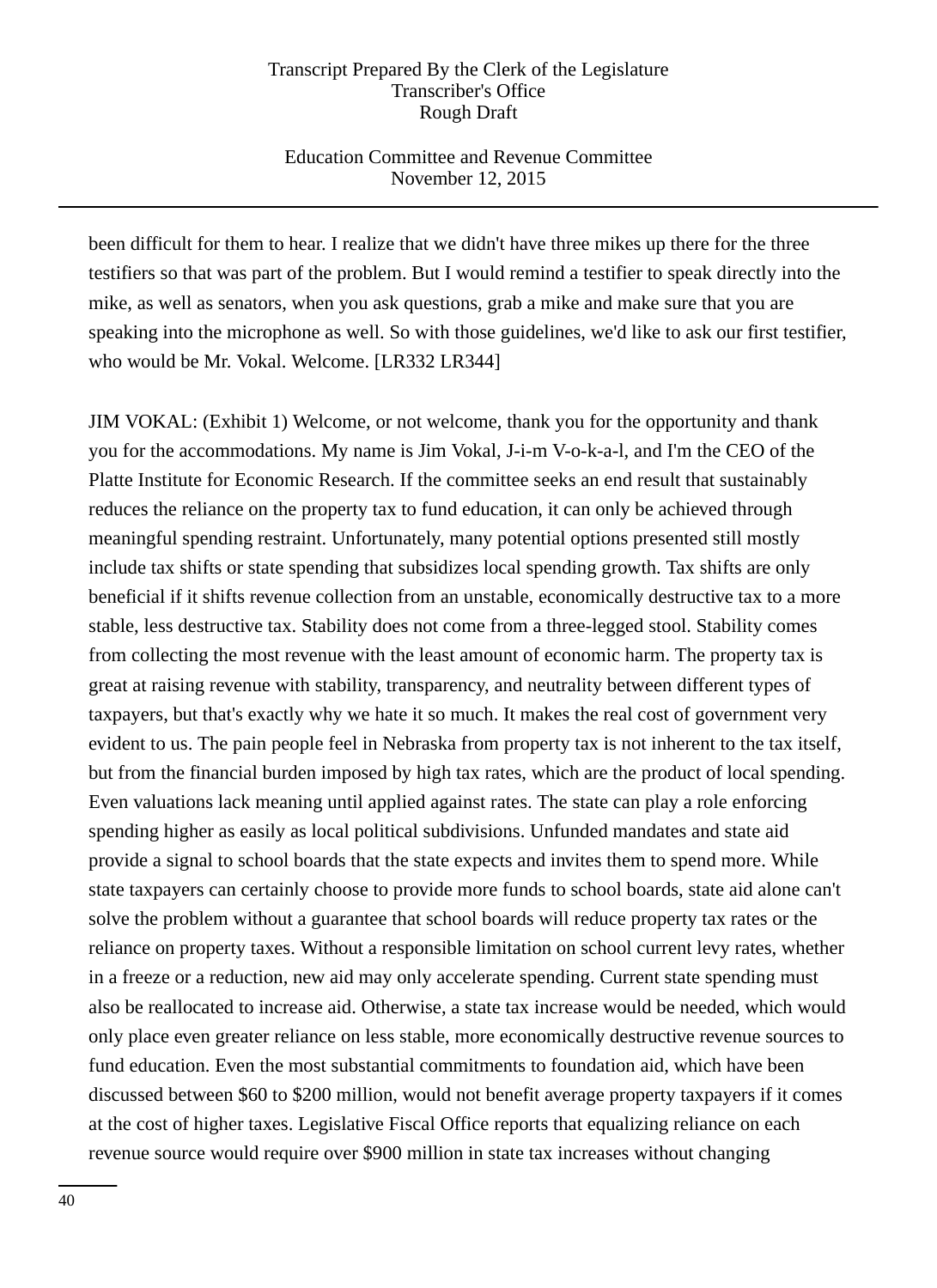# Education Committee and Revenue Committee November 12, 2015

spending. Consider this in light of the fact that the majority of states providing more state aid per pupil than Nebraska spend less overall. A good example is Idaho. It has a slightly smaller population than Nebraska, but appears to provide twice as much state aid to education than we do on a percentage basis. But in dollars per pupil, Idaho is the lowest spending state in the country. On the other hand, most states spending more on education than Nebraska don't reduce their reliance on local sources of revenue like the property tax; they just spend more than we do from all sources. It's worth keeping in mind that many of the states are among the 11 which are shedding long-term population and revenue growth with prohibitively high taxes. Spending restraint must be the key component to any meaningful property tax plan. Nebraska taxpayers on a whole pay substantial portions of each tax type, and a tax shift will only worsen Nebraska's tax climate, particularly if it fails to reduce property taxes. In closing, the cost of government spending, which is taxation, will reach all of these members...all members of our community, whether on their tax bill, in prices for goods or services, or in lost economic opportunities in their area. Platte Institute recommends to the committee that any increase to state aid to education be matched with local and state spending restraints. Property tax rates must be reduced to account for state aid received, and reforms should be cost neutral to the payers of sales and income taxes. [LR332 LR344]

SENATOR SULLIVAN: Thank you, Mr. Vokal. Are there questions for him? Senator Gloor. [LR332 LR344]

SENATOR GLOOR: Mr. Vokal, you heard the panel this morning. Since we're all about solutions here, hopefully, did you hear anything that caught your interest or fancy? [LR332 LR344]

JIM VOKAL: Well, a couple things caught my interest that if we do increase state aid to the local political subdivisions, it could come in for...unfortunately in the form of potentially more destructive, less reliable property...or tax sources such as the income tax. And the other thing is, I don't like property taxes. They are, indeed, high in the state of Nebraska, but they are the most stable tax as it relates to funding education because you cannot transfer land. And the more we consider options that involve income taxes or sales taxes, we reduce the reliability of the funding to education at the expense of potentially damaging the economy of the state. [LR332 LR344]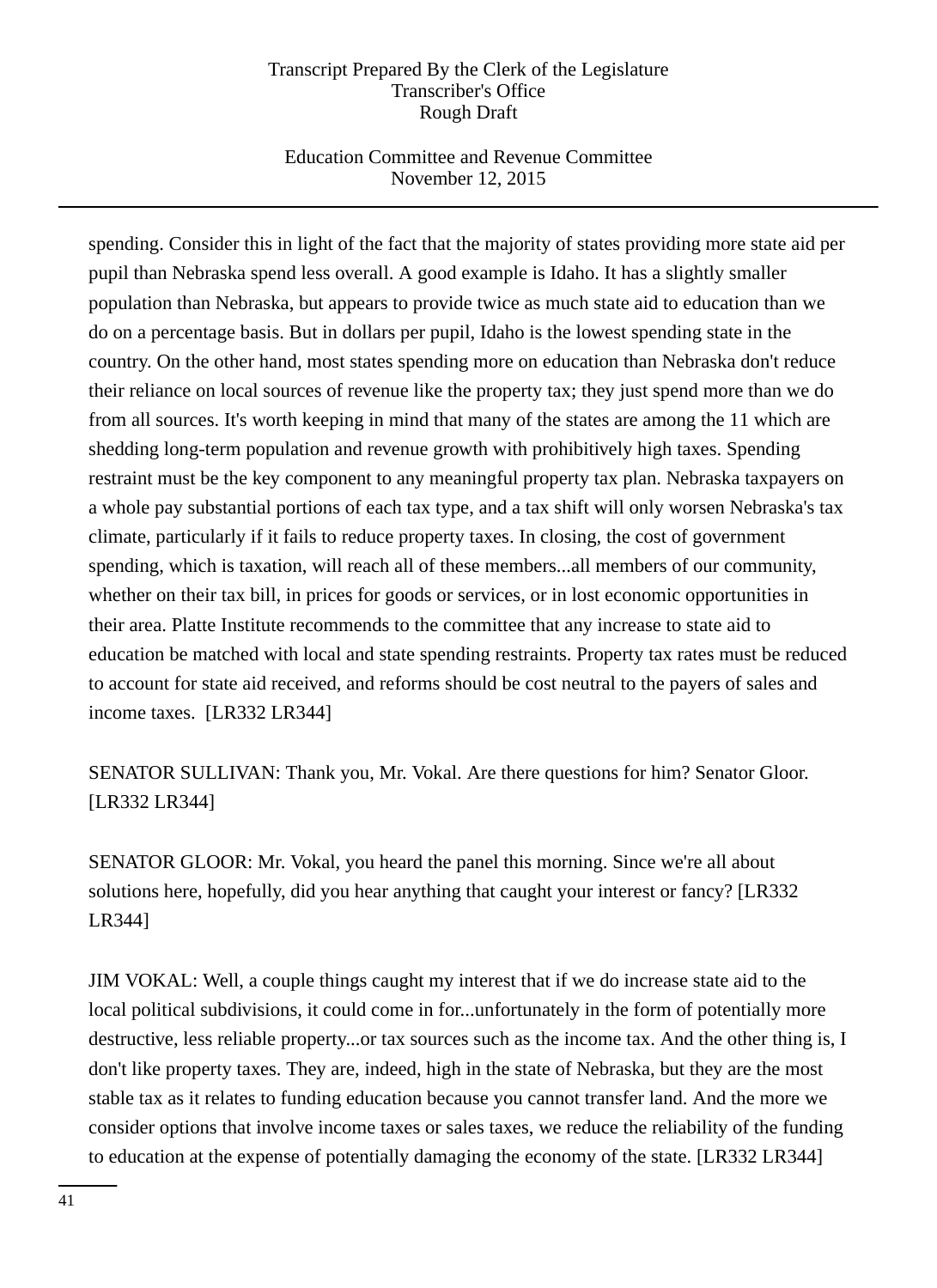## Education Committee and Revenue Committee November 12, 2015

## SENATOR GLOOR: Thank you. [LR332 LR344]

SENATOR SULLIVAN: Any other questions for Mr. Vokal? Thank you for your testimony. [LR332 LR344]

JIM VOKAL: Thank you. [LR332 LR344]

SENATOR SULLIVAN: Mr. Goss. [LR332 LR344]

ERNIE GOSS: (Exhibit 2) Thank you committee members, Revenue Committee and the Education Committee. My name is Ernie Goss. That's E-r-n-i-e G-o-s-s and I'm here as an unpaid consultant with...representing the Chambers of Commerce of Omaha and Lincoln and the Nebraska Chamber with Goss&Associates. And here, once you get the material, you'll see I've computed how much is being spent by Nebraska on K-12 education in 2008 and 2013. And you see that in both cases Nebraska is third in the west north central region. West north central region includes seven states and those are South Dakota, Missouri, Iowa, North Dakota, Nebraska, Kansas, and Minnesota. And you see that Nebraska, if you see in 2013, the chart there, you'll see that Nebraska is above the median in spending per student. Now, these are per student numbers, above the median for the region. It is third in the region. Only Minnesota and North Dakota spent more in 2013 per student. And you see there again that Nebraska is above the median for the region and above the U.S. Now the next chart you'll see is the growth, the growth in per-student spending and taxes for our K-12 education. And this again is for the west north central states. And you see that Nebraska again is third and that would...indicating that between 2008 and 2013--now the reason I use those two years, one is the recession year, and the latest data I could obtain for all the states was 2013--you'll see again that Nebraska ranks, in this case, third again in terms of growth in per-student spending. And you see in terms of property taxes, per student, again, 16.9 percent and that ranks about third as well, third in terms of growth in property taxes per student. And you see also the state formula aid. Now this is the TEEOSA aid and you'll see that Nebraska, the property taxes grew at about twice the rate of the TEEOSA aid, or the formula aid, as I call it formula aid. Now the next chart you'll see that I brought is the growth in property taxes and state formula growth. Now this is TEEOSA's 1996 to 2013. And what you'll gather from this chart is, it doesn't work. State aid to education, state aid to local units does not reduce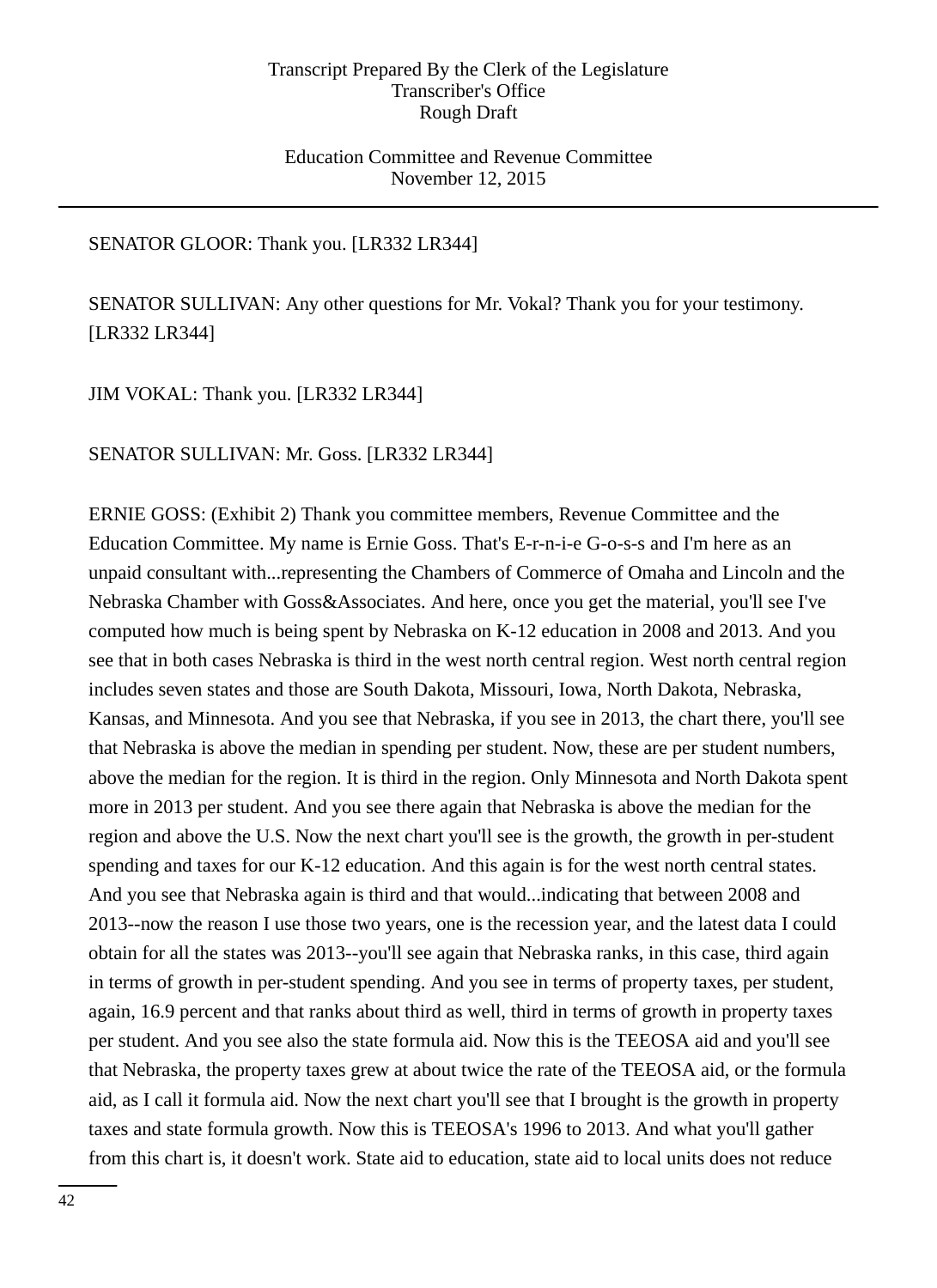# Education Committee and Revenue Committee November 12, 2015

property taxes. It reduces in the year it's delivered, but it always goes back up in future years. And next you'll see the chart...this is amazing. This is...I teach in econometrics. I can't follow this equation, the state aid formula, the TEEOSA formula, and that's really one of the real problems with the TEEOSA formula. It is not transparent. No one...I couldn't find anybody that could explain to me how you compute state aid to education, the TEEOSA formula. Finally, on the conclusions, 2008 to 2013, compared to the region and nation, Nebraska spends more heavily on primary and secondary education. The second conclusion: Nebraska growth in primary to secondary education spending is above that of the nation and region. Number three: In order to grow primary education at an accelerated rate, Nebraska has increased both property taxes and state formula aid at well...rates well above that of regions in the nation. Number four: State equalization aid, TEEOSA, reduces property taxes in the year of increase and the following year, but in two years you're back...you've eliminated the impact in terms of property taxes. Only onethird, only one-third of Nebraska school districts receive equalization aid. Equalization incentivizes raising property taxes, and I think that's important. State aid incentivizes raising property taxes. Shifting taxes from property to income and sales violates sound taxing policy in my judgment and that's because it violates the demand of transparency, simplicity, and stability. And finally, equalization aid meets few of the requirements of a sound taxing system...system of taxing and spending. And it's just not working. I mean the idea...again, state aid to education is not working. It doesn't work in any manner I can see. [LR332 LR344]

SENATOR SULLIVAN: Thank you, Mr. Goss. I guess we're not really here to debate the benefits or the weaknesses or advantages of the state aid formula, but I do have to ask a little bit about your information with respect to per-student spending because I think part of your explanation...did you not, or do you not take into account the demographics of Nebraska, the declining enrollment in these small rural schools? And thirdly, and it was a point that Senator Wickersham made in his testimony, a student deserves a school. [LR332 LR344]

ERNIE GOSS: Right. [LR332 LR344]

SENATOR SULLIVAN: And we have such sparsely populated areas in Nebraska that there's no other choice. [LR332 LR344]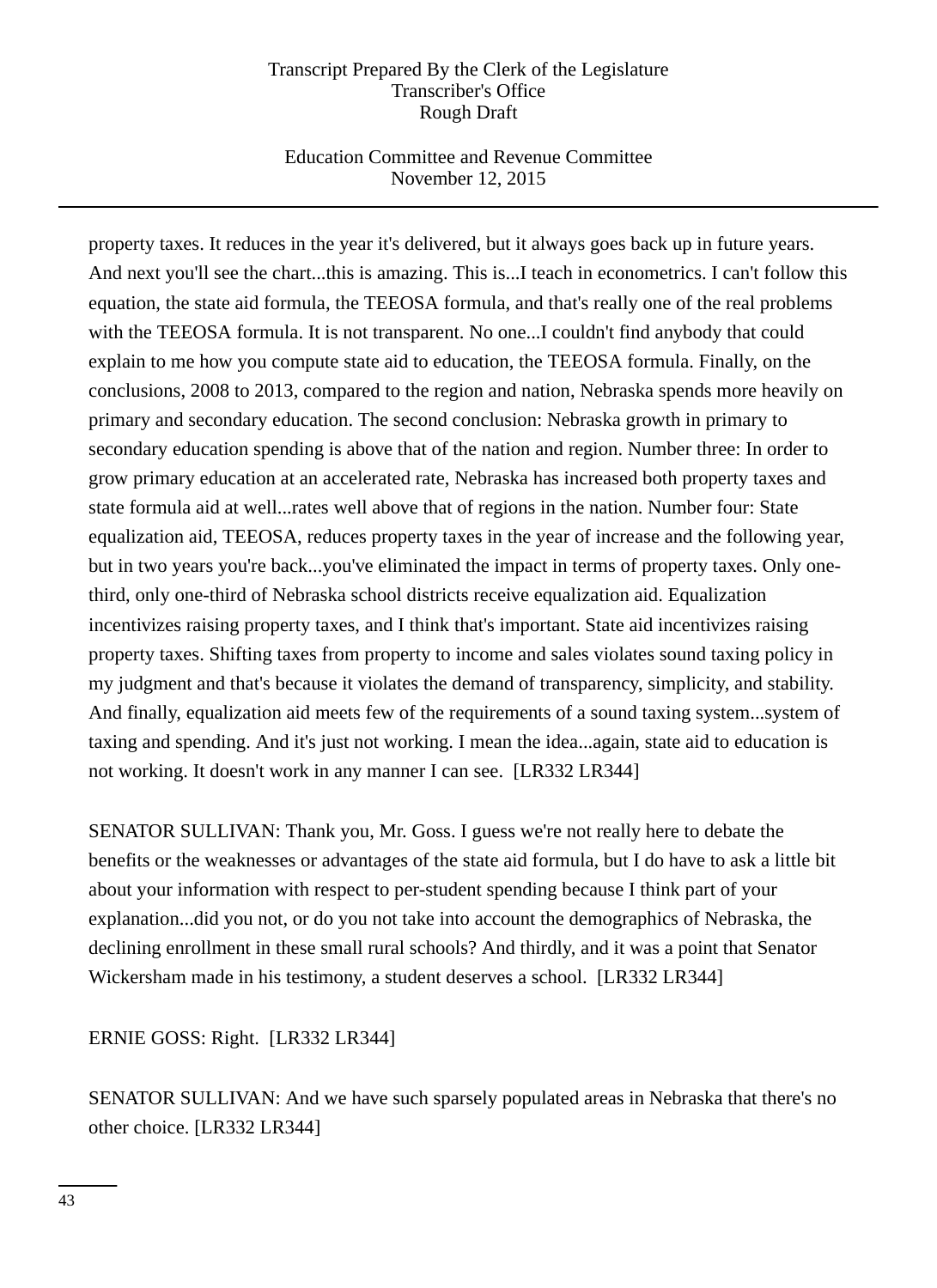# Education Committee and Revenue Committee November 12, 2015

ERNIE GOSS: Well, if you look at the comparison states that I list, they're under the equal burden of sparsely populated areas. So Nebraska, the comparisons that I made are to states that have the similar issues. So again, it is an issue. I do not argue against that. I just think the solutions that have been presented thus far are not working and that's why we're here. In other words, you're asking...and as Senator Gloor began with, what are some solutions? In other words, don't just come here with a problem, tell me a solution. One solution is throw out the equalization...the TEEOSA formula. That's one solution. Another that Senator...that Doctor... [LR332 LR344]

SENATOR SULLIVAN: Well, you have to...if you're going to throw it out, what are you offering in response? [LR332 LR344]

ERNIE GOSS: You'll come up with it. You'll have to get some group to come up with it, a different formula. One third of the districts in Nebraska get all the aid, the TEEOSA aid. Why is that? I mean, in other words, you're talking about...and one of the reasons is, of course, you've got a lot of school districts in a lot of areas, school districts...the property values have escalated so much that they can't meet the 95 cent requirement. They're down at 30 cents per...relative to the 95 cent requirement of the formula. They can't get there. There's no way. In other words, they would have to raise property taxes in...I don't know the number, but you're talking about tripling, quadrupling, quintupling the property taxes just to qualify for the equalization aid. I don't think that's a reasonable solution. [LR332 LR344]

SENATOR SULLIVAN: Any other questions? Senator Hadley. [LR332 LR344]

SENATOR HADLEY: Dr. Goss, just a quick question. You know, you spent a lot of time looking at taxes in Nebraska and such as that. We heard Senator Wickersham talk about there have been a couple, two or three times in the past that we've had initiatives to put some kind of limits on property tax relief. Do you sense people in Nebraska are getting closer to that, or do you have any thoughts on that issue? Because I guess that's a big worry of mine that we end up being a California or a Colorado that have done this to terrible results. [LR332 LR344]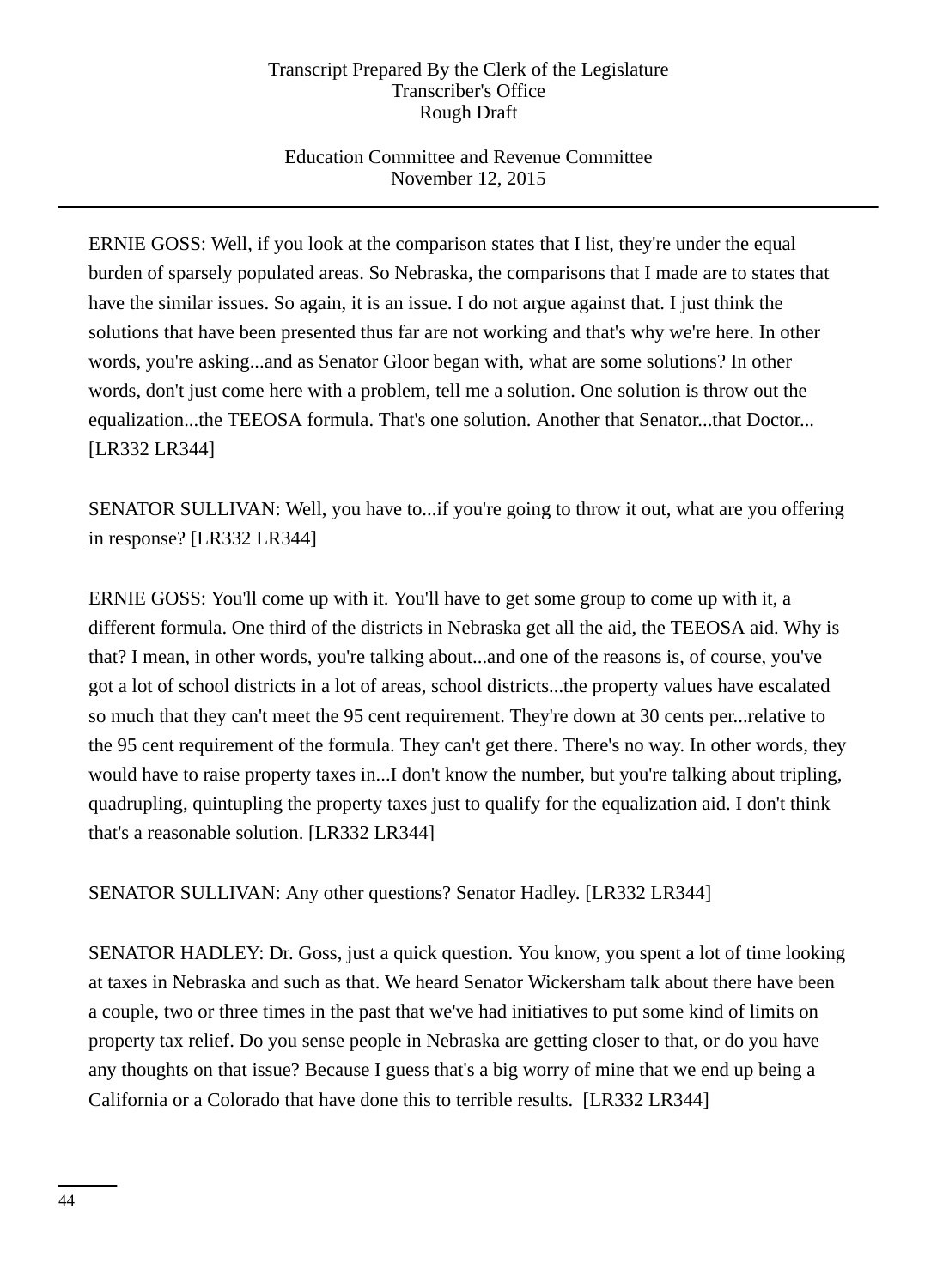# Education Committee and Revenue Committee November 12, 2015

ERNIE GOSS: Oh, absolutely, absolutely. And as Ms. Lang said, the problem is spending. But you're going to turn to some of these solutions, Proposition 13 in California in the 1980s. Yes, and that's no way in my judgment to attack the problem, yes. In other words, come, provide some initial solutions. For example, again, back to Senator Gloor's call for solutions, what about in terms of agricultural land? And I know Dr. Johnson said it can't be done, I think, or it's difficult to do. It can be done. Have a synthetic form, now synthetic or model form, and have the taxes based upon income. Now again, he said the way it averaged cost to capital, which he said was difficult to compute, yes, but is it any less accurate than what's being done? I mean I disagree with...I think Ms. Lang said property tax rates and property values are fairly accurate. I just don't see how she can make that claim. I'm sure...she knows more about it than I do, obviously, but is that any less accurate than doing it on an income basis, as you were talking about earlier? What about an income tax...income basis for gauging property tax on a farm, agricultural land? Is that any less accurate because this land doesn't turn over? One percent turns over yearly. I mean, that's what we're basing it on, the turnover, the 1 percent in some cases. And our surveys say that next year property tax...property values in Nebraska are going to go down by about 7 percent. That's our estimate, 7 percent. Now the problem is, that's a rolling average. How are you going to catch up? The farmers are right now in pain because their income is coming down yet their expenses are growing, one of those being property taxes, of course. [LR332 LR344]

SENATOR SULLIVAN: Senator...let's see. Senator Groene. Or who...? [LR332 LR344]

SENATOR GROENE: Senator Harr was first. [LR332 LR344]

SENATOR SULLIVAN: Okay, Senator Harr. [LR332 LR344]

SENATOR HARR: Thank you. And thanks for coming, Dr. Goss. Numbers are a funny thing. So you're saying one-third of the school districts get all the revenue from TEEOSA's help? [LR332 LR344]

ERNIE GOSS: The formula aid, correct. Yes. Yes, sir. [LR332 LR344]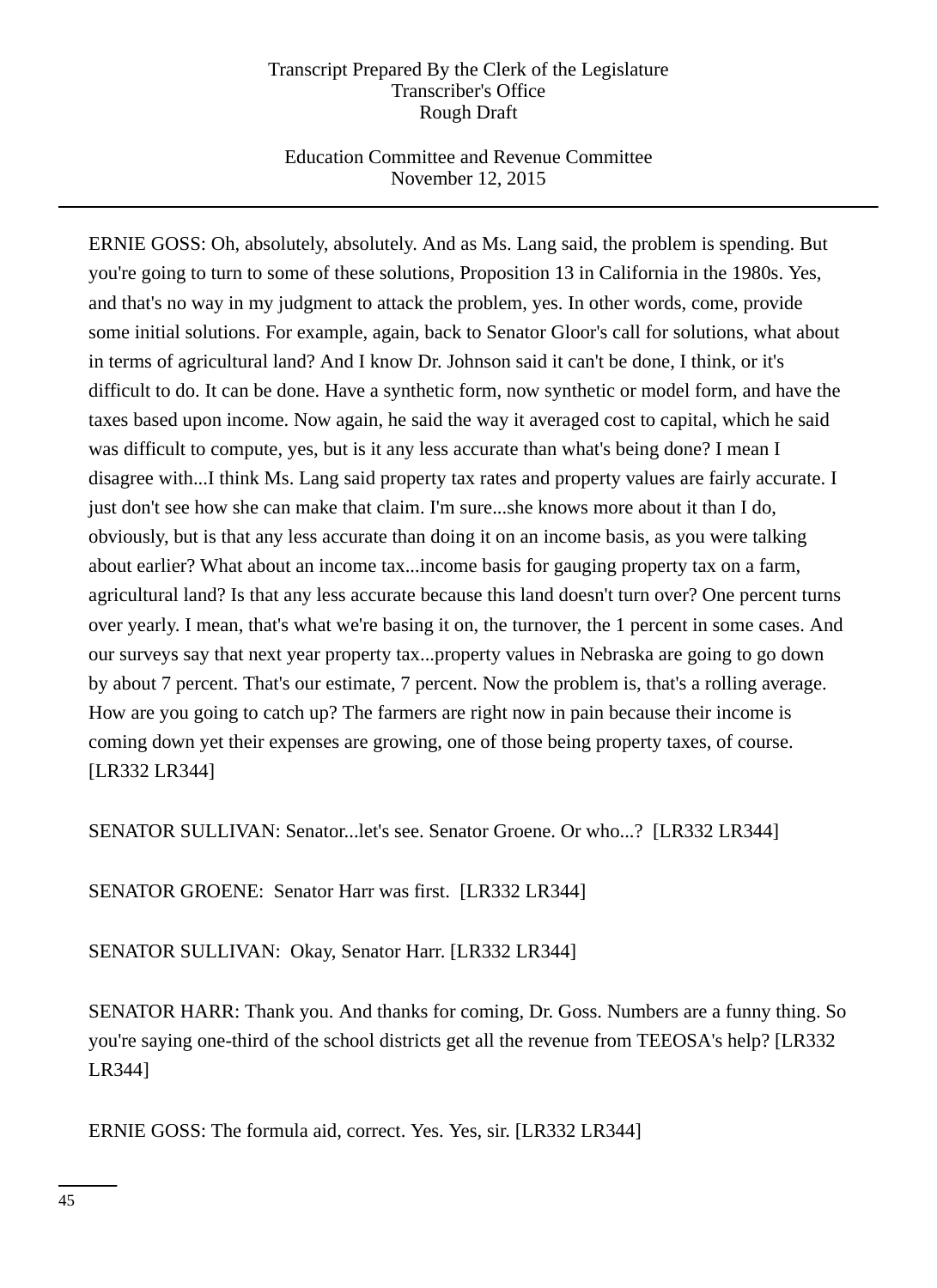## Education Committee and Revenue Committee November 12, 2015

SENATOR HARR: Okay. Let me ask you this because I don't know the answer. What percentage of students receive that money then? [LR332 LR344]

ERNIE GOSS: I'm sorry...how many? I think it's 75 out of 245 number. [LR332 LR344]

SENATOR HARR: Okay, but...okay, so, no, but number of students. [LR332 LR344]

ERNIE GOSS: Oh. [LR332 LR344]

SENATOR HARR: So, you're talking number of school districts. [LR332 LR344]

ERNIE GOSS: Correct. [LR332 LR344]

SENATOR HARR: There are some very small ones; there are some very large ones. So answer, if you can, if you know, what percentage of students receive that equalization money? [LR332 LR344]

ERNIE GOSS: I can't answer that because the ones that are getting the state aid, the TEEOSA aid, the formula-based aid, look to me now, again, to be the largest school districts. So perhaps you're...that you are talking about per student, not a lot, not as large a difference as I'm implying. [LR332 LR344]

SENATOR HARR: And that's exactly the point. And then you go on and say TEEOSA is a little complicated. You said you saw a 7 percent decrease in property tax next year. [LR332 LR344]

ERNIE GOSS: Correct. [LR332 LR344]

SENATOR HARR: What's that based on? [LR332 LR344]

ERNIE GOSS: That's based on our surveys of bank CEOs in rural areas of ten states. [LR332 LR344]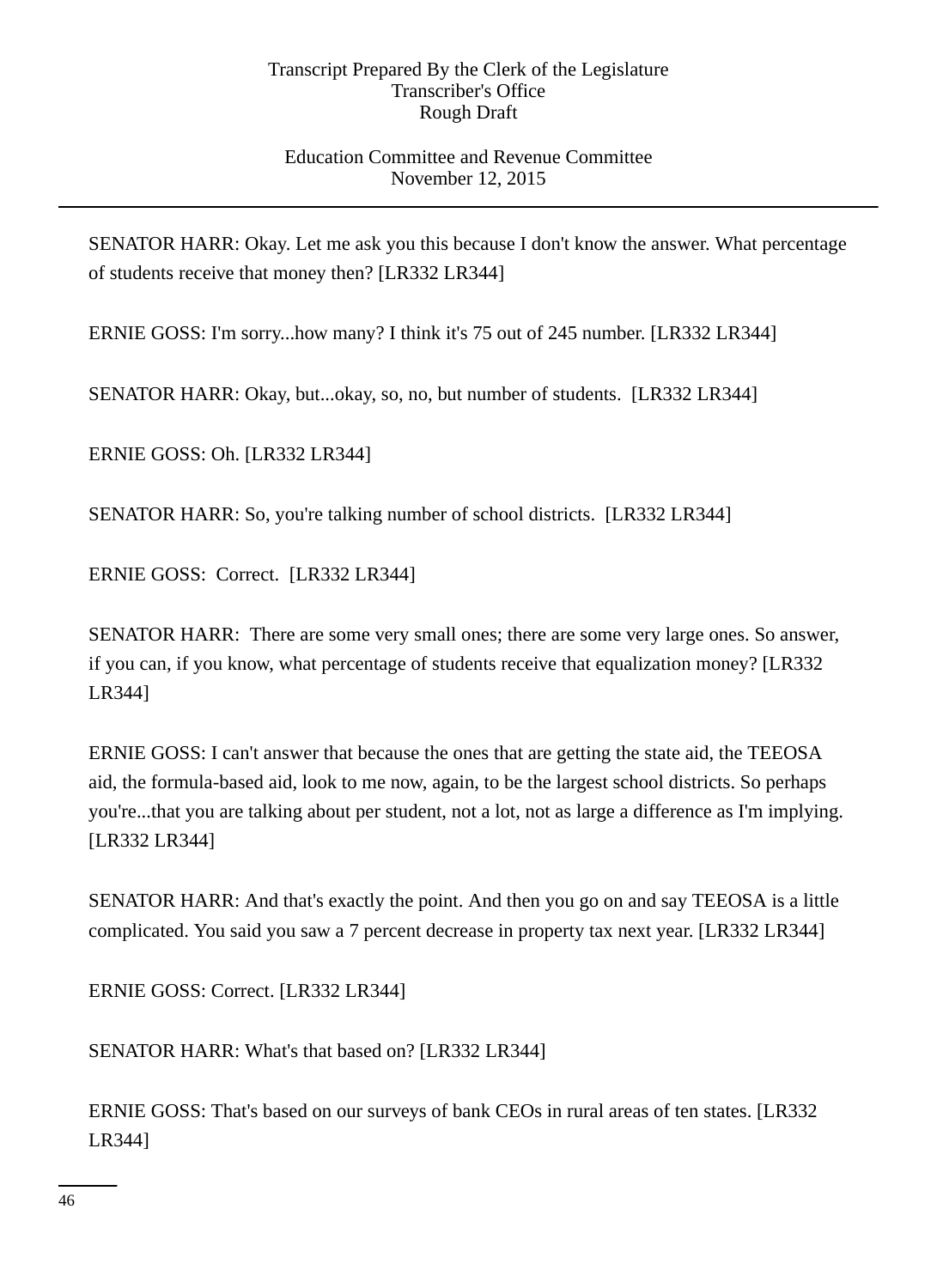## Education Committee and Revenue Committee November 12, 2015

SENATOR HARR: What goes into those numbers? [LR332 LR344]

ERNIE GOSS: It's just a...it's asking the bank CEOs what they judge as the change in property tax...property values over the next year, yes, because... [LR332 LR344]

SENATOR HARR: Okay, so there's no formula. It's just throw a dart at a wall and say 7 percent. [LR332 LR344]

ERNIE GOSS: Much like the assessments are in some cases. [LR332 LR344]

SENATOR HARR: That's your...well, if that were true, I think that would be legally challenged, but I won't go there. And then I guess my question...TEEOSA is difficult, but it's meant to be so that it is fair and accurate. Would you disagree with that? [LR332 LR344]

ERNIE GOSS: I don't think anyone can agree or disagree. No one...I've called experts in the state. No one seems to know how it works. And that's one of the problems. It's not transparent, it's not simple, and what a lot of decision makers are doing is like back to your dart, throwing a dart, that's what they're doing in many cases. [LR332 LR344]

SENATOR HARR: Okay. I think we'll disagree on that. You know, you do a survey that has economic trends all the time and it's complicated and there are a lot of numbers that go into it, doesn't mean it's accurate or inaccurate just because it's complicated. I don't understand how your economic trend survey works. Doesn't mean it's bad. It's just because I don't understand it. [LR332 LR344]

ERNIE GOSS: But I can show you in about 5 minutes. [LR332 LR344]

SENATOR HARR: What's that? [LR332 LR344]

ERNIE GOSS: I can show you very quickly how it works. It's just... [LR332 LR344]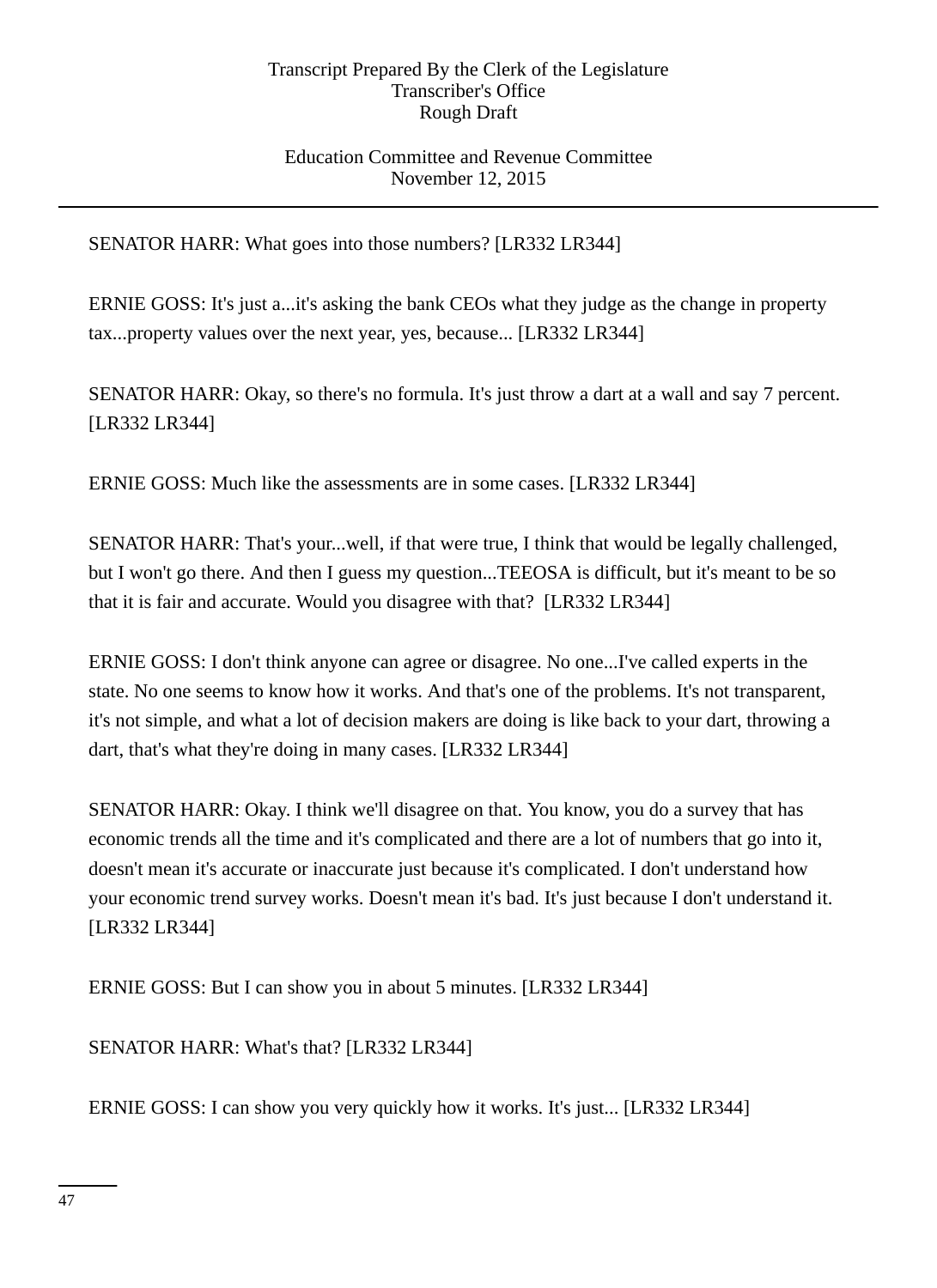## Education Committee and Revenue Committee November 12, 2015

SENATOR HARR: But there are assumptions based even on the conclusions within those numbers and so it keeps going... [LR332 LR344]

ERNIE GOSS: Right. [LR332 LR344]

SENATOR HARR: ...wind down further and further. So, just food for thought. [LR332 LR344]

ERNIE GOSS: But my concern is that when I've asked... [LR332 LR344]

SENATOR HARR: I don't think I had a question there.

ERNIE GOSS: Oh, sorry. [LR332 LR344]

SENATOR HARR: Yeah. [LR332 LR344]

SENATOR SULLIVAN: Okay. Senator Groene. [LR332 LR344]

SENATOR GROENE: Sir, right now we have a formula that was supposed to be on needs, but I think it has turned into "you spend to the formula." How do we reverse this that we get back to...we get superintendents at schools or business managers again instead of formula manipulators? That's what seems to be right now. They spend to the formula. Do we go back to...and here's a question for you too. Does any of the other states have a minimum levy that forces school boards to have a minimum levy to have state aid? They take away the decision making of the business management, decisions of the local school board, we do, by saying you have to have a minimum levy to have...to get state aid. Does anybody else do that? I can't get anybody in my district to run for school board because--any businessman--because he has no decision-making authority on the operating of the business end of the school board. So is any...when you did your survey, is that good practices? We don't do it to the counties. We don't do it to the NRDs. We don't put a minimum levy and they seem to do a good job of managing the local business of the people. What's your opinion of minimum levies, I guess? [LR332 LR344]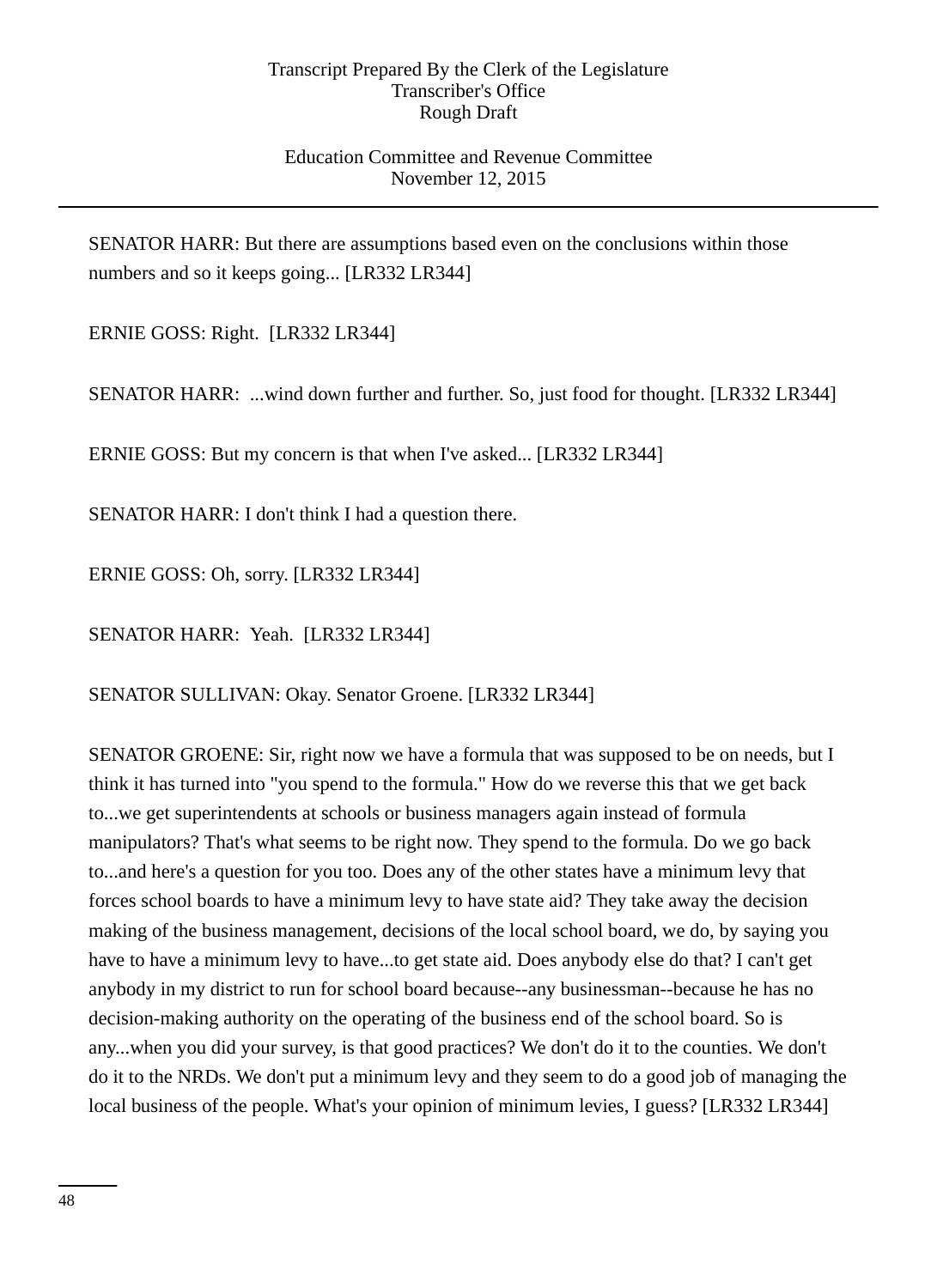# Education Committee and Revenue Committee November 12, 2015

ERNIE GOSS: I'm not knowledgeable enough, I don't have enough expertise to answer that question, but it is certainly...I've called one of the experts who makes a fairly good living going around the state providing advice to individuals, to school boards about how to adjust their aid formula. In other words, they've had to call in consultants, and I'm not one of those consultants, but in other words, how do you...and you are raising taxes according to your playing the game of the formula. That's one of the problems, as you're indicating, and that's one of the concerns. But even to do that, you've got to hire a consultant to have you...to do it because as I look at it, and I know some have said it's not that difficult, I...it's not transparent to me and it's not simple to me. And I do teach econometrics and it's not...I couldn't teach to this one. [LR332 LR344]

SENATOR GROENE: Thank you. [LR332 LR344]

SENATOR SULLIVAN: Any other questions? Senator Mello. [LR332 LR344]

SENATOR MELLO: Thank you, Chairwoman Sullivan, and thank you, Dr. Goss. I only had a couple of questions, just more points of clarification. On your conclusion section, these are your conclusions, correct? [LR332 LR344]

ERNIE GOSS: They are my conclusions and not necessarily those of the Chamber of Commerce, correct. [LR332 LR344]

SENATOR MELLO: Okay. And your conclusions are based on, to some extent, your economic philosophy in regards to what you determine to be sound taxing policy and sound fiscal policy. Would that be an accurate statement? [LR332 LR344]

ERNIE GOSS: It is. [LR332 LR344]

SENATOR MELLO: Okay. And the only other question I have is, these three charts which I know I appreciate seeing charts and data put into a more user-friendly format, could you provide the committee your sources, your documentation sources, because it's always a bit concerning when you get charts like this with...that allude to data that's being collected in some other state, from some other source that we don't know what that is. So if you could give us, I guess, these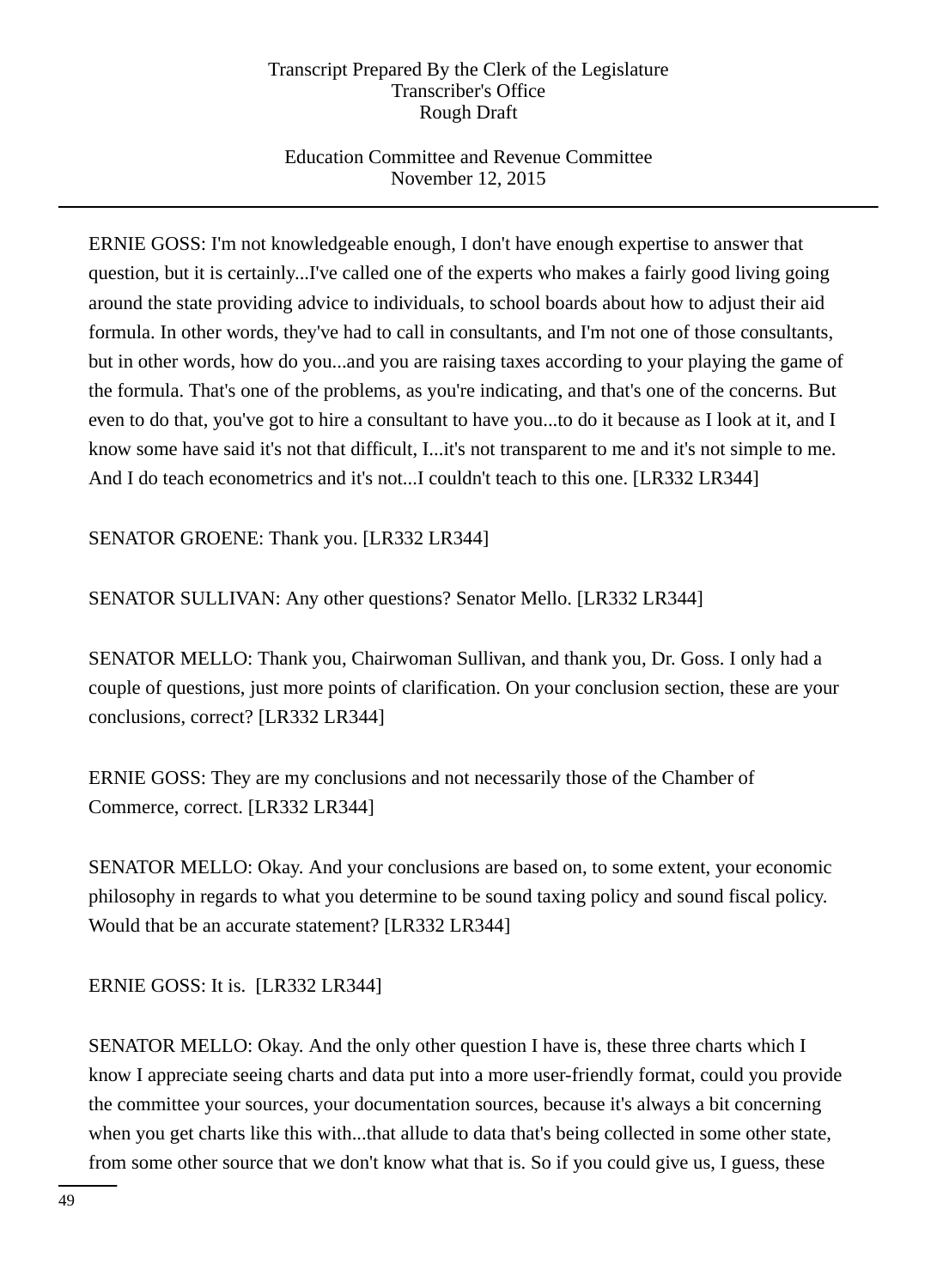# Education Committee and Revenue Committee November 12, 2015

charts with the data sources, similar to what the Platte Institute actually had given us, copies of the sources that were attributed to some of the points in their testimony, that would be great. [LR332 LR344]

ERNIE GOSS: Certainly. I used the U.S. Census Bureau and I'll provide the spreadsheet to whoever wishes. Should I send it? Who should I send it to? [LR332 LR344]

SENATOR SULLIVAN: To one of our offices, either Education or Revenue. [LR332 LR344]

ERNIE GOSS: I will. [LR332 LR344]

SENATOR MELLO: Thank you. [LR332 LR344]

ERNIE GOSS: I'll certainly do that. Thank you. [LR332 LR344]

SENATOR MELLO: Thank you. [LR332 LR344]

SENATOR SULLIVAN: Very good. Any other questions for Dr. Goss? Senator Schumacher. [LR332 LR344]

SENATOR SCHUMACHER: Thank you, Senator Sullivan. Dr. Goss, this is kind of an academic question but, as we talked, it strikes me as a question that we at least should have...attempt to think about an answer to. Our constitution was written in a time when, at least state constitution, when we had to populate the plains in order to farm it, to ranch it. Had to have a bunch of kids helping out on the 160 acres of the ranch. And so we required that there be a...state in some way a provision, education in the common schools for all the children. Times have changed. Agricultural efficiencies have exploded, the need for the communities has decreased substantially, and the flow is the other direction now. Is there a study? Do you know how we would go about obtaining a study that shows us or give us a good clue as to what density does it become financially unsustainable, not work, to operate a K through 12 education system? [LR332 LR344]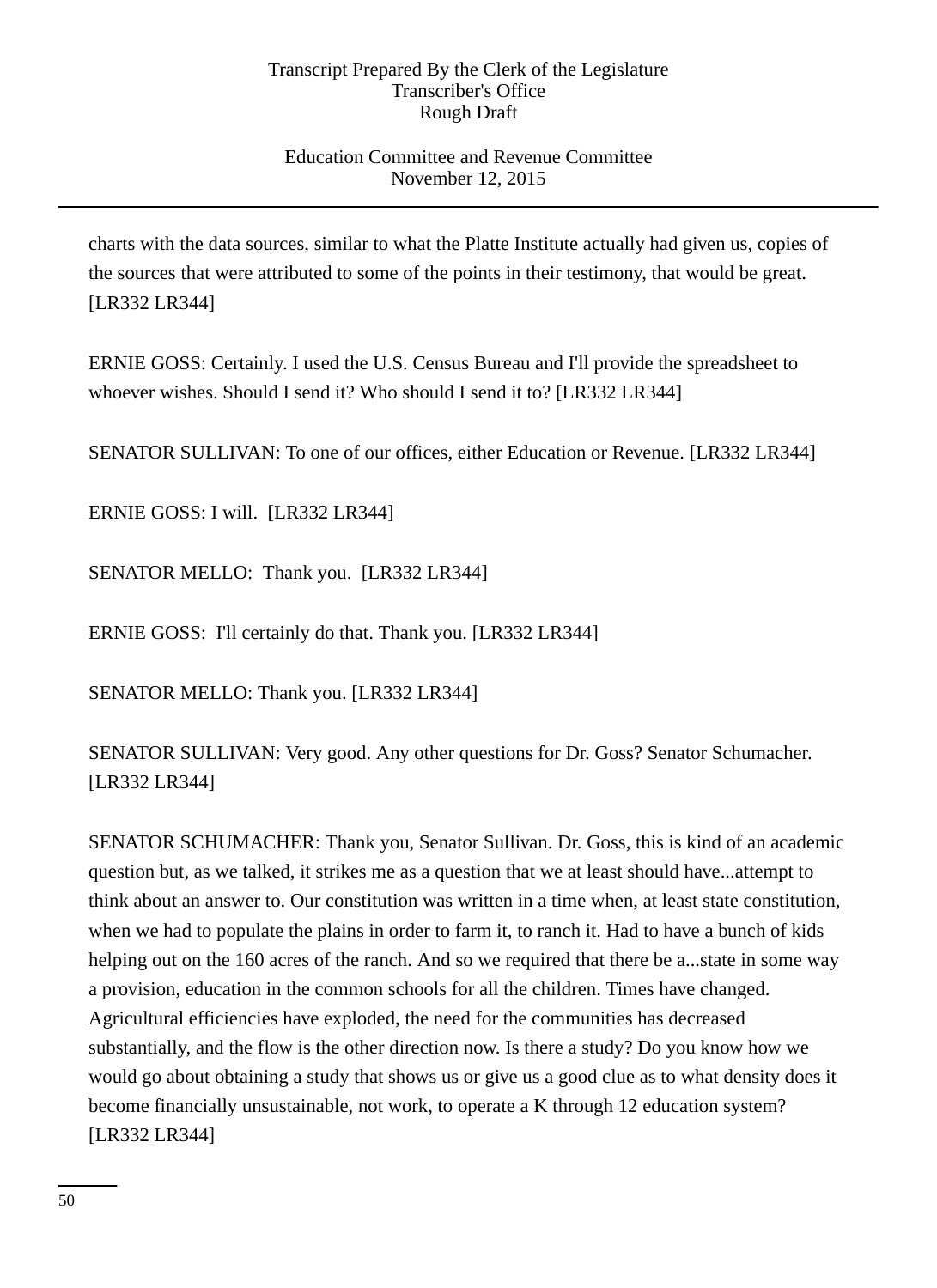## Education Committee and Revenue Committee November 12, 2015

ERNIE GOSS: And you've outlined the real challenge. As Senator Sullivan said earlier, we do have a requirement to provide education and the cost of providing it in these less densely populated areas is higher. And when do you reach the point where it's prohibitive? And one of the problems...one of the things you see right now in many parts of the state is transportation. Many students are being transported hours in many cases and in some cases, in some counties, individuals are sent...they're sending their children off to live in another area close to the school and coming back on Fridays after school. I mean it's remarkably...it is...it is a very unusual situation that has come about because of the increasing productivity of the farm. The larger the farms, the older the farm family, the fewer the farm kids, and you have what we've seen. Nebraska has gone from about 550 school districts to 245, I think it is. So we are moving in the right direction in terms of solutions and I would hope that what I'm here to do, and everyone else is, to find some of the solutions because that's a nice...there will have to be. In other words, that is a huge problem, but it's not a problem without solutions and unfortunately that...it may be that Nebraska has to provide the leadership in that because we're not seeing it in South Dakota, we're not seeing it necessarily in Iowa. And those of us who own property in Iowa, we understand the problem in Iowa as well. And you've got Minnesota. North Dakota is different in terms of energy. So the solutions aren't out there right now and I think one of the solutions would be to go to more income-based taxes in terms of property taxes on the farms to get up...but that doesn't solve that problem though. That's still a spending issue, but then you've got the requirement to provide education. I mean, it's an unbelievably difficult balancing act, but technology provides some movement toward a solution in that technology. But, in-home schooling, not what we want to...I think most of us wish to see come about...or demand home schooling, I should say, the requirement where you have to home school because we can't provide you with that in your community. That's not probably a solution that most of us would want to see. [LR332 LR344]

## SENATOR SCHUMACHER: Thank you, Doctor. [LR332 LR344]

## SENATOR SULLIVAN: Any other questions? Senator Pansing Brooks. [LR332 LR344]

SENATOR PANSING BROOKS: Thank you, Chairman Sullivan. Dr. Goss, you mentioned in your conclusion with the Chamber that...the Chambers that there are three points that you...three of the eight points are about equalization aid. And so I'm interested in that regard because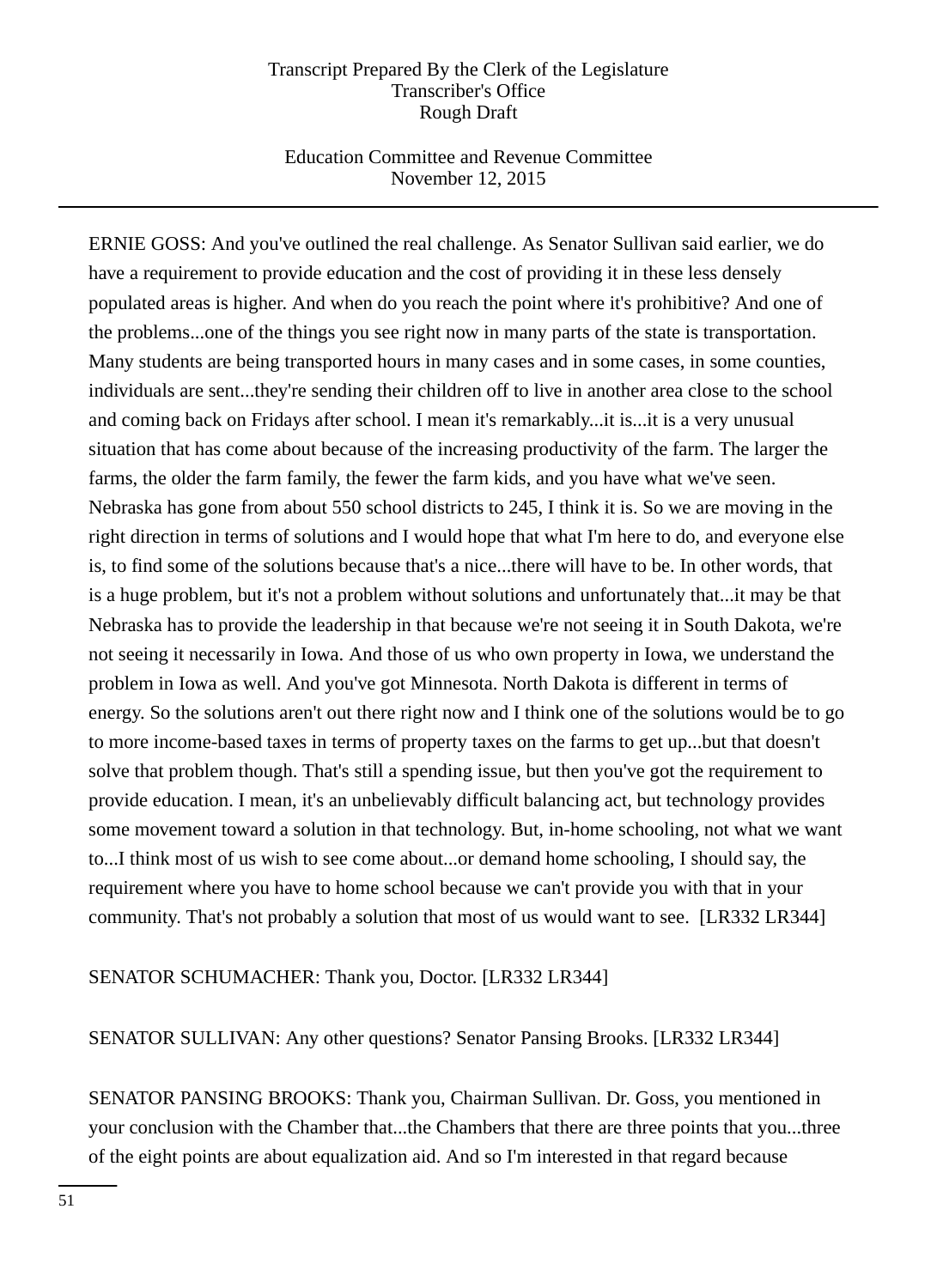# Education Committee and Revenue Committee November 12, 2015

we've....you've heard all the discussions about going down to 65 percent from the 75 percent valuation. Again, I alluded it to...in my previous question, can we look at that 75 percent valuation as a type of equalization? Because the problem is, if we just go down to 65 percent again, we're still going to have the same issue with everybody complaining about equalization aid. And so I'm just interested in your thoughts. I wasn't here when we went to 75 percent, but clearly the districts that are saying that they do not get equalization, many of those districts are paying taxes at 75 percent. So, in a way, it's equalization really. [LR332 LR344]

ERNIE GOSS: It is, but I don't think that's the way to achieve it because moving that...whether you move down to 75 to 65, it was a problem at 85. It became a problem at 75. It will be a problem at 65 as well, and if you move it to 50... [LR332 LR344]

SENATOR PANSING BROOKS: Right, so moving it to 65 isn't going to have anything to do...nobody is going to think we've done anything as far as the schools in equalization. [LR332 LR344]

ERNIE GOSS: And it's... [LR332 LR344]

SENATOR PANSING BROOKS: Correct? Is that correct? [LR332 LR344]

ERNIE GOSS: I agree with you and it's a temporary remedy. In other words, we can get...you can increase state aid in one year and it's...you get over the hump but it just...it comes back. It just..it's not a long-term solution. [LR332 LR344]

SENATOR PANSING BROOKS: But meanwhile that 75 percent is of some value to farmers. [LR332 LR344]

ERNIE GOSS: Absolutely, it would be. [LR332 LR344]

SENATOR PANSING BROOKS: And so there's an attempt to do something. [LR332 LR344]

ERNIE GOSS: Temporary. [LR332 LR344]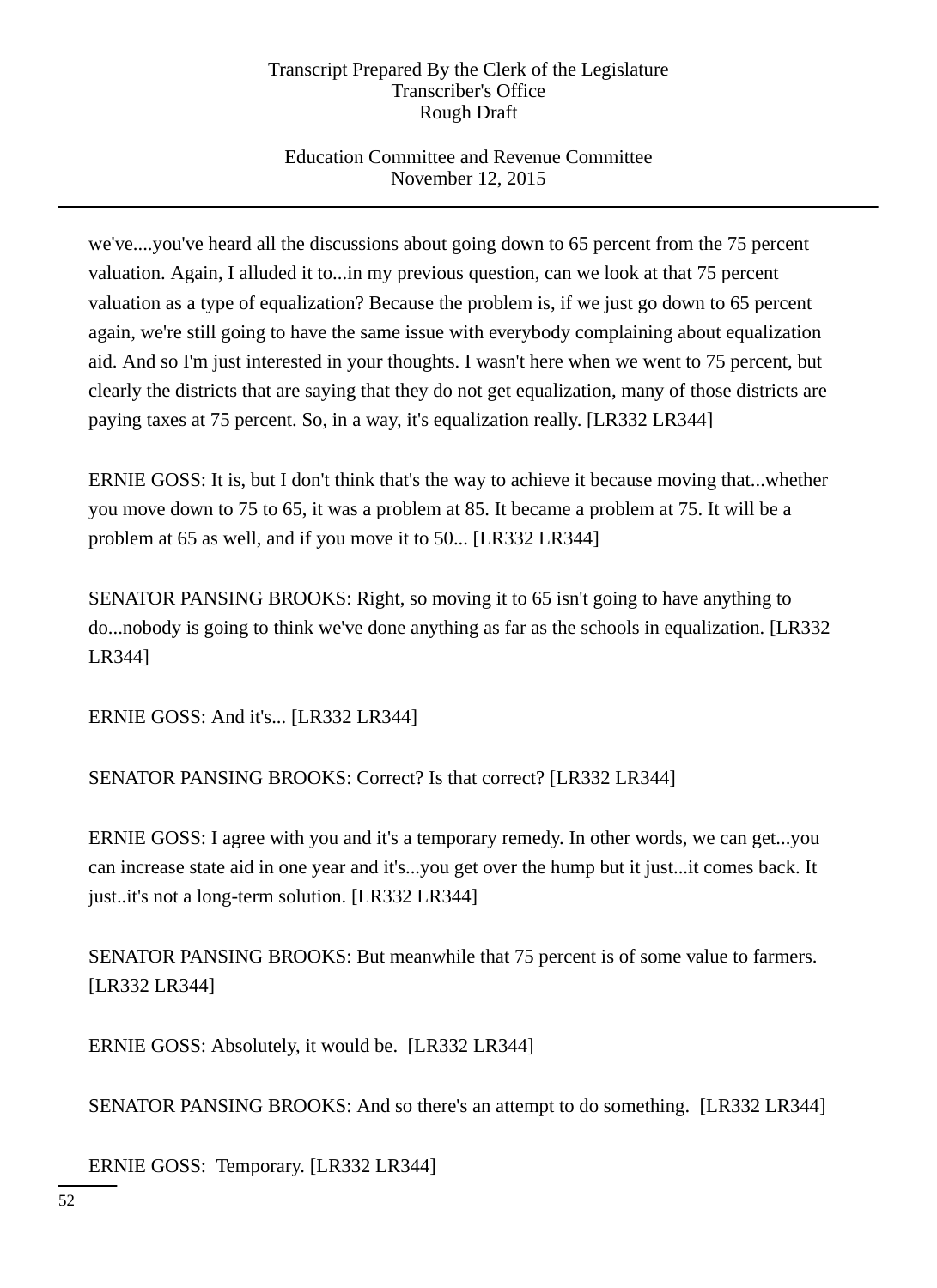## Education Committee and Revenue Committee November 12, 2015

SENATOR PANSING BROOKS: No, it's an annual isn't it? [LR332 LR344]

ERNIE GOSS: But I mean, but your appraisals, your assessments would rise more dramatically, in my judgment. [LR332 LR344]

SENATOR PANSING BROOKS: But it's all in context of 100 percent versus 75 percent. [LR332 LR344]

ERNIE GOSS: But then the base is going to grow more quickly. I would argue the base will grow more quickly, that would be my argument, the base. [LR332 LR344]

SENATOR PANSING BROOKS: Thank you. [LR332 LR344]

ERNIE GOSS: Even though the rate does come down, the base grows more quickly. That would be my... [LR332 LR344]

SENATOR PANSING BROOKS: Thank you, Dr. Goss. [LR332 LR344]

SENATOR SULLIVAN: Senator Baker. [LR332 LR344]

SENATOR BAKER: Thank you, Chairwoman Sullivan. Thank you, Dr. Goss, for your testimony here today. In your conclusions you note that the spending is increasing at a higher rate than some of the comparable states. Is that correct? [LR332 LR344]

ERNIE GOSS: That's correct. [LR332 LR344]

SENATOR BAKER: Is it your opinion that there's frivolous spending occurring in Nebraska schools? [LR332 LR344]

ERNIE GOSS: I could not...I'm not...don't have the expertise to make that statement. I'm not an educational...expert on education, delivering education. [LR332 LR344]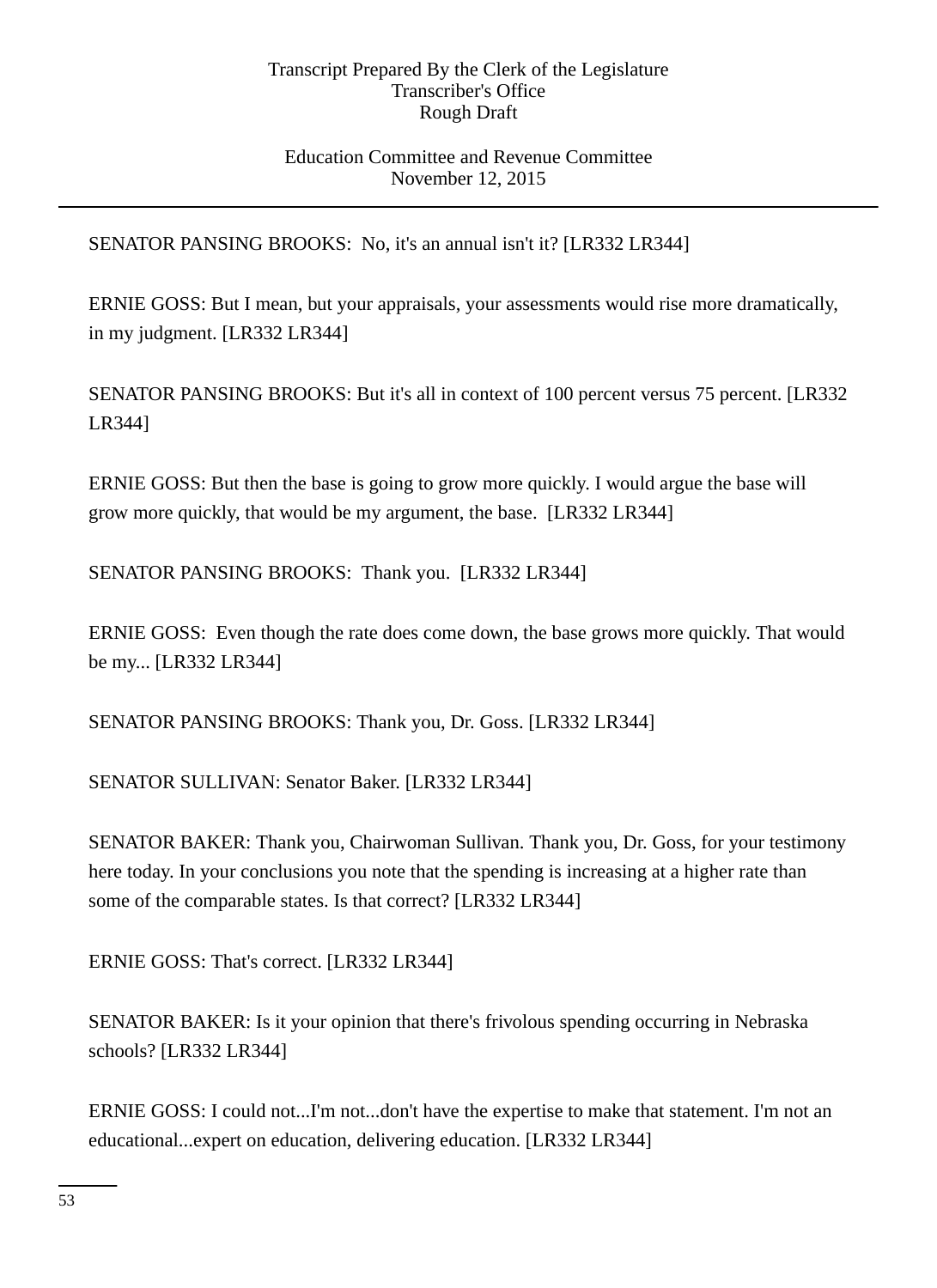# Education Committee and Revenue Committee November 12, 2015

SENATOR BAKER: When districts are facing increasing challenges with poverty and, you know, more and more is being asked of schools, and to suggest that spending is going up maybe more than it should be, that doesn't quite balance out for me with the challenges being faced, to suggest that schools' spending could perhaps be reduced. Is that what you're saying, that school spending should be reduced? [LR332 LR344]

ERNIE GOSS: I'm not making that, no. [LR332 LR344]

SENATOR BAKER: Okay. Thank you. [LR332 LR344]

SENATOR SULLIVAN: Any other questions? [LR332 LR344]

SENATOR SCHNOOR: Senator. [LR332 LR344]

SENATOR SULLIVAN: Senator Schnoor. [LR332 LR344]

SENATOR SCHNOOR: Dr. Goss, you had said your recommendation is to throw out the TEEOSA formula and we can start over. And so that's pretty...a pretty general term. But what is your recommendations for a new formula? [LR332 LR344]

ERNIE GOSS: Well, the formula was produced by people who know a lot more about it than I. The new formula will, likewise, be produced by individuals and groups that know more about it than I. So I don't...my...what I would argue for is transparency in the formula, everyone understands it, simplicity, and it not incentivize raising property taxes as it does now. [LR332 LR344]

SENATOR SCHNOOR: Okay. [LR332 LR344]

SENATOR SULLIVAN: Senator Krist. [LR332 LR344]

SENATOR KRIST: I came back in here after I heard your statement and I guess I just wanted to...in the form of a question because I know you're going to tell me you're not an expert in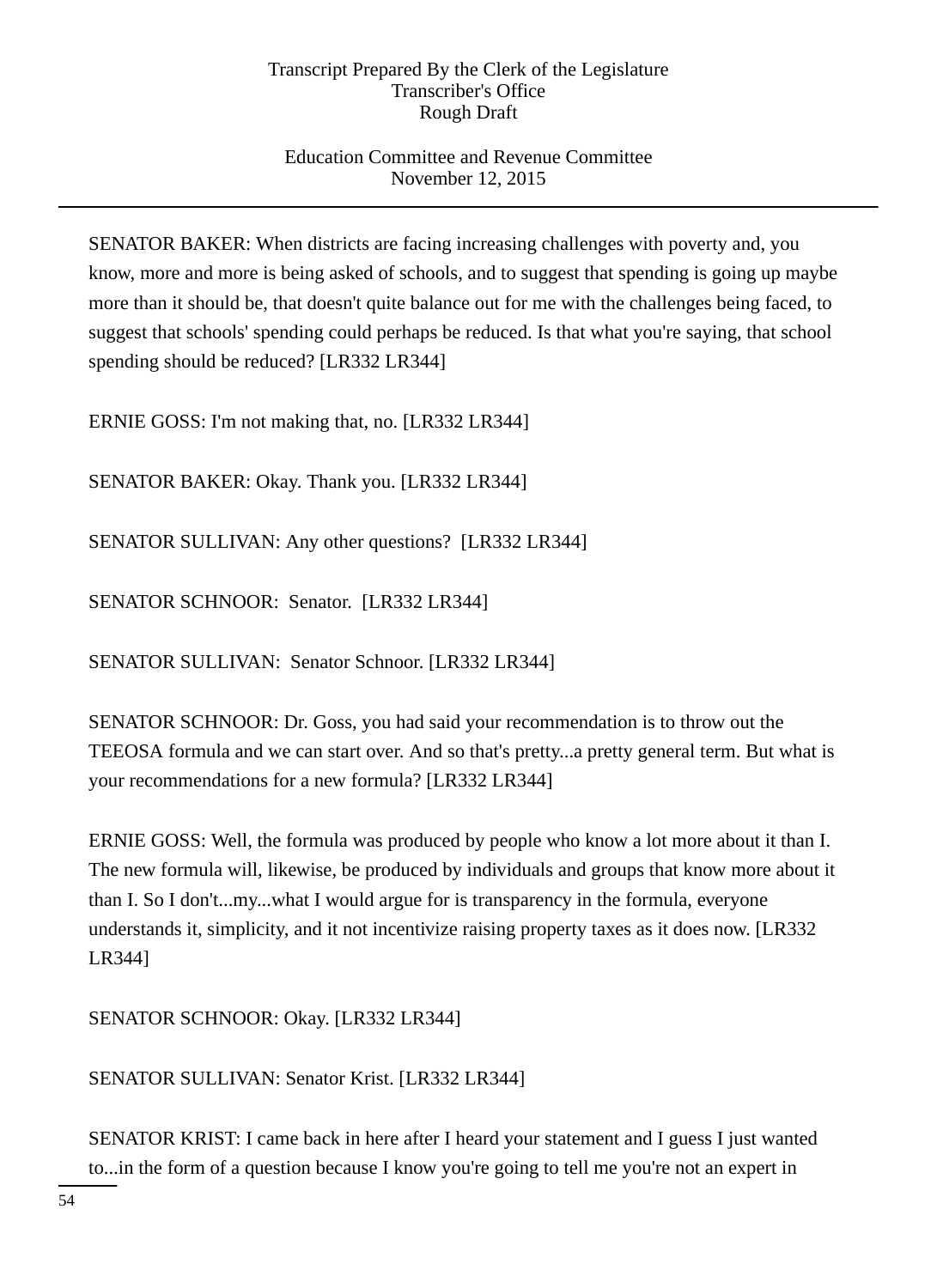# Education Committee and Revenue Committee November 12, 2015

things that would lead towards a replacement for the TEEOSA formula, but talk to me programmatically, systematically. If you were in our chair, do you continue with the TEEOSA formula and start to tweak its foundation in terms of adjusting it, or is it more efficient to, as you would describe, throw it out and start over again? And the reason I'm saying that is that for most of us, and maybe it's rightfully so, maybe not so much, there's this iconic influence of people who preceded us in this term limit or the environment that we shouldn't touch what Senator X put into play because it is Senator X, of course, that owns this formula or has owned the formula. So politics aside, do we start to tweak it and adjust it, as many would say, away from the solid need or away from different factors or do we throw it out, baby, bathwater, and start over? [LR332 LR344]

ERNIE GOSS: I would throw it out. And as Senator Schumacher was saying earlier, what worked in previous decades doesn't necessarily work. We're in a different environment today, a global agricultural market. So the idea of keeping something around because there was a lot of time spent on it is...I don't judge is rational for keeping it. In other words, that would be my recommendation. [LR332 LR344]

SENATOR KRIST: Okay, and then the last part, just for the record in terms of your belief, is there a value in the foundation formula in terms of foundation funding that establishes a per cost per child that starts that process? [LR332 LR344]

ERNIE GOSS: Oh, absolutely. In other words, the formula when you read the...if you call it in my world equation number one, fine, you look at it. The estimation, you know, that looks just fine. It's when you get into the details of this goes up, that goes down. And again, I talked to a lot of folks, just calling them up, experts in the field. Experts could not tell me how it really works and that's distressing when we look for transparency. We economists look for transparency, we look for simplicity--those are two--and stability, stability as well. Now it is stable. I think it is reasonably stable, but it does incentivize raising taxes, as Senator Groene was talking about. It does incentivize raising property tax rates. [LR332 LR344]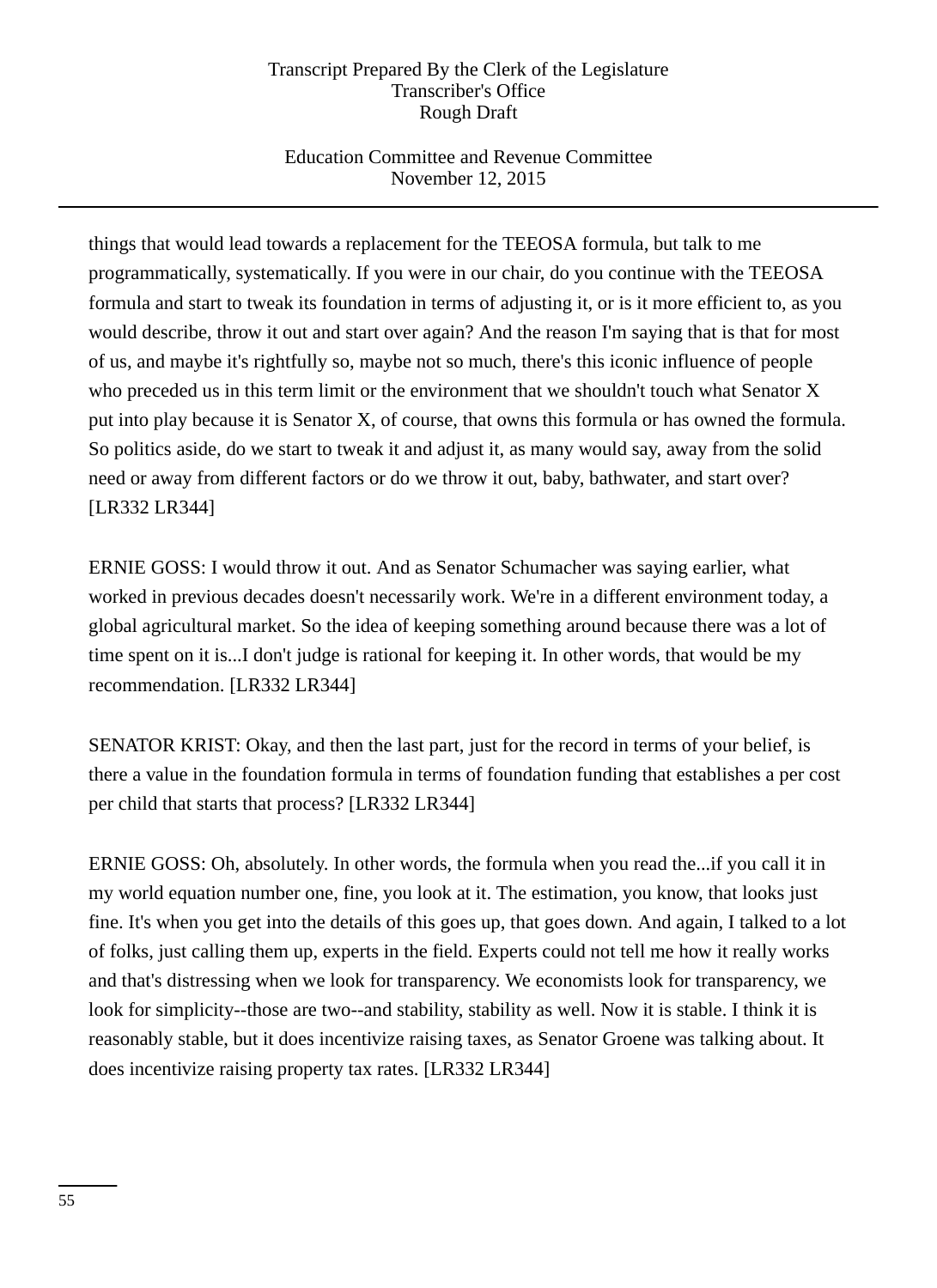# Education Committee and Revenue Committee November 12, 2015

SENATOR KRIST: Well, it...the stability part of it is going to lead us over a billion dollars very quick if we don't hold things in check. So I would argue in terms of not being an economist, but I would argue that this stability is not leading to a good conclusion. [LR332 LR344]

SENATOR SULLIVAN: Senator Schumacher. [LR332 LR344]

SENATOR SCHUMACHER: Thank you, Senator Sullivan. Just a quick question for clarification regarding the graph on property taxes, state formula, aid, and spending. I'm assuming that the property tax are local property taxes. My question is directed at, are we comparing apples and apples when we talk of state formula aid, not paying property taxes? Do some of these states have a state property tax which then becomes a component of their state aid so that some of the state aid is really a property tax? Or are we all Nebraska where we're confined to basically sales and income tax? [LR332 LR344]

ERNIE GOSS: I think they're reasonably comparable but this is U.S. Census data and I can't answer that adequately. [LR332 LR344]

SENATOR SCHUMACHER: Thank you. [LR332 LR344]

ERNIE GOSS: It's a good question. [LR332 LR344]

SENATOR SULLIVAN: Senator Davis. [LR332 LR344]

SENATOR DAVIS: Thank you, Senator Sullivan. I'd like to sort of make a statement first and then I'm going to ask my question. When the property tax was developed as a taxing piece, there was sort of more equalization so, you know, people didn't have other businesses and other profitmaking enterprises. They had the farm. If you had two sections and one guy had one section, you probably were worth twice as much as the other guy. No so today. We have a lot of other well intangibles and things which you make a reference to here. But you have talked about income. I think if you were to talk to people from the past, and maybe Senator Wickersham might be one, he might say it's really hard to quantify that within our industry. But do you think that that is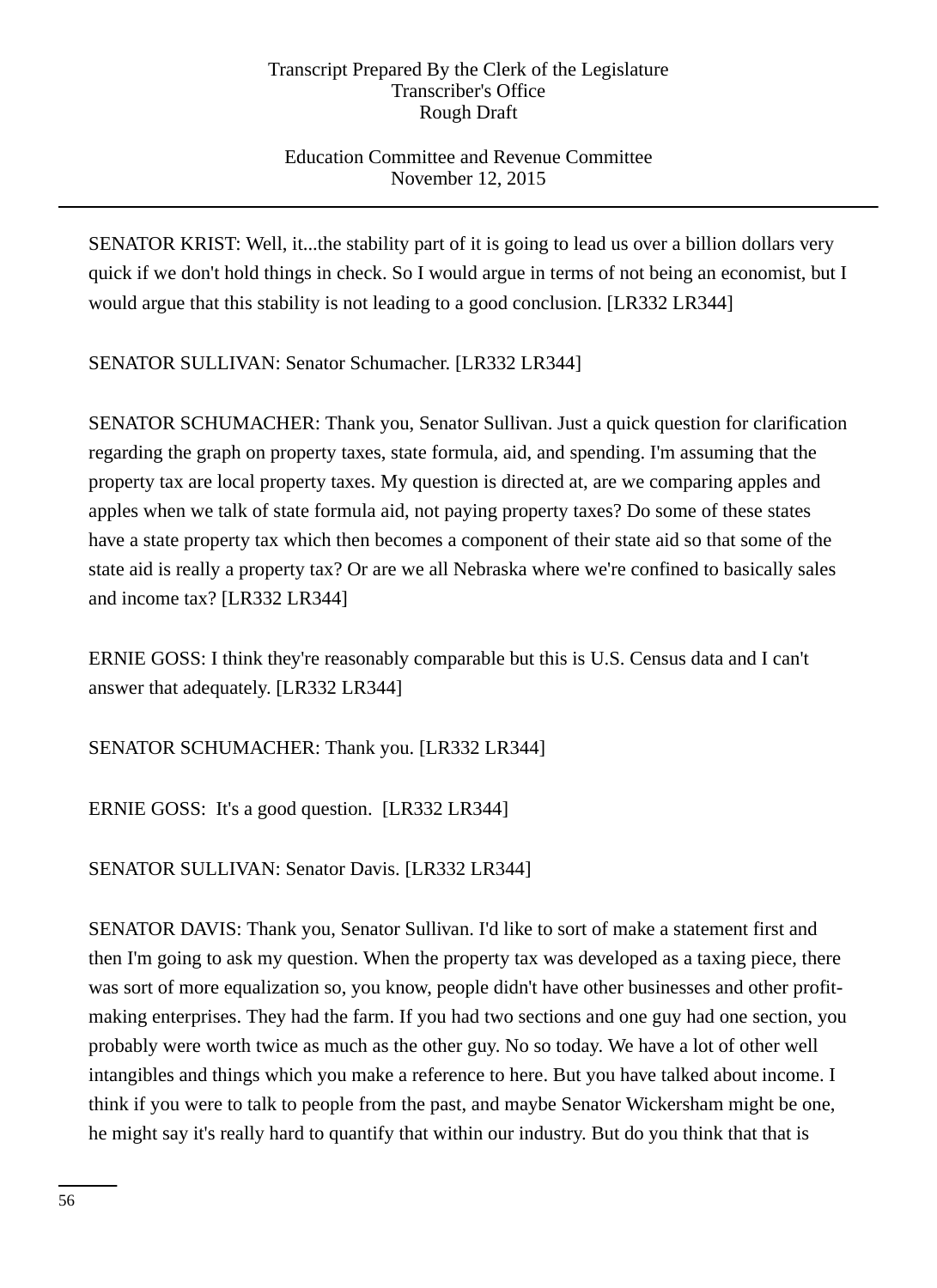# Education Committee and Revenue Committee November 12, 2015

something that should be considered, an income factor within the formula, to try to bring some equity to the page? [LR332 LR344]

ERNIE GOSS: Certainly, as it applies to farming, there does...the volatility in commodity...agriculture commodity prices is unbelievable. Just this morning, as I'm speaking, commodity prices are dropping this morning, took a real hit. And this...and we're talking...in our surveys, Nebraska faces some challenges because of that and the agricultural sector is going to bear the brunt of that. And if you had some income methodology, at least that would be...it would be like ability to pay, which was another one of the factors you wish to have in your system. And that...yes. [LR332 LR344]

SENATOR DAVIS: And then just to...along the same lines, but you have similar things happening, I'll just say, in the Omaha area. You've got people that don't live in Omaha but generate most of their revenue within the city. Is there a way to bring that in? And I suppose that's what the Learning Community was designed to do is to try to equalize that, but that was still based on property. [LR332 LR344]

ERNIE GOSS: Right, it is, and not income and that's... [LR332 LR344]

SENATOR DAVIS: No income. [LR332 LR344]

ERNIE GOSS: And back to Mr. Vokal's statement about the property and income and sales, those are the three legs of the stool as we talk about it. And the idea that somehow it needs to be one-third and one-third and one-third is probably not...that may have been okay in the '90s and it may have been okay in the 2000s. Is it okay today? I don't know, but certainly ability to pay is another one of those features that we like to see in a tax. But you can't sacrifice that, or you can't sacrifice transparency for necessarily that ability to pay. [LR332 LR344]

SENATOR DAVIS: Thank you. [LR332 LR344]

SENATOR SULLIVAN: Thank you, Dr. Goss, for your testimony. [LR332 LR344]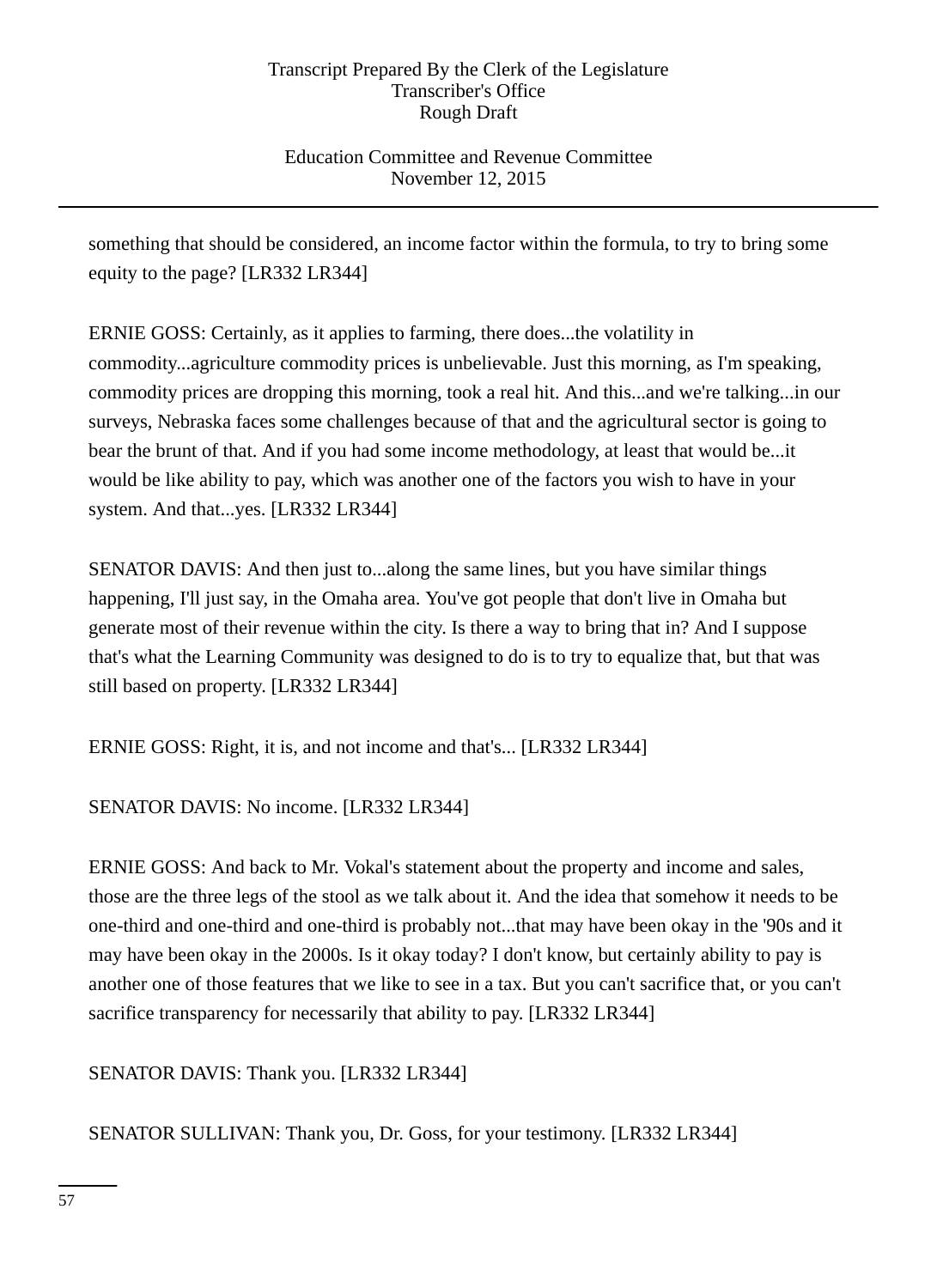## Education Committee and Revenue Committee November 12, 2015

## ERNIE GOSS: Thank you, Senators. [LR332 LR344]

SENATOR SULLIVAN: We'll now proceed with the order of testifiers, as I indicated earlier, from which we received response that they'd be coming. So first of all will be Larry Dix, Nebraska Association of County Officials. Welcome. [LR332 LR344]

LARRY DIX: (Exhibits 3 and 4) Good morning. My name is Larry Dix. I'm executive director of the Nebraska Association of County Officials. I appreciate the opportunity to be here this morning. Certainly I want to be candid, brief, touch on some of the topics. [LR332 LR344]

SENATOR SULLIVAN: And could you spell your first name or I guess your last name? [LR332 LR344]

LARRY DIX: The spelling of my first name is L-a-r-r-y; last name is D-i-x. You're going to be receiving two handouts that sort of dig down into examples of property taxes. And we're going to look...those of you who have been on the Revenue Committee have seen these for years. One is showing what's happening with the levies in county government. The other one is giving you an example, a ten-year history of what's going on in one of our counties. And so it, in my mind, it raises a few questions that we should go into. Certainly, Senator Pansing Brooks had asked the question, what happened when we went to 80, to 75? That happened, of course, in 2006 and since that time we've had more and more schools being nonequalized, so we did see that during that point in time. The letter that came out talked about seven different options that, you know, have a brief comment on that. One was increasing the Property Tax Credit Fund. Certainly if the goal is to give money back to property tax owners, that meets the goal. Everybody who is an owner, regardless of an individual, corporation, farmer, whoever, they get that. That doesn't go to all the taxpayers in the state of Nebraska. It goes to the property tax owners. And so today if you have \$100,000 piece of property, you're going to get about \$94 back this upcoming year. The assessment practices for agricultural land, I know we're probably going to get into a little bit of a discussion. Senator Groene may want to talk a little bit about this three-year rolling average. Certainly that's the way the statutes function now. We've talked about sales. We've talked about comparison of sales within counties. We also have to be aware of a concept going on of borrowing sales and that is extending beyond the boundaries of a county to look at borrowed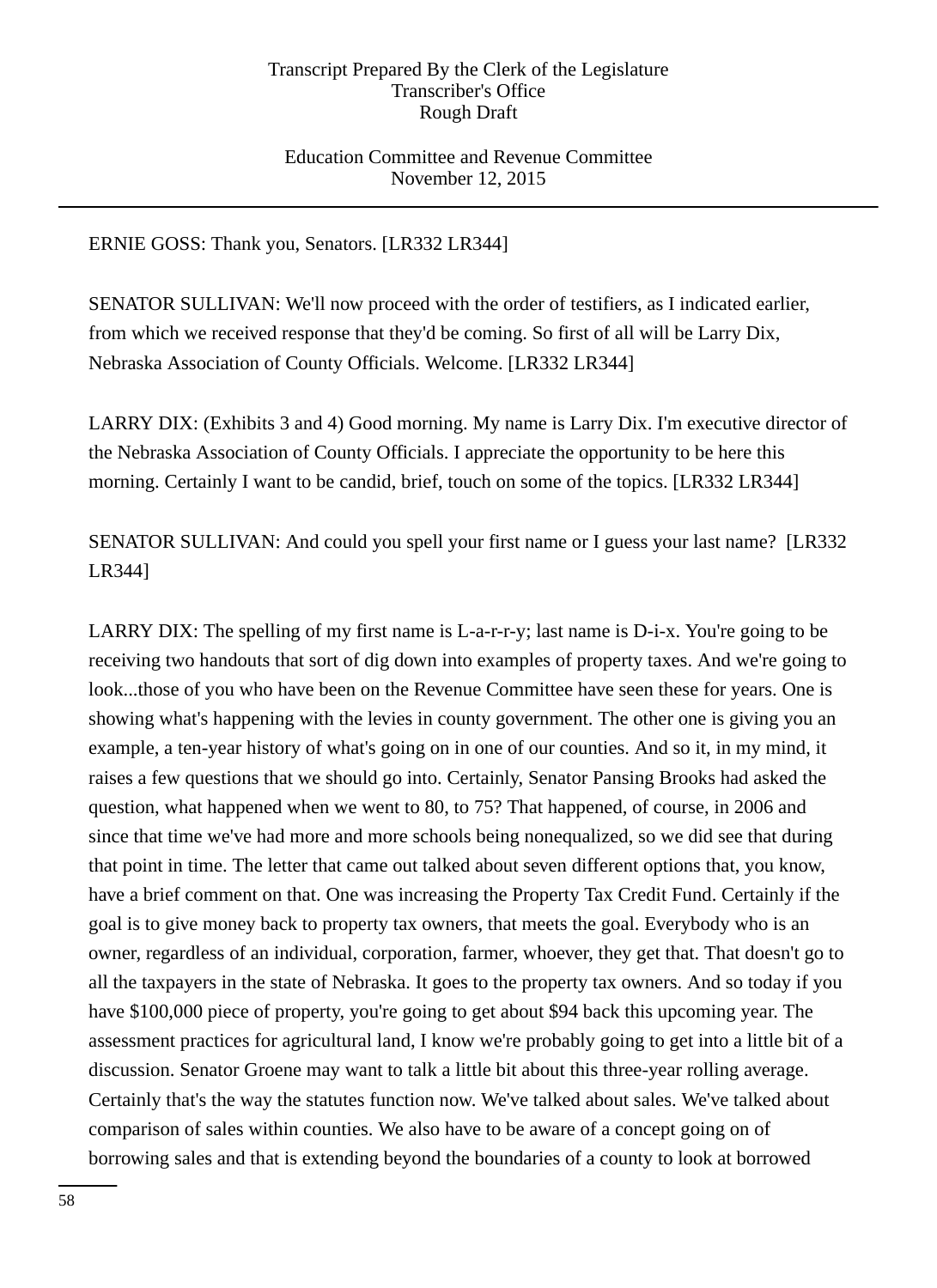# Education Committee and Revenue Committee November 12, 2015

sales. So certainly we will want to look at that. The 75-65, we've talked about that. I've given examples before. And later, if somebody has a question on that, I can give examples of in some counties in some areas, it simply does not work. There's nowhere to shift from the 75 to 65. So let's dig in a little bit into the handouts and then we'll go through it. I just want to call out a couple of things that I want to call your attention to. This is Frontier County. The source is, Senator Mello, is the Frontier County Assessor. You'll see pages of valuation. And I looked...let's look first to fire district and look what happened to the valuation in that particular...let's just say Curtis. You can see that the valuation over that period of time has gone up almost three times and you can see what happened to the levy. Their levy actually increased even though their valuation went down. But now if you look at Cambridge, their levy actually drastically decreased even as the valuation increased. If you'll look at...we've been talking a lot about schools. If you look at the sheet on schools, you're going to see some of those same examples which, in my mind, raise some questions and it raises some questions about how the TEEOSA formula works in nonequalized schools. So I'm out of time. I'll...if anyone has any questions in regards to these handouts, I'll be happy to answer those. [LR332 LR344]

SENATOR SULLIVAN: Thank you, Mr. Dix. What is your experience working with county officials? Have they worked to lower their levies? [LR332 LR344]

LARRY DIX: Yeah. What you'll look at...if you look at the sheet that's highlighted in yellow, this is...and this information, Senator Mello, comes from Nebraska Department of Revenue. In the last year, between 2013 and 2014, everyone that's highlighted in yellow has shown a decrease in their levy. This is what you would expect all taxing entities would have an opportunity to do in an area, in a rural area where ag land has increased so significantly. So, last year we had 89 out of the 93 counties actually lower their tax rate. And in an increasing valuation model, if spending stays similar, you would logically see a decreased tax rate or levy, and that's what you're seeing here. But when you get into all the taxing entities that show up on a tax statement, you may not see that same model being followed. [LR332 LR344]

SENATOR SULLIVAN: And they...all of these taxing entities have local elected officials? [LR332 LR344]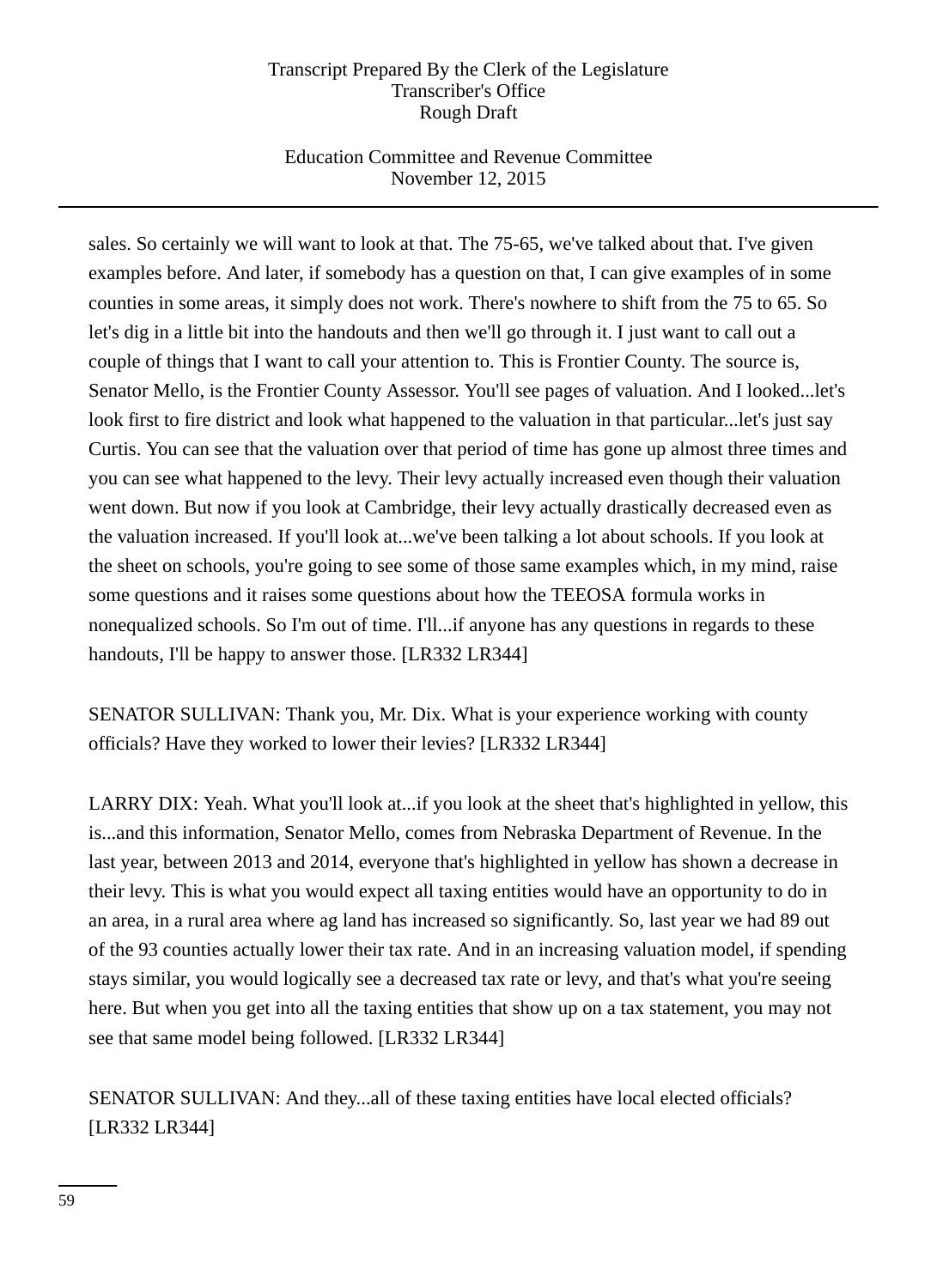# Education Committee and Revenue Committee November 12, 2015

LARRY DIX: All of the taxing entities that you typically see on a tax statement will have locally elected...I want to make sure I get that right because we do have some strange taxing entities out there, but for the most part, your NRDs, your school boards, your cities, your counties, those are elected. [LR332 LR344]

SENATOR SULLIVAN: Fire districts? [LR332 LR344]

LARRY DIX: Fire districts, they're elected. Fire districts may be elected in a little bit different manner but they are elected. When you get to your ESUs, not quite so certain on the ESUs. [LR332 LR344]

SENATOR SULLIVAN: Okay. Thank you. Senator Kolowski. [LR332 LR344]

SENATOR KOLOWSKI: Larry, on Sarpy County and Douglas County, you have them both at zero. They're not whited. They're part of the yellow that you have, but is that because of the Learning Community, those areas? [LR332 LR344]

LARRY DIX: They did not increase. They stayed the same. And when you start to look at Sarpy County and Douglas County, when you take a look at those counties, you're not going to see a tremendous amount of agricultural land. You're going to see a lot of residential, commercial property. So the rise in valuation is more due to the valuation from residential and commercial than it is from an agricultural base. So you...and historically, if you look at...and I produce this for the Revenue Committee probably over the past five years. You're going to see those counties more of a flattened levy rate. In fact, some of those counties, that levy rate hasn't hardly changed over the years because the growth has somewhat mirrored the expenditure and it's been very, very gradual. [LR332 LR344]

SENATOR SULLIVAN: Senator Hadley. [LR332 LR344]

SENATOR HADLEY: Yes, Larry, I commend the counties. This is the type of thing I was asking for earlier in the committee. Now what is happening to the levies because we know we have had valuation increases? And I asked for the same thing when we...for school districts to look at what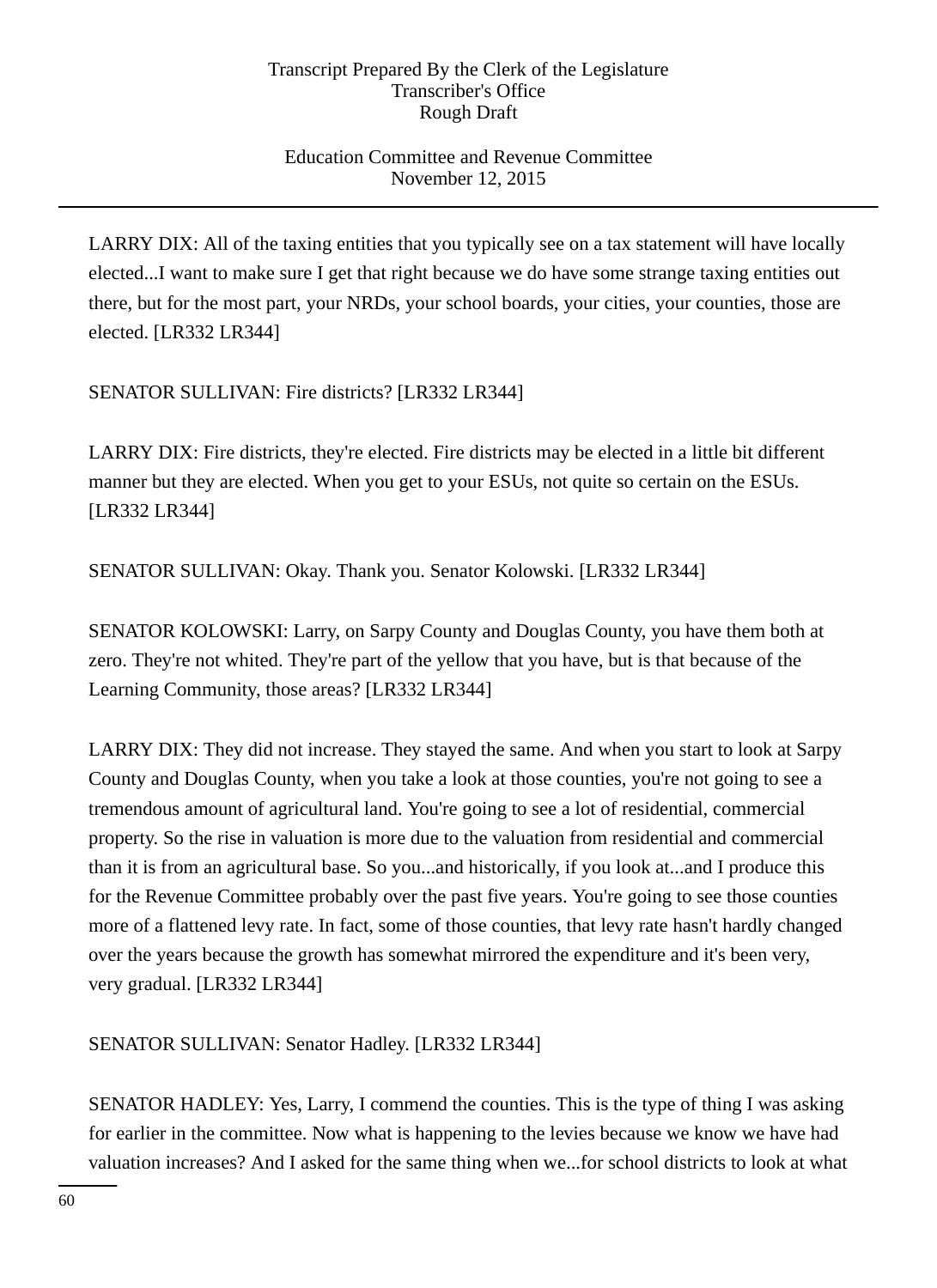# Education Committee and Revenue Committee November 12, 2015

school districts have been doing with our levy, especially the ones in the high agricultural areas. So I appreciate this kind of sheet because so often people, at least in my district, they look at the valuation all the time because they get a statement that says, my valuation went up, but they don't look then to see what the levy does. And they need to look at the levy to find out their total tax burden. So, I appreciate that. When then...this year we're in, when will this information... [LR332 LR344]

LARRY DIX: This information, I will have it before the...right when the session starts. Usually we receive this report, Department of Revenue usually gets this produced sometime in the month of November, late November, December. [LR332 LR344]

## SENATOR HADLEY: Okay, I think that will be... [LR332 LR344]

LARRY DIX: And, Senator Hadley, I would tell you, this document...I just look at the counties. The Department of Revenue produces the same information for school districts, for cities, all the taxing entities. That information is available. If you look at, and like I said, I gave an example of Frontier County, when you get to...you can look at that chart and you can easily see the taxing entities, school districts that are receiving funding through TEEOSA and you can see what's happened. Those levies have remained pretty consistent. Now the ones that have fallen out, you'll actually see some of those school districts who are doing exactly the same thing as counties. They're lowering their tax rate. I take a look here at Maywood. If you look...you know, they were hanging around \$1.04, \$1.05. At some point in time, they no longer received state aid and what's happened to their tax rate since then, it's dropped down to 83 cents. Now I don't know what's happened specifically in that school. There could have been something that happened in that school that caused that. But when you look at this, and the perception of the taxpayer in a rural area like this is he owns...agricultural taxpayer owns land probably in these two school districts. So they could have land, a school district could cut down a county road. He could have 160 acres in one tax district and 160 acres in another tax district and what he would find is that there's a vast difference in the amount of taxes that he has on a property. I'll give you an example. Here are two taxpayers in that county. They both have a hundred...this one person has 160 acres in two parcels; 160 acres, 163. One has a value of \$104,000 for that quarter section; one is \$106,000 for that quarter section. Now if you'll visualize that rural area, these are just across the road from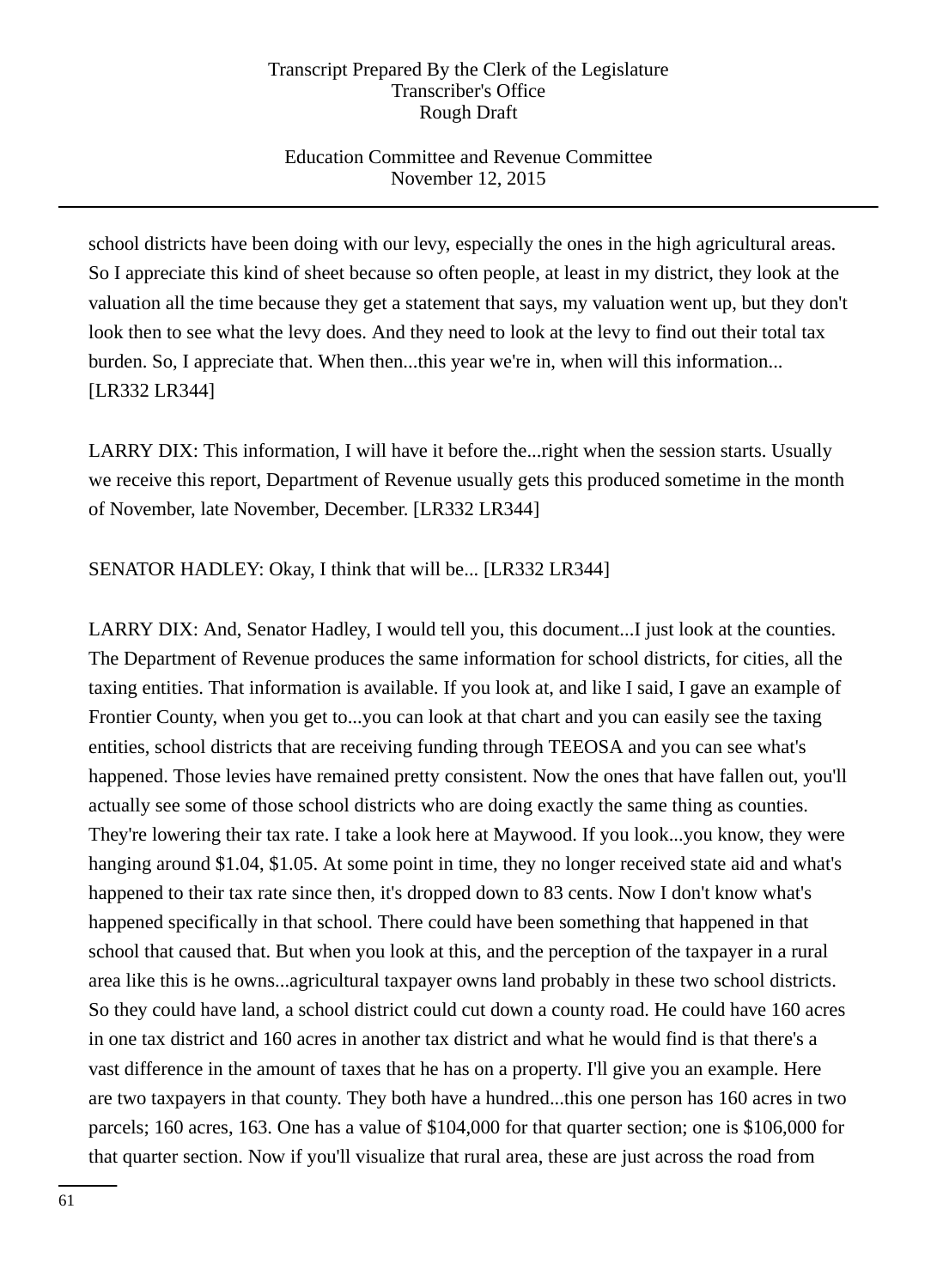# Education Committee and Revenue Committee November 12, 2015

each other. They look very much the same, all grassland. On one tax statement he receives a bill of \$916; on the other tax statement he receives \$1,334. Two parcels, side by side, 160 acres of grass, just by nature of what school district they're in, there's almost \$400 difference in tax. That's what the taxpayers see. That's what, when you go knocking on doors, that's what these people are saying. They're saying, man, my taxes are way too high. The guy that has \$916 thinks, hey, this isn't too bad because I know what I'm paying across the road. So, perception is reality in this tax deal. It really is when people get that tax statement. [LR332 LR344]

# SENATOR SULLIVAN: Senator Pansing Brooks. [LR332 LR344]

SENATOR PANSING BROOKS: Yeah, you basically answered the question I was going to ask. But I really appreciate getting these statistics because too often, you know, if we just bring specific income tax statements of two farmers like that, we don't get the full picture. If I bring to the Legislature two very different people in my district, we cannot create policy on that, so this kind of information is very valuable to help us to make that policy. Thank you. [LR332 LR344]

SENATOR SULLIVAN: Senator Scheer. [LR332 LR344]

SENATOR SCHEER: Thank you, Senator Sullivan. Larry, you know, I'm looking at your numbers and I appreciate them, but they do sort of point out, I think, what has gone on in some of the ag areas to the extent that in 2006...and I'm not trying to pick on anybody, so I'm not going to verbally say who it is, but the valuation on the bottom line in 2006 was \$120 million. And their levy rate was 0.017. And in 2015, the values have over tripled, so they're now at \$381,000,000 and change, but their tax rate is 0.014 and change. So when you look at those folks in more agricultural areas, the values have tripled, but the mill levies haven't gone down by twothirds, they've gone down by maybe 10 percent. So, I mean, when you start looking about...my point would be, most people don't care about mill levies, they care about the check. And they're writing that check each year and in the last six years when that check has gone from \$1 to \$3 in change, they really don't care if the value is higher or whatever the case might be. They care about that the check is 300 times more than it was literally five or six years ago. And, you know, we can talk about the stool being offset by a little...you know, and Professor Goss's point that, you know, the proportion amount of taxes have gone up from 18 percent to 29 percent. And all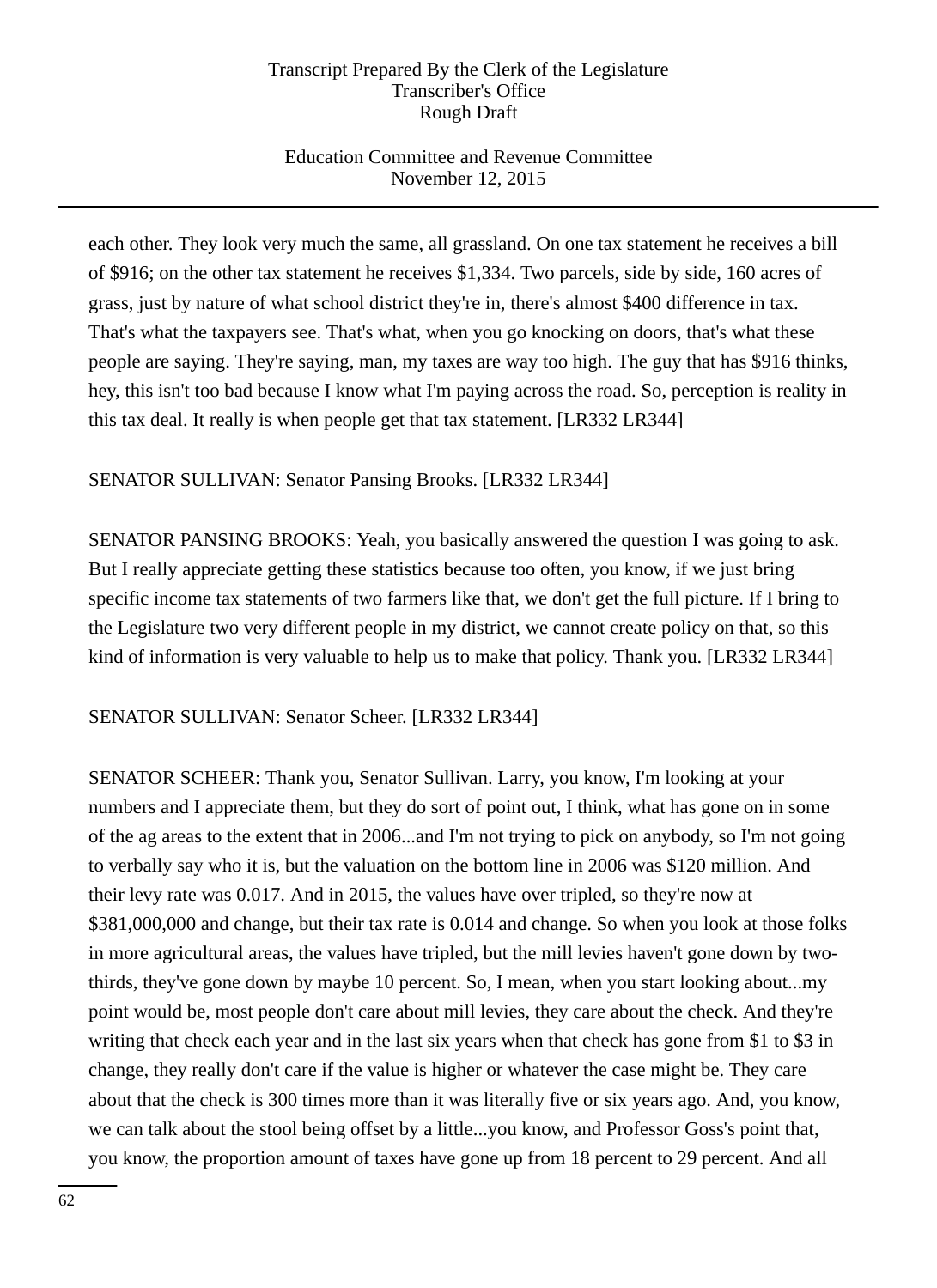# Education Committee and Revenue Committee November 12, 2015

those are numbers, but it really comes back to checks. And I, like Senator Hadley, I'm concerned if we don't find some type of method to perhaps mediate what's going on, we will end up with a Proposition 13 of some type in Nebraska. And, you know, I see a lot of educational leaders in the audience today and I can appreciate that. But if that happens, I don't think any of us are going to like the end results of that. And so I think it really is imperative to come up with some type of proposal. I mean, you know, there's no solution to it. I don't think anyone has come up with a solution to it, but that doesn't mean that we can't react to it. I think we have to at some point in time and perhaps this is the year to try to do something in terms of trying to mitigate those increases and the check at the end of the year. [LR332 LR344]

LARRY DIX: Senator Scheer, that's really the point that as county officials we hear that because, when you think of the process, the county is going to send up the notice of valuation increase which starts the process and the taxpayer gets it probably not really very, very happy. Then they get an opportunity to protest their value and they come in front of the county board to protest their value, so they're back in the courthouse. They protest it. Either they can appeal it to TERC or not, but the next thing they do is they get a tax statement and that tax statement comes from the county treasurer. And so they're saying, okay, the county has raised my taxes again, and then they pay it to the county treasurer. And so one of the things, and I can't remember what senator I talked to, I said, you know, one possible thing, because county board members are really in tune to the complaining of the taxpayers because they go through the protests, maybe it would be a little different if we had school board members and city council members and NRD members sitting through that same protest process because these county board members just get hammered with this--my property has went up and, county, you're the one--because that's all they really, really interact with. [LR332 LR344]

# SENATOR SULLIVAN: Senator Groene. [LR332 LR344]

SENATOR GROENE: First a clarification. Do we move these numbers a decimal point? Like McCook, on the last one, I find it hard to believe that at \$1.03 they only collected \$448,000. Is that...that \$43 million is probably more like \$433 million in valuation, isn't it? [LR332 LR344]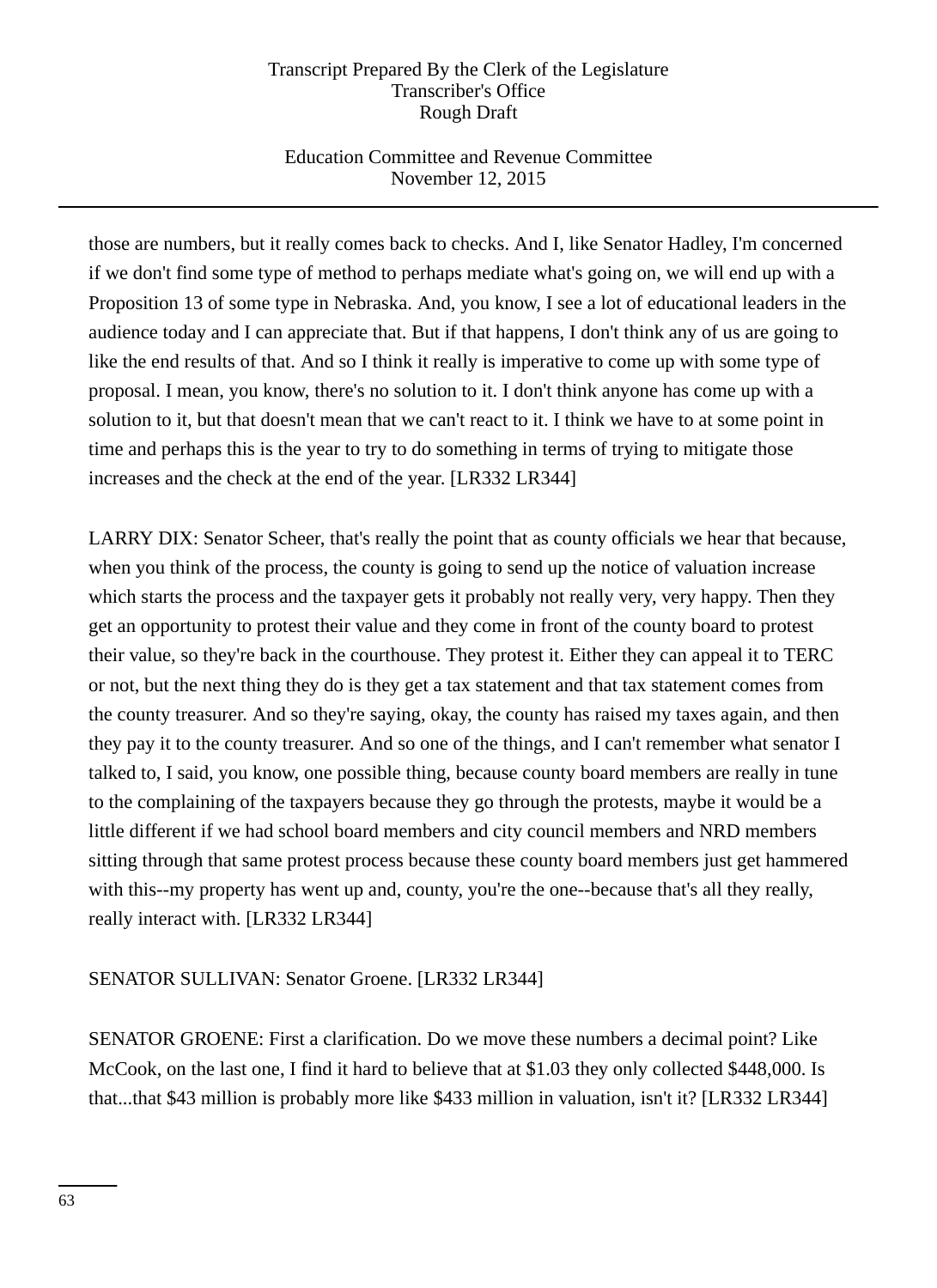Education Committee and Revenue Committee November 12, 2015

LARRY DIX: I would have to refer...I would go back right to the county assessor. I just copied the spreadsheets she sent me but I can take a look at it. [LR332 LR344]

SENATOR GROENE: Some of those numbers don't look right. But I guess my point earlier makes sense here that people who are mandated to keep a minimum levy get state aid. If you look, their taxes went up a lot faster than the folks who, because they lost equalization aid, were able to put these local decisions on management of their schools. So I guess the point to be made to get rid of the minimum levies is let's get some local management to control cost. But I've ran this by you, but the valuation thing because, as Senator Scheer said, we do not pay our taxes in mill levies and we do not pay them in valuation, we pay them in dollars and everybody in your examples paid more dollars, no matter what the mill levy was or the valuation. To level that off, you know, so you don't get these spikes, would it be better to maybe go a five-year valuation and then throw out the high year because the high year might be the aberration because, as I always give the example, if I offered you 50 cents for that tie you will not sell it to me, but if I offer you fifty bucks you'd probably take it off and everybody in this room would give me their tie unless they go to...but that's the problem with that high year. It distorts everything for three years or...but if you went the longer period...these counties that only have very few sales, you know, you got a Hooker County north of me probably has 100 landowners and only one piece of property or two trades hands every year. If you went a longer period, would that help the county assessors? And throwing out that high year, would that help average this thing so that we don't get these huge valuation spikes? Because we're not getting valuation spikes, we're getting tax dollar spikes; that's what we're getting. We're getting tax dollar spikes where all of a sudden that farmer is getting another \$50,000 bill and he's gotten nothing more for that. His roads aren't any better, his schools aren't any better, and all of a sudden he's getting hit with that. And as to the 65-75, I'm glad you mentioned that, Larry. There's a lot of counties out there it's meaningless. It's all ag land. You go from 65 to 75, everybody raises their mill levy. Nothing changes. But anyway, so what about looking at valuations so we do a better fair market value where we do a little bit longer period of time? You think it might help less tax protests? [LR332 LR344]

LARRY DIX: Well, what will happen over a five-year average, and I'm not a statistician, but when you look at that, it will smooth out your spikes. As you have the years that we had abnormally, it will smooth that out because it makes it a more gradual. Now...which is great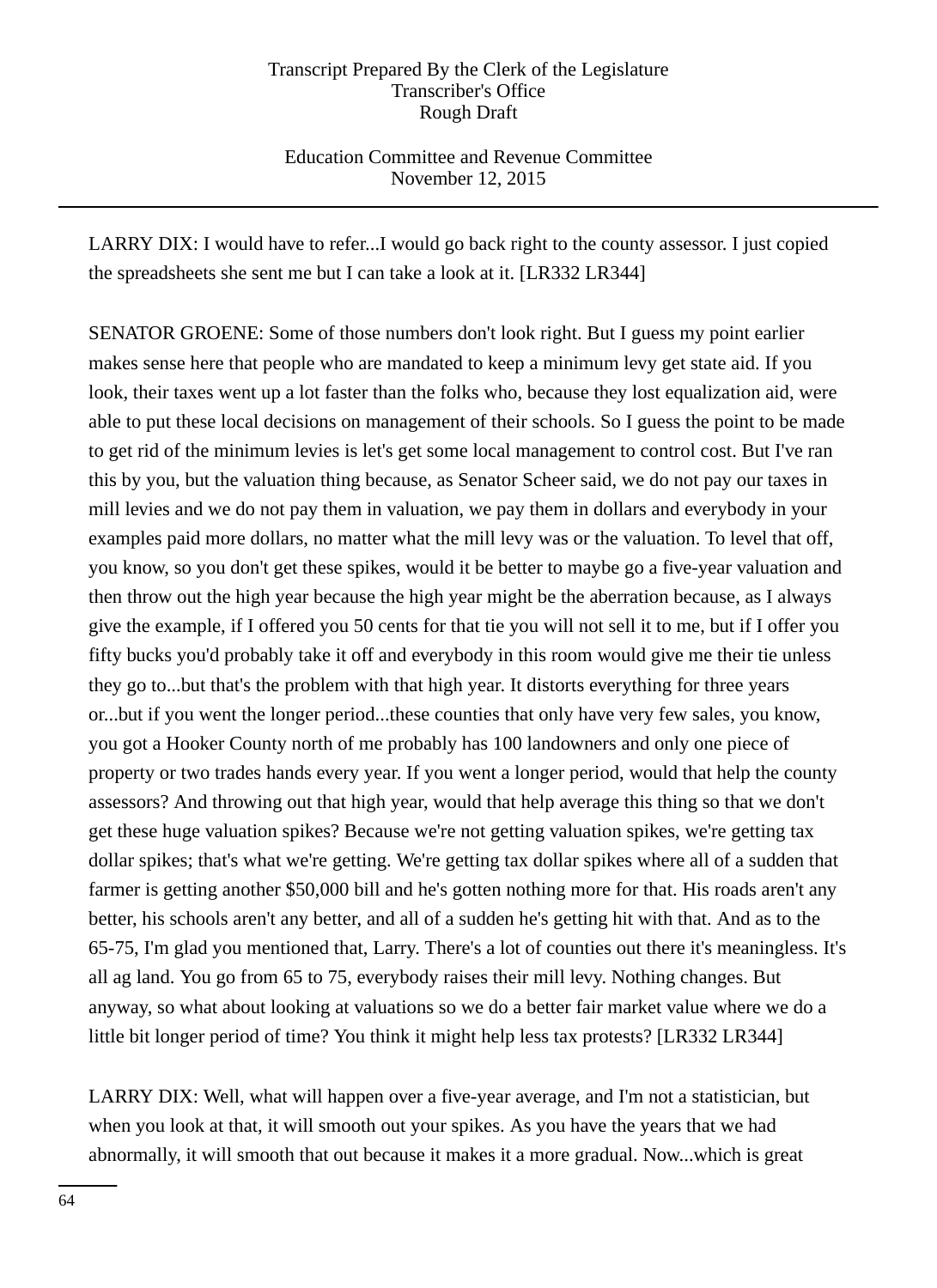# Education Committee and Revenue Committee November 12, 2015

when you know you're going to be making some people happy as valuations go up. You're not going to make them very happy as valuations come down because they'll come down slower also. But if you throw out the highest year, you may eliminate the highest part of the peak. You may, you know, level it out. So, I think you have two sides to that that you have to be aware of: Will that go up as fast? Will that come down as fast? Well, you're starting to see in counties, like a Hooker County, as we mentioned, Senator Schnoor said, you know, very, very few of these farms actually sell. They only sell once in a lifetime. The assessors are starting to be asked to what we call borrow sales. So Hooker County is going to borrow sales from Thomas County or from Blaine County. The farther out that we start to borrow sales, just to get a pool, a volume of sales to make an analysis, I think we're damaging the quality of what's going on within that county. So the borrowing of the sales, I always want to make sure the local assessor agrees with it. But what you're doing, Senator Groene, is saying, if we take five years, we don't have to go as many counties away to borrow sales to get statistically a pool and what it would do is level it. And I would agree with that. [LR332 LR344]

## SENATOR SULLIVAN: Senator Schumacher. [LR332 LR344]

SENATOR SCHUMACHER: Thank you, Senator Sullivan. In looking at these, the chart of the total value and times the county rate, that's just the counties, that's not the school districts or anything else, right? [LR332 LR344]

## LARRY DIX: Right. [LR332 LR344]

SENATOR SCHUMACHER: If I take the top one, and I just had time to do the one, multiply the value times the rate, for 2013, 2014, for Adams County, I think I'm coming up with a number of a 13 percent increase in the amount of taxes collected. Why would you have such a huge increase when inflation is at 2 percent? I mean, and I haven't done it on the rest of these numbers, but if that approach is correct, I think that underscores the point that Senator Groene and Senator Scheer were making. The check you've got to write is a whole lot bigger and the tax rate difference, these miniscule numbers, don't reflect an adjustment to hold the spending at a reasonable level. [LR332 LR344]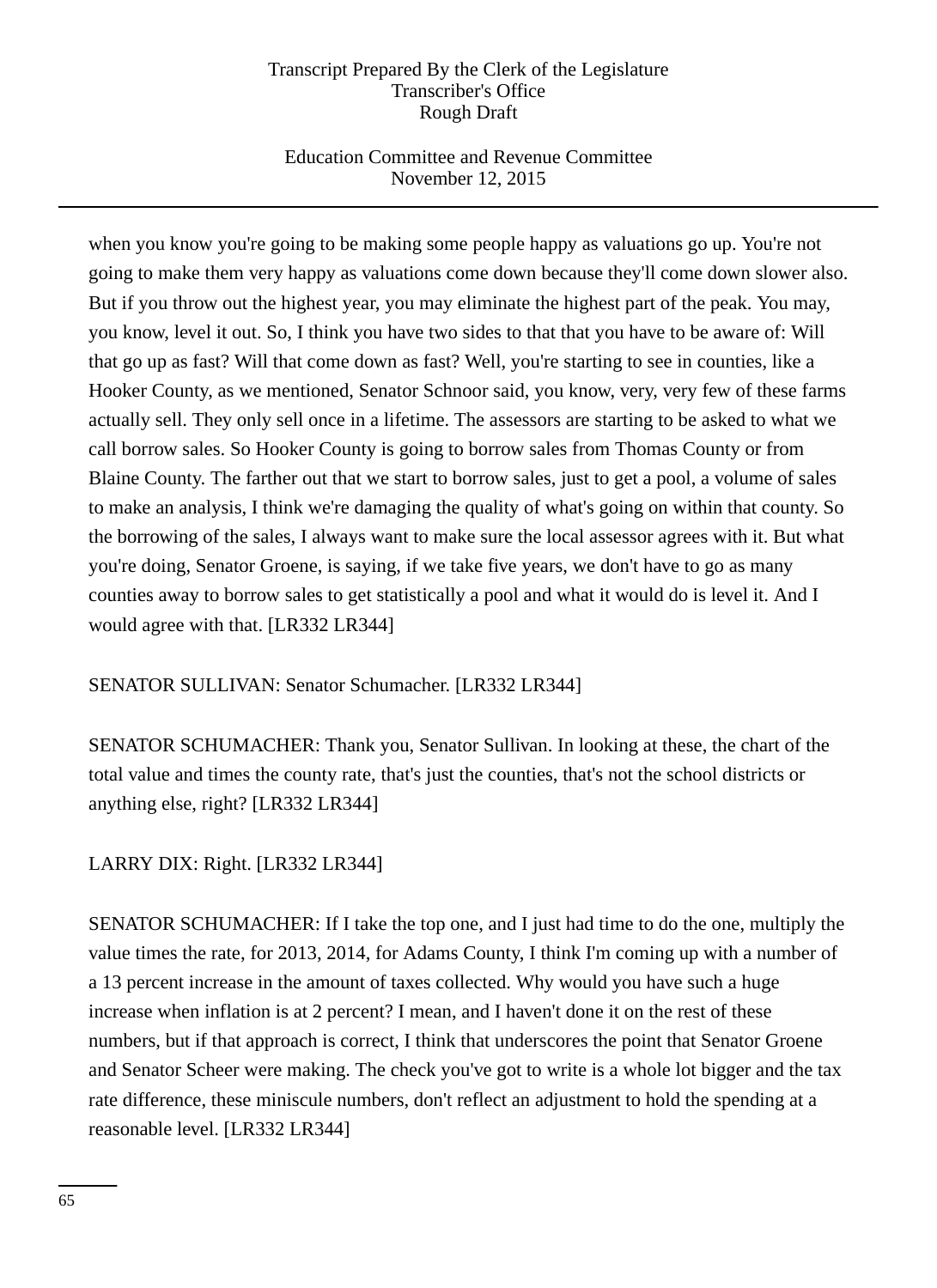# Education Committee and Revenue Committee November 12, 2015

LARRY DIX: And I...you know, also in the Department of Revenue numbers, and I don't have that here with me, there's also another report that you're going to want to take a look at because I think it also...and it gets down to, I believe, what Cathy Lang had mentioned, is it...you need to also look at the spending side of that because when you're getting into that spending side, you take the valuation times the rate. And in essence, the way budgeting in most of these political subdivisions work, somebody submits the budget. They say, okay, yes, we're going to agree. You then take the valuation you have available, you back out of it, and get to a rate. But if you see a significant raise in that spending, you may have a situation where valuation is going up faster and you can make the calculation. Your tax rate can actually go down but you end up spending more than 2 or 3 percent. [LR332 LR344]

SENATOR SCHUMACHER: Well, and that's the point if it though. You've got to take spending into account here or this doesn't work. And when you get to spending six times the rate of inflation, unless a tornado went through or a flood washed out a bunch of bridges or something, or a huge growth in population, that looks like a problem rather than the property tax mechanism. [LR332 LR344]

LARRY DIX: Well, I'm not disagreeing with you. [LR332 LR344]

SENATOR SCHUMACHER: Thank you. [LR332 LR344]

SENATOR SULLIVAN: Senator Davis. [LR332 LR344]

SENATOR DAVIS: Thank you, Senator Sullivan. A couple of questions, Larry. The first one is in regard to your sheet with the yellow line and you remember last year when we did the fire district bill, so is that...those districts that were kicked out, those fire districts, are they included in this data? [LR332 LR344]

LARRY DIX: No, those are...that data there is just specifically county. [LR332 LR344]

SENATOR DAVIS: This is only the county. [LR332 LR344]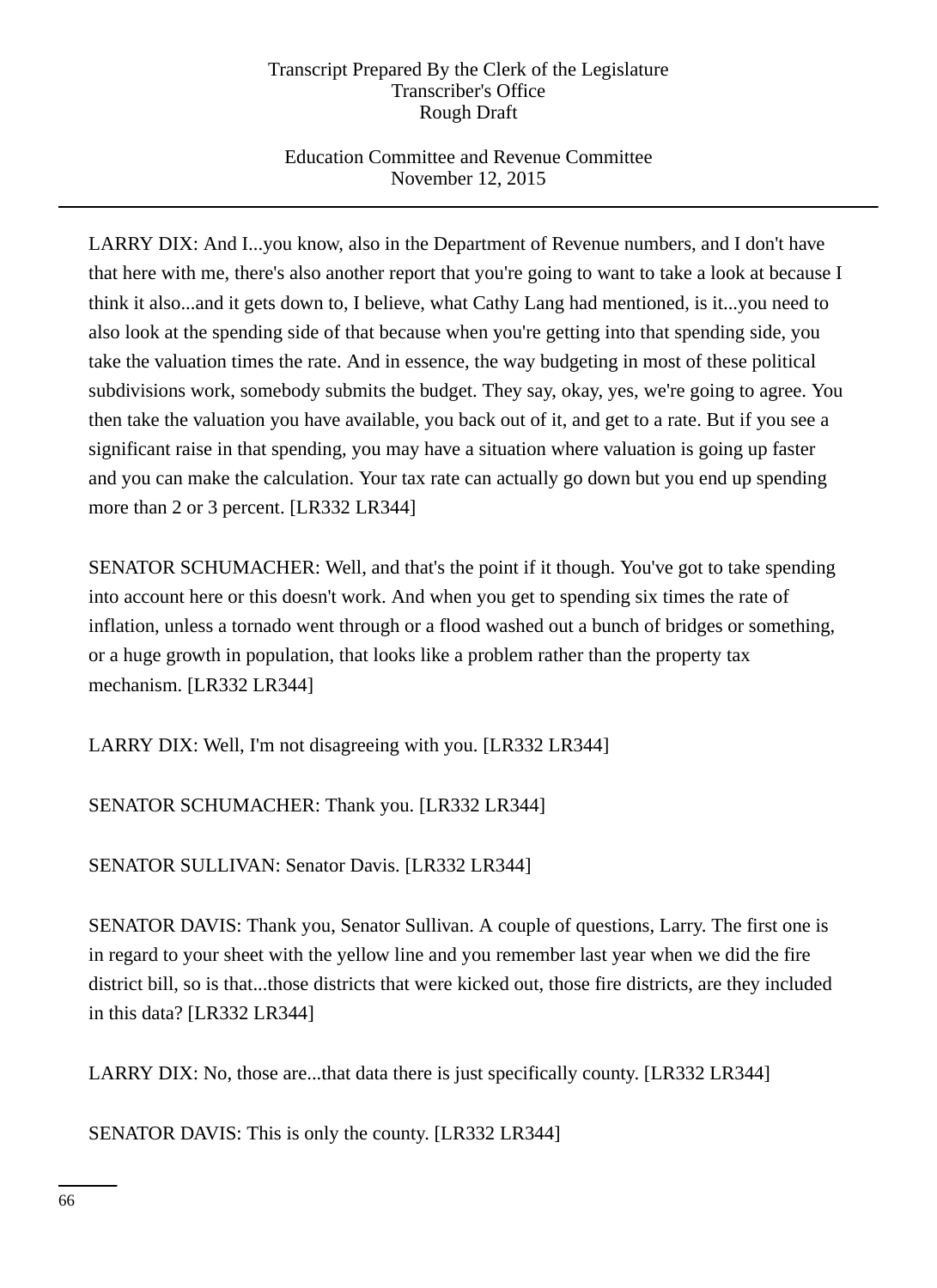## Education Committee and Revenue Committee November 12, 2015

LARRY DIX: Only the county. [LR332 LR344]

SENATOR DAVIS: Okay. [LR332 LR344]

LARRY DIX: Only the county. Again, that information is available. You could do the same thing for all the fire districts around the state and the school districts and the community colleges. I think Senator Harr asked about community colleges. Yep. But this is just county. [LR332 LR344]

SENATOR DAVIS: And then I was going to ask you about this document. We do see the valuation for Mid-Plains Community College on there but no tax asking. [LR332 LR344]

LARRY DIX: Oh, it must have just got truncated off. I'll get those. I'll print them off. I'll bring them back for this afternoon. [LR332 LR344]

SENATOR DAVIS: So if you're able to get...I would like to see that. I'm sure the rest of the committee would too. [LR332 LR344]

LARRY DIX: Yep, I will...yeah, because I think there was only one community college in Frontier, one that they would pay into, but I'll get that for you. [LR332 LR344]

SENATOR DAVIS: Yeah. And then this is basically an observation but it's going to lead into a question. So looking at the Maywood situation, what I'm thinking what happened was they fell out of equalization and so, you know, in the span of two years basically, the taxes went up by 33 percent to fund the school system. But in these counties like Frontier County, which is a rural county, when ag valuation goes up, are we seeing an actual reduction in taxes for the commercial and residential property there because of the resource in agriculture? Is that something that your assessors or your treasurer... [LR332 LR344]

LARRY DIX: I would have to go back and ask for sure. I would hate to just answer that off the cuff, but I can go and ask that question for you. [LR332 LR344]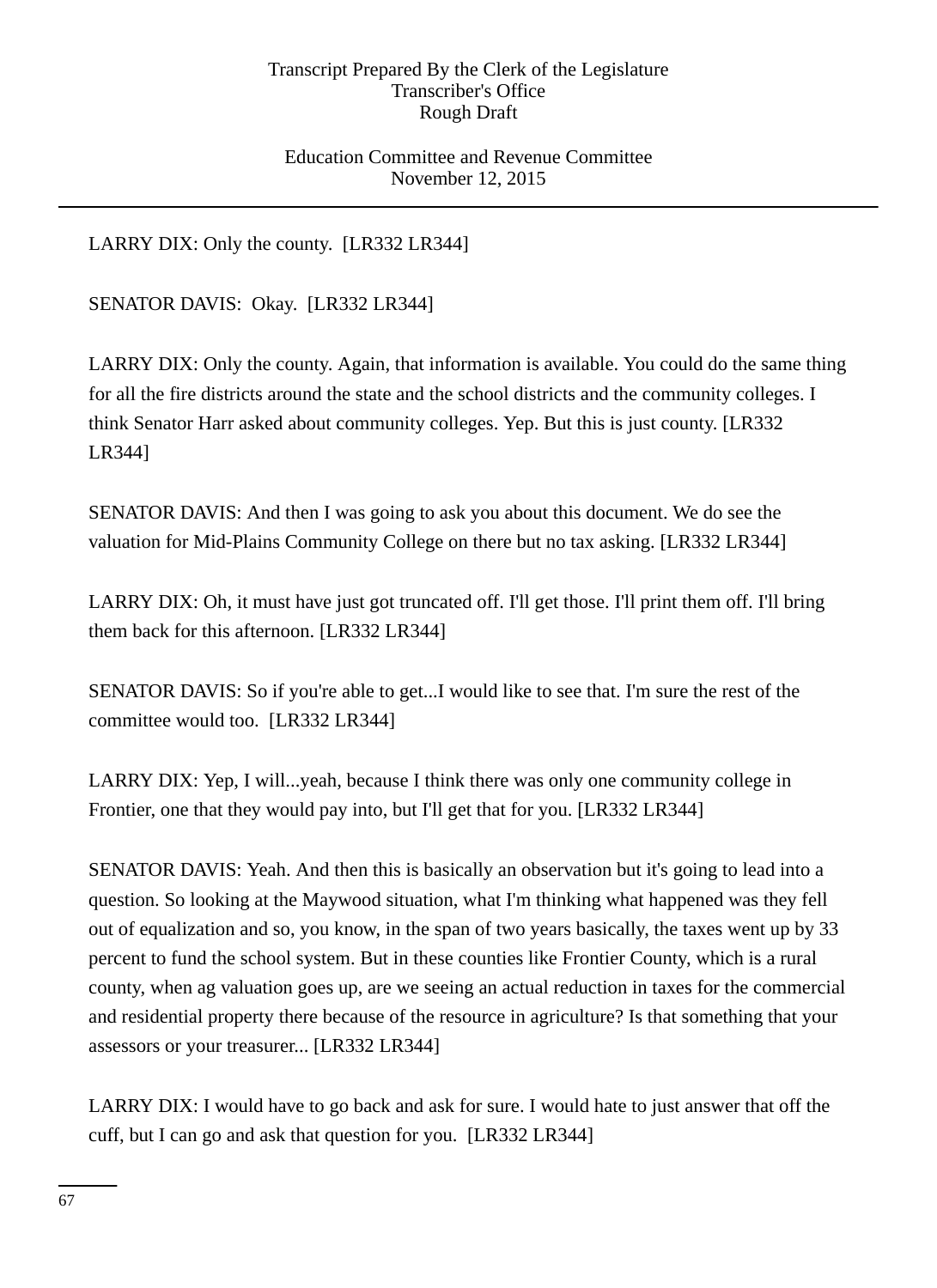## Education Committee and Revenue Committee November 12, 2015

SENATOR DAVIS: Okay. I think that might helpful to know. Thanks. [LR332 LR344]

LARRY DIX: Okay. [LR332 LR344]

SENATOR SULLIVAN: Senator Baker. [LR332 LR344]

SENATOR BAKER: Thank you. Larry, there was a time when counties received aid from the state, is that right? [LR332 LR344]

LARRY DIX: Correct. [LR332 LR344]

SENATOR BAKER: And when did that end? [LR332 LR344]

LARRY DIX: That ended about three, four years ago. [LR332 LR344]

SENATOR BAKER: Could this be reflected, what you're seeing here, you know, the example of Adams County going up 14 percent in taxes collected, only 2 percent decrease in levy? Could it be there was some pent-up demand they couldn't meet before? [LR332 LR344]

LARRY DIX: Well, there certainly is that. I think we've talked before about unfunded mandates and Senator Crawford actually did a study on that. And you will see, you know, that the services that counties provide are really dictated by the Legislature. We don't have a whole lot of options and the services that counties provide are pretty much...we can't do without. There isn't a whole lot of extra things in there. I mean, we've got to maintain the roads, we've got to provide jails, we've got to have certain things. And so, once you see that, we did notice an increase on our side from spending to overcome some of the loss of state aid, no question about that. Even with that, even with the increase that we had to cover, we still have some examples where they were able to lower that tax rate.

SENATOR SULLIVAN: Any other questions? Thank you, Larry. [LR332 LR344]

LARRY DIX: Thank you. [LR332 LR344]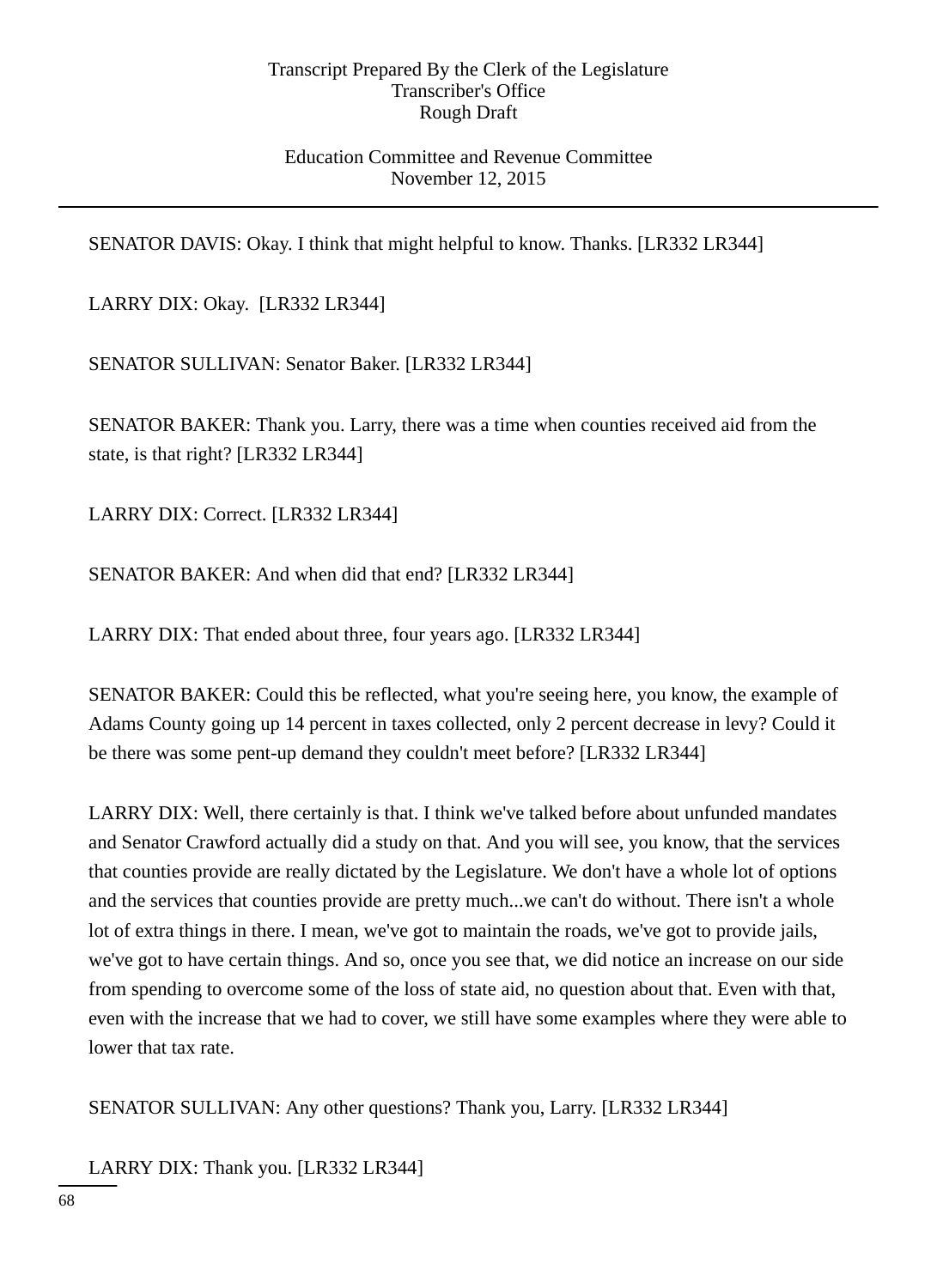## Education Committee and Revenue Committee November 12, 2015

SENATOR SULLIVAN: I think since it is 12:10, we will end this session for this morning and start up again. We will start with Mr. Spatz with the Nebraska Association of School Boards and that will be at 1:30. Thank you all. [LR332 LR344]

## BREAK

SENATOR GLOOR: We're going to get started. Good afternoon. We're going to continue the hearing on LR332 and LR344. Thank you. I'm Senator Mike Gloor. I'm Chair of the Revenue Committee; Senator Sullivan, Chair of the Education Committee. Those of you who were here this morning know we're doing a bit of a tag team on the hearing today since it's a hearing involving both our committees. We're going to forgo introductions, I think, around the table, but I do want to cover some of the hearing components. Again, we're starting off with invited testifiers that we ended up with and then we'll move to the public later this afternoon. If you're planning to testify, please pick up a blue sheet and leave that over there or with the page. If you have handouts, we need 24 copies of those handouts so that we have copies for all the attendees. Please speak into the microphone so that we can hear you and we'll try and do the best job we can. Give us your name, please, and spell it so that we get that accurately on the record. Wouldn't be a bad idea that if you represent somebody, remind us who you represent. Turn off your cell phones if you haven't done so already. Every testifier will have three minutes and then, of course, we'll go to questions, which frequently means you'll be talking for longer than three minutes. We do have a light system: green until the last minute, then it's yellow, and when it's time for you to wrap things up, it will go to red. We appreciate any and all testifiers, but please remember that if we've heard it before, we appreciate not hearing redundancies. Give us something new that we can hear. And I would also remind you, we know property taxes are high. We're trying to work on that. We're looking for solutions. And to the extent that you've got some solution or some ideas, that would be helpful to us. And with that, we'll go back to our testifier list. John, welcome. [LR332 LR344]

JOHN SPATZ: Hi. Thank you very much, Senator Gloor and Senator Sullivan. My name is John Spatz, S-p-a-t-z, but believe it or not it is pronounced "spots." I really appreciate this opportunity to be here today. I represent the Nebraska Association of School Boards. My membership is the local political subdivision that represents school districts and levies property taxes. And in July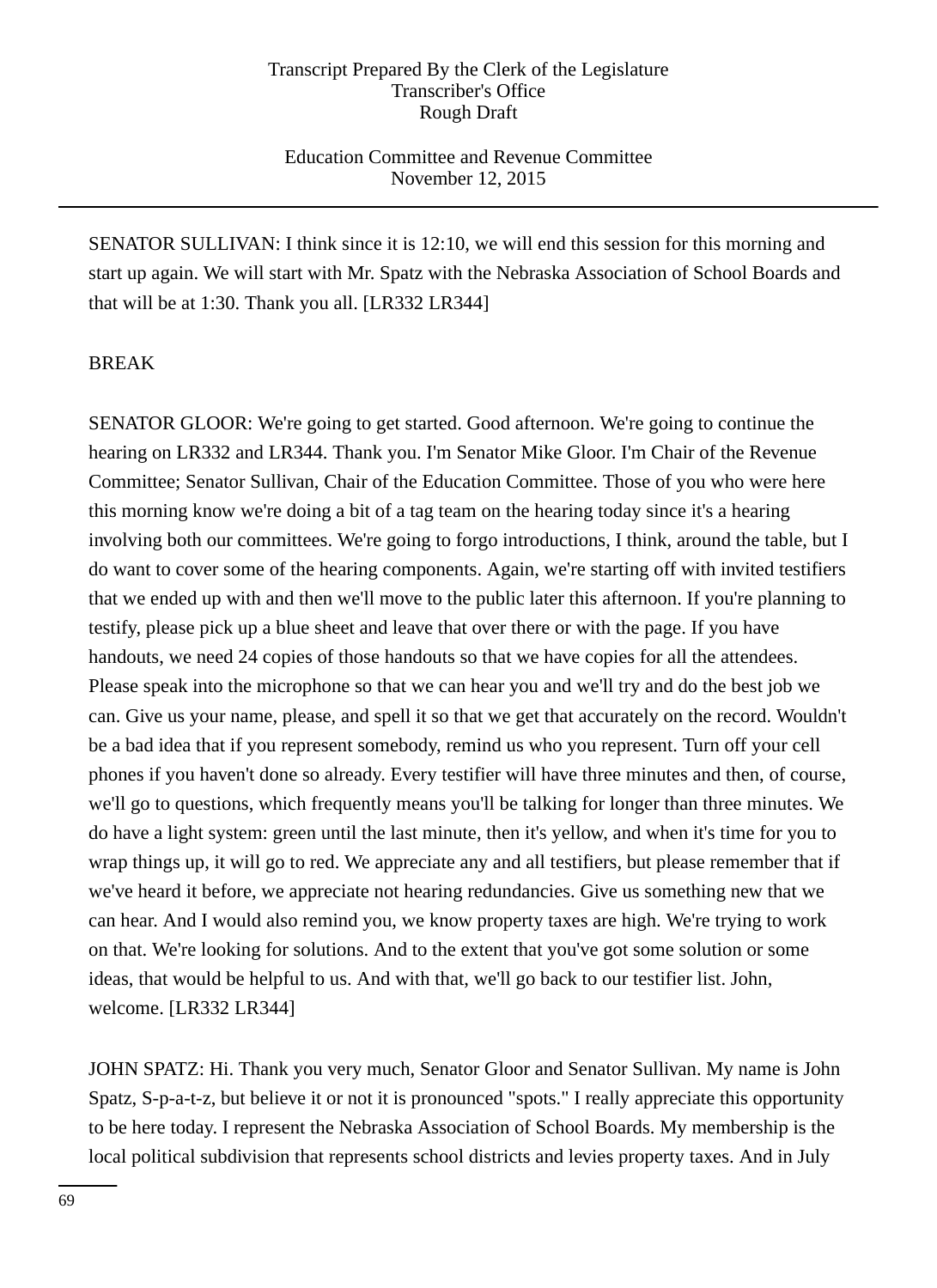## Education Committee and Revenue Committee November 12, 2015

my legislative committee met. And my legislative committee is very similar to this Legislature in that we have a very diverse representation from urban, rural, equalized, and nonequalized. And we had a very lively discussion about property taxes and school funding, probably very similar to some of the discussions that you've had about the issue. When we left that meeting, I had two directives as the executive director of the Nebraska Association of School Boards. Number one, it is very important for them that I communicate with this Legislature that it's important to all school districts, to school board members, to superintendents that when this body talks about property taxes and school funding that they engage their school districts at the local level. School boards and administrators want to participate in this process. We want to know how any legislative proposals will affect our school district. So I really appreciate this opportunity and I want to communicate that message with you again, that as this process continues, we do want you to have a relationship and a communication with your local school districts in your area. Number two, what they wanted me to do is figure out a way that we as an organization can engage in this issue in property taxes and school funding. And again, my membership is represented probably in the majority, if not all, the groups that you've invited here. I have some relationship with my membership in all of these groups, so I'm all over the place. So looking at this issue, one of the things that I would like to discuss as part of a solution, first, I'd like to caution this group and the Legislature that any short-term solution we've got to look to see what the long-term consequences are. But as a state, as an organization representing school board members, one of the things I think we need to do is look at the long term. We need a vision for the long term because there's probably not a school district in the state that does not want to lower their tax levy. But when we look long term, when we look at the state budget, there are a number of things that we would love to invest in as an organization, as taxpayers, in roads, in property tax relief, in education. We look at those things as investments. But the other side of the budget, there's a demand side that keeps eating up the supply, things like Corrections, things like juvenile justice, Medicaid. The demand for that side of the budget continues to grow, which eats at the supply for things that we want to invest in, like roads and education and property tax relief. One of the solutions that we love to talk about with this group and, quite frankly, with all the groups represented here today and others out there is we think we need a long-term strategic plan to look at the demand side of the state budget. Because if we are lowering demand, that's going to, in fact, impact school budgets, that's going to impact county budgets for the better. And honestly, the thing with its fingerprints on everything on that demand side is poverty. It's not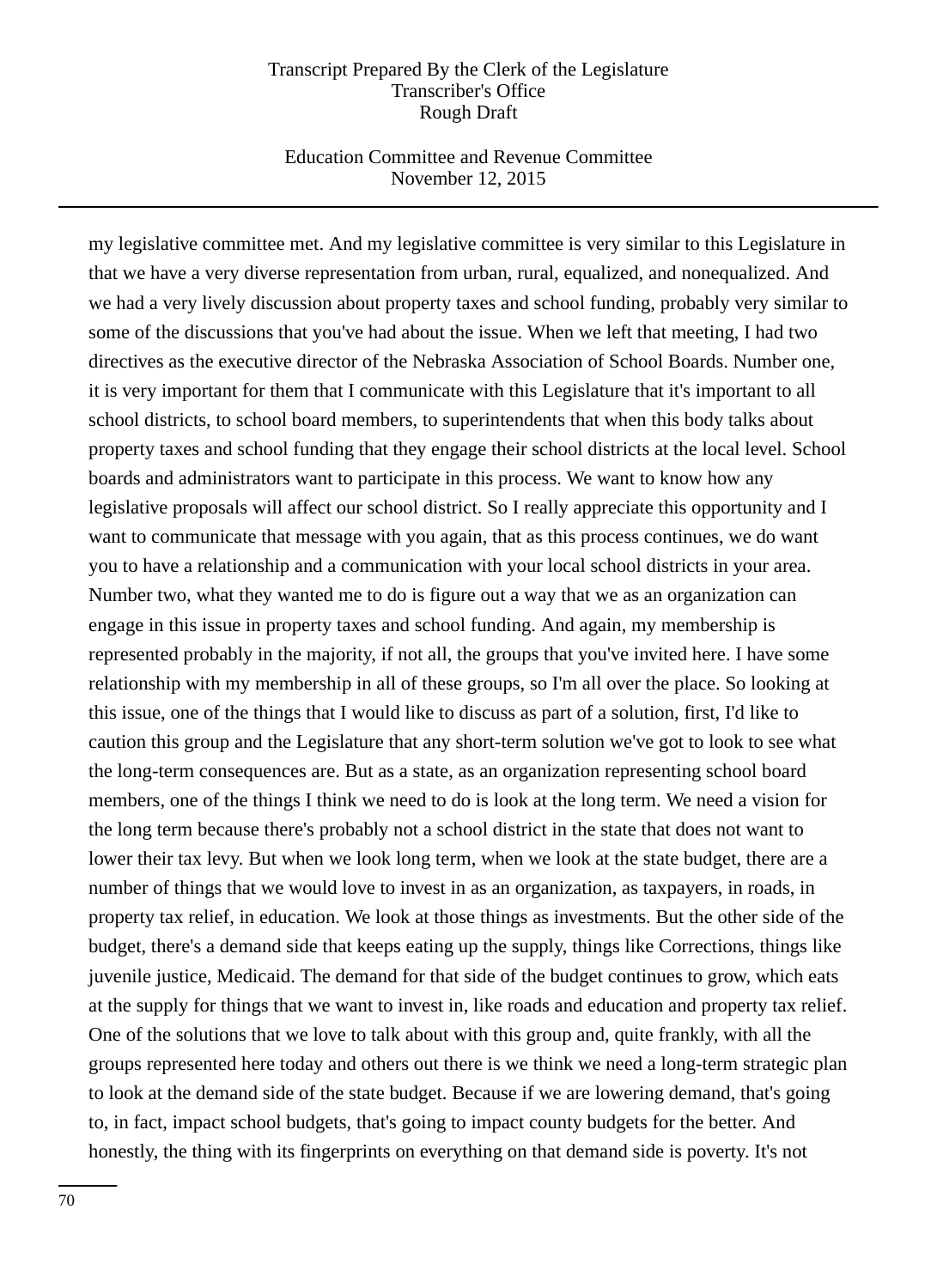# Education Committee and Revenue Committee November 12, 2015

completely responsible. But I know none of you ran for the Legislature to say we've got to increase the Corrections budget. I'm sure you didn't run for the Legislature saying we've got to find a way to increase the need in Medicaid. But collaboratively, and I'm pointing the thumb, not so much the finger, to say to this group to say you need to fix it, but I think we've got to work collaboratively to look at that demand side of the budget. The problem with that solution is that doesn't present a short-term solution to the immediate crisis. And I know, Senator Schumacher, you've talked about our taxing system being kind of a twentieth century model on a twentieth century economy. That's similar in our spending side of it. We've got a spending model here that maybe we would do a little bit differently if we could start from scratch. But if we could find a way to collaborate with the groups in this room to come up with a strategic plan to look at that demand, over time we should have more funds available to invest in property tax relief. I see my light is on. [LR332 LR344]

# SENATOR GLOOR: Thank you, Mr. Spatz. [LR332 LR344]

JOHN SPATZ: Yep. [LR332 LR344]

SENATOR GLOOR: So let me ask the question. Is there a meeting of whatever this group is convened to move forward with this or...? [LR332 LR344]

JOHN SPATZ: Well, believe it or not, yes. There has been some work behind the scenes and we're trying to come up with a strategy to bring something forward right now. And it's probably not right to talk about at this meeting, but there is working being done. And I'd love to come back to you and Senator Sullivan, as the leadership of this organization or this committee, and talk more in detail about what we're talking. But there's two sides of that. There's one, there's the demand side of the budget, and there's also the growth side in our state government. And it was mentioned earlier, ag drives, is the engine that drives the state from an economic perspective. We're trying to evaluate what is the role of education collaborating with the business world, with the faith world, with the ag community to develop more growth. And we think technology is a great place in terms of infrastructure. But could there be a statewide strategic plan for that growth side of it? And there's some discussion right now that we're having to try to see what is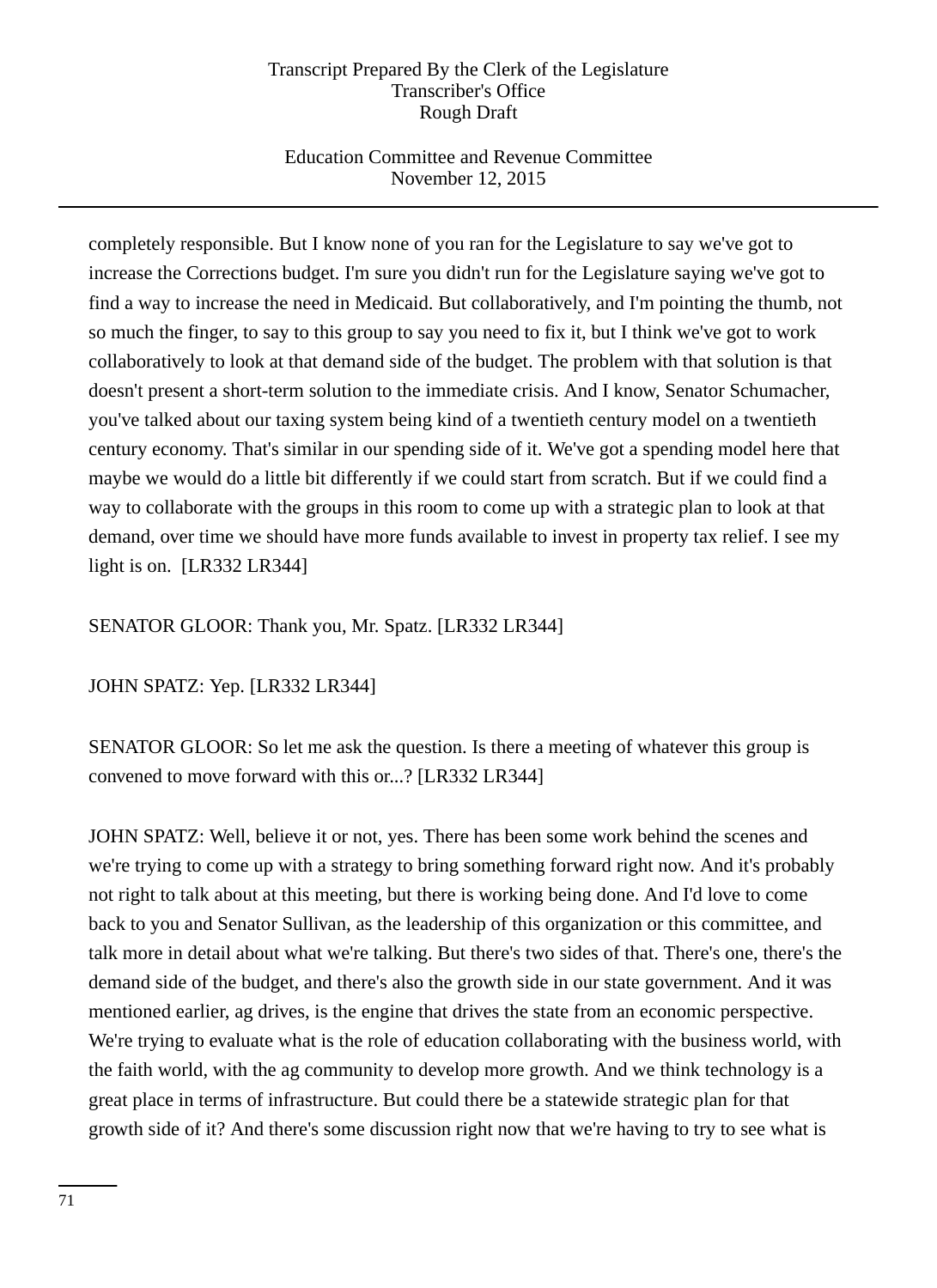# Education Committee and Revenue Committee November 12, 2015

the role of education in collaborating with what I'd call maybe nontraditional partners to look at growth and look at demand and be a player in that. [LR332 LR344]

SENATOR GLOOR: It's probably an appropriate time to make mention of the fact that we do have a legislative planning process that hopes to focus also long term on those issues that are important to the state, including education, because of our lack of institutional knowledge, given term limits. And it might be worth you--that group, anyway--trying to sit down with the state Planning Committee or reaching out to see if we can't, in fact, lock those two up. That's not to say that every member of the Legislature has memorized that state planning document, but it is a new process and one that we're also trying to bring to a higher level of maturity, so a point of information. [LR332 LR344]

JOHN SPATZ: It's great. I appreciate that. And I am familiar with that so... [LR332 LR344]

SENATOR GLOOR: Yeah. Questions? Senator Hadley. [LR332 LR344]

SENATOR HADLEY: Just a quick one. John, Senator Sullivan and Senator Friesen and myself met with 35 superintendents out at the ESU 10; and a question I asked them is how many of you...how many people showed up at your budget hearings. [LR332 LR344]

JOHN SPATZ: Yeah. Right. [LR332 LR344]

SENATOR HADLEY: And I think one said they had one, and one said two people stopped by- but they didn't listen--to see them but they didn't live in the district. And all the rest of them, their hands didn't go up. So we have a system where we hear a lot of complaining about the system. Then when I talk to people about do you go to hear what your local school board is doing, nobody shows up. It's like what I said earlier about, you know, the counties and how much they're spending, and people don't show up. So how do we get...I guess my...it's an unanswerable question, you don't have to answer, but how do we get the taxpayer involved not only through us but by going to their local district to find out what the district is doing in the way of a budget? [LR332 LR344]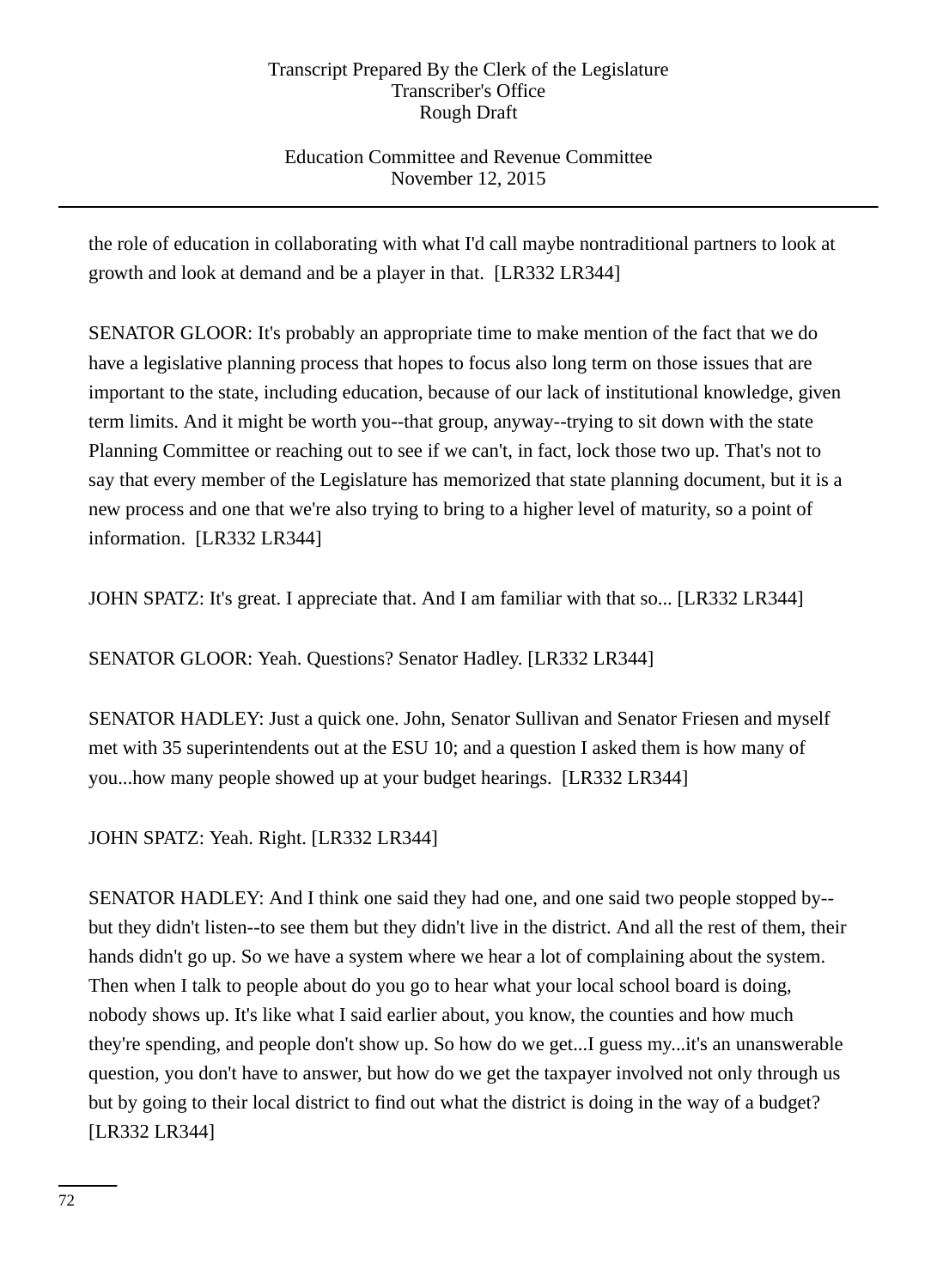## Education Committee and Revenue Committee November 12, 2015

JOHN SPATZ: I think that's a great question. And part of that may go back to the strategic plan vision. We've developed a local community engagement initiative and part of that deals with the school district and how are we going to evolve and grow the school district and meet the needs of the kids, but what's come from that is really we're talking about the whole community. We're talking about how do we bring kids back to rural Nebraska after college, how do we invest in economic development. It would be great if an entity or an effort like that could tie into a strategic plan where we said there's a responsibility on all of us to play a part to solve this reliance upon property taxes. And there's more commonality here than I thought there might be because I think most people in this room, I think most people in the Legislature could start from a position where they'd say we'd like to lower reliance upon property taxes and we want adequately funded schools. I think most people would agree to that. The question is how much do we lower reliance and what does "adequately funded" mean. I think there would be some differences there. But there is some commonality and we've got to find a way to bring people together to meet a common goal and lowering demand on things. We don't want to spend money on Corrections; we have to. If we can identify ways to lower the population in Corrections, if we can find a way to lower the need and demand on Medicaid, everybody here benefits. Every one of these organizations represented on this list today will benefit. This Legislature will benefit. Education will benefit. There's got to be some way to maybe collaborate with the Legislature and the planning group to do something like that. [LR332 LR344]

## SENATOR GLOOR: Senator Groene. [LR332 LR344]

SENATOR GROENE: You're talking about lowering costs of Corrections, but ten-year period we went from \$1.9 billion to \$3.1 billion spending on public education, a combination of property taxes. You interpolate that out, we're talking in the next ten years \$5 billion. Where is that money going to come from? I would like to see from the school boards, the taxpayers who represent us on school boards, not the administrators, not the employees, where can we make education more efficient and more effective for our tax dollars. I'm not seeing that. I see this automatic, autopilot spending through TEEOSA. So I would like to see a list of how do we make education more basic to what it's supposed to do a 3rd grader can read, instead of...you mentioned economic development. Quite frankly, it's none of the schools' business. Their job is to educate children. So my point is show me how we can slow down this exponential spending process we're in and give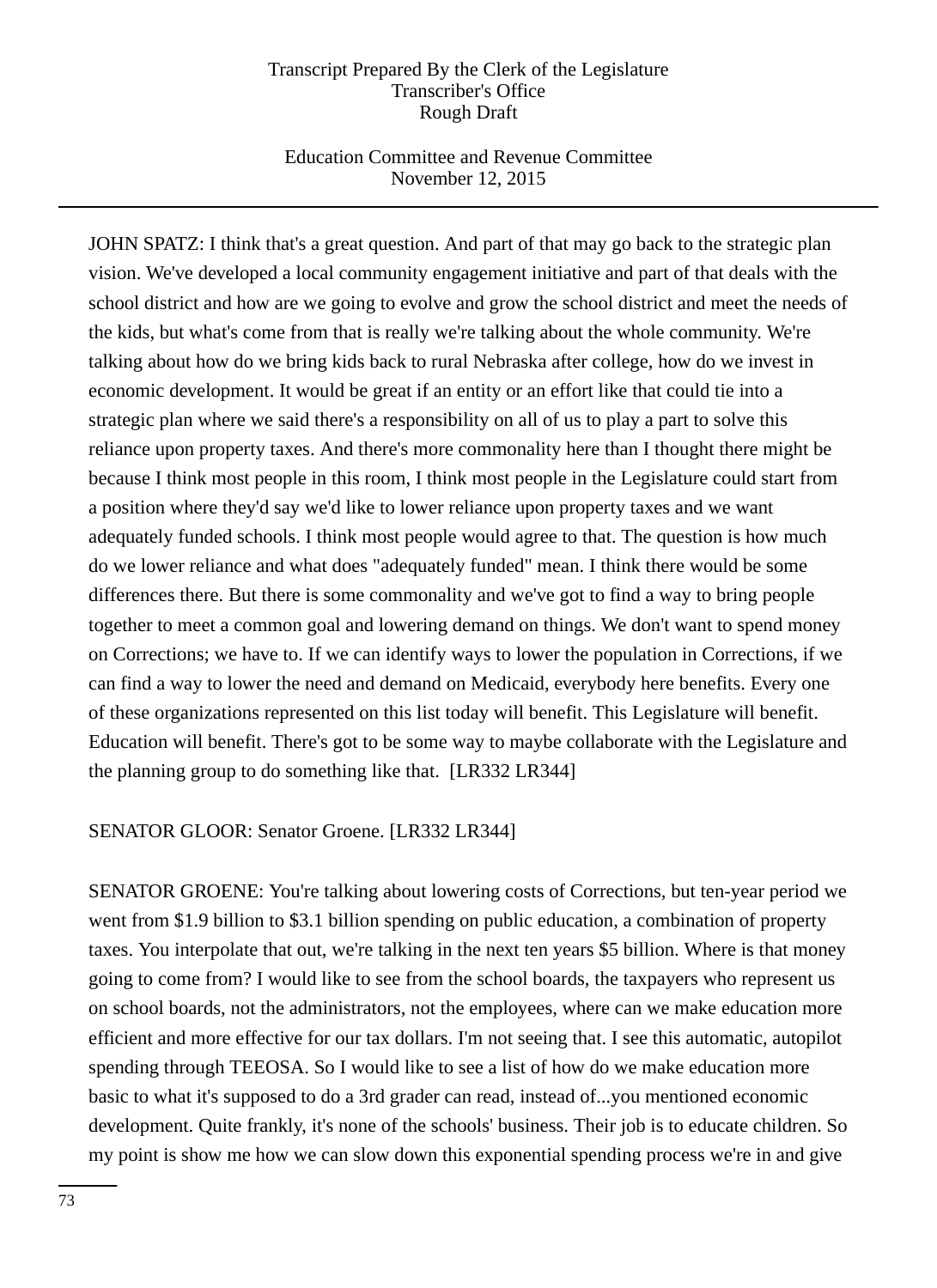# Education Committee and Revenue Committee November 12, 2015

us some ideas of what we can cut, what mandates we gave to schools that we need to get rid of. That would be a big help for me. My question: Is there any reason in the world we need a minimum levy for averaging adjustment? Or for the school board, are all these people who are on school boards responsible individuals and know what their local needs are and they could set their own mill levy? Is there any need to have that in law? [LR332 LR344]

JOHN SPATZ: Well, I think from a legal perspective there might be a reason to have that when you talk about needs and resources. And the needs part of that TEEOSA formula is based upon...it's not just simply a formula need but there is true need in terms of our population out there. And when you look at a school district, a school district will run a food service department, a transportation department, athletic department. They're accountable to NDE. They're accountable to the taxpayer. They're accountable to this Legislature. They're accountable to the federal government. They're accountable to the court system. And every year there's new things for accreditation, there's new things that come from the court, there's new things that come from the Legislature and the federal world that add to what schools have to do. And schools have to find a way to meet those burdens, to meet those mandates, and yet be responsible to their taxpayer. And that's a very difficult job. [LR332 LR344]

SENATOR GROENE: But I used to go to Senator Hadley, as a taxpayer group that I organized, to the budget hearings at the schools. And after a while I figured out it was meaningless. [LR332 LR344]

# JOHN SPATZ: Okay. [LR332 LR344]

SENATOR GROENE: TEEOSA sets the spending. The minimum levy, they levy to the \$1.05. How they spend it, who cares? But as far as trying to promote efficiency in a public school system with the minimum levies, you could not do it. So do we really need a minimum levy or can we trust the elected officials on the school board to set that levy where it needs to be? [LR332 LR344]

JOHN SPATZ: For TEEOSA purposes, I think there could be some problems if there is not a minimum levy like that, from a legal perspective, because we do get very complicated. It does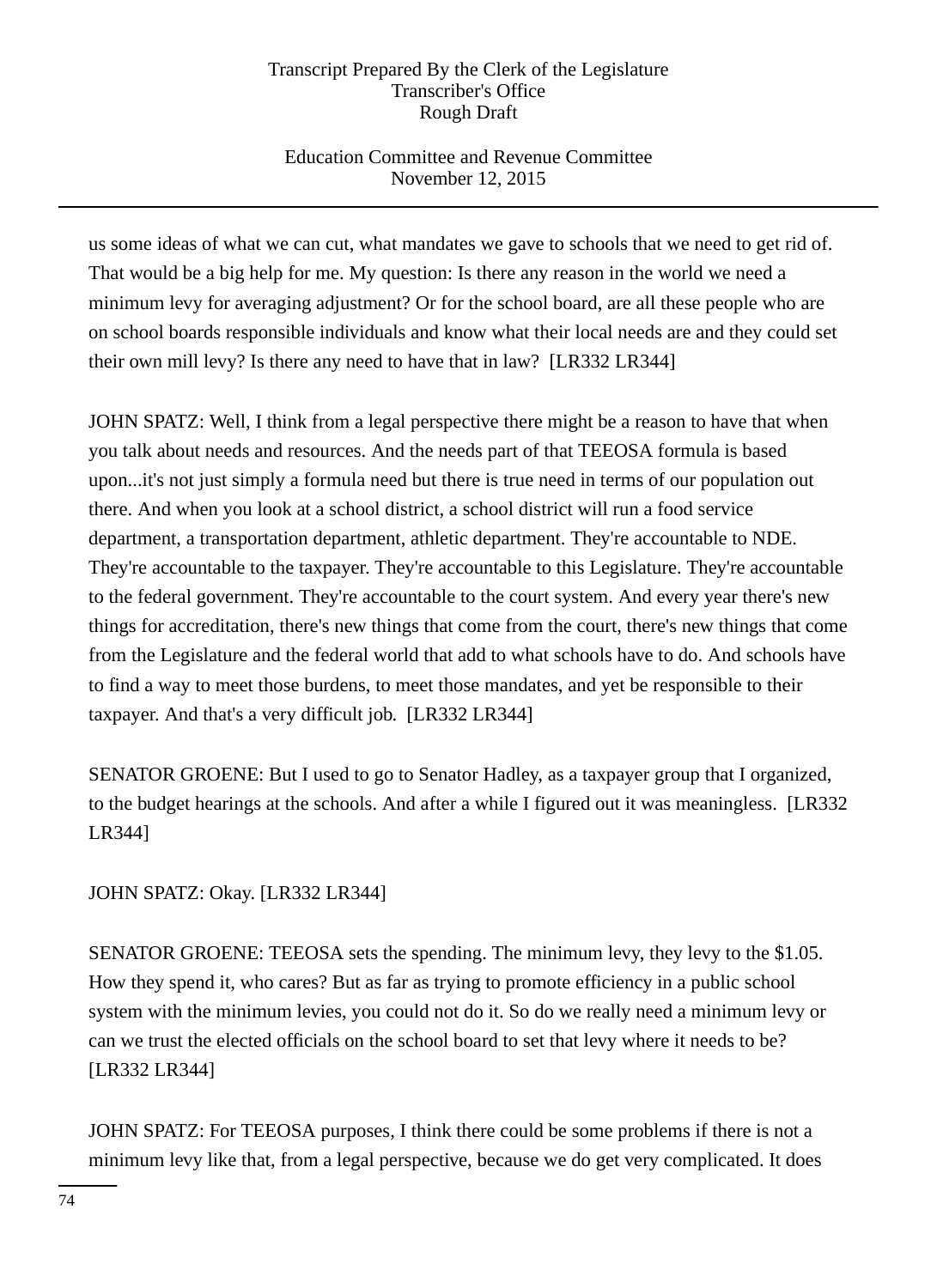# Education Committee and Revenue Committee November 12, 2015

get very complicated but it's complicated for a reason. And there's differences and there's apples and oranges. And at the end of the day I agree with you. I think property tax relief is a noble goal for all of us and we'd all like to see that. But a slowdown in spending, honestly, are we really going to provide a substantial property tax relief, whether it be for ag land or for residential or commercial? It's going to be difficult to provide substantive property tax relief even if we do slow down growth in spending. [LR332 LR344]

SENATOR GROENE: Thank you. [LR332 LR344]

JOHN SPATZ: Yep. [LR332 LR344]

SENATOR GLOOR: Senator Sullivan. [LR332 LR344]

SENATOR SULLIVAN: Thank you. Thank you, John. I believe you were here this morning... [LR332 LR344]

JOHN SPATZ: Yep. [LR332 LR344]

SENATOR SULLIVAN: ...and you may have heard Larry Dix's comments about, of course, the commissioners feeling the brunt of it when taxpayers come to protest their taxes. And he made the comment that perhaps since many of those comments revolve around school funding, but the entities involved aren't at the table in that environment. How do you think your association would react to a mechanism where school board officials are more directly connected to taxpayers in that environment of a tax protest? [LR332 LR344]

JOHN SPATZ: Okay. That's a good question. I think the school board really is directly involved with that. We have a very public process that we have to go through to set those levies and to set the budget. [LR332 LR344]

SENATOR SULLIVAN: But we've already heard that nobody comes to the budget hearings. [LR332 LR344]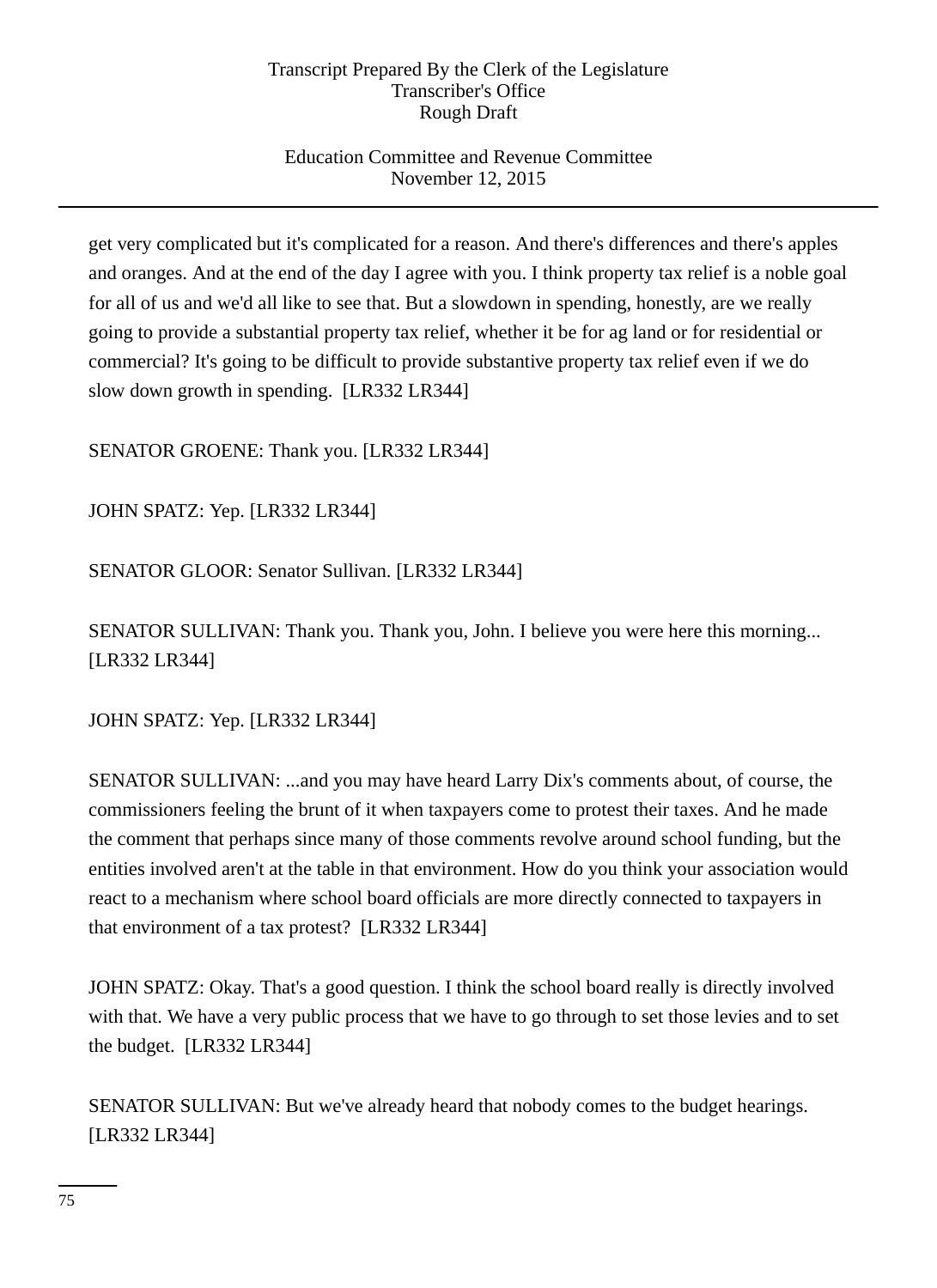# Education Committee and Revenue Committee November 12, 2015

JOHN SPATZ: Well, and that could be in some cases, in some cases. That's probably not consistent throughout the whole state but I think, Senator Hadley, I think you're right. I think you'd hear a lot of school districts say that. But there's also that communication we talk over the neighbor's fence and the grocery store where you're hearing school board members are hearing loud and clear about the property tax burden. It's not just through that public process. But as you know as elected officials, school board members are elected officials, too, and that's kind of the front line of the political process--at that school board level. And they're unpaid volunteers that put a tremendous amount of time into this, and they do hear from their constituents, whether it be through the public process or through the private process. [LR332 LR344]

SENATOR SULLIVAN: They do. [LR332 LR344]

JOHN SPATZ: Uh-huh. [LR332 LR344]

SENATOR SULLIVAN: And when you talk about having direct contact with their patrons, I can attest to that. But sometimes it's...there's not a clear path. For example, a school board member stopped me on the street the other day and said he's a member of the school board; said, I wanted to drop that levy; everybody else on the school board are ag land owners as well; I was outvoted. (Laugh) So there's a little bit of disconnect even within the ranks of a school board. [LR332 LR344]

JOHN SPATZ: Yeah. [LR332 LR344]

SENATOR SULLIVAN: So that's why I'm thinking for them to hear firsthand in an environment where other taxpayers are making voices heard, maybe it makes their decision making a little bit easier. [LR332 LR344]

JOHN SPATZ: Well, it may. And it's certainly something we'd entertain and look at. I'd be interested to get some feedback on that. But you know, school board members, just like you, are property taxpayers too. A number of my membership are farmers or ranchers and they're paying a lot in property taxes right now. And they're in a position to look at the needs of that school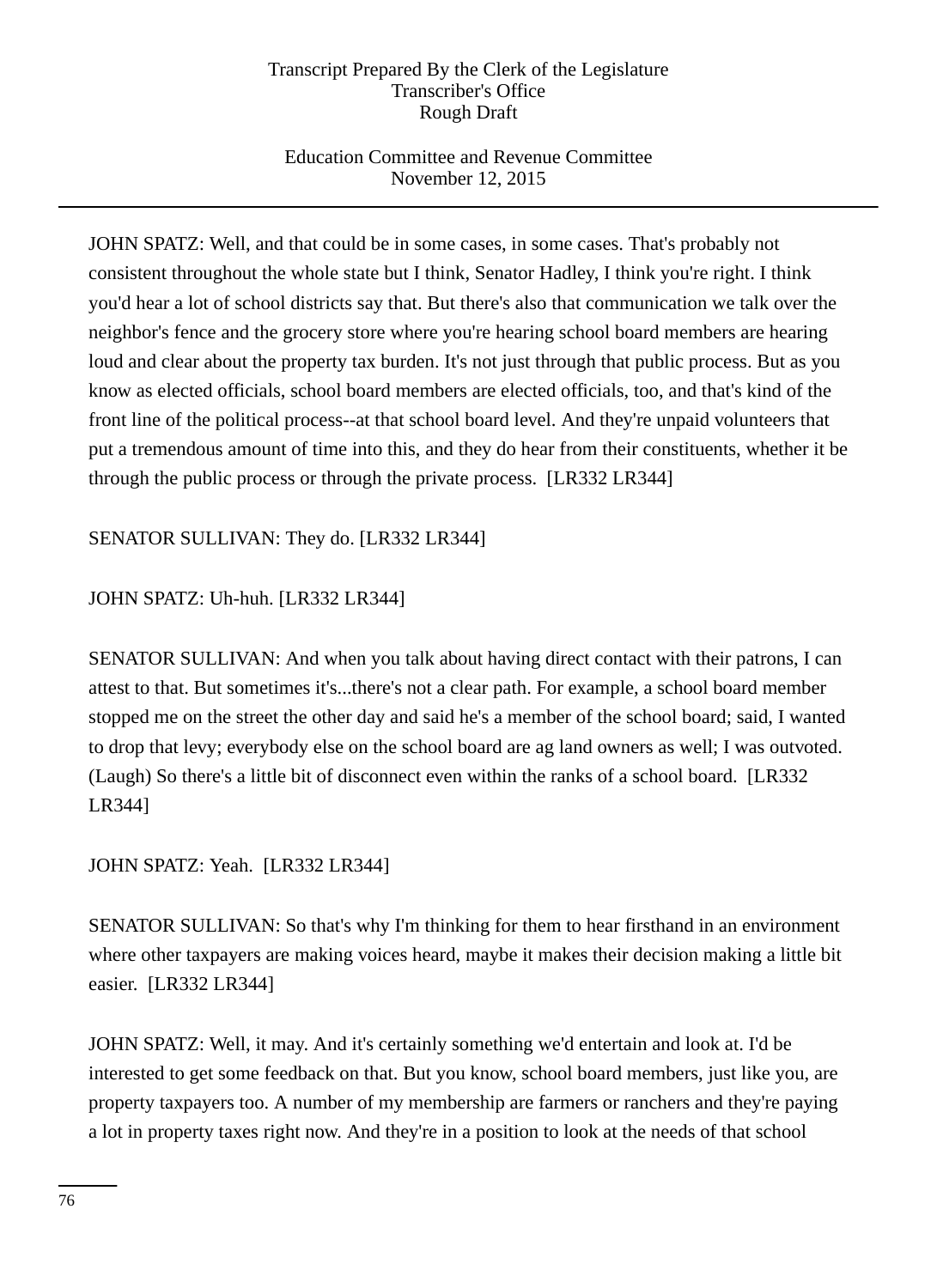Education Committee and Revenue Committee November 12, 2015

district and the requirements of state and federal law and trying to make all of that work, and it's not an easy thing to do. [LR332 LR344]

SENATOR GLOOR: Senator Schumacher. [LR332 LR344]

SENATOR SCHUMACHER: Thank you, Senator Gloor. The situation that we're in, we only have the three revenue sources. We can shift back and forth, cut this, raise that. And you raise the prospect, well, our salvation may be in dealing with the demand side. But realistically, looking at the demand side we know the request/demand on old age assistance... [LR332 LR344]

JOHN SPATZ: Yep. [LR332 LR344]

SENATOR SCHUMACHER: ...is going to go up substantially. We know that we've got a big pension problem, whether it's with the teachers' pension or the city of Omaha, in which they're gambling that they're going to get 7 (percent) to 8 percent return on investment year over year for the next 30 years, and we know that's not going to happen. And the state, in some of those cases, is obligated to step up. The federal government keeps telling us they're going to cut spending, which would have to include aid to state. Whether they do or not is another thing. We know we have nearly a billion dollars in economic incentive programs laying around. Have no idea how much of that's going to be cashed. So how realistically can we say we're going to be able to deal with the demand side? And so that leads us back to just shuffling the cards around. And at what point do we really deceive the people by acting like we can do very much? I mean what's...what do we do? [LR332 LR344]

JOHN SPATZ: That's right. [LR332 LR344]

SENATOR SCHUMACHER: You...education has had that humongous increase in expenses,... [LR332 LR344]

JOHN SPATZ: Yep. [LR332 LR344]

SENATOR SCHUMACHER: ...you know, and... [LR332 LR344]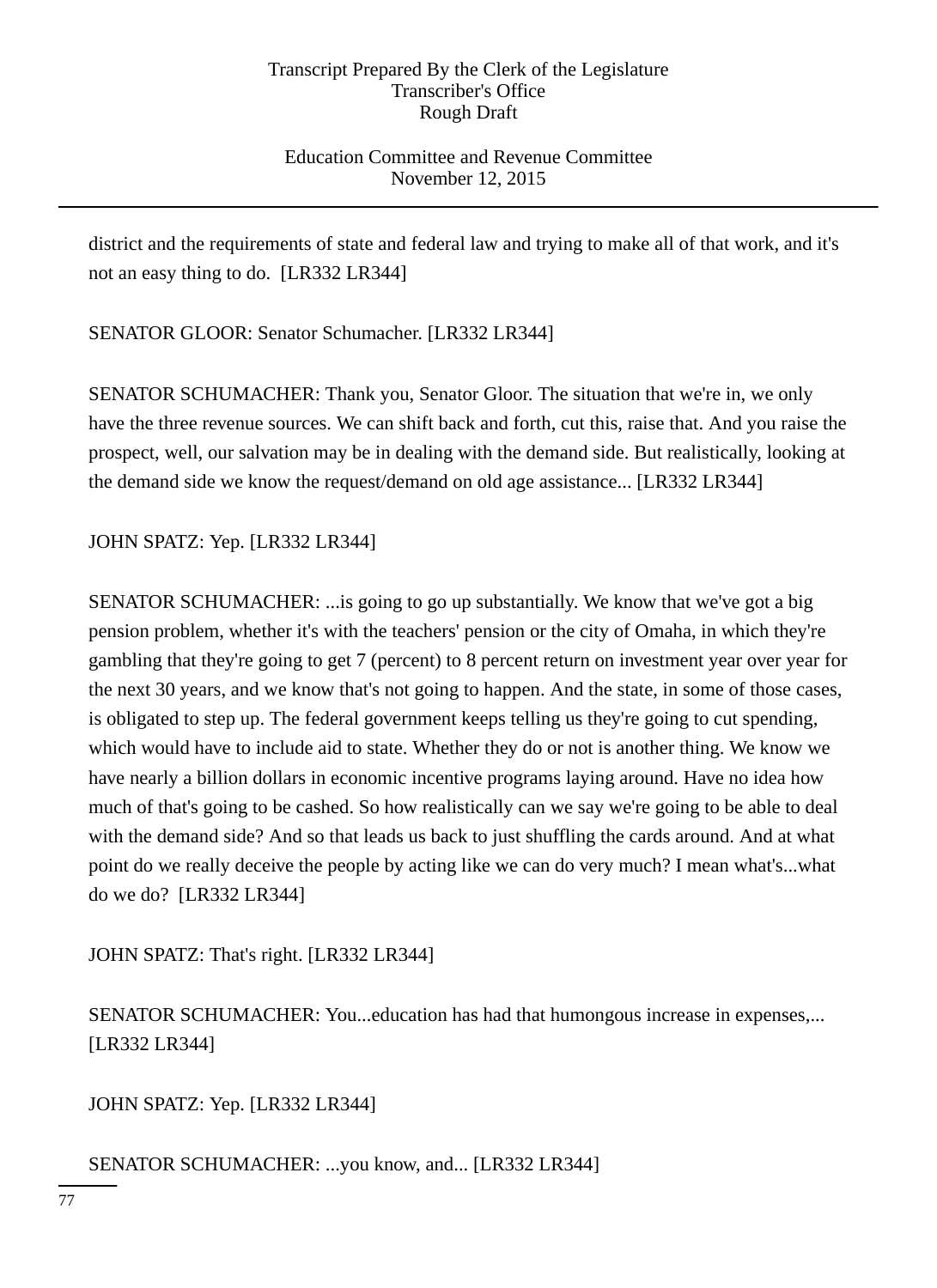## Education Committee and Revenue Committee November 12, 2015

JOHN SPATZ: You're right. Everyone is looking for the magic wand right now and the problem is there's not the easy button to push. And it would be easy for me to come here, report to you and say, you need to put more money into state aid, we'll try to get that to the taxpayers with the Property Tax Credit Relief Fund. But if you look at that trajectory, and you mentioned several things, the look of the trajectory, if we don't address that demand in the long term, even if we could find a great short-term solution, we'll be back here five years or ten years from now. If this effort fails, I don't want it to fail because we didn't try. And from an organizational perspective, trying to engage the people in this room, other organizations that aren't represented here, to look at demand and see how do we lower the need for Medicaid--and you're right, a lot of that has to do with people going into nursing homes--but how do we lower the demand on Corrections and juvenile justice and foster care, etcetera, etcetera? Poverty has a lot to do with that. But it's not...there's not one answer to this. And I used to say it's a birth-to-death, actually conception-todeath, concept: What role do we play in education? What is our role and responsibility in playing to a broader strategic plan? What's the role of the business community? What's the role of the ag community? What's the role of the faith community? What are we going to do to contribute to a larger, bigger vision to address that demand? Because I think you're right. I think when you look at this, we can find an efficiency there, we can spend a little money here, but are we going to have substantive property tax relief with that? Are we going to address that demand side substantively unless we are all working from the same script? I think that's going to be very difficult. I agree with you. And we've gotten to the point where we manage by crisis. And the crisis that's right in front of us right now: we've got Corrections issues, we've got property tax issues. We're trying to deal with that. But as we deal with that, we've really got to look at a longterm vision for how do we manage this, not just tomorrow but ten years from now. [LR332 LR344]

## SENATOR SCHUMACHER: Thank you. [LR332 LR344]

## SENATOR GLOOR: Senator Kolowski. [LR332 LR344]

SENATOR KOLOWSKI: Thank you, Chairman Gloor. John, you've...and all the other speakers, have talked a great deal about the end part of what we're dealing with here, and that's paying for the education. We've spent so little time on that script that you described: What do we want our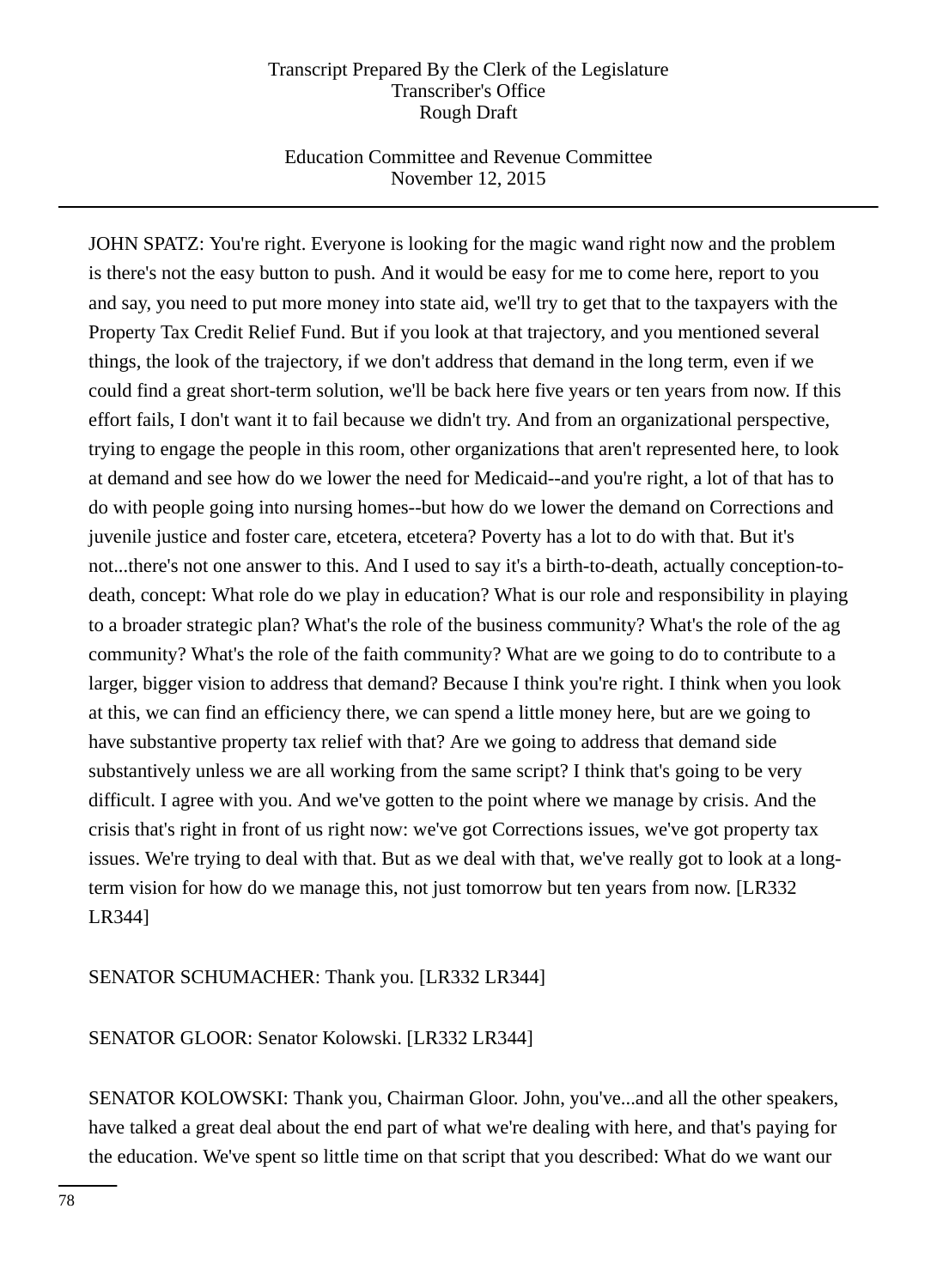## Education Committee and Revenue Committee November 12, 2015

schools to look like? We're not spending any additional time or energy trying to define what we want our students to look like and be in the next...in their century, as they're being born to this time and will be ahead of this particular time and in our schools. And that's really frustrating to me because we do some things that look like strategic planning but it's really not quite there. And we don't have a very good focus. We don't have a very good clarity on the script. And we've spent all this time at the other end, talking about how I'm going to pay for what we can't describe very well. That's frustrating. And I hope we have some time or take the time to do a better job clarifying what we want those students to look like and to be able to do in the world they're going to be living in. We're shallow in that and we need to spend the time on that because that's, from a school perspective, that's where the rubber hits the road. That's where kids are taught and become different people over time because of the expectations everyone in this room has for their children and their grandchildren to be what they could be. It's a missing link and it's very frustrating when we have these conversations because we seem to be looking for a magic whatever it is, the wand that you talked about or anything else, and we don't even know what that picture might look like. We don't clarify. We don't define that well enough. Senator Groene and I, you know, we know we differ on some of the things about the 3rd grade reading level when compared to the world that kids need to be prepared for. And that is...that's a conversation that's need to be better clarified for the entire state of Nebraska to have a better idea where we're going. [LR332 LR344]

## JOHN SPATZ: And I think... [LR332 LR344]

SENATOR KOLOWSKI: I know I wish we had more time with that. [LR332 LR344]

JOHN SPATZ: I agree and I...but, real quickly, I think we have a wonderful opportunity right now. I also want to say, hey, Nebraska is better off than a lot of states right now. Doesn't mean we can't be better, doesn't mean that there's things we can't do to improve, but this new accountability mechanism, A QuESTT, gives us an opportunity to do things a little differently. We've been modeled on a testing accountability system for a long time. I always thought, well, what good is it if you can pass a writing test but you have a poor work ethic, or you can pass a math test but you're dishonest or your character is low? What we're putting together with A QuESTT gives us an opportunity to collaborate in ways that we hadn't thought of before and I'm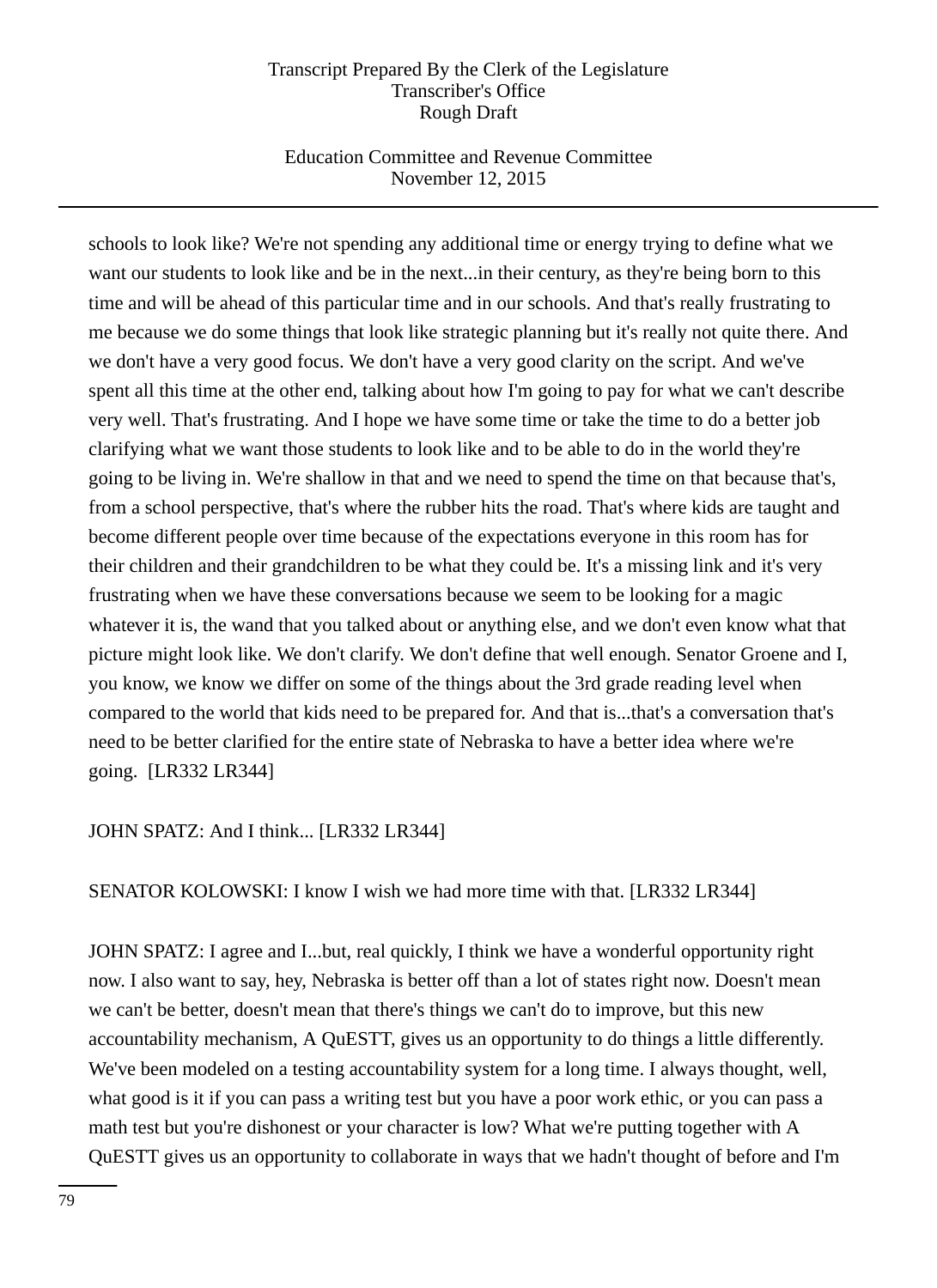# Education Committee and Revenue Committee November 12, 2015

really excited. Some of the school districts who are here in this room are doing some great things to prepare our kids for the work force over the next ten years and, hopefully, we have a chance over time to talk about that more. [LR332 LR344]

SENATOR KOLOWSKI: I don't think there's an educator in this room that wouldn't stand for improved student performance at the center of the target. [LR332 LR344]

JOHN SPATZ: Yeah. [LR332 LR344]

SENATOR KOLOWSKI: That's what we're here for. We want that to take place and we need to spend the time and energy to define that better so everyone understands that. [LR332 LR344]

SENATOR GLOOR: Senator Davis. [LR332 LR344]

SENATOR DAVIS: Thank you, Senator Gloor. And, John, thank you for coming. [LR332 LR344]

JOHN SPATZ: Uh-huh. [LR332 LR344]

SENATOR DAVIS: A couple of questions which really relate a lot to small schools and also with rules and regulations, because obviously a lot of the agricultural crisis in property taxes is in the more rural districts. Do you think there are overly...are we overly regulated in terms of some of the things that come out of Department of Education? [LR332 LR344]

JOHN SPATZ: Well, I, of course, yeah, everything. But every rule, every law came from some...there's some reason it got there. Something happened; something didn't happen. And at the time, whatever the entity--the Legislature, the Congress--somebody thought it was a good idea to address that. And Senator Chambers used this analogy of a guy walking up a mountain with a backpack, everybody throwing a pebble in there. And at some point, any one pebble is not going to cause a problem but there's a cumulative effect and it's difficult over time to manage all of that. And having all the mandates listed I think would be a good starting point and say, hey look, which one of these are important enough to keep and expect the schools to pay for, which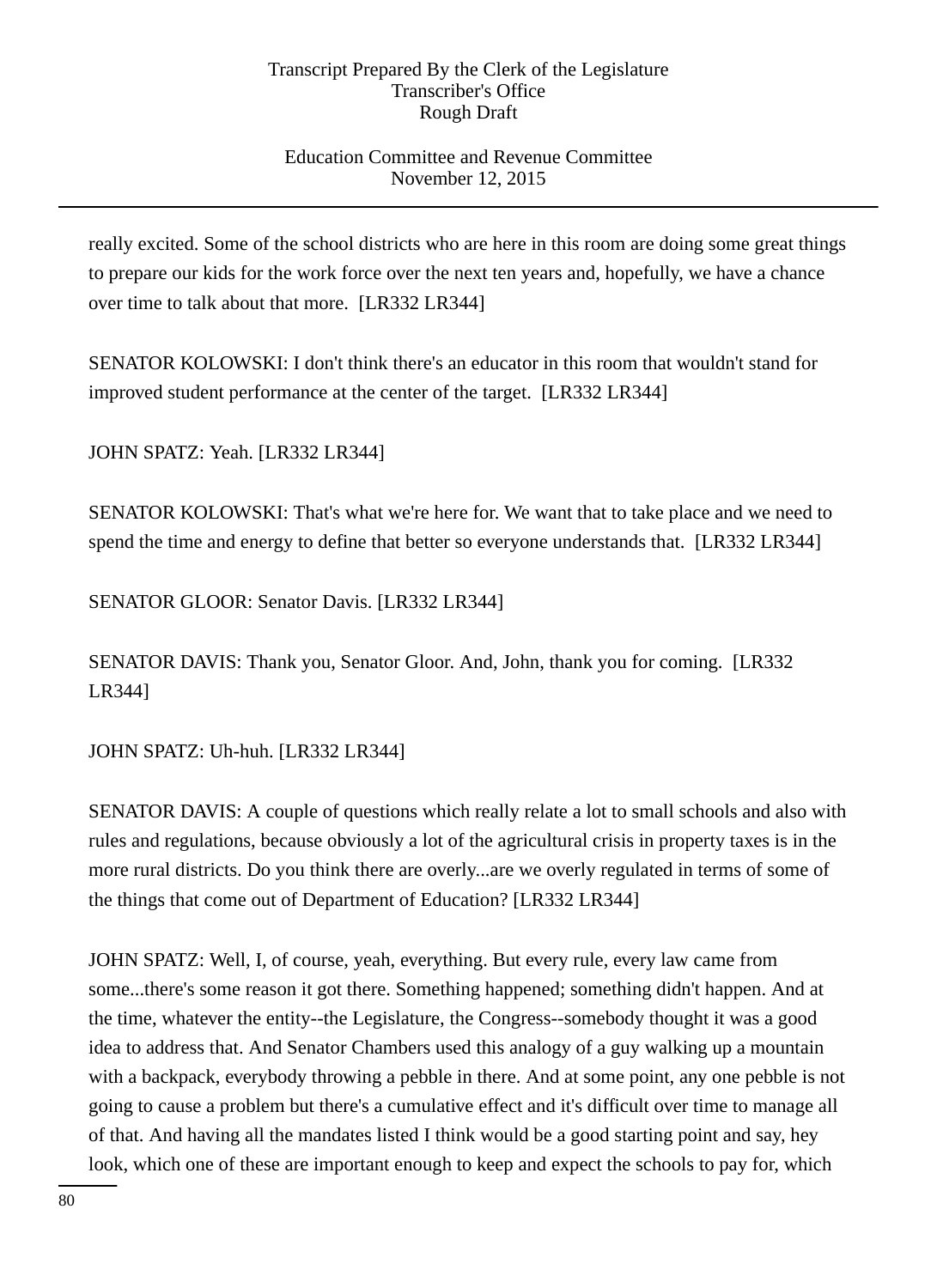## Education Committee and Revenue Committee November 12, 2015

ones do we think maybe we can eliminate? And that's a discussion that perhaps could come of this. [LR332 LR344]

SENATOR DAVIS: So is that something that NASB would be participating in or would take on themselves? [LR332 LR344]

JOHN SPATZ: We would be happy to do that, yes. Yeah. [LR332 LR344]

SENATOR DAVIS: And then the other question, which is along somewhat similar lines, I come from probably the most rural district. [LR332 LR344]

JOHN SPATZ: Uh-huh. [LR332 LR344]

SENATOR DAVIS: And in my district, consolidation is really not a realistic thing, so I can be safely...I can safely talk about it... [LR332 LR344]

JOHN SPATZ: Yeah. Okay. [LR332 LR344]

SENATOR DAVIS: ...where other people can't probably. Does it makes sense for the state to incentivize some consolidation? [LR332 LR344]

JOHN SPATZ: We've had some natural consolidation over the last 20 or so years. We've seen that happen over time. Incentives may help sometime. We've had examples of great collaborations between school districts; we've had some that didn't work too well. Providing an incentive might get school districts to talk sooner than they maybe normally would have or would spur that process on a little faster. But also if you look at the big picture, there could be some efficiencies there, there could be some savings. But we're not eliminating kids and we're not...you know,... [LR332 LR344]

SENATOR DAVIS: Right. [LR332 LR344]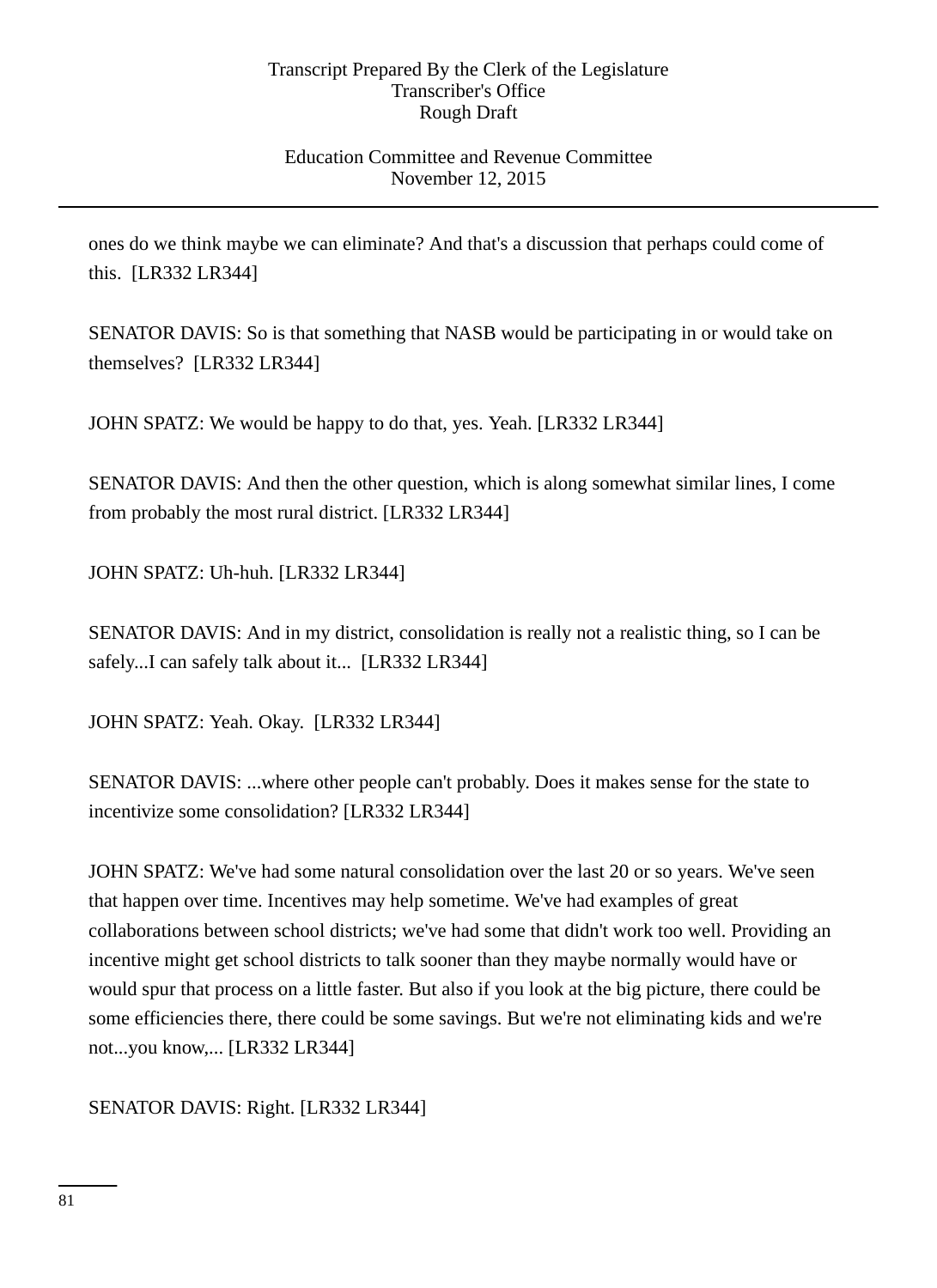## Education Committee and Revenue Committee November 12, 2015

JOHN SPATZ: ...it's not going to be the panacea of savings that maybe some people think that it would be, not to say that we shouldn't look at that. If it's important, if it's necessary there could be some. If the state could lead that effort and provide incentives, I think that would be a good discussion to have. [LR332 LR344]

SENATOR DAVIS: Okay. Thank you. [LR332 LR344]

JOHN SPATZ: Yeah. [LR332 LR344]

SENATOR GLOOR: Seeing no further questions, thank you. [LR332 LR344]

JOHN SPATZ: Thanks again for inviting me. Appreciate it. [LR332 LR344]

SENATOR GLOOR: Mr. Nelson. [LR332 LR344]

STEVE NELSON: (Exhibits 5 and 6) Good afternoon, Senator Sullivan, Senator Gloor. Appreciate the opportunity to be here as well. Thank you to Senator Hadley and Senator Mello for your presence here today, a extremely important issue and really can't say enough about how important it is that we talk about this issue. My name is Steve Nelson. I'm president of the Nebraska Farm Bureau. I'm here to testify on behalf of Nebraska Farm Bureau today but I'm also a farmer from Axtell, Nebraska. I farm with my son there. We raise irrigated corn, soybeans, and hybrid seed corn. I've offered written testimony. Along with that testimony are some suggestions or answers to the questions that you asked that we provide suggestions to, and I'm not really planning on covering those. What I'm going to start with today, and I know that there's been talk about not continuing to describe the problem, but I just want to go over the chart for a little bit because this really lays out the basis for where my members are coming from. So if you look at the chart that's been handed out, and on the left side you see "Farm Household" and on the right side you see a "Non-Farm Household." And what we show here is that when it comes to income tax, the nonfarm household and the farm household essentially pay the same income tax based on whatever their earnings are. When it comes to sales tax, the nonfarm household and the farm and ranch household pay sales tax on the things that they buy as consumers. We're pretty similar on each side at that point. Also, when it comes to property tax, and it's been talked about before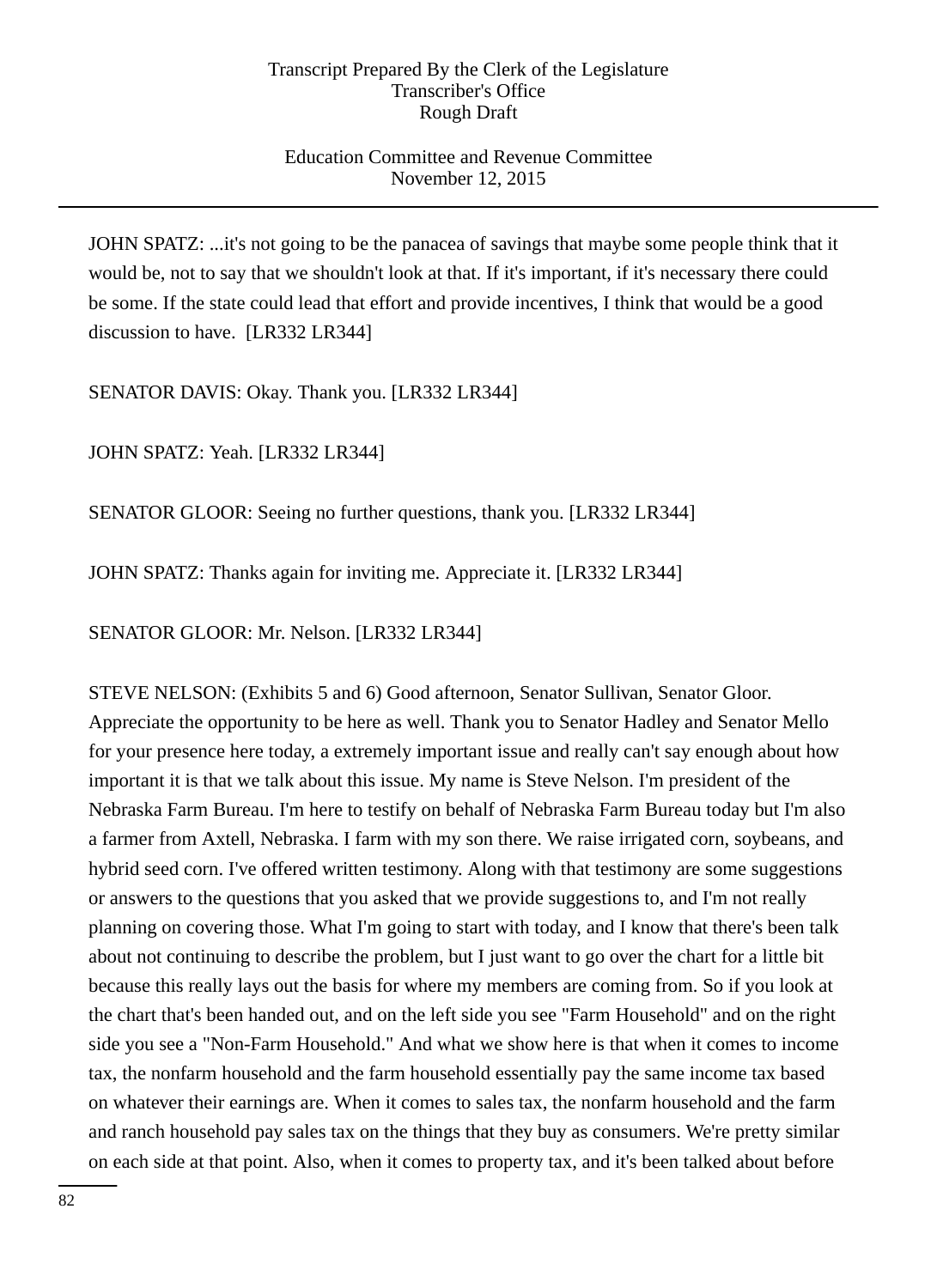## Education Committee and Revenue Committee November 12, 2015

today, but as you well know, farmers pay 100 percent on their homes, whether it, you know, on the farm, just like people in town pay on 100 percent of the valuation. Farmers also pay 100 percent on the valuation of their farm site, their buildings. And we also have personal property tax on equipment that is on those farms as well. Where the big difference is, and obviously this is not a surprise to you, but we have to talk about where the big difference is and that's the fact that farm...this farm and ranch household pays on their agricultural land, where there's nothing, nothing else that balances that out on the other side. It's not uncommon today for a farm and ranch family to be paying over \$50,000 in property tax where a nonfarm household would be in the \$5,000 or so area. The reason that it's important for me to lay that out is because that really helps us get to where we think the solutions are. And you're absolutely correct that what we need to talk about are solutions. Everyone here wants to have adequate funding for education, maybe even "adequate" isn't the right word but the necessary needed funding for education. Also I think everyone in the room would say that we want a fair and equitable tax system. We want fairness and equity in who pays for that education, the educational system that we have. We do not have that today. We have a huge imbalance in who pays for the education of children in the state of Nebraska. That's what I'm here to talk about. We have...again, attached are some of the ideas that we have related to the questions that you asked. Essentially, those are, in lots of respects, Band-Aid solutions. And what I'd like to talk about maybe when we get into questions is the fact that our organization is in the middle of our process of policy development today. It's going on in Kearney as we speak. And we have a lot of things that we're talking about some changes and I'd like to talk about those in your questions, so I'll respect the time and stop there. [LR332 LR344]

SENATOR GLOOR: Thank you, Steve. And so I'll jump to your caveat at the end of the list: discussing the issues but won't likely be adopting positions until we get into the second week of December. We may be well on our road towards some recommendations by that time, hopefully we are. Are you thinking that there are going to be wide variations from what you've listed here by the time you finish cleaning up your policy considerations? [LR332 LR344]

STEVE NELSON: Here's how I'd answer that question. First of all, I think that a lot of the things that are talked about that you see on the back pages will probably continue to be in our policy. I wouldn't suspect that all of a sudden we would flip on those particularly. I think that what the real important thing to think about is that...and it's been mentioned in a number of different ways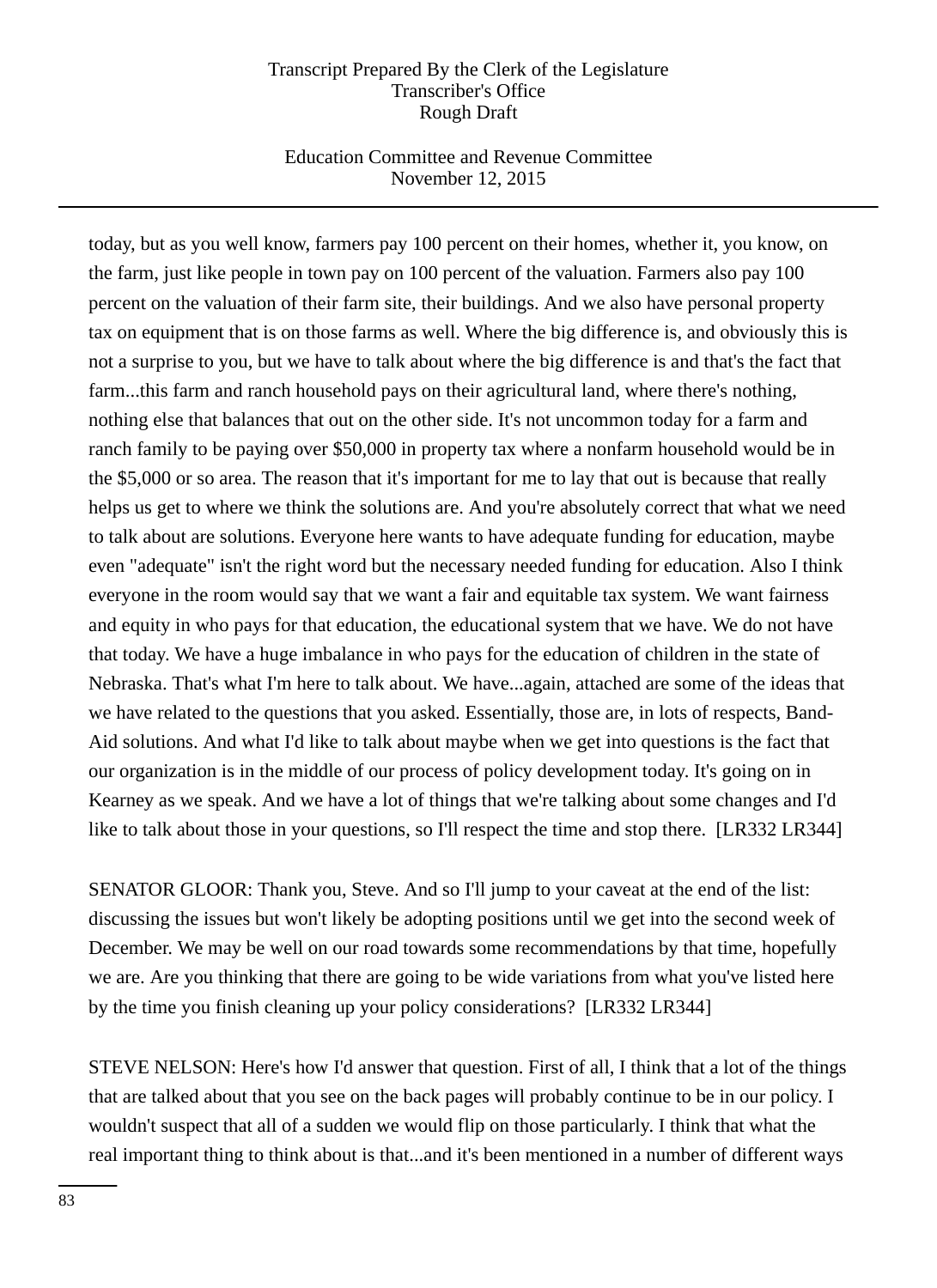### Education Committee and Revenue Committee November 12, 2015

here, but this is a huge issue. And I know that I...or I believe, in comments that I made before you in the past, that I've maybe been a little overoptimistic in how fast we can address the issue. And as we continue to look at, you know, what it will take to solve the problem that we have here, I think that it's...you know, we can certainly start on it now. I don't expect we're going to finish this overnight. One of the ideas, and I think I've talked about it before, but I appointed a school funding task force two years ago in our organization to really look at this issue in exactly the way we're talking about it today, and this task force struggled to come up with solutions. It's not easy. One of the things that they've just landed on as they've concluded their work--and this isn't part of our policy today but it could be part of our policy by the first part of December--is setting a limit on how much property tax money can be used to fund education. And obviously, to get there would be...I mean that is something that we can't get to overnight. But some of the ideas are to look at 40 percent of the funding for schools can come from property tax; the rest has to come from somewhere else. That's one of the ideas that we're looking at. Again, that's not part of our policy but that's one of the things that's being discussed. I think I need to say, too, that there is a high level of frustration among my members and among farmers and ranchers that I talk to and that talk to me. And you know, I know we want to sit here as kind of a big happy family and come up with a solution to this problem, but a lot of my members feel like the stepchild in this deal. Now you might say that's right or wrong, but they don't believe that they have a good way to communicate with the school district, like you talked about before, that they can go there, they can talk to their school board member, but they really don't think it does much good. And then there's, you know, I could kind of go on and on like that and I...it's not my goal to sit here and complain, because I think what we need to do is to talk about solutions. But it took us a long time to get where we are. This problem didn't just happen five years ago when we had a runup in land prices. This has been, if you want to use the pebble in the backpack deal, I think this started in the '70s when, you know, as soon as we really set up the tax system at that time, is that we started continuing to add back a burden on property, more burden on property. You know, when that burden is unbearable, I can't answer that, but I know that there are people out there who believe that we're there. And you know it's been talked about, well, does this result in a petition drive or something like that? You know that there are people out there talking about that. [LR332 LR344]

#### SENATOR GLOOR: Senator Sullivan. [LR332 LR344]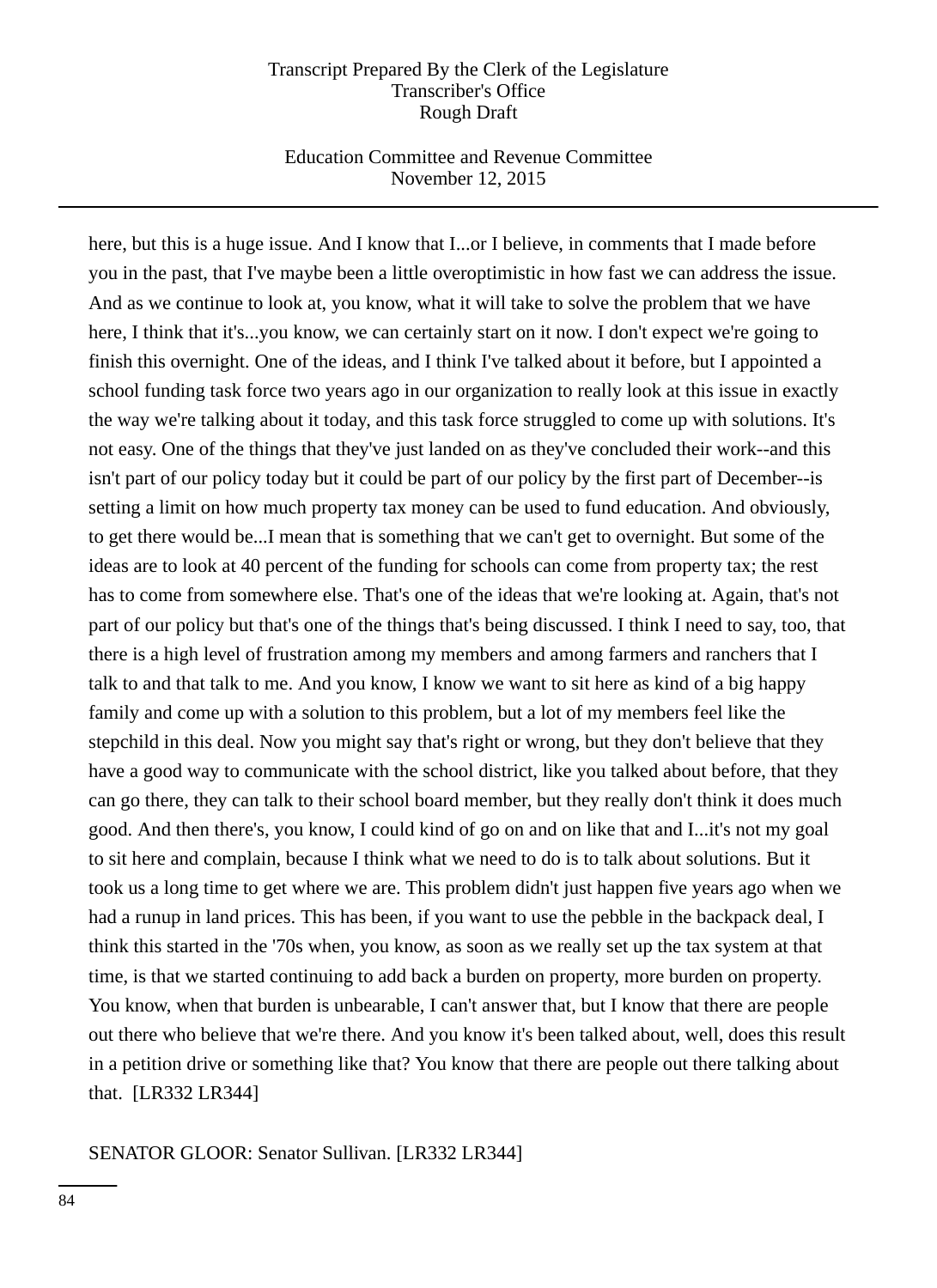# Education Committee and Revenue Committee November 12, 2015

SENATOR SULLIVAN: Thank you, Senator Gloor. And thank you, Mr. Nelson. So when you hear from your members and the farmers and ranchers, what do they think should be the offsetting mechanism to achieve this? Is it reduced spending? Is it broaden the tax base so we are taxing more things, whether it be sales or income tax arenas? Are we wanting to give up some things in order to? What do you hear your members saying? [LR332 LR344]

STEVE NELSON: Yeah. Yeah, it's a good question and I think the answer is probably a little bit all of the above. And I don't think that there's any one thing that they point at...point to, because our members are committed to education. So, I mean, you may have some say, well, let's just cut, cut spending on education and get there. Well, there's not unanimous thinking on that, but certainly efficient spending is something that we would all be for. Broadening the tax base, the sales tax base, you know, could be a piece of that. You know, we talk about whether or not we can tax things that used to be called intangibles or investment instruments, you know, whatever the word you want to use. I hear our members talk about, well, if this...if my land that I use to make a living is also my savings account or my retirement account, which has been talked about before, and yet people on the other side of this picture have investments and savings accounts, they don't pay property tax on that. Now I'm not saying that's workable or a great idea, but that's what I hear from my members, that they say, well, this isn't right, this isn't fair that I'm paying on this land that I intend to live off either by selling it or by renting it to some young farmer getting started or renting it to my family. I intend to use that as my...as how I live in my retirement. And yet on the other side of the equation, that's not there. So that's another piece that I hear from them. So it is kind of an "all above" and I don't think that there is any one way to get there. And you know, it's obviously a shift, but the shift has already...the shift happened already, so we...now you can easily argue that we're going back towards where we were. [LR332 LR344]

## SENATOR GLOOR: Questions? Senator Groene. [LR332 LR344]

SENATOR GROENE: As you know, I was against the 65/75 because of what you said earlier--159 districts are not equalized. I mean we've got districts out there that are 95 percent ag so we go 65/75. It just raises the mill levy on them. [LR332 LR344]

STEVE NELSON: Yeah. [LR332 LR344]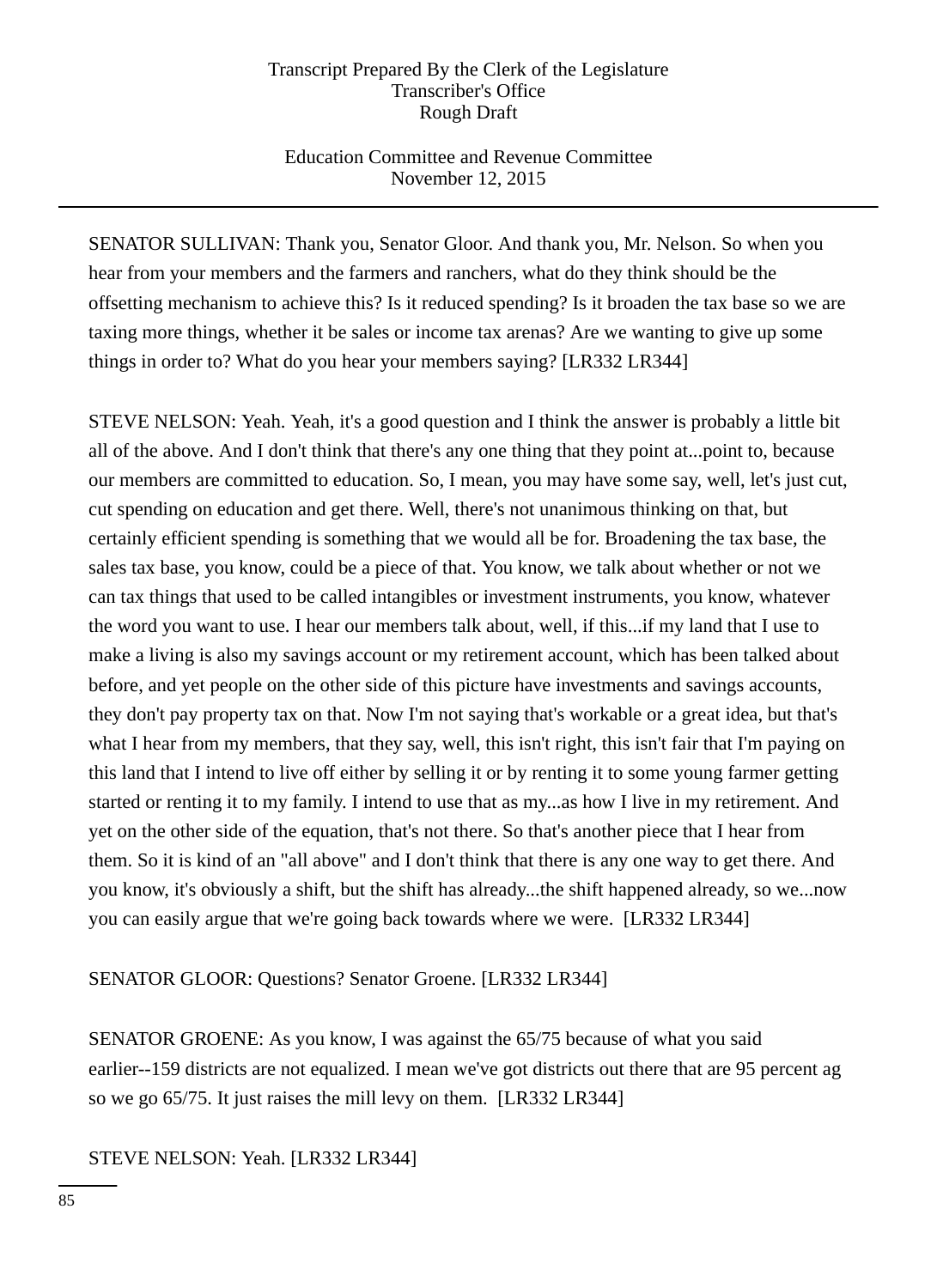# Education Committee and Revenue Committee November 12, 2015

SENATOR GROENE: There's nowhere to shift. But there's 86 districts where the farmers are equalized and they're getting hit with a dollar and a nickel--65/75 helps them. [LR332 LR344]

STEVE NELSON: Uh-huh. [LR332 LR344]

SENATOR GROENE: Could we do a combination in foundation aid for the unequalized districts along with the 65/75 and tie the foundation aid as a resource that would help the unequalized? And then make it mandated that maybe they have to offset their property tax rate by that plus a percentage. You know, you take the foundation aid, you have to offset your property tax asking. But there's no one answer to help the 86...the farmers in 86 districts that are equalized. It's a different answer for the 159 of the farmers in the unequalized districts: 65/75 didn't help them. [LR332 LR344]

STEVE NELSON: Yeah. Yeah. [LR332 LR344]

SENATOR GROENE: So are you looking at a combination of maybe those two issues and instead of increased spending, shift it back, shift it back to where it came from? Because spending ain't going down, hasn't gone down, even though state aid has shifted to certain districts, but that state aid number hasn't gone down. So anyway, are you looking at a combined package when you guys meet? [LR332 LR344]

STEVE NELSON: I think there's more than one way to get there, to get to that idea of somehow capping the amount of property tax that's used to fund education. So there would be multiple ways to get there. I think what's important though to remember is that this is...because of the magnitude of this problem and the difficulty in solving it, it really tells us that we have to come up with a fundamental change. So if we try to add Band-Aid on top of Band-Aid on top of Band-Aid, and I'm not saying that's what you're talking about exactly, but my caution is that if we try to build a system like that, that we may end up with something that's no better than what we have today, so. [LR332 LR344]

SENATOR GROENE: But 65/75 is a Band-Aid. [LR332 LR344]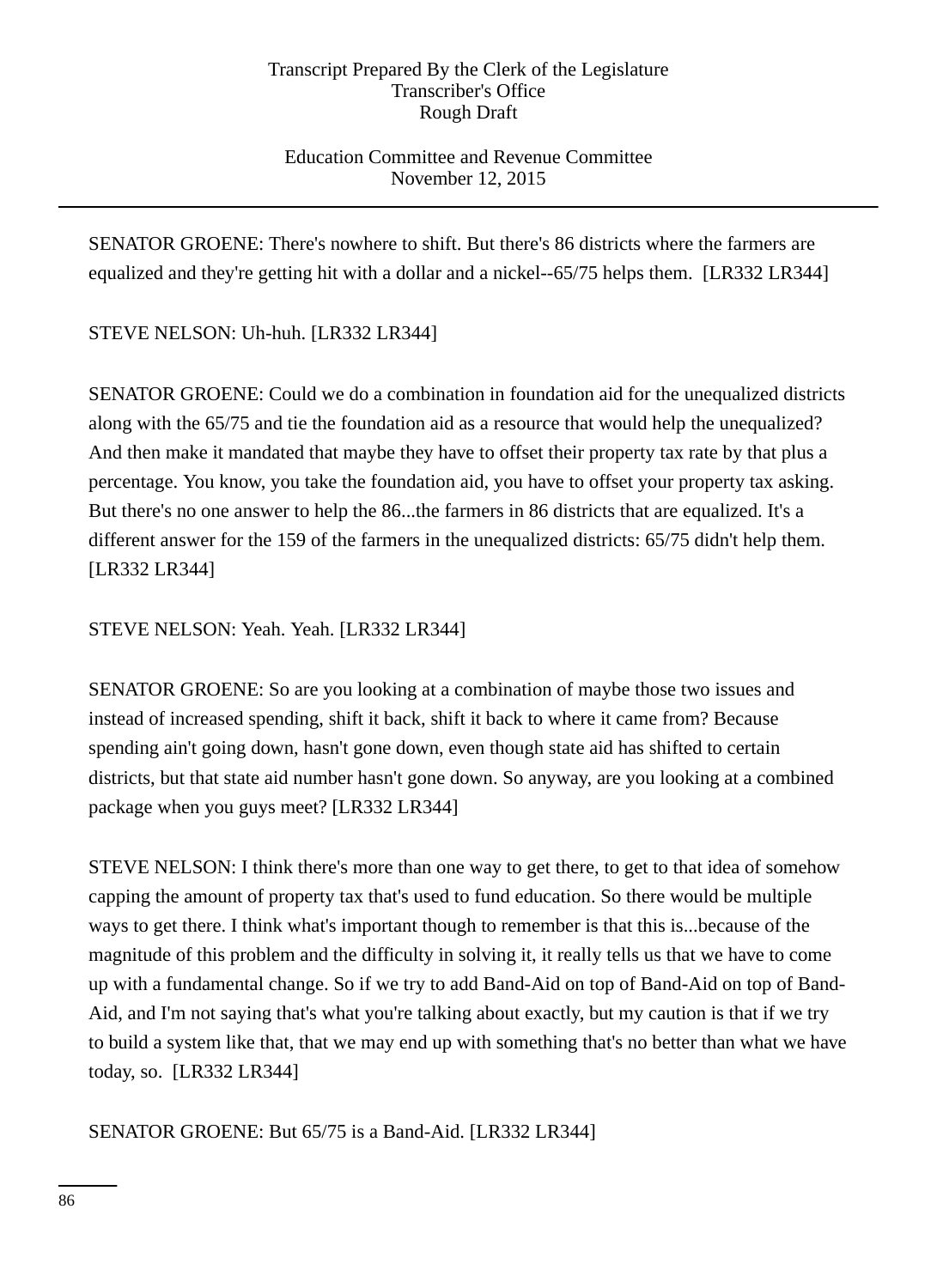# Education Committee and Revenue Committee November 12, 2015

STEVE NELSON: Yeah, exactly, and we did support that. But it's not...I think when...and someone mentioned it earlier today, you know, that that like offsets one year of the increases we've seen, at best. And that is just in those districts where it really does create the offset; that it is really a Band-Aid approach. And I think we need to look at something that's...my members tell me, you know, we've got to look at something that's much bigger than that. [LR332 LR344]

SENATOR GLOOR: Other questions? Senator Brasch. [LR332 LR344]

SENATOR BRASCH: Thank you. And this is an excellent chart. It does help I think make things a little more clear for those not familiar with agriculture. And when you just said that we need to look at something bigger than that, I have a difficult time when we can't do a small step. When we can't step, what makes you think we can leap? What would be the change that we could do without, I guess, creating a tax increase? [LR332 LR344]

STEVE NELSON: Yeah. Without, you know, getting overly into specifics about a proposal that we don't even have completely done yet, I would...the one thing that I would say is that I think on many of these kinds of things that we have, part of how we get it done is to come up with some method of phasing it in, because I'm one that says that if we can get to where we need to be over a period of time, I'm happy with that, even though we wish we could make it happen quicker. You know, I don't see a solution to making this all happen very fast. I think a phase-in would be a way to get there. Some of my members don't like to hear that. They want it to happen faster than that. But I think that's one way that we can take a big issue and, you know, it could apply to other areas besides this, but take a big issue and get to where we need to be. If we can figure out a way to phase that in, that starts to make things work. [LR332 LR344]

SENATOR BRASCH: Okay. I don't have any other questions. Thank you. [LR332 LR344]

SENATOR GLOOR: Seeing no further... [LR332 LR344]

SENATOR DAVIS: Well, I've got (inaudible). [LR332 LR344]

SENATOR GLOOR: Senator Davis. [LR332 LR344]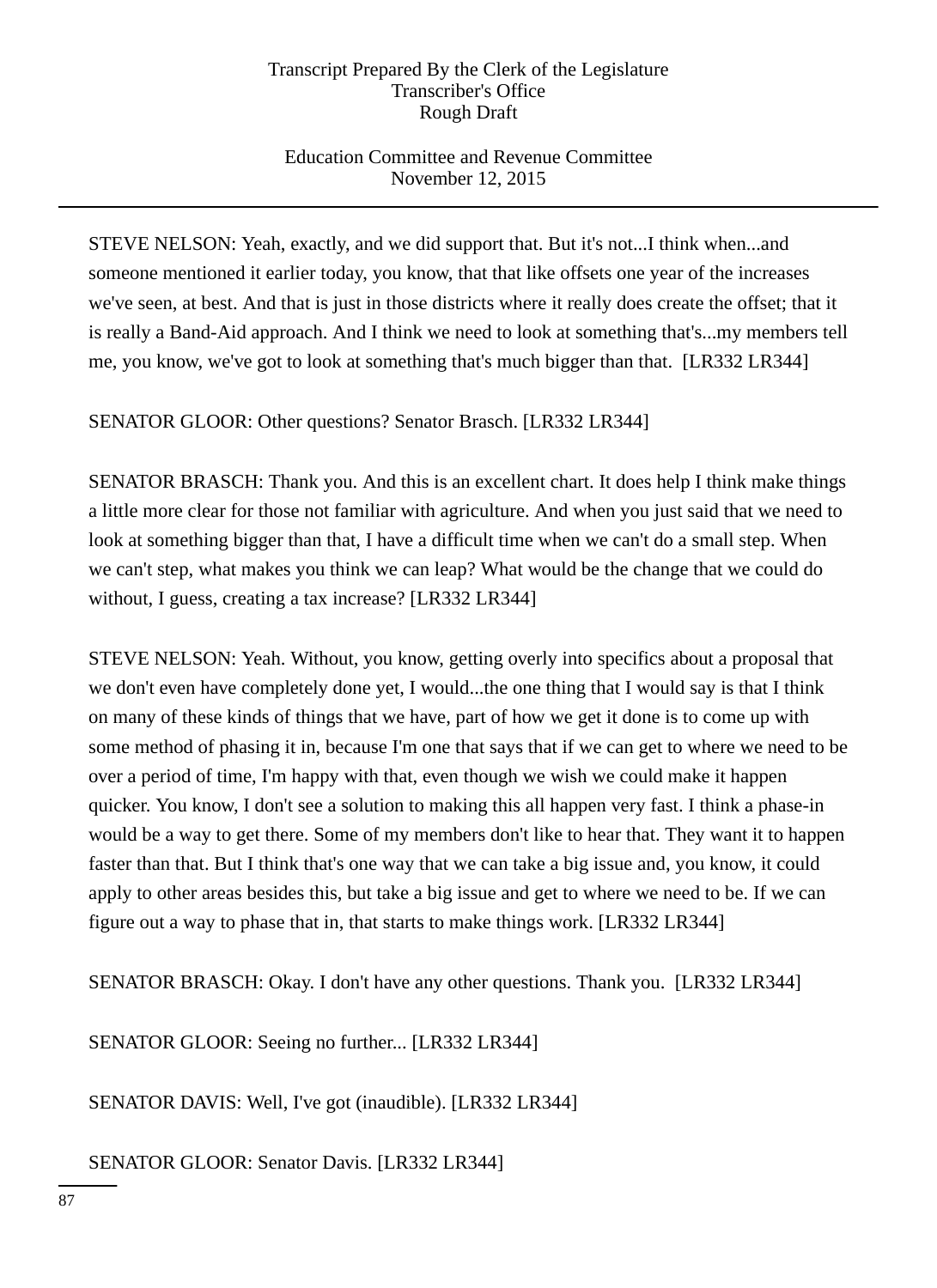# Education Committee and Revenue Committee November 12, 2015

SENATOR DAVIS: Thank you, Senator Gloor. So, Steve, just want to share this and then I'm going to ask my question. But talk about how farmers have retirement land as their source, and another senator, who's not in this room, one time said to me, so we need to exempt pension income. I said, well, what about the guy on the farm that uses the farm as his retirement? He said, well, if he makes a stupid investment we can't exempt that. So you do have a little bit of...there's people that don't understand... [LR332 LR344]

STEVE NELSON: Yeah. [LR332 LR344]

SENATOR DAVIS: ...and I think that's something that probably people in agriculture need to get to people in urban areas. But my question really is, have you guys looked at the community college piece and the ESU piece and that as a portion of this, or are you zeroing in on K-12 education? [LR332 LR344]

STEVE NELSON: Yeah. We already have policy that supports changing how we fund community colleges and not funding community college with property taxes. We've had that in our policy for some time. [LR332 LR344]

SENATOR DAVIS: And that is to shift it more towards state assistance then? [LR332 LR344]

STEVE NELSON: Yes. [LR332 LR344]

SENATOR DAVIS: Thank you. [LR332 LR344]

SENATOR GLOOR: Senator Harr. [LR332 LR344]

SENATOR HARR: Thank you, Chairman Gloor. Thanks, Steve. Yeah, I'm going to take a little different approach on this chart because I think it's good but I think it's a little too simplistic. I think it shouldn't be farm household versus nonfarm household but, rather, business owner versus nonbusiness owner. I have a business. I own property and I pay more than just sales and income tax on there. I pay property tax on that building, except I pay 100 percent. I don't pay 75 percent. We have assets. We pay real property tax on that. And yet here I am a nonfarm household; and if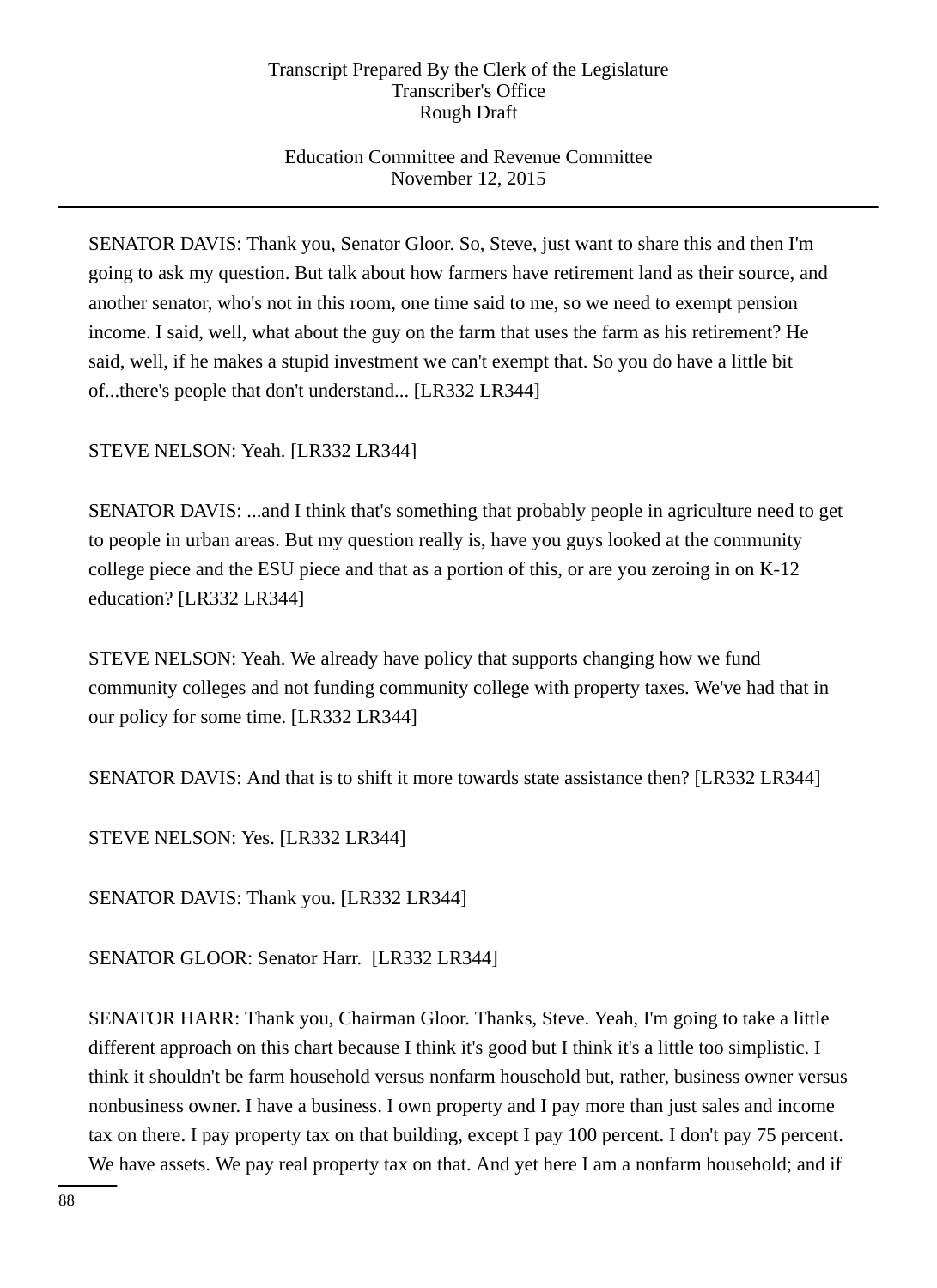### Education Committee and Revenue Committee November 12, 2015

I were to believe this, it would show that I don't pay those taxes. And I know for a fact that those taxes are then deducted against my income tax. So if it's...you're talking a wage earner versus a farmer, I think this is probably correct. It's just the issue, unfortunately, is more complex than just farm household versus nonfarm household. So, you know, everyone is trying and I try. You know, we live in a state where we don't get a penny back for every penny we put in, and I don't think we want that state. I tried to get something from Department of Revenue saying, hey, how much is put in gas tax and how much do we get back if you're in a city versus a rural area? And I think you'll...well, I couldn't get any numbers, direct numbers. I don't think anyone would disagree that metropolitan areas pay more in gas tax than get back from the state for funding. And so, you know, you may be paying more in K-12 education and I don't know. I mean this is one of my big frustrations as a policymaker is getting ahold of real strong numbers. We're supposed to make policy but we don't...we have better access to data but I don't think we have the access that...I'm sure you run into the same problems. But it isn't, unfortunately, as...and I hope this doesn't get disseminated too much because it doesn't tell a complete story. It tells a story of business owners versus nonbusiness owners. And you know, you say here two-thirds of schools receive no equalization aid. I don't really care about that. I'll tell you what I care about: what number of students receive equalization. I want to make sure that a kid living in Crawford, Nebraska, in the same similar situation as a kid living in Omaha, gets the same amount of money. I don't care how much money the school district gets. I care how much that kid gets. And so when it says two-thirds don't receive school aid or any equalization, school districts, that may be true. But when we talk about the students--and that's who we're here for, are the students, not the school districts--it's over 85 percent. And so, you know, numbers are magical. We can kind of get them to say what we want them to say, but I think we have to be very careful. And I think, you know, do I think ag has paid more in the last couple years? Heck yes, I do. Do I think ag has done very well in the last couple years? Yes, I do. Are we going through a (inaudible)? Probably, and I think we have to be very careful about chasing the ball and being behind the curve on this issue. I think we can do something on this, but I think we want to be careful when we go forward that all the facts...we have all the facts and we do it in a careful and concise manner and it doesn't just become hyperbole out there and half-truths. So I appreciate the scale but, again, it's...I don't think it tells. Again, it's business versus nonbusiness. If you're a small business owner, you get...you pay all these things and some you pay more than a farm, if that's your small business. So I think everyone has...no one wants to pay taxes, right? And it's all where we are as far as let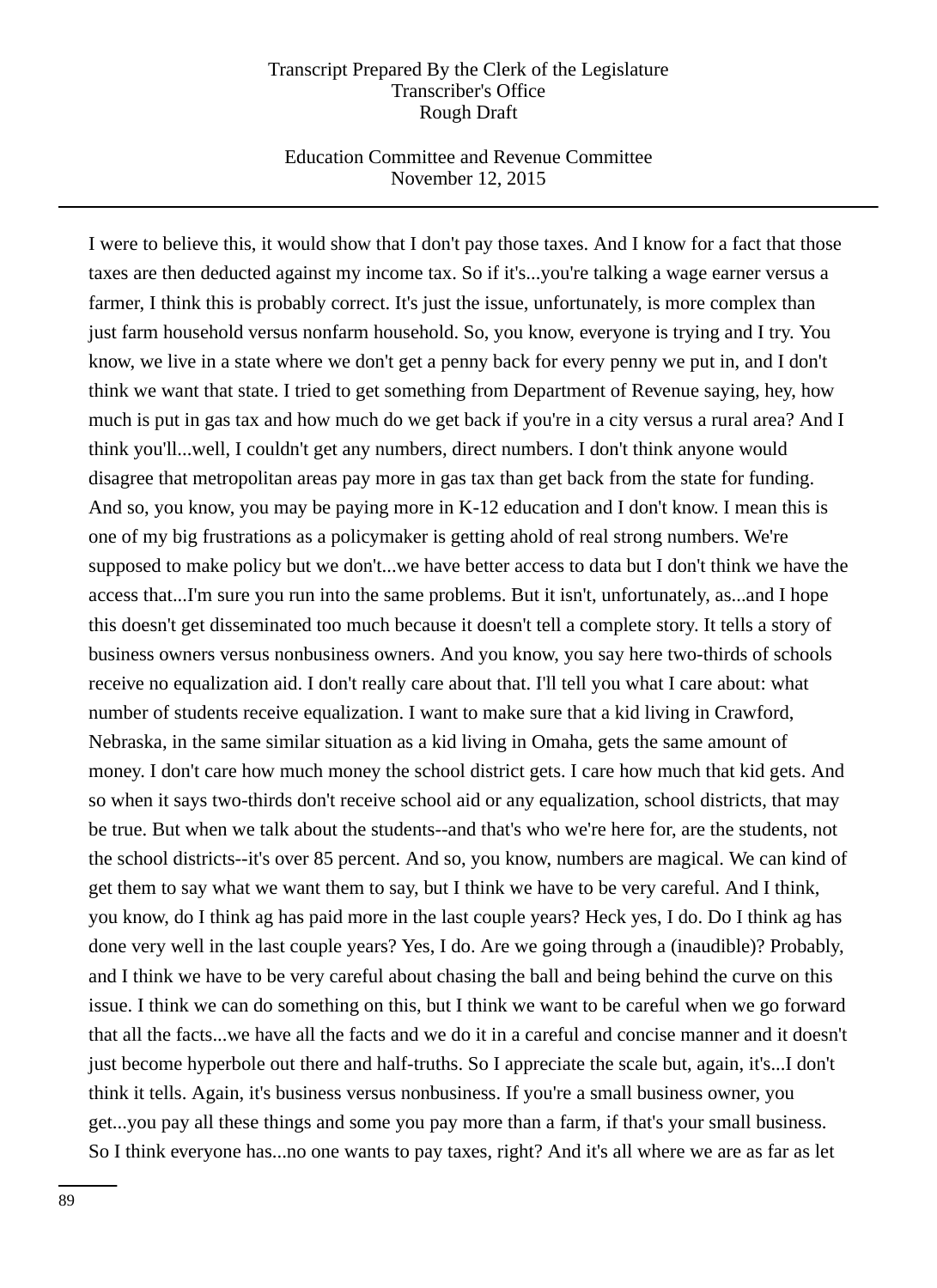# Education Committee and Revenue Committee November 12, 2015

me tell you where I'm wrong, Don (sic). I, as a city dweller, can tell you where I'm wrong. And so I think we just...I appreciate you coming here today. I appreciate everything we're doing and I think we're going to make some changes. But to say that we're...I mean tone deaf I think is careful. We will do something, I promise you that. It's just it may not be everything everybody wants because we just can't. So thank you. [LR332 LR344]

STEVE NELSON: Did you ask me a question? [LR332 LR344]

SENATOR HARR: What's that? (Laughter) [LR332 LR344]

STEVE NELSON: Did you ask me a question? [LR332 LR344]

SENATOR HARR: Well, okay, I'll ask you. Do you feel this chart is accurate? [LR332 LR344]

STEVE NELSON: What I can tell you is that we can put the business piece in, that commercial piece that you talked about. I don't think that it changes significantly the story that this is trying to tell where agriculture is paying an undue burden of the cost of education in the state. Now we may disagree on that, but that's what we believe... [LR332 LR344]

SENATOR HARR: Yeah. [LR332 LR344]

STEVE NELSON: ...is the fact of the matter. And when I talk about having adequate funding for education, I didn't say it was...that school boards had adequate funding for education. It could easily mean kids. When I said...when I said that you can describe that in a lot of different ways, that's what I meant. I mean you can talk about what that means. We want that too. And so I just...I, you know, we can lay this out with the business piece in there, but I still think this tells the true story. And I don't think if we do that it changes it significantly. [LR332 LR344]

SENATOR HARR: Well, yeah, I would agree with you it tells a true story. I just don't think it tells a complete story. And so I think that's probably what I was trying to get at. We got to be careful that we talk about everything because there are different groups out there. Look, ag does run the state, right? It's 40 percent, we heard that, of our budget. When ag does well, the state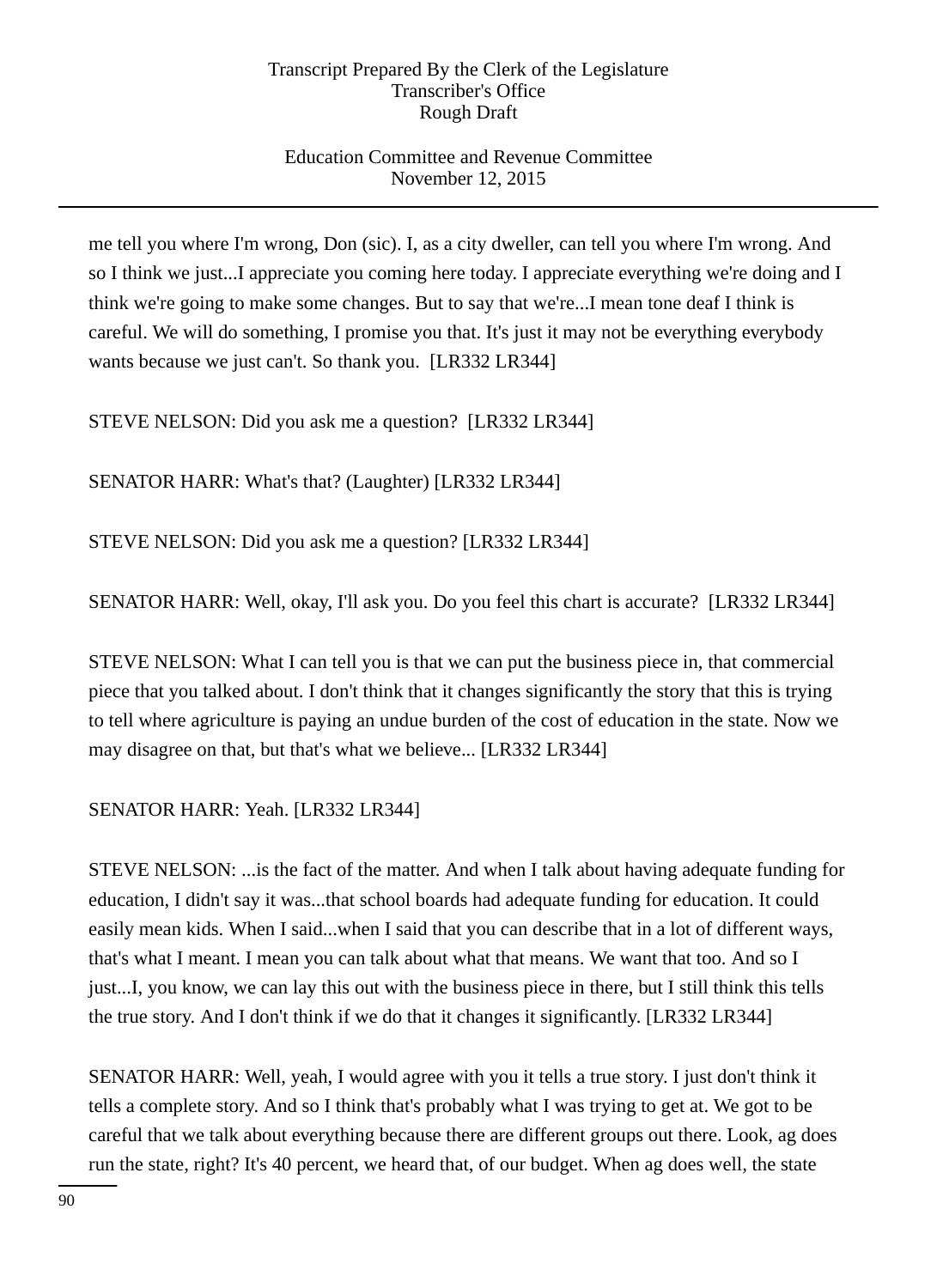# Education Committee and Revenue Committee November 12, 2015

does well. I think we all understand that. And ag has done very well. And I do think that...I won't say...I'll say property taxes do pay for a large portion of our K-12 education. And the question is, is that out of step? Right now, I think you make a strong argument that it does. I'm just saying, you know, we have to be careful that we're not chasing the curve and maybe five years from now we have a different situation. So that's all the point I was trying to make. Thank you. [LR332 LR344]

SENATOR GLOOR: And I would say, I guess as a final comment, I am appreciative of you pointing out we don't want mandates. I've said going back to last session when we were talking about property tax, we need to keep in mind this is probably going to be a game we win with walks and singles. And I still think that's the case. It worked out pretty well for the Royals this year, I think, when you look through it. So let's hope that we can manage it as well as they were managed. Thanks for your testimony, Steve. [LR332 LR344]

STEVE NELSON: Keep the line moving, as the Royals did. [LR332 LR344]

SENATOR GLOOR: Keep, yes, keep the line moving. [LR332 LR344]

STEVE NELSON: Thank you, everyone, appreciate it. [LR332 LR344]

SENATOR GLOOR: And with that, we'll move on to our next testifier, Jon Habben. [LR332 LR344]

SENATOR SCHEER: Senator Gloor, if I might though, just a small correction. You made the analogy to the Royals. Without a home run, the Royals would not be the world champion. So just saying. [LR332 LR344]

SENATOR GLOOR: (Laugh) Yes. One of those home runs came from a Nebraskan, we know that too. Thank you, Senator. Good afternoon. [LR332 LR344]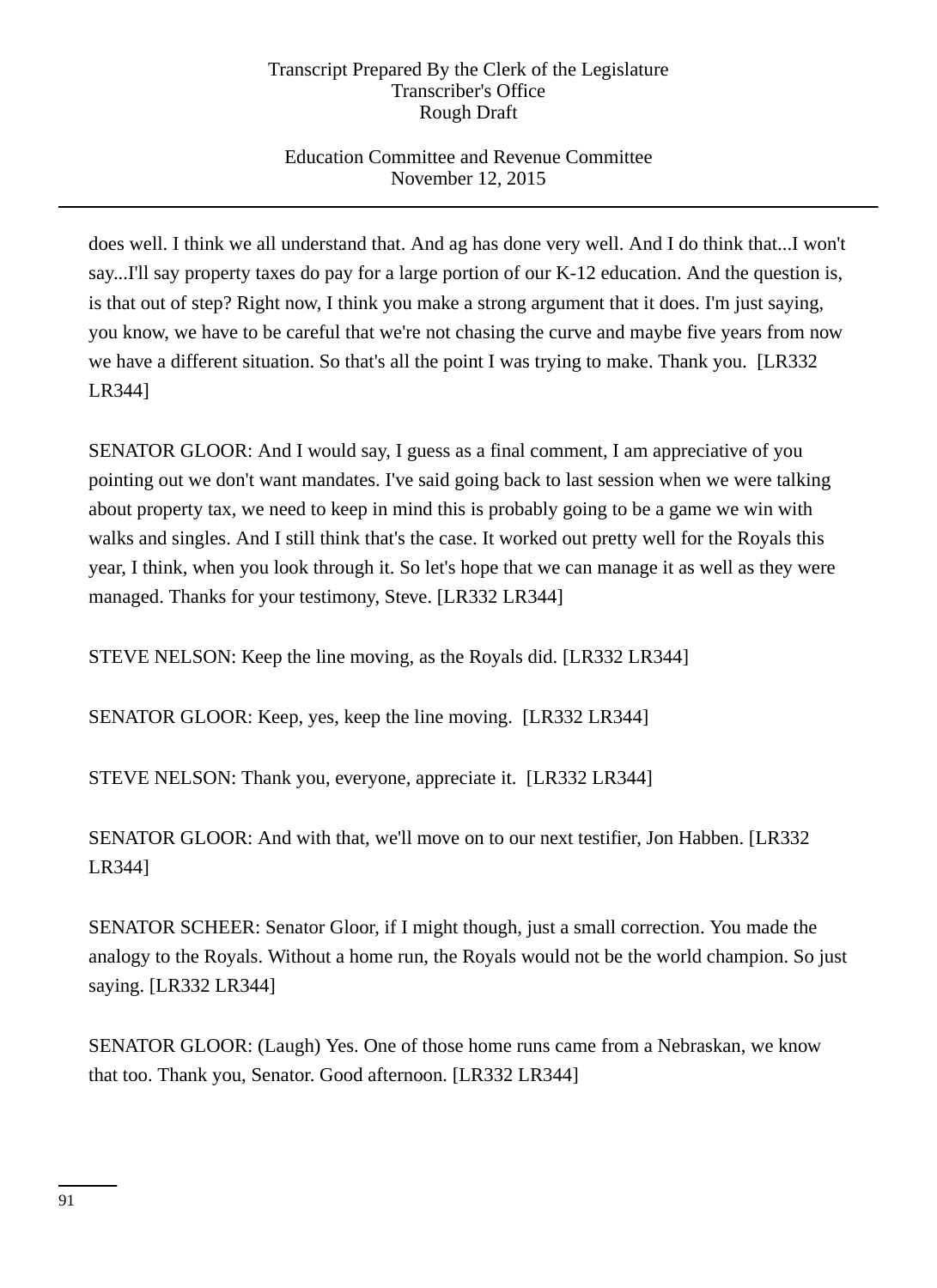## Education Committee and Revenue Committee November 12, 2015

JON HABBEN: (Exhibit 7) Good afternoon, Senator Sullivan, Senator Gloor, members of both committees. Appreciate the opportunity to speak to you. I will try to be concise. Obviously, time is running. First of all, I want to point out a couple of things. [LR332 LR344]

SENATOR GLOOR: Jon, could I get you to state... [LR332 LR344]

JON HABBEN: Oh, I'm sorry. [LR332 LR344]

SENATOR GLOOR: ...your name and spell it for us? [LR332 LR344]

JON HABBEN: J-o-n, as J-o-n, Habben, H-a-b-b-e-n. Thank you. The handout that is coming around, the first bullet talks about spending patterns. And I thought this might be kind of important information for everybody to see. We school districts do stay within the boundaries that they're given. And when you look at average spending over the period of time of five years, up to '13-14, because '14-15 AFR data is not available yet, you notice that none of the groups are over 4 percent. That is average. You notice, again, none of the groups are over 4 percent. Now the reason I point that out is not to get into a discussion about, well, some groups are...some school districts are actually down at zero to 1 percent and other districts are on the high side a certain range, but to let you know that sometimes we hear that there's wild and crazy spending going on. But the reason we hear it is because somebody is very upset about their taxes going up. And sometimes you have to keep in mind that in rural Nebraska the spending may only be going up this average; but as equalization aid goes down, those ag land taxes go up further. And so that person getting real excited that, oh my gosh, the school district is spending wildly, it's not the school district spending wildly. There's a combination of factors. The second thing I want to mention, we've heard a lot about reserves filling up and all of these school districts have maxed out their reserves. I want to tell you that if you take that and divide it into quartiles, if you look at having reserves of 75 to 100 percent of the maximum, 73 districts fall into that category. They're in pretty good shape. If you look at the next quartile, 50 to 75 percent of their reserve capacity they have, 57 schools fall into that category. If you look at the next quartile down, 25 to 50 percent--and by the way, these numbers are not in the writing; I just...we just finished these--74 schools are in that 25 to 50 percent of their reserve capacity. Below 25 percent, 45 districts, and this is 2013-14, 45 districts were in that bottom quartile in terms of reserve capacity. Everybody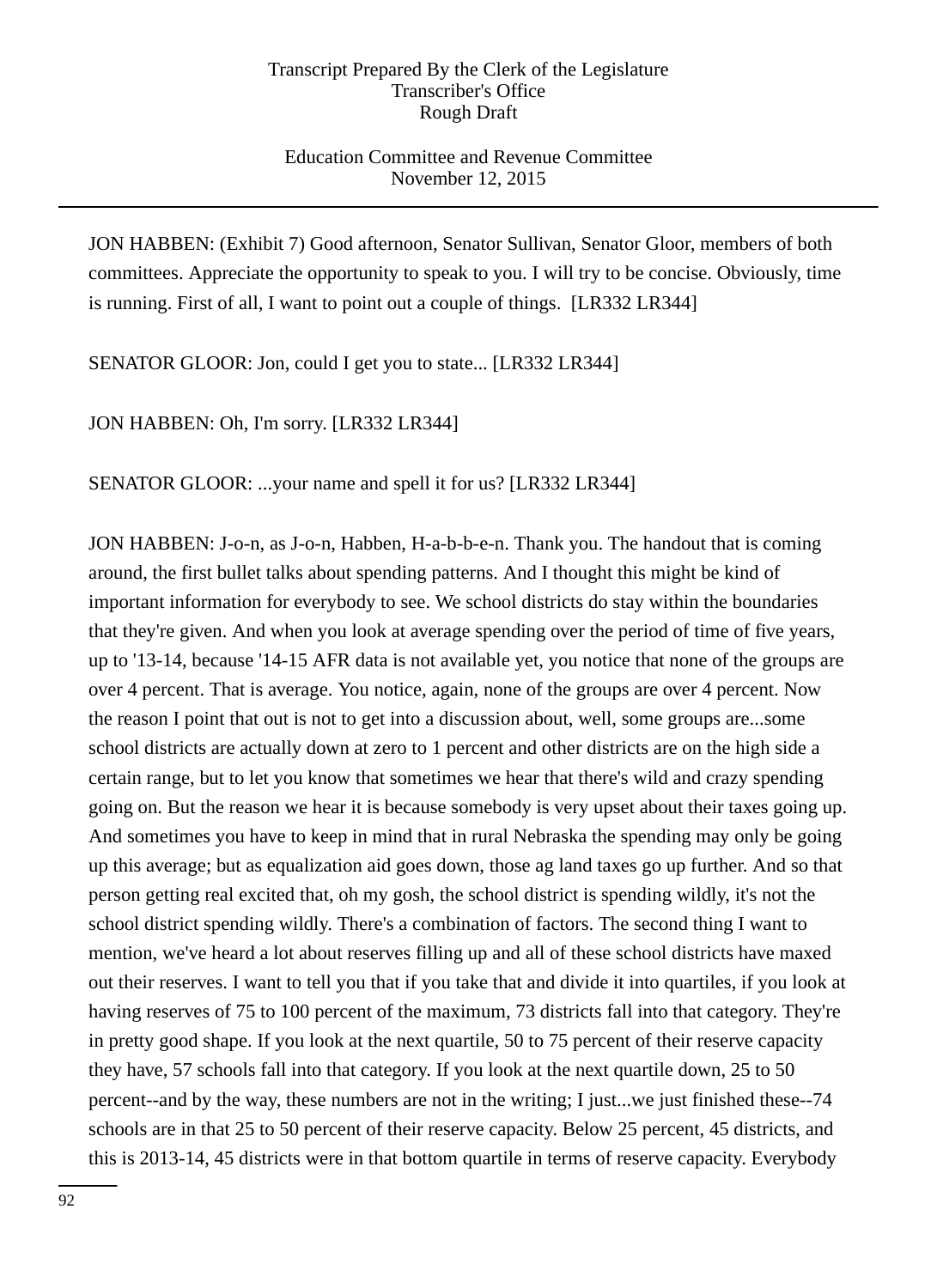# Education Committee and Revenue Committee November 12, 2015

isn't out there with full coffers and still trying to tax to the max. I think that's important to understand. I will tell you, minimum levy, time to get rid of it. It's done whatever it was ever intended to do. Time to go back to looking at allocated income tax and foundation aid. In 1990, they were purposeful. We need to go back and take a look at how to put them back. We need to include all of the districts in the state in this process, not leave 158 out and potentially next year 170 of the 245 districts left out. We need to get back and address those factors. I will tell you, in terms of looking for another source of income, and I may have to duck when I say this, but I don't...maybe you have the answer. Sales taxes--a little bit from many, many accumulates into a larger amount that makes a difference. Is it possible in Nebraska that some of the things that we don't levy sales tax on anymore that we could put a 2 percent sales tax on some of those or a 3 percent sales tax on some of those? Why is it 7 percent or nothing? Now maybe there's a legal and constitutional answer for that. I don't know. But something been rolling around in my head for a while. Anyway. [LR332 LR344]

SENATOR GLOOR: Questions? Senator Davis, then Senator Scheer. [LR332 LR344]

SENATOR DAVIS: Thank you. Thank you, Jon, appreciate it. The reserve piece, I'm interested in that. [LR332 LR344]

JON HABBEN: Say again? [LR332 LR344]

SENATOR DAVIS: The reserve piece that you just gave us. [LR332 LR344]

JON HABBEN: Yes. [LR332 LR344]

SENATOR DAVIS: Can you break that down for the committee by class of school from the A-2 on down to...or A to D-2? [LR332 LR344]

JON HABBEN: Well, I don't have that broken down in front of me, but what I will tell you is you might look at that category at the top and say that must be only rural districts because, after all, they have all that valuation to go get. That's not the case. There are A and B schools in that top group. The C and D schools are scattered throughout all four. And quite honestly, there's a lot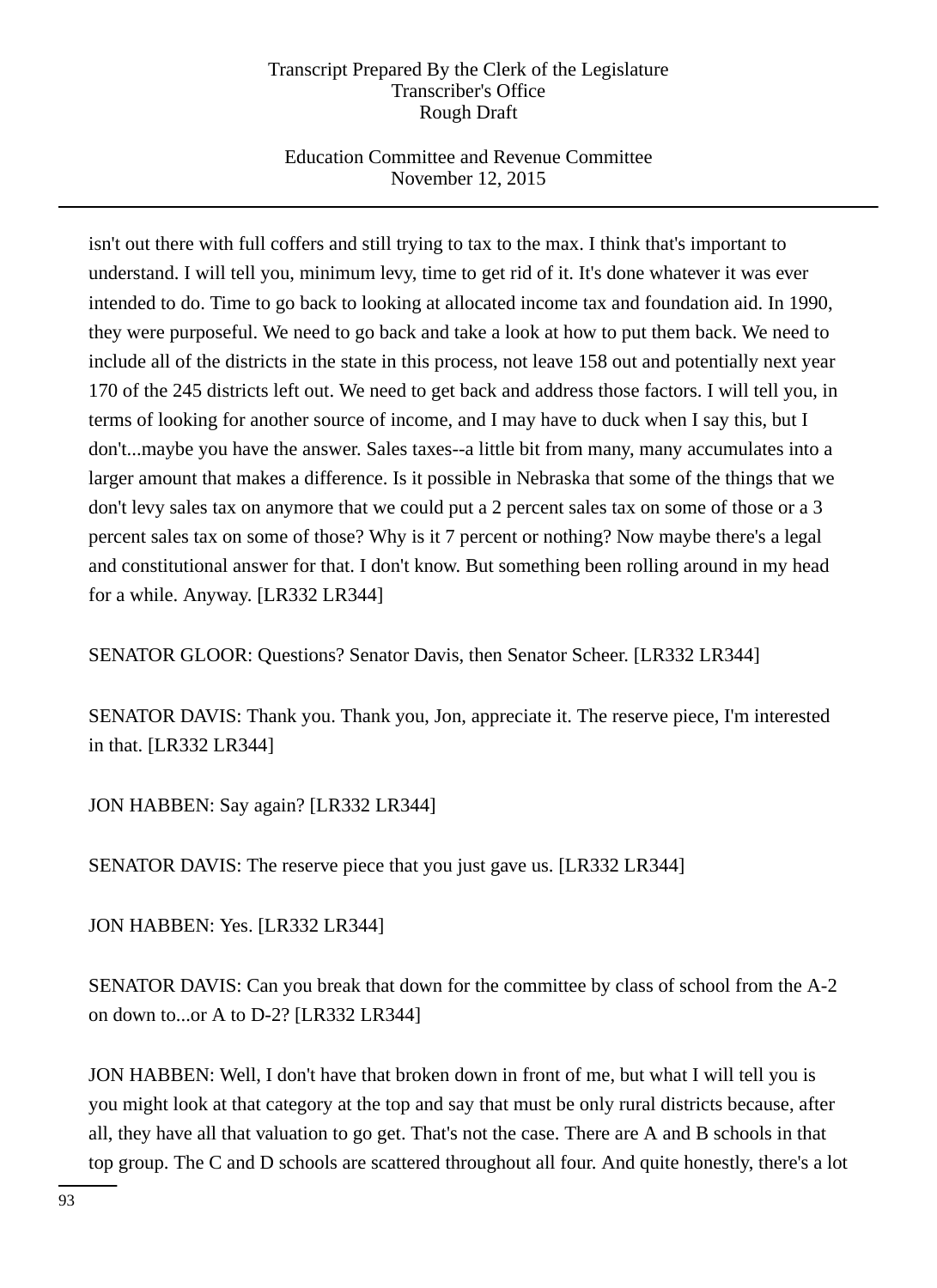# Education Committee and Revenue Committee November 12, 2015

of pieces that go with that. It has to do with valuation per student. It has to do with the last halfdozen years of the issues that they've faced. It has to do with the school board saying, you know what, we are consciously going to make the decision that even though it's 45 percent of our GFOE that's our maximum reserve limit, we're only going to 20 percent. And school boards do that; they do, do that. I think school boards are very conscious about these issues. As John Spatz said, they hear about it. People may not be coming into the formal process, but what I hear from rural superintendents and board members is that they hear about it and they know it because they live it, so. [LR332 LR344]

SENATOR DAVIS: If you could supply that for us, I'd like to see that anyway. [LR332 LR344]

JON HABBEN: I'll try to do that. [LR332 LR344]

SENATOR DAVIS: The other question I have, the A...Class A schools went up 2.54 percent per year and the Class D is at 3.96...D-2s. Is there an explanation for why D-2s increased at a significantly higher rate than the Class A schools? [LR332 LR344]

JON HABBEN: One of the issues that you find, for example, there's one school district, for example, that was over 80 percent. And the issue wasn't that they went crazy spending. The issue was there was a reorganization that occurred and one slightly smaller district went into one larger district. And so...and on the front end you blend those spending authorities because you've got all of those costs from that smaller district that come in to that reorganization and it takes a while for those to play out. Well, if you have a few of those, you know how that skews those averages like this. You also...and keep in mind, as I mention there, enrollment growth certainly allows a school district to spend more: additional federal programs and dollars, reorganization, and emergency insurance spending. You have that circumstance that disaster occurs and you've got to deal with it whether you wanted to or not. There really aren't other categories to just ignore the spending limits. I mean that...I think that's been the struggle that I've run into is I hear this, the wild and crazy spending, but you don't just get to go do that. The rules are the rules. And you work hard to maximize your budgeting opportunities, of course you do. That's business. But the rules are the rules. [LR332 LR344]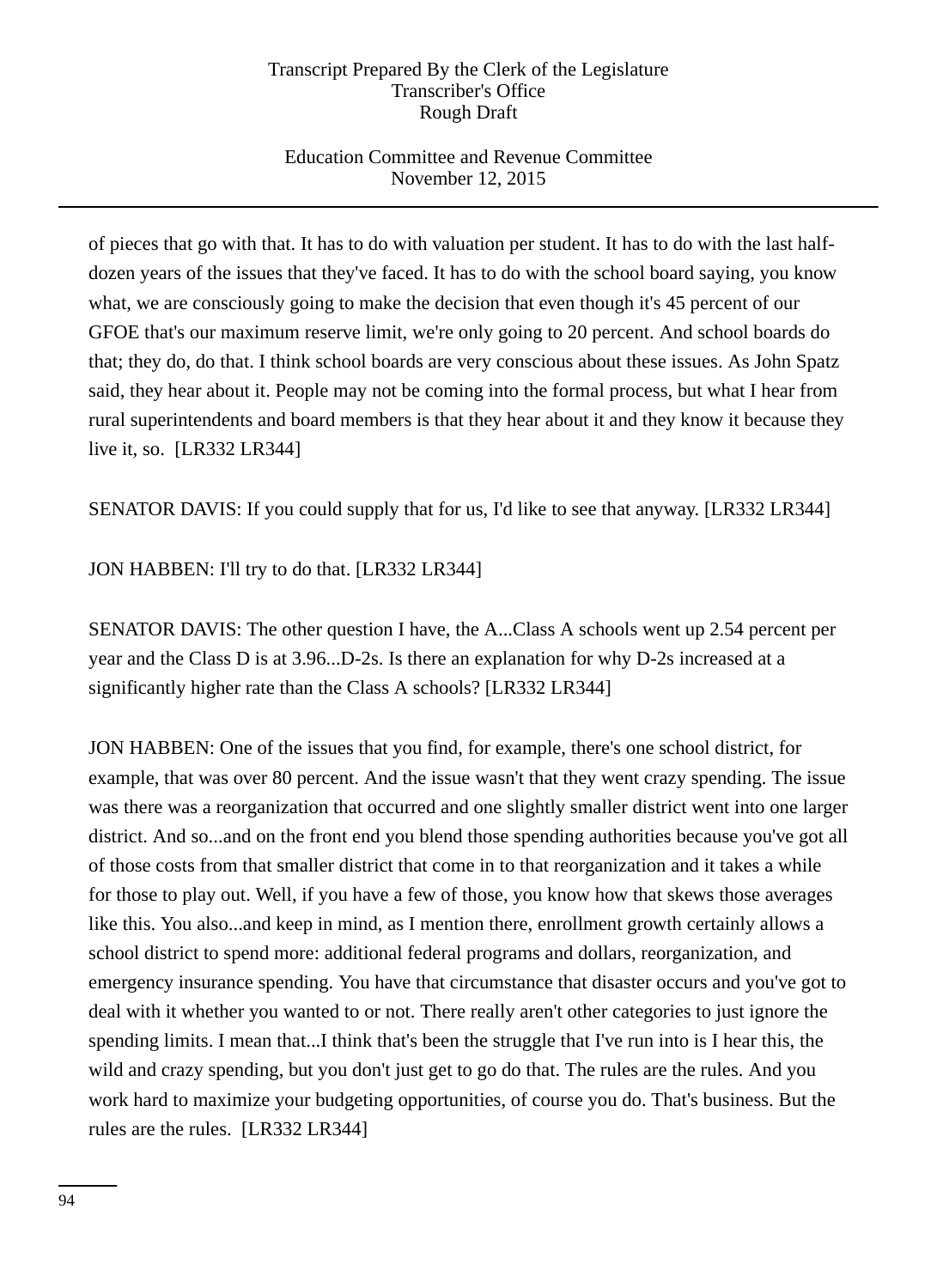## Education Committee and Revenue Committee November 12, 2015

## SENATOR DAVIS: Thank you. [LR332 LR344]

SENATOR GLOOR: Senator Scheer. [LR332 LR344]

SENATOR SCHEER: Jon, you made the comment, and I'm not trying to put words in your mouth, but to the extent that with your foundational aid you're talking about the state having some type of an equal stake in each kid's education, regardless of equalization or location. Is that a fair assessment? [LR332 LR344]

JON HABBEN: Yeah, I think it is, Senator. When we look across the whole state and we talk about the kids of the state, you're exactly right, we're talking about the kids of the whole state. We're not just talking about the kids in some places. Yeah. [LR332 LR344]

SENATOR SCHEER: Thank you. [LR332 LR344]

SENATOR GLOOR: Senator Groene, did you have a question? [LR332 LR344]

SENATOR GROENE: Yes, a comment first, of course. I'm a politician. But this ideal that there's 55,000 students, about, get no state aid, equalized state aid, our state constitution says the state shall provide for the free instruction in our common schools. But now you've got 15 children out of a 100, you tell them--comes the state around with a check and said--you're not getting any help from us. Your mom and dad aren't getting any of your income and sales taxes back to help with your education they paid to the state. Do you think that's a fair system? [LR332 LR344]

JON HABBEN: Well, no, I don't. And part of the reason I don't think it is, is because what you do to make sure they have that money is you go back to the property tax, particularly ag land and rural areas, of course. And you say, you've got to pay more in order to balance this system out. And when you take a look at the period of time from '08-09 to '14-15, and you just...if you were to put each year on a column and the amount of equalization aid that went out, and it looks like this, to just keep it at '08-09 levels and fill that up, \$290 million. And so you say to yourself, hmm, well, those school districts are still doing the best they can and if they had zero growth, who paid the \$290 million? Well,... [LR332 LR344]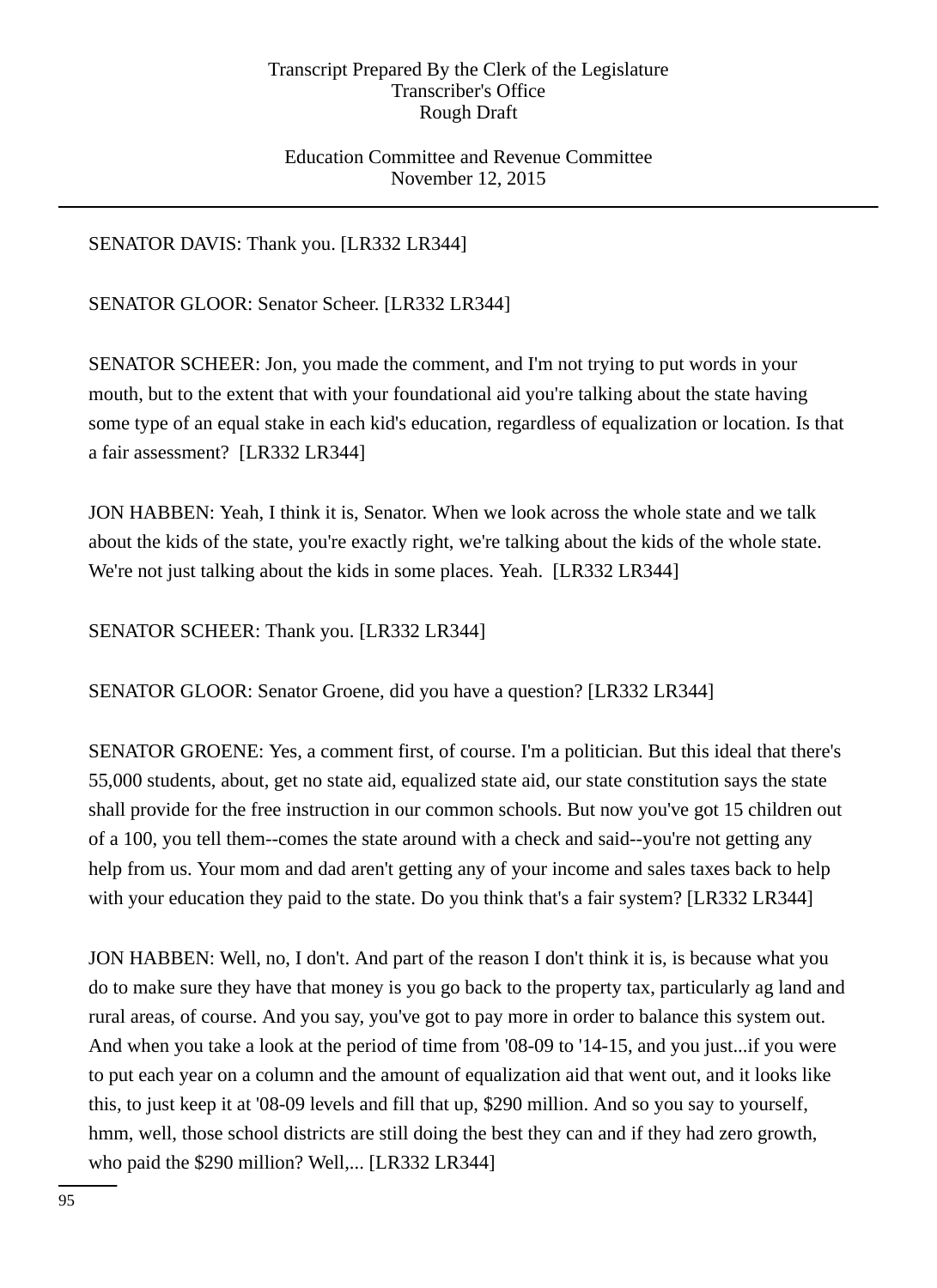# Education Committee and Revenue Committee November 12, 2015

SENATOR GROENE: Same people who paid the income and sales tax that they didn't get back. But a question I had, we keep hearing about a 2.5 percent spending cap. There isn't a single one of these classifications under 2.5 percent increase. And we all know money compounds. You start throwing another percent in there compounding,... [LR332 LR344]

# JON HABBEN: Yeah. [LR332 LR344]

SENATOR GROENE: ...that creates...we go from \$1.9 billion in 2005 to \$3.1 billion in a hurry. But I also understand there's this 110 percent thing. There's the lesser of 110 percent of what you spent last year and a 2.5 percent cap. Is there really a cap? [LR332 LR344]

JON HABBEN: Three different ways, and those are calculated by the department for each school district. And the way those work, let's say, for example...and I'll kind of take a little bit of a different path. Let's say you've been underspending your budget authority and so you've got a whole lot of unused budget authority and you say to yourself, well, in this given year I'm going to take all of that budget authority and I'm going to put it in there and we're going to take it all in one year. Well, you can't. You're limited to 2 percent growth beyond those spending limits. And so that accumulation of unused budget authority sort of is a little bit of insurance policy in pieces down the line, but it doesn't allow you in one year to just completely ignore. [LR332 LR344]

SENATOR GROENE: But if you're on the bottom half of your array, you're not limited to 2.5 percent, are you? [LR332 LR344]

JON HABBEN: No. No. [LR332 LR344]

SENATOR GROENE: No. You can go up to the mean and then 2.5 percent, can't you? [LR332 LR344]

JON HABBEN: And I'll tell you, and if you'll recall the discussion about the 1990 original bill, the idea...part of the rationale for that first equalization law was to cause districts to spend more on their education to get to a certain point where they were offering more, doing more. There's still a certain amount of that philosophy in the growth factor, because the reality is if you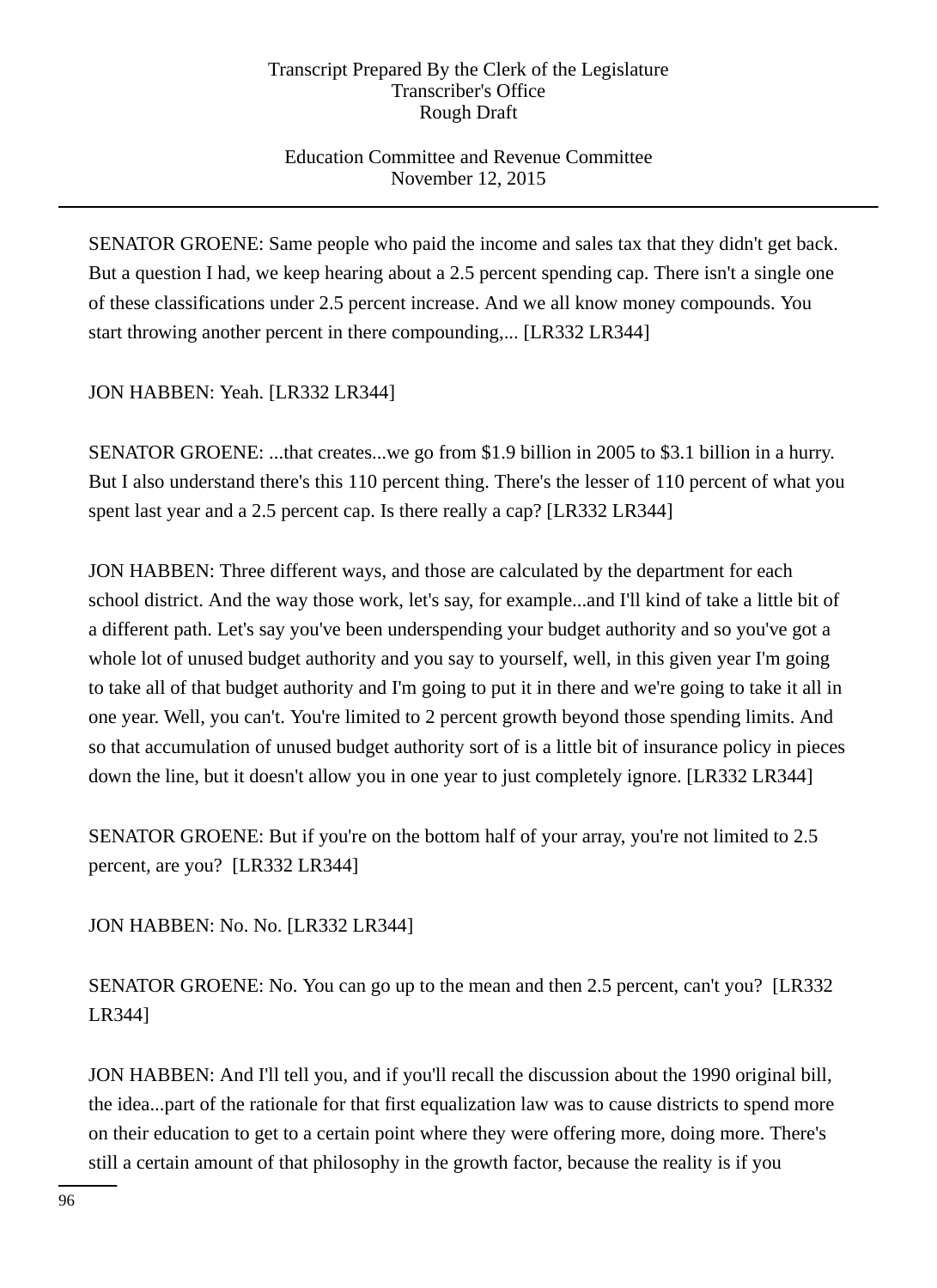# Education Committee and Revenue Committee November 12, 2015

decide...and we've done this a couple years in the past. Remember those 1.5 percent lids that everybody dealt with at one time or another? We've had those circumstances. Well, you do that too many times in a row and you've created a paralysis within the educational system school by school by school that you may have held the line but you're never going to catch up. You're just starting a new lower baseline and you're working your way up from there. And I wish...you know, it makes you wonder, for example, Senator, what if we just told every school district, okay, you've got a 3 percent growth; none of the rest of these factors matter; you just have a 3 percent growth? I don't know what impact that would have, I really don't. It sounds extremely simple. That almost makes me worry that maybe it's not the best way to do it because sometimes "extremely simple" is too simple. But I think that's what you're alluding to is, why isn't it something like that that's clearly and easily identifiable? [LR332 LR344]

SENATOR GROENE: Thank you. [LR332 LR344]

SENATOR GLOOR: Senator Baker. [LR332 LR344]

SENATOR BAKER: Thank you, Senator Gloor. Jon, do you have rough numbers about how many districts in Nebraska are gaining enrollment? [LR332 LR344]

JON HABBEN: No, I don't. [LR332 LR344]

SENATOR BAKER: Okay. [LR332 LR344]

JON HABBEN: I don't. [LR332 LR344]

SENATOR BAKER: It would be no more than, hmm, 20 percent? Does that sound about right, gaining enrollment? [LR332 LR344]

JON HABBEN: Trying to think. Of 245 districts, that could be very close, because I'm thinking about 30 districts might gain and that may be about it. [LR332 LR344]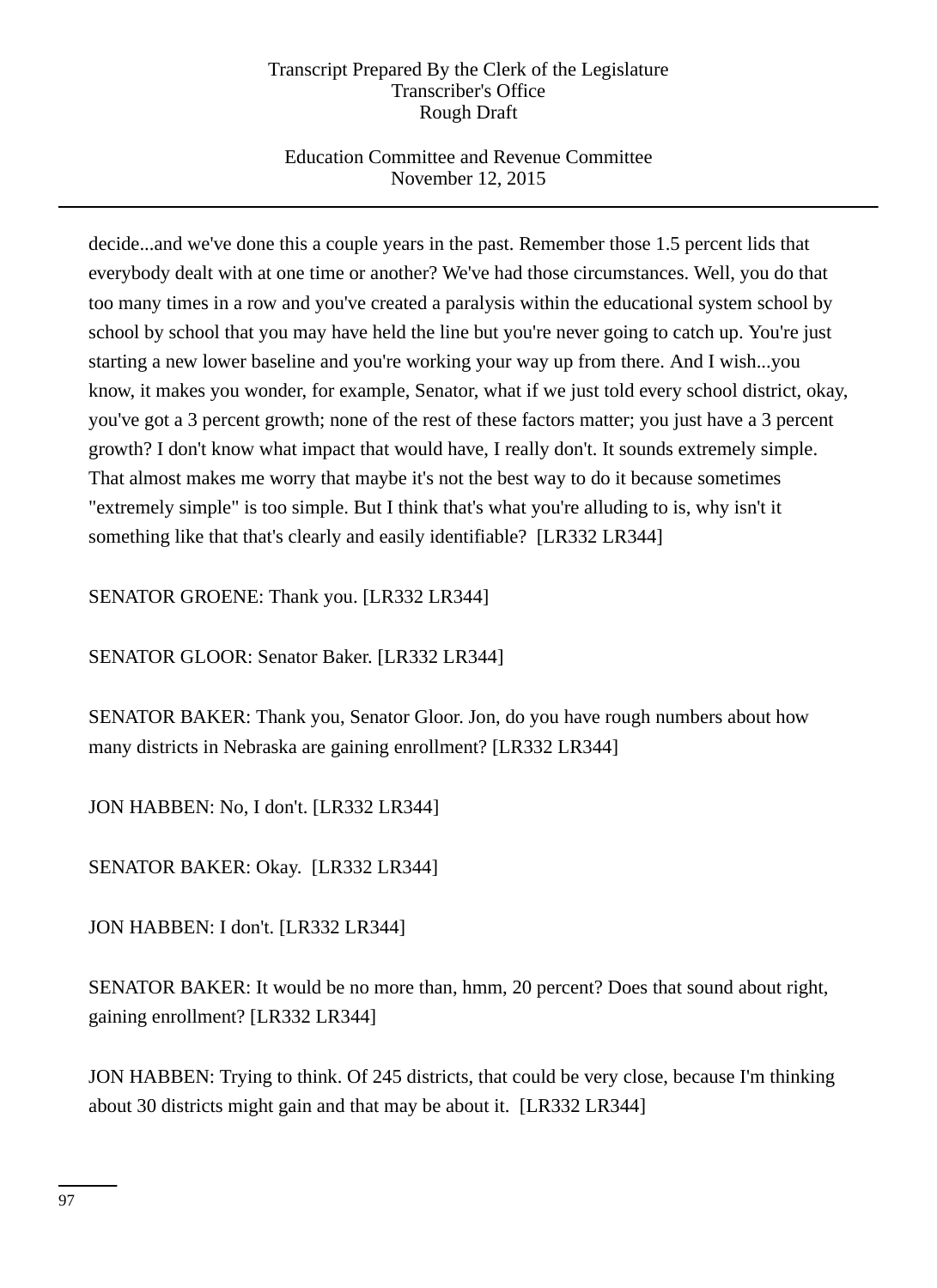## Education Committee and Revenue Committee November 12, 2015

SENATOR BAKER: Of the list here, all those numbers are pretty close as far as their total spending increase. [LR332 LR344]

JON HABBEN: Uh-huh. [LR332 LR344]

SENATOR BAKER: Which of those...which of these categories would you expect to see districts that are gaining enrollment? [LR332 LR344]

JON HABBEN: More toward the top, because that's one of the reasons that you can increase your spending authority. [LR332 LR344]

SENATOR BAKER: Yes. [LR332 LR344]

JON HABBEN: Absolutely. [LR332 LR344]

SENATOR BAKER: Thank you. [LR332 LR344]

JON HABBEN: Absolutely. And when a district, especially, for example, when you go to suburban districts that are having that rapid growth, then they are going to show increased spending. There's no question about that. [LR332 LR344]

SENATOR GLOOR: Thank you for your testimony. [LR332 LR344]

JON HABBEN: Thank you. [LR332 LR344]

SENATOR GLOOR: Mr. Fisher. [LR332 LR344]

VERN FISHER: (Exhibit 8) Good afternoon. My name is Vernon Fischer, V-e-r-n-o-n F-i-s-h-er. I'm superintendent of South Sioux City Community Schools and I proudly represent the 15 member schools of STANCE. Our mission statement: STANCE supports equitable learning opportunities for all Nebraska children. That defines what we stand for. And our objectives, LEAD--lead, educate, advocate and develop--describes the behaviors that our group has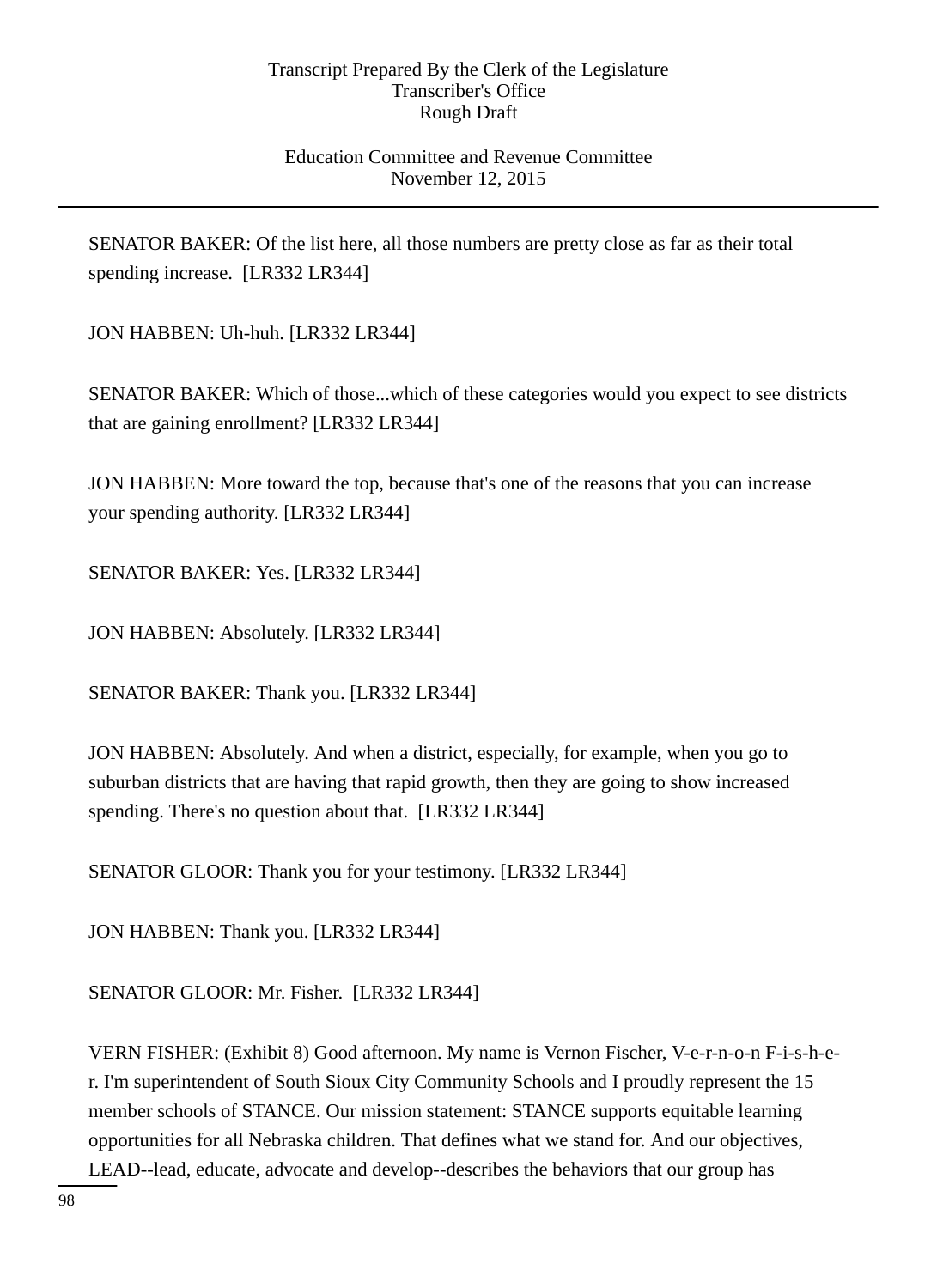### Education Committee and Revenue Committee November 12, 2015

committed to in demonstration of promoting Nebraska's public schools. As you become more familiar with our respective group, you quickly find an organization comprised of both equalized and nonequalized schools. Our testimony today, and this testimony has been vetted by all those schools, comes from the perspective to educate folks on the different nature of the task before this particular committee, and respectfully submits to use South Sioux City Community Schools and Wahoo Public Schools as the platform from which decisions are reached that support all of our children. Not an uncommon scenario, this illustration shows two very diverse school districts with a differing outlook on their revenue sources. On behalf of South Sioux City, I can represent the data behind our testimony. And with me today is Galen Boldt, superintendent of Wahoo Public Schools. South Sioux City Community Schools is an equalized school district. Wahoo Public Schools is considered a nonequalized school district. From a revenue perspective, South Sioux City is an equalized school district with approximately 61 percent of its revenues coming from state aid. Wahoo is a nonequalized school district with 10 percent of its revenues coming from state aid. Over the past three years, South Sioux City's revenues from state aid has remained relatively flat. Wahoo recently became a nonequalized school this past year, having realized a continued drop in equalization aid. In terms of expenditures, information taken from the 2014-15 Adjusted General Fund Operating Expenditures Per Formula--that's a long title-- Student, submitted by NDE, shows both school districts have been relatively frugal with their spending and illustrate behaviors of low-spending school districts. On that report, South Sioux City is the 17th lowest school district in per-pupil spending, and Wahoo is the 24th lowest school district in per-pupil spending. In terms of total valuation, the last three years South Sioux City's total valuation has gone up 10.8 percent, and Wahoo's total valuation has gone up 36.5 percent. Wahoo has been less reliant on state aid, while South Sioux City remains heavily reliant on state aid. One of the reasons for the difference in growth is the amount of ag land available in each district. In terms of ag land valuation, the last three years South Sioux City Community Schools ag land valuation has gone up \$14.6 million, and Wahoo's ag land valuation has gone up \$150 million. Approximately one-half of Wahoo's total valuation is connected to ag land. When you take a look at each school district, both school districts realized continued growth in the number of students attending their respective school districts; experienced the demands related to the needs of students coming from poverty; recognized the needs of ELL students and focus attention on preparing them for education in Nebraska's public schools; knowledge of the challenges associated with students who experience mental illness, suffer from physical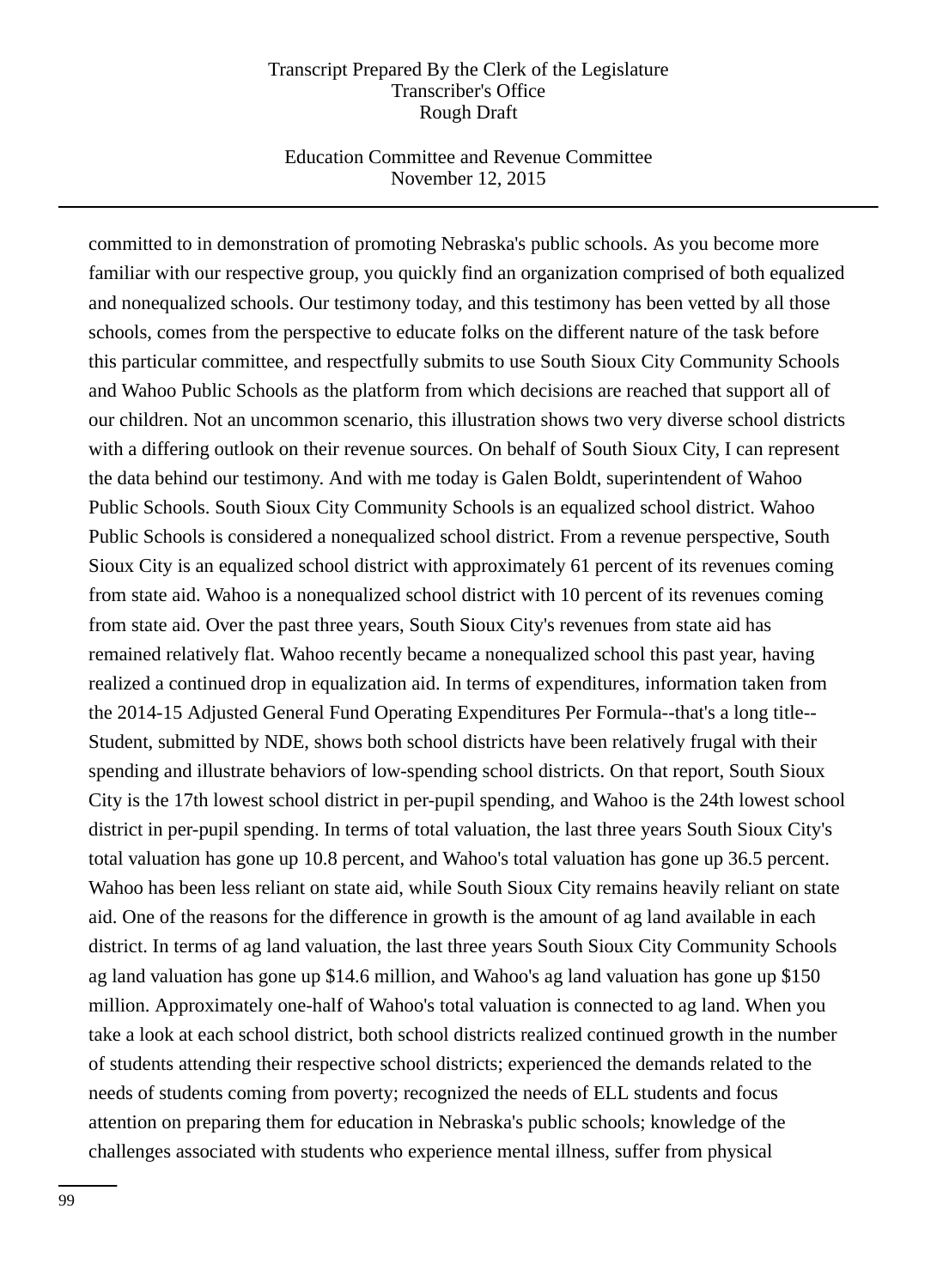## Education Committee and Revenue Committee November 12, 2015

handicaps, or other health impairments. We appreciate the expectation that we prepare students for college and career, and each district has been actively engaging our communities in the design of programs that equip students with the skills needed for college and the work force. And we understood the rationale and intent of legislative action and have gone about implementing statute without additional funding. When you speak about public education in the individual communities across the state of Nebraska, it is difficult to find an individual, a business, or an entire community who fails to support public education. In fact, trust in our public schools is high and can be illustrated in a number of societal issues that schools are asked to address, and often asked to do so without additional resources. So when thinking about the difficult task this committee has in terms of funding public education and with the ultimate goal of funding public education that benefits every student in every school district across the state of Nebraska, we suggest the committee consider the following recommendations that include: review the proposals submitted by the Tax Modernization Committee to consider the best strategy and policy to support public education that keeps education whole and provides educational...or equitable learning opportunities for all Nebraska children; create and invest in a review committee for the purpose of funding public education--such a committee would be in a better position to analyze trends, identify fluctuations in the economy, and offer immediate solutions based on accurate data; and three, illustrate a commitment to funding public education and recognize public education as the best investment you can make for the future of Nebraska and ensuring resources are available that keeps education whole and supports equitable learning opportunities for all of Nebraska's children. In closing, the member schools of STANCE continue to volunteer their time and energy to collaborate with the Legislature to ensure the best possible educational opportunities exist for all of Nebraska's children. We've also included in our testimony some graphs in terms of the information we provided today. [LR332 LR344]

SENATOR GLOOR: Thank you, Mr. Fisher. A question for you: Explain to me how somebody would...or define for me, put some meat on the bones on the review committee. I mean if I read the expectations of the review committee, it reads a little bit like the Education Committee of the Legislature. And so I'm curious as to how STANCE sees the review committee or who serves the review committee that can actually be in a position to make a difference with the decisions that they would make. [LR332 LR344]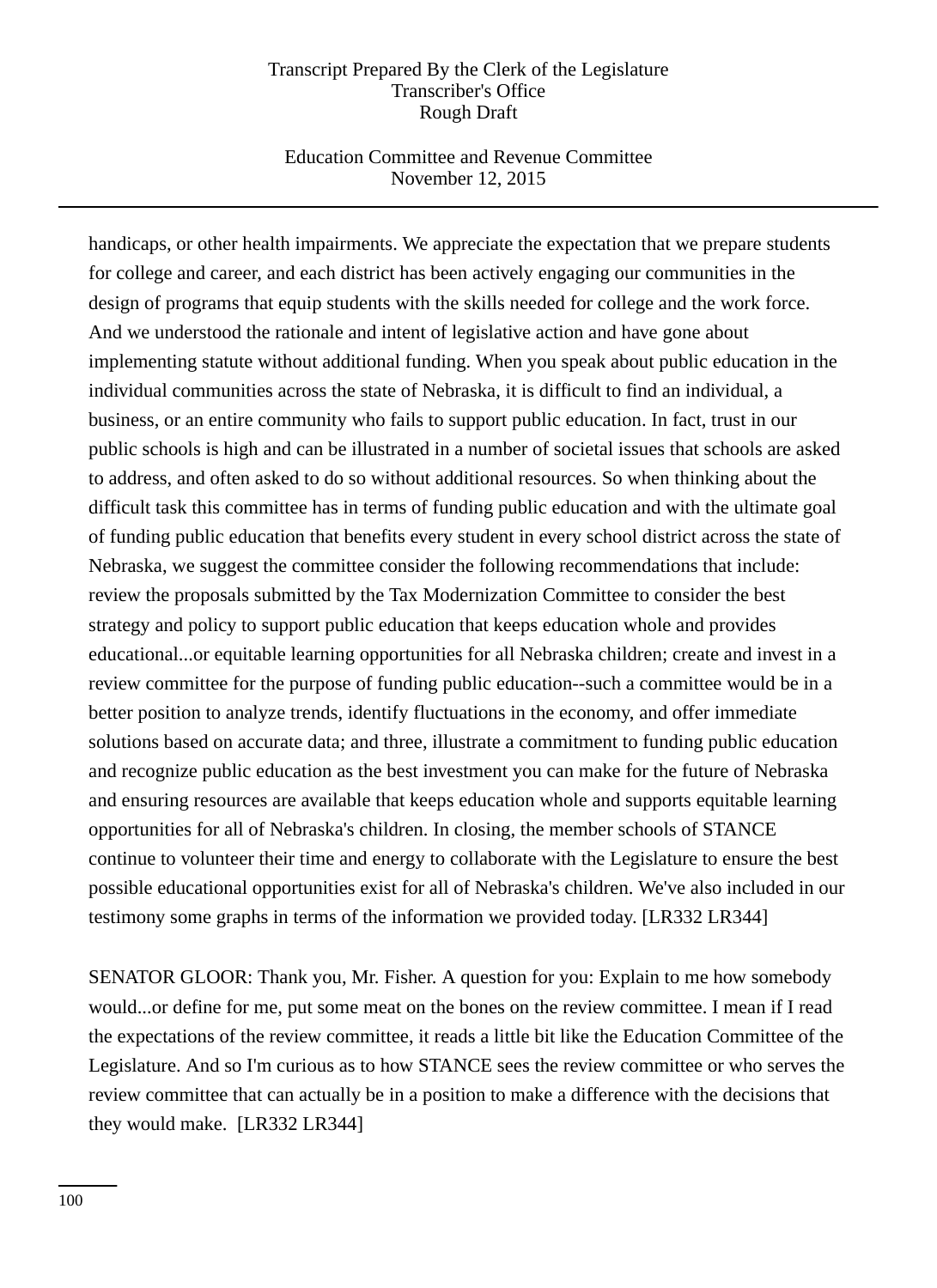# Education Committee and Revenue Committee November 12, 2015

VERN FISHER: It was my recollection, and I believe the recollection of STANCE, that during last year's session there was a conversation about the establishment of a committee representing the executive branch, the legislative branch, public schools, and possibly business--I don't remember all the entities--to look at exactly what's going on with public education and the spending related to public education; identify the best data that they can...that they have at that point in time to develop the best policy that addresses the concerns that existed, but that it didn't go away. That it remain intact to continue to analyze those trends. I also believe that at one point--again, this is my recollection--that there was a review committee early in its onset after LB1059, but that that review committee was short-lived and didn't continue. [LR332 LR344]

SENATOR GLOOR: I think...I mean I think I understand the concept behind review committees. The challenge here would be we love our local control. And so if the review committee is going to be successful, it's got to have some degree of authority over at least dollars, if not school boards themselves. And that, in this state, has always proved to be a challenge, because we love our local control. Sometimes we love it to death, but we love our local control. [LR332 LR344]

VERN FISHER: Well, at some point, in different degrees of local control, in terms of the...let me step back for a second. In today's testimony we've heard a variety of different conversations about the amount of data that we have that's available to us, the quality of that data that can be used to make wise decisions, and really struggling with providing an answer to sound practice that promotes property tax relief. And until we put a coalition together to look at what the issues truly are, similar to what exists in South Sioux City and Wahoo, we're going to struggle to find an answer that will best meet the needs of the constituents of Nebraska but also funds public education. [LR332 LR344]

SENATOR GLOOR: Would you be part of the group that Mr. Spatz talked about earlier, that we talked about it? Previously there was a discussion about a group coming together... [LR332 LR344]

VERN FISHER: I have not had... [LR332 LR344]

SENATOR GLOOR: ...to try and come to us with... [LR332 LR344]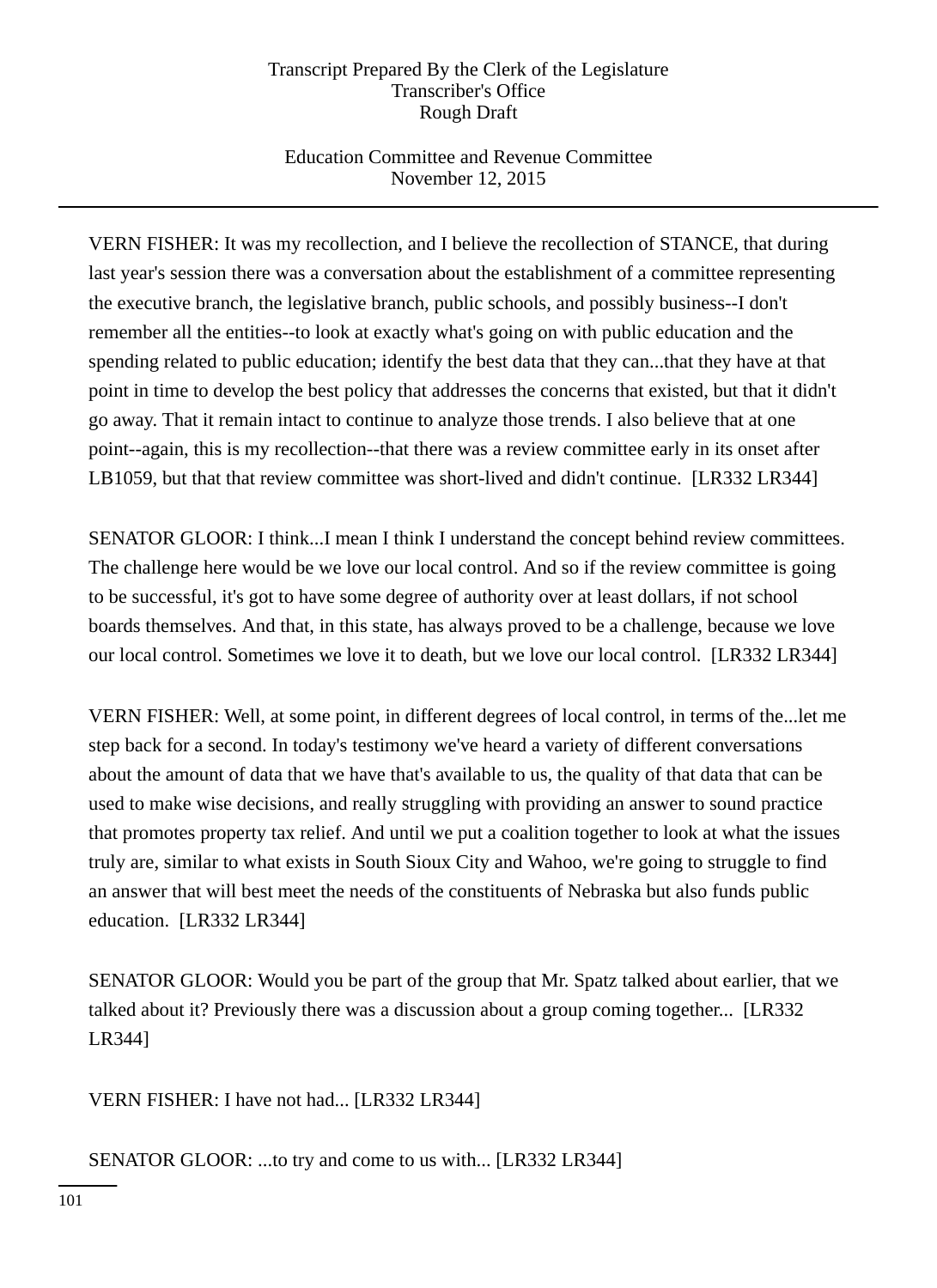# Education Committee and Revenue Committee November 12, 2015

VERN FISHER: I'm sorry, sir. I have not had a personal conversation with John Spatz, although I know that he is speaking with NCSA, our representative. [LR332 LR344]

SENATOR GLOOR: Okay. Senator Krist. [LR332 LR344]

SENATOR KRIST: Hi. Thanks for coming. Thank you, Chair. Can you explain on the back of your chart, your magnifying glass, the bar graphs? Can you explain the cost per student, particularly the Wahoo cost per student? [LR332 LR344]

VERN FISHER: Yes. Yes, I can. In looking at that information--and the superintendent from Wahoo is here if I answer this incorrectly--our growth during that time was about 1.5 percent. He also, in South Sioux City...or in Wahoo, realized 57 students that year, so he grew in terms of overall student enrollment, which I do believe had an additional cost. May I phone a friend? (Laugh) [LR332 LR344]

SENATOR KRIST: So that cost per student with the growth of 57 pupils, individuals, went from \$10,600 to \$11,000--interpolating--\$350? [LR332 LR344]

VERN FISHER: Actually, it dropped from 2012-2013 to 2013-14. I believe that's what it says. [LR332 LR344]

SENATOR KRIST: No, I'm asking why you would...I guess I'm looking for an explanation to see why in '12 it was \$10,600, in '13 it was... [LR332 LR344]

VERN FISHER: Oh. [LR332 LR344]

SENATOR KRIST: ...and then it dropped again. So what explains that kind of acceleration or that kind of increase and then again a return to about what it was before? [LR332 LR344]

GALEN BOLDT: I don't know if it's appropriate for me to jump in. [LR332 LR344]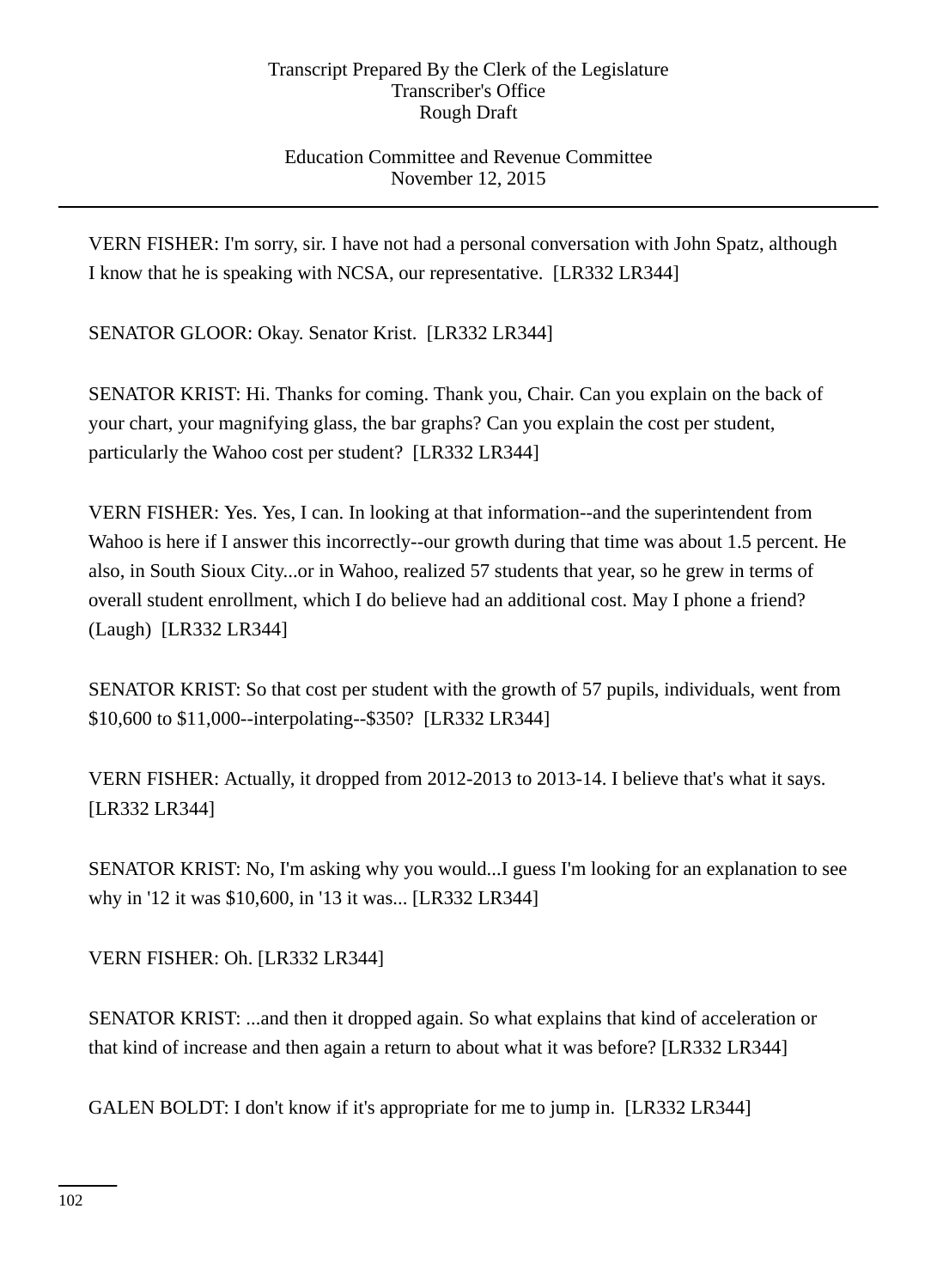Education Committee and Revenue Committee November 12, 2015

SENATOR KRIST: If you're going to answer, you're going to have to come up to a mike. [LR332 LR344]

SENATOR GLOOR: Yeah, we need to have you on the mike, if you would. [LR332 LR344]

GALEN BOLDT: Galen Boldt, superintendent of Wahoo, G-a-l-e-n B-o-l-d-t. Another set of data would show spending at Wahoo over a five-year period. And much like many schools in Nebraska, our five-year average is 3 percent. This last year it was 1.4 percent. The year you're talking about, our growth was 6.4 percent. That would represent a quarter of a million dollars that we spent going to a one-to-one initiative in technology. So there are those kinds of things that periodically will happen to address student needs. Over the time period, though, and that happened to be part of the data that Vern used to compile this information, but I think you would find that in about all schools. Obviously, the student enrollment affects that and then spending from one year to the next would affect that. [LR332 LR344]

SENATOR KRIST: That's a great explanation, and thank you for that. It's just it looks like a real anomaly... [LR332 LR344]

GALEN BOLDT: Understood. [LR332 LR344]

SENATOR KRIST: ...when, you know... [LR332 LR344]

GALEN BOLDT: Understood. [LR332 LR344]

SENATOR KRIST: Anyway, thank you very much. [LR332 LR344]

SENATOR GLOOR: Other questions? Yes, Senator Brasch. [LR332 LR344]

SENATOR BRASCH: And could... [LR332 LR344]

GALEN BOLDT: To me again? [LR332 LR344]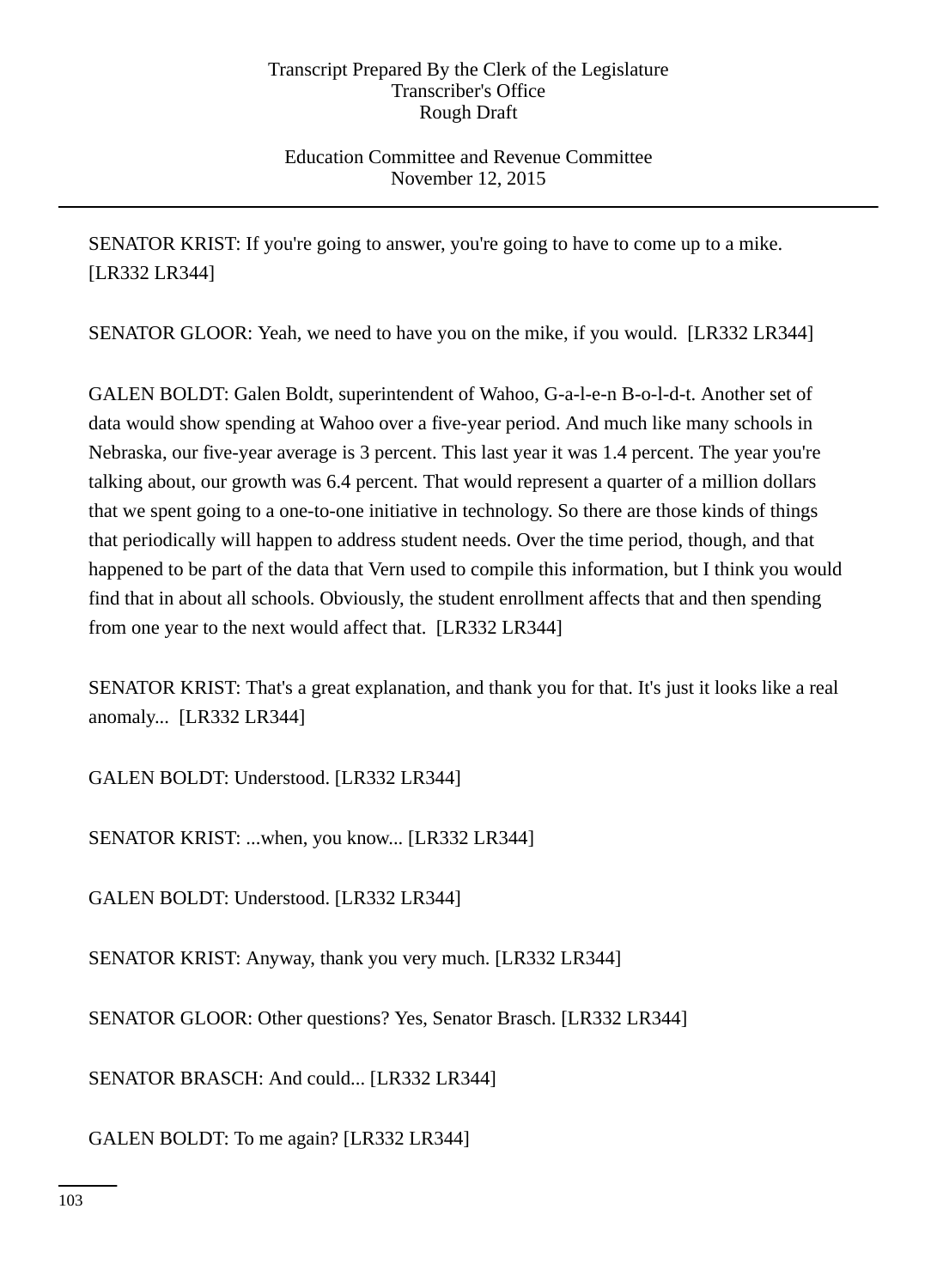## Education Committee and Revenue Committee November 12, 2015

# SENATOR BRASCH: Yes. [LR332 LR344]

GALEN BOLDT: Sorry. (Laughter) [LR332 LR344]

SENATOR BRASCH: I'm curious, is this reflective of student population growth? Are you gaining students? And is it households or is it enrollment option? What's bringing more children in? Are they coming from other districts or is it that you have had a new company come in, people are increasing? The state of Nebraska itself has grown very, very little in ten years, the population. And as you have had your numbers grow, where did these children come from? [LR332 LR344]

GALEN BOLDT: All of the above. [LR332 LR344]

SENATOR BRASCH: Okay. [LR332 LR344]

GALEN BOLDT: And that is an unusual amount of growth in one year. [LR332 LR344]

SENATOR BRASCH: Okay. [LR332 LR344]

GALEN BOLDT: But over a ten-year period, we grow 1 percent every year. [LR332 LR344]

SENATOR BRASCH: All right. [LR332 LR344]

GALEN BOLDT: Omaha Steel Casting has just relocated to Wahoo. [LR332 LR344]

SENATOR BRASCH: Okay. [LR332 LR344]

GALEN BOLDT: With the bypass just opening up, lots of speculation on development. [LR332 LR344]

SENATOR BRASCH: Very good. [LR332 LR344]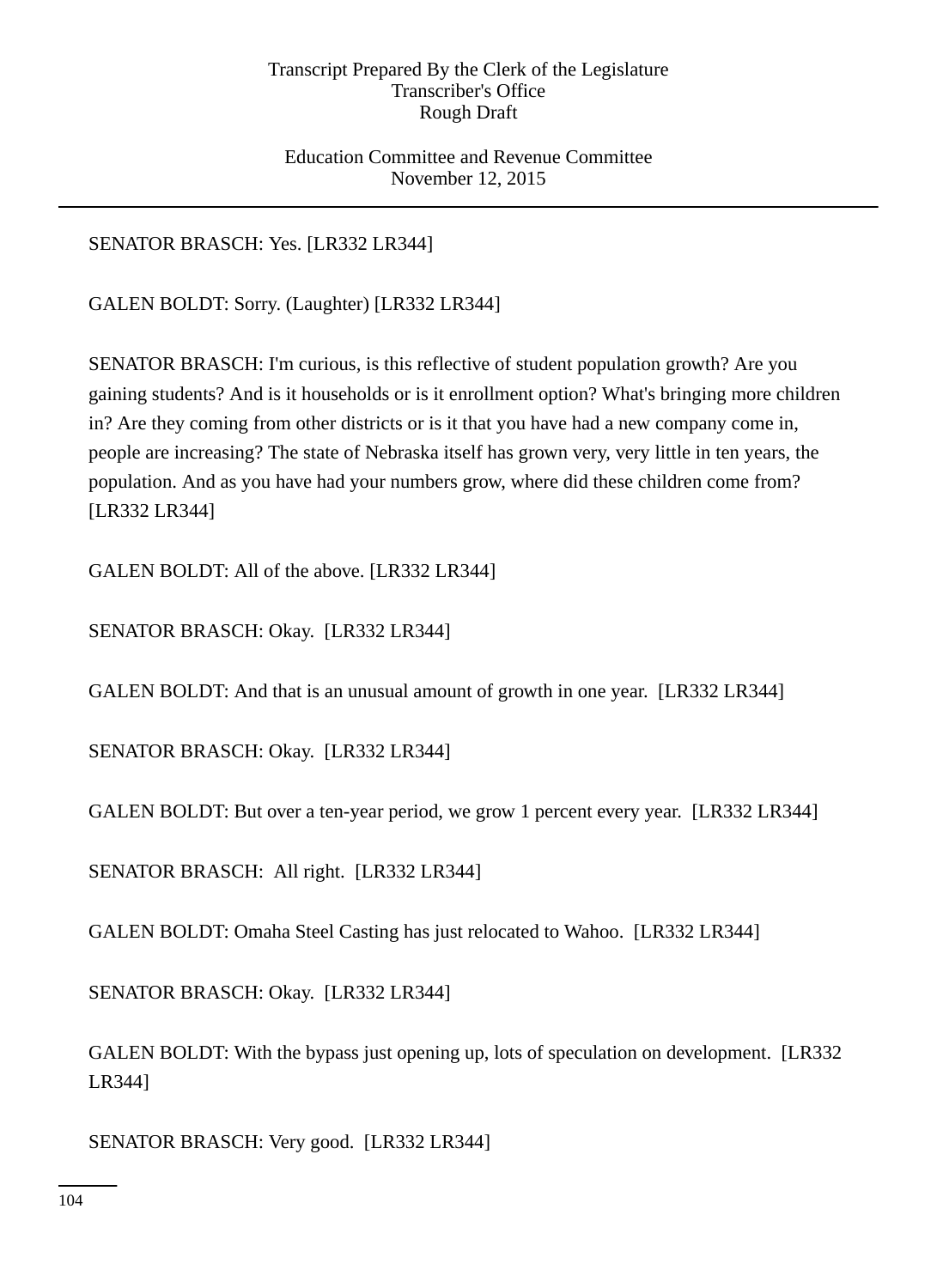# Education Committee and Revenue Committee November 12, 2015

GALEN BOLDT: There is more development that has been happening, especially in the last two years. The location of Wahoo, you know, it's kind of far enough away but just close enough that we believe that kind of enrollment growth is a trend that will continue and probably get bigger. We have a parochial school within our school district. The last two years we have gained students from our parochial school, two really, very good schools. And those choices sometimes, I mean, you are at the discretion of parents, where they would like to have kids go. But there's no doubt about it, we are a growing school district with growing needs and yet over that same fiveyear period that I was talking about our growth, 3 percent average, 1.4 percent this last year. [LR332 LR344]

SENATOR BRASCH: I just thought that seemed like a large number of students for... [LR332 LR344]

GALEN BOLDT: In the one-year shot, it sure was. [LR332 LR344]

SENATOR BRASCH: Very good. I have no other questions. Thank you. [LR332 LR344]

SENATOR GLOOR: Thank you. Senator Hadley. [LR332 LR344]

SENATOR HADLEY: I just wanted to say you have an outstanding first name (laughter). [LR332 LR344]

GALEN BOLDT: Galen, thank you. [LR332 LR344]

SENATOR HADLEY: That's all I needed to say. [LR332 LR344]

GALEN BOLDT: Not many of us around anymore, are there? [LR332 LR344]

SENATOR HADLEY: There aren't many of us around. [LR332 LR344]

SENATOR GLOOR: Senator Groene. [LR332 LR344]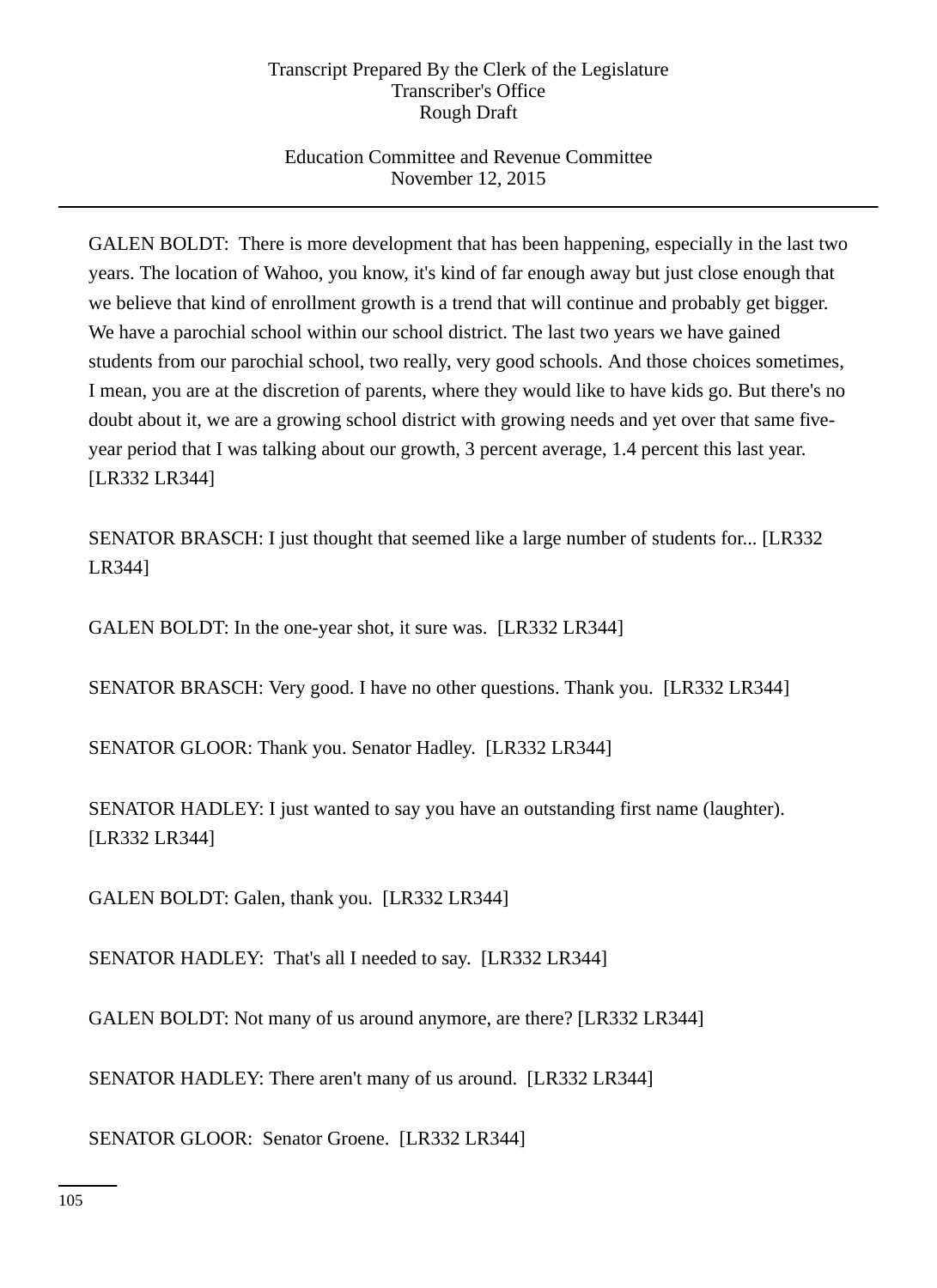## Education Committee and Revenue Committee November 12, 2015

SENATOR GROENE: To the superintendent from Sioux City, you've got Sioux City, South Dakota, basically, Sioux City, Iowa, and Sioux City, Nebraska. Which one of those is growing the fastest? [LR332 LR344]

VERN FISHER: There's good growth in South Dakota, right across the border, in Nebraska itself, and in Iowa. [LR332 LR344]

SENATOR GROENE: But I've heard South Dakota is booming. [LR332 LR344]

VERN FISHER: In the area of the tristate region, they're doing quite well. [LR332 LR344]

SENATOR GROENE: Who has the lowest property taxes? [LR332 LR344]

VERN FISHER: I would... [LR332 LR344]

SENATOR GROENE: South Dakota? [LR332 LR344]

VERN FISHER: I think that's accurate, yes. [LR332 LR344]

SENATOR GROENE: Thank you. [LR332 LR344]

SENATOR GLOOR: Thank you for your testimony. Thank you both for your testimony. We will move on to GNSA, Mr. Loeffelholz. [LR332 LR344]

TROY LOEFFELHOLZ: (Exhibits 9 and 10) Good afternoon. My name is Troy Loeffelholz, T-ro-y L-o-e-f-f-e-l-h-o-l-z, superintendent of Columbus Public Schools, and I'm here to represent the 26 member schools of the Greater Nebraska Schools Association, or the GNSA. The GNSA schools are responsible for the education of over two-thirds, 209,141 of the 307,398 students in the state of Nebraska, public school students. The purpose of the GNSA is to collectively advocate for all Nebraska public school students, and I'm grateful for the opportunity to meet with you today. All school districts in the state of Nebraska receive some form of state aid, all schools. All students in the Greater Nebraska Schools Association school districts and 81 percent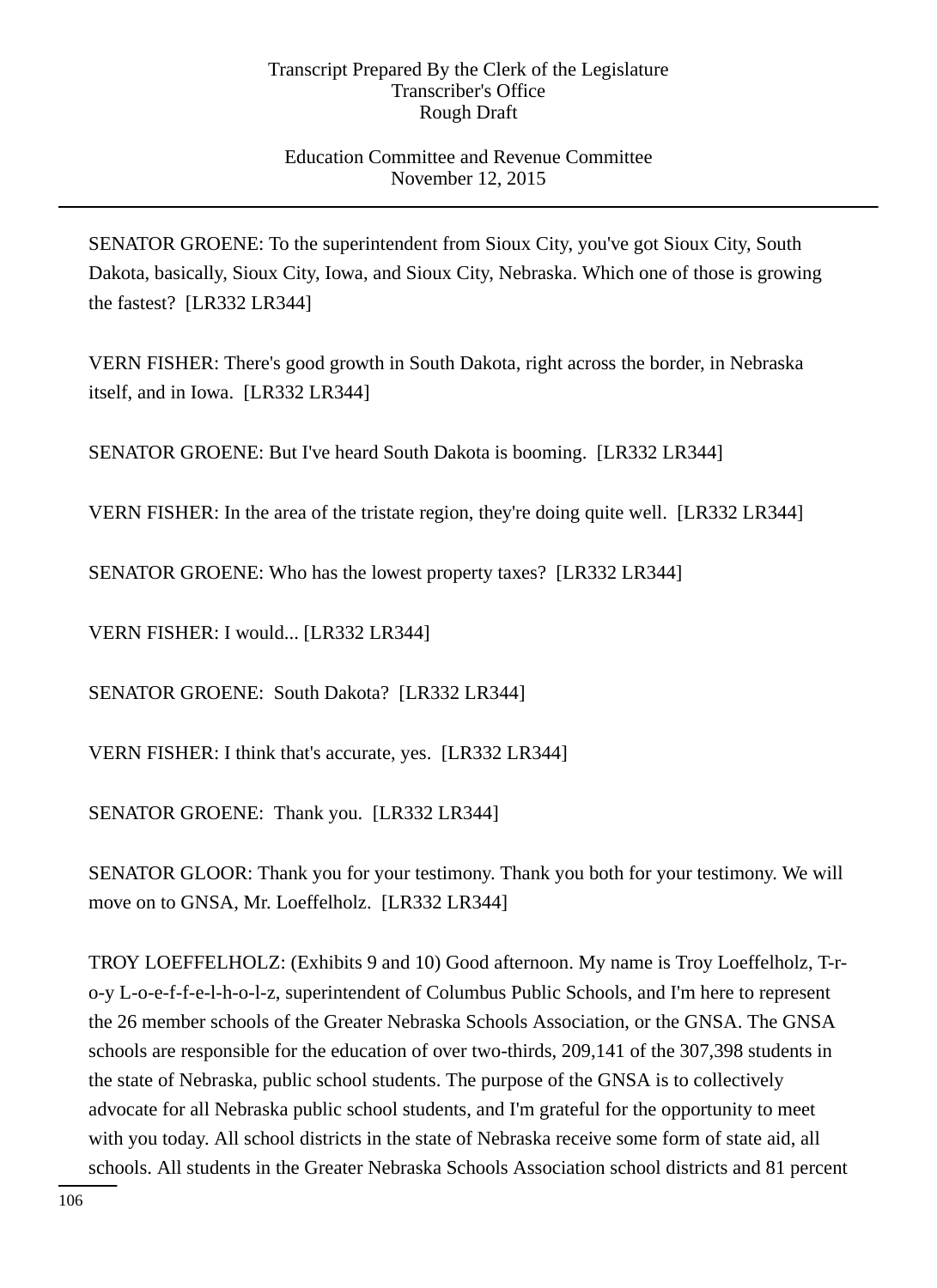### Education Committee and Revenue Committee November 12, 2015

of Nebraska's public school students rely on equalization aid to provide the essential learning opportunities for students to become college and career ready upon high school graduation. I'm here to discuss three ideas for these committees to consider. First, as everyone here knows, the funding of public school education is the single largest and best investment Nebraska makes in its future. This committee is challenged with that charge, first and foremost. Secondly, the concept of equalization is at the core of effective state funding for education. When defined needs in a school district are greater than the defined resources in a school district, the difference equals equalization need. The purpose of equalization aid is clear and reasonable: to provide resources to school districts that do not have adequate local resources to meet defined needs. Lastly, two problems have occurred over the past five to ten years. First, needs have grown faster than the state-funded equalization portion of the state education funding system. Simply put, students are coming to the public school districts in greater number and with greater needs and fewer supports. Trend line increases over the past decade for the number of students from poverty, ELL, and special education needs are well documented, as well as a shift in the student population from rural areas to city and metropolitan districts. The second problem, unrelated to the first, is the unbridled increase in ag land valuation made worse by the school funding system's historical overreliance on local property taxes. Local property taxes are the only source of funding available to local school districts when state resources are inadequate. We believe that we were asked to come up with a solution to a problem that was not created by TEEOSA. The GNSA suggests that the committee consider the following recommendations: review proposals submitted by the Tax Modernization Committee to consider the best strategy and policy to support public education; the GNSA supports the reestablishment in some form of the School Finance (sic--Financing) Review Commission to provide a yearly report on the changes and needs and resources that form the basis for state funding of schools, such a committee would be in a better position to analyze trends, identify fluctuations in the economy and offer immediate solutions based on accurate data; and to illustrate a commitment to funding public education and recognize public education as the best investment you can make for the future of Nebraska and ensuring calculated allocated resources are available that keeps education whole and supports equitable learning opportunities for all of Nebraska's children. The GNSA recognizes that if the state truly wants to reduce the overreliance on property taxes and continue the principles of equalizing resources and opportunity for K-12 students, more state funding sources will be needed. This is not a school spending issue as the data shows school spending increasing less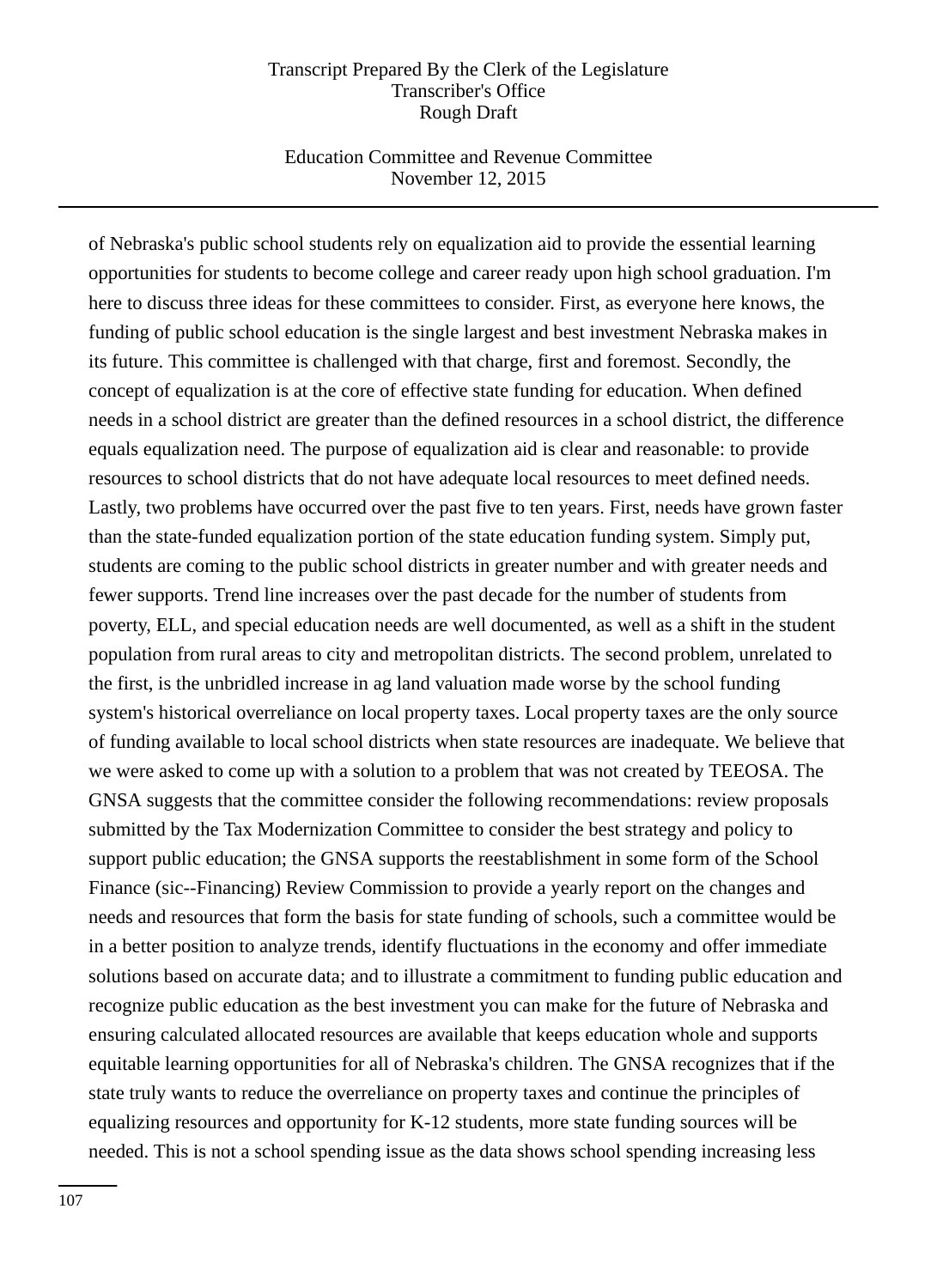# Education Committee and Revenue Committee November 12, 2015

than state spending over the past five years. The system is working the way it is intended, except that the limited state allocation has led to districts raising more from local resources. Equalized districts are already at the maximum levy limit and cannot increase local resources other than increased valuation. And I will stop there since I'm on the red. [LR332 LR344]

SENATOR GLOOR: Thank you. Questions? Senator Scheer. [LR332 LR344]

SENATOR SCHEER: Just one real quickly. Thanks for coming, Troy. Do you...assuming that the state did both, is there a problem with both the foundational aid and equalization aid? [LR332 LR344]

TROY LOEFFELHOLZ: Yes. GNSA believes...and this is one of the paragraphs I didn't get to finish but I will do that. We look at foundation aid as disequalizing, as not a present solution to the issues. Foundation aid would be going to districts who have adequate local resources. [LR332 LR344]

SENATOR SCHEER: Understand, but if they're providing both, what is the difference? What's the rub if you're providing both equalization aid to those districts that need it, as well as providing equalization or foundational aid to all districts, including equalized districts? [LR332 LR344]

TROY LOEFFELHOLZ: Well, I think our fear would be if state budgets got tight once again, that that would...well, the two fears. That might be one of the first things to be taken away from that standpoint. And another fear of ours is foundation aid would have become part of the TEEOSA formula that would also take away from equalization aid. [LR332 LR344]

SENATOR SCHEER: I suppose it depends on how you would... [LR332 LR344]

TROY LOEFFELHOLZ: Right. [LR332 LR344]

SENATOR SCHEER: ...develop it. But we would assume that it wouldn't, so. [LR332 LR344]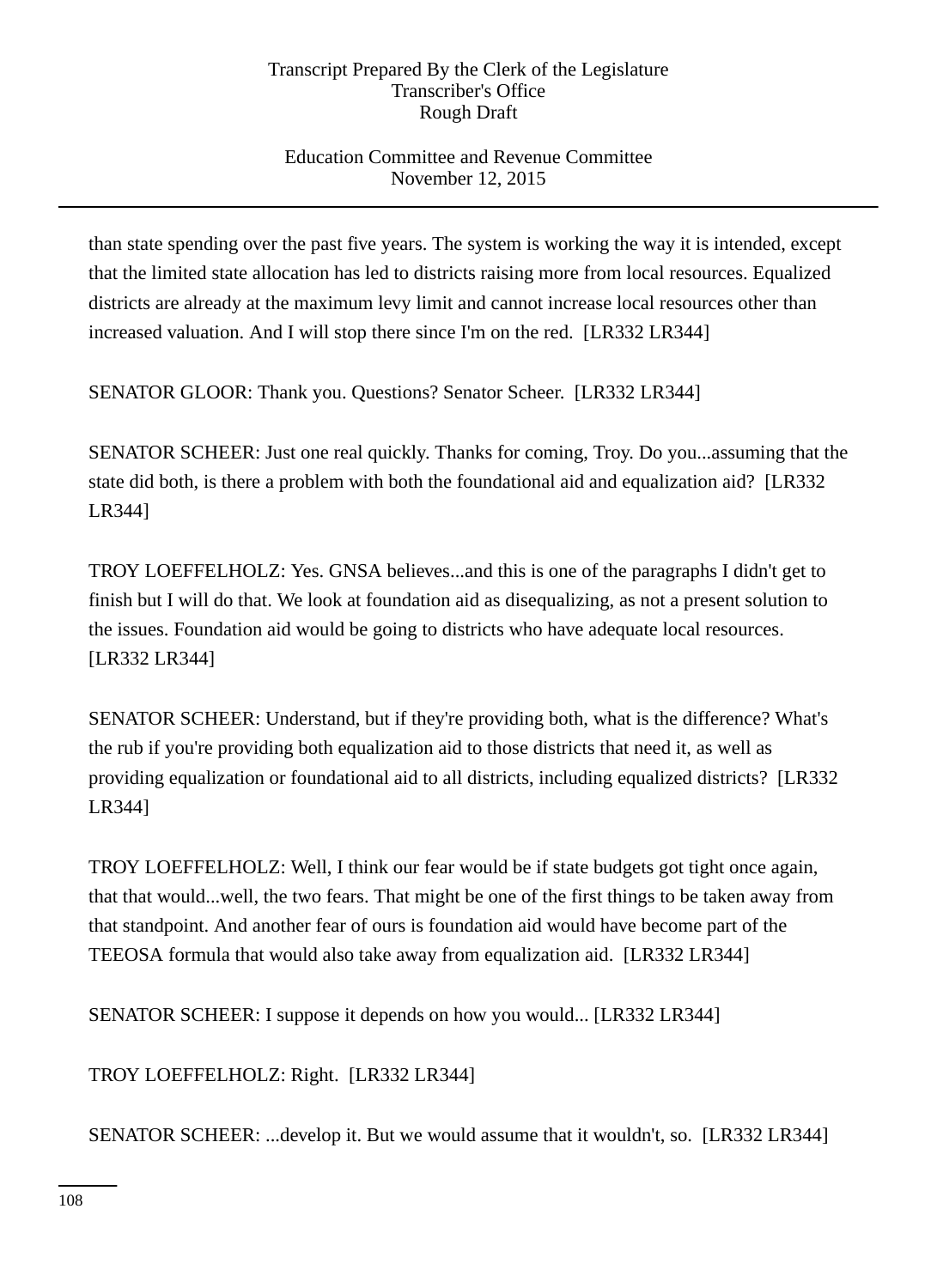### Education Committee and Revenue Committee November 12, 2015

TROY LOEFFELHOLZ: I've assumed a lot of things (laughter). [LR332 LR344]

SENATOR SCHEER: Well, it's a hypothetical question, so I get to assume a lot (inaudible). [LR332 LR344]

TROY LOEFFELHOLZ: Yeah, it is a good question. Until a model has drawn out I don't know if...it all depends on how it fits into or out of the formula and how it affects each school district and I think any changes then would have to be run through the system and through the calculation to determine if those things would be detrimental to equalized schools. [LR332 LR344]

SENATOR SCHEER: Okay, thank you. Thank you, Senator Gloor. [LR332 LR344]

SENATOR GLOOR: Senator Groene, I'm sorry, and then Senator Kolowski. [LR332 LR344]

SENATOR GROENE: You made a statement that local resources, they have adequate local resources, they have local valuations. You're interpreting that into saying that just because you have valuations you have more money, resources. That's not exactly true in a lot of cases. So valuation doesn't mean a person has the ability to pay. But I'm really concerned about why you don't believe the local school board thinks enough of their school district--not Columbus, but somebody--why it's your business why another school board wants to lower their mill levy and they can run their school efficiently and give adequate education without having a minimum levy. Why...I understand it might affect overall the rapid increase because now the raise might drop on spending, which would help the taxpayer. But why do you care what a local school district does and a local school board that you're not a member of that community does with their local levy? [LR332 LR344]

TROY LOEFFELHOLZ: Right. And I think local school boards should have choice on their mill levy. Our concern is those school districts who...and I live in Platte County. We have three school districts. One has a maximum levy of \$1.05. The other one has a levy I think of 67 cents. And the other one is 30 cents. They have the resources, the local resources to meet their spending and their spending needs, whereas Columbus Public Schools at \$1.05, we are at our levy limit and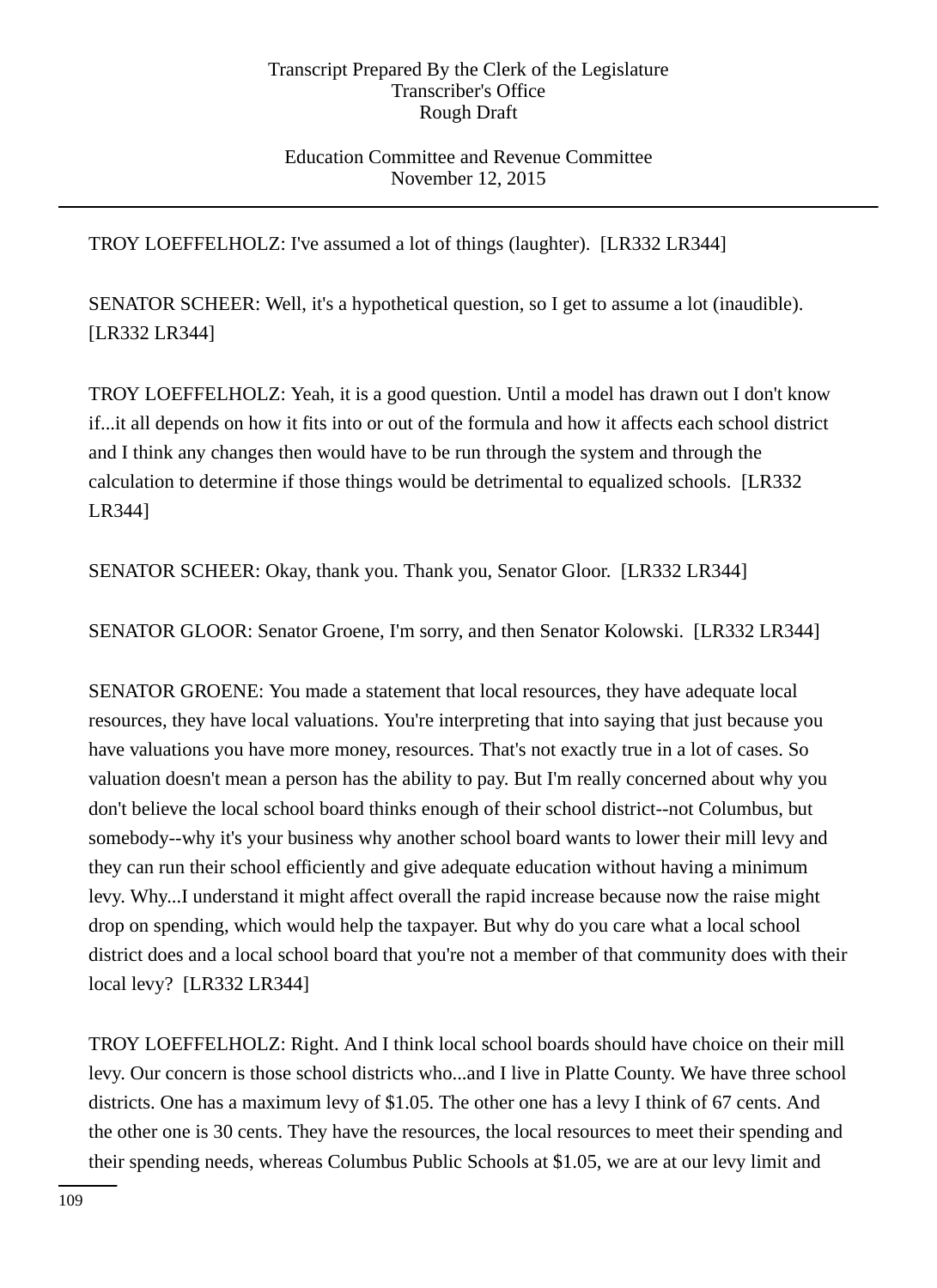# Education Committee and Revenue Committee November 12, 2015

we cannot make a choice to go higher because we're already there. And so what we're saying here is reduction of state aid, reduction in the levy limit would water down the state aid to all school districts, even to those who would not be equalized. [LR332 LR344]

SENATOR GROENE: There's very few school districts that drop below the minimum levy because...if they get equalized aid. That's not going to change the dollar amount. It's a very small amount of money if somebody is at 95 mills (sic) and wants to go to 90, that's not going to dilute the pool. They're already getting that equalized aid. [LR332 LR344]

TROY LOEFFELHOLZ: Right. Right. [LR332 LR344]

SENATOR GROENE: What we're saying is, if they can run a more efficient school and get their equalized aid...and then after they do the levy, you know, the levy local resource, if they want to lower it, what's that to anybody else in the state or anybody else's school district? [LR332 LR344]

TROY LOEFFELHOLZ: Right. So what you're saying is they'd go from 95 to 90 and still receive equalization aid. They should. [LR332 LR344]

SENATOR GROENE: And when figured at \$1, what their local effort rate would be. [LR332 LR344]

TROY LOEFFELHOLZ: Their local effort rate at \$1. You know, I'll share an example. Columbus Public Schools back in 2009 was at \$1 with our levy and we were receiving equalization aid because the \$1 was the levy limit at that point in time. It was right after the ARRA funds had went out or had run dry that we took a \$2.8 million reduction in equalization aid. We were told life was too good in Platte County with valuation. Well, it was good around. But in a district like Columbus Public Schools and equalized...and most of the equalized schools, you're really landlocked where you only have...we only have 1 percent with ag valuation. Reduction in equalization aid, we don't have a way to make up those funds. But we did raise our levy to \$1.05. But raising that levy to \$1.05 only gained us another \$625,000 and we lost \$2.8 million. So even though we had a local choice, we still were not able to get to the limits where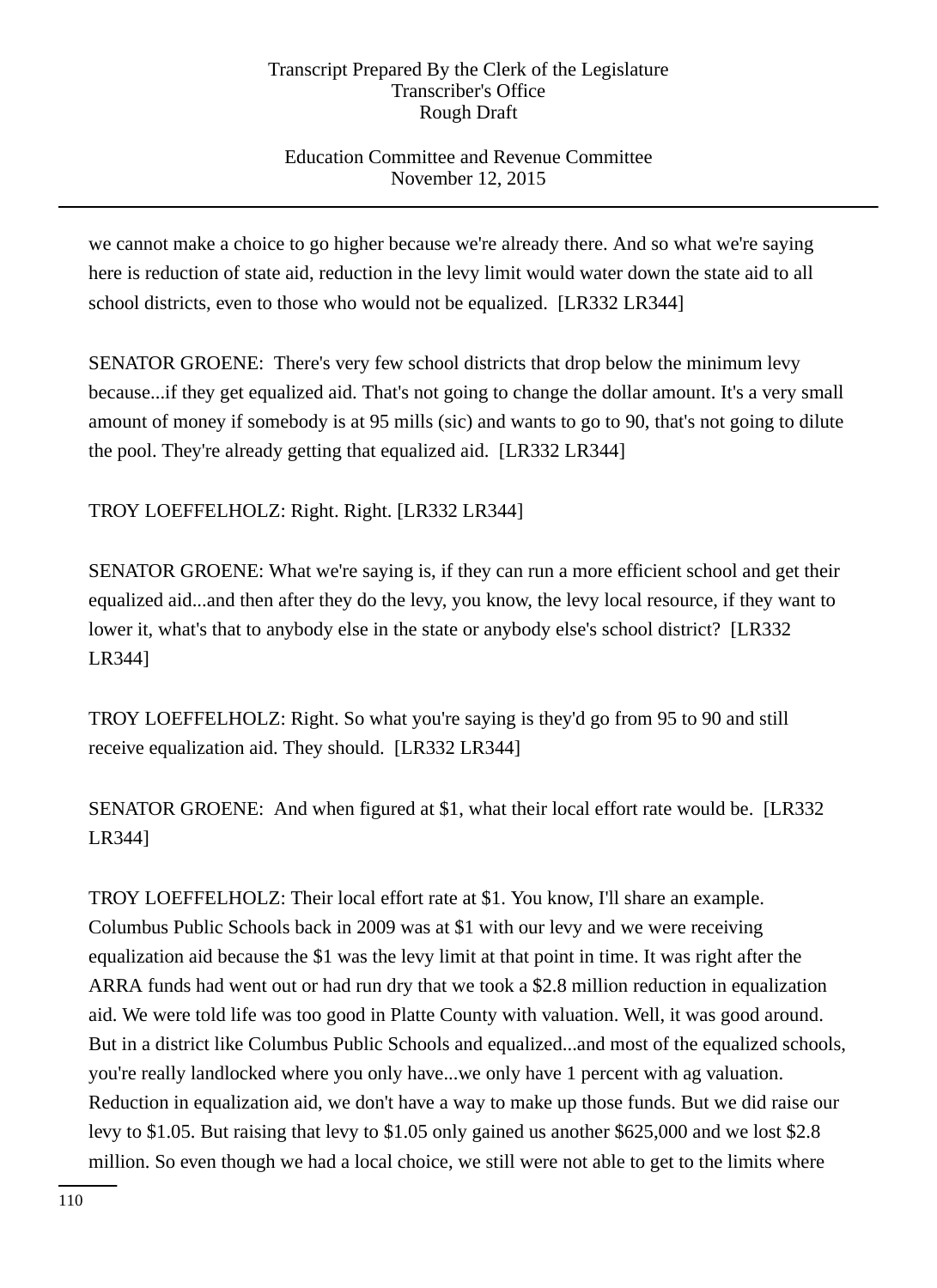## Education Committee and Revenue Committee November 12, 2015

we were. In fact, today we're still not even at the state...the equalization limits we had back in 2008, 2009, and we reduced 23 staff in that time period to make the budget work. [LR332 LR344]

SENATOR GROENE: Thank you. [LR332 LR344]

SENATOR GLOOR: Senator Kolowski. [LR332 LR344]

SENATOR KOLOWSKI: (Inaudible) thank you. [LR332 LR344]

SENATOR GLOOR: Senator Sullivan. [LR332 LR344]

SENATOR SULLIVAN: Thank you, Senator Gloor. And thank you, Mr. Loeffelholz. So just so I'm sort of clarified in my own mind in terms of the challenge that we have with this resolution, you prefer no changes in TEEOSA; you do not think even if TEEOSA were changed, you were still against foundation aid going out to school districts; and thirdly, you think the solution is found elsewhere. []

TROY LOEFFELHOLZ: It's hard to remember all those three things. The first one being...well, the GNSA believes that foundation aid is disequalizing, even if it's going to equalized school districts, because it's providing state funds outside of a calculation of the regular TEEOSA and state aid, because school districts do receive funding in terms of option enrollment and other allowances and poverty and ELL and special education. So they're receiving those funds. The foundation would be disequalizing because those school districts already have the local resources to raise the funds if they were allowed to increase their spending limit. And one of the things that...and I'll use Humphrey, for example, because... []

SENATOR SULLIVAN: But wait a minute. That is not addressing the problem that we're dealing with right now, right? [LR332 LR344]

TROY LOEFFELHOLZ: Right. That is correct. [LR332 LR344]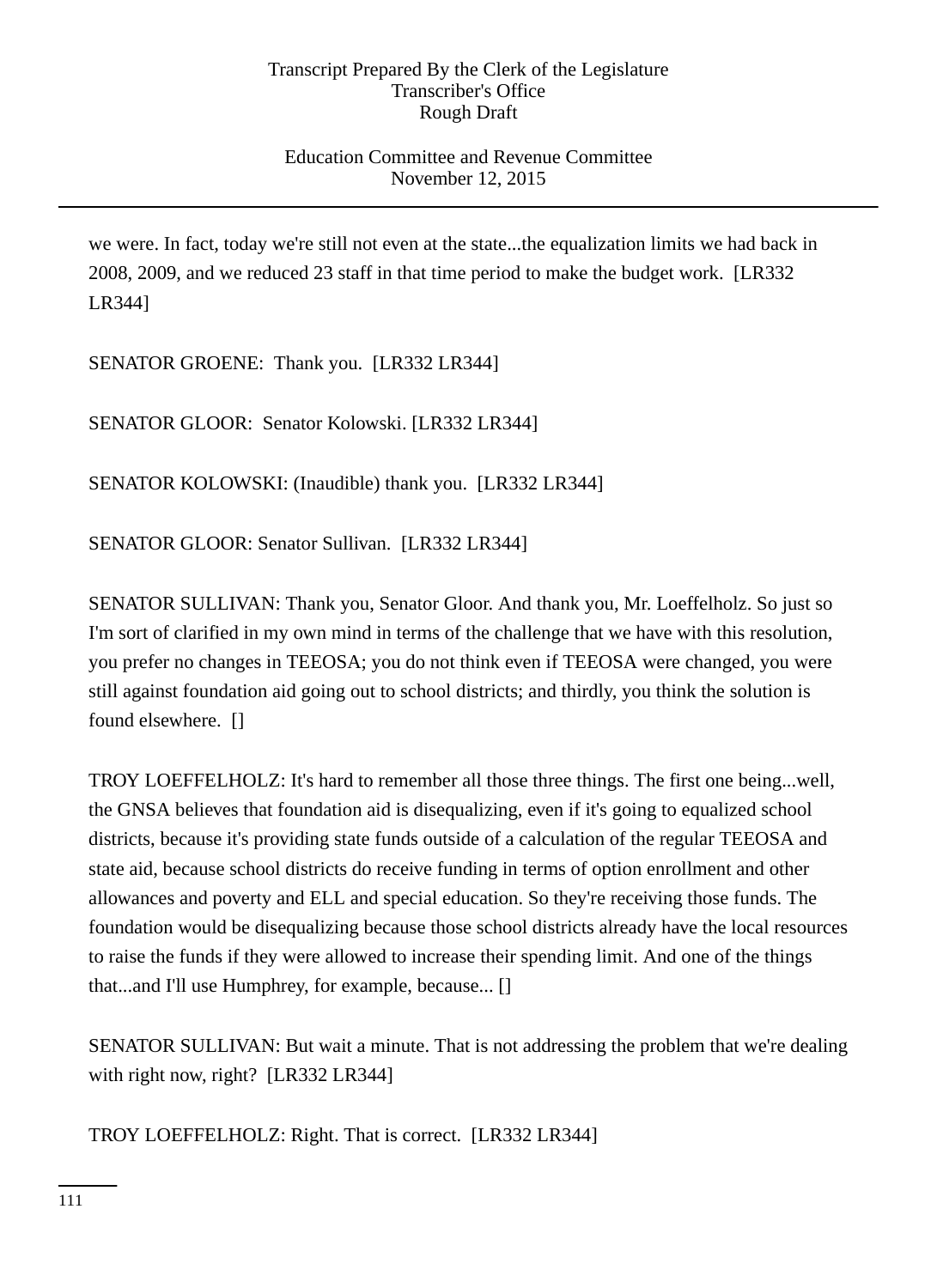### Education Committee and Revenue Committee November 12, 2015

SENATOR SULLIVAN: So in other words, you prefer to have the solution to the problem we're dealing with today solved elsewhere, other than TEEOSA, in any other approach to school funding. [LR332 LR344]

TROY LOEFFELHOLZ: No. We think TEEOSA is working as it's intended. [LR332 LR344]

SENATOR SULLIVAN: That's what I mean. [LR332 LR344]

TROY LOEFFELHOLZ: Yes, ma'am. [LR332 LR344]

SENATOR GLOOR: Senator Davis. [LR332 LR344]

SENATOR DAVIS: Thank you. So in light of that, what suggestions do you have to make? We're just essentially going to stay with TEEOSA as it is. Do you have other ideas? [LR332] LR344]

TROY LOEFFELHOLZ: Well, going back to the recommendation of the TEEOSA review committee, and I think that was your bill and we met in your office last session, somebody to look at the trends. If you go back--and I can't remember and my institutional knowledge is sitting right behind me--but back prior to all the ag land valuation in the recession, there was a review committee in place to predict and look at those fluctuations and make adjustments as necessary. And that...to us, that recommendation to be ahead of the game versus being reactive in that makes more sense to us. [LR332 LR344]

SENATOR DAVIS: And I agree. One thing that I tossed around a lot in my head and have laid before the committee is maybe trying to do more for special education... [LR332 LR344]

TROY LOEFFELHOLZ: Yes. [LR332 LR344]

SENATOR DAVIS: ...which would percolate out to all the districts. Care to comment on that? [LR332 LR344]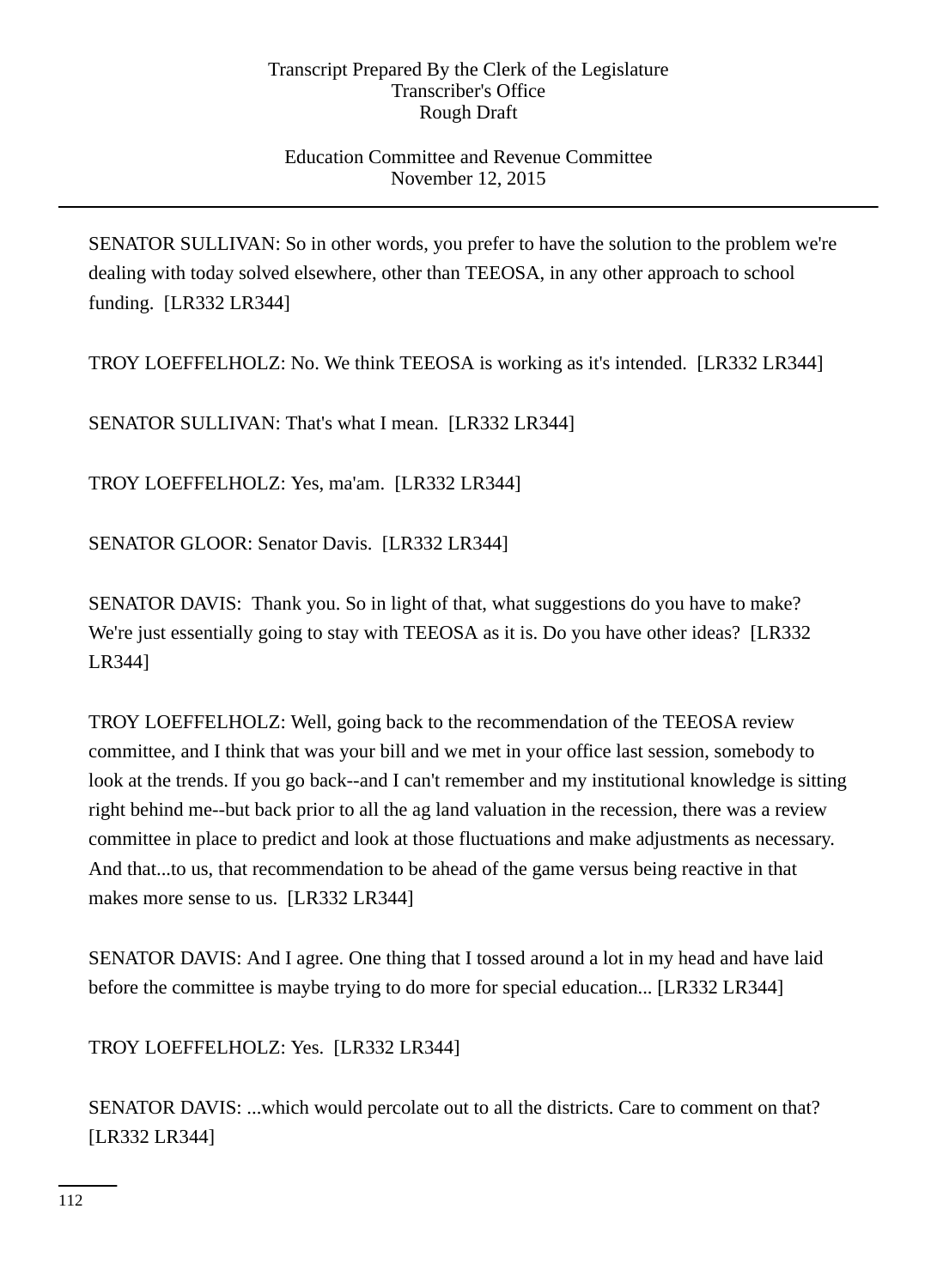# Education Committee and Revenue Committee November 12, 2015

TROY LOEFFELHOLZ: Oh, absolutely. Special education, I spent two and a half hours in a meeting yesterday on mental health of kids. And does that...is that special education? Yes, in terms of other health impaired and some other things, it falls into that category. And for two and a half hours we were trying to decide funding to help students receive the services that they needed. And quite honestly, we didn't have the funding in place or budgeted to do that because it's an unexpected case. Special education funding is something. Poverty funding is something that I think that's distributed throughout all school districts in the state of Nebraska and you do see a growing numbers of kids identified by free and reduced lunch, in poverty, and we also see an increased number of students coming to us with learning disabilities and/or mental health issues. [LR332 LR344]

SENATOR DAVIS: So as I understand, as I remember from my days on school boards, at one time we were about 80 percent reimbursement from the state. Today it's down in the 50s or high 40s. [LR332 LR344]

TROY LOEFFELHOLZ: Forties. [LR332 LR344]

SENATOR KOLOWSKI: Forties in federal. [LR332 LR344]

SENATOR DAVIS: Federal. Thank you. [LR332 LR344]

TROY LOEFFELHOLZ: That is correct. [LR332 LR344]

SENATOR DAVIS: Thank you. [LR332 LR344]

SENATOR GLOOR: Senator Krist. [LR332 LR344]

SENATOR KRIST: Thank you, Chairman. Every kid...let me rephrase it. Every school district in the state of Nebraska gets some aid from the state. True statement, right? [LR332 LR344]

TROY LOEFFELHOLZ: Gets some aid from the state, yes. [LR332 LR344]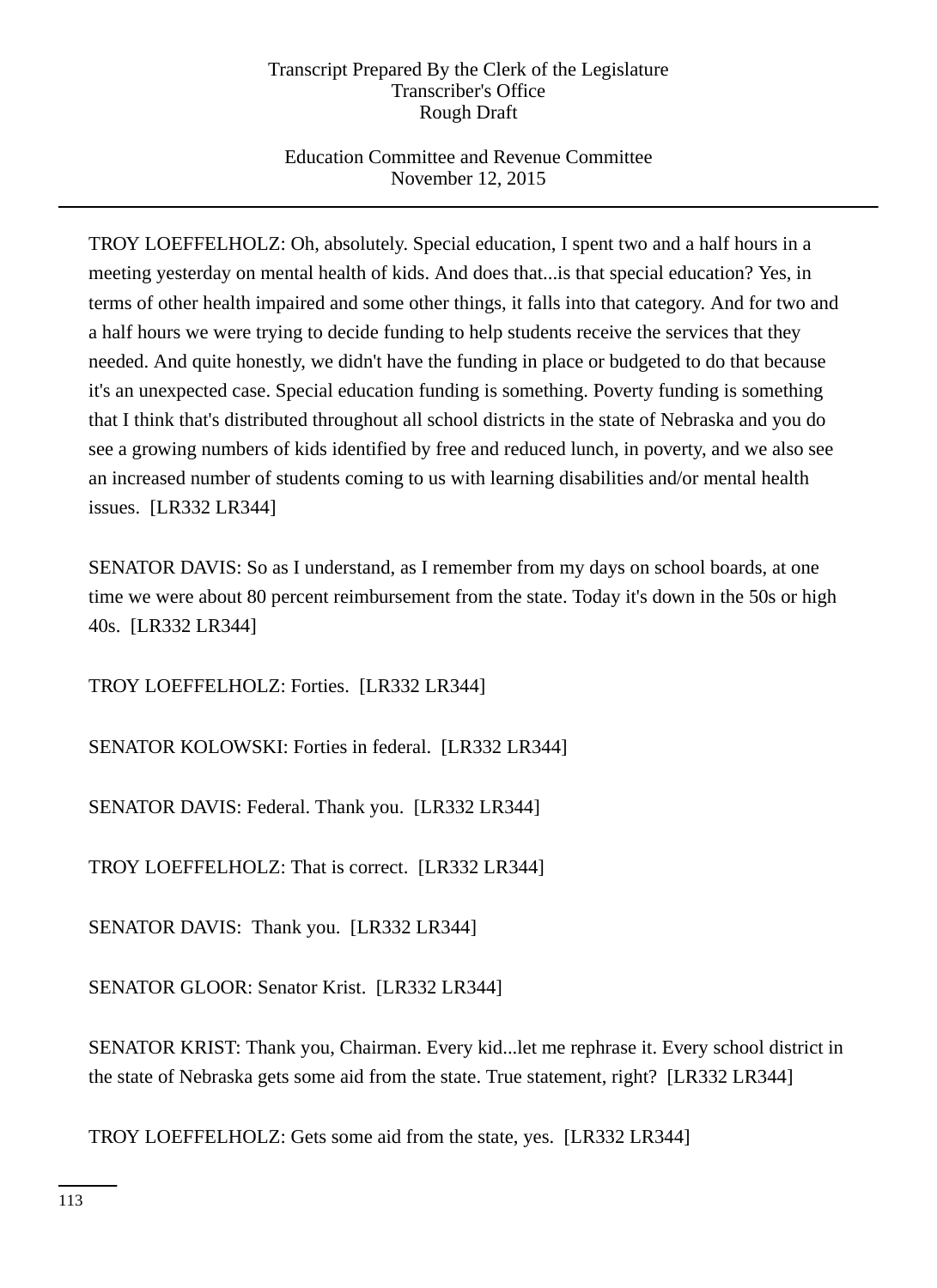## Education Committee and Revenue Committee November 12, 2015

SENATOR KRIST: Okay. So I'm going to pose a different hypothetical to you because it seems to me like your idea of foundation is that this would be potentially outside the TEEOSA formula and I don't know where we're going to get that money. [LR332 LR344]

TROY LOEFFELHOLZ: I would agree. [LR332 LR344]

SENATOR KRIST: Okay. So let's agree then that the foundation money would be foundation money and it would be in place of every school district gets money from the state of Nebraska and that would be a cost per student in district... [LR332 LR344]

TROY LOEFFELHOLZ: Right. [LR332 LR344]

SENATOR KRIST: ...not the school district but... [LR332 LR344]

TROY LOEFFELHOLZ: Right. [LR332 LR344]

SENATOR KRIST: ...as Senator Harr made a point, we care about the cost per student. [LR332 LR344]

TROY LOEFFELHOLZ: Correct. [LR332 LR344]

SENATOR KRIST: If we started out with the foundational funding that said every child in the state of Nebraska is going to get \$2,000 and then we started to, as Dr. Goss said, throw out the baby with the bathwater and redesign the formula so that we look at those school districts, that's a different structure than what you're weighing in on or what your organization is weighing in on. [LR332 LR344 ]

TROY LOEFFELHOLZ: Right. [LR332 LR344]

SENATOR KRIST: Right. [LR332 LR344]

TROY LOEFFELHOLZ: Yeah. [LR332 LR344]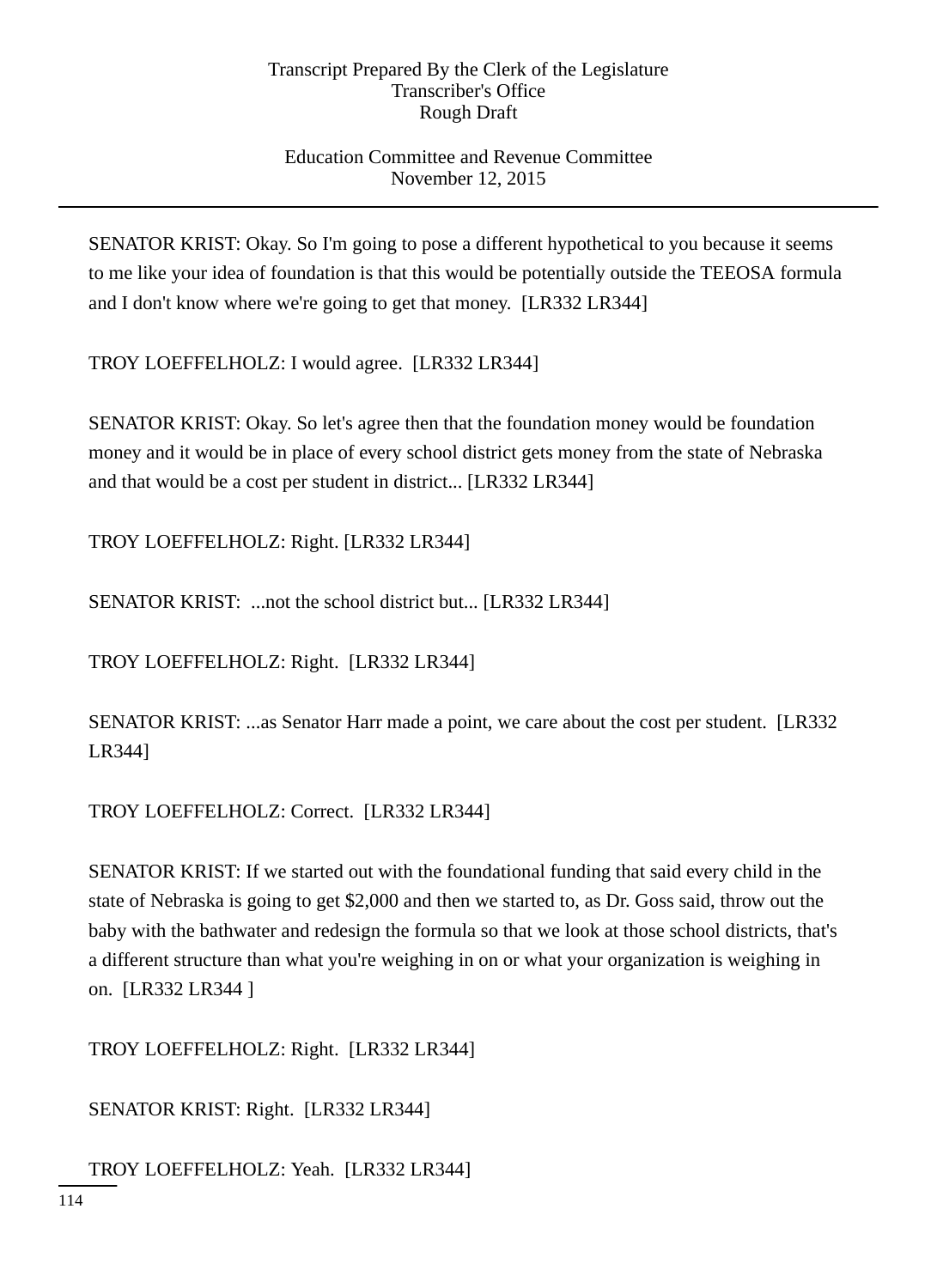# Education Committee and Revenue Committee November 12, 2015

SENATOR KRIST: So what I'd love to see from your organization, because I think the value here is that you're out there doing the job, you're in the trenches, if you looked at that different construct, that different...those different parameters, now where are we,... [LR332 LR344]

TROY LOEFFELHOLZ: Right. [LR332 LR344]

SENATOR KRIST: ...because I think the level playing field might be...we might suggest that that is the foundation. And then we can look at another structure that does not automatically trigger us to continue to drive up a, quote unquote, formula for funding that may or may not be responsive to... [LR332 LR344]

TROY LOEFFELHOLZ: Right. [LR332 LR344]

SENATOR KRIST: ...either you or create a tax base necessity for a property tax base that it's unsustainable, let's say. I'd love to see that from you guys. [LR332 LR344]

TROY LOEFFELHOLZ: Okay. Yeah, and let's say there's \$2,000 foundation aid for every student. We blow up TEEOSA, so to speak, like the guy said earlier. [LR332 LR344]

SENATOR KRIST: We're not going to use dynamite, but go ahead. [LR332 LR344]

TROY LOEFFELHOLZ: Yeah, but you know what I'm saying. [LR332 LR344]

SENATOR KRIST: I know. I know. [LR332 LR344]

TROY LOEFFELHOLZ: So every student in the state of Nebraska receives \$2,000. Then what triggers are in place then for school districts who cannot raise enough of local sources to pay for the education of children? Say the education of children is \$11,000. Well, \$2,000 comes from the state. Then the local might only be able to raise another \$2,000, so that's \$4,000. So then the state would have to kick in the \$7,000 to get to that \$11,000 number if I understand that right. [LR332 LR344]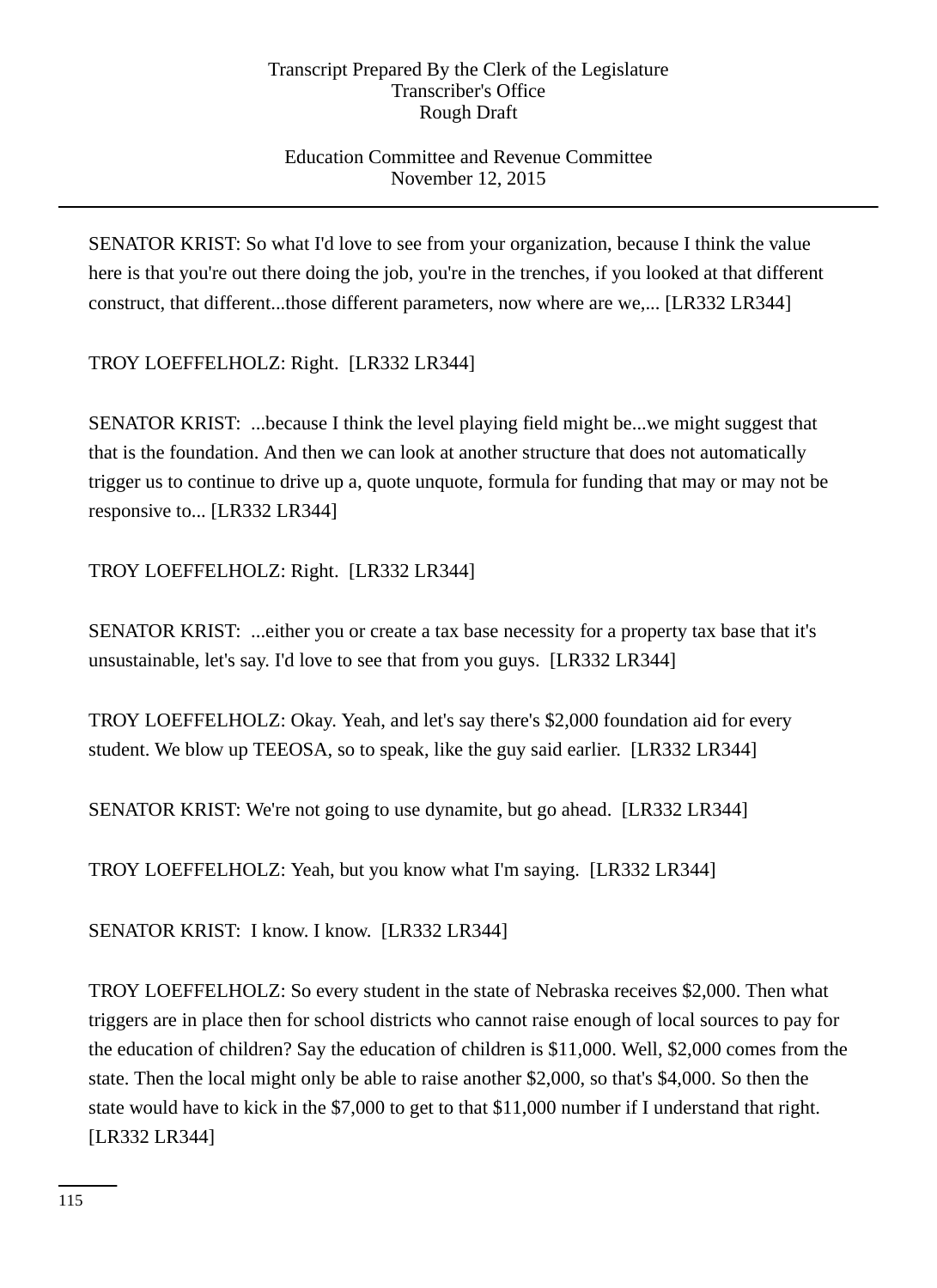### Education Committee and Revenue Committee November 12, 2015

SENATOR KRIST: Yeah, and you're...and I would refer back to the last testifier and say that they are in two different situations. [LR332 LR344]

TROY LOEFFELHOLZ: Yes. [LR332 LR344]

SENATOR KRIST: In one case, we may have to...and I'm not...when you say blow up TEEOSA, I get it. [LR332 LR344]

TROY LOEFFELHOLZ: Yes. [LR332 LR344]

SENATOR KRIST: But I think there's really very well-thought-out, critical parts, critical components of that formula that could be applied. [LR332 LR344]

TROY LOEFFELHOLZ: Right. [LR332 LR344]

SENATOR KRIST: So we're not throwing away the principles. We're saying these are tried and true, time tested. [LR332 LR344]

TROY LOEFFELHOLZ: Right. [LR332 LR344]

SENATOR KRIST: But we start with a base and then we go from there. And if that were the case, I'd love to see input from you all telling us what... [LR332 LR344]

TROY LOEFFELHOLZ: Absolutely. [LR332 LR344]

SENATOR KRIST: ...might be those kind of parameters. And then I'd be remiss...Terry Haack would not let me forget if I didn't say, Bennington, look at that, the highest levy in the state and the lowest cost per student. There we go--paid political announcement. [LR332 LR344]

TROY LOEFFELHOLZ: Yeah, and the list you have, the school districts in yellow and gold in 2000...the school districts highlighted in yellow are GNSA schools and in gold are schools who were equalized school districts. And I just went through that down to the state average. So I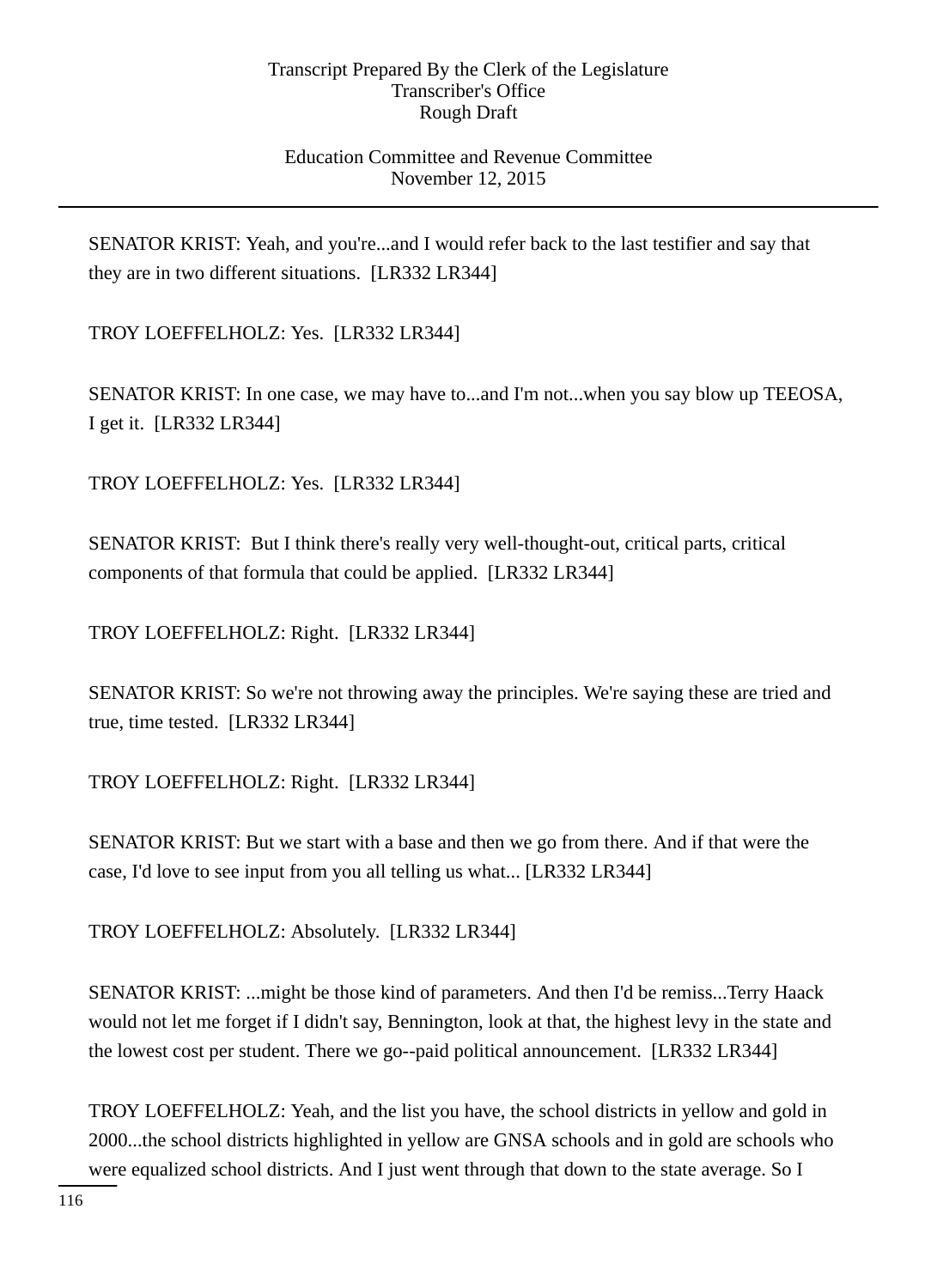# Education Committee and Revenue Committee November 12, 2015

believe we are efficient. I think if you look at the bottom, the overall growth rate is only like 2.2 percent per student per year. So I don't think it's a spending issue. It's the funding and how we fund the school districts from equalized to nonequalized. [LR332 LR344]

SENATOR KRIST: Sure. Thank you. [LR332 LR344]

SENATOR GLOOR: Congratulations, Senator Krist. [LR332 LR344]

SENATOR KRIST: You're welcome. Thank you. [LR332 LR344]

SENATOR GLOOR: Senator Brasch, did you have a question? [LR332 LR344]

SENATOR BRASCH: I do have a question. [LR332 LR344]

SENATOR GLOOR: Okay. [LR332 LR344]

SENATOR BRASCH: Thank you, Chairman. And thank you, as well, for details for us to study over later. When it was brought up about the funding for special education, just for my clarity, is that every student identified with an IEP, an individual education plan? Is that special ed or is that a different funding or are they also students with RTIs, you know, students that are at risk, needing intervention? How are you...what is that pocket of... [LR332 LR344]

TROY LOEFFELHOLZ: Right. Those would be students with a verified disability. [LR332 LR344]

SENATOR BRASCH: A disability, okay. [LR332 LR344]

TROY LOEFFELHOLZ: It could be physical. It could be academic. Typically, with the RTI, if we get in the (Section) 504 plans, some of those things will qualify. We used to have special education flex funding that you would...a little bit more...you'd get a certain percentage of that amount that could be used to help kids at risk that did not qualify for special education. But then part of that also is you have to spend at least a dollar more this year than you did a year ago on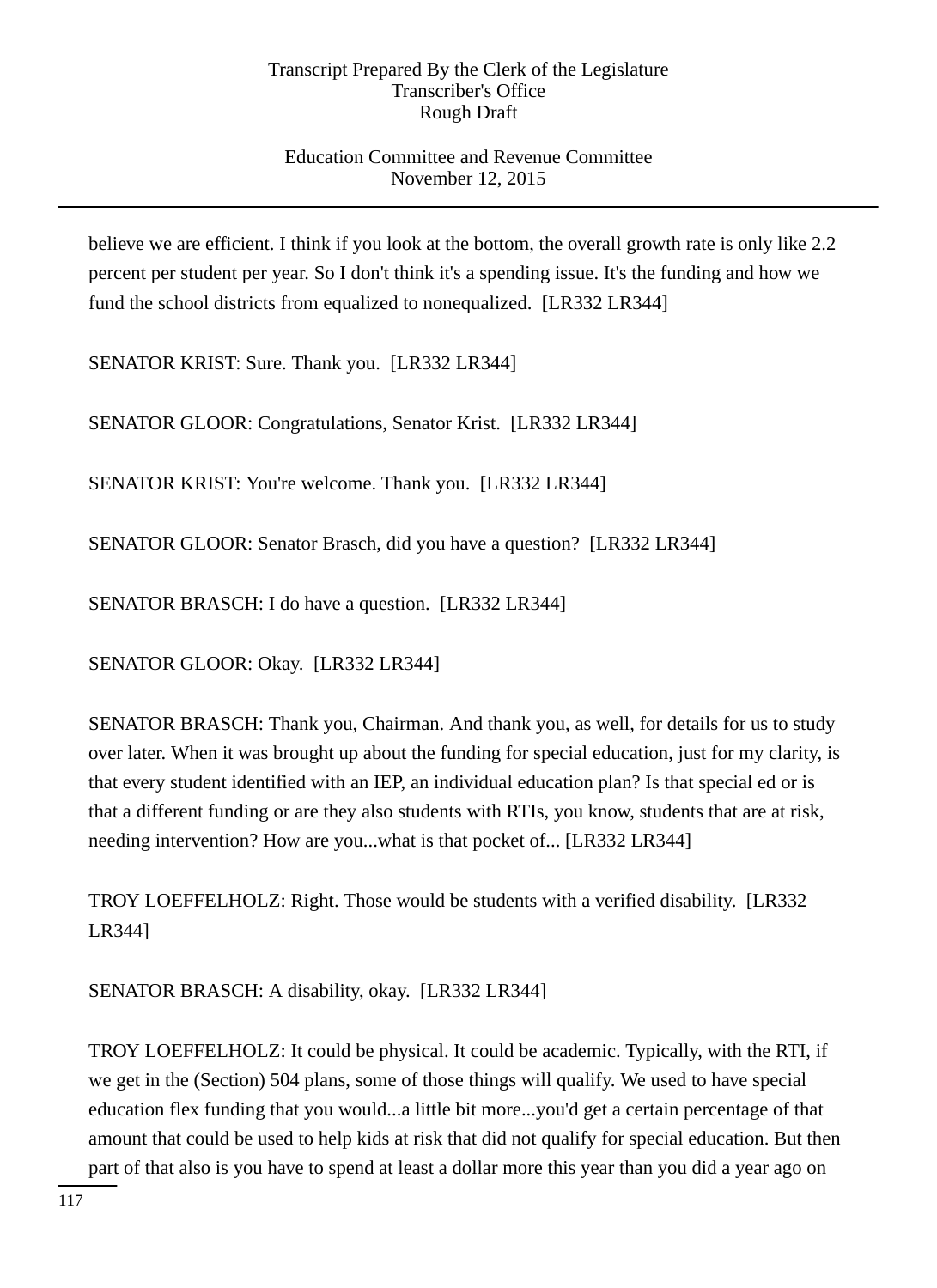## Education Committee and Revenue Committee November 12, 2015

your maintenance of effort, and that has not been hard, I don't think, for any school district to do because of the growing needs of the students. So it's kids with physical and learning disabilities. [LR332 LR344]

SENATOR BRASCH: Both combined. [LR332 LR344]

TROY LOEFFELHOLZ: Both, yes, um-hum. [LR332 LR344]

SENATOR BRASCH: Okay, that answers my question. Thank you. [LR332 LR344]

TROY LOEFFELHOLZ: Yes, you're welcome. [LR332 LR344]

SENATOR GLOOR: Senator Schumacher. [LR332 LR344]

SENATOR SCHUMACHER: Thank you, Senator Gloor. Thank you for coming down and testifying today. [LR332 LR344]

TROY LOEFFELHOLZ: Yes. [LR332 LR344]

SENATOR SCHUMACHER: You know, we talk in terms of local effort rate. And just out of curiosity, have you guys ever run the numbers on what your cost and what the picture would look like in the event the private schools in the Columbus district were to close and you had to assume that burden? And is there any reason that philosophically that somehow shouldn't be part of the calculation of local effort rate? [LR332 LR344]

TROY LOEFFELHOLZ: We have not run the numbers, but we've thought about that. And to be quite honest with you, school space, I don't know what we would do. We'd have to lease back probably their facilities to educate the children just because of no room. We are talking about, if I remember right, 480ish number of kids that would come into our system on top of the 3,700 we already have. So we would jump considerably from that aspect. As far as the local effort rate, they're already included in the local effort rate by their property taxes that they do pay. I don't know if I answered your question. [LR332 LR344]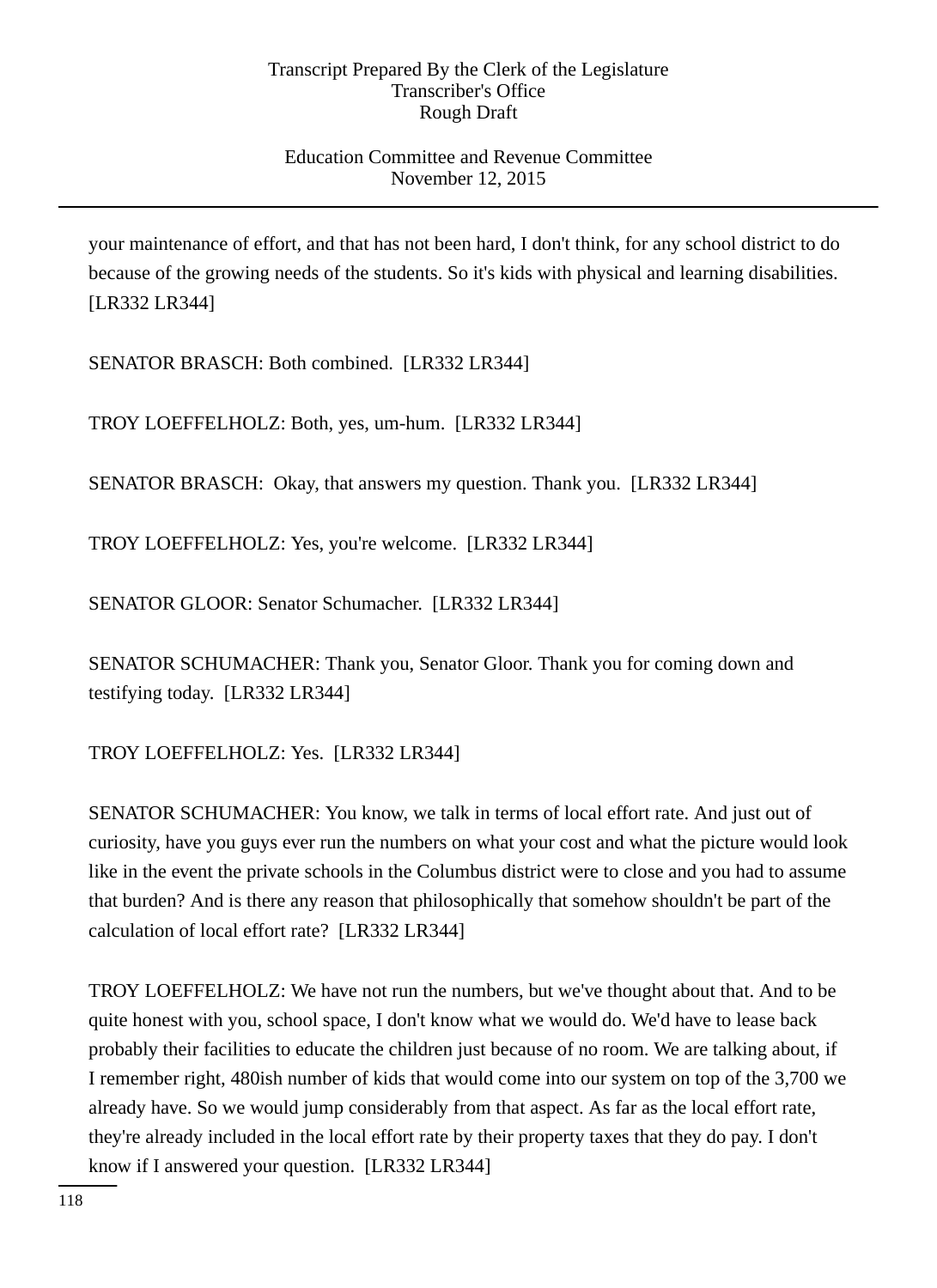### Education Committee and Revenue Committee November 12, 2015

SENATOR SCHUMACHER: But the burden isn't figured into what is...that's part of (inaudible)... [LR332 LR344]

TROY LOEFFELHOLZ: Right, we don't have the burden of educating them. That is correct. [LR332 LR344]

SENATOR SCHUMACHER: Right. And so... [LR332 LR344]

TROY LOEFFELHOLZ: But I will...excuse me. We do, however, spend between \$250,000 and \$300,000 for special education services and other services to the private parochial schools in our community as well. So we're spending over \$250,000 supporting students in those facilities. []

SENATOR SCHUMACHER: But you'd have to do that anyway if they were in your facility. [LR332 LR344]

TROY LOEFFELHOLZ: Correct. [LR332 LR344]

SENATOR SCHUMACHER: There's a big element that...of local expenditure and local effort that somehow should deserve credit. [LR332 LR344]

TROY LOEFFELHOLZ: Right. [LR332 LR344]

SENATOR GLOOR: Seeing no further questions, thank you, Mr. Loeffelholz. [LR332 LR344]

TROY LOEFFELHOLZ: Thank you very much. [LR332 LR344]

SENATOR GLOOR: And should that consolidation ever happen, you'd have one heck of a volleyball team, wouldn't they? [LR332 LR344]

TROY LOEFFELHOLZ: (Laughter) We would have a good volleyball team. [LR332 LR344]

SENATOR GLOOR: Mr. Hansen. [LR332 LR344]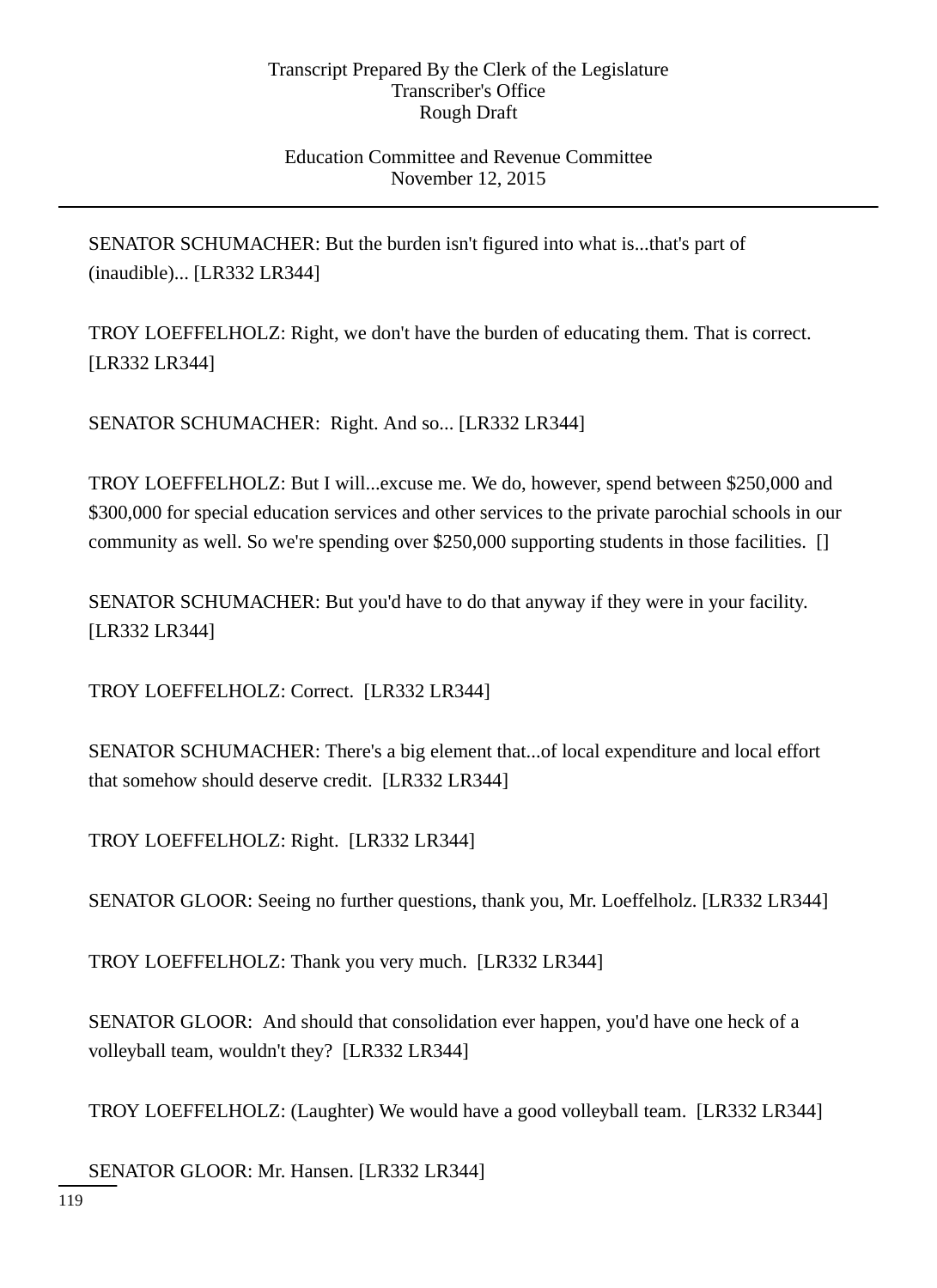### Education Committee and Revenue Committee November 12, 2015

JOHN HANSEN: Good afternoon. For the record, my name is John Hansen, J-o-h-n, Hansen, Ha-n-s-e-n. I'm the president of Nebraska Farmers Union. We're the second largest, second oldest general farm organization in the state. We have members that go across the state. We're in the middle of our policy-setting process as well, as we're having county meetings across the state. We will end up having our convention, hopefully, set our policies as I'm sure they will by December 5. And so then we'll know if we have any changes or wrinkles. But our policy has been fairly consistent in that we support an increase in the income tax and a reduction in the property tax because we believe that it is more fair and reasonable thing to do to tie into the revenue stream after the investment has been made. The risk has been taken and there is a profit. And we are not against paying our fair share of the cost of public education, but the view is widely held that things have drifted for a long enough period of time that we are now well past the center line of fairness on the highway of life and that there needs to be a substantial correction coming back and that that correction cannot be made and develop a more appropriate and balanced way to fund the ongoing and both constitutional as well as the moral obligations to educate our kids by providing a substantial amount of income tax relief at the same time we're doing property tax relief. And so we're very clear that if we have to pick, property tax relief wins. That goes to the top. And it's because we're, as I tried to explain yesterday to a changing arctic impacts on Midwestern agriculture and water conference held at the University of Nebraska...I was there to represent agriculture. And the question came up, well, why doesn't agriculture just do this or that based on the change in climate and weather? And I got out my University of Nebraska cost-of-production numbers and I went through those numbers and explained that on a 1,000-acre corn and soybean farm, half corn, half soybeans, if you use the university numbers at cost of production per bushel times 200 bushel irrigated corn and 50 bushel irrigated soybeans, based on the price of corn and soybeans at the ADM elevator in Newman Grove, Nebraska, you would be the lucky winner of being \$158,500 in the hole so far this year. And so there is the problem, is that you're paying those taxes whether you're making money or not. And so as we look at our tax system as we go forward, to add something new to the consideration, as we go forward it is very clear, based on the conference that I went to yesterday and the national experts that were there, is that we are going to be making changes in how we grow crops, what we grow, the machinery we use, the management systems, and all of that works against the interest of having high fixed costs for property taxes. Thank you, and I'll be glad to answer any questions if I could. [LR332 LR344]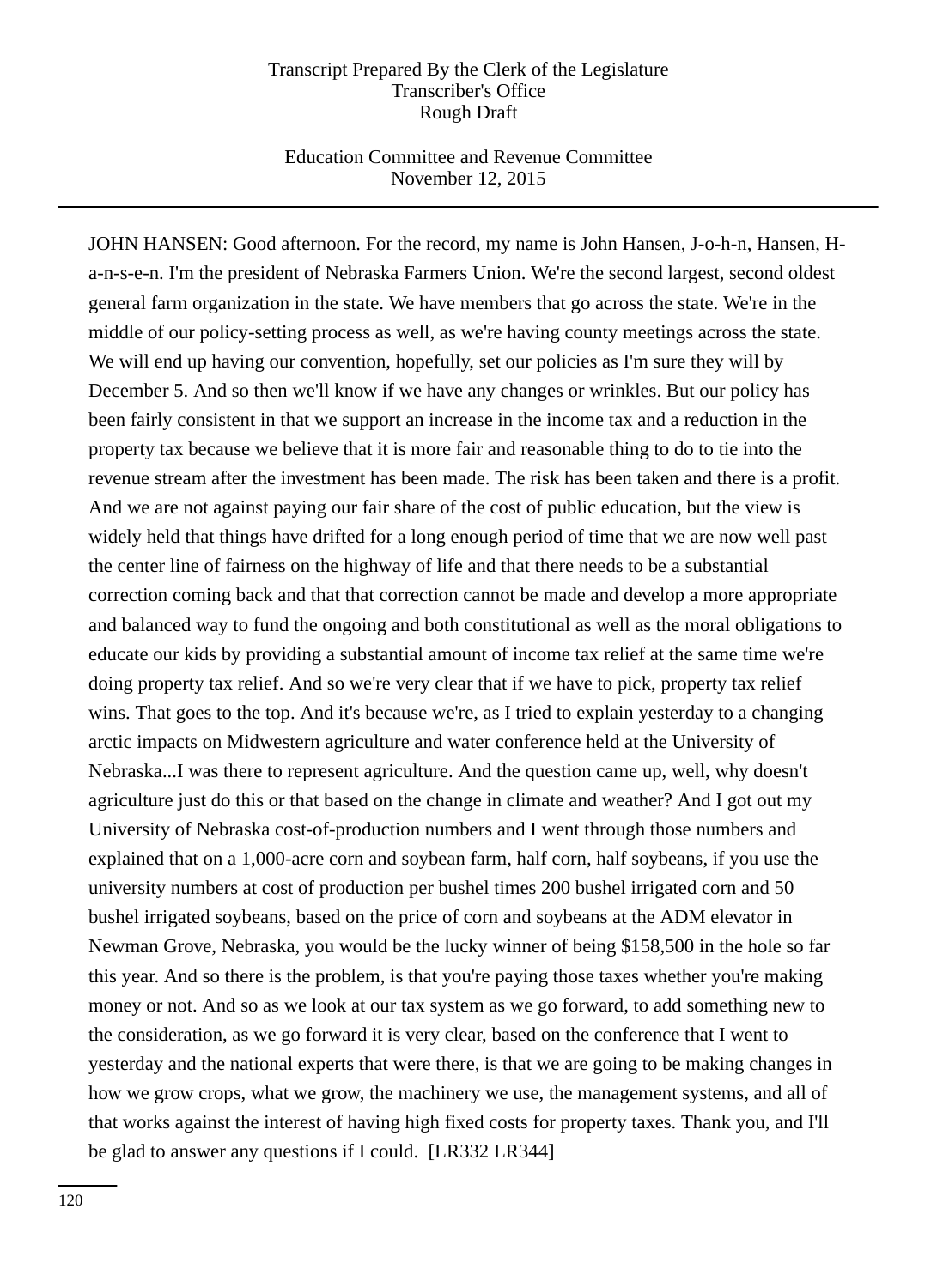### Education Committee and Revenue Committee November 12, 2015

SENATOR GLOOR: Questions for Mr. Hansen? Senator Hadley. [LR332 LR344]

SENATOR HADLEY: Mr. Hansen, just a quick question. You said a loss of like \$158,000? Is that what...the number you used? [LR332 LR344]

JOHN HANSEN: That was my back-of-the-envelop cash flow numbers without using specifics. [LR332 LR344]

SENATOR HADLEY: What...then help me understand why we're still seeing such huge prices for land. I thought there was a relationship between the value of the land and basically the profitability. Is there not a relationship? [LR332 LR344]

JOHN HANSEN: As my 11-year-old granddaughter and I go back and forth and she asks me questions, my favorite one-word answer to her is, it's complicated. And this is complicated because in my case, in my neighborhood, a mile and a half north of me, for the first time in my lifetime, land sold two years ago. One quarter brought \$12,000 an acre, and the other brought \$11,400. And both were by families that are...I'm a sixth-generation homestead family. And these are comparable families. These are very strong families. They had money. Their kids were coming into the operation. It was land that joined in one case. He's been looking at that quarter of land for 50 years, wanting to buy it. He had the money. He paid for it. And now just recently in the same section a little better quarter came up for sale and it brought \$8,000 an acre and...but you couldn't pay either one of those numbers for that land on these commodity prices and farm it out of it. I mean it's however much margin you had in all of your land and the rest of your operation for the years that you had and you make an incremental buy when it comes up. But it's...but that sale sets the value of all of the rest of the property in the sizable neighborhood because it's not very often that land in my part of the country comes up for sale. So while my valuations keep going up and up, when I looked at what my valuations were, and I've been hit substantially the last three years, and I looked at trying to appeal them, I looked at those sales and I said, I need to keep my mouth shut because, if they're going to fix it, they'd fix it up, not down. So very small number of sales, as you know, set huge impacts and ripples through the community. I mean we support an overhaul of how we get to that value system. [LR332 LR344]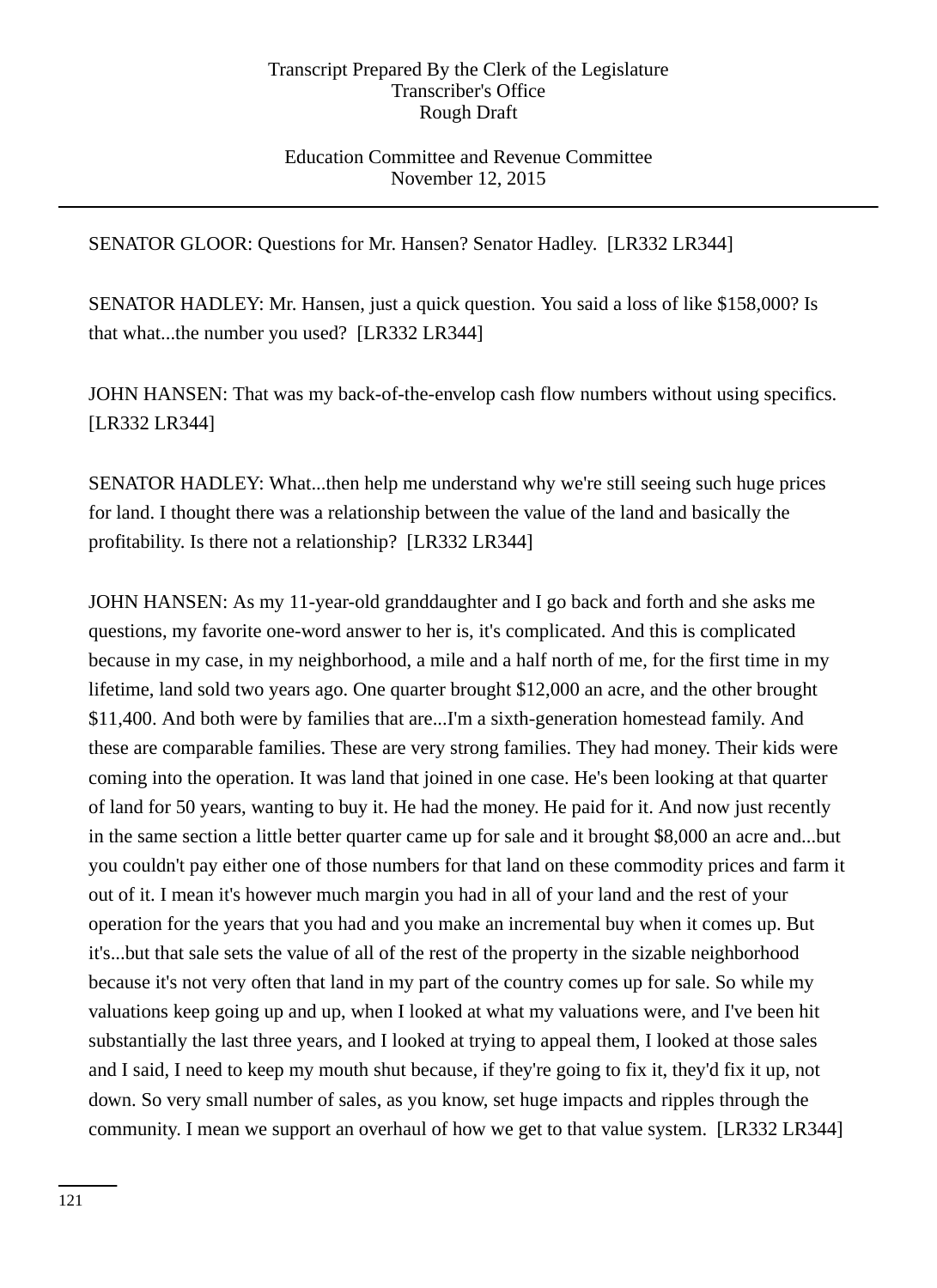# Education Committee and Revenue Committee November 12, 2015

# SENATOR GLOOR: Senator Schumacher. [LR332 LR344]

SENATOR SCHUMACHER: Thank you, Senator Gloor. This is not a terribly scientific way to do this, but the instance that you just described about that piece of land that came up for sale that's such a rare thing, was that an estate sale or from...by heirs who recently inherited it? [LR332 LR344]

JOHN HANSEN: Senator, I don't know. It's been absentee. There was a family that originally owned that but they...it's been a rental that the one was a half section that was a rental and had been for at least 65 years. And so there's not been any member of that family that farmed that ground for at least that long. So I don't know whether there...if they finally ran out of kids that could work together and they decided that there was nobody else that wanted it or what. And the other one was...I think that was end-of-life-based sale. [LR332 LR344]

SENATOR SCHUMACHER: So are you familiar enough with either of those cases to know what percentage of those kids still resided in Nebraska, how much that money left the state as part of a stepped-up basis with no tax at all on it? [LR332 LR344]

JOHN HANSEN: I wondered that and I...you know, it's...I used to sell that...two different sets of renters who owned that ground fertilizer, so I used to send them bills. But at that time I sent them to Norfolk. But nobody in our community that I know of, I mean, they didn't ever come to family events and no one seemed to know them. So I can't answer that question. [LR332 LR344]

SENATOR SCHUMACHER: Thank you. [LR332 LR344]

SENATOR GLOOR: Senator Groene. [LR332 LR344]

SENATOR GROENE: I just ran the numbers. The last testifier said everybody gets state aid, \$878 million out of \$913 million goes to 86 districts; 6 percent goes to the other districts of the state aid to education, so \$6 out of \$100. Now if you throw in the special education, which is a different line item and is not in TEEOSA, yes, there's a bigger percentage that goes to the rural districts. But, Mr. Hansen, if you were a rural senator and your school districts got no state aid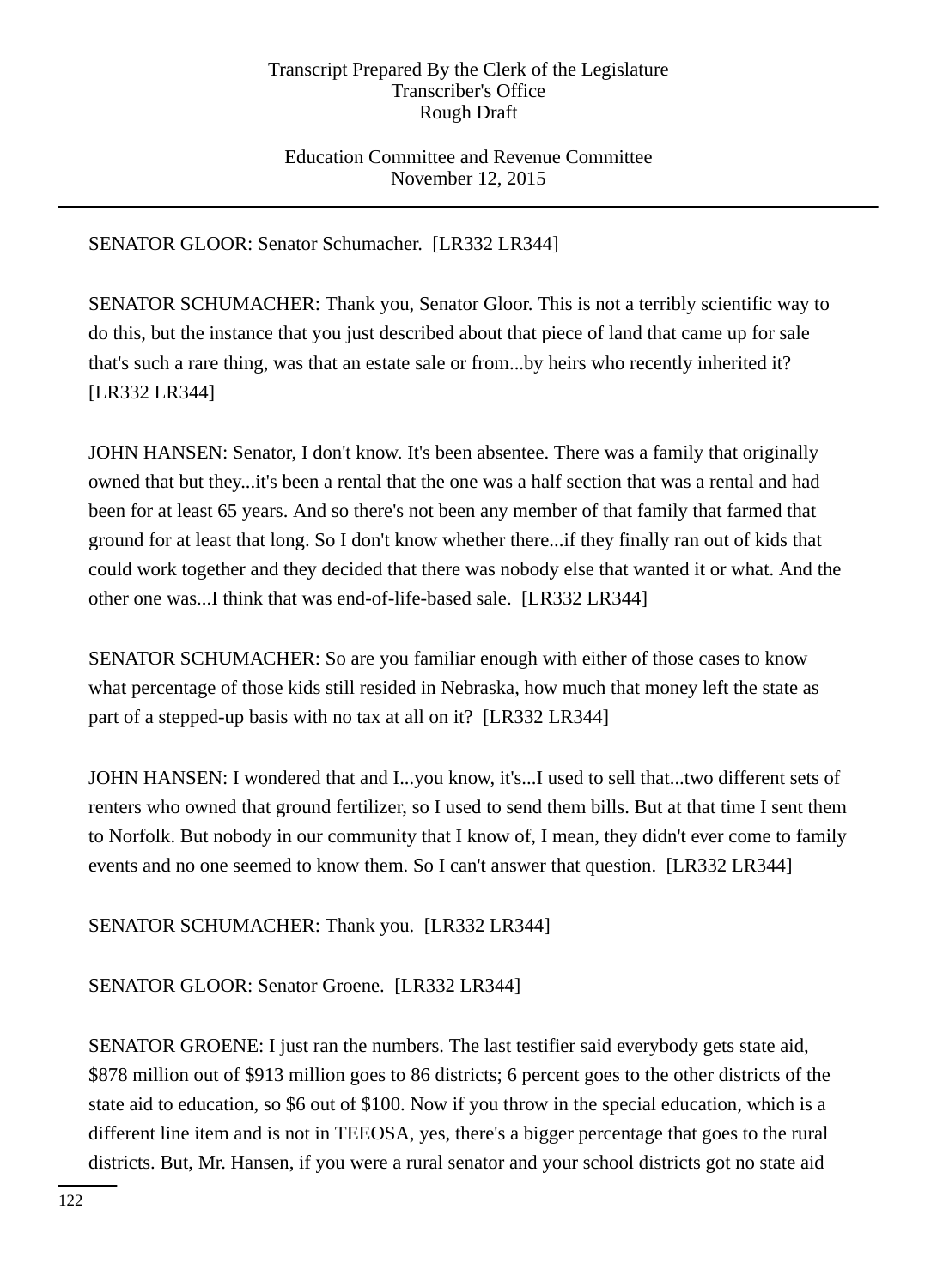Education Committee and Revenue Committee November 12, 2015

basically and 24 school districts get 85 cents out of every additional dollar we spend on state aid, would you be a big supporter of more money to be put in TEEOSA? Is there any rational reason for a rural senator to support putting more money into state aid to education when 24 urban districts get 85 cents of that extra dollar you put in? I can understand why they do not want foundation aid. They do not want to share any of that pot of gold they already get 85 percent of. But do you see any reason why rural Nebraska should support more money into TEEOSA? [LR332 LR344]

JOHN HANSEN: In my humble opinion, I would be skeptical of that whether or not specific changes in the TEEOSA formula. And to me, listening to the panel of experts, who are all friends of mine, who testified first this morning, I've been doing this job for 26 years and so I've spent a lot of time going over these issues with all three of them. The thing that my ears perked up on, Senator, was when Cathy Lang said that you ought...if you want property tax relief, you need to use state aid to specifically offset property taxes and achieve that specific outcome. And if there's a way to do that, that would be a much more direct approach, I would suspect. [LR332 LR344]

SENATOR GROENE: What if you thought of putting foundation aid as a resource? And then if you took foundation aid, you had to lower the local school district, you had to lower their asking by, let's say, 125 or 130 percent of your asking of property taxes. I think every unequalized district would jump on that because you would be getting some state aid, plus the taxpayer would be guaranteed a lower tax rate, something like that where it's guaranteed where the tax rate is lowered. [LR332 LR344]

JOHN HANSEN: Well, Senator, we have supported historically foundation aid. And so using different kinds of qualifiers are...we're open for all of those discussions. But we have been supportive of foundation aid as a starter. [LR332 LR344]

SENATOR GROENE: Thank you. [LR332 LR344]

SENATOR GLOOR: Senator Scheer, did you have a question? [LR332 LR344]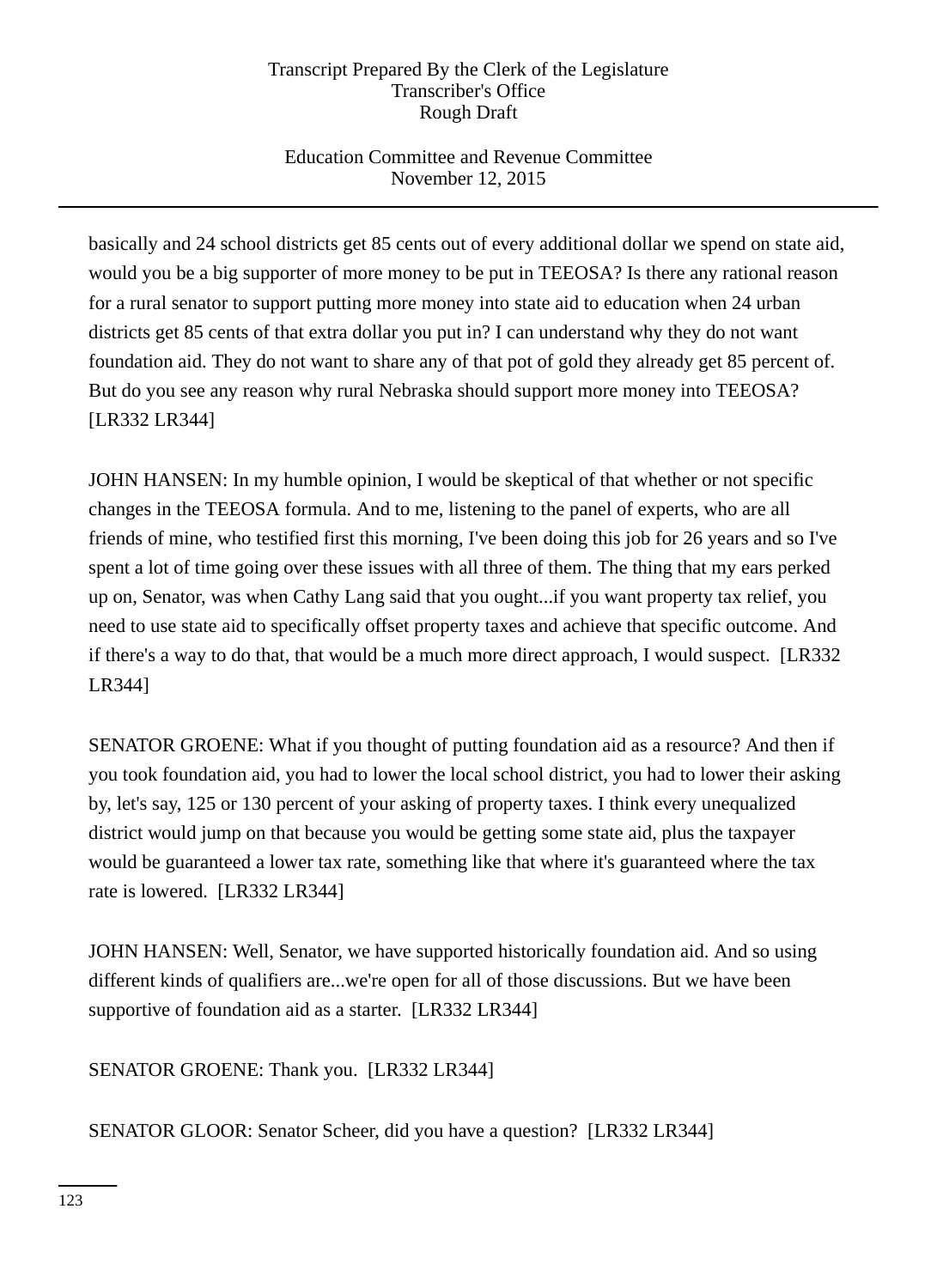# Education Committee and Revenue Committee November 12, 2015

SENATOR SCHEER: Yes, thank you, Senator Gloor. John, just because I haven't shot back at Senator Schumacher today on his points (laughter), if that family that had the quarter or a half section up around your place, they're paying property taxes on an ever-increasing valuation each year on that investment in that ground, would that be correct? [LR332 LR344]

JOHN HANSEN: Yes. [LR332 LR344]

SENATOR SCHEER: And so if that same family also had three, four, or five shares of Berkshire-Hathaway that they happened to buy at \$800 or \$900 a share 30, 40, 50 years ago, when that person may expire, is there any difference between that ground getting valued up and the stock being valued up from the state purposes? Are any taxes paid on either of them? [LR332 LR344]

JOHN HANSEN: Well, the difference generally between tangible and intangible is that property intangibles get taxed every year and you also tax the income stream indirectly or directly off of it. And intangibles you're not necessarily... [LR332 LR344]

SENATOR SCHEER: So would a person then that has had farm ground, would it be fair to say that they sort of paid their share as it's...as they've owned it, versus somebody that had an intangible, really hasn't paid for the growth of that value in their state? [LR332 LR344]

JOHN HANSEN: I would say...I would tell you that my farm is actually in between Columbus and Norfolk, so I'm reticent to get in the middle of a Senator Schumacher/Scheer... [LR332 LR344]

SENATOR SCHEER: Well, I guess my point, John, is obviously that there's no difference. [LR332 LR344]

JOHN HANSEN: But they are treated very differently for purposes of taxation, and that is a longstanding ag view is that... [LR332 LR344]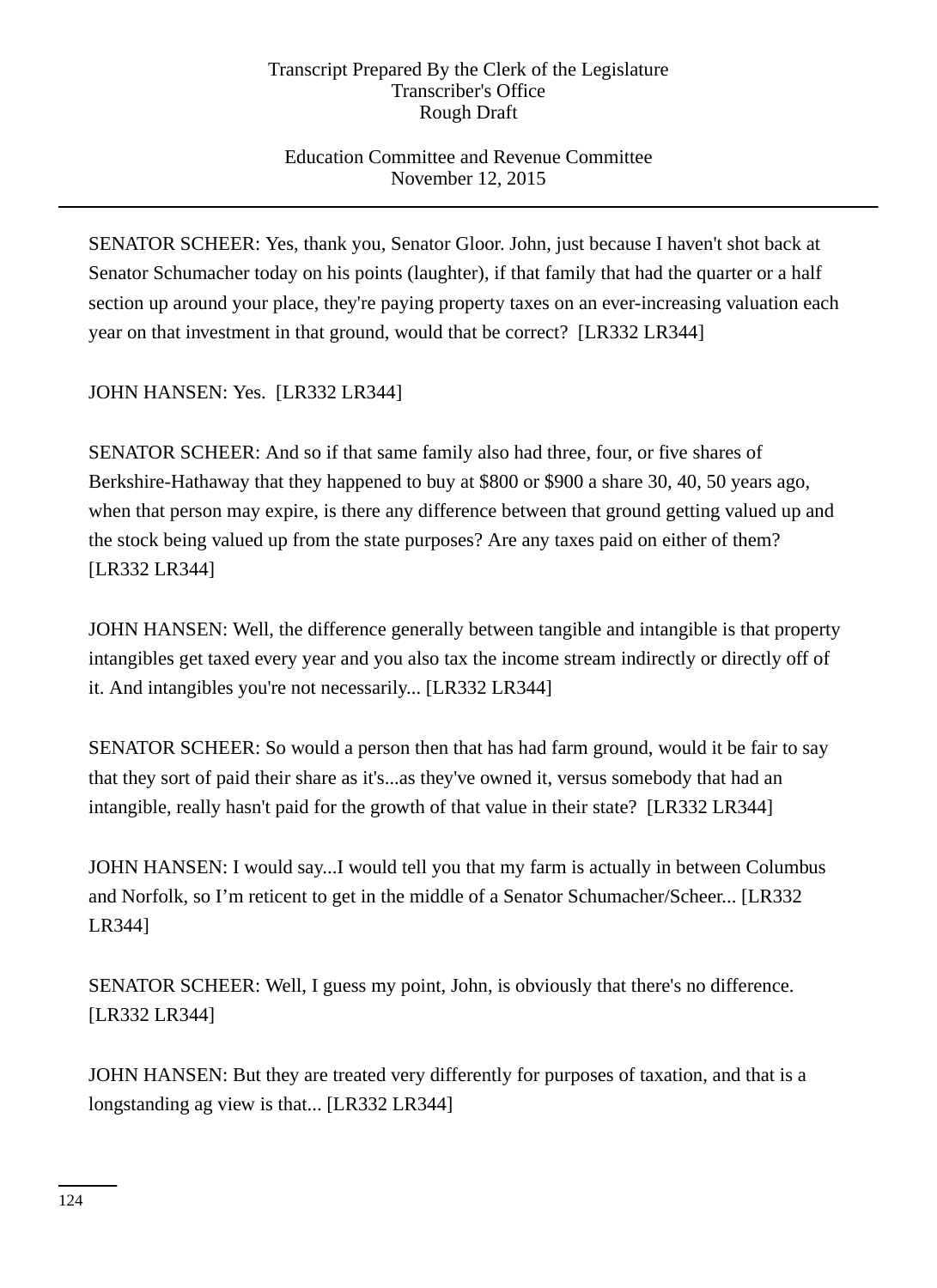# Education Committee and Revenue Committee November 12, 2015

SENATOR SCHEER: But they are different other than at death. At death, land or stock both get a stepped up basis and there's no tax paid. So I just wanted to bring that point forward because Senator Schumacher makes it sound as though those that own ground have this miraculous ability to avoid taxation on an estate basis. But it truly is no difference regardless of what that investment vehicle is, be it stock or a property. You still are able to avoid the step up...you still get the same stepped-up basis. So that's...and I'm not...just because you happen to be sitting there, I bring it up. But Senator Schumacher has brought that up three or four times, so I thought I should at least shoot back once. So I...you just happen to be the one in the chair, so. [LR332 LR344]

JOHN HANSEN: And we'll be discussing that and other nuances of estate planning and intergenerational transfer at our state convention. But these are complicated matters and it makes a lot of difference whether you're dead or alive when property moves (laughter). [LR332 LR344]

SENATOR SCHEER: That's correct. Grandpa, it's complicated. So thank you, Senator Gloor. [LR332 LR344]

SENATOR GLOOR: Thank you. Seeing no further questions, thank you, Mr. Hansen. [LR332 LR344]

JOHN HANSEN: Thank you all very much, and good luck. [LR332 LR344]

SENATOR GLOOR: Thank you. With apologies to Mr. McClymont, we're going to take about a ten-minute break and we'll reconvene at 3:45. I'm all about people stretching their legs. It's my previous healthcare background. I can't help it. [LR332 LR344]

### BREAK

SENATOR SULLIVAN: (Recorder malfunction)...public comment that will follow that. So our next testifier is Mr. McClymont. Thank you. [LR332 LR344]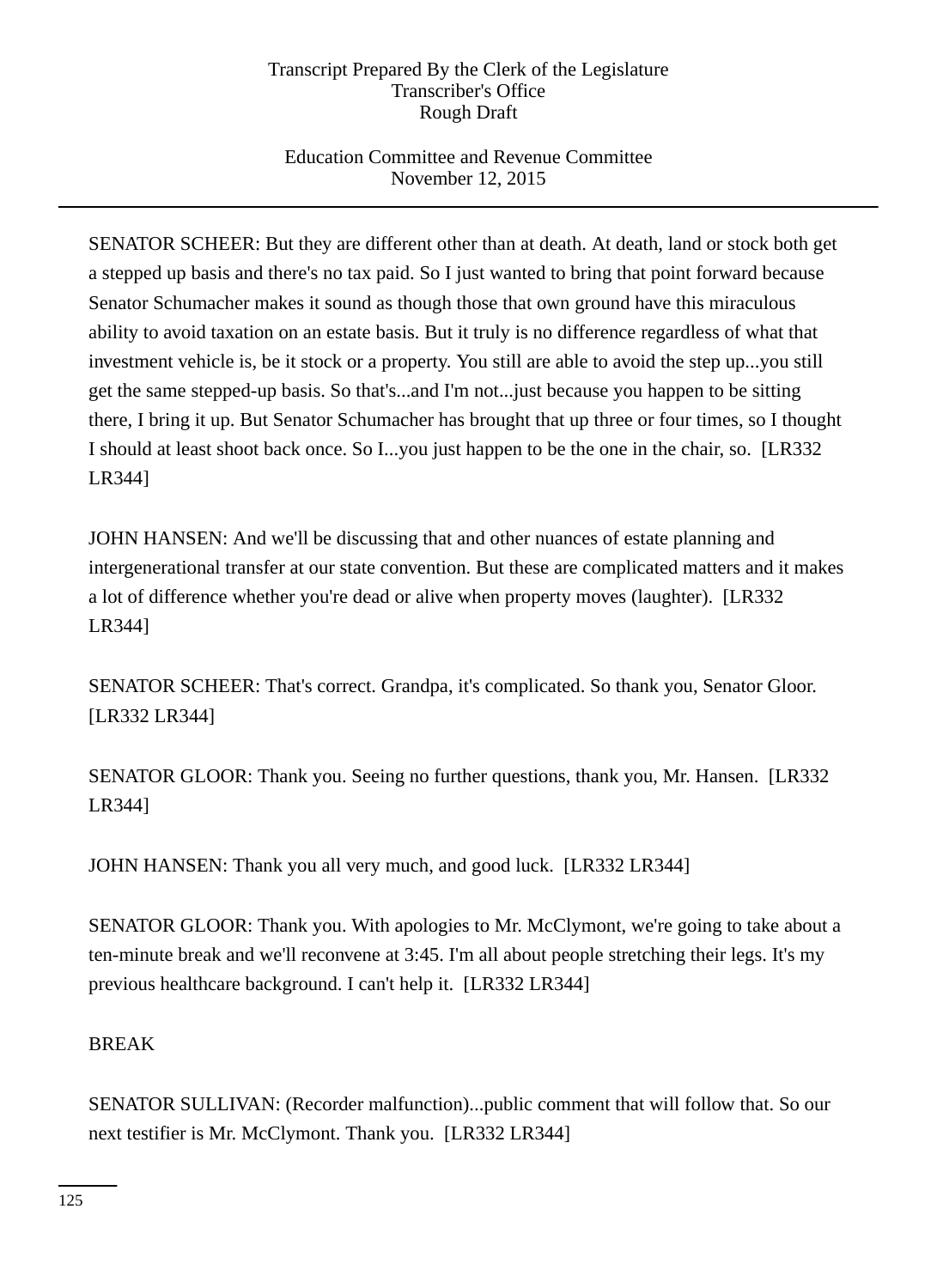### Education Committee and Revenue Committee November 12, 2015

PETE McCLYMONT: Thank you, Senator Sullivan. Senator Gloor and members of the Education and Revenue Committee, for the record, my name is Pete McClymont, P-e-t-e M-c-Cl-y-m-o-n-t. I'm the executive vice president for the membership of the Nebraska Cattlemen and we appreciate your invitation for us to appear here today. Consistently across the state, property tax is our number-one issue as the membership confronted those farmers and ranchers and their opinion from what we have in terms of policy, feel like they pay a disproportionate share of property tax under our current system. And that is why we have adopted broad policy in support of lowering property tax burden. Whether we have a good year or a bad year in our industry, in the cattle business, land prices are high or low, we still need to pay property tax. That's our duty. Even if we're losing money, we pay. Farmers and ranchers represent, from the U.S. Census, 3 percent of the state's population, yet from the Department of Revenue, approximately 39 percent of property tax comes from this demographic. Owning property in our members' opinion is not a good measurement of wealth or income and is certainly no longer an equitable structure for which to fund education. We appreciate the concepts that are shared here. Obviously, if any new ideas have come up, we're all waiting for them as we try to participate in solving this issue. And even though, as you said, Senator Gloor, the ideas will continue to be worked forward, but our convention is in Kearney in December 2 through 4 and our taxation and education committees will meet to further discuss this. And we did meet a year ago as a membership with task force to come up with some ideas. And even though our membership understands this is daunting, they believe this is a key priority for the upcoming session. We have changed policy in certain areas to reflect that if we need to adapt, we will. For instance, in our inheritance tax, obviously we have always been against taxation on generational transfer. And nobody likes that, but our property tax...or our membership has agreed to policy that, if need be, inheritance tax at the state level, even though we don't like it, that does lower the burden on property tax if it was taken away. I lost my father this summer and so at least I have my sister living in Colorado and brother in Michigan that are contributing to our tax revenues to help these situations. Farmers and ranchers need to see direct and immediate relief from property tax. We support decreasing valuation for ag land valuation for the purposes of the state aid formula. Even though it has been discussed here, and we would agree, lowering valuations from 75 does not solely solve the problem. It helps those who need it most in certain situations with counties of high levies and high valuations. Foundation aid for direct aid for schools, so as long as it considers the resource, and the state aid formula would also provide relief for those schools that are currently unequalized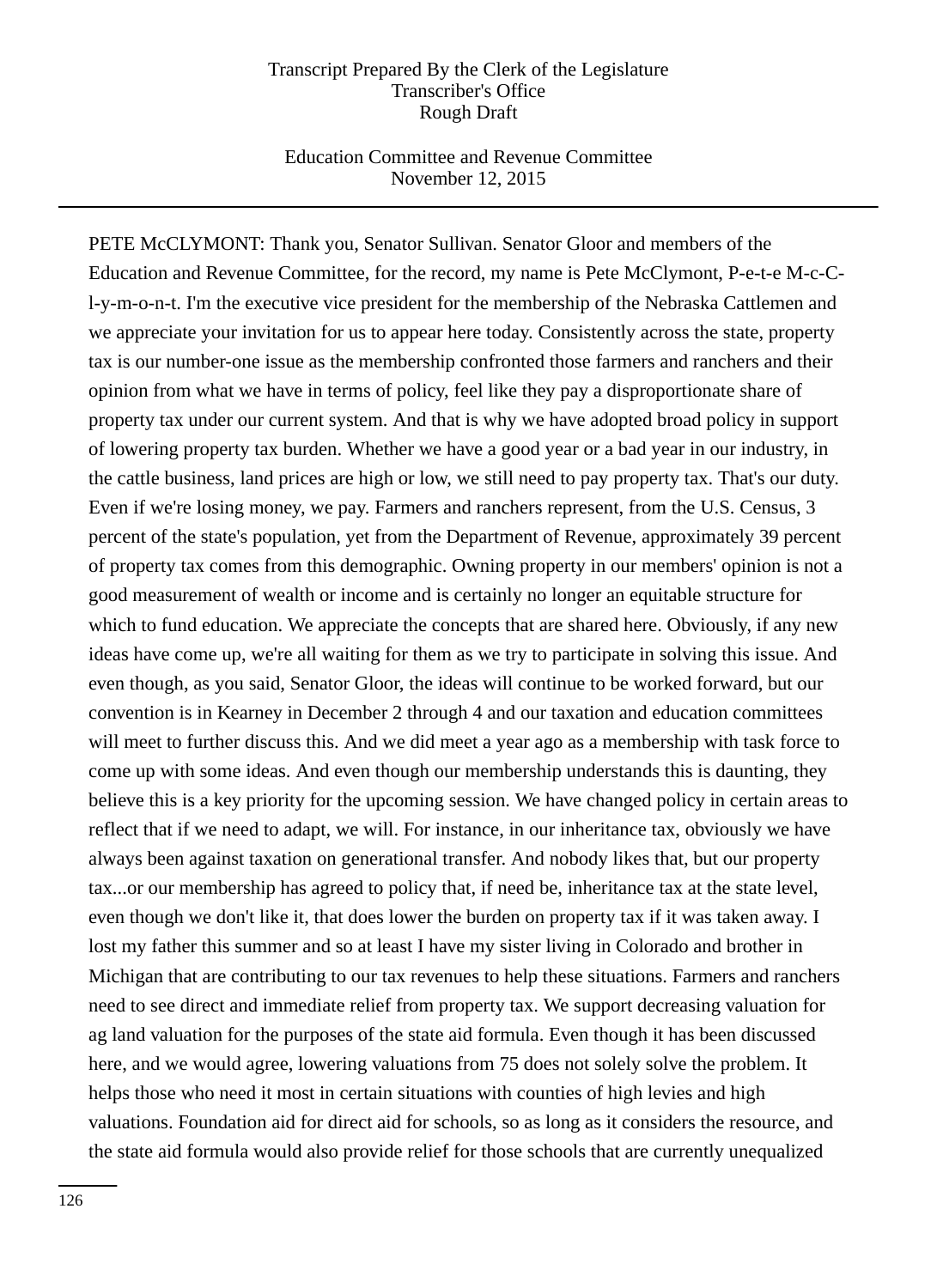# Education Committee and Revenue Committee November 12, 2015

and receiving no state aid. Expanding the proportion of state funding to education would lessen the current property tax inequities. Increasing the Property Tax Credit Fund, as this body has done, has been supported by our membership so long as it's packaged with broader efforts. And we appreciate that from this Legislature. The relief is direct and immediate for all property taxpayers in Nebraska, not just ag payers. Nebraska must also find a way to equitably pay for education, which means shifting the reliance away from property tax, and the NC supports better balance between income, sales tax, and property tax. This can be done by changing the incentives in state law and encourage schools to spend money, rather than return it to the property tax base by looking to a broader tax base. We often hear that spending is the problem, that schools are incentivized to spend. Changing the incentives, such as the minimum tax...minimum levy penalty and the maximum levy for school spending is very important part of this conversation. We would support consideration of sales taxes on certain goods and services not currently taxed. And with that, I will conclude my testimony and thank you for the opportunity to testify today, Senator. [LR332 LR344]

SENATOR SULLIVAN: Thank you, Mr. McClymont. Any questions for him? Senator Davis. [LR332 LR344]

SENATOR DAVIS: Just a couple. Thank you, Pete. Good to see you. Have you...do you have policy at all on community college funding the property taxes? [LR332 LR344]

PETE McCLYMONT: Well, I think, to be here and be fair and not be disingenuous and put solutions off to other people, we've got to look at certain things. And so all options like that that you've suggested are options that our membership, given the total solution, that would be something we would consider, yes, Senator. [LR332 LR344]

SENATOR DAVIS: And then the other question: Have...as a part of possible property tax fix, you know, Nebraska could incentivize and do some wind credits. Is that something Nebraska Cattlemen have considered at all? [LR332 LR344]

PETE McCLYMONT: Actually, our policy on wind generation, those that would create it were pretty split. We have those that think it's a great way to increase farm revenue, especially with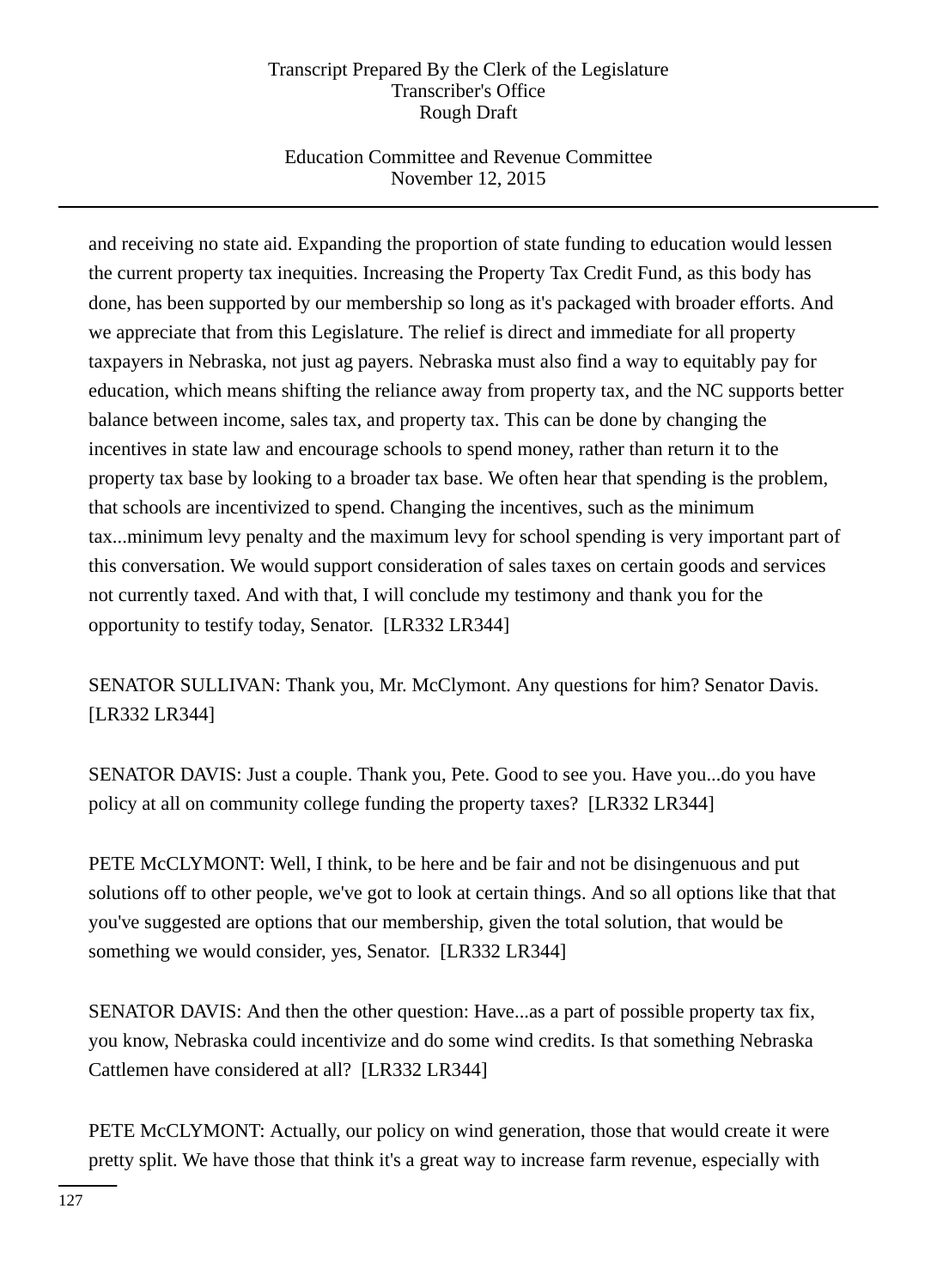## Education Committee and Revenue Committee November 12, 2015

our ranching members. There are some that are very passionate about the pristine ecology of the Sandhills and they don't want that disturbed. So consequently, we don't have definitive policy, but just those that wish to operate their business to have options to create more revenue. [LR332 LR344]

SENATOR DAVIS: Thank you. [LR332 LR344]

SENATOR SULLIVAN: Any other questions? Thank you for your testimony. [LR332 LR344]

PETE McCLYMONT: Thank you. [LR332 LR344]

SENATOR SULLIVAN: We'll now hear from the Center for Rural Affairs. Welcome. [LR332 LR344]

TRACI BRUCKNER: (Exhibit 11) Good afternoon. Thank you for having me today. My name is Traci Bruckner, T-r-a-c-i B-r-u-c-k-n-e-r, and I'm with the Center for Rural Affairs, based in Lyons, Nebraska. Rooted in rural Nebraska with a 40-year history, we understand the challenges facing farmers and ranchers. In testimony to the Tax Modernization Committee, we agreed that property taxes are too high and local government entities are too reliant on property taxes. While we recognize farmers and ranchers often bear the greatest burden, our mission is not to represent the interests of one group but to support policy that builds strong rural communities and provides opportunity for all rural people. In 1992, our organization conducted a comprehensive study that examined our state's tax system. We identified strengths and weaknesses and made recommendations for improvement. We're disappointed to find that, in 2015, many of those same inadequacies are still in place today. So today, as in 1992, we're putting forward some recommendations that we think will result in more equitable funding for K-12 education. The first one, use targeted relief to reduce reliance on property tax to no more than one-third of K-12 revenue, we need to rebalance the three-legged stool. We think relief should be targeted to those who need it most: modest owner-occupied homes and owner-operated farms of modest means. We could refocus the Property Tax Relief Fund by enacting a maximum reduction or use it for a circuit-breaker tax refund. The second area that I was going to talk about today is the overall tax system, to make it less regressive. This is achieved by reforming individual and corporate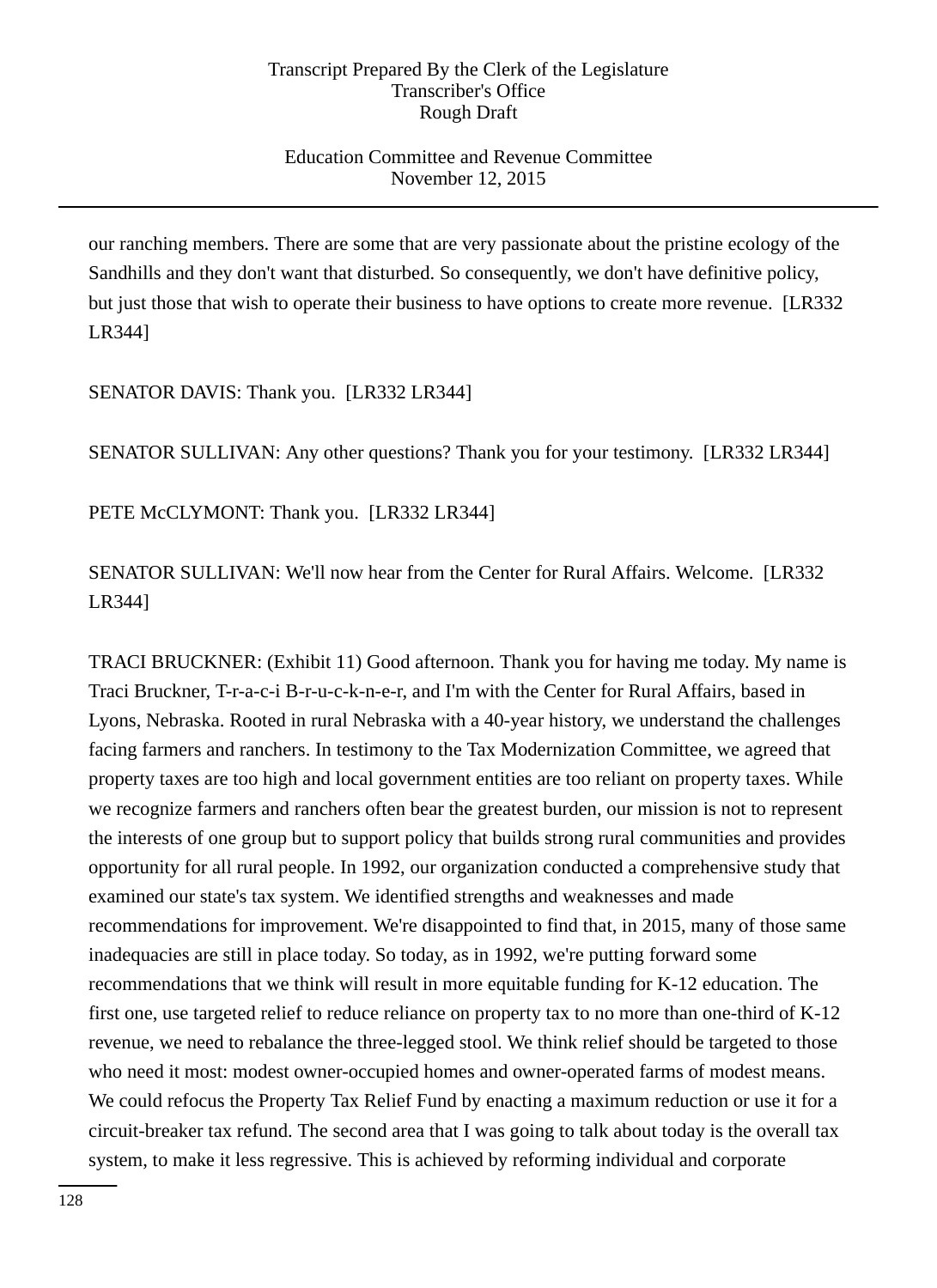# Education Committee and Revenue Committee November 12, 2015

income tax structures and increasing the share of total revenue which comes from income tax. We recommend continued consideration of the school funding surtax calculated by multiplying a person's state income tax liability by a set percentage. We believe a 5 percent school funding local income surtax results in approximately \$100 million of additional local revenue. And then, as in 1992 and today, we did support broadening the tax base. In a service-oriented economy, it's unrealistic to ignore the sales tax represented by the service sector. Modernizing sales tax to include services purchased by households could create an additional \$194 million of revenue. But we should exclude taxing services that most directly impact low- and moderate-income families or consider offsetting this impact through a low-income credit. And that's all I have for you today. Thank you. [LR332 LR344]

SENATOR SULLIVAN: Thank you, Ms. Bruckner. Any questions for her? Senator Pansing Brooks. [LR332 LR344]

SENATOR PANSING BROOKS: Thank you, Chairman Sullivan. I just want to thank you, Ms. Bruckner. I like that you've come forward with some concrete ideas that we can grapple with and also, you know, gave some consideration to the fact that we aren't just...that there are some very wealthy farm owners and then there are some who are in some real need that are...that that's really where we should be focusing this discussion. And I think we get confused by the discussions of all farmers when there are some that are of significant wealth that...so we do need to look at all the different issues. But I appreciate the fact that you gave some concrete ideas. Thank you. [LR332 LR344]

TRACI BRUCKNER: Thanks. [LR332 LR344]

SENATOR SULLIVAN: Any other questions? Thank you for your testimony. [LR332 LR344]

TRACI BRUCKNER: Thank you. [LR332 LR344]

SENATOR SULLIVAN: Welcome. [LR332 LR344]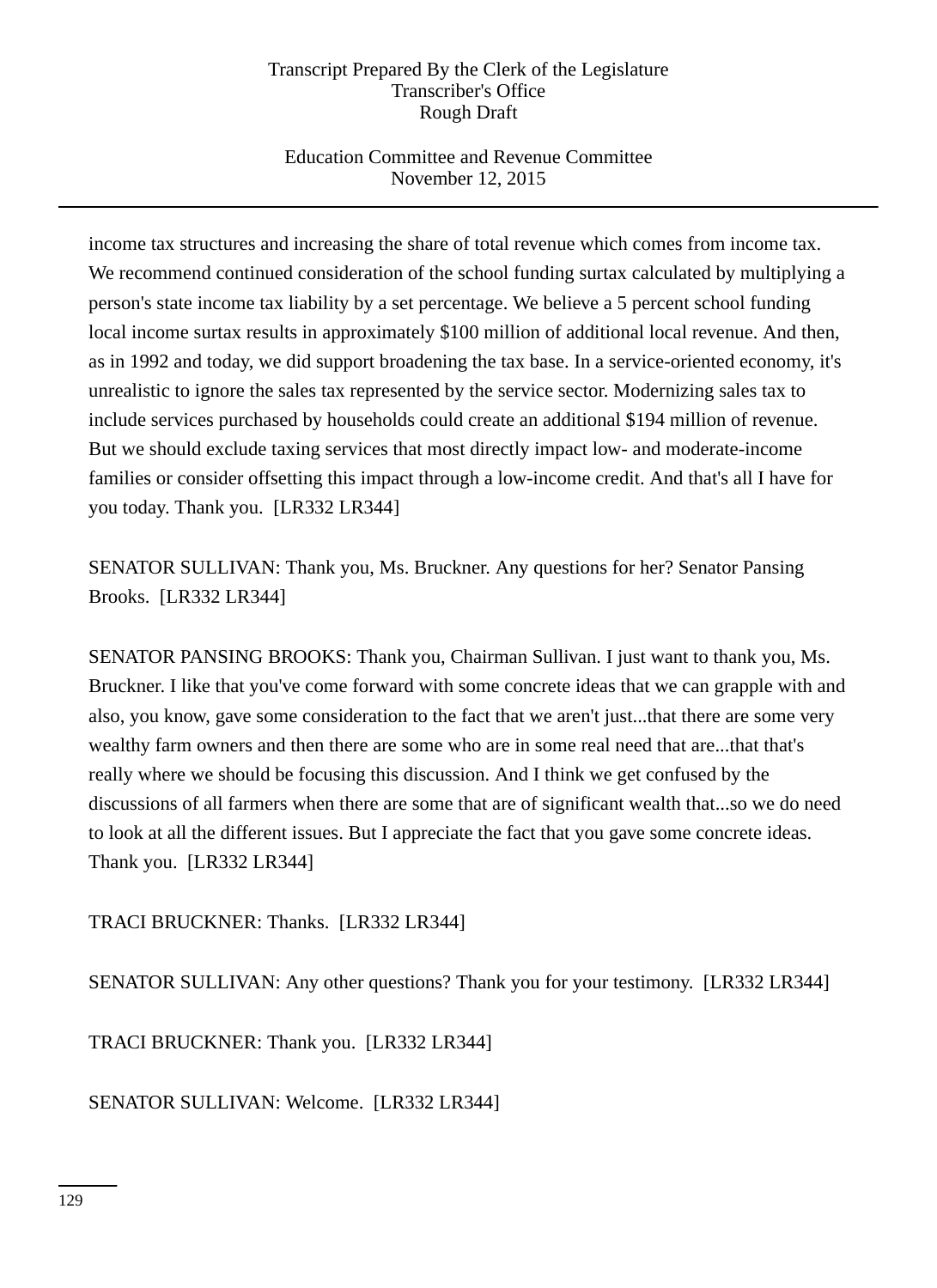### Education Committee and Revenue Committee November 12, 2015

RENEE FRY: (Exhibits 12-14) Thank you. Good afternoon. My name is Renee Fry, R-e-n-e-e Fr-y. I'm the executive director of OpenSky Policy Institute. I want to start by talking about school spending. It's come up quite a bit today. LFO found in their report for this committee, on page 7, that a major reason K-12 spending growth has been higher than inflation is because of a shift in enrollment from smaller districts which have fixed costs to larger growing districts which have to add new buildings and staff to account for their growing enrollment. So spending in declining districts is growing at inflation, while spending for growing enrollment districts is growing at inflation-plus-enrollment growth. And I just want to make sure that this point has...seems to have been overlooked today and I think that there's a lot of great information in that report that the Fiscal Office put together for this committee. I also want to mention that, as state taxes have been cut over the last several years, I have a chart for you that looks back at tax cuts since fiscal year '05, that there has been a shift to greater reliance on property taxes. So just looking at the last ten years, the Legislature has significantly cut state taxes, resulting in a cut of almost \$400 million in the current fiscal year, over \$260 million of which were income tax reductions. These cuts, combined with rising ag land values, have caused a shift to greater reliance on property taxes so that our three-legged stool is out of balance in terms of reliance on local and state revenue. Thirty-five percent is coming from property; 30 from sales; 27 from income. State school funding as a share of the economy is below the historic average since implementation of LB1059 and is near an historic low. And I have a chart handing out to you as well. I don't think it can be overlooked that Nebraska ranks 49th in the percentage of K-12 funded by the state. And we are second most reliant on property taxes. Schools, counties, and cities have become more reliant on property taxes. For example, schools, their reliance on property taxes has increased from 44.8 percent of their budget to 49.9 percent of their budget from fiscal year '01 to '14. In terms of options, I would contend that property taxes will continue to be an issue unless we increase state aid. A circuit breaker or other targeted credit does make sense for the near term. As long as we continue to cut state taxes, this will continue to increase or to cause a shift to property taxes. Most states do have some direct aid for all districts, but we need to ensure that this doesn't come at the expense of our equalized districts. It probably does make sense to eliminate the minimum levy adjustment. We have to consider new tax sources to shift away from property taxes, such as taxing services, which is good tax policy, to broaden the base, especially as household spending on services increases. One of the options was to reallocate current state spending. Of course, that will come with a lot of difficulty and we would need to plan for that. If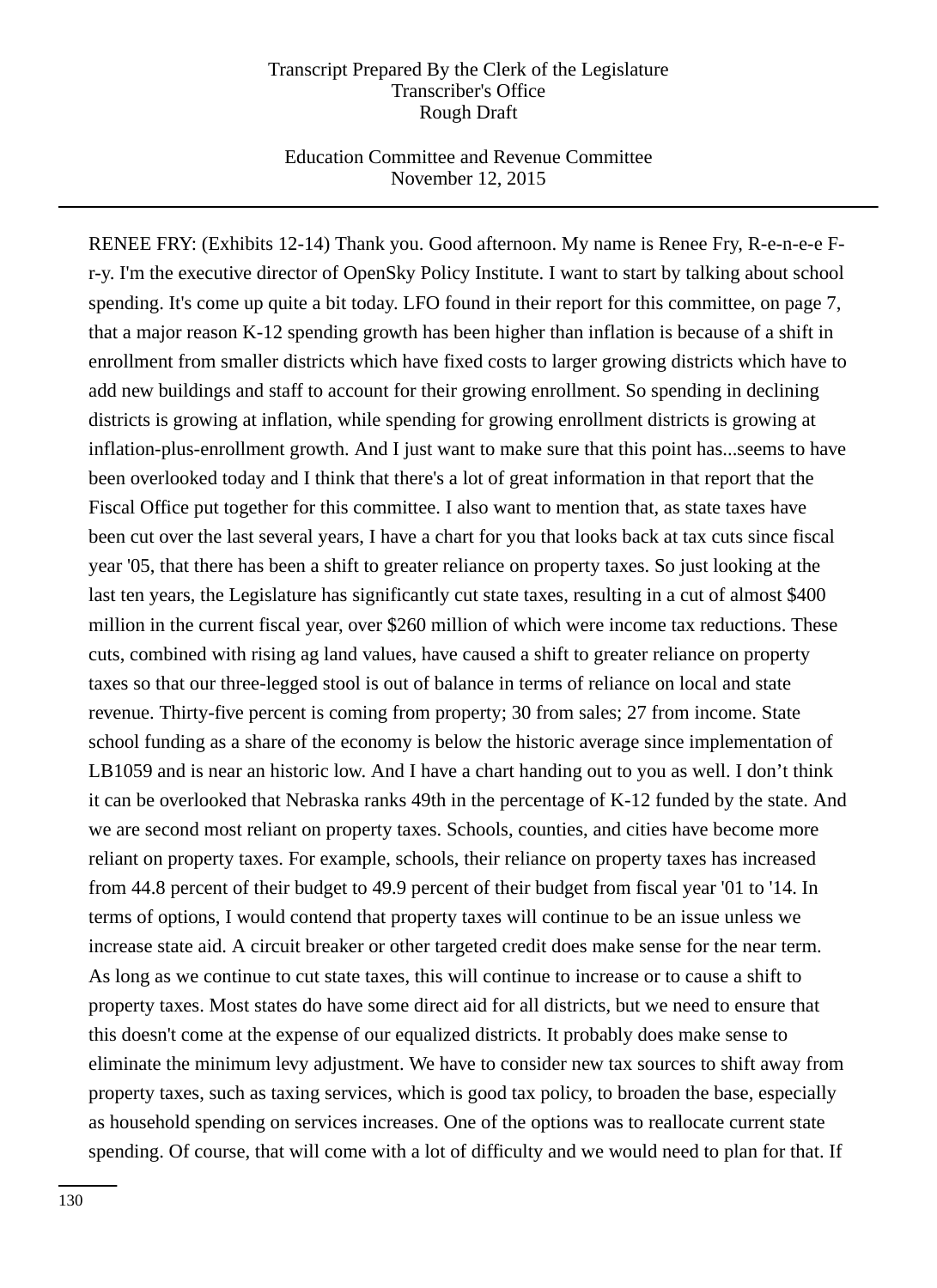# Education Committee and Revenue Committee November 12, 2015

we cut Health and Human Services, for example, we'll lose significant federal dollars. Sixty-five percent of Medicaid is spent on people with disabilities and seniors, so we need to plan for how we are going to deal with the aging population. But cutting spending without a plan will lead to a disaster like what we saw with child welfare, BSDC, corrections, ACCESSNebraska, and so on. So we need to continue to focus on efficiencies, but we can't expect those efforts to yield huge amounts of savings. We also really need to think about how we can target resources to improving outcomes for at-risk youth. Last week, we had a speaker who showed really striking disparities in terms of our students in poverty and their outcomes versus students that aren't in poverty. Finally, I would...we would recommend modifying the formula to include income in the resource calculation. And with that, I'd be happy to answer questions. [LR332 LR344]

SENATOR SULLIVAN: Thank you, Ms. Fry. Any questions for her? Senator Gloor. [LR332 LR344]

SENATOR GLOOR: Thank you, Ms. Fry. Has OpenSky looked at all, since we're talking about rankings a little bit, at the Tax Foundation's ranking of Nebraska when it comes to excise tax? We rank 47. So as we're looking for revenue sources, has that been something that you have noticed or looked at? [LR332 LR344]

RENEE FRY: Yes, certainly, particularly in terms of cigarette taxes. We are an outlier there. We are in alcohol taxes as well. That doesn't raise quite as much money as cigarette taxes would. Our one caution, and we think it makes a lot of sense to look at that area, particularly as it relates to healthcare, too, as you're well aware, but we would caution about using that as a specific revenue source for education because ideally, as the cigarette taxes go up, usage comes down. And so it may not be as stable of a revenue source for education but clearly an area where it makes sense to look too. [LR332 LR344]

SENATOR GLOOR: Thank you. [LR332 LR344]

SENATOR SULLIVAN: Senator Scheer. [LR332 LR344]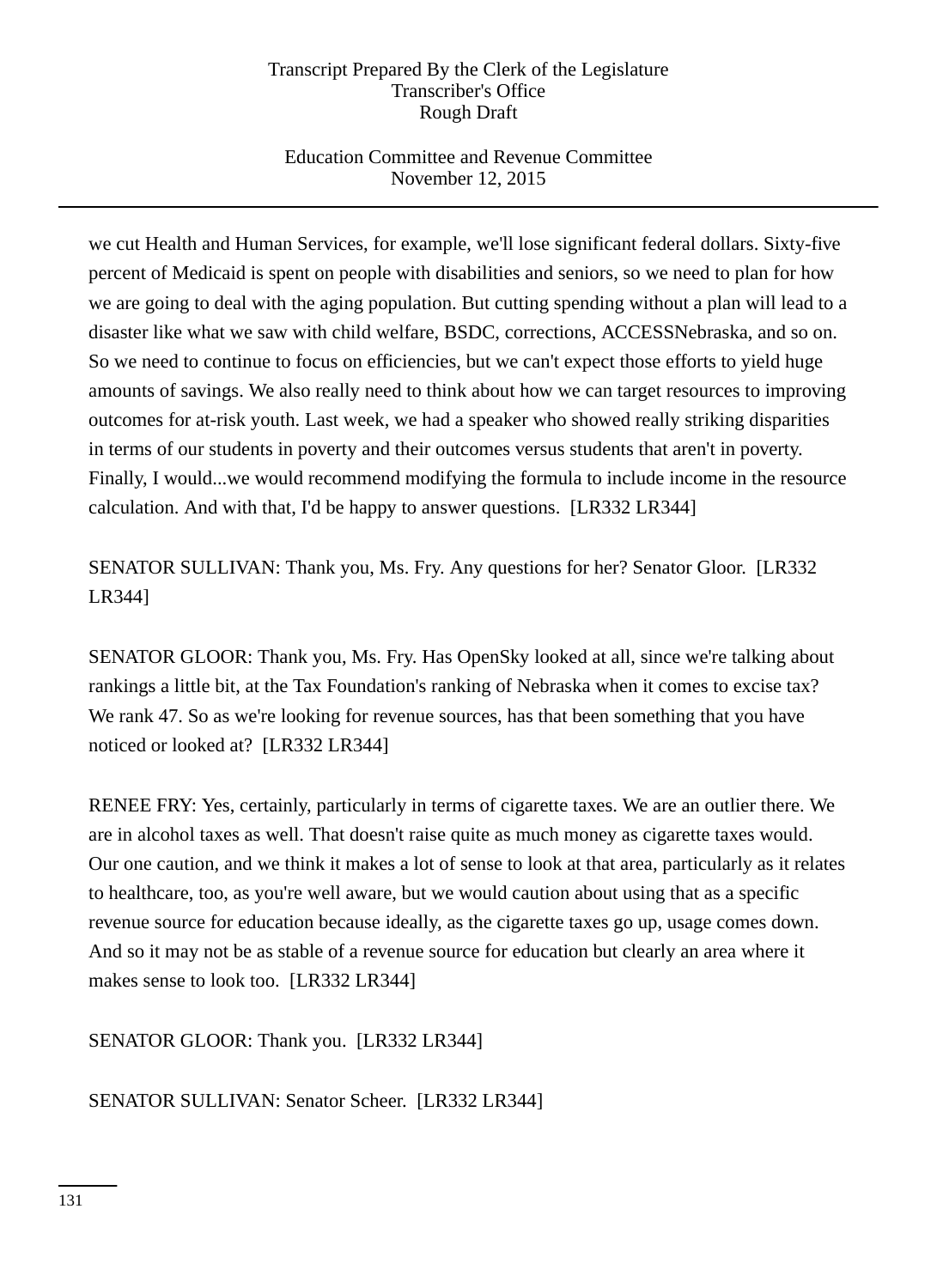# Education Committee and Revenue Committee November 12, 2015

SENATOR SCHEER: Thank you, Senator Sullivan. Thanks for coming. Thanks for (inaudible). I'm intrigued at your last item: including income as a resource for state aid calculation. Can you give me an idea of what you were sort of thinking there? [LR332 LR344]

RENEE FRY: Yeah. So we tried to look...we've tried to develop and we're working on developing some sort of index that looks not only at property wealth but also income wealth of a district. What we have in the formula that most closely represents that sort of calculation would be the income tax allocation. But instead we'd like to find and we're working on looking at an index that would...a fiscal capacity index is what we're calling it, so that you could measure the amount of revenue that a district can raise from property but income wealth as well, so it's not just property wealth. And that's one concern of ours is that just looking at property wealth as a resource may not accurately reflect the ability of a district's constituents to support K-12. [LR332 LR344]

SENATOR SCHEER: And how do you propose that the school districts then would get access to that? I mean you say that one district has X amount more income wealth versus another. But are...how do we get that to be part of the resources? [LR332 LR344]

RENEE FRY: You could do that with something where you're redirecting, like an income tax allocation, and maybe that it's not a set amount for every district but better reflects what the district has. Senator Davis had a bill that had an income tax surtax, a local surtax. Some states do factor in income taxes into their K-12 funding formula, not very many. Most of them, what they're doing though is they're generating a lot more state revenue to pay for K-12. And so then that resource component is much smaller. Right? So we're second most reliant...I'm not explaining this very well. But we're second most reliant on property taxes in the country. Right? And so most states are putting significantly more into state aid. But there are some districts that are looking that either have a local option income tax, but they're doing a better job of capturing the resources of a district because they're sending back more income and sales tax to all of the districts. [LR332 LR344]

SENATOR SCHEER: Okay. Thank you. Thank you, Senator Sullivan. [LR332 LR344]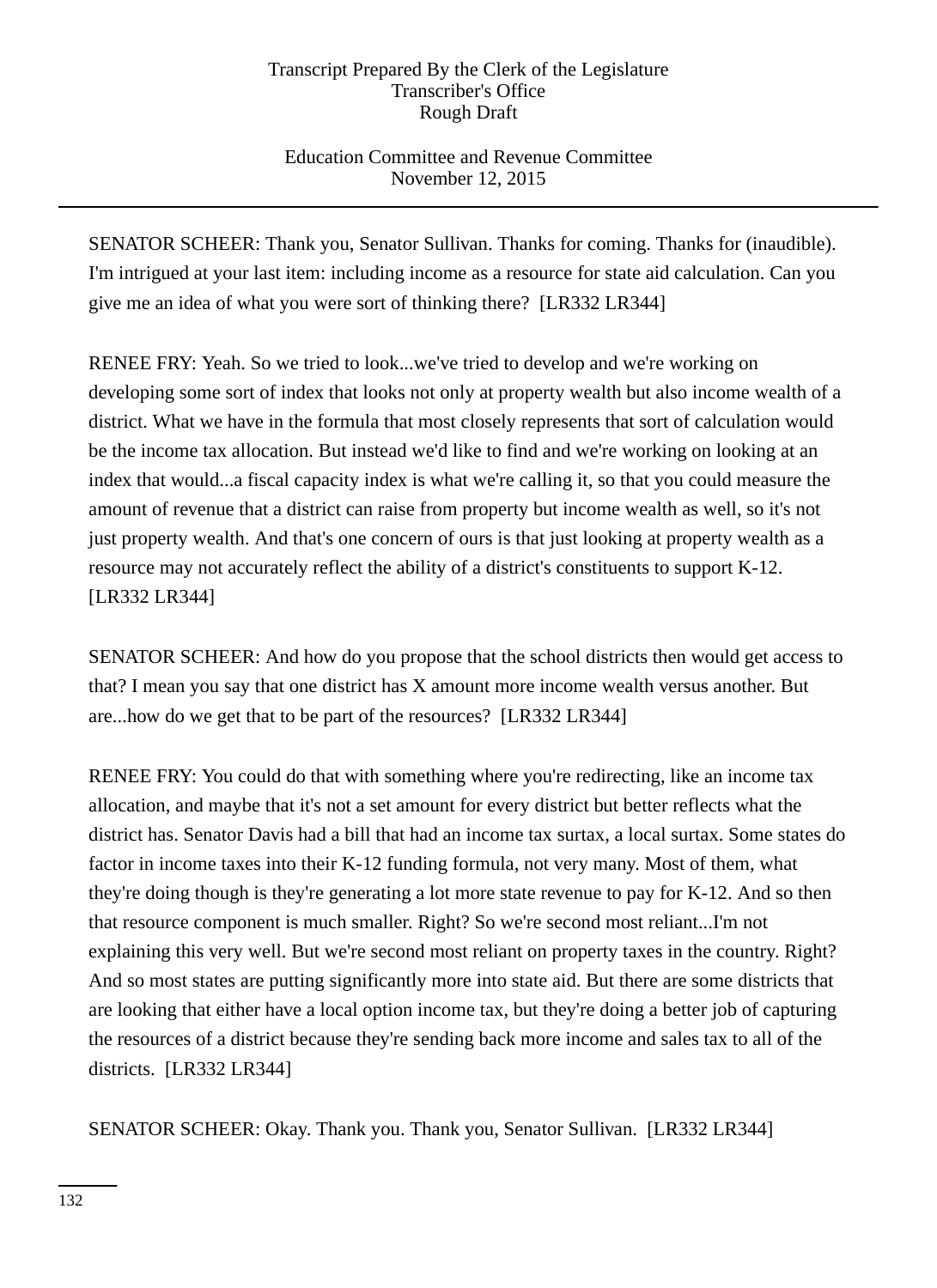### Education Committee and Revenue Committee November 12, 2015

SENATOR SULLIVAN: Senator Davis. [LR332 LR344]

SENATOR DAVIS: Thank you, Senator Sullivan. It's good to see you, Renee. Just a couple of questions, because we always hear that we're 49th or 50 in terms of that. And then we hear that we're 14th here and we're 6th here. Can you tell us, or do you know, is there is a way to find out where we are in terms of the ag percentage of...I guess that contributes to property tax compared to other states in the nation? Are we essentially number one or number two in that category? [LR332 LR344]

RENEE FRY: Yeah. My understanding from some work that Bill Lock had done last year, we're about third. I think our ag property taxes rank about third. [LR332 LR344]

SENATOR DAVIS: Do you know what states are ahead of us? [LR332 LR344]

RENEE FRY: I don't know the answer to that, but I can find that out. [LR332 LR344]

SENATOR DAVIS: And assuming that we have a tier of states here that are somewhat similar- starting at North Dakota and running down to Texas--are we an outlier among those states, as far as you know? [LR332 LR344]

RENEE FRY: In terms of ag taxes or in terms of education funding? [LR332 LR344]

SENATOR DAVIS: Um-hum, ag taxes, ag taxes and distribution. [LR332 LR344]

RENEE FRY: Yeah. I don't know what what those two states are that are above us. My impression is that they may be coastal states, but I'm not sure. I thought...I think California may be one of those. I would have to check though. [LR332 LR344]

SENATOR DAVIS: Okay. [LR332 LR344]

RENEE FRY: Without knowing what those two states are above us, I can't answer that question. [LR332 LR344]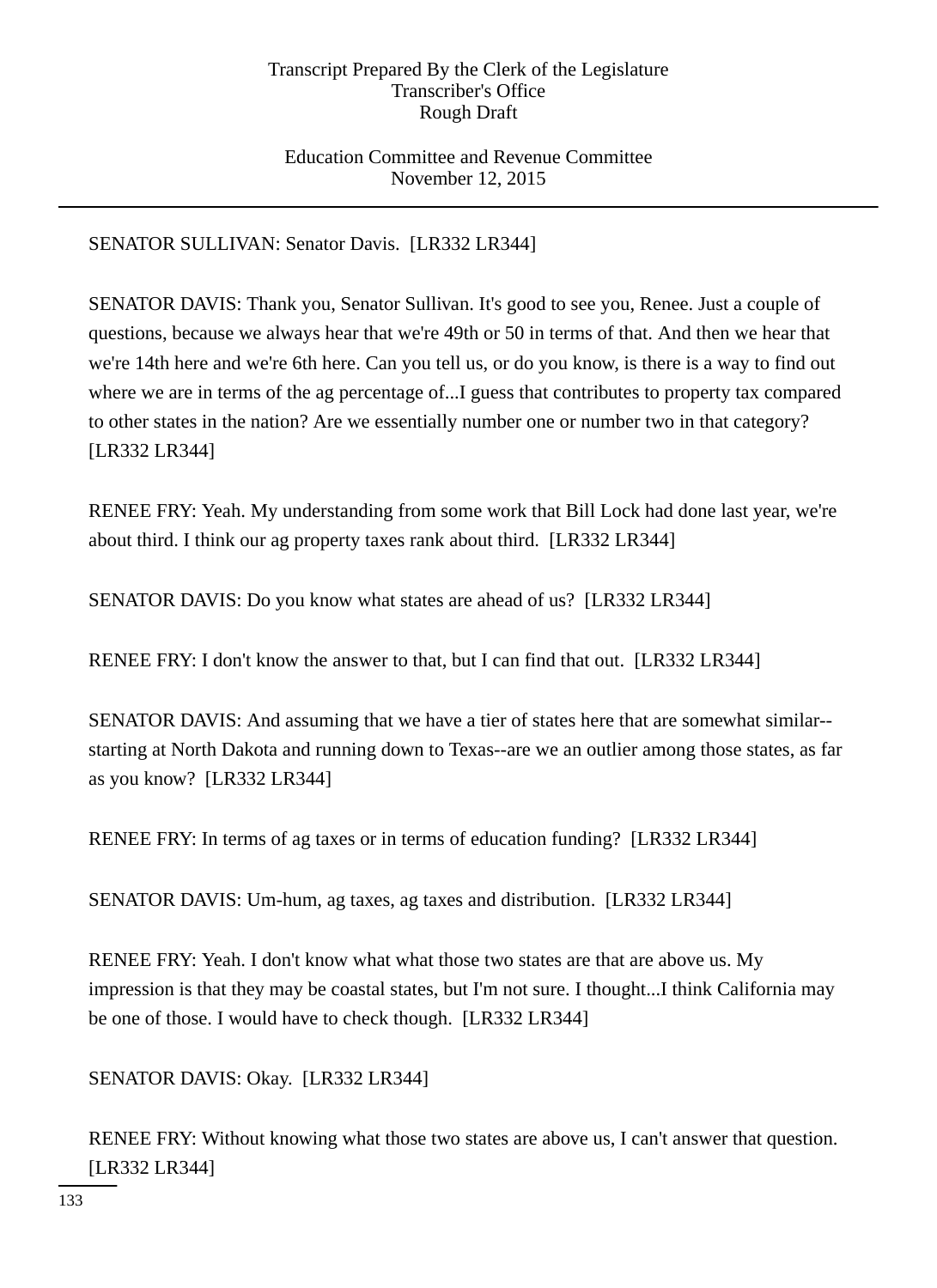# Education Committee and Revenue Committee November 12, 2015

SENATOR DAVIS: I think somewhere the other day I read that Nebraska was number one in property taxes, ag property taxes collected, above California. Well, you would certainly think California would be, far and away, ahead of us with the types of crops that they grow there, the profitability of those. [LR332 LR344]

RENEE FRY: Yeah. I'll have to look back at that. I'm sorry, I don't know the answer. [LR332 LR344]

SENATOR DAVIS: Thank you. [LR332 LR344]

SENATOR SULLIVAN: Senator Schumacher. [LR332 LR344]

SENATOR SCHUMACHER: Thank you, Senator Sullivan. Thank you, Renee, for your testimony. On the issue of when you say we're second lowest reliant on property taxes, is that local property taxes? [LR332 LR344]

RENEE FRY: It's all property taxes. [LR332 LR344]

SENATOR SCHUMACHER: So when we see in some of these charts money coming from the state, state aid to education, in those states that get some of that money from a state property tax, is that computed in there? [LR332 LR344]

RENEE FRY: Yeah. So whether...if it's a property tax, we're comparing apples to apples. So what you're looking at is the distribution side and how that gets distributed back. But we're comparing census data and property taxes collected, whether it's a local property tax or whether it's a state property tax. So we're comparing property tax, whether it's local or state. We're comparing property tax to property tax versus state tax dollars. But I think what you're getting at is those state property taxes may be collected and distributed back much like, you know, sales tax or income taxes. But we're looking at the revenue side. [LR332 LR344]

SENATOR SCHUMACHER: And the other question is, if you could explain it again, looking at your...on your chart, "Tax Cuts Over Last Decade," fiscal year 2015 shows \$538 million in tax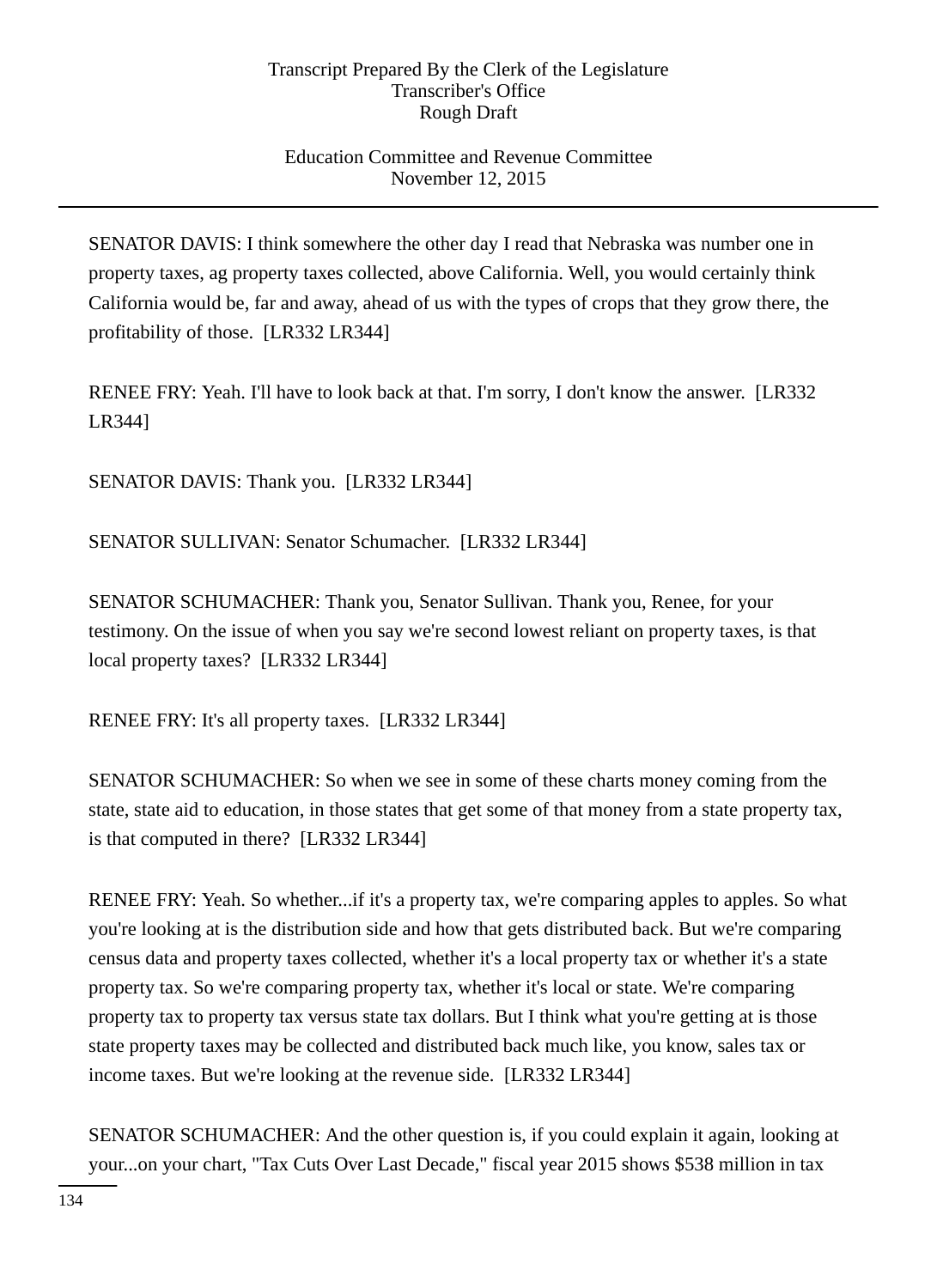### Education Committee and Revenue Committee November 12, 2015

cuts. Would those tax cuts have been deductible, as a general rule, on the federal income tax return? [LR332 LR344]

RENEE FRY: Income tax cuts would. Income taxes would. They would have. Property would as well. I didn't count property in the \$400 million number, but, yes, income and property. [LR332 LR344]

SENATOR SCHUMACHER: Okay. So this just...the...at the state level income taxes that wouldn't be any of the property tax relief or (inaudible)... [LR332 LR344]

RENEE FRY: Well, so property is that last column, so...but in the \$400 million that I mentioned in my testimony, that would just be the sales and the income taxes. So you're right. I mean we've lowered state taxes at the expense of federal taxes. So those folks are paying more in federal tax, yeah. [LR332 LR344]

SENATOR SCHUMACHER: So base...if we...the \$538 million, fiscal year '15, tax cuts experienced we actually, if you assume a federal tax rate of average 28 percent, we're actually paying the federal government \$150 million more than we would have had we not made those cuts. [LR332 LR344]

RENEE FRY: Yes, that's true, accurate. [LR332 LR344]

SENATOR SULLIVAN: Senator Hadley. [LR332 LR344]

SENATOR HADLEY: Thank you, Senator Sullivan. Thank you, Ms. Fry. I guess this is my seventh year here, so I've heard a lot of the things about this. And I heard it again today. Would you agree with the statement, ultimately, it's going to come down to either finding new revenues or reallocating what we're spending right now? [LR332 LR344]

RENEE FRY: Yes, absolutely. [LR332 LR344]

SENATOR HADLEY: Is the solution one or a mix of those two things? [LR332 LR344]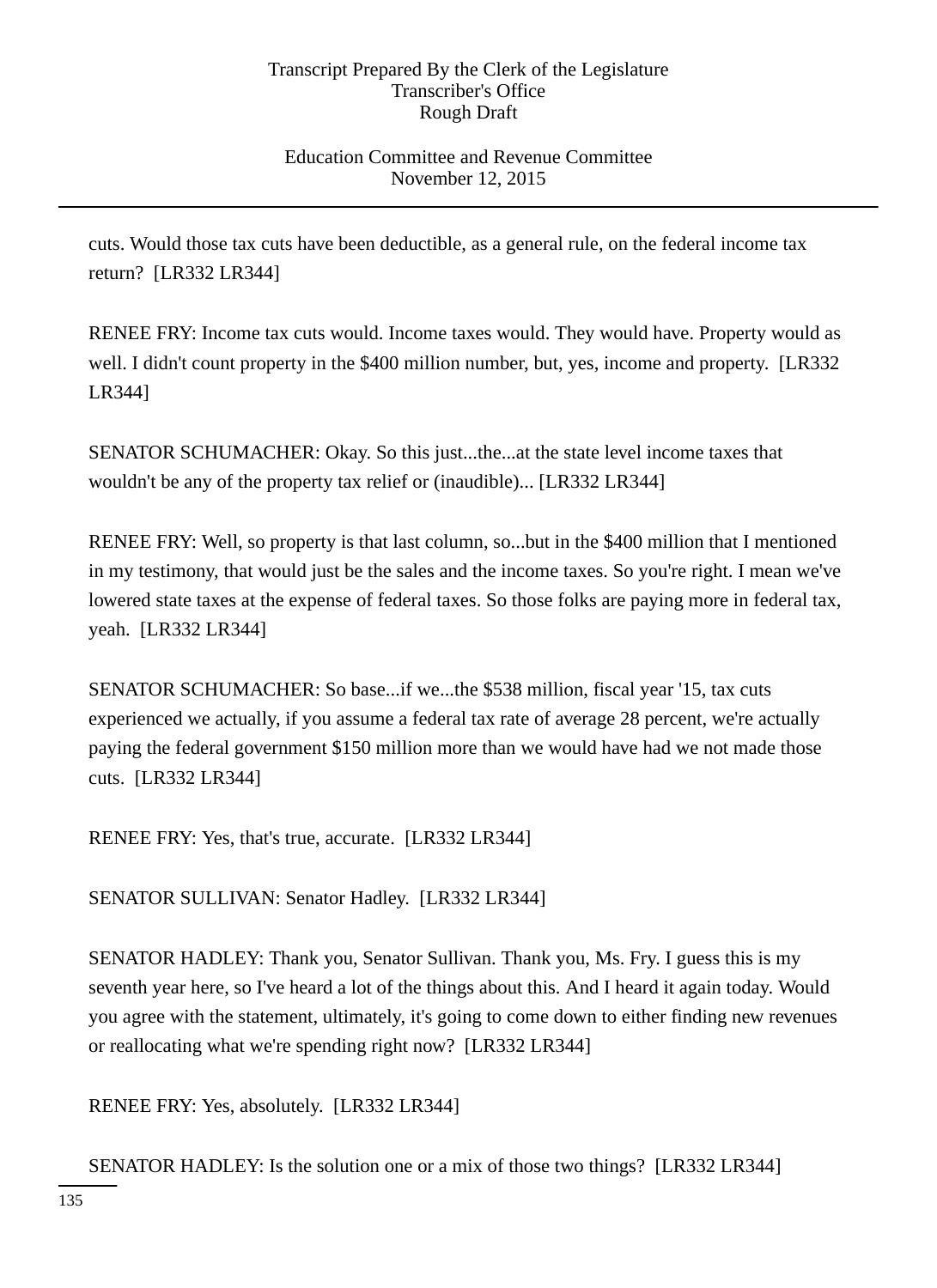# Education Committee and Revenue Committee November 12, 2015

RENEE FRY: Yeah. Absolutely. I mean the challenge with reallocation is that unless we have a plan for that, we're going to end up in a bad state of affairs and have a lot of challenges ahead of us, such as, you know, the aging population in Nebraska. So to say that we're going to be able to reallocate from other areas is going to be extremely challenging. It's possible to do, but there would have to be a very difficult conversation about what services would have to be cut. So in order to address the situation at hand, yeah, I think those are...that's ultimately what it comes down to. [LR332 LR344]

SENATOR HADLEY: And if we try to find other revenue sources, does this shift the tax burden from ag to then urban, because if you're going to increase, for example, sales taxes, it's going to go...the people in the population centers are going to be the ones that pay it, the majority of it. Is that a fair statement? [LR332 LR344]

RENEE FRY: It is. We issued a report in January. What we found, if you look at the last ten years, at the beginning of that ten-year period, residents in urban areas, highly urban areas versus highly agricultural areas, we're paying about the same per capita in income and property taxes combined. What we've seen over that last ten years has been a pretty significant shift so that now residents in agricultural areas are paying about 40 percent more. So it would be a shift, but you could make the argument that it would be shift back to where it was ten years ago. But it certainly would be a shift. [LR332 LR344]

SENATOR HADLEY: And lastly, Nebraska is a big geographic state with a relatively small population with residents who want good services. [LR332 LR344]

RENEE FRY: Yeah. No, that's absolutely right. And I think our demographics are really challenging, I mean particularly if you look at the spending side of it and why education spending is growing faster than inflation is, because of our demographics, because you have these small districts that have fixed costs. So as their enrollment goes down, they still have to have a teacher, they still have to have a building. Unless they're able to consolidate and actually get rid of a building, their costs are going down. And then in the urban areas, then they have to build new buildings and they have to add teachers. And so I think this is a real challenge for us. We have an aging population. We're going to have a lot of challenges ahead of us. So I think, you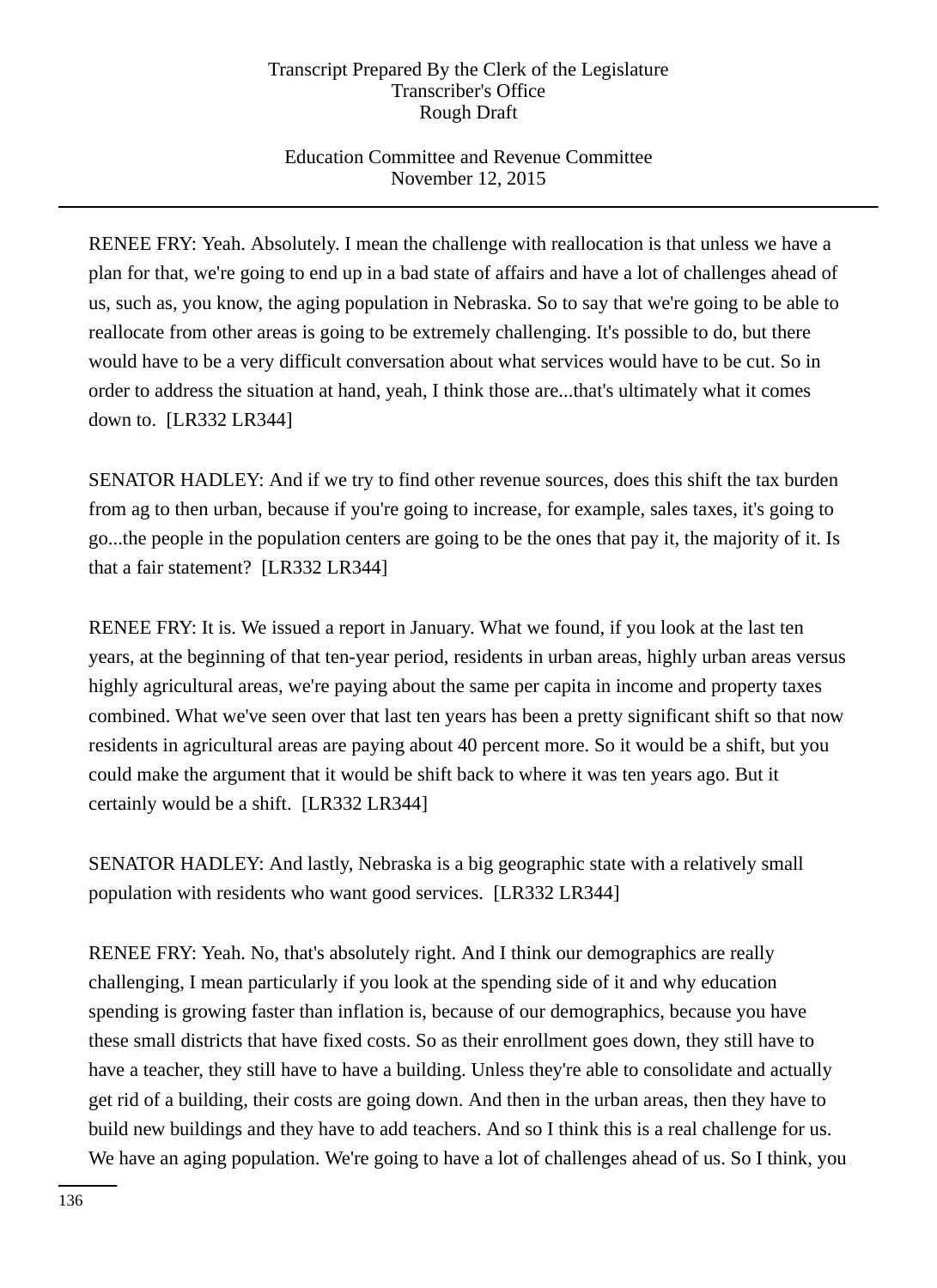# Education Committee and Revenue Committee November 12, 2015

know, you, Senator Gloor, I've heard talk quite a bit about, you know, one base at a time, and I think that makes a lot of sense. So, you know, for the immediacy we can do things like a circuit breaker, right, as we sort of untangle a very complicated web here. But yeah, at the end of the day, you know, we've got a lot of challenges, not a lot of people, not a lot of natural resources. You know, we talk a lot about taxes and where we rank, and we rank pretty close to the middle of the country in terms of our taxes. What's interesting is that when you look at spending per capita and spending as a share of the economy, we rank much lower. So not only do we have challenges with our demographics, but we also receive...we rank 35th in the percent of federal funding that we receive per capita. And so then that sort of adds to this challenge too. So in our spending we actually rank even lower. We're in the bottom of the states in terms of spending. So, yeah, there's no real easy answer, but I think you've boiled it down. [LR332 LR344]

SENATOR HADLEY: I note you looked at me when talk about an aging population (laughter). [LR332 LR344]

RENEE FRY: Just because you asked the question. [LR332 LR344]

SENATOR SULLIVAN: Senator Groene. [LR332 LR344]

SENATOR GROENE: We keep hearing about the rural cost of education of less students of...but we were told when we closed the K-1 schools that we were going to see this big bump in savings, more efficiency. Can you ever...have you ever pinpointed where we spent less on education because we closed the K-1 schools in rural Nebraska? I never seen it. [LR332 LR344]

RENEE FRY: No. I mean, you know, the LFO report...else... [LR332 LR344]

SENATOR GROENE: Class 1. [LR332 LR344 ]

RENEE FRY: LFO report also did talk about consolidation. And again, you don't necessarily find much in the way of savings in term...your per-pupil costs are still going up as your total enrollment declines. And so I think what we've got is we...that isn't necessarily a way to save a tremendous amount of money. You can only do so much. [LR332 LR344]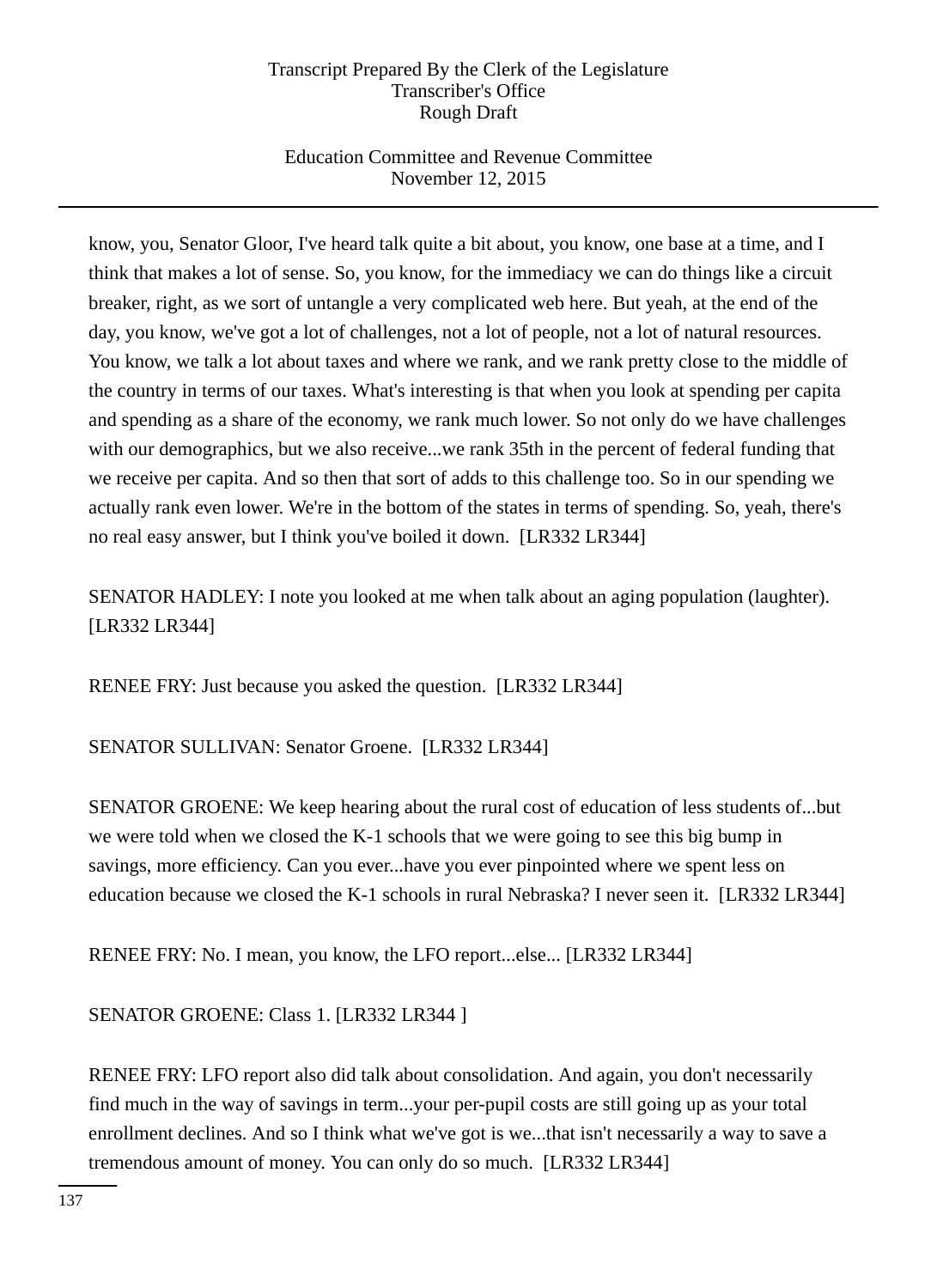# Education Committee and Revenue Committee November 12, 2015

SENATOR GROENE: Another question on these tax cuts. In any of these years was total spent, total collected by any of the tax entities less? This is a tax...these are cuts in the increases of collections, not a cut in what they received the year before, correct? I mean the state of Nebraska never collected less income taxes or entities collected less property taxes. These were cuts in increases. [LR332 LR344]

RENEE FRY: That's a great question. Actually, during the recession we certainly did see sales and income tax revenues go down. So it would be interesting for us to look at that. But it is not fair to say that these are cuts to increases because there certainly have been periods since fiscal year '05 where we did see reductions in sales and income tax collections. [LR332 LR344]

SENATOR GROENE: But we would have seen that no matter what if this was included in it, in our collections. But isn't this...these tax cuts, isn't democracy at work because the pot boiled over and people said, our income taxes are too high? The property tax, I'm sure that total has the property tax credit in it. I'm sure it has the homestead exemption increases in it. That public finally said enough is enough. I mean we are not dictated, the public, by government; it's supposed to be the other way around. And these cuts came from the people and that's what we have today here. But the agriculture property taxpayer is in the same boat the retired people were with the homestead exemption. The farmers, everybody was with property tax. The income tax people said enough is enough. And that's where we're in the same boat where people are looking for relief from property tax, the same reason we got all these tax cuts. We weren't just Santa Claus down here at the Unicameral saying we're going to give you tax cuts. There was pressure from the public to cut it. So you say don't do this. I represent people who want this. [LR332 LR344]

RENEE FRY: Okay. So I didn't say don't do this and I...and my intent was... [LR332 LR344]

SENATOR GROENE: Yeah, well, didn't your... [LR332 LR344]

RENEE FRY: Well, further...my intent is to... [LR332 LR344]

SENATOR GROENE: Stop cutting state taxes. [LR332 LR344]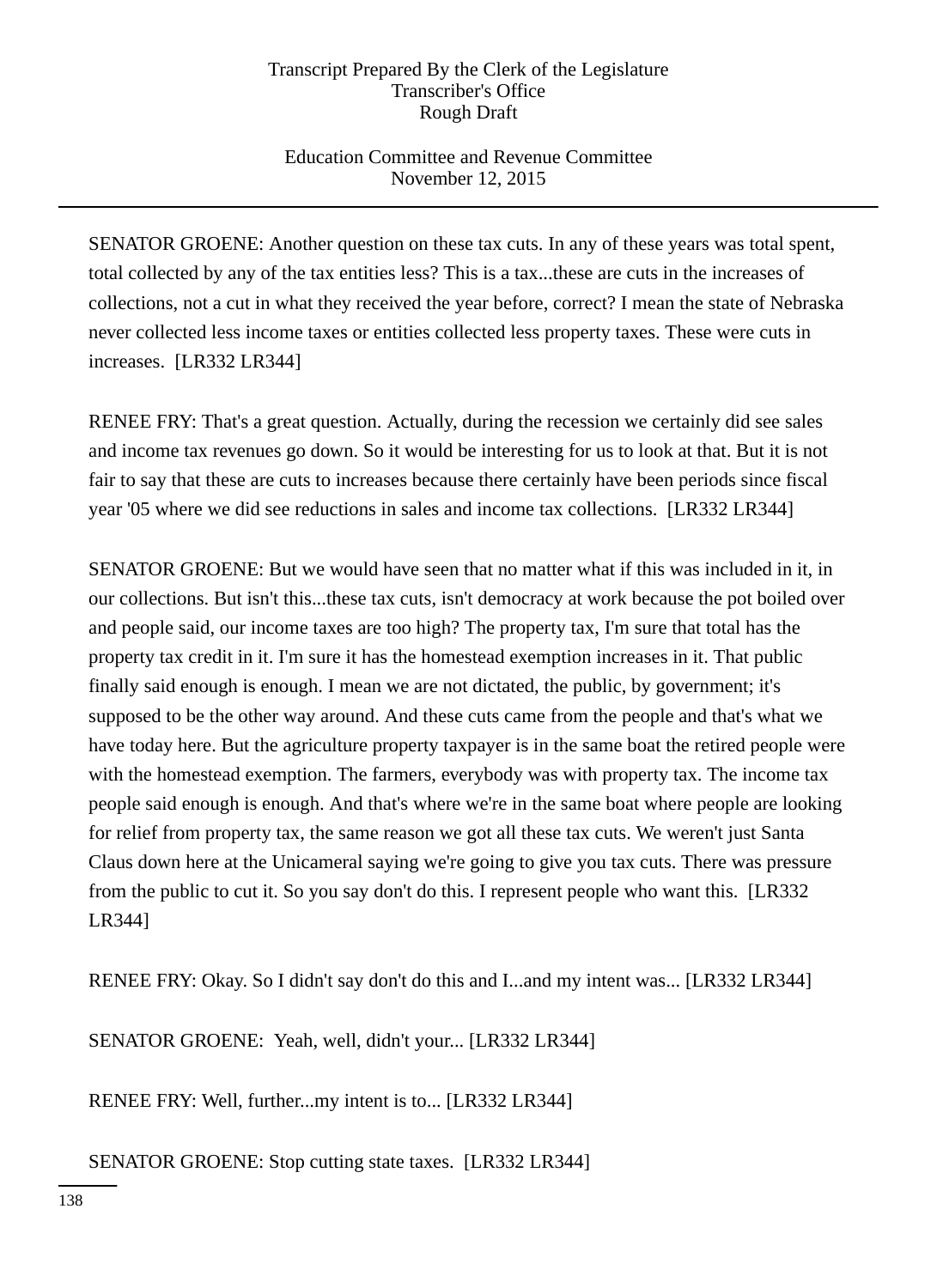# Education Committee and Revenue Committee November 12, 2015

RENEE FRY: If we want to address property taxes, my intent is to illustrate that when we cut state taxes, unless we're cutting the level of service, we have created a shift to property taxes. We have a chart which we call the mirror chart. As we see state support go down for local governments, we see our local taxes go up and vice versa. So we know that there's this direct relationship between state aid. What you saw during the recession, you saw state aid for cities and counties was eliminated. You've seen those increased mandates that we've talked about. And you see in the other chart that we are...have a historically low support of K-12 as a share of the economy. So the direct result of those things, of reducing state aid, is increased property taxes. And so there's this direct correlation which I think is really important for us to talk about... [LR332 LR344]

SENATOR GROENE: I understand. I agree with you on that. That's... [LR332 LR344]

RENEE FRY: ...and for us to acknowledge as well that there is this direct relationship. [LR332] LR344]

SENATOR GROENE: But there is a reason we did it. The public wanted it done: cut the taxes. [LR332 LR344]

SENATOR SULLIVAN: Any other questions for Ms. Fry? Thank you for your testimony. [LR332 LR344]

RENEE FRY: Thank you. [LR332 LR344]

SENATOR SULLIVAN: We are at the point where we are concluding the testimony from the advocacy groups that we expressly invited to testify. And now we are at the point where we're opening it up to the public and other groups. I'd first like to see a show of hands of how many are planning to testify. We do want to get through all who want to testify. Now one other caveat I'd like to mention, we have at least one individual who has traveled a great distance and would very much like to get home tonight and lives at the far western part of the state. So if you don't mind and if there is anyone else in that category, I would ask you to negotiate with some of the people that are sitting in the first row to make sure that that happens. So with that...and as she's coming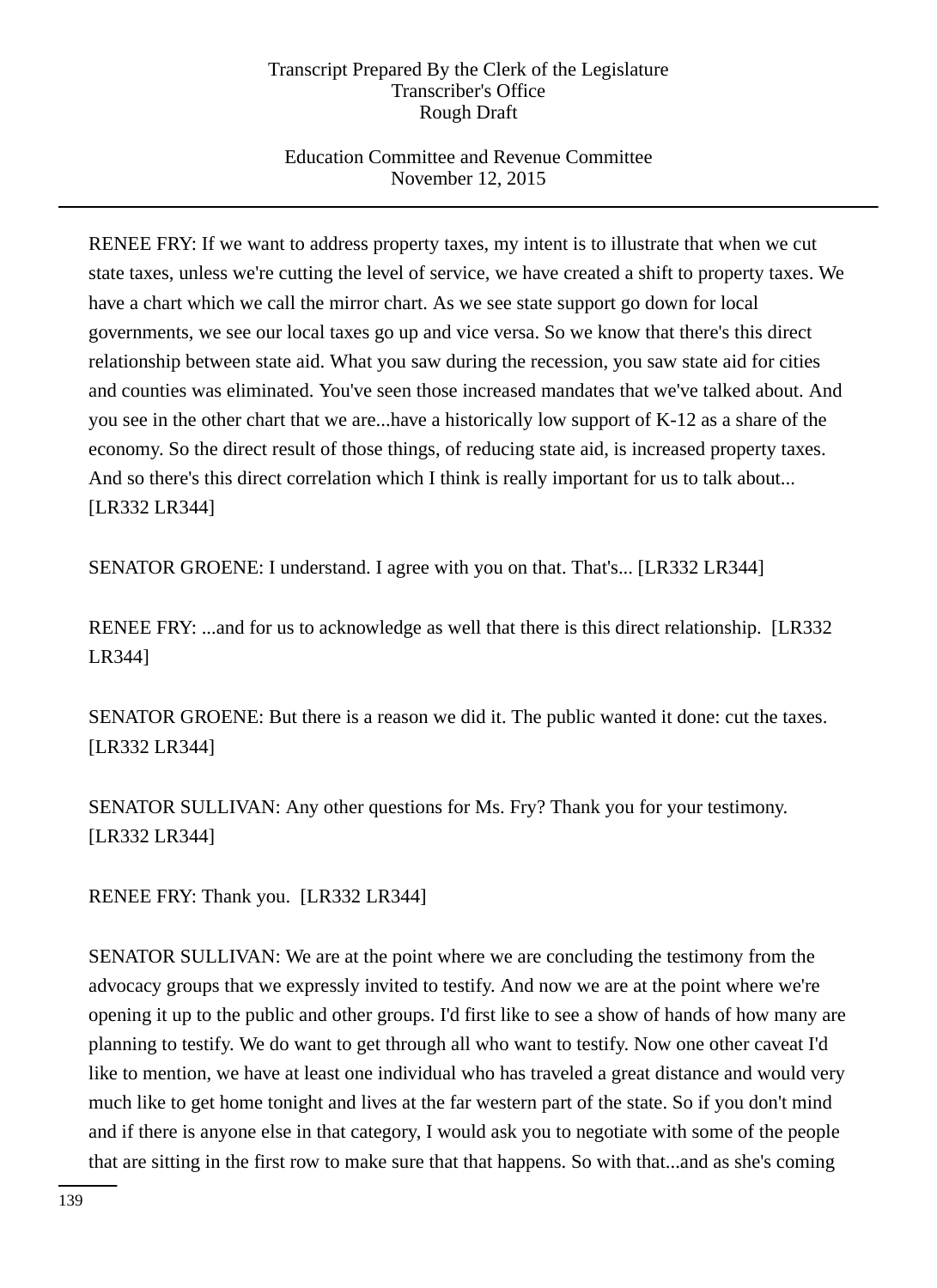# Education Committee and Revenue Committee November 12, 2015

up, Senator Gloor, do you have a couple of things that need to be read into the record? [LR332 LR344]

SENATOR GLOOR: (Exhibits 15-17) Yeah. I'll read into the record some people who have offered some testimony or signed in: Frank Harwood, superintendent of Bellevue Public Schools; Craig Kautz, superintendent of Hastings Public Schools; Al Guenther from Dunbar. And then, Mr. Stuart, do you want me to read in...? [LR332 LR344]

JAMES STUART: I'll be glad to testify. [LR332 LR344]

SENATOR GLOOR: Pardon me. [LR332 LR344]

JAMES STUART: If it's not too late, I'll be glad to come up. [LR332 LR344]

SENATOR GLOOR: You're going to testify? [LR332 LR344]

JAMES STUART: I'll come up and just read it, yeah. [LR332 LR344]

SENATOR GLOOR: Okay. [LR332 LR344]

SENATOR SULLIVAN: Welcome, Dr. Winchester. [LR332 LR344]

CAROLINE WINCHESTER: (Exhibit 18) Okay. Well, thank you very much. I appreciate it. My name is Caroline, C-a-r-o-l-i-n-e, Winchester, W-i-n-c-h-e-s-t-e-r. I'm superintendent at Chadron Public Schools. I would certainly like to thank Senator Gloor and Senator Sullivan and the members of the committee for the opportunity to testify. We've heard many of the things that I'm going to talk about already today. I just will reiterate them. I know we all want to protect our future in Nebraska by providing an equitable education opportunities across our state. In my opinion, in order to bring about real property tax relief, there is going to need to be another source of dollars to take that place. I think also, as we heard Senator Wickersham testify earlier, we all know it's a complicated issue. When LB1059 was done, they looked at a combination of things. And I think the committee as well will probably need to consider a number of things to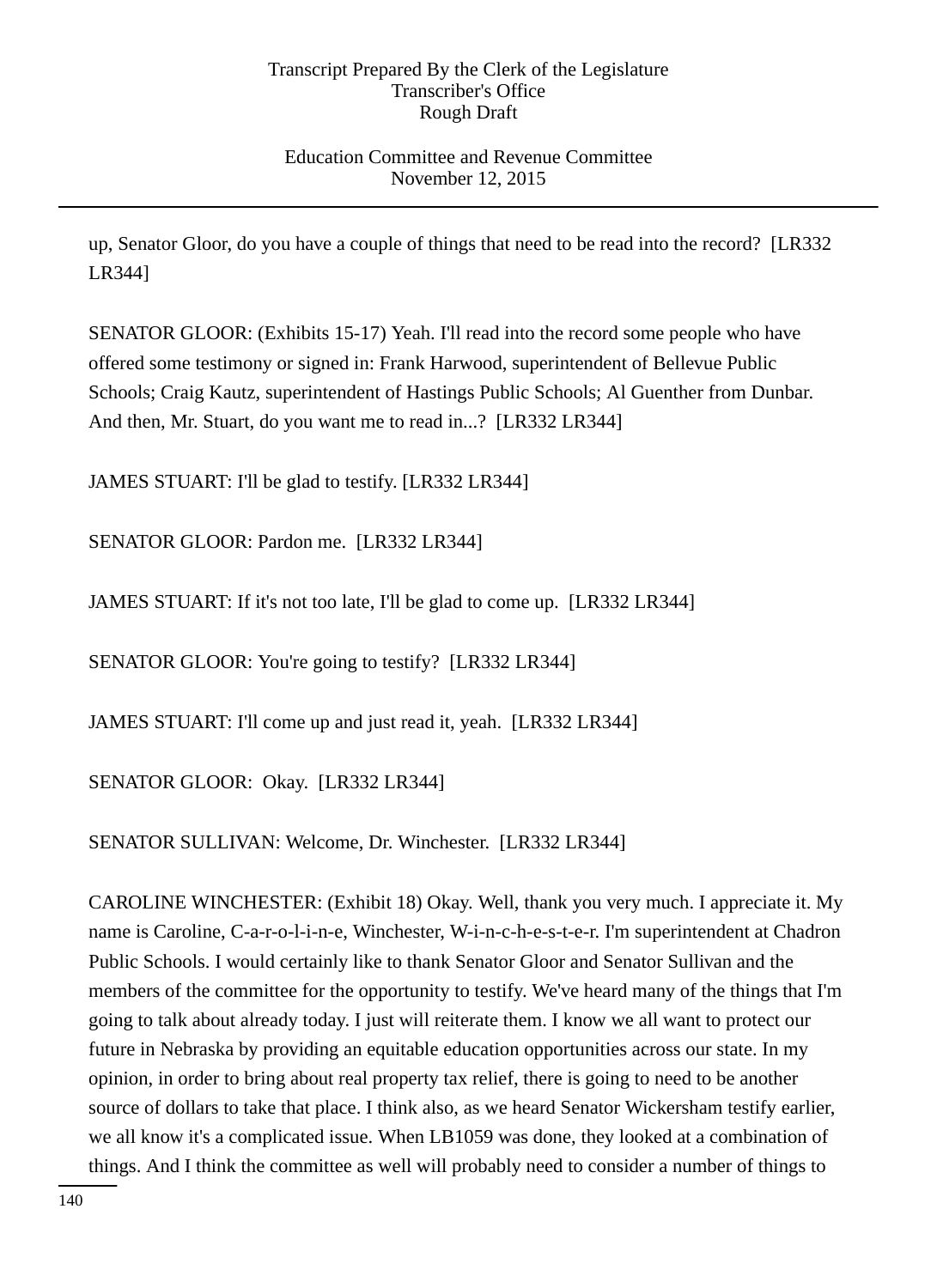### Education Committee and Revenue Committee November 12, 2015

make the adjustment happen because we have a lot of moving parts in the state with state aid formula and revenue and so forth. I know you've heard testimony or one consideration that the committee has looked at is direct aid. People talk about foundation aid. I would urge the committee to make sure that that funding mechanism, it's outside of TEEOSA. And sitting here in the conversation, I think maybe we need to have a little language change and understand we have equalization aid but then there's lots of other pots of state aid that we have with special...you know, special ed, state allocation monies. There's a lot of other state monies that do come in. Maybe we need to talk, when we talk about state aid, we need to understand it includes equalization aid as well as a lot of other pots. Given the desire to provide assistance to all districts, one area I'd like you to consider is special education. It does include all districts. Currently the allocation is outside of the TEEOSA formula. It's a very audited method because it's not only audited by your local auditor but it's also audited by the state as far as the funds are. Originally reimbursement was to be at 80 percent. I think costs right now are at 52 to 53...reimbursement is 52 to 53 percent. And I do want to thank...we have had some recent increases and certainly we appreciated those increases. But that does help relieve your local tax obligation and that's a consideration to look at. A number of people have addressed the issue of spending. I just want to put in there that spending in the Chadron Public School district has been less than 1 percent a year. At the same time, our state aid decreased at 1.25 percent. Our total revenues declined in that same period, 0.32 percent. And we're at \$1.05. We have no other place to go. If we have to cut further, it's going to be either jobs or programs for kids. And unfortunately, that will hit our most vulnerable and at-risk students. I think we all know the real question is where the money is going to come from. I don't have a silver bullet for that. I can just tell you we have a very active legislative committee at Chadron and they've thrown out lots of things. They've talked about sales tax, eliminating exemptions. They've talked about taxes on stocks and bonds. They've talked about a local surcharge on income tax. Whatever your recommendation is, we just hope it involves a more equitable distribution of tax responsibility. All citizens benefit from public education, which is economic development both in the short and the long term. I just encourage you to be bold, to examine the data, and consider the Education Committee's vision of every Nebraskan educated for success. Thank you very much, and thank you for letting me go early. [LR332 LR344]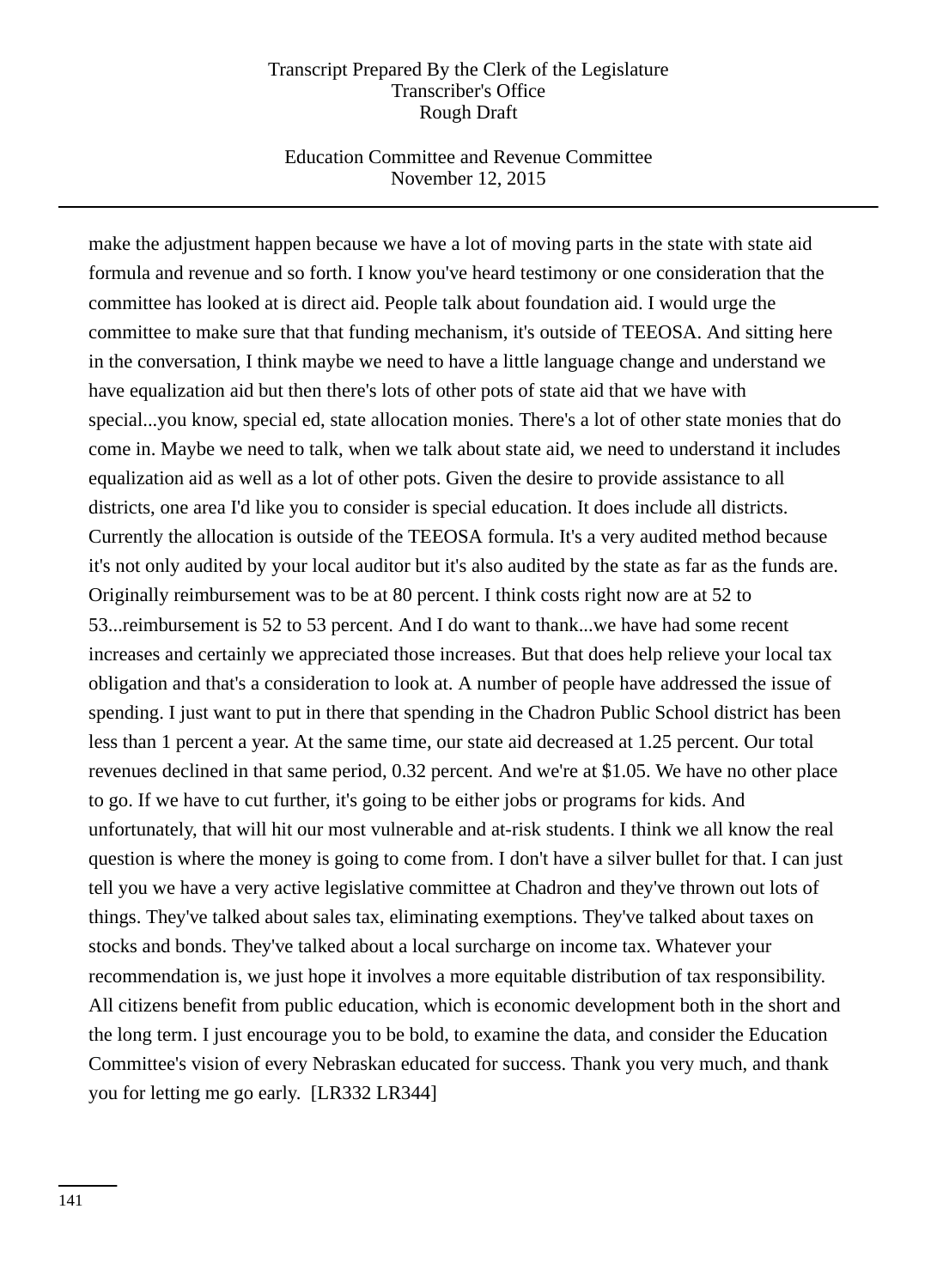## Education Committee and Revenue Committee November 12, 2015

SENATOR SULLIVAN: Sure. Thank you, Dr. Winchester. If we were to go the route of putting more dollars into special education, what would you recommend would be the offset to realize real property tax relief? [LR332 LR344]

CAROLINE WINCHESTER: Well, I...you know, perhaps what Cathy Lang talked about earlier. I think if you're going to...if you intend for an increase in special ed to go to offset property tax, I think that's going to have to be designated that way and it's a one to one. In a bill submitted last year that used the local surcharge, that was the premise behind that, that the local surcharge would be a one-on-one replacement for the property tax. []

SENATOR SULLIVAN: Okay. Thank you. Any other questions for Dr. Winchester? Thank you for your testimony. [LR332 LR344]

CAROLINE WINCHESTER: Thank you. [LR332 LR344]

SENATOR SULLIVAN: Welcome. [LR332 LR344]

STEVE JOEL: (Exhibit 19) Good afternoon, Senator Sullivan and members of the committee. My name is Steve Joel, S-t-e-v-e J-o-e-l. I'm superintendent for Lincoln Public Schools. Our district is a growing district serving more than 39,000 students and in 38 elementary, 11 middle, and 6 high schools. Over the last ten years, our average annual enrollment growth in LPS is about 700 students. The three-year annual average is nearly 1,000 students a year. Even with this growth we spend less than the state average and we rank 234th in spending per student in the state. Lincoln's students rely on equalization aid. The purpose of equalization aid is clear and reasonable: to provide resources to school districts that do not have adequate local resources to meet increasing demands. Our poverty rate, student free and reduced rate has grown dramatically as well in the last 10 or 15 years from 25 percent to more than 40 percent. But the adoption of research-based programs and the development of additional supports has led to an increase in LPS graduation rate to nearly 90 percent when including students who finish their high school diploma by the end of their fifth year of high school. We're also a refugee resettlement center. This designation brings a wide range of refugees from all over the world to Lincoln Public Schools. LPS serves nearly 2,500 English language learner students speaking more than 95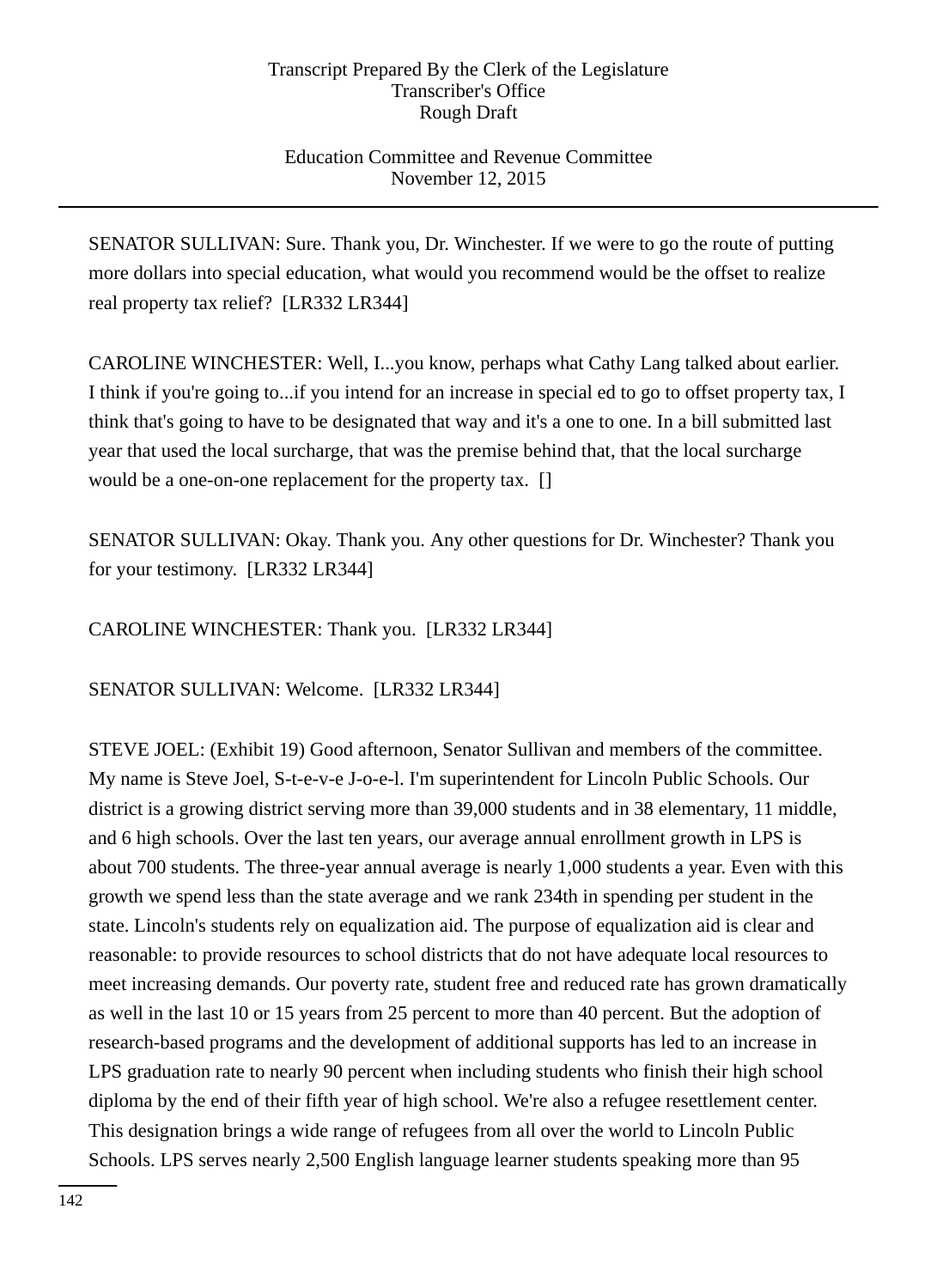# Education Committee and Revenue Committee November 12, 2015

languages. In addition to the many different languages and cultures represented by these new students, many times they come to Lincoln fleeing war or a natural disaster that has disrupted their family both before and during the process of immigrating to the United States. It's often said by Lincoln's leaders that whenever we hear and learn about refugee crises occurring around the world, as we are right now, we'll expect...we can expect families within 18 months. And in fact, that's proving to be true with what's happening in the Middle East today. This is a tough issue. And I realize and many of my colleagues realize that the committees are facing some difficult challenges. LPS supports comments made earlier by the president of GNSA, Superintendent Troy Loeffelholz from Columbus, in asking you to remain steadfast in your commitment to public education. It is one of the most impactful investments the state can make to build a capacity of the citizenry and our economy. And as a state, we're doing very well. Review the proposal submitted by the Tax Modernization Committee to consider the best strategy and policy to support public education and ensure calculated, not allocated, resources are available that keeps education whole and supports equitable learning opportunities for all of Nebraska children. Conduct regular analysis by a collaborative body to analyze trends, identify fluctuations in the economy, and offer immediate solutions based on accurate data. We firmly underscore and understand what's happening politically in our state right now. We're hearing that in Lincoln as well. But the solution, as Ms. Fry and others have mentioned, is not reallocation, but it is additional resources for state aid. We have some momentum built into the system right now with regard to student success. Our challenges are more severe than they've ever been and the expectations in Nebraska for educational excellence are, appropriately, very high. Thank you. [LR332 LR344]

SENATOR SULLIVAN: Thank you, Dr. Joel. There have been several comments made today, and this sort of flies in the face of what, as you indicated, GNSA has indicated they support. But one of them is the elimination of the minimum levy adjustment. In addition to that, there's been some discussion of eliminating the levy criteria for averaging adjustment, which pertains to larger schools such as LPS. Would you be in favor of eliminating that? [LR332 LR344]

STEVE JOEL: Personally, I'd want to study that a little bit further. But one of the things that we would say is that anything that, as it gets modeled out, that pulls resources away from a growing district that's highly reliant on equalization aid is, in fact, going to be disequalizing. So, you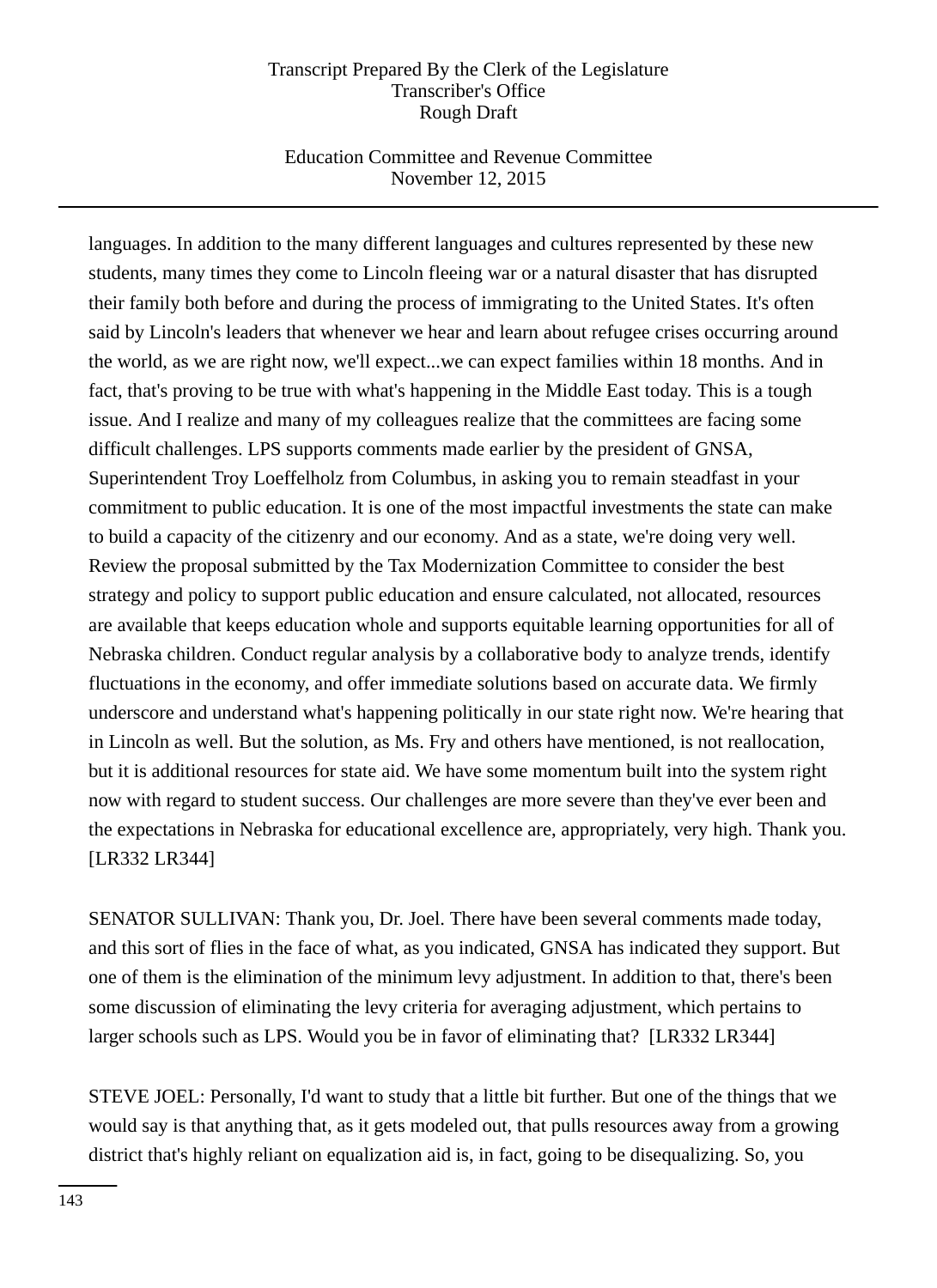## Education Committee and Revenue Committee November 12, 2015

know, we'd want to see exactly what that would look like for a district of our size. [LR332 LR344]

SENATOR SULLIVAN: But along with that, then it basically says remove some of the flexibility that your local board would have in terms of deciding what that local levy should be. Am I right in terms of not showing support for getting rid of the levy criteria for averaging adjustment? [LR332 LR344]

STEVE JOEL: Yeah, I'm not...I don't know that I'm tracking your question. [LR332 LR344]

SENATOR SULLIVAN: What I'm saying is that if you're not in favor of it, admittedly, you'd like to see what the modeling does and the impact does, but along with that, that is one tool that you're saying let's not give that tool to your local boards to make some changes in the levy. [LR332 LR344]

STEVE JOEL: We would say, Senator Sullivan, that the system as it exists right now fits as well as any system that we could think of, we could imagine, or would look at. But we understand that there is going to be discussion along those lines. [LR332 LR344]

SENATOR SULLIVAN: And then, as you said, you support any additional resources from the state that would go toward education. But am I understanding that you want those solely to go through the equalization formula? [LR332 LR344]

STEVE JOEL: Yes. [LR332 LR344]

SENATOR SULLIVAN: Which does not help our situation and the challenge that we're dealing with in this resolution, in these two resolutions. [LR332 LR344]

STEVE JOEL: Right. And I want to underscore and recognize again that I under...we understand the challenge. But right now TEEOSA and the way it's being distributed, based on need, is the fairest and the most equitable way to distribute those funds. [LR332 LR344]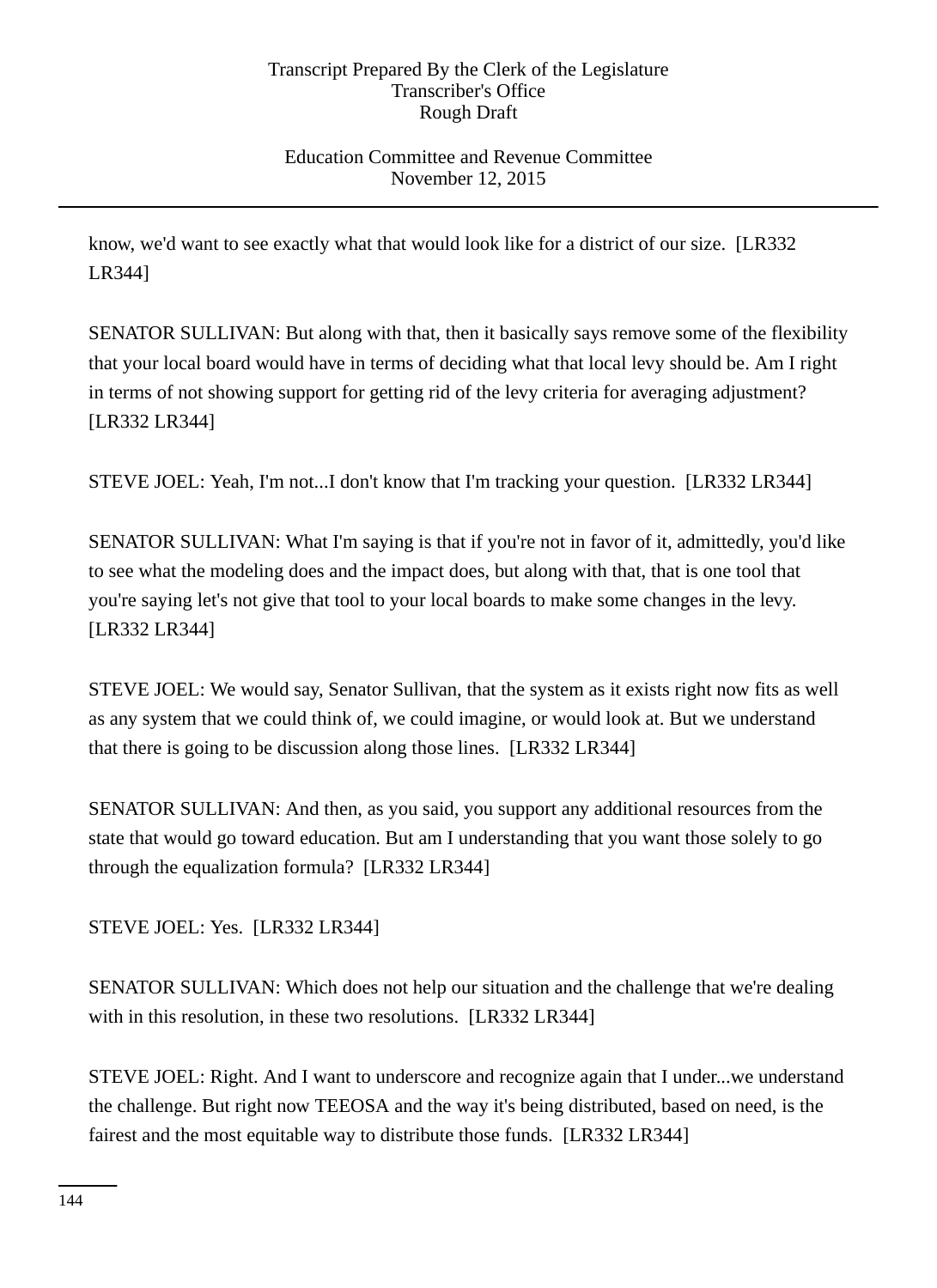Education Committee and Revenue Committee November 12, 2015

SENATOR SULLIVAN: So do you have any other solutions and recommendations on how to respond to these two resolutions we're dealing with? [LR332 LR344]

STEVE JOEL: Specifically, no, other than to say that, you know, as we look at this, all discussion is open. And what we merely wanted to say is that...and, you know, I've been doing...I've been in this state for a number of years and a previous state before that. This has been a constant conversation in many states and at all levels that has produced some very uncomfortable times for districts and policymakers. And there really isn't a simple answer to this because conditions do change with regard to the economy, in regard to student need. So it's a very difficult...I understand that. It's very, very difficult on your part. So in terms of a magic bullet or a solution that would be responsive to everybody, I don't know other than when I look at the needs of Lincoln Public Schools' rapidly growing, changing demographics, the distribution formula that's currently in place works for us. [LR332 LR344]

SENATOR SULLIVAN: Thank you. Senator Gloor. [LR332 LR344]

SENATOR GLOOR: You asked my question. Thank you. [LR332 LR344]

SENATOR SULLIVAN: Okay. All right. Senator Groene. []

SENATOR GROENE: But as far as local control, you're an employee of that school district, that school board. Why...isn't it your job to convince that school board that you need \$1.04 to keep your...that you want to run your school? Why wouldn't you have enough faith in your ability to do that? Why wouldn't you give the freedom to that school board to say, no, we don't want to be \$1.04 to keep our averaging adjustment, we want to go to 95 mills? But why wouldn't you allow that school board to say, yes, at this LER, at \$1 we can fund this school but we think we've had huge growth in the city of Lincoln in property that we can lower the mill levy? If you believe, as the administrator, highly paid, that you need more money to run that school, isn't it your job to convince that school board? Why hide behind a minimum levy? [LR332 LR344]

STEVE JOEL: Senator, my job is to advocate for the needs of the students in the Lincoln Public Schools so that every single one of them has an equal and equitable opportunity to be successful.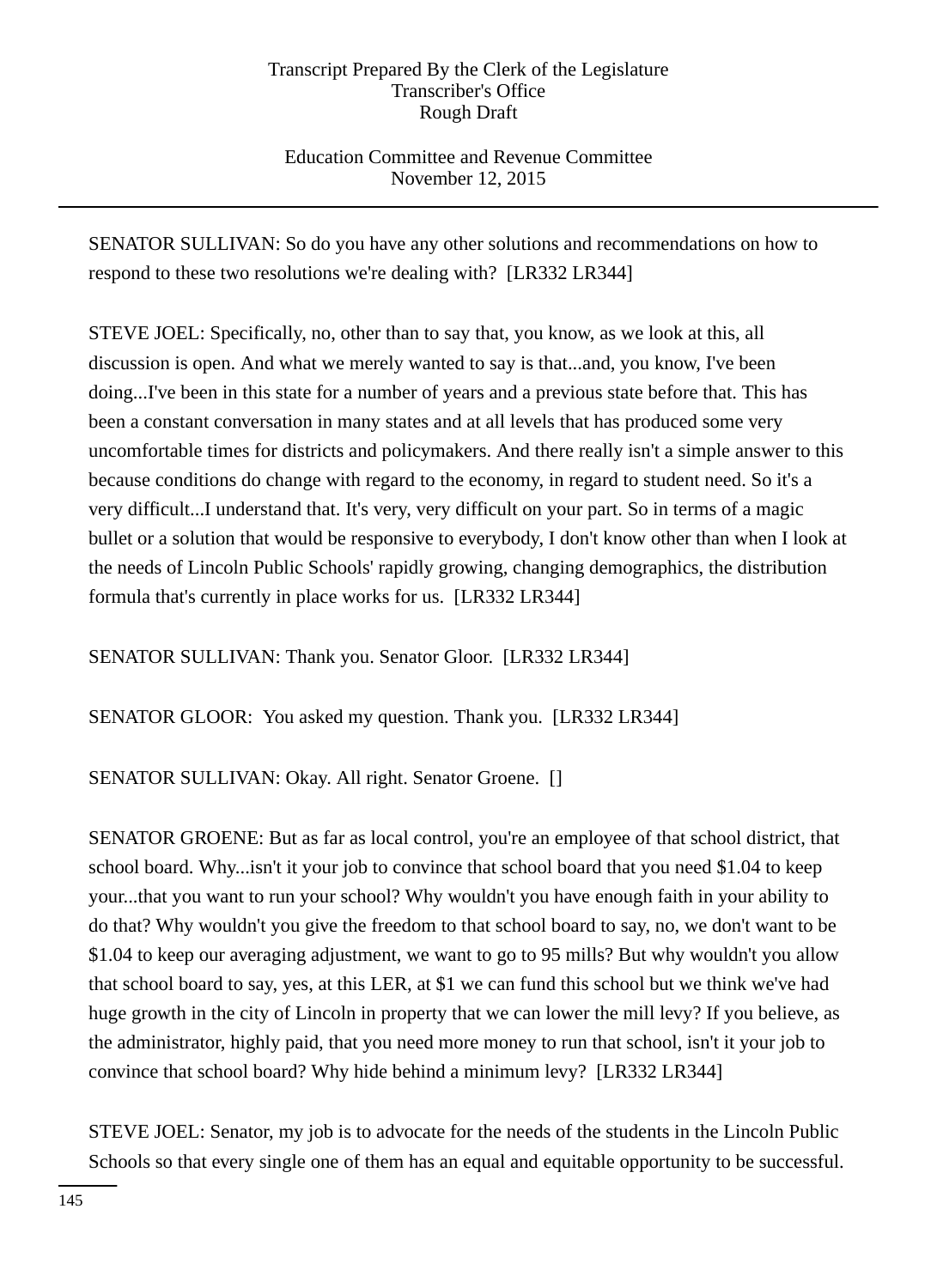## Education Committee and Revenue Committee November 12, 2015

And with regard to the cost of that, I don't believe that I have the control over that. I believe that my job is to advocate for the students of our district. [LR332 LR344]

SENATOR GROENE: And that's my point. You go to your school board and say, we need to be \$1.04. The school board says, no, we've had huge growth, the business community says we've had huge property growth, we want to be at 95. It's your job to convince them that you need \$1.04. Why should we give the ability for administrators to hide behind \$1.04 or 95 cents when the community thinks no? [LR332 LR344]

STEVE JOEL: I don't believe that that...first of all, I don't believe our community thinks no. I don't believe we're hiding behind any levy. I think our board... [LR332 LR344]

SENATOR GROENE: So you won't mind if we move it? [LR332 LR344]

STEVE JOEL: I think our board... [LR332 LR344]

SENATOR GROENE: And you don't mind if we move that limited...minimum levy. [LR332 LR344]

STEVE JOEL: Well, with regard to what I said earlier, I don't...I think that that would have a devastating effect on our ability to educate kids to a level that you would expect. [LR332 LR344]

SENATOR GROENE: Now, I've looked at pay scales in the unequalized districts; top pay scale is \$65 (thousand), yours is \$80,000. The administrators are paid a lot better than rural districts even at the high school level and stuff. Now I don't know how that translates into needs in Lincoln versus a rural school that's unequalized and their top teacher pay is \$60,000 versus yours at \$80,000. So we look at that and say, wait a minute, maybe you could lower your mill level to the local taxpayers because you seem to have a lot of money and pay at a pay scale that most school districts can't. Even OPS can't match you. Nobody can match you. So you've done quite well. So as a taxpayer and a representative taxpayer, I'm sitting there going, well, maybe you don't need that minimum levy to hide behind; maybe the taxpayer should have an avenue to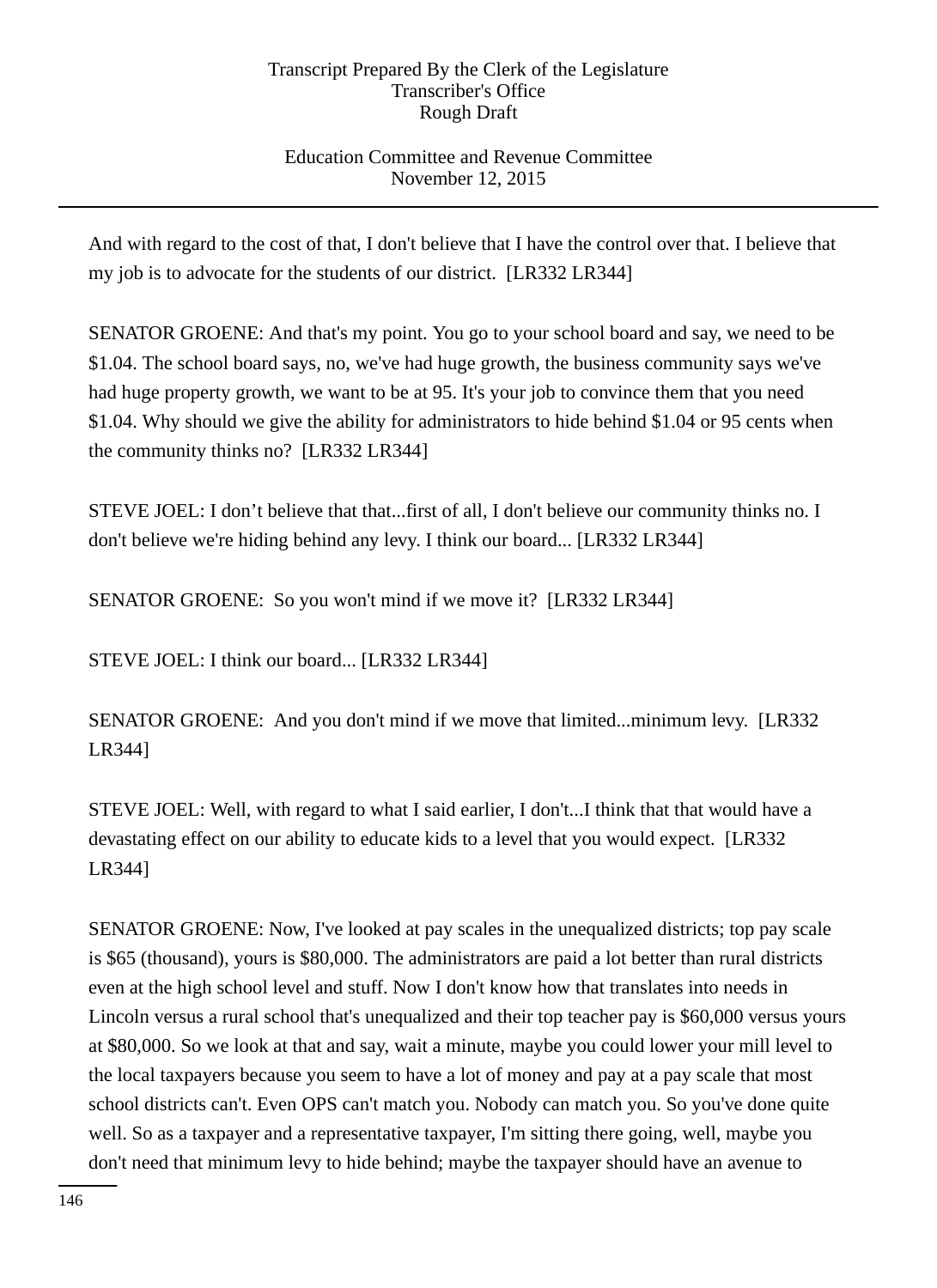### Education Committee and Revenue Committee November 12, 2015

come to you and say we don't want to pay that tax. But anyway, that's...I think we need to get rid of it. [LR332 LR344]

SENATOR SULLIVAN: Senator Schumacher. [LR332 LR344]

SENATOR SCHUMACHER: Thank you, Senator Sullivan. Just quickly, your testimony mentions Lincoln is a refugee resettlement center. Is that an official designation? Who gives the designation? Does it come with any money? [LR332 LR344]

STEVE JOEL: I believe it is, Senator. I think there are about 20 to a couple of dozen cities around the country that have that designation that we are a refugee resettlement community. I did not know what that was when I arrived in Lincoln six years ago. But we certainly see it in terms of how it plays out. Which means that we have groups that work with governmental agencies to bring refugees from difficult situations around the world to places like Lincoln, Minneapolis, Denver. There's a number of other cities. [LR332 LR344]

SENATOR SCHUMACHER: Does that come with any money? I mean does the federal government give you (inaudible)? [LR332 LR344]

STEVE JOEL: I don't believe so. [LR332 LR344]

SENATOR SCHUMACHER: No? [LR332 LR344]

STEVE JOEL: I mean, other than what we're able to attract through title dollars in the federal government which are tied to poverty, which most of the families that are coming, of course, would be eligible for. [LR332 LR344]

SENATOR SCHUMACHER: Why would anybody volunteer for this designation? [LR332 LR344]

STEVE JOEL: I don't believe I have an answer to that question. [LR332 LR344]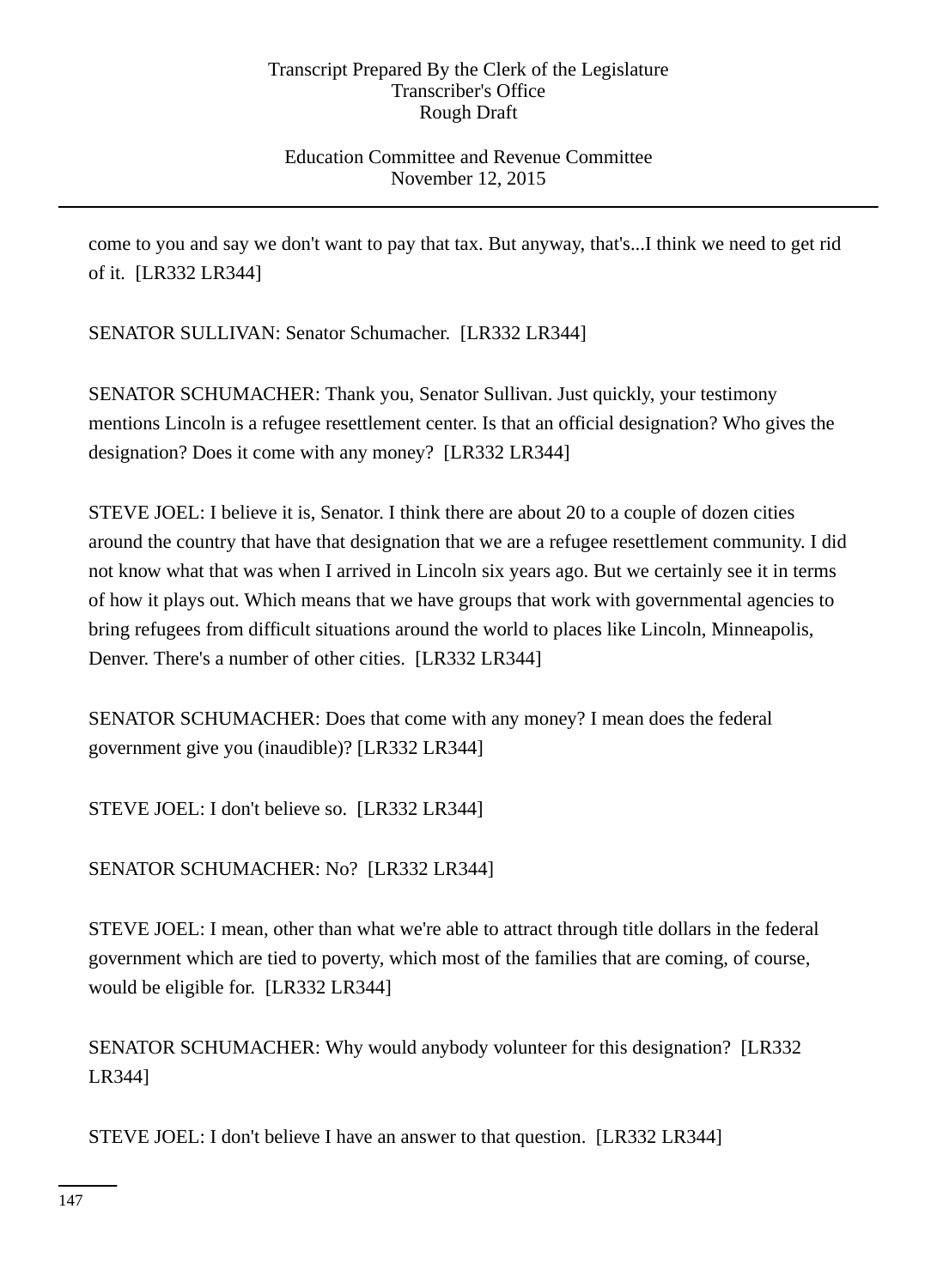### Education Committee and Revenue Committee November 12, 2015

SENATOR SCHUMACHER: All right. Thank you. [LR332 LR344]

SENATOR SULLIVAN: Senator Davis. [LR332 LR344]

SENATOR DAVIS: Just to follow up on that for a minute, is that something that the city makes that decision or is the school district consulted about becoming an official city like that? [LR332 LR344]

STEVE JOEL: Truth be told, we don't ask the question. And, you know, whenever a student shows up in our school district, we don't really ask where they're from, we don't...we just don't ask any of that. We just bring them in; we welcome them. We consider diversity to be a gift and we educate them. [LR332 LR344]

SENATOR DAVIS: Well, I understand. I understand that, but my question really is, is it the city that makes that decision or is it the school district that makes that decision? [LR332 LR344]

STEVE JOEL: Well, my understanding would be...and I'm not...I don't proclaim that this is accurate that there are various groups that work with various groups to make that happen, to make a better life for refugees. [LR332 LR344]

SENATOR DAVIS: So you don't know the answer. Is that right? [LR332 LR344]

STEVE JOEL: I don't know the answer. [LR332 LR344]

SENATOR DAVIS: Okay. One thing that hasn't been touched on but it does affect Lincoln in a significant manner is tax increment financing and the fact that the state has to make up resources for that. Would you care to comment on that at all? [LR332 LR344]

STEVE JOEL: That's another one of those issues that, you know, and I don't know that there's an answer to. I think you can...I could argue both sides of that. I think in Lincoln the system that Lincoln is deploying works. I think it has enabled some of the growth to occur in terms of our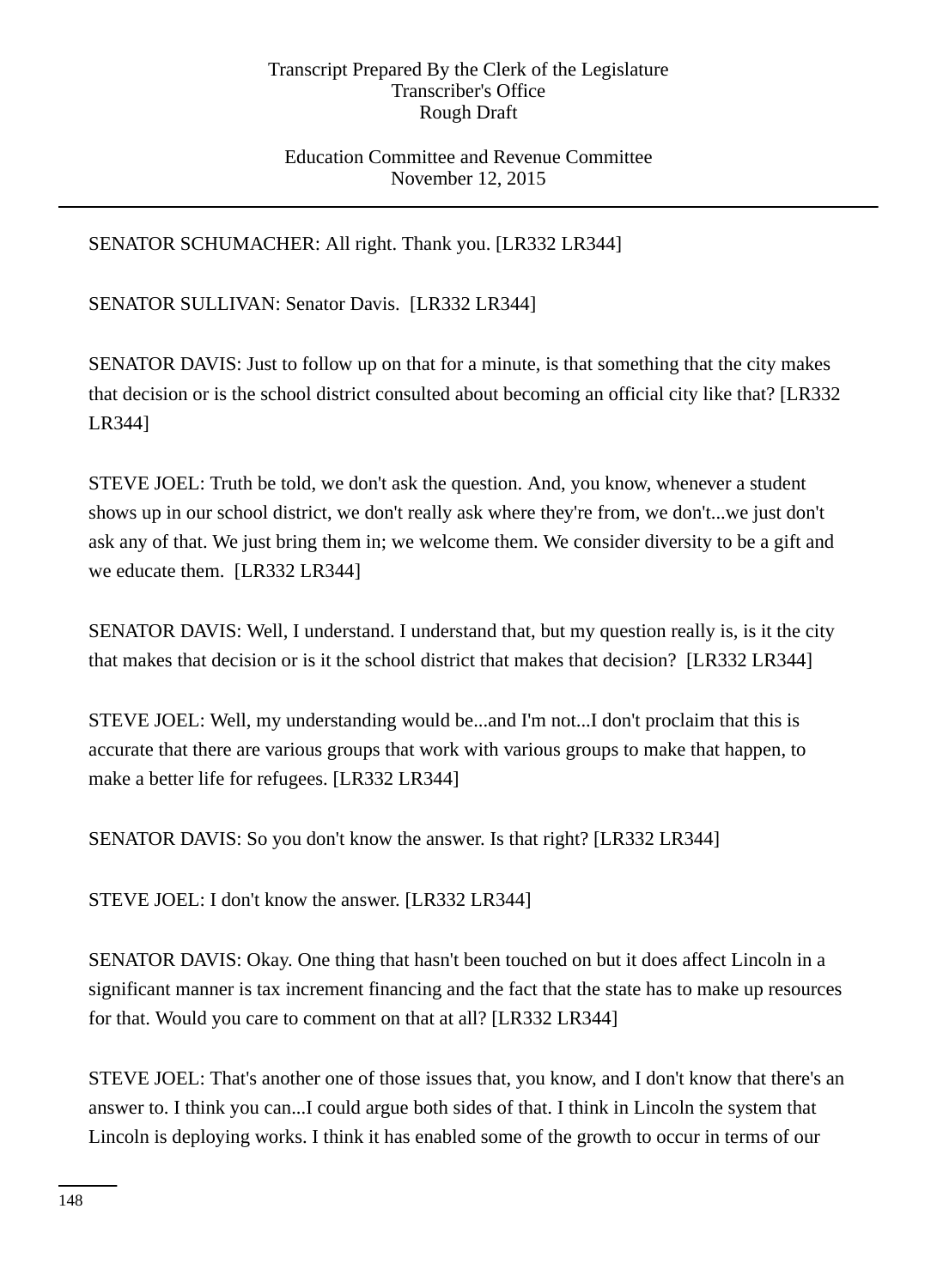Education Committee and Revenue Committee November 12, 2015

property tax base over a period of time--which would be several decades. But I mean that's a discussion that takes place in Lincoln, I think, on a regular basis. [LR332 LR344]

SENATOR DAVIS: Thank you. [LR332 LR344]

SENATOR SULLIVAN: Thank you for your testimony. [LR332 LR344]

DENNIS BAACK: Good afternoon, Senator Sullivan, Senator Gloor. For the record my name is Dennis Baack, D-e-n-n-i-s B-a-a-c-k. I'm the executive director of the Nebraska Community College Association. I wasn't necessarily planning on testifying today, but after I listened this morning to some of the discussions about community colleges, I thought maybe I could answer a few of the questions because I think I do have some of the answers. It's really interesting to watch this whole process. It reminds me of the hearings for  $(LB)1059$ ; before we did that then the 3-R Committee after that. And so this has been going on for a number of years. And when we did (LB)1059, those were some tough decisions to make. I will tell you, you know, in coming from a very rural part of the state and stuff, we had to make some tough decisions with (LB)1059. And the only way we could fund it was to raise both sales tax and income tax. We raised both rates. And that then went to a vote of the people and the people voted it in place. So it must have been...the timing must have been just right for those kind of things to occur. So we were able to do that. As to the questions this morning, one of the questions was the levy rates for community colleges. Right now, the maximum levy is 11.25. The operational levy rates vary from 8 cents down to 6 cents. And then we have a 2-cent capital levy and most of them take advantage of that 2-cent capital levy, some at varying degree. They don't necessarily take all 2 cents. So it basically is about 10 cents to a 7.5 cents among the six community colleges is what the rate is. The other thing that came up this morning was the infusion of funds put in by Governor Johanns into the community colleges to lower property tax rates. That occurred in...I think it was '99 and 2000. I don't remember the exact years, but what happened was is that there was...the state had some extra dollars. They put \$30 million in each year of those two years of the biennium. And that lowered the rates. That lowered the...the rates at that time were running about 6 to 7 cents and it lowered the rates down to about 2 to 3 cents. So it lowered the rates fairly dramatically within the community college system for those two years is what happened. We were able to do that because our formula at that time had a trigger in it and that was...Senator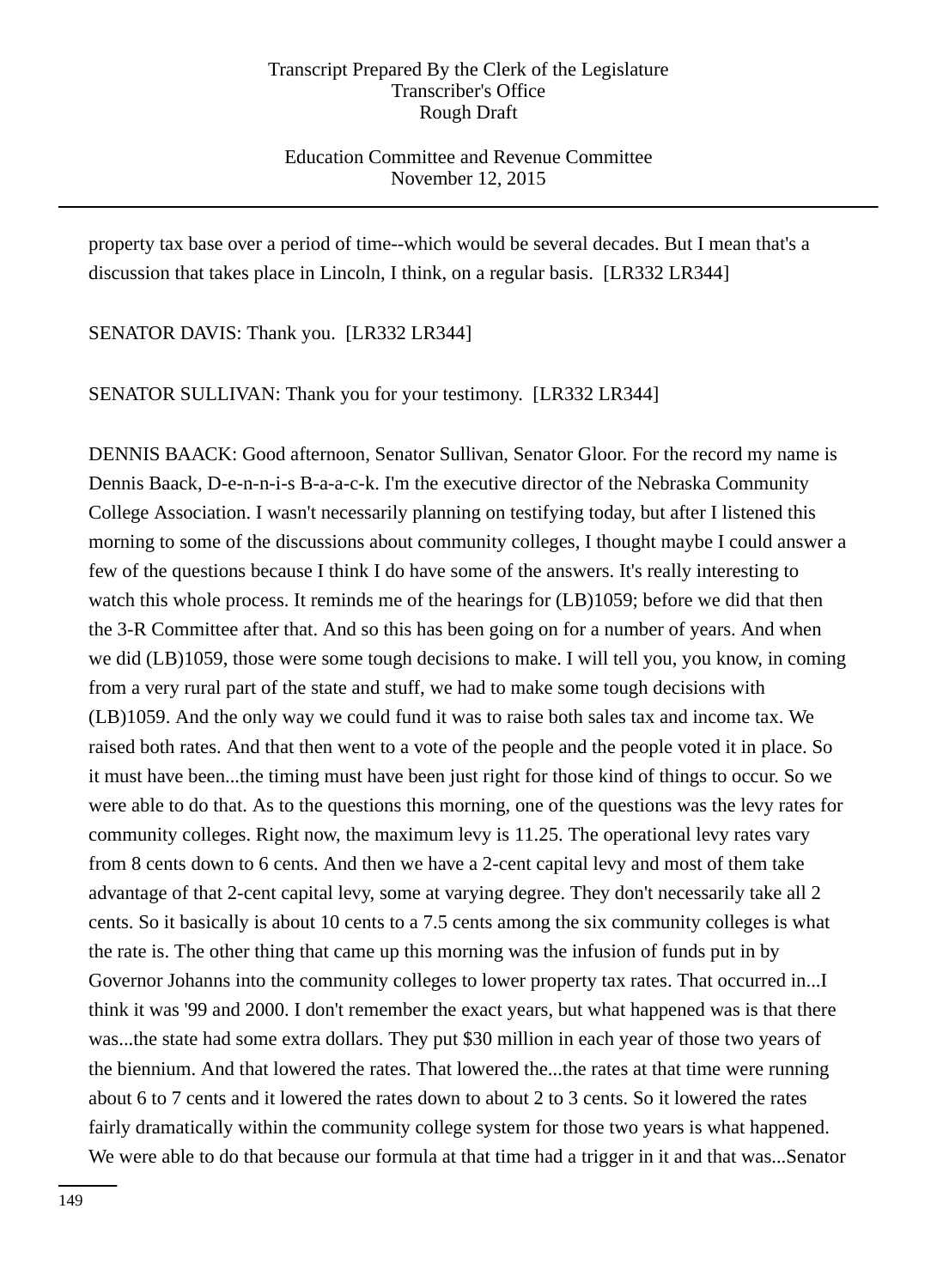## Education Committee and Revenue Committee November 12, 2015

Warner had asked Tom Vickers and I to come up with some way of saying if the state at some point gets through this...at that time it was discussed that the community college ought to be funded 40 percent by the state, 40 percent by property tax, and 20 percent by tuition. And if the state ever got to the position where they were funding 40 percent of our operation with state aid, then any dollars that they would put in over that 40 percent would automatically go to property tax reduction. And that's how that occurred. And the property tax reductions were all across the state because it was based on your proportion of the valuation of the state. Each college was proportion of the valuation of the state. That's how they did that. So all of the areas got equal relief. And that's what happened with that process. The formula today does not have that in. It was discussed this morning and mentioned that we are working on a new formula. We have talked about possibly putting something like that in our new formula. If that's something the Legislature is interested in, you need to let me know that and we would certainly consider that. It does create some problems when they had the \$30 million for the two years. We had that in there. And then when that went away, the boards all had to raise their property tax to make up for that loss. And that caused them a little bit of grief, but they got through that. So they're a little skeptical of it. But I think we could probably work with you to get that done again if we could come up with some kind of trigger within our formula that would automatically then promote property tax relief. With that, I'll just stop because I... [LR332 LR344]

SENATOR SULLIVAN: Okay, thank you, Mister...oh, sorry. Am I on or are you on? [LR332 LR344]

SENATOR GLOOR: I don't know. [LR332 LR344]

SENATOR SULLIVAN: I kind of lost track of this. Thank you, Mr. Baack. Where are we right now in terms of that percentage the state putting in? [LR332 LR344]

DENNIS BAACK: I think that right now we're funded about closer to 52 percent probably comes from property tax and we're about 34 percent state aid. [LR332 LR344]

SENATOR SULLIVAN: Okay. All right. Senator Davis. [LR332 LR344]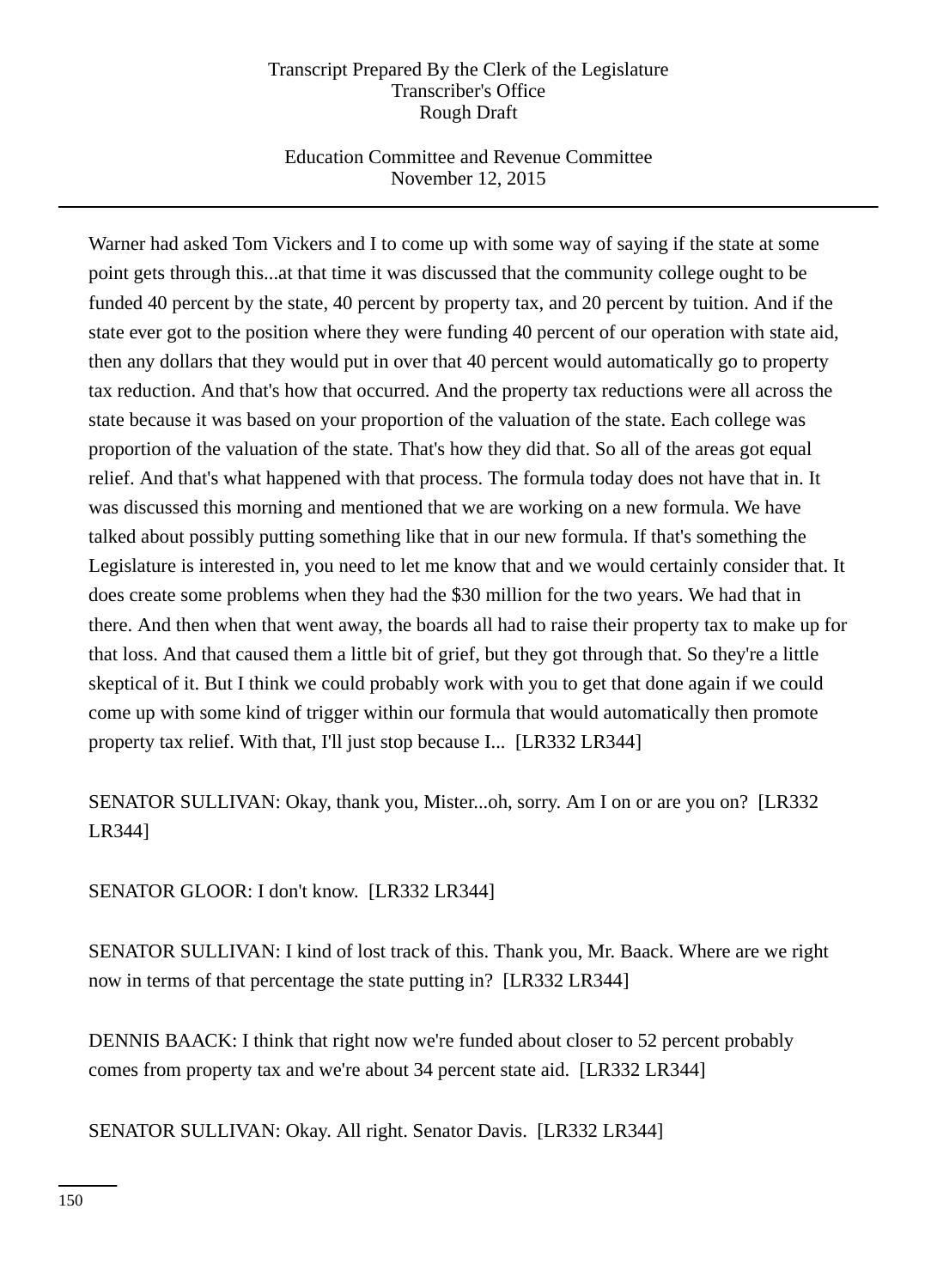### Education Committee and Revenue Committee November 12, 2015

SENATOR DAVIS: Thank you, Senator Sullivan. So you and I have talked about some of this in the past. [LR332 LR344]

DENNIS BAACK: Yes, we have. [LR332 LR344]

SENATOR DAVIS: We have more than once. And I was thinking that you had told me that one of the districts, essentially, had...and I thought it was Central, maybe, had so many resources that it was out of the formula. [LR332 LR344]

DENNIS BAACK: No, they still receive some state aid. They receive about \$6 million worth of state aid. But that's, you know, in comparison when you look with the...that the others are receiving, I mean, that's almost less than half of what Western receives, so. And those resources have grown substantially in the last couple of years. [LR332 LR344]

SENATOR DAVIS: So how does the formula, as it is, work for the community colleges? I know it's... [LR332 LR344]

DENNIS BAACK: Well, right now it's an interesting formula. Right now the first \$88 million is divided by percentages. The statute says this area gets this percent, this area gets this percent, and that's the way it's divided right now. [LR332 LR344]

SENATOR DAVIS: So each of the six colleges gets a percentage? [LR332 LR344]

DENNIS BAACK: That was part of the settlement with Metro Community College. That's how we decided to divide it up. Now there is a basis for those percentages. We know it did come from FTEs and REUs and other things that were generated over the years. So those percentages do have a basis. But that's how we settled that argument and got a lawsuit dismissed and all kinds of other stuff with the Metro situation. Now, anything that's over the \$88 million, which there are dollars going in over the \$88 million, that's divided according to a formula. And that formula is 25 percent of the money is divided equally among the six; 45 percent is divided based on REU, which is reimbursable education units, and that has to do with the weighting of the courses with the...higher technical courses receiving more dollars than the transfer education; and then the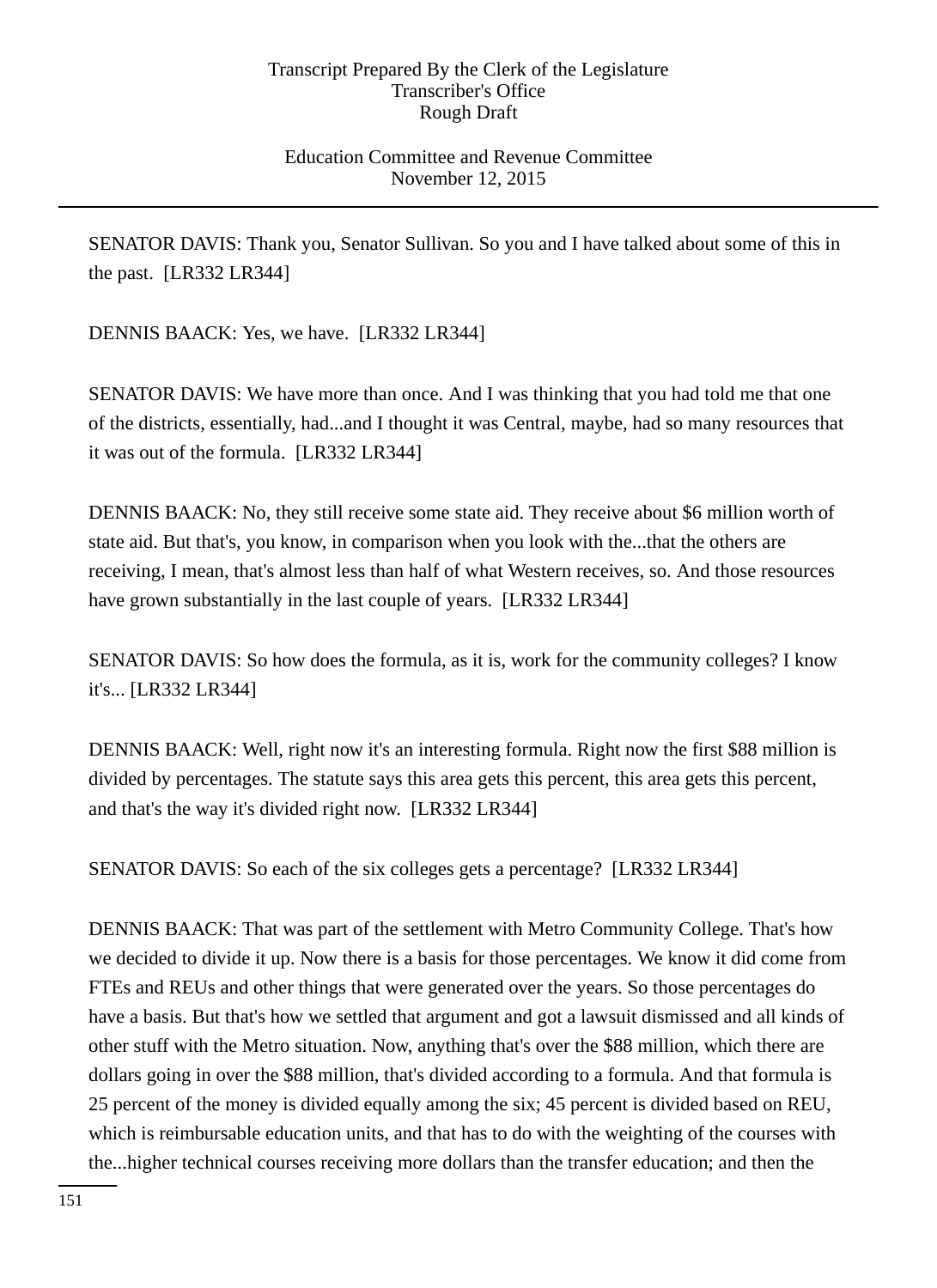## Education Committee and Revenue Committee November 12, 2015

other 30 percent is based on full-time equivalent students. So that's how the...anything over the \$87 million (sic) and that...this year...in this year that we're in now, that's about \$10 million more. In the next year of the biennium it will be about 12 (million). That's how it's divided. Now we...you know, and we're in the process. We've been meeting way too often to discuss this formula. And we're in that process, but we're not there yet. And we...our plan is that we will not bring anything until we have consensus of all six. Metro is fully engaged in this process and the six presidents are fully engaged and we're working on it, but we're not there yet. We're getting close, but we're not there. [LR332 LR344]

SENATOR DAVIS: I know you have some partnerships with high schools and things and some career academy things. [LR332 LR344]

DENNIS BAACK: Uh-huh. [LR332 LR344]

SENATOR DAVIS: How is that paid? Is that paid through the local school district or is that something that community colleges... [LR332 LR344]

DENNIS BAACK: It varies. When we do dual credit and stuff and those partnerships, it varies a lot. Some of the school districts pay it. Some of it we pay. It just varies as to what kind of a relationship they have with those schools and their ability to pay and our ability to do that. There is no standard for it. [LR332 LR344]

SENATOR DAVIS: So there's no...you have no policy or the community colleges have no policy as to how to... [LR332 LR344]

DENNIS BAACK: No. [LR332 LR344]

SENATOR DAVIS: So it could be done differently in Western as opposed to Mid-Plains? [LR332 LR344]

DENNIS BAACK: It can be different. And those are negotiated strictly on the local level. They negotiate those things, yes. [LR332 LR344]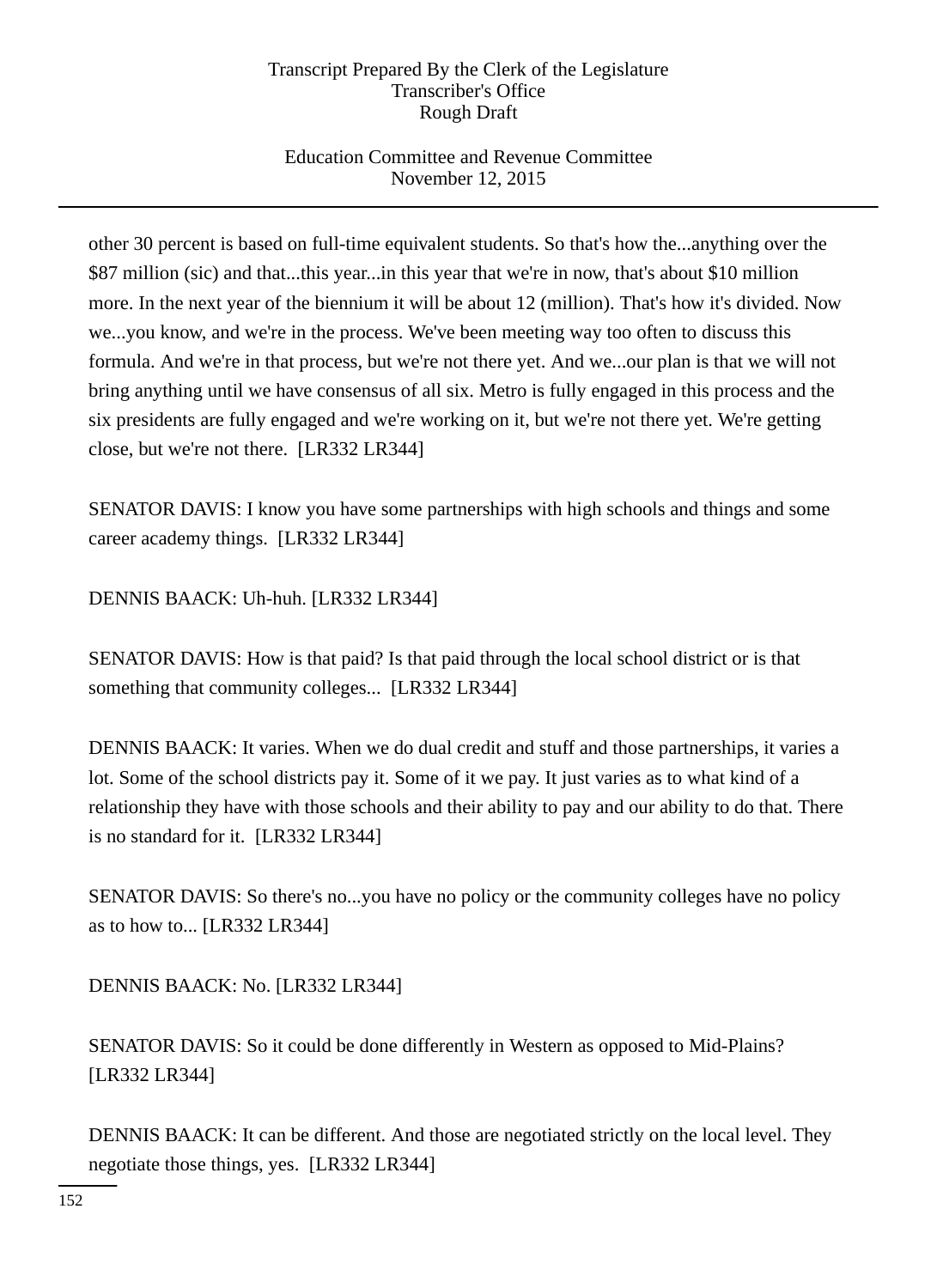Education Committee and Revenue Committee November 12, 2015

### SENATOR DAVIS: Thank you. [LR332 LR344]

DENNIS BAACK: Um-hum. [LR332 LR344]

SENATOR SULLIVAN: Senator Kolowski. [LR332 LR344]

SENATOR KOLOWSKI: Thank you, ma'am. Dennis, thank you for being here today. And we are certainly in a different discussion as far as community colleges in the country right now with some of the proposals by people at the federal level talking about tuition handling and all sorts of opportunities because of what the community colleges do for the states throughout this country. Coming from the state where the junior college was founded, in Illinois, and well over half of those students in Illinois go to a community college. They don't go to Eastern or University of Illinois or Northern Illinois; they go to community colleges. And they start there and the transferability makes everything else work. I hope we don't lose sight of the potential beyond our responsibilities for K-12 education for the connectivity of inception, as has been mentioned here today, all the way through the college experience for students. That would be a detriment to our discussions and for the overall effect of what we are trying to do for the state of Nebraska. So I hope we keep that in mind as we move on. You're a very integral part of what we need to be looking at and what we should be doing. And that ties into everything we believe in with college and career readiness, moving through the community college system or even around it, in some cases, students going directly to the university or to the state colleges or the private colleges we have in our state. [LR332 LR344]

### DENNIS BAACK: Yeah. [LR332 LR344]

SENATOR KOLOWSKI: And we have potentials to help every one of them to make this better for our citizens. Thank you. [LR332 LR344]

DENNIS BAACK: Well, you know, the trend across the country is that a lot of community colleges are becoming four-year institutions. That's kind of the trend that's going on. And we have absolutely no interest in that whatsoever. We still feel that our main part of our mission is still the career and technical education. That is the main thing that we do. [LR332 LR344]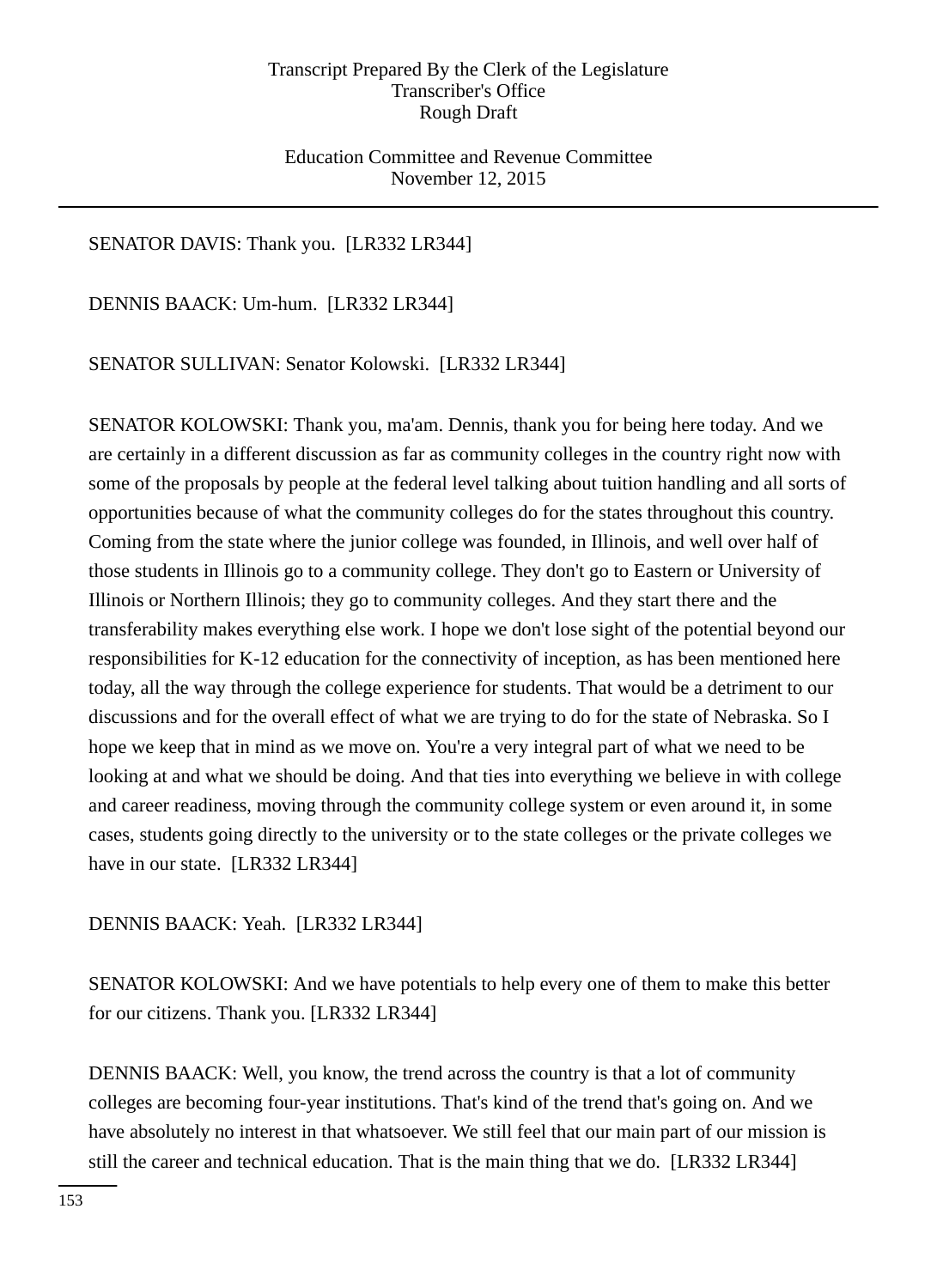### Education Committee and Revenue Committee November 12, 2015

## SENATOR KOLOWSKI: Agreed. [LR332 LR344]

DENNIS BAACK: And the majority of our students are still in those kinds of programs that lead to that. And as for the talk on the national level of free tuition and all this sort of thing, you know, I'm probably just old and cynical, but I...you know, when I see that I always...my first question is, I wonder what strings are going to come attached to that. And I think we don't want to get involved in something like that unless we know what those strings that are going to be attached to that. [LR332 LR344]

SENATOR KOLOWSKI: Sure. [LR332 LR344]

DENNIS BAACK: Because the federal government doesn't do stuff like that without strings attached. And I don't necessarily want them running our business. And so we're going to be very cautious about getting involved in that process. [LR332 LR344]

SENATOR KOLOWSKI: Keep up your good work. Thank you. [LR332 LR344]

SENATOR SULLIVAN: Senator Groene. [LR332 LR344]

SENATOR GROENE: Across the state valuations are way up, especially in rural areas. Did all of your community colleges drop their mill levies this year? [LR332 LR344]

DENNIS BAACK: They did this time. [LR332 LR344]

SENATOR GROENE: Could I get a list of that... [LR332 LR344]

DENNIS BAACK: Yes. [LR332 LR344]

SENATOR GROENE: And their asking and how much they've increased? I suppose that Senator Davis would like to see that too. He asked that earlier. [LR332 LR344]

DENNIS BAACK: Yeah. Yeah, they did. They did it... [LR332 LR344]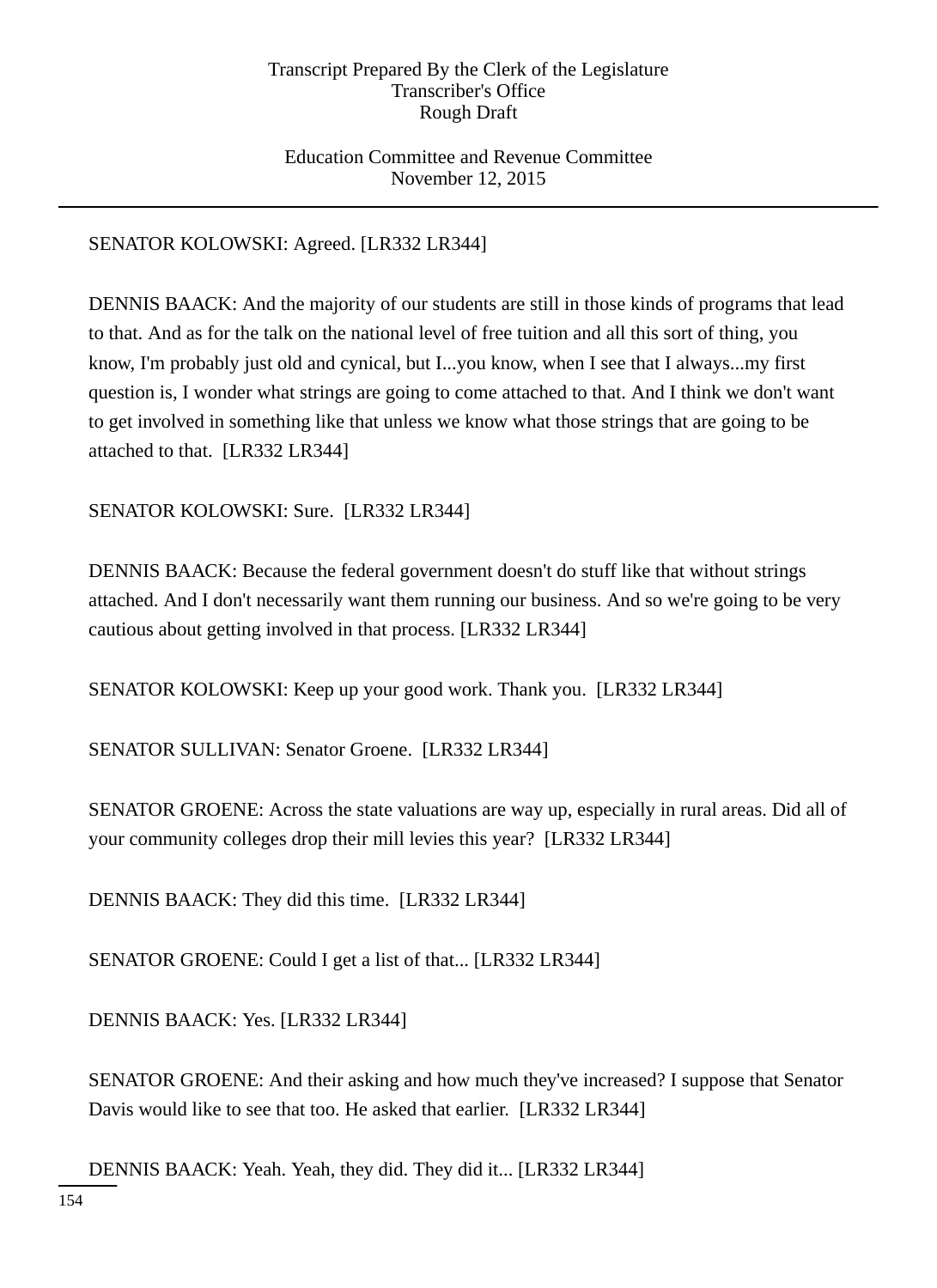### Education Committee and Revenue Committee November 12, 2015

SENATOR GROENE: Not only the mill levy but the valuation, the asking, the amount they took, and then the mill levies? [LR332 LR344]

DENNIS BAACK: They did decrease their mill levies. In most cases, though, they still took in more money. But they did decrease their mill levies. [LR332 LR344]

SENATOR GROENE: Yeah. And the tuition, is that set by each community college or is it pretty...? [LR332 LR344]

DENNIS BAACK: Each community college sets their own tuition. It's not a real wide range. The range is about a hundred...I think that Western Community College, their tuition and fees is about \$117 a credit hour. And I think the lowest is Southeast and maybe Metro in there at about \$100. So there isn't a big broad range, but in Western's case, that's pretty important for them to be able to do that. [LR332 LR344]

SENATOR GROENE: Thanks. [LR332 LR344]

DENNIS BAACK: Uh-huh. [LR332 LR344]

SENATOR SULLIVAN: Mr. Baack, can you get that information to either Senator Gloor or myself and then we'll distribute it to the rest of the committee? [LR332 LR344]

DENNIS BAACK: Sure, we can do that. [LR332 LR344]

SENATOR SULLIVAN: Okay. Very good. Thank you. [LR332 LR344]

DENNIS BAACK: I will do that. [LR332 LR344]

SENATOR SULLIVAN: Senator Schumacher. [LR332 LR344]

SENATOR SCHUMACHER: Thank you, Senator Sullivan. Thank you, Senator Baack, for your testimony here today. It's pretty apparent that we've either got to find new revenue sources if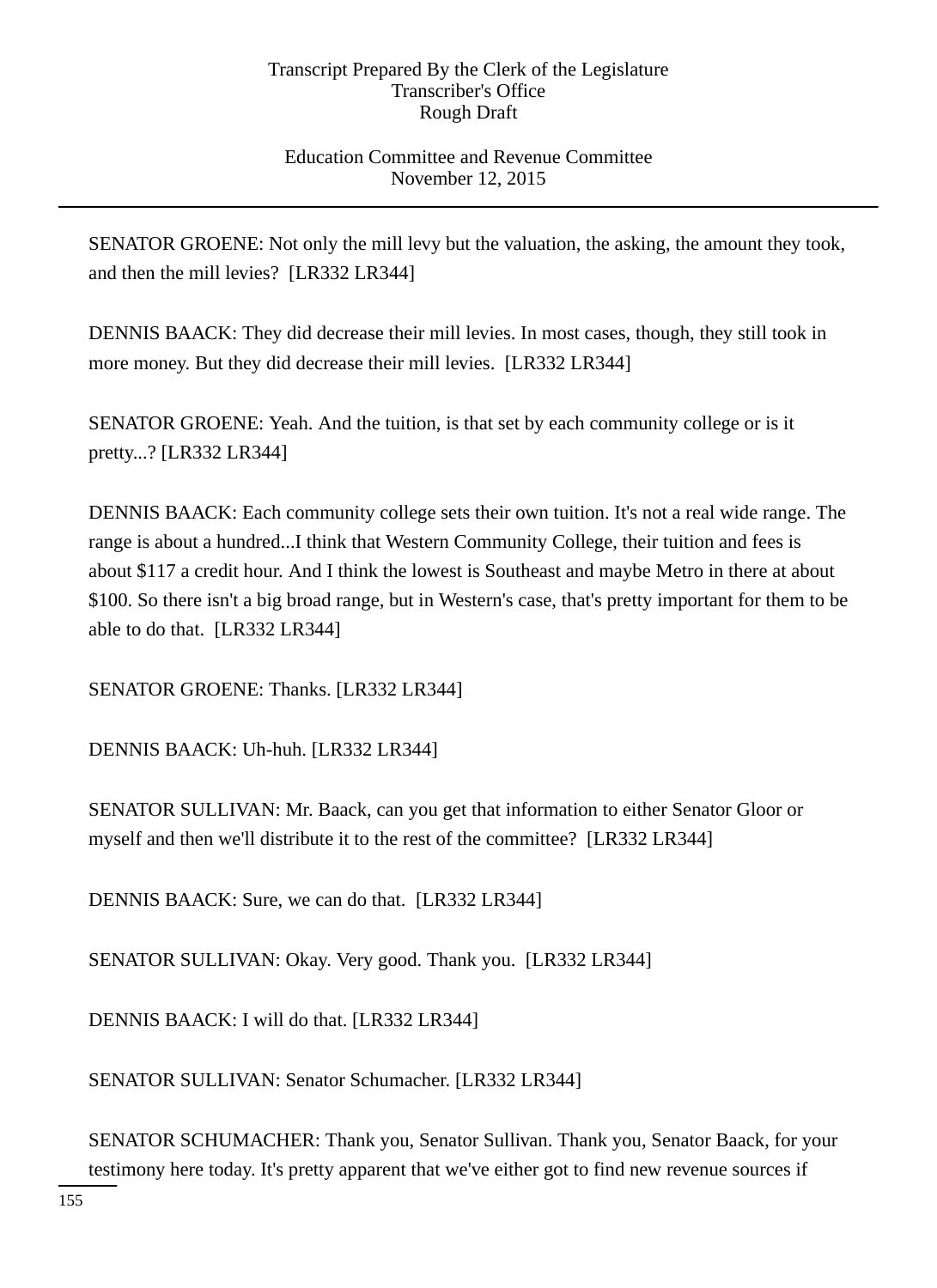## Education Committee and Revenue Committee November 12, 2015

we're going to try and make any changes or we're going to have to run government more efficiently. The university has got a distance learning program. The state colleges have got a distance learning program. Each of the six community colleges have got a distance learning program. All of those distant learning programs have accompanied...are accompanied with heavy overhead and are essentially duplicative in nature. Why shouldn't we consolidate them under one distance learning program and one set of overhead? [LR332 LR344]

DENNIS BAACK: Well, I don't know that they're duplicative in the sense that...I mean, a lot of our stuff is in the career and technical fields that the others do not have any distance education in. We do a lot of that now. A lot of the technical stuff now can be done, you know, distance education. [LR332 LR344]

SENATOR SCHUMACHER: Right. And it's all...the same physical overhead is associated with it. Separate out for a moment the university, and why do all six of the community colleges need to be duplicating each other and competing with each other on the technical type of education? [LR332 LR344]

DENNIS BAACK: Well, in a lot of cases we don't compete with one another in the technical side especially. One of the schools will develop the technical side of that distance education and all the rest of them use it. [LR332 LR344]

SENATOR SCHUMACHER: What coordination is done to make sure there is no duplication? [LR332 LR344]

DENNIS BAACK: Oh, we have the academic officers...the chief academic officers of the community colleges meet monthly and they are the group that really works to make sure that that happens. [LR332 LR344]

SENATOR SCHUMACHER: So there is no duplication between the schools? [LR332 LR344]

DENNIS BAACK: Well, there's probably some, sure. There's going to be some, I would guess. But I think it's...you know, most of it is serving their areas of the state. [LR332 LR344]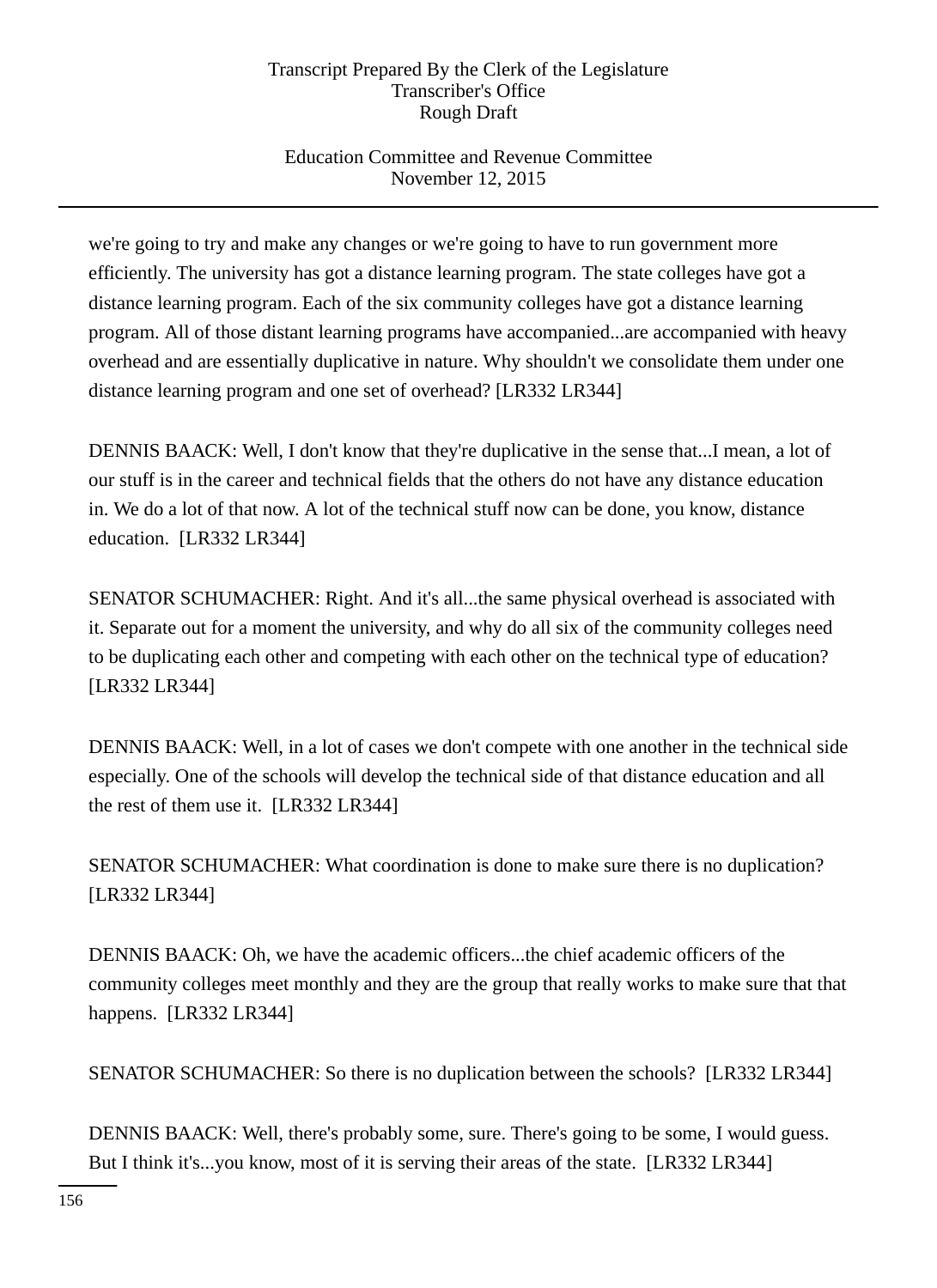### Education Committee and Revenue Committee November 12, 2015

SENATOR SCHUMACHER: But distance learning is distance learning. [LR332 LR344]

DENNIS BAACK: Yeah, that's true, it is. And they'll have students from all over. [LR332 LR344]

SENATOR SCHUMACHER: Could you provide the committee with the distance learning opportunities or classes, whatever we call them, among the six community colleges so we can look at what duplication there is? [LR332 LR344]

DENNIS BAACK: Yeah, I can get a list of those and what all of them do, yeah. [LR332 LR344]

SENATOR SCHUMACHER: And also what duplication there is in facilities: staff and technical gurus that make it all happen. [LR332 LR344]

DENNIS BAACK: Sure, I mean I can get the information as to what each of the schools have, yeah. [LR332 LR344]

SENATOR SCHUMACHER: Thank you. [LR332 LR344]

DENNIS BAACK: Um-hum. [LR332 LR344]

SENATOR SULLIVAN: Thank you for your testimony. [LR332 LR344]

SENATOR DAVIS: I've got one other question. [LR332 LR344]

SENATOR SULLIVAN: Oh, all right. [LR332 LR344]

SENATOR DAVIS: So, Mr. Baack, can you tell me again about the levies. You can levy up to how many cents and then you can do a capital piece on top of that? Is that the way it works? [LR332 LR344]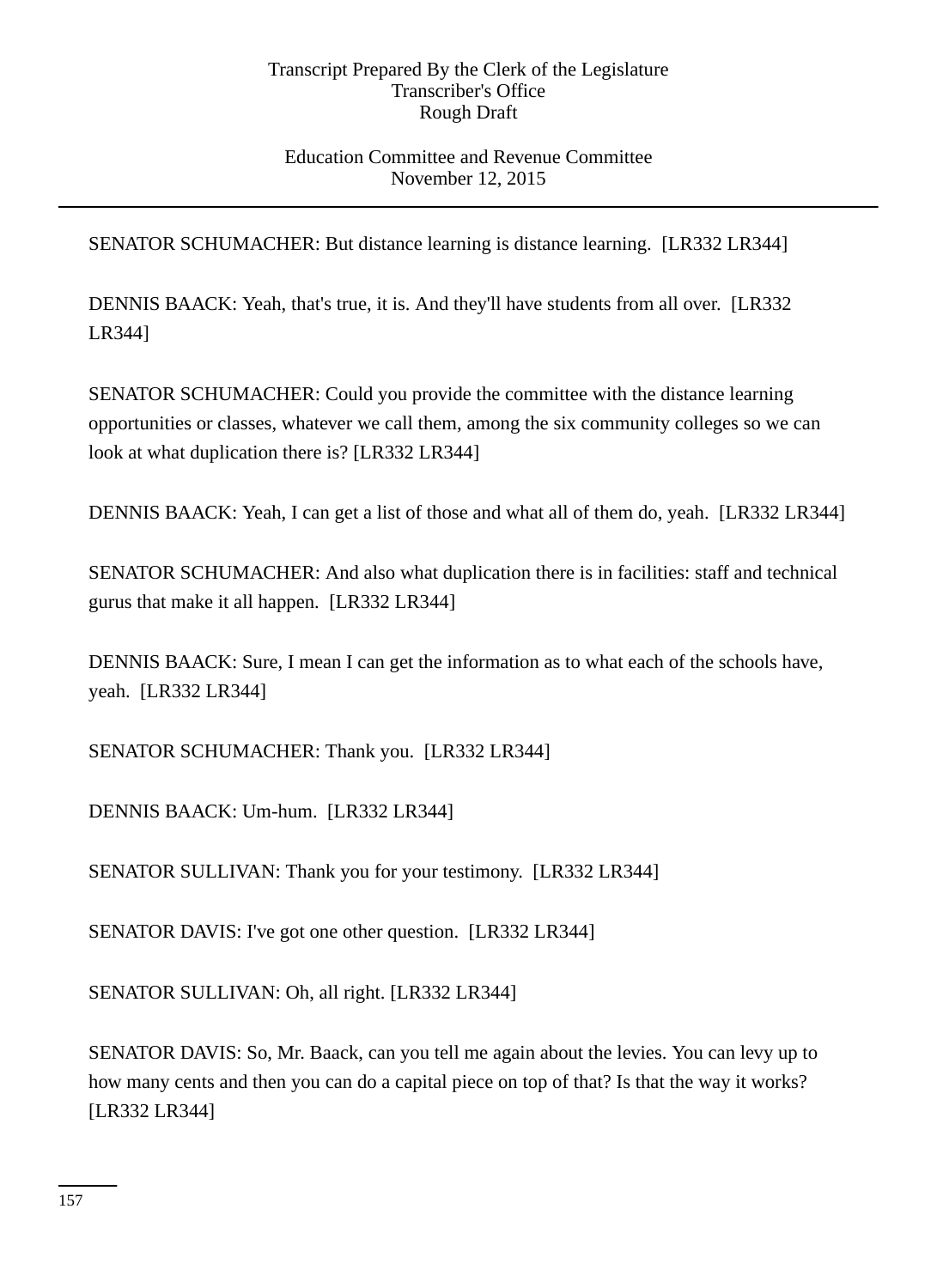### Education Committee and Revenue Committee November 12, 2015

DENNIS BAACK: No. We can levy up to a 11.25 cents total. And 2 cents of that can be capital... [LR332 LR344]

SENATOR DAVIS: Okay. [LR332 LR344]

DENNIS BAACK: ...of that 11.25 (cents); 11.25 is the max. [LR332 LR344]

SENATOR DAVIS: Because there has been an extensive amount of building in the last few years. [LR332 LR344]

DENNIS BAACK: Um-hum. Yeah. And, quite frankly, the facilities are aging and stuff at the community colleges and a lot of that is just repair and maintenance of the facilities they have. Those costs are going up. [LR332 LR344]

SENATOR DAVIS: There has been, you know, new construction in Broken Bow and some talk of Ainsworth, Valentine. It used to be we would use the high schools for those classes. Why are we not doing that today? [LR332 LR344]

DENNIS BAACK: That's...those decisions are made by the...each of the local colleges and stuff. And I think they work with the communities involved. And in most cases, those communities want a separate facility. And they help raise the money to put them in place. [LR332 LR344]

SENATOR DAVIS: So I know in Valentine, it's a large part of the funding that's coming from the community and I understand that. [LR332 LR344]

DENNIS BAACK: That's correct. [LR332 LR344]

SENATOR DAVIS: But it still is such that we have buildings that sit there empty a good portion of the time, which isn't really an efficient use of resources. [LR332 LR344]

DENNIS BAACK: But I also think that there...you know, the colleges serve very broad areas in their districts. And one of the things that they feel like they need to do is they need to make sure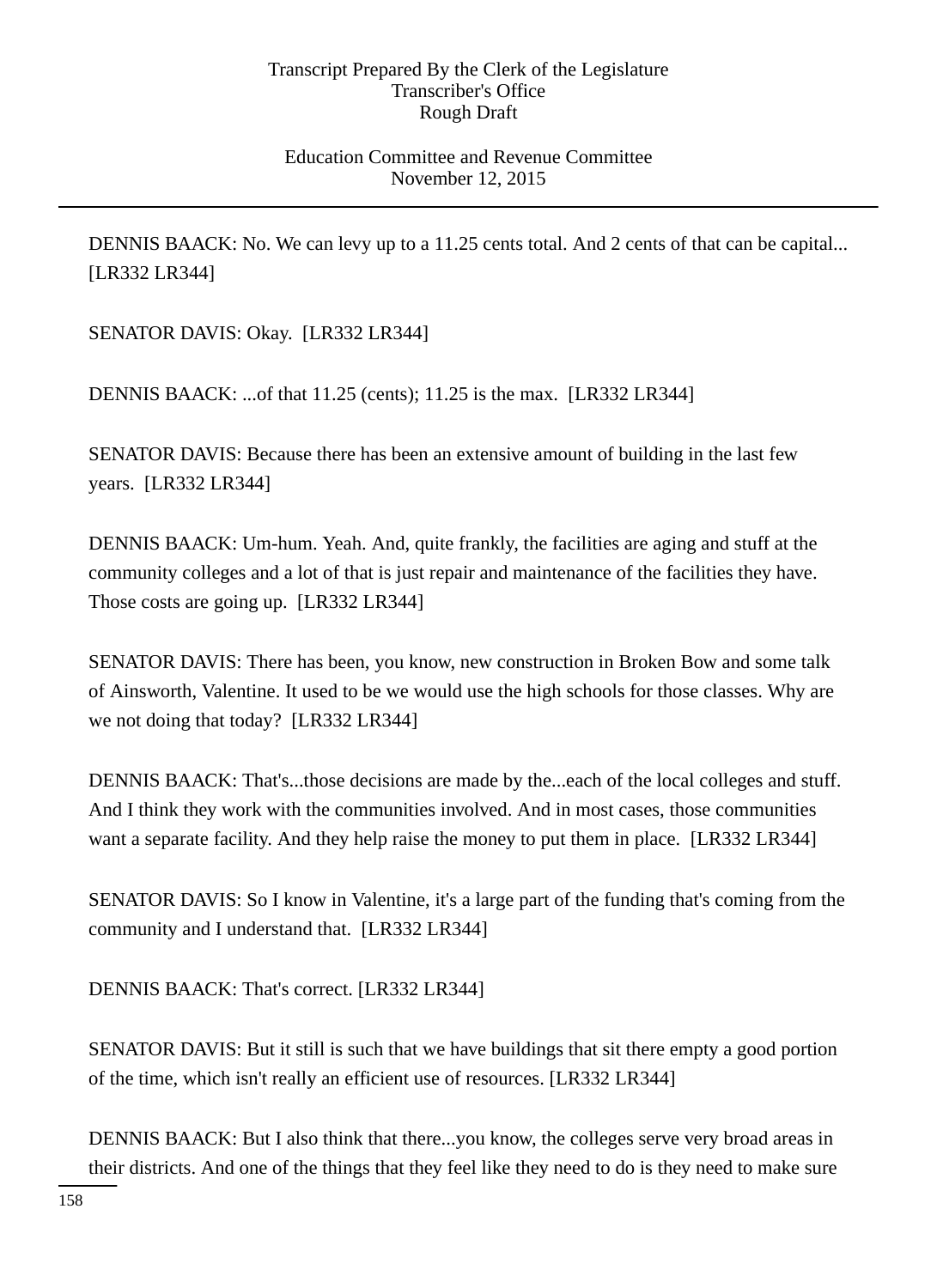### Education Committee and Revenue Committee November 12, 2015

that the taxpayers in other parts of their district are getting more services. And that's what they do through these facilities. [LR332 LR344]

SENATOR DAVIS: And I think... [LR332 LR344]

DENNIS BAACK: Southeast has been only in three communities for a long time: Beatrice and Milford and Lincoln. But they're going to put...they're going to...they're not going to put facilities in these right away. They're going to see what the need is in some of these other communities like Plattsmouth and Geneva and those kind of places to see if there's enough interest there to have courses and stuff in those communities, because those communities are also paying taxes. [LR332 LR344]

SENATOR DAVIS: And I understand that. But, you know, you talk about buildings aging and needing maintenance. So new construction today, 10 or 15 years from now is going to need the maintenance. And in a lot of our communities, I wonder if it's a good use of capital resources when there are other buildings that are available and are empty. [LR332 LR344]

DENNIS BAACK: And in some cases they have used buildings that were already available and remodeled and used for...buildings that were there. If you look at Ogallala and Imperial, both of those places used existing facilities to do that in. [LR332 LR344]

SENATOR DAVIS: Thank you. [LR332 LR344]

DENNIS BAACK: If there's one that works, they'll use it. [LR332 LR344]

SENATOR DAVIS: Thank you. [LR332 LR344]

SENATOR SULLIVAN: Thank you, Mr. Baack. [LR332 LR344]

DENNIS BAACK: Uh-huh. Thank you. [LR332 LR344]

SENATOR SULLIVAN: Welcome. [LR332 LR344]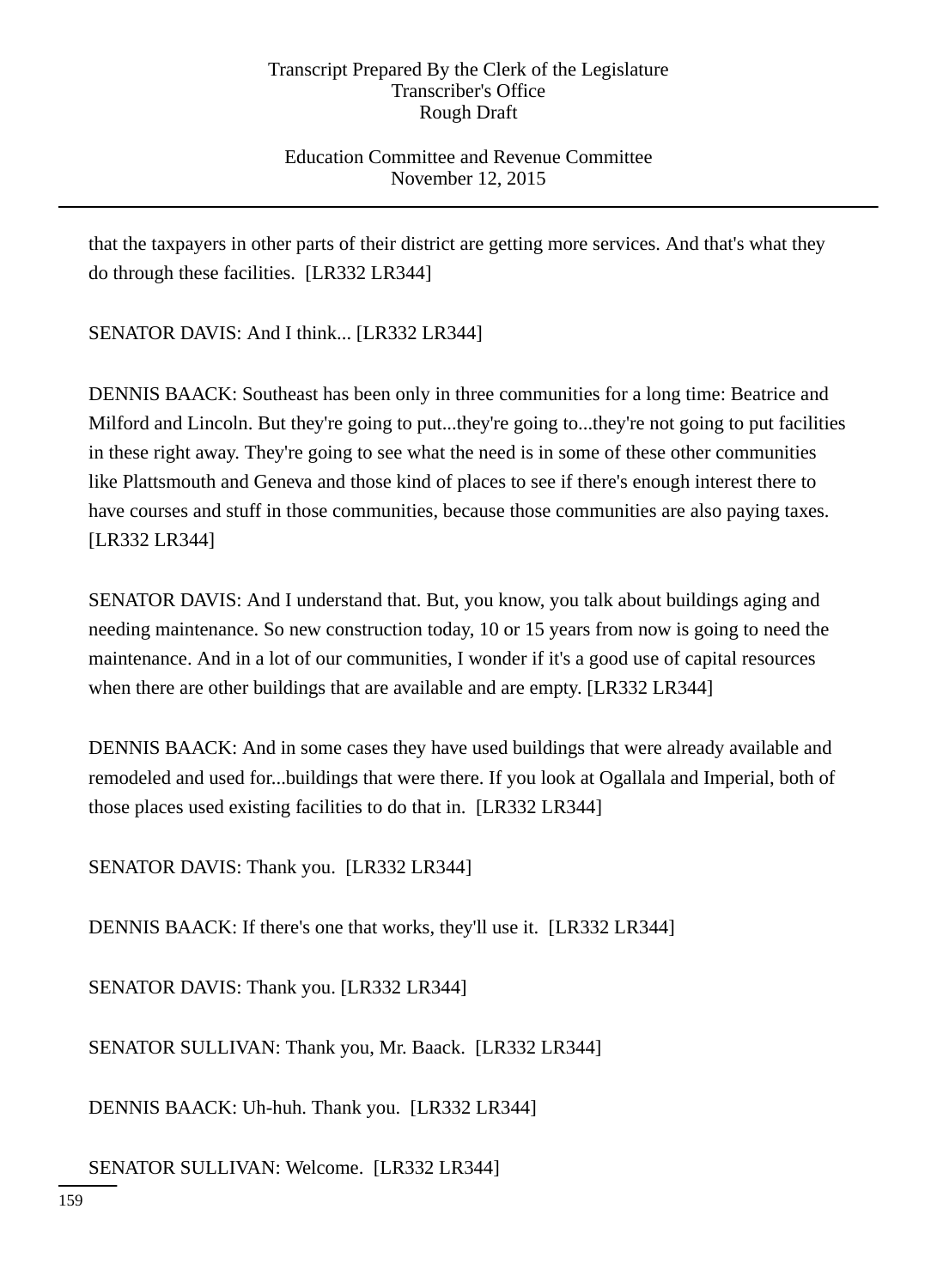## Education Committee and Revenue Committee November 12, 2015

MICHEAL DWYER: (Exhibit 20) Welcome, thank you. Thank you, Senator Campbell (sic-Sullivan) and Senator Gloor and to my senator, Senator Brasch, the rest of the committee. My name is Micheal Dwyer, M-i-c-h-e-a-l D-w-y-e-r. I'm president of the board of education in Arlington, Nebraska. I'm also a member of the Nebraska Associations Legislative Committee. I would...want to mention that I'm not here on behalf of either of those entities today. I'm simply testifying in the hopes that perhaps I could be a resource for a couple of points and questions that have come up earlier in the day. I'm passing out...or the page is passing out a list of...kind of a product of some of the research that I have done with respect to the mandates that federal, state, and local agencies expect local school districts and their taxpayers to provide. I would certainly want to be honest that this is not necessarily a scientific list, but I do believe it to be very honest and very accurate and the result of very extensive research. As part of the conversation, and we have certainly heard a lot of good conversation today with respect to reducing spending at the local district level, I would reiterate that part of that conversation about that spending reduction has to include conversations about the mandates and has to include conversations about how those mandates are or are not funded. So I would hope to answer any questions. And I didn't come today...I didn't, frankly, wake up this morning intending to testify. I was watching the hearings on NET and there seemed to be a number of conversations and questions about mandates. So, again, I thought I would offer myself as a resource and be happy to take any questions. [LR332 LR344]

SENATOR SULLIVAN: Thank you, Mr. Dwyer. Any questions for him regarding this list that he's just passed out. I guess not. [LR332 LR344]

MICHEAL DWYER: I get off the hook. Thank you. [LR332 LR344]

SENATOR SULLIVAN: All right. Thank you. Welcome. [LR332 LR344]

NANCY FULTON: (Exhibit 21) Thank you. Good afternoon, I guess, this afternoon. Chairman Sullivan and Chairman Gloor and the members of the joint committee, I'm Nancy Fulton, N-a-nc-y F-u-l-t-o-n. I'm a 34-year school teacher and now president of the 28,000-member Nebraska State Education Association. I want to applaud you and the members of the Legislature at taking a look at this complex issue and looking at how you can adequately fund our public schools. As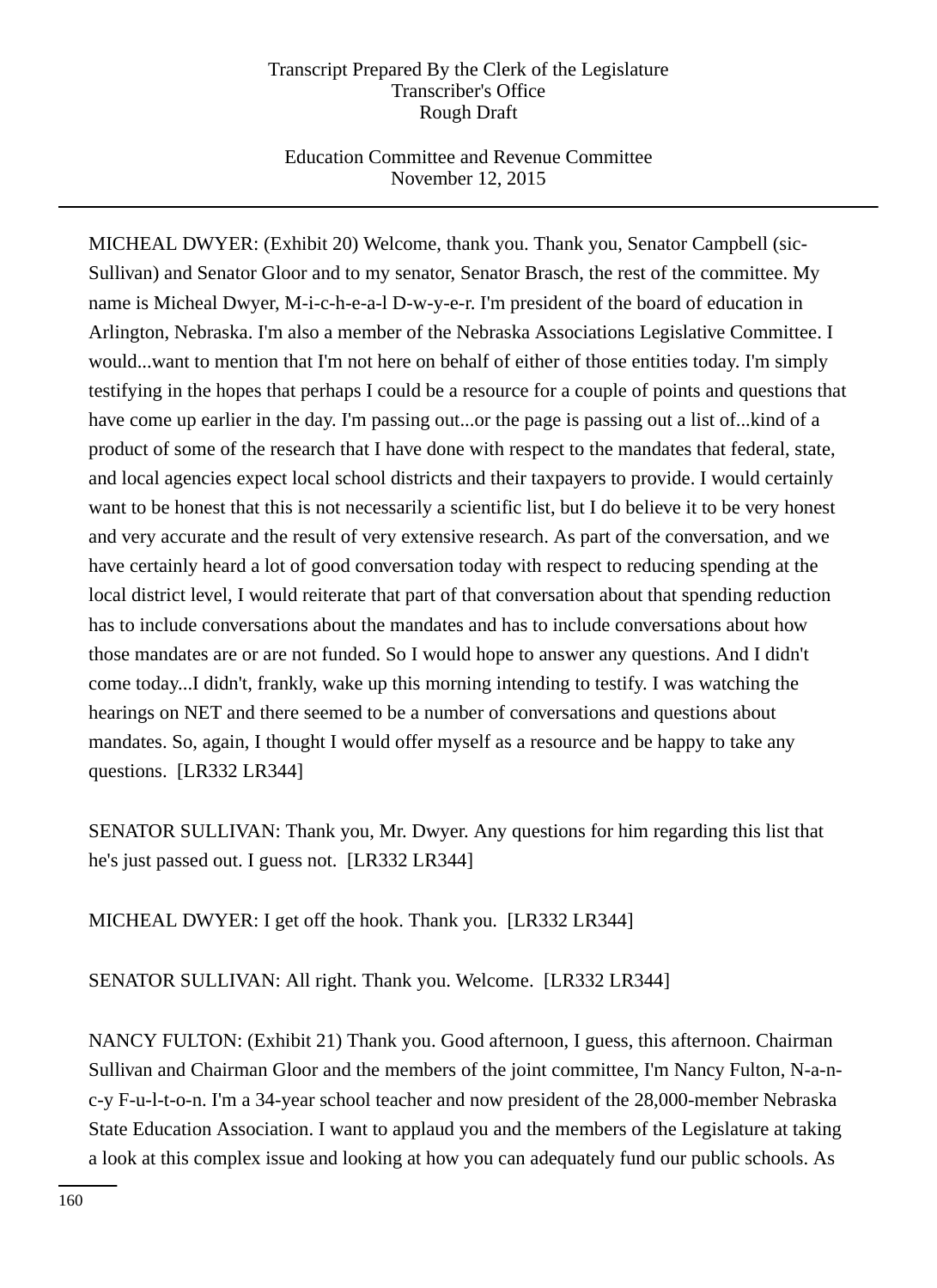### Education Committee and Revenue Committee November 12, 2015

a teacher, I have seen firsthand how school financing issues can wreak havoc with the day-to-day learning in the classroom. Whether it leads to schools cutting back on education programs or eliminating teachers, causing class sizes to expand, these financial decisions significantly impact the classroom learning environment and the teacher's ability to focus on their most important function--providing the best instruction possible to the Nebraska children. Although the issue surrounding school finance and the state-aid formula are complex, we believe it can be simplified to this extent. If the state does not provide adequate levels of financing to support K-12 public education, then local school districts will have no choice but to rely even more heavily on revenue derived from local resources. The fact is that Nebraska ranks 49th in the level of state aid to education provided by the state to local school districts. You've heard that a couple times today. This is the primary reason property taxes in Nebraska are so high when compared to other states. To address this disparity, NSEA asks the joint committee that it recommends, in addition to general state revenues, a dedicated source of revenue be directed into the state aid formula. The additional revenue could come from expanding the sales tax to include pop and candy, increasing the tobacco tax, eliminating certain sales tax exemptions, tagging a portion of all Internet sales tax revenues, or directing that a quarter cent of sales tax goes toward state aid. Regardless of the source, an increase in state funding would reduce the high reliance by the public schools on the local property taxes. NSEA believes changing the rate at which agricultural land is valued does not address the core issue, which is that local property taxes alone, without adequate levels of state aid, are insufficient in meeting the educational costs incurred by local public schools. By increasing state aid, the Legislature can begin the process of reducing local school districts' reliance on local property taxes, thereby reducing those taxes or slowing their overall growth. And thank you for the opportunity to come today. [LR332 LR344]

SENATOR SULLIVAN: Thank you, Ms. Fulton. Are there questions for her? Thank you for your testimony. [LR332 LR344]

NANCY FULTON: Okay. And I did provide a chart that's available for you. [LR332 LR344]

SENATOR SULLIVAN: Yes. Very good. Thank you very much. [LR332 LR344]

NANCY FULTON: Thank you. [LR332 LR344]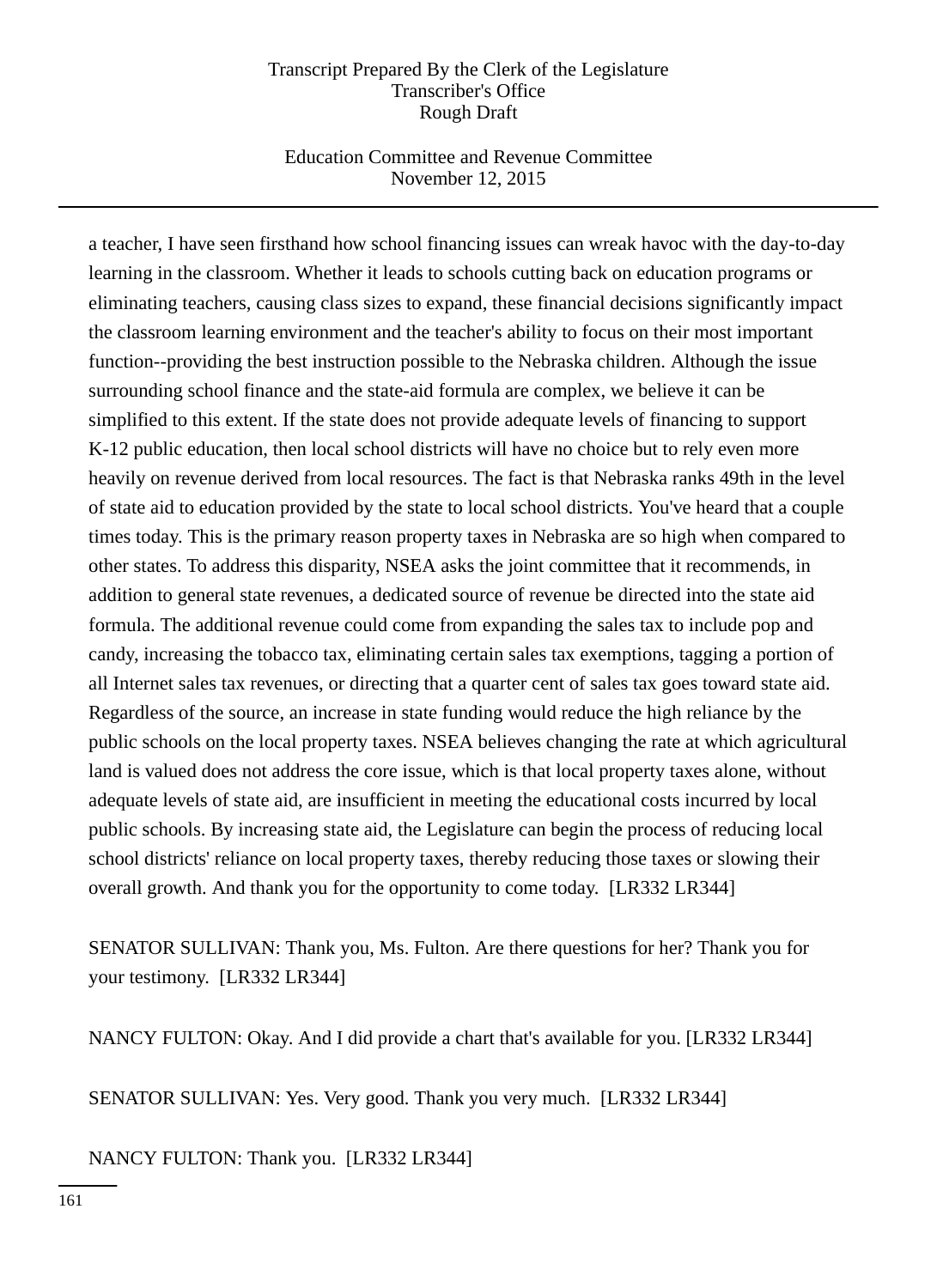### Education Committee and Revenue Committee November 12, 2015

SHIRLEY BARTELS: Good afternoon. Thank you for giving me the opportunity to express my opinion. I am a grandma who lives on farm income. My husband and I purchased land as an investment... [LR332 LR344]

SENATOR SULLIVAN: Excuse me, ma'am. Could you first give us your name and spell it? [LR332 LR344]

SHIRLEY BARTELS: Oh, I'm sorry. [LR332 LR344]

SENATOR SULLIVAN: That's all right. [LR332 LR344]

SHIRLEY BARTELS: Shirley Bartels, S-h-i-r-l-e-y B-a-r-t-e-l-s. We purchased land as an investment. We consider that our  $401(k)$ . But yet, every year I get taxed on my  $401(k)$ . Have you ever thought about taxing other people's 401(k)? I know they wouldn't like it. Another thing, if you want to have fair property tax, what do we all have in common? We all live in a house. Tax houses, period--no land, no businesses, just houses. Farmers are not exempt from paying income tax. I pay income tax; I pay property tax. Do away with the property tax and the farmers will be paying more income tax. So to me that would be a wash. Only problem is, more people would be paying. And some senators have said we can talk all day about how we're going to generate this income, but we have to spend it more effectively. I think there is some things that could be cut out. Any questions? [LR332 LR344]

SENATOR SULLIVAN: All right. Thank you so much for your testimony. [LR332 LR344]

MATTHEW EASH: Senator Gloor and Senator Sullivan and all the senators on the committee, thank you for this late evening's opportunity to address you all. My name is Matthew Eash, that's spelled M-a-t-t-h-e-w, and last name E-a-s-h. And I represent my company today, Nebraska School Finance Strategies Incorporated. And I appear today to offer my expertise on mathematical modeling of the TEEOSA state aid formula in support of the stated objectives of LR332 and LR344. With regard to K-12 finance, my expertise extends both to the aggregate cost to the state, as well as the specific fiscal impact to each individual school district. In other words, for any reform that would be proposed out of these hearings, I can precisely predict the overall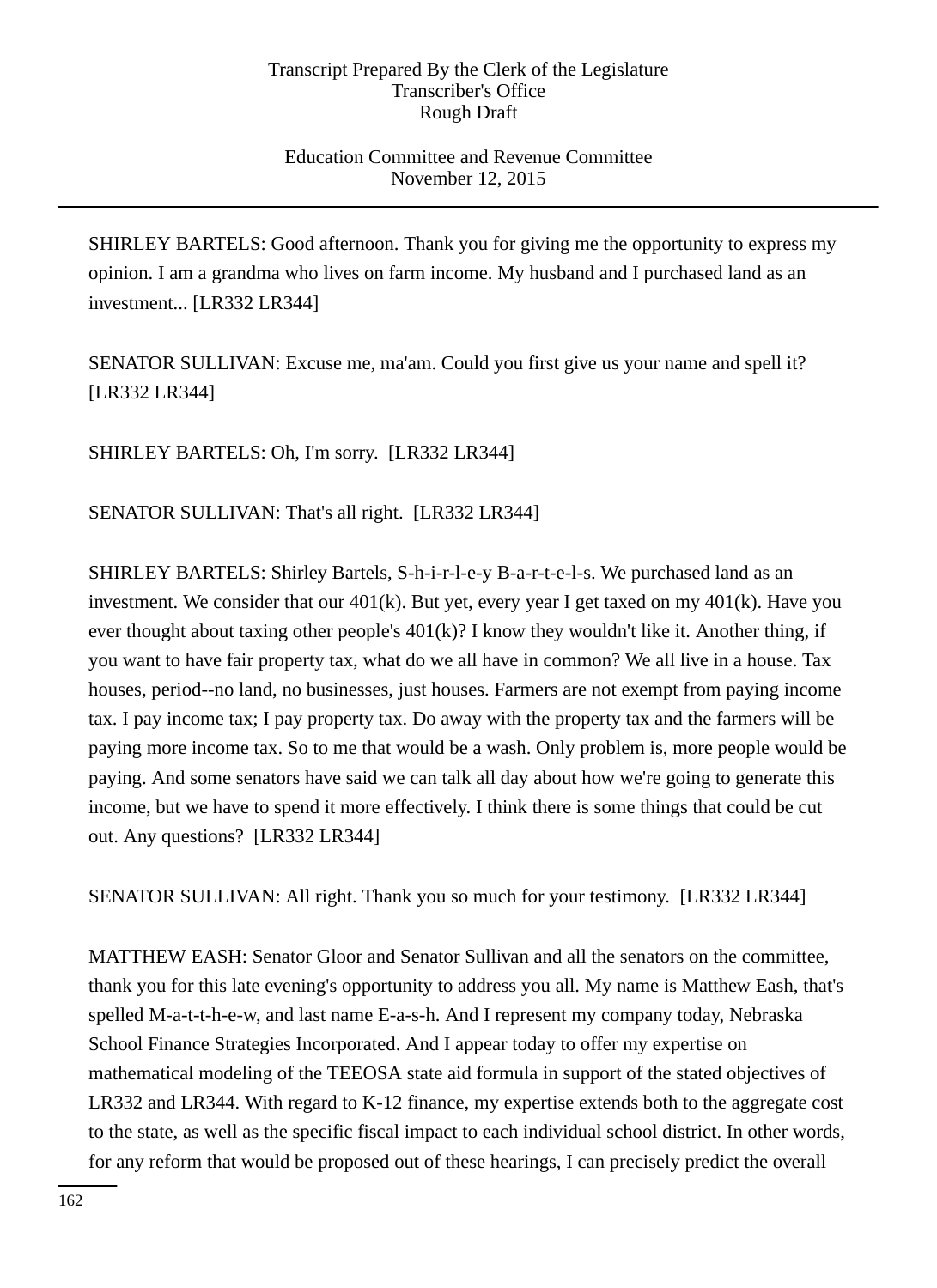### Education Committee and Revenue Committee November 12, 2015

price tag and the redistribution of those benefits to any school district. In consideration of the time, I just wanted to focus on three things. I don't want to offer you other great ideas. You got lots of great ideas to consider over the next several months. But I just wanted to talk about three of what I thought were the most popular that I saw in the media. One is being foundation aid, we talked about that today quite a bit, or fixed dollars per student. I've heard a lot of discussion about keeping it outside the formula or putting it inside the formula. And I don't know...and correct me if I'm wrong if somebody can think of one, I don't know of any state aid program outside of the formula that isn't counted as a resource against the formula for equalization purposes. If there is one, I just can't think of it off the top of my head. So to do...to put out foundation aid outside the formula completely and pay every school district based on the number of kids in their school, that would be, I think Senator Mello had said, \$150 per kid. I think I read that in the paper. That would be about \$45 million that you'd have to come up with. On the other hand, if you treated it like a separate aid program it came out of equalization from the TEEOSA formula, it would probably only cost about \$8.5 million and it would only go to those school districts that are currently nonequalized or just barely equalized. To kind of give you an idea of...so I just wanted to make that point. I just...I didn't think that was being made very clear in today's testimony. Allocated income tax, or the income tax rebate as it's sometimes called, is another idea. It's returning, maybe, towards the levels of the 20 percent of income tax per...based on those taxes collected at the district level. Once an integral part of school finance, we heard a lot of great history lesson on that today, but, ultimately, the Legislature decided that it needed the money so it took it away. In 1998-99, it was added back into TEEOSA and capped at the amount payable only at the 1992-93 level. And I don't really know why that was. I wasn't around for that. But in that amount is \$102.3 million which is distributed then through the TEEOSA formula. Not all of that gets distributed, though, because only equalized school districts...or nonequalized school districts receive any benefit from those funds. So, for instance, Omaha and Lincoln don't really get any benefit from the income tax rebate or allocated income tax, only those nonequalized school districts. So, but there is a...and the other one I wanted to talk about, and this hasn't been really been discussed, we've talked about the minimum levy that's been in a lot of issues. The nonequalized minimum levy adjustment is something that hardly anyone knows about. It's actually a duplicative penalty in the state aid formula, not just the minimum levy adjustment or the LER making people charge at least...or considering they charge a dollar, but it actually is a penalty that comes after equalization that takes away any income tax rebate that you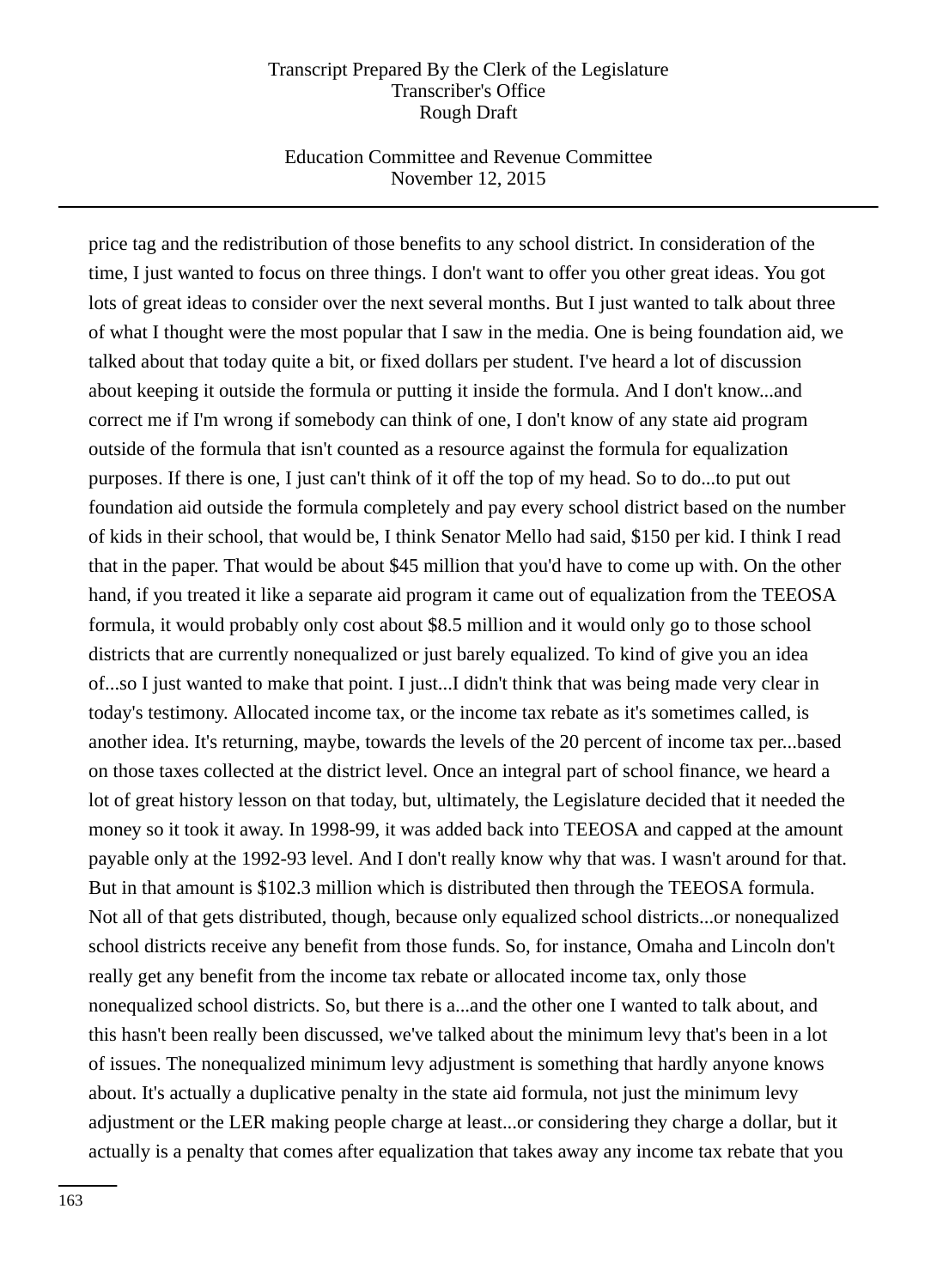## Education Committee and Revenue Committee November 12, 2015

get up to the amount of that penalty. So it's a third penalty for not charging 95 cents. You get it for not charging a dollar. You get it for not charging 95 cents. And then you get it again for not charging 95 cents. So it's a three-time penalty in the formula. So if I were to make any recommendations today, I would say get rid of one or both of the minimum levy penalties from the formula because they're duplicative. And with that I'll answer any questions you have. [LR332 LR344]

SENATOR SULLIVAN: Thank you, Mr. Eash. Any questions for him? Thank you for your testimony. Excuse me, Paul...Senator Schumacher. [LR332 LR344]

SENATOR SCHUMACHER: Thank you, Senator Sullivan. Since we have all been confused or reconfused and reconfused over the issue of how this formula works, and even Senator...or Senator (laugh), Professor Goss this morning said he can't get straight answers, from your perspective--maybe a different perspective is good--do you have some documents, some "TEEOSA for Dummies" paper, outline, flow chart, something that maybe you could bounce off us? And maybe that pieced together with all the other scraps of information we have on the operation of this thing will bring us to the age of enlightenment. [LR332 LR344]

MATTHEW EASH: The short answer is I've tried for six years and no. But I will say that for me what helped me the most, other than having great teachers in the formula, is the document from the Department of Education they put out. It's, oh, about a 26-page document. It's a narrative on how TEEOSA works. If you read that, I mean you have to probably read it three or four or a hundred times, but eventually it sinks in. It's very accurate and it's very step by step. It just...you know, you really have to read it several times for it to sink in, but it is a good document. [LR332 LR344]

SENATOR SCHUMACHER: And it's entitled "Twenty-Six Pages to Enlightenment"? (Laughter) [LR332 LR344]

MATTHEW EASH: It should be. But it's the shortest and most concise and most accurate. And it's referenced really well. I mean, it can tell you where the statutes are and everything. So it's actually a pretty good document. And I use it to refer to all the time. [LR332 LR344]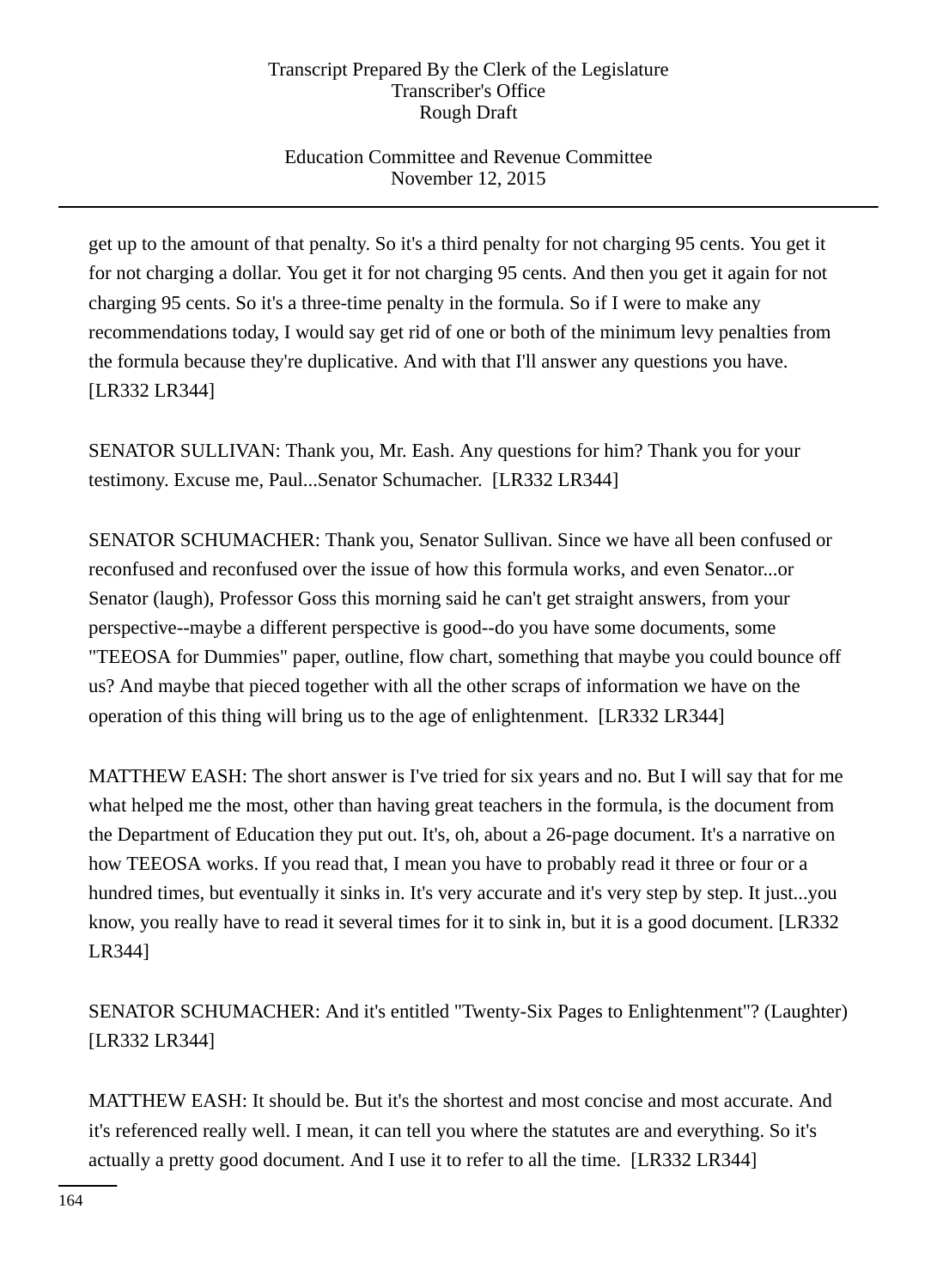### Education Committee and Revenue Committee November 12, 2015

## SENATOR SCHUMACHER: Thank you. [LR332 LR344]

SENATOR GROENE: Just quick, one question. [LR332 LR344]

SENATOR SULLIVAN: Senator Groene. [LR332 LR344]

SENATOR GROENE: Isn't special ed...the \$214 million special ed outside the formula? [LR332 LR344]

MATTHEW EASH: It's paid outside the formula, but it's considered a resource. So, for instance, a school district like Omaha that is heavily equalized, doesn't get any benefit from those funds. So when we put money into special ed, we're really giving money to nonequalized districts, because they're the only ones who get benefit from it overall. Because it comes out of what...like a school like Omaha would otherwise get in their equalization aid, it comes out of it. It's deducted from that amount so they get no net benefit from it. And that's every state...every separate state aid program that I can think off the top of my head. I don't think there's a single one that is exempt from calculating against the formula; except the two that are actually paid in TEEOSA which is the income tax rebate and net option funding. Those are considered part of the TEEOSA aid payment. That's the part that people get, that if they're nonequalized they still get a check every month or for ten months a year. That's the portion that they get is the amount of net option funding vis-a-vis the income tax rebate...or the allocated income tax is the correct term. So those are the only two that are actually in the formula. Everything else is paid outside. [LR332 LR344]

SENATOR GROENE: So \$214 million goes to 159 districts and 55,000 students? That's how many students, 55,000 or 56,000, that are nonequalized. [LR332 LR344]

MATTHEW EASH: No. No, you have to understand. The payment goes out to all the districts, so, as a separate payment. But they don't get as much as they would otherwise get in the TEEOSA formula, in the TEEOSA check. So if, say, Omaha, through this SPED payment gets, I don't know, \$50 million out of the \$200 (million) and some, then they don't get 50... [LR332 LR344]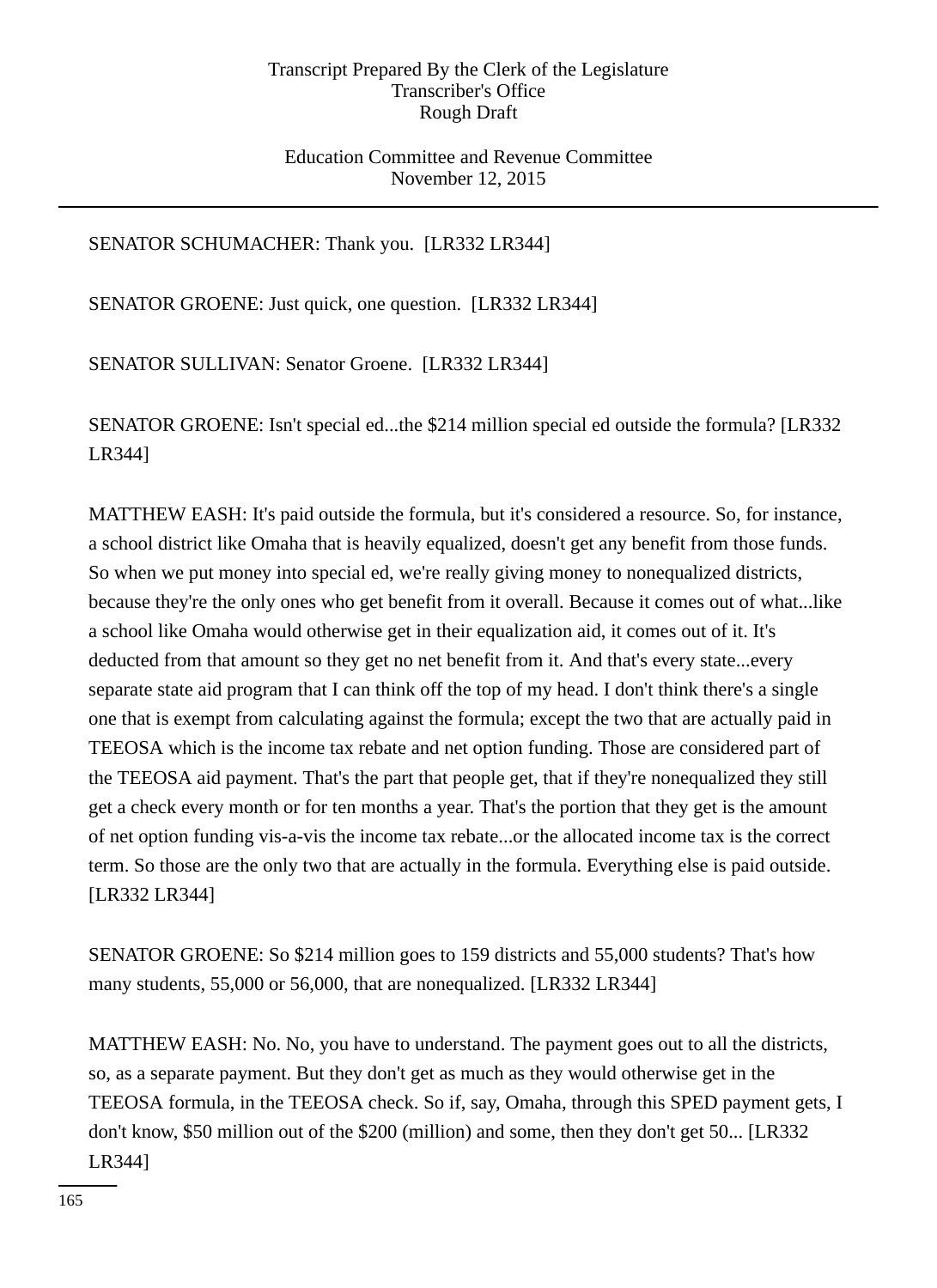### Education Committee and Revenue Committee November 12, 2015

SENATOR GROENE: But the nonequalized aren't splitting up \$214 million. All right. I didn't (inaudible.) [LR332 LR344]

MATTHEW EASH: ...then they don't get \$50 million. Then they lose \$55 million or whatever it is outside the formula. [LR332 LR344]

SENATOR GROENE: All right, thank you. [LR332 LR344]

SENATOR SULLIVAN: And just by way of background, the document that Mr. Eash referred to, I think we can easily make available to members of the committee. Also, we have "State Aid Made Easy" that is generated from my office that we can provide you as well. So anything else? Thank you for your testimony. Welcome. [LR332 LR344]

TIM HRUZA: (Exhibit 22) Good afternoon. Thank you, Senators, for allowing me to testify here this morning (sic). My name is Tim Hruza. That last name is H-r-u-z-a. And I'm the director of Policy and Research for the Lincoln Independent Business Association. I'm here today to offer one simple but important suggestion for improving our situation related to state aid for schools and how we might be able to allow local school boards to take some strain off of our property taxes. Under the current state aid formula, public school districts have found themselves faced with an incentive to levy at the maximum statutory amount to ensure they receive as much state aid as possible. It's our understanding that the current formula adjusts state aid in response to differences between the district's levy and the statutory maximum of \$1.05. This has resulted in some districts maintaining their levy even if the tax revenue is not needed in that current year. As a member organization that works directly with Lincoln Public Schools, we've experienced the pressure this formula places on districts to maintain their levy. This year for example, we saw LPS place \$10 million of property taxes, that were levied but were not needed in the current fiscal year, into a savings account. Under the current statutory mechanism for determining state aid amounts using the TEEOSA formula, were LPS to levy at less than the statutory cap, state aid funding in future years would be jeopardized. LPS officials have told us that even a minor reduction in the LPS levy from \$1.05 to \$1.03.5, a 1.5 cent reduction, would have resulted in a loss of approximately \$325,000 in state aid money. What we would ask this committee to consider bringing before the Legislature is some sort of proposal that would allow a little more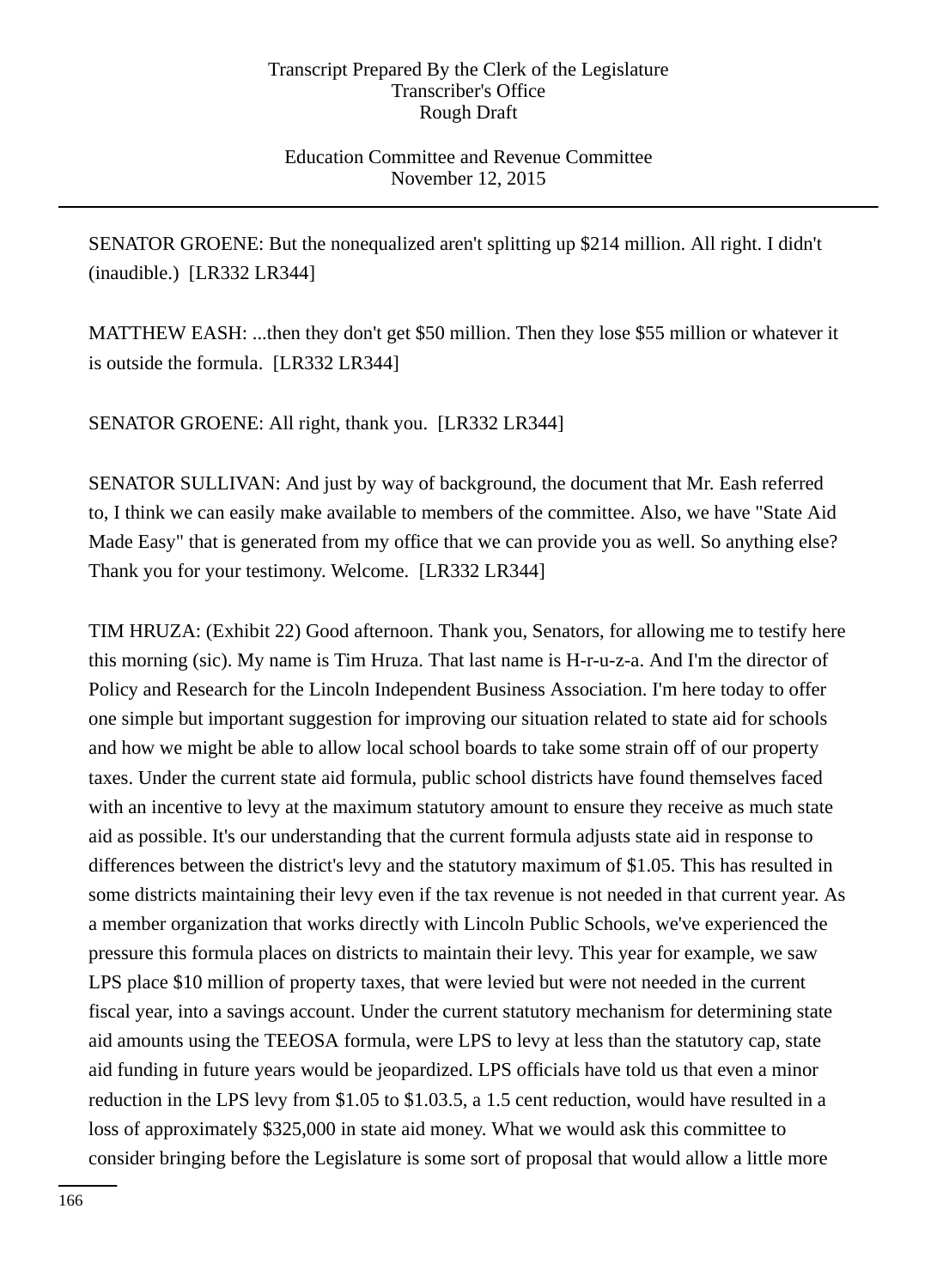## Education Committee and Revenue Committee November 12, 2015

leeway to school districts in their ability to adjust their levy to be responsive to such things as the large valuation increases seen throughout Lincoln this year. Providing districts with leeway to reduce their levy by a mere 5 cents without the threat of lost funding would be of great benefit to property taxpayers. With regard to specifics about how that might work or what it might mean in terms of the impact on the state aid amounts or the overall TEEOSA formula, I'll be the first to admit that we are not experts at LIBA. We offer this idea broadly as a way of addressing an issue related to what we believe to be a bit of a backward result--incentivizing unnecessarily high property taxes to the detriment of Nebraska taxpayers. Many of you and your colleagues in the Legislature have acknowledged the need to address issues related to our state's heavy reliance on property taxes to sustain our public institutions, including our schools. If we can find even small opportunities to loosen restrictions on our local school boards in an effort to provide them the ability to afford property tax relief when possible, we believe such opportunities should be considered seriously. Allowing school districts to lower their levies and still maintain full eligibility for state aid is one possibility we believe warrants some in-depth study. And with that, I would be willing to take some questions. I think that this was partially addressed earlier in Senator Sullivan's question to Superintendent Joel. And kind of from our experience this past year, we have sort of seen the state aid money as a bit of an excuse used by school districts to continue to maintain their levy even in years such as this where we saw a large valuation increase and the money wasn't directly needed. So I'd be happy to take questions if you have them. Otherwise, thank you again for allowing me to testify. [LR332 LR344]

SENATOR SULLIVAN: All right. Thank you for your testimony. Any...Senator Davis. [LR332 LR344]

SENATOR DAVIS: Just one. I just want to be clear. And I'm aware of this story about LIBA and Lincoln Public Schools. They left the levy at \$1.05 in order to secure that \$10 million, which they put in the cash reserve. Is that correct? [LR332 LR344]

TIM HRUZA: That's correct. [LR332 LR344]

SENATOR DAVIS: So what is their cash reserve as a percent of the total? Do you know? [LR332 LR344]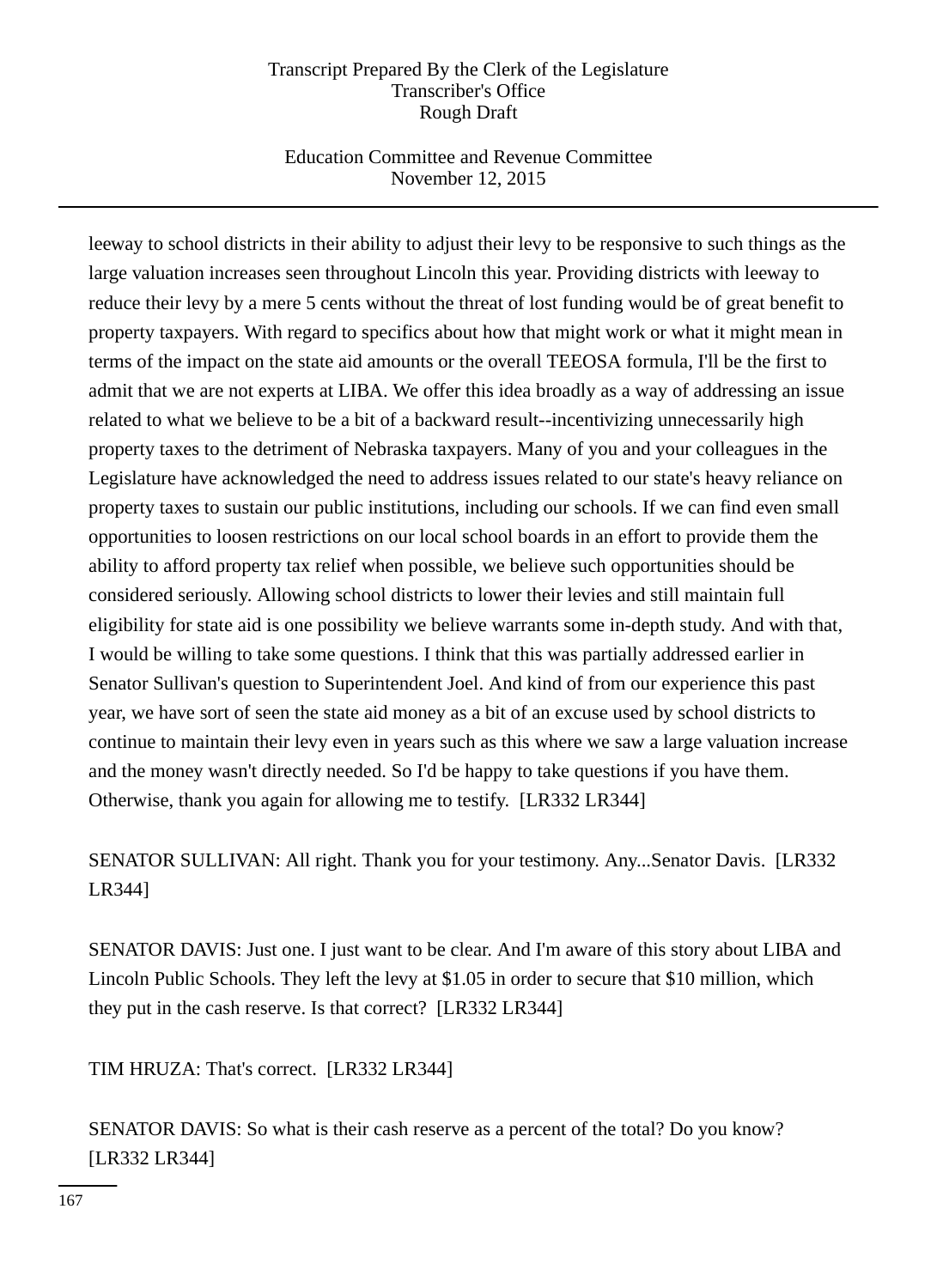Education Committee and Revenue Committee November 12, 2015

TIM HRUZA: I'm not sure. I apologize for that, Senator Davis. I just...I don't know the answer. [LR332 LR344]

SENATOR DAVIS: If you're able to find that out, or maybe Connie might know that. And so then the reduction to \$1.03.5, is that what you were suggesting? [LR332 LR344]

TIM HRUZA: Well, we had asked LPS for full reduction of 3 cents, I believe. We had, in a separate e-mail that we had sent to school staff, we had asked for an example of how the TEEOSA formula might affect the total amount of state aid. The example we got was that it...with a 1.5 cent reduction, they would lose \$325,000. I don't think that that equates a one for one, so if I were to go 3 cents, it would be \$650,000. But that's the example we were given. [LR332 LR344]

SENATOR DAVIS: So do you know what that would amount to then in terms of dollars of property taxes that had to come out of the taxpayers in the Lincoln Public School system to save that \$325,000? [LR332 LR344]

TIM HRUZA: For the 1.5 cent reduction, I believe, was something like \$23 on an average household that's...or average home worth 150,000 bucks in their total property tax. [LR332 LR344]

SENATOR DAVIS: But do you have a total figure for that? So it's not...is it like \$2 million or... [LR332 LR344]

TIM HRUZA: Oh, in terms of the total impact across the system? [LR332 LR344]

SENATOR DAVIS: Yes. [LR332 LR344]

TIM HRUZA: I'm not 100 percent sure. I think the 3 cents was almost that full \$10 million. It would have taken the savings and, rather than putting it into a savings cash reserve account, it would have been a tax reduction. [LR332 LR344]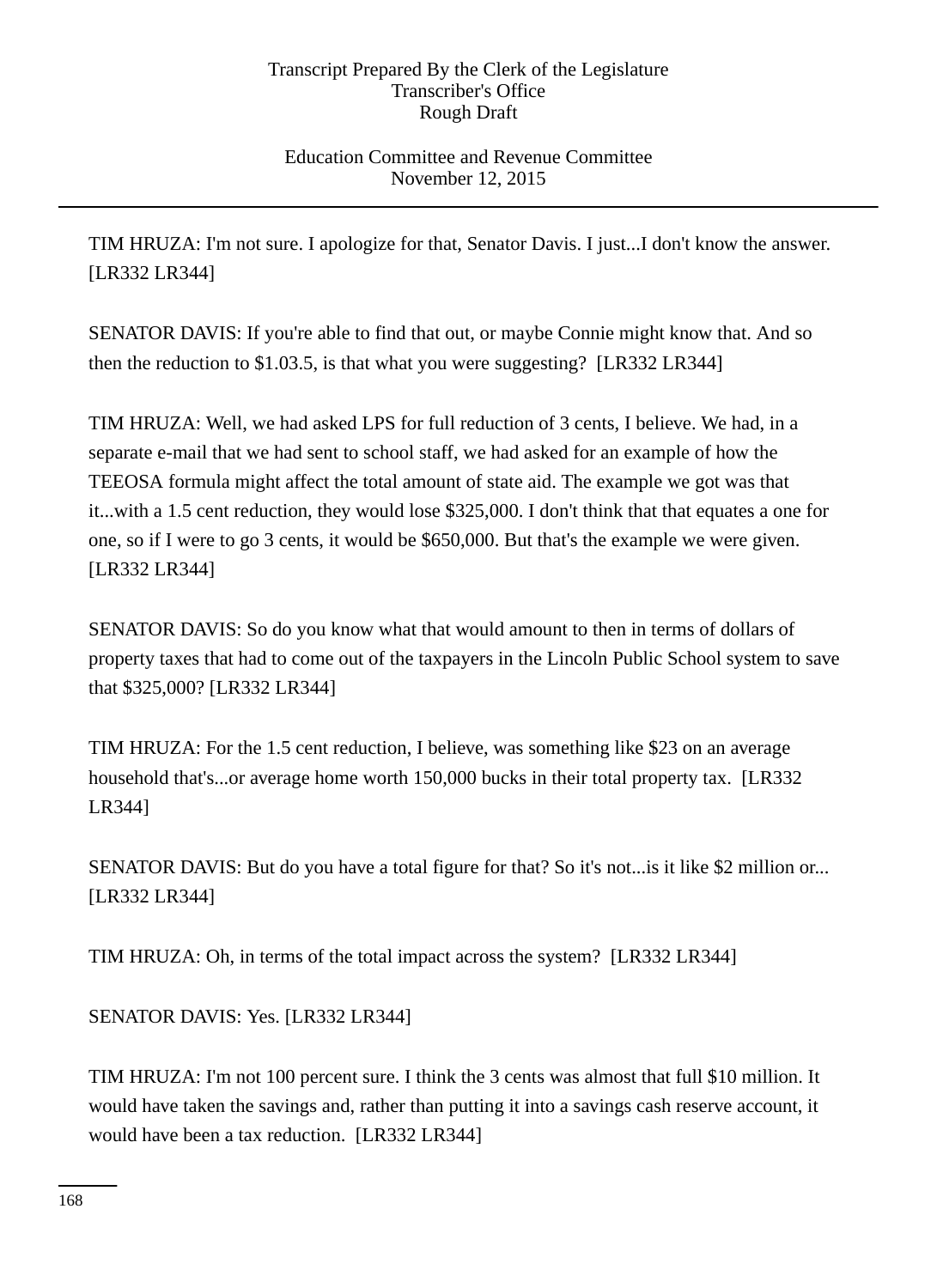### Education Committee and Revenue Committee November 12, 2015

SENATOR DAVIS: So can we sort of speculate that maybe it would be, if it's 1.5, it might be \$5 million in additional property tax? [LR332 LR344]

TIM HRUZA: I wouldn't want to commit to that, but my recollection is that that would be pretty close. [LR332 LR344]

SENATOR DAVIS: So that seems like a fairly poor return on your revenue, doesn't it: \$5 million earns \$325,000? [LR332 LR344]

TIM HRUZA: That would be our position, yes. I wouldn't be able to speak to the long-term implications of how the TEEOSA formula impacts, just that one example of what it would affect in the coming year. [LR332 LR344]

SENATOR DAVIS: Thank you. [LR332 LR344]

SENATOR SULLIVAN: Senator Groene. [LR332 LR344]

SENATOR GROENE: Well, I believe what they're telling you is they received \$3.5 million in averaging adjustments. And to get the averaging adjustment, you got to be at \$1.04 or above. So really, they could have went to \$1.04 and not lost the \$300,000 and some. To lose state aid equalization, you got...you can go as low as 95 (cents). It's all about this averaging adjustment. There's two minimum levies. There's one at 95 (cents) for equalization aid and then there's \$1.04 for the averaging adjustment. So that one really needs to go away. But there's two minimum levies. And there's only 20 schools that get the averaging adjustment money. [LR332 LR344]

TIM HRUZA: Sure. And just to clarify, I don't think what we're talking about here is anything that would mean they would completely jeopardize their eligibility, I suppose. What we're asking for is a little bit more leeway in terms of how...like I said, reducing it by 1 cent or 1.5 cents even jeopardizes the amount of state aid they get and it may jeopardize it in the long term too. What we've had difficulty doing...and like I said, we're not experts on TEEOSA. We've got a number of members that have spent a lot of time studying it. The best we can do is rely on the information that we're given when we ask questions. One of the things that we were repeatedly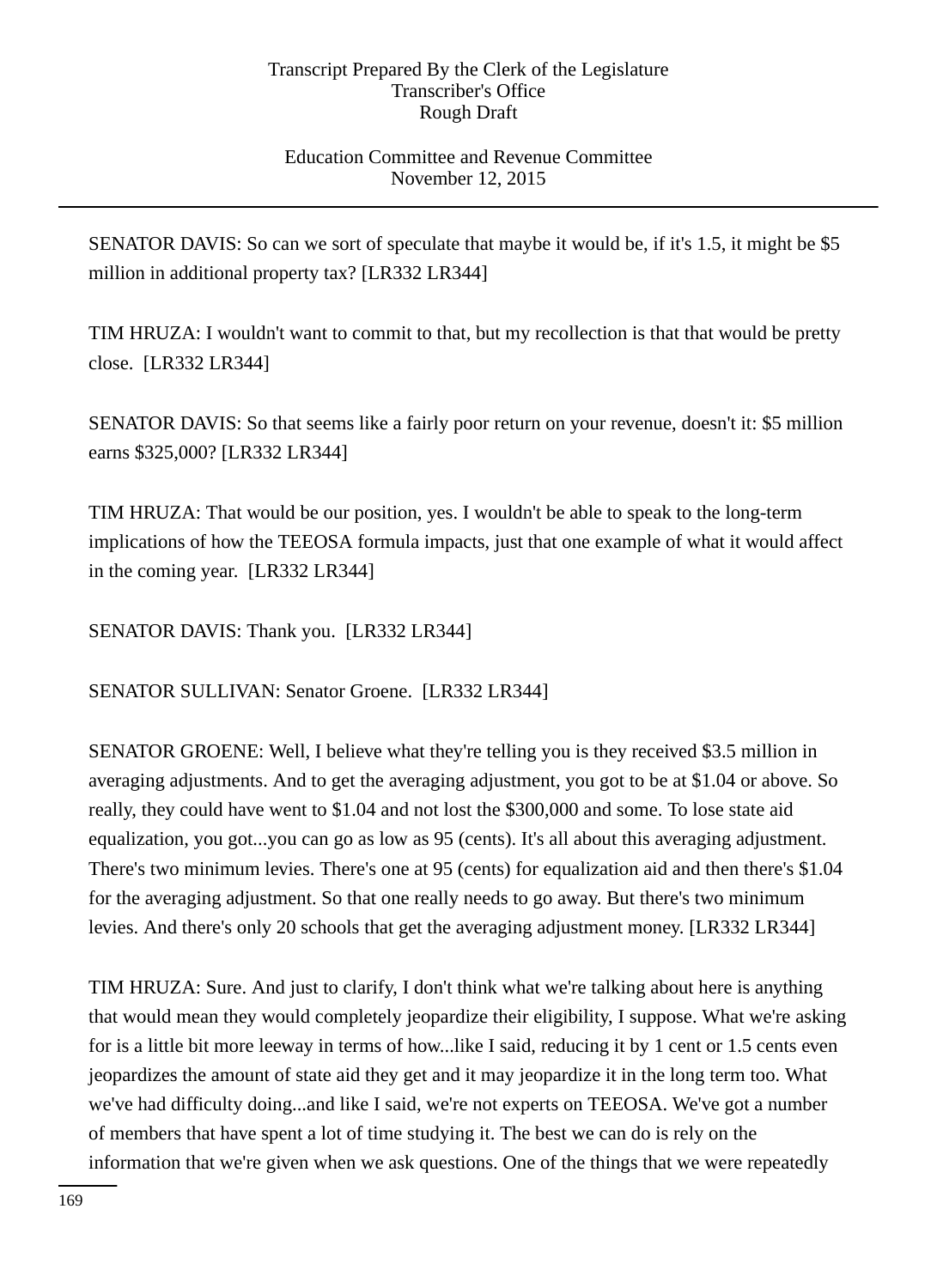## Education Committee and Revenue Committee November 12, 2015

told during our campaign and our appeals at numerous school board meetings this year was that it would jeopardize the amount of state aid funding available in the future. Particularly, the other thing that was cited was the growth that was seen this year at LPS. [LR332 LR344]

SENATOR GROENE: What was the valuation increase for LPS? [LR332 LR344]

TIM HRUZA: Ooh, I don't remember LPS's. I would tell you that it's...if I remember right, it's somewhere around 6 percent. [LR332 LR344]

SENATOR GROENE: For the county? [LR332 LR344]

TIM HRUZA: That's the city, 6 or 6.5. The county's was 5, 5.5. I don't remember LPS's was, but I can get you that number. I'm sure I have it in my office. [LR332 LR344]

SENATOR GROENE: Thank you. [LR332 LR344]

SENATOR SULLIVAN: All right. Thank you for your testimony. [LR332 LR344]

TIM HRUZA: Thank you, Senators. [LR332 LR344]

SENATOR SULLIVAN: Um-hum. Welcome. [LR332 LR344]

JAMES STUART: (Exhibit 23) Hi. Good late afternoon. It's a pleasure to meet and get to see you folks there, Senator Gloor and Sullivan, and the rest of the committee. I feel honored, actually, to be able to be in front of you. I'm a landowner. [LR332 LR344]

SENATOR SULLIVAN: And your name? [LR332 LR344]

JAMES STUART: My name is James Stuart, J-a-m-e-s S-t-u-a-r-t. Okay. I'm here because I care. I have seen a tremendous change. I have purchased my place, it's an acreage out east in Lincoln. I did have a home in Lincoln. I'm zoned in Lincoln. I'm just right outside of Lancaster County. So I've seen a change from about \$2,200 in taxes to \$5,800 in my property taxes, so a huge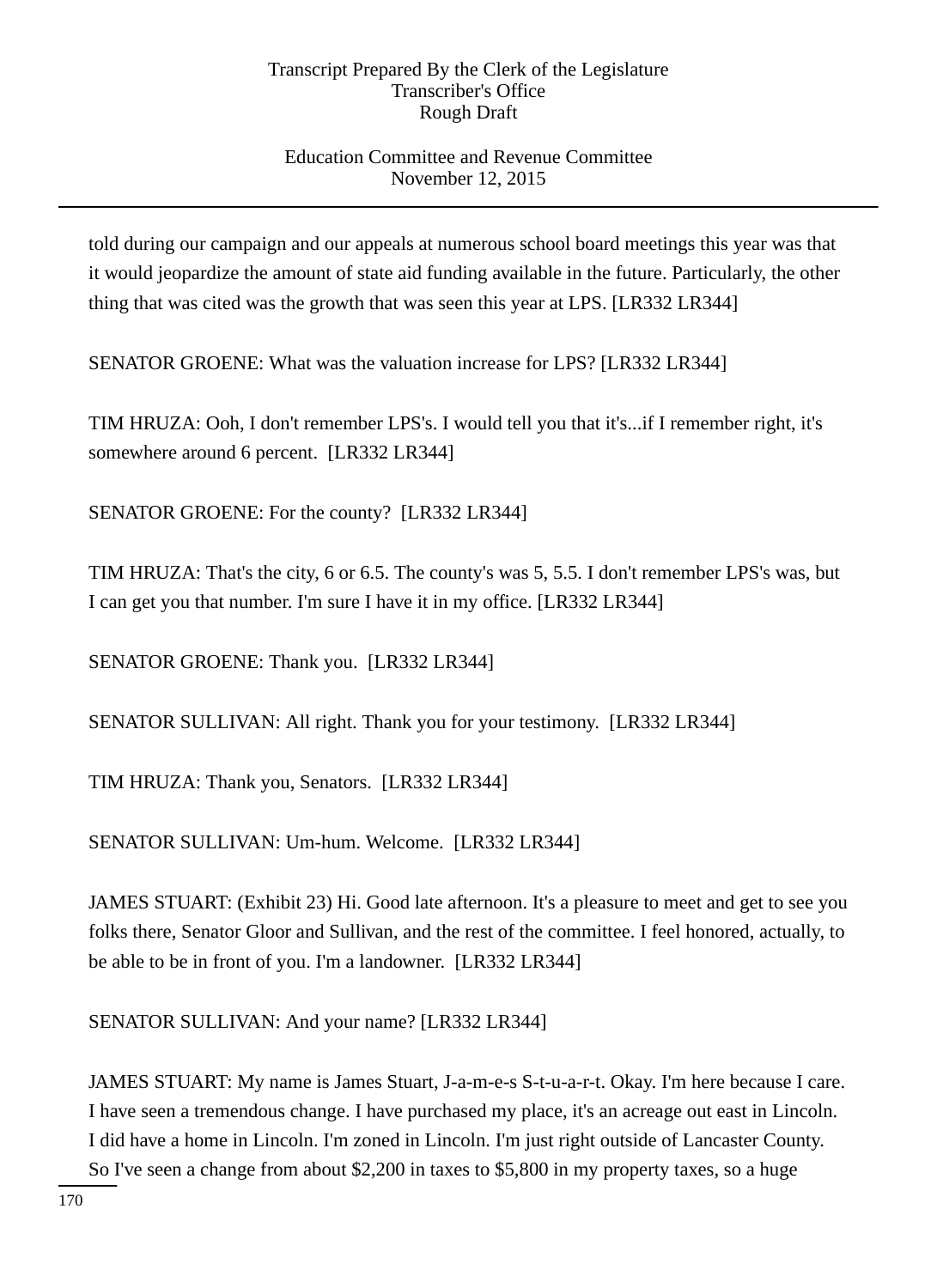### Education Committee and Revenue Committee November 12, 2015

change. I have six acres that's tillable. Okay. I'm just going to go ahead and just read what I sent in earlier. And with all due respect, this was written with some emotion. Okay? So Nebraska only has 1.8 million in population to pay the bills. Okay? We also don't have a lot of tourism. There's really not that many of us as taxpayers to pay for funding of our operations and entities. Nebraska has a serious problem with taxation, overspending, and proper fund allocation that's not getting addressed by our leaders and elected officials. Kansas to the south of us has, for example, 2.9 million. Nebraska has to be different. We have to be smarter and better with our taxpayers' money. We have a great state, but the state motto should not be the "The Good Life"; and I put "We Just Like to Tax You." I'm kind of being factious here. Growth of the city should continue to support our General Fund and funding, but it's overwhelmed. We're overtaxed, meaning we're over budget and spending too much trying to figure out what to tax next instead of controlling the budget and certain entities along the way with proper fund allocation. Our legislation should have addressed this a long time ago. I'm sensing this...15 years ago is when I really started to see a big change, folks, in my taxes. Everyone should pay something; i.e., the Homestead Act--pay nothing? State aid is a million dollars already there. Nebraska has to be different. We have to be smarter and better with the taxpayers' money. The customer has to pay something and please get the tax burden and blunder fixed. For the last 15 years--outlandish taxation increases. Acreage owners, rural landowners and farmers have endured this tremendous tax burden and blunder for too long. Have you attempted to gouge any city dwellers with double, triple, and even quadruple taxes with the untamed blunder? You're stealing from the customers. As you know, most of this is going to the schools, and I guess that depends on what district you're in and in what county. So much, the school districts are even putting some of it in reserve. We'd like some back. Projected burden on the General Fund 10- to even 20-year forecast, and this is my perception, is going to be overwhelming due to the retention program and support expense. And I'm looking...talking schools here, basically, is my perception. This is all very serious. Please fix it. With the list of concepts that you guys have already had on your...that you're familiar with, I put no on increasing the Property Tax Credit Fund. I think we should eliminate that and fix the taxation issue. And I know you guys are trying to do that. But I think 15 years is too long. It should have been much sooner than this. Assessment practice for agriculture land--yes. I put possibly, for decreasing the valuation for agricultural land for purposes of the state aid formula. I don't have enough knowledge to grasp that to give you a yes or no on that. Possibility of direct aid for school district? I say possibly to yes. direct aid from the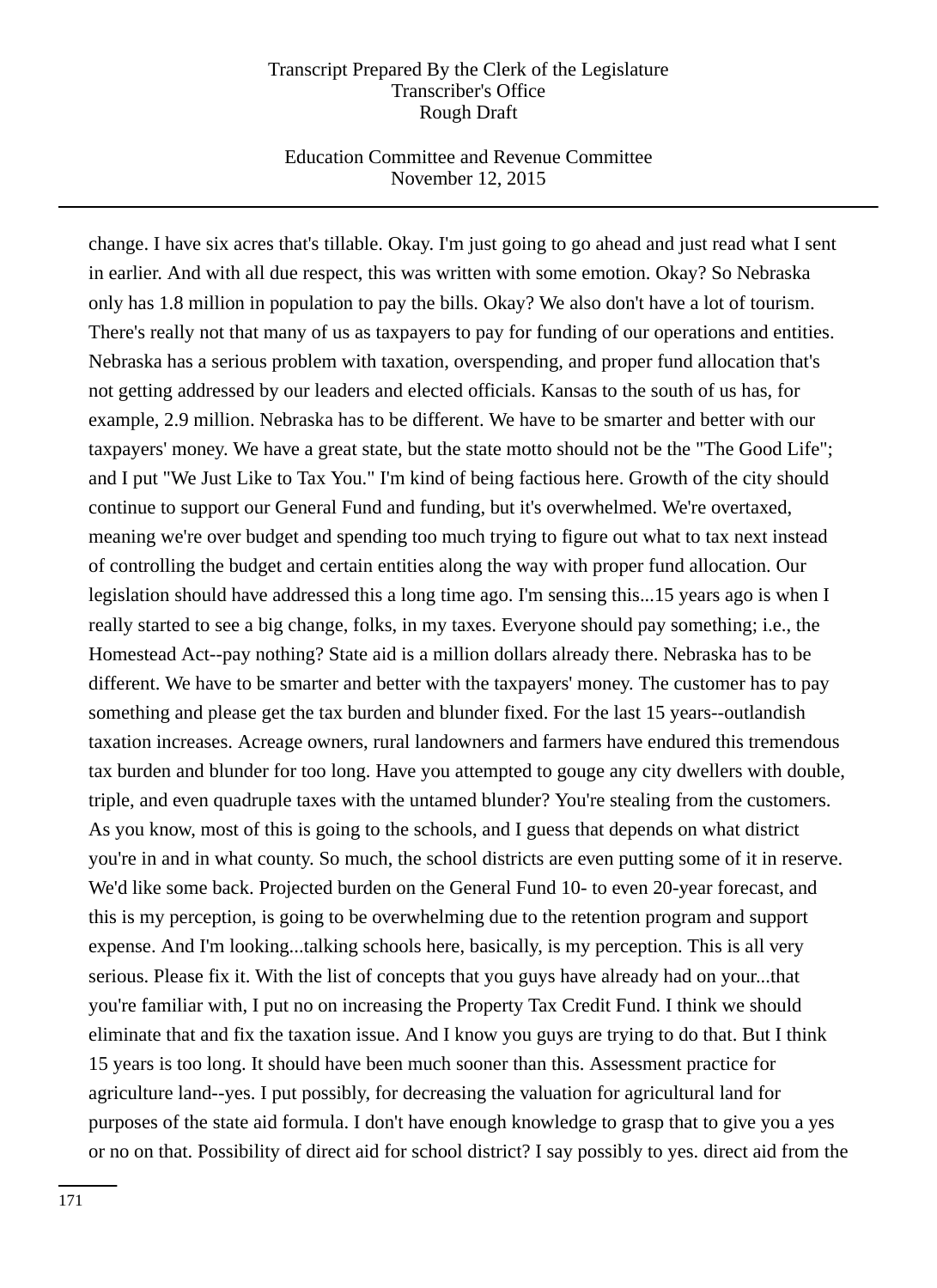## Education Committee and Revenue Committee November 12, 2015

state for schools pending on what I'll get into in some other concepts. Yes, to decrease in school district levy limits. Modifying school district budget limits, I put yes. Possibly eliminating reductions in the state aid to school districts for the levies? I don't have enough knowledge there. Reallocating current state spending--possibly. [LR332 LR344]

SENATOR SULLIVAN: Mr. Stuart,... [LR332 LR344]

JAMES STUART: Yes, ma'am. [LR332 LR344]

SENATOR SULLIVAN: ...the red light is on. Can you kind of summarize? [LR332 LR344]

JAMES STUART: Where I'm going with this is I think the concepts on your previous list, I want to make sure that the schools...and I'm just going to read this real quick. Schools are, as you know, the major part. They're a runaway team of horses, in my perspective. We need controllers, not spending. If I go a little further, I think we need to...I'm hoping we're looking at the schools reviewing all the current positions and salaries--executives, administration, and district support. Okay? Find unnecessary positions and restructure. Everyone should also question the approved \$356,000 salary and benefits of the LPS superintendent and the salaries for executives, etcetera. They got him for a good deal. He took the job. He stays, he'll like it, or move on. But then the Lincoln Board of Education went crazy in the retention program again and it's costing us a fortune. Stop competing with districts and unions. Spending is out of control and needs immediate attention. We need to be smarter and better with taxpayer money. Review and make necessary changes to the overwhelming retention program. This isn't just necessarily for schools. I don't know what the city is doing with this: personal time off, healthcare, early retirement, pension plans. [LR332 LR344]

### SENATOR SULLIVAN: Okay. [LR332 LR344]

JAMES STUART: Okay? Yes, reduce or eliminate the DMV motor vehicle tax. I don't know how many people even know that 60 percent of that, at least in this county, goes to the schools, 60 percent. Another, it's additional funding to support out-of-control spending, in my mind. We all love to go shopping. [LR332 LR344]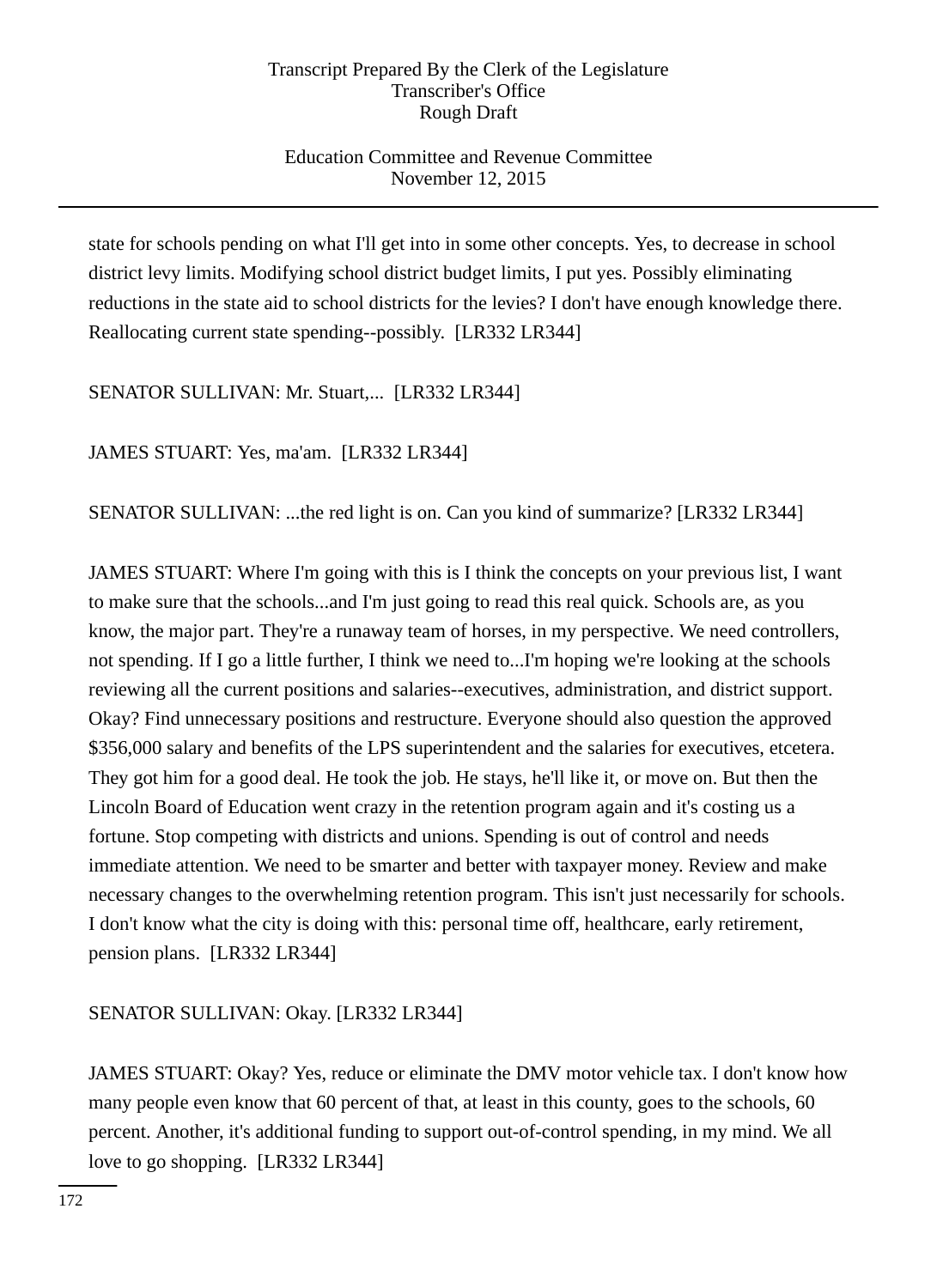### Education Committee and Revenue Committee November 12, 2015

SENATOR SULLIVAN: If it helps at all, Mr. Stuart,... [LR332 LR344]

JAMES STUART: Yes, ma'am. [LR332 LR344]

SENATOR SULLIVAN: ...we will be glad to disseminate this to all members of the committee, because I don't think you had copies of it for distribution, did you? [LR332 LR344]

JAMES STUART: No, I didn't know... [LR332 LR344]

SENATOR SULLIVAN: Okay. [LR332 LR344]

JAMES STUART: ...if I was going to distribute it or not. [LR332 LR344]

SENATOR SULLIVAN: Okay. So we'll make sure that every member of the committee gets these. [LR332 LR344]

JAMES STUART: Okay. [LR332 LR344]

SENATOR SULLIVAN: So do you have any final comments before we... [LR332 LR344]

JAMES STUART: I guess the only thing I really wanted to point out was as all the entities and effective communication. I was...in 2014, I was shocked that...if I just may read this last paragraph for everybody, okay? [LR332 LR344]

SENATOR SULLIVAN: It's a long one. I think you better summarize it. [LR332 LR344]

JAMES STUART: Okay. Well, I guess I won't read it. I was just...this pointed out to me that there's no communication. Why was the school...the board of ed allowed to just throw...put out \$153 million and spend it? I think there should have been proactive feedback from everybody to possibly be able to give some back. And even if they didn't, we needed fire stations, 911 call center, I think we should have done something better if we were all working together, being smarter and better for the taxpayers' money. [LR332 LR344]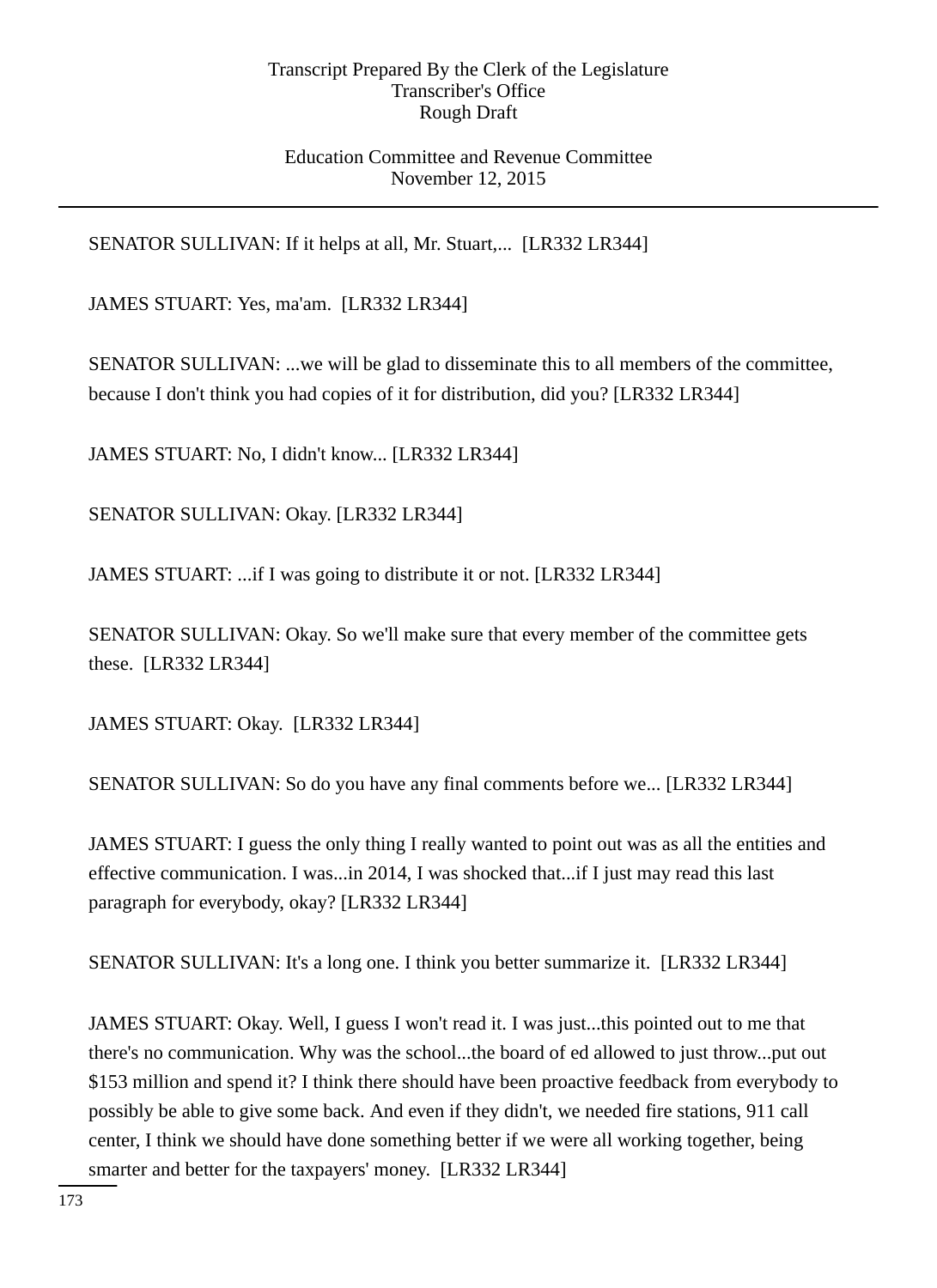### Education Committee and Revenue Committee November 12, 2015

SENATOR SULLIVAN: Thank you, Mr. Stuart. Any questions for him? [LR332 LR344]

SENATOR GROENE: Just a quick one. [LR332 LR344]

SENATOR SULLIVAN: Yes. [LR332 LR344]

JAMES STUART: Yes, sir. [LR332 LR344]

SENATOR GROENE: You said you're a landlord? [LR332 LR344]

JAMES STUART: No. [LR332 LR344]

SENATOR GROENE: Oh, I thought you...or landowner you said. [LR332 LR344]

JAMES STUART: I'm a landowner, yes, sir. Yes, Senator. [LR332 LR344]

SENATOR GROENE: All right. Misheard you. [LR332 LR344]

SENATOR SULLIVAN: Thank you for your testimony. [LR332 LR344]

JAMES STUART: Thank you very much, folks. It's been a pleasure. [LR332 LR344]

SENATOR SULLIVAN: You bet. Welcome. [LR332 LR344]

DAVID WRIGHT: Hello. Thank you, Senator Gloor and Senator Sullivan and joint committee. My name is David Wright, D-a-v-i-d W-r-i-g-h-t. I'm a rancher. I'm the president of Independent Cattlemen of Nebraska. I'm also on the Cattlemen's beef board. I am also the president of the Neligh school board and I also own the local newspaper. I own three newspapers and print ten. In 2006, my real estate taxes on my ranch, which is a 400-head cow ranch, was 17 percent of my gross income, 17 percent. I come out when...so you...and my real estate taxes, 70 percent of that goes to the school, 70 percent of that goes to the salaries to run the school. So in essence, 9 percent of my gross income went to pay the salaries of the school. The newspaper generates the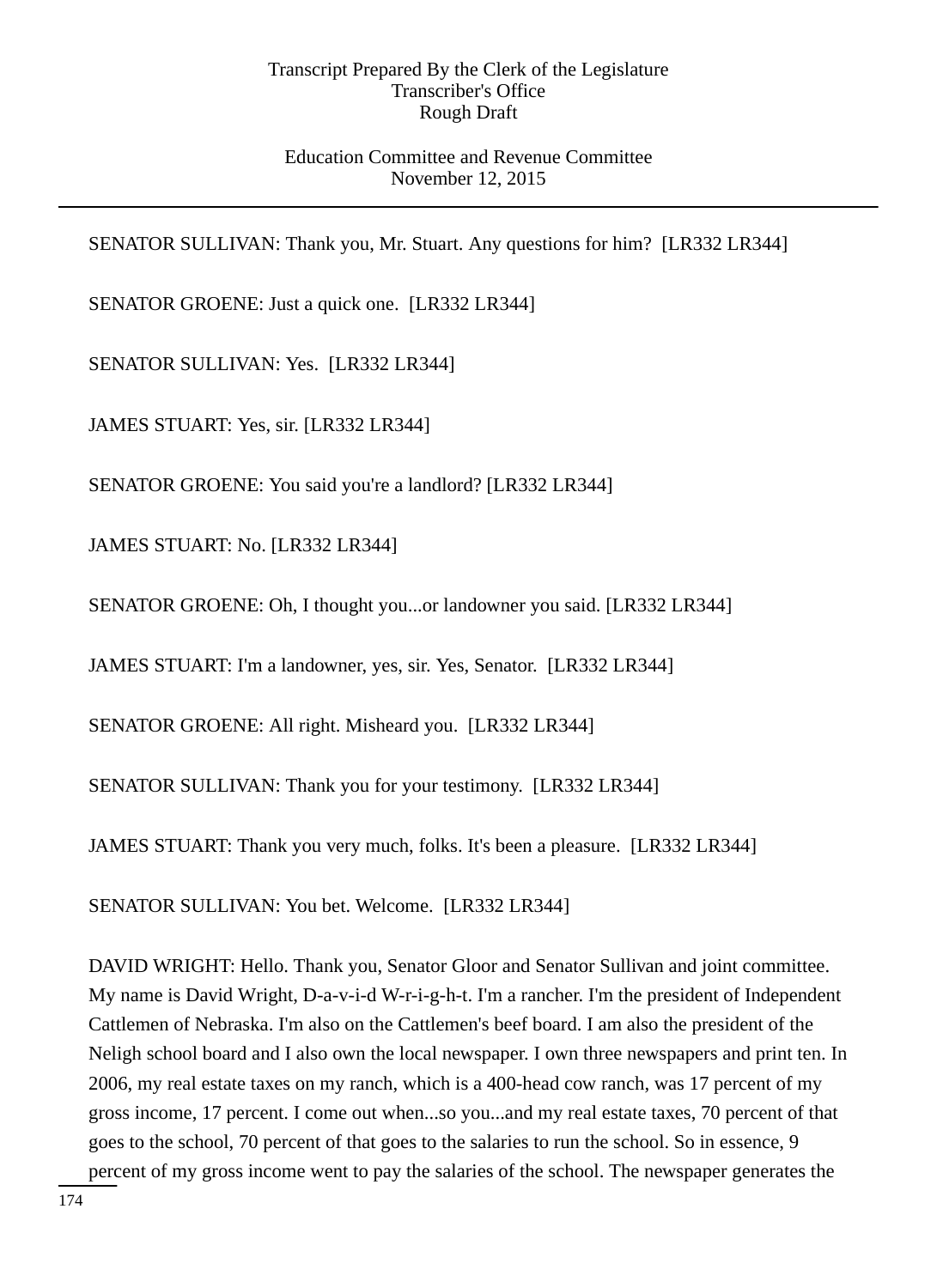### Education Committee and Revenue Committee November 12, 2015

same revenue as a 600-head cow ranch. That's 200 more cows than I actually got. It paid 0.12 percent of the gross income to real estate taxes, 0.12 percent. So here we are, cattle prices went up, of course valuations went up, you know? Cattle prices are crashing because the funds are all pulling out. It looks like this year I'm going to pay 10 percent of my gross income to real estate taxes. By the time I figure it all out, 5 percent of my gross income on that ranch is going to pay for the salaries in the school. Newspaper is now up to 0.13 percent. Huge disparity there. So this has been on my mind for a long time, long time. Senator Pahls, back in 2010, put out this piece of paper that shows funds that are not acquired through tax exemptions on sales tax. And it comes up to \$2.9 billion. That's almost \$3 billion of exemptions the Legislature has set. I also...that was in 2010. In 2011, I approached Ernie Goss and I asked him, I said, what would it look like if we were to run this entire state on a sales tax system? Ernie, give me a back of the envelope little short study: 2.3 percent sales tax would get rid of income tax, sales tax...current sales tax, and real estate taxes, 2.3 percent. That's it. Not 7 percent; 2.3 (percent). But all the exemptions have to be gone. Two point six percent would get rid of tire tax, alcohol tax, tobacco tax, and get rid of all of them, 2.6. Now you look at the people who live in the towns and urban areas, they pay real estate, they pay sales tax, they pay income tax. Whether they rent their home or not, they're still paying real estate tax. Just think what would happen if you could drive their tax burden down to 2.6 percent. There would be a lot of extra money. Can you imagine if there was no real estate tax in the state of Nebraska, no income tax in the state of Nebraska, only a 2.6 percent sales tax. What would happen to the economy in this state? It would probably explode. So there is a disparity. So I would like to ask this question. I know you don't ask the committee questions, but I would like to contemplate this one: What if we just got rid of the TEEOSA formula? What if we just got rid of state aid, got rid of it, and we got rid of the lid at \$1.04, \$1.05, whatever it is, and let it go? How quickly would those school districts that you keep talking about that receive most of that money, how quickly would they squeal? How high would their real estate taxes become? What would their mill levy be? Two, three, four bucks? What would it be? So you have an opportunity here to really make some changes. A very small, simple one that I see, as president of the school board, simply make the certified employees state employees. That would instantly relieve my real estate tax of 5 percent...or my gross, relieve my gross at 5 percent. We don't have negotiating power with certified employees. On the school board, I can't control the electricity. I can't control the gas. I can't control what it's going to cost to put a new roof on the building. I can't even control the salaries that we pay, because we have a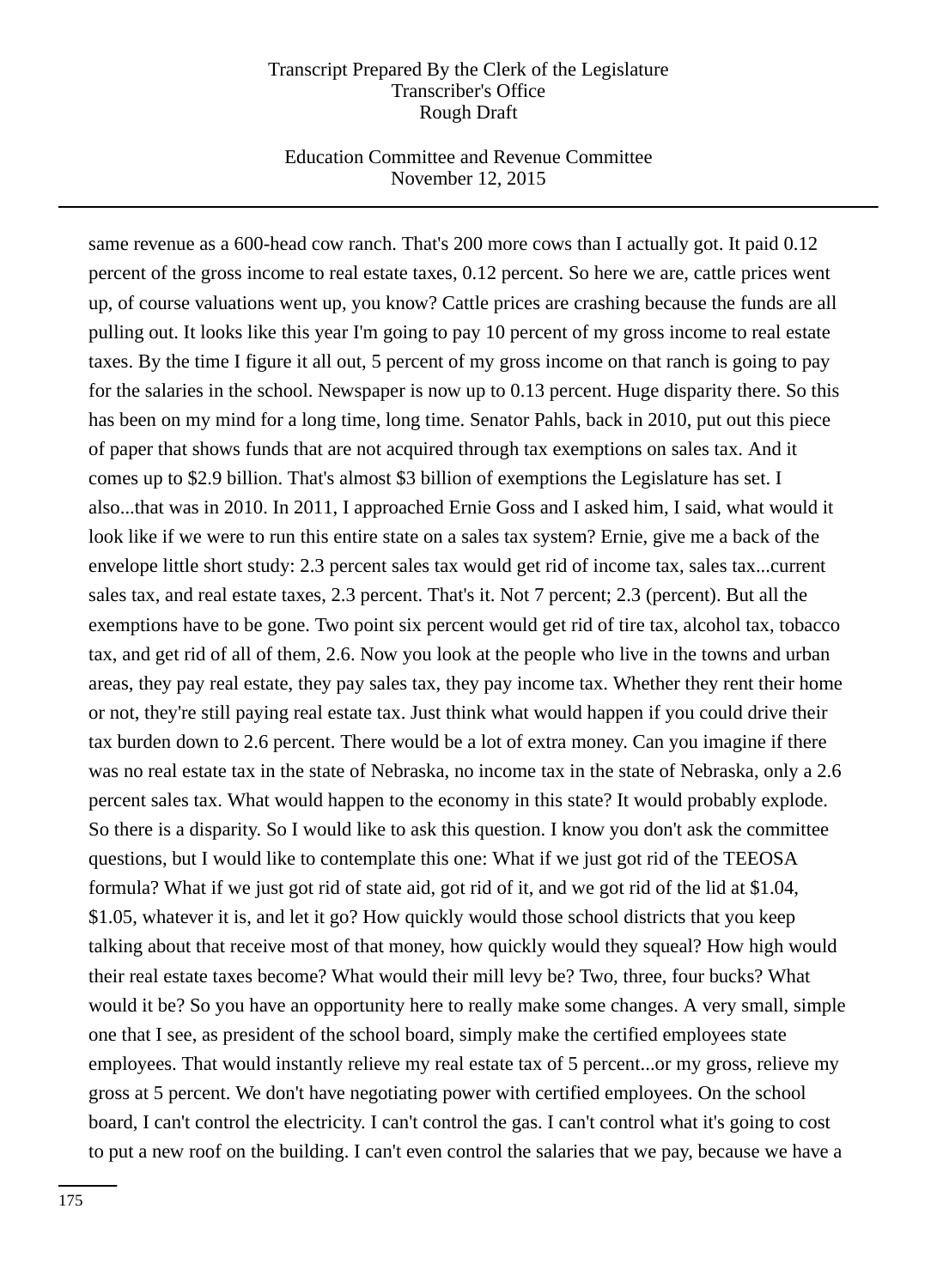## Education Committee and Revenue Committee November 12, 2015

thing called an array. An array is based upon the number of students and the number...how far apart you are. Has nothing to do with valuation; has nothing to do with mill levy; has nothing to do with the money that comes in. So therefore, we've established teachers...or I should say certified staff at a set rate across the state with that number of people. So with that said, I would like to thank you. And I'd entertain any questions if you have any. [LR332 LR344]

SENATOR SULLIVAN: Thank you, Mr. Wright. Any questions for him? Senator Davis. [LR332 LR344]

SENATOR DAVIS: I just have one. And maybe you don't know the answer because I know you're just new at your school board position. But what percentage of your budget is insurance for staff? Do you have any idea? [LR332 LR344]

DAVID WRIGHT: I know it went up extremely high. Obamacare took one heck of a jump this year. But I cannot tell you percentagewise what it is. I can tell you we lost \$300,000 in state aid and we got an extra \$300,000, it must have been in benefits and salaries. So we had a \$600,000 swing in just this year. [LR332 LR344]

SENATOR DAVIS: You lost \$300,000 in state aid and had an additional \$300,000 expenditure? [LR332 LR344]

DAVID WRIGHT: Yes. [LR332 LR344]

SENATOR DAVIS: Thank you. [LR332 LR344]

SENATOR SULLIVAN: Senator Groene. [LR332 LR344]

SENATOR GROENE: Since Obamacare, most of us in free enterprise, we got huge deductions, our rates have gone up. Has anything changed in the benefits of your employees or just the amount of money...I mean, is there higher deductibles, is there higher copays, or is everything just the way it was? [LR332 LR344]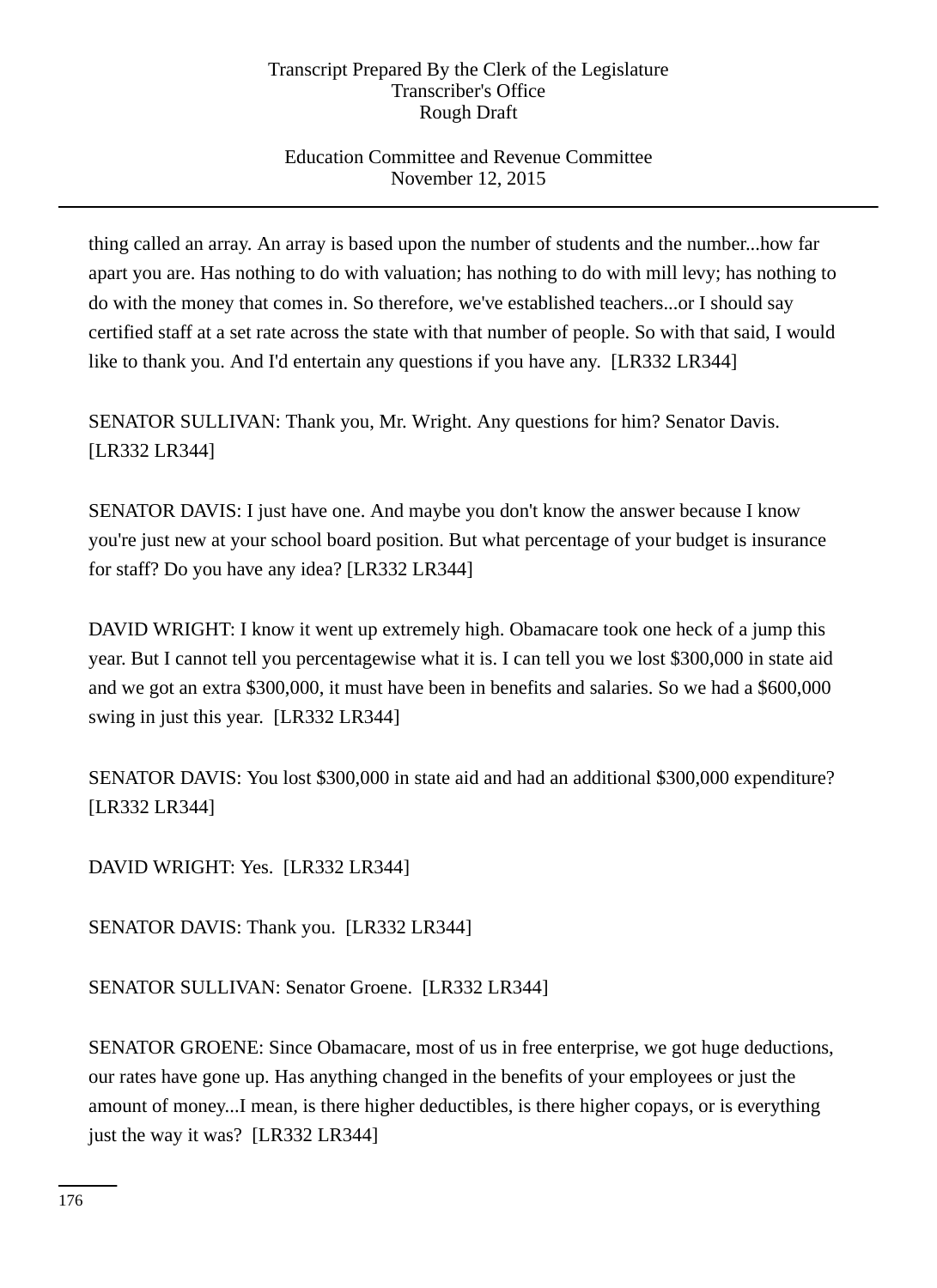### Education Committee and Revenue Committee November 12, 2015

DAVID WRIGHT: We don't have enough employees. When we bought the newspaper, we gave everybody a stipend. [LR332 LR344]

SENATOR GROENE: I'm talking about at school, at the school board. [LR332 LR344]

DAVID WRIGHT: Oh, the school? All I can tell you is that the rate went up. [LR332 LR344]

SENATOR GROENE: Nothing changed in negotiations about... [LR332 LR344]

DAVID WRIGHT: No. No. [LR332 LR344]

SENATOR GROENE: Thank you. [LR332 LR344]

SENATOR SULLIVAN: Senator Schnoor. [LR332 LR344]

SENATOR SCHNOOR: The rate this year for...through the Education Health Alliance went up 4.9 percent. So that's a huge budget increase that every school district is going to have to deal with. Has no choice but... [LR332 LR344]

DAVID WRIGHT: So I think it would be a great idea if the state would take on that idea that the teachers, our certified staff, were to become state employees, kind of like the State Patrol is. You would instantly relieve...you would have instant real estate tax relief, and we don't have a premise to negotiate the salaries and benefits anyway. [LR332 LR344]

SENATOR SULLIVAN: Any other questions? Thank you, Mr. Wright. [LR332 LR344]

DAVID WRIGHT: Thank you. [LR332 LR344]

CONNIE KNOCHE: (Exhibits 23 and 24) Senator Sullivan and Senator Gloor, members of the Education Committee and members of the Revenue Committee, my name is Connie Knoche and I'm the chief financial officer for Omaha Public Schools. I've been involved in school finance issues for more than 20 years and I'd like to provide you with some...a summary of why I think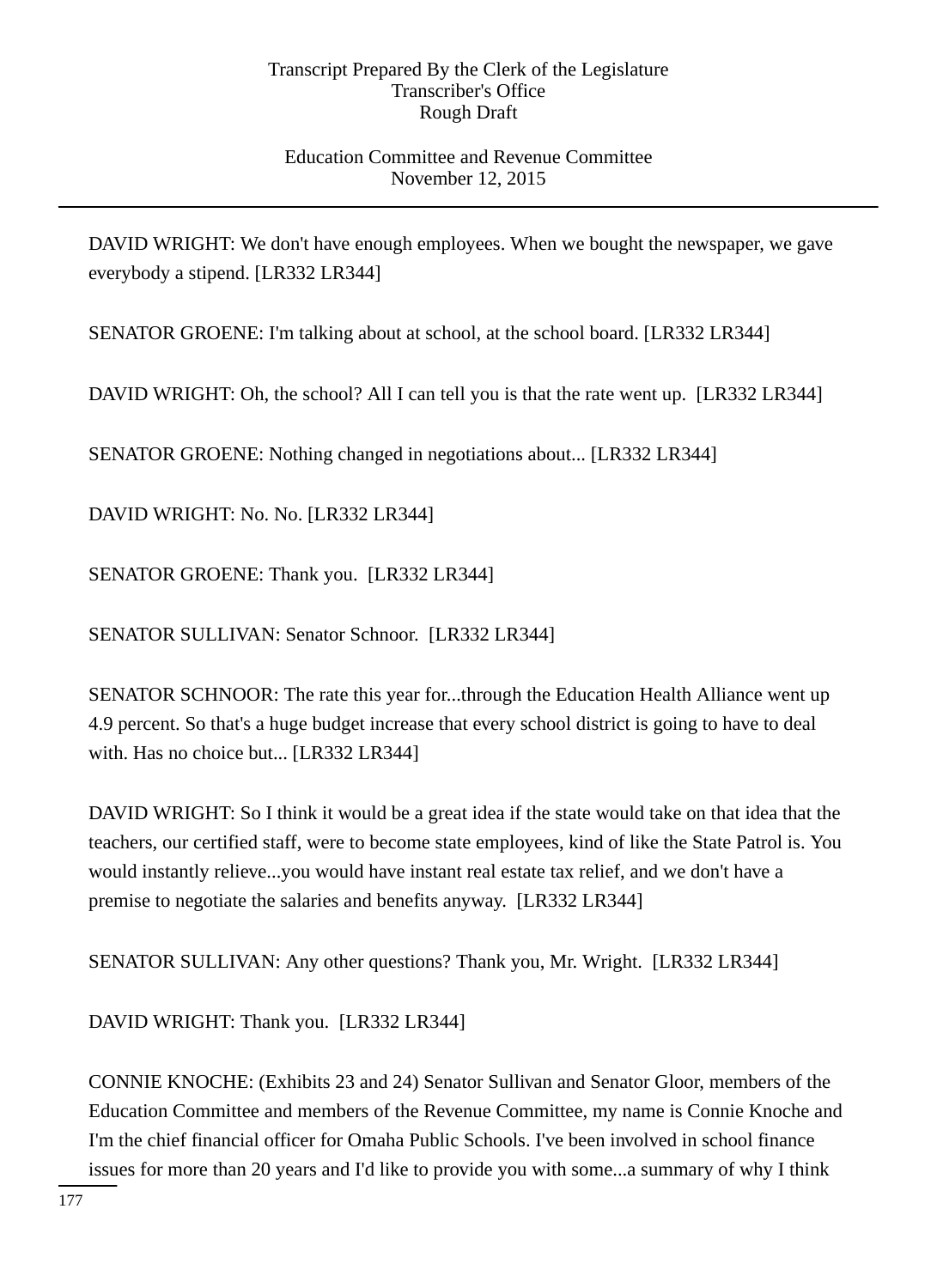### Education Committee and Revenue Committee November 12, 2015

it's important to have an equalization component in the state aid formula. In general, school finance formulas should achieve two simultaneous objectives--accounting for differences in the costs of providing equal education opportunities and also accounting for the differences in the ability of school districts to cover those costs. Equalization aid is intended to allow districts, regardless of their property wealth, to raise the revenues they need to make sure that high need/low value districts aren't forced to tax themselves at high rates. Then I wanted to tell you a little bit about what's going on in Omaha Public Schools. In 2014-15, our total levy was \$1.20. And in '15-16, it's a \$1.23. That difference, or the increase in the levy, is because of the bond issue that we just had to pay for \$141 million bond issue. Our General Fund budget of expenditures for 2015-16 increased by about 4 percent from '14-15. And our actual expenditures for '13-14 compared to '14-15 also increased by 4 percent. So it's 4 percent each year. Our General Fund actual...excuse me. Since 1994-95, our student population has increased by 8,448 students, which is a 19.4 percent increase. And our total student population right now is 52,000 students, which is about one-fourth of the total state population of students. During the last five years, our graduation rate for all student populations increased by 6.9 percent. And then when you compare OPS to other urban districts of similar size, similar demographics and within 700 miles, we're in the top two. Our current graduation rate is 80.7 percent, and the next closest or the one that has the higher one than we do is Des Moines Public Schools at 81.7 percent. In 2000-2001, our English language learner population increased by 397 percent, which is about 13,600 students. From 2009-10 through '14-15, the number of refugee students increased by 110 percent, which is 1,091. Our free lunch...free and reduced-price lunch participation from '97-98 to '14-15 has increased by 23 percent. In general, our math proficiency rates between the state and OPS have increased steadily. OPS is closing the proficiency gap between the district and the state. Sixty-three percent of students in the state were proficient in math, while only 41 percent of the students were proficient in math in 2010-11. This 22 percent gap in proficiency has been reduced to 18 percent in 2014-15 with the proficiency rate of 72 percent for the state and 54 percent for OPS. The...okay, I was going to talk about our reading and our science. Those have also increased. We're closing the achievement gap during that time also. [LR332 LR344]

# SENATOR SULLIVAN: Thank you, Ms. Knoche. Any questions for her? Senator Schumacher. [LR332 LR344]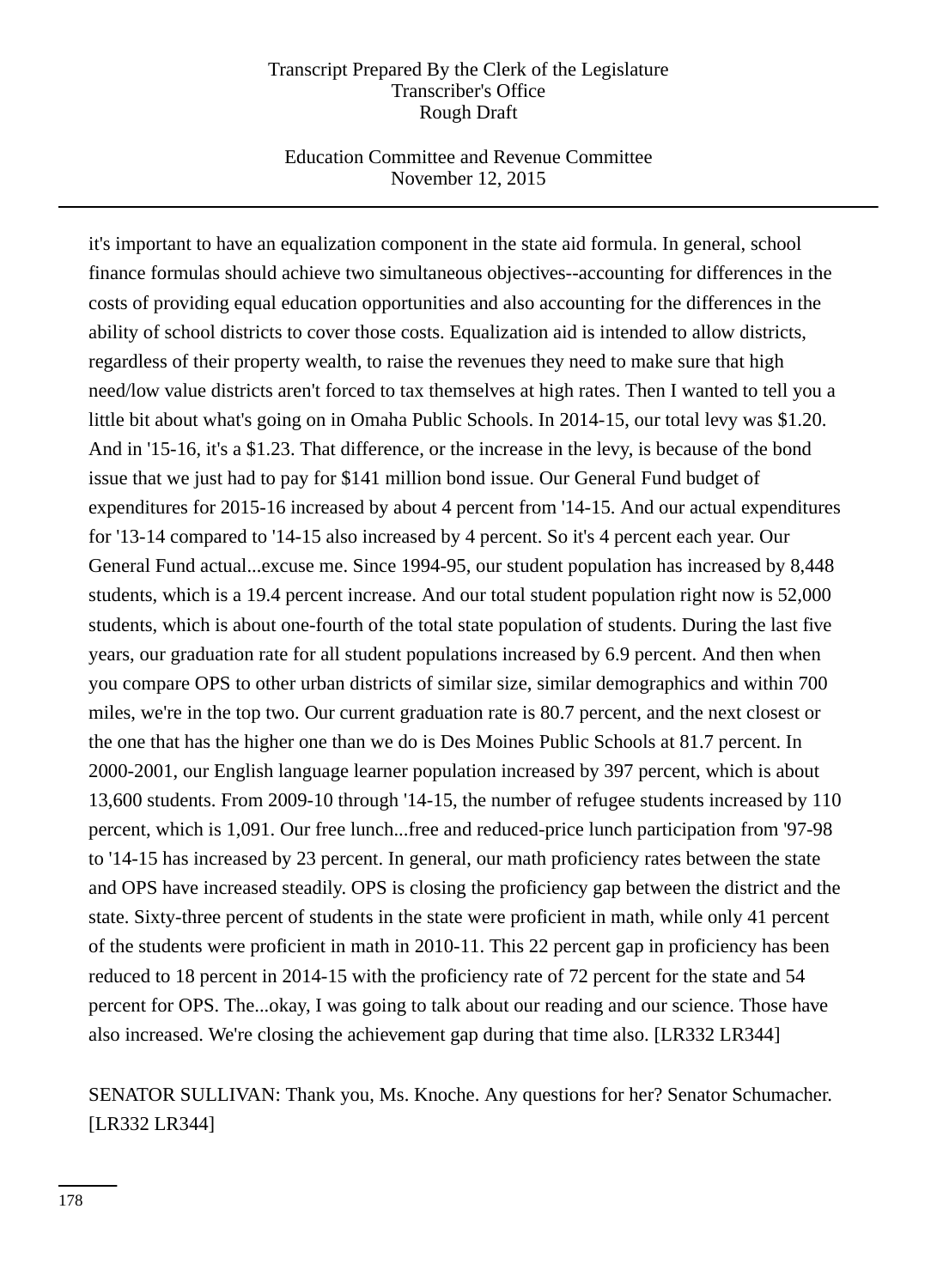## Education Committee and Revenue Committee November 12, 2015

SENATOR SCHUMACHER: Thank you, Senator Sullivan. As I understand it, the state is on the hook for shortfalls in the teachers pension fund. [LR332 LR344]

CONNIE KNOCHE: Yes. [LR332 LR344]

SENATOR SCHUMACHER: Okay. And that that pension fund, in order to (inaudible) the state (inaudible) have to think of a bill, would have to do 7 to 8 percent year over year return for the next 30 years. We all know that's not realistic. Realistic number may be somewhere closer to 4 or 5 percent. We looked what aid we've got to give to education out of the state purse. Have you run the numbers for your district, assuming a 4 percent return on that fund, how much the state will have to come up with in the shortfall and when that shortfall would hit us? Because when we start talking about putting out money and more money for education, somehow that's money for education we've got to raise from somewhere. Do you have those numbers? Could you get those numbers and say, look it, this is what our teachers are going to be expecting out of the state, assuming the 4 percent return. [LR332 LR344]

CONNIE KNOCHE: I don't have those numbers right now, but I can get those for you. [LR332 LR344]

SENATOR SCHUMACHER: I would like to see those, because that thing is looming out there and it's big. And it may not be tomorrow, but it's there. [LR332 LR344]

CONNIE KNOCHE: It's scary, yeah. [LR332 LR344]

SENATOR SCHUMACHER: It is. Thank you. [LR332 LR344]

SENATOR SULLIVAN: Senator Groene. [LR332 LR344]

SENATOR GROENE: A little bit of a different topic. You're the financial? [LR332 LR344]

CONNIE KNOCHE: Yes. [LR332 LR344]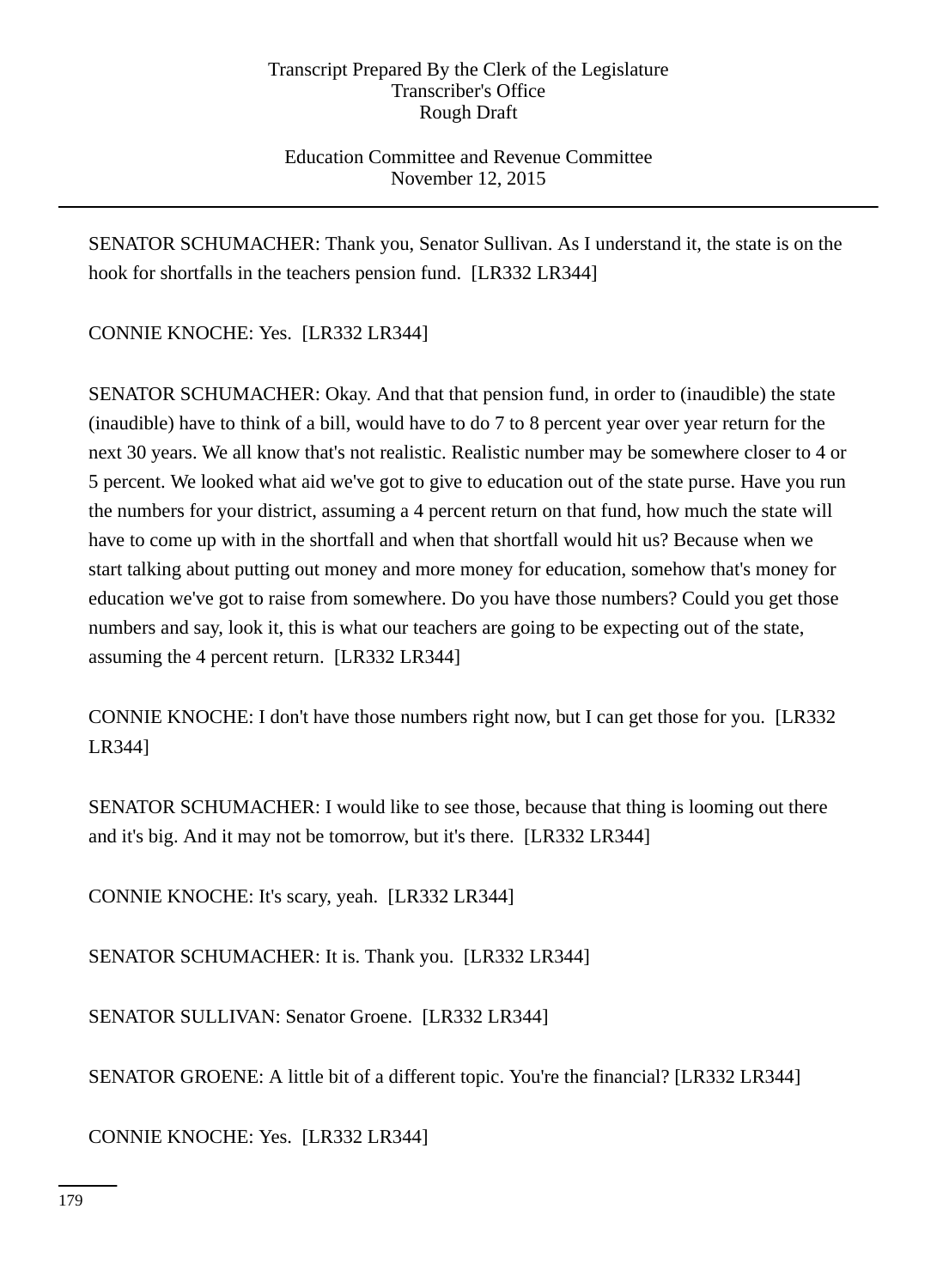### Education Committee and Revenue Committee November 12, 2015

SENATOR GROENE: If we got rid of the common levy, would it affect your bottom line and how many dollars you got at all? [LR332 LR344]

CONNIE KNOCHE: Ninety-six point four four percent (96.44) of the revenue that we receive in the district is from property tax and state aid. That's all we have. [LR332 LR344]

SENATOR GROENE: But if we got rid of the common levy, wouldn't state aid fill in the little bit that you would miss from being in the...but using Springfield's levy authority? [LR332 LR344]

CONNIE KNOCHE: Well, if we're already...if we're already at \$1.23 and you got rid of the levy limit and you reduced state aid then... [LR332 LR344]

SENATOR GROENE: No, not the levy limit. I'm talking about the common levy in the... [LR332 LR344]

CONNIE KNOCHE: Oh, the 95-cent common levy? [LR332 LR344]

SENATOR GROENE: Yeah. [LR332 LR344]

CONNIE KNOCHE: That would be pretty devastating for our district unless the state was able to come back in and increase state aid. [LR332 LR344]

SENATOR GROENE: But if you were put back in TEEOSA, it would come back in, right, the \$3 million that you're missing now? [LR332 LR344]

CONNIE KNOCHE: Yes. Well, it's not...well, yeah. [LR332 LR344]

SENATOR GROENE: For every...for the whole. [LR332 LR344]

CONNIE KNOCHE: Yes. [LR332 LR344]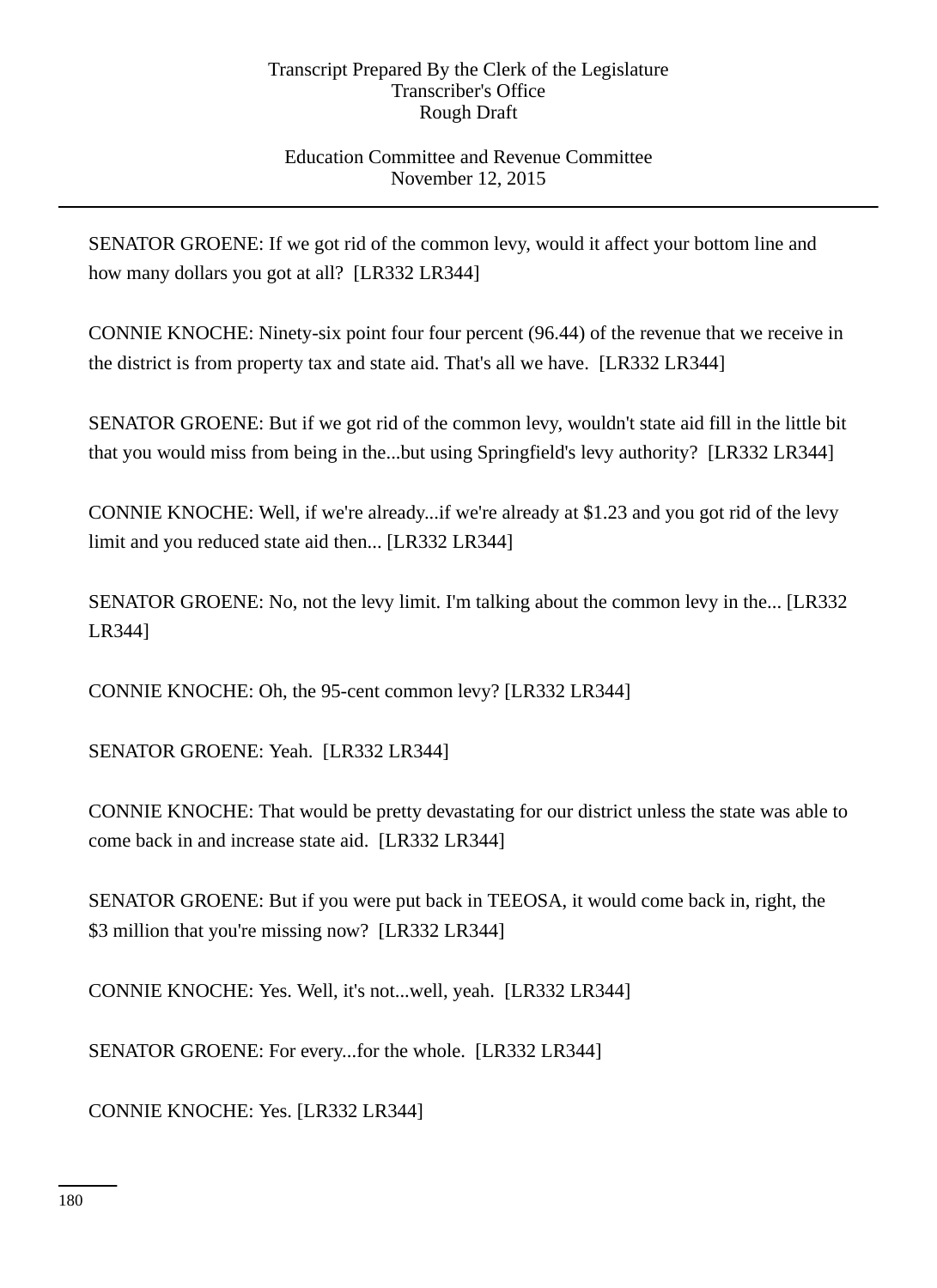# Education Committee and Revenue Committee November 12, 2015

SENATOR GROENE: It's not that much for you. But when you're penciling it out, it would not affect you if you were put back in TEEOSA, about the pool of money you would have to run the school system. [LR332 LR344]

CONNIE KNOCHE: If the state were able to fully fund the state aid formula, we would be all right. But over the last, I don't know, ten years or so, it's not been fully funded because there's shortfalls. Like this year there will be \$150 million shortfall and they're talking about reducing state aid again. So it really impacts us, because we don't have anywhere else to go. [LR332 LR344]

SENATOR GROENE: I guess I'm confused. [LR332 LR344]

SENATOR SULLIVAN: I'm not quite sure. You indicated there's going to be \$150 million shortfall? [LR332 LR344]

CONNIE KNOCHE: Well, based on the... [LR332 LR344]

SENATOR SULLIVAN: We fully fund TEEOSA every year. [LR332 LR344]

CONNIE KNOCHE: But the formula changes to kind of adjust for what the circumstances are. Like the... [LR332 LR344]

SENATOR SULLIVAN: You're reflecting on what was before the recession and then trying to make up for that? Is that what you're saying? [LR332 LR344]

CONNIE KNOCHE: Yes. [LR332 LR344]

SENATOR SULLIVAN: Because, as I said, we fully fund it every year. [LR332 LR344]

CONNIE KNOCHE: Well, for one year you may change the local effort rate from \$1 to \$1.05 or another year allocated income tax might be reduced to pay for, you know, some other shortfalls. So it's...if it were fully funded as it is now without being amended... [LR332 LR344]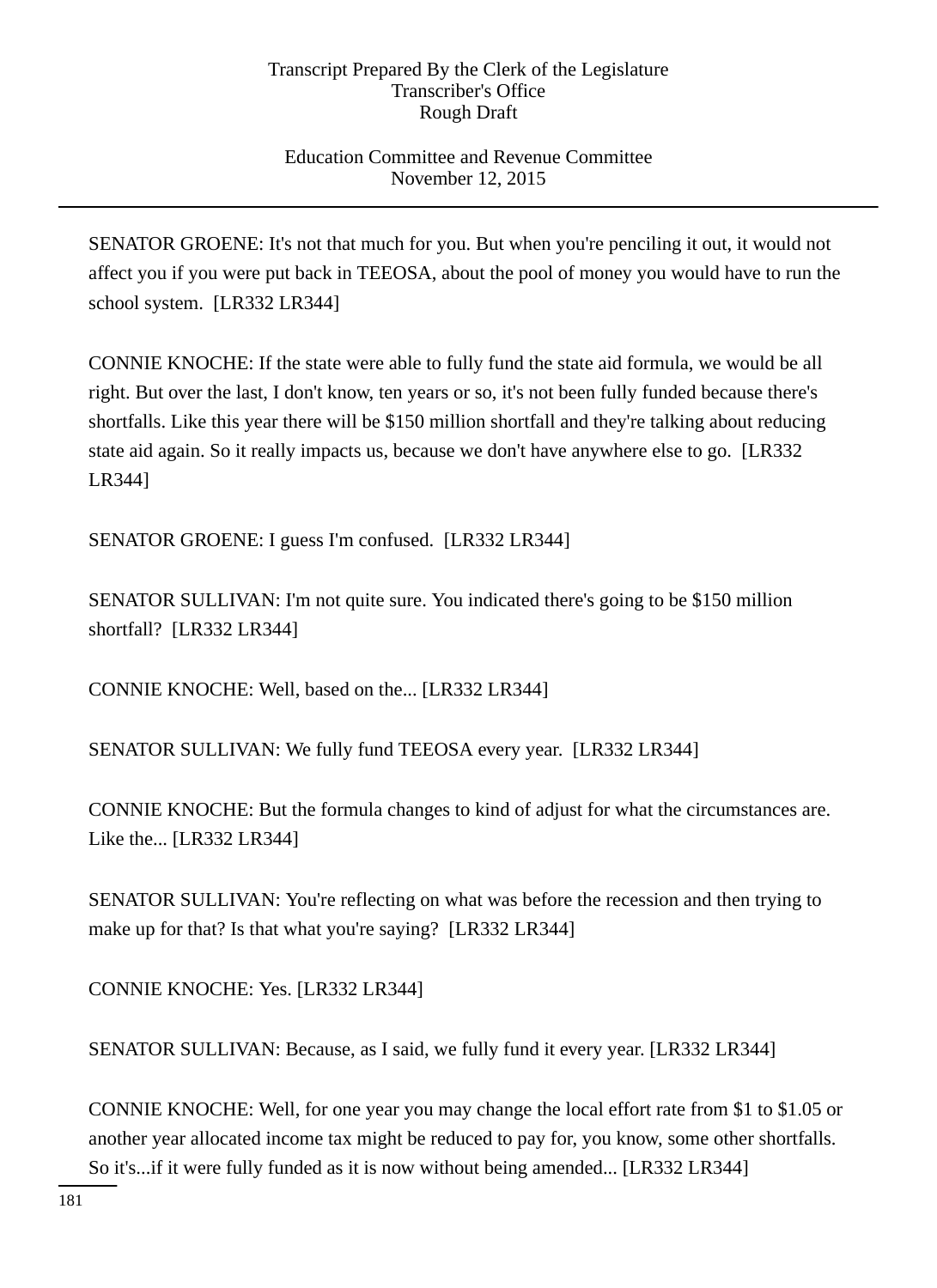Education Committee and Revenue Committee November 12, 2015

SENATOR SULLIVAN: Fully funded compared to what? I mean, that's what I'm trying to figure out. [LR332 LR344]

CONNIE KNOCHE: Well, compared to what we end up with. (Laugh) [LR332 LR344]

SENATOR SULLIVAN: Okay. Any other questions? Thank you. Welcome. [LR332 LR344]

MIKE PIETZYK: Thank you. Thank you, committee. My name is Mike Pietzyk, P-i-e-t-z-y-k. I'm a farmer/rancher just southeast here of Lincoln. Just thank you for the opportunity to be able to speak today to you. I usually don't take these opportunities. I don't know, there's a lot of apathy out in the country. Senator Sullivan, you made a couple two or three comments this morning about why don't people show up to hearings, budget hearings and stuff. I was on a school board for a short time and stuff. We try. As a farmer, we do pay a majority of our tax. We're a small school district. Ag, we don't have a whole lot of businesses and stuff, so the ag does pay the majority of the budget for the school districts. But we don't have...we don't have...we're a minority in number and so we don't have any vote. We have went to our local school boards. We have tried to...tried to control the spending and have kind of influence, but we don't have that on a local level. And I guess that's why...that's a lot of our frustration of we're just taxed and we do not have...you know, the votes for when it comes to making good decisions about how our money is being spent. It gets down to a big thing is the spending, guys. You're a legislative body. You spend our tax dollars. And I just...I want...you know, we...all the school districts were here represented today and it's interesting. (Laugh) They didn't have a lot of solutions. They're here to protect their interests. Well, yeah, I'm here to protect my interest also today and stuff. And at the core, whether we're all frustrated with our local governments all the way up to Washington, D.C., we need to stop spending so much money, more than what we have, more than what we take in. So again, you know, Senator Groene, you have great comments today and stuff and I appreciate you talking and questioning those people because, like you said, if they have the authority they're going to do it and stuff. And I don't know if there's any way, you know, that we can force the education...we're just feel like the spending is out of control. And my solution is, too, is we need to broaden the tax base. It needs to go more...I would like to see more of a sales tax and the income tax be able to fund our school districts and stuff, because you find a minority of people that are having to fund our school districts and stuff. So that's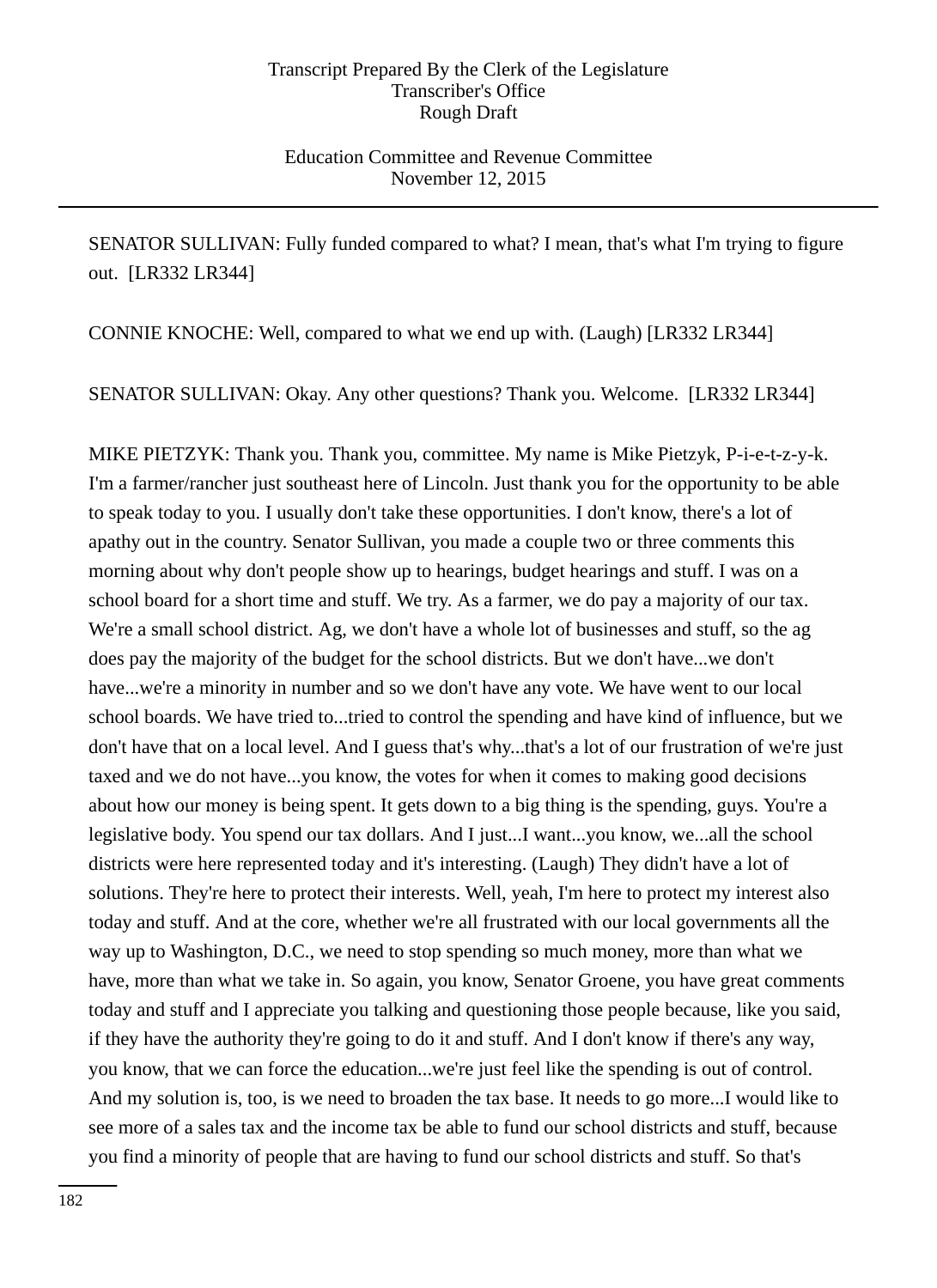# Education Committee and Revenue Committee November 12, 2015

probably the biggest deal is what I'm trying to get across to you all is that we do need to slow down our spending. And, you know, we don't have enough. We keep talking about all the things that are coming up and...excuse me, I'm sorry. I'm just a simple farmer. I'm trying to get my... [LR332 LR344]

SENATOR SULLIVAN: You're doing fine. You're doing fine. [LR332 LR344]

MIKE PIETZYK: ...trying to get my point across. We need to slow down on our spending. That's the only way. If we do not have enough assets to take care of our bills, we have to slow down on our spending. So I appreciate the opportunity. Sorry to keep you here so late. [LR332 LR344]

SENATOR SULLIVAN: No, no problem. [LR332 LR344]

MIKE PIETZYK: Thank you for all that you do. [LR332 LR344]

SENATOR SULLIVAN: Thank you for your testimony. Senator Davis. [LR332 LR344]

SENATOR DAVIS: Thank you. Is it Pitchick (phonetically)? [LR332 LR344]

MIKE PIETZYK: Pitesic (phonetically). [LR332 LR344]

SENATOR DAVIS: Piecheck (phonetically). [LR332 LR344]

MIKE PIETZYK: Pitesic (phonetically). [LR332 LR344]

SENATOR DAVIS: What is your school district? [LR332 LR344]

MIKE PIETZYK: District thirty...Sterling School District. I think it's 33. [LR332 LR344]

SENATOR DAVIS: Sterling. Sterling. And you served on the board one time there? [LR332 LR344]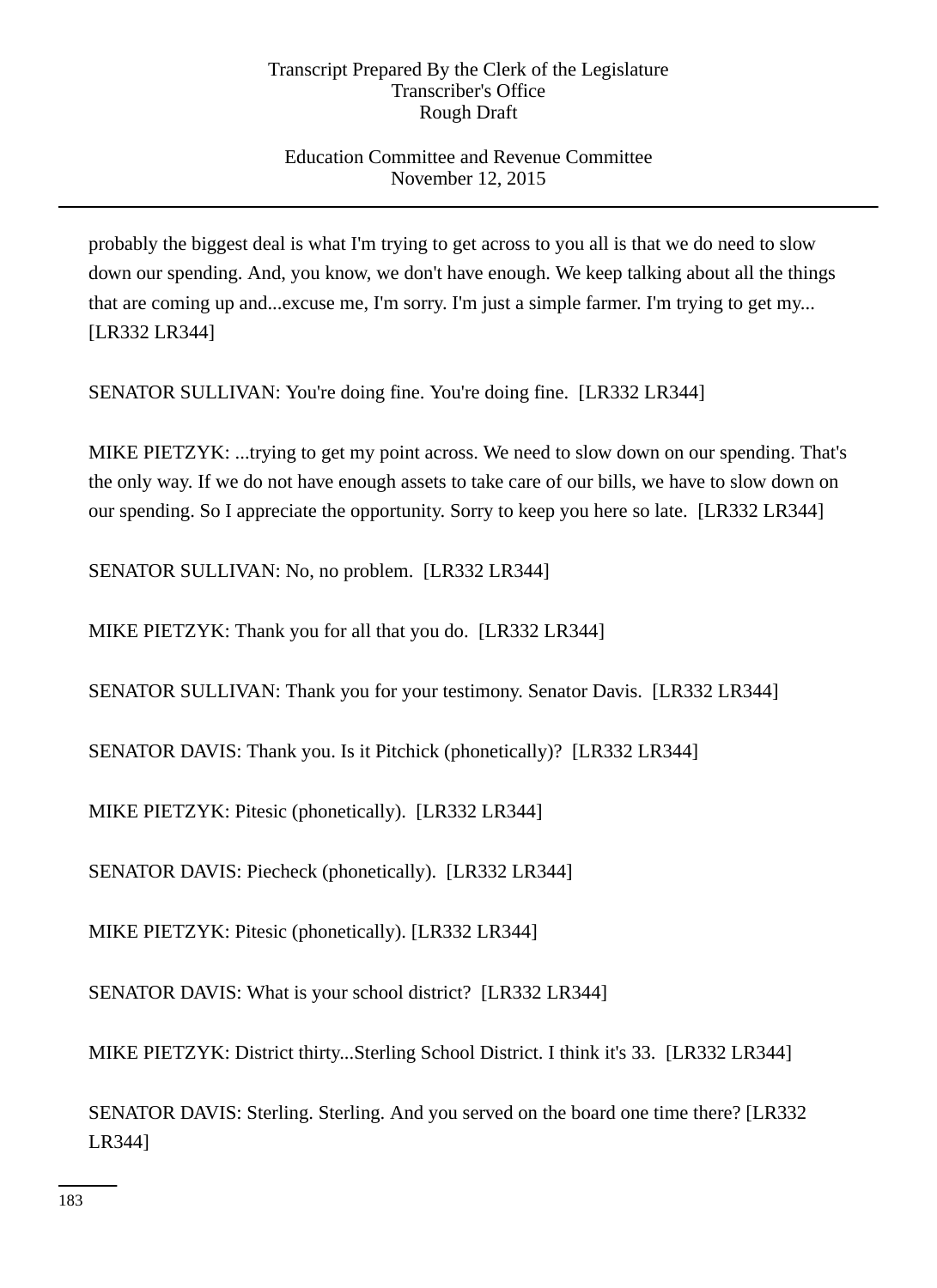Education Committee and Revenue Committee November 12, 2015

### MIKE PIETZYK: Yes, I did. [LR332 LR344]

SENATOR DAVIS: So you were equalized or nonequalized? [LR332 LR344]

MIKE PIETZYK: I don't know that. I don't know that, sir. I don't know that for sure. We live...we have a...live on a...grew up on a family farm. I'm third generation. We have two school districts seven miles away. There's a Sterling school district and then there's another school district seven miles away. We both had budget problems when I was on the school board. We both needed building projects. We tried to get...we had different...several meetings and stuff to try and get the two school districts...well, our school district to figure out where we're going to do the financing. Are we going to have an over...a levy override, election, and all this and stuff. And so we...you know, we're two school districts seven miles away. But we could not get the two small towns, seven miles away, most people work and stuff, you cannot get two groups of people to come together. They didn't want to sit down and look at the numbers and run the numbers to see if...can we operate one school district cheaper than the two? A lot of it comes down to my little Johnny. See, if we merge these two school districts, it's about sports, and he's not going to be able to play on the...be the starter on the football team or the basketball team and stuff. And it comes down to those things instead of being...using our heads and saying, hey, can we give...can we merge these two school districts and give the kids more opportunities to have educational, extracurricular or whatever and stuff. And so, I don't know, we're just frustrated. We're frustrated that we sit, we do not have a voice. Like I said again, we're a minority. And so that's why I come. I felt so convicted to spend a day up here. Was very educational listening to all of you and to hear about different people. But just thank you again for the opportunity. [LR332 LR344]

### SENATOR DAVIS: Thank you. [LR332 LR344]

SENATOR SULLIVAN: Any other questions? Senator Groene. [LR332 LR344]

SENATOR GROENE: I want to thank you for making that point that there have been senators who need to know. Even in small towns, the farmers are often outnumbered by the employees and their spouses and children in the school system that work there, county courthouse and in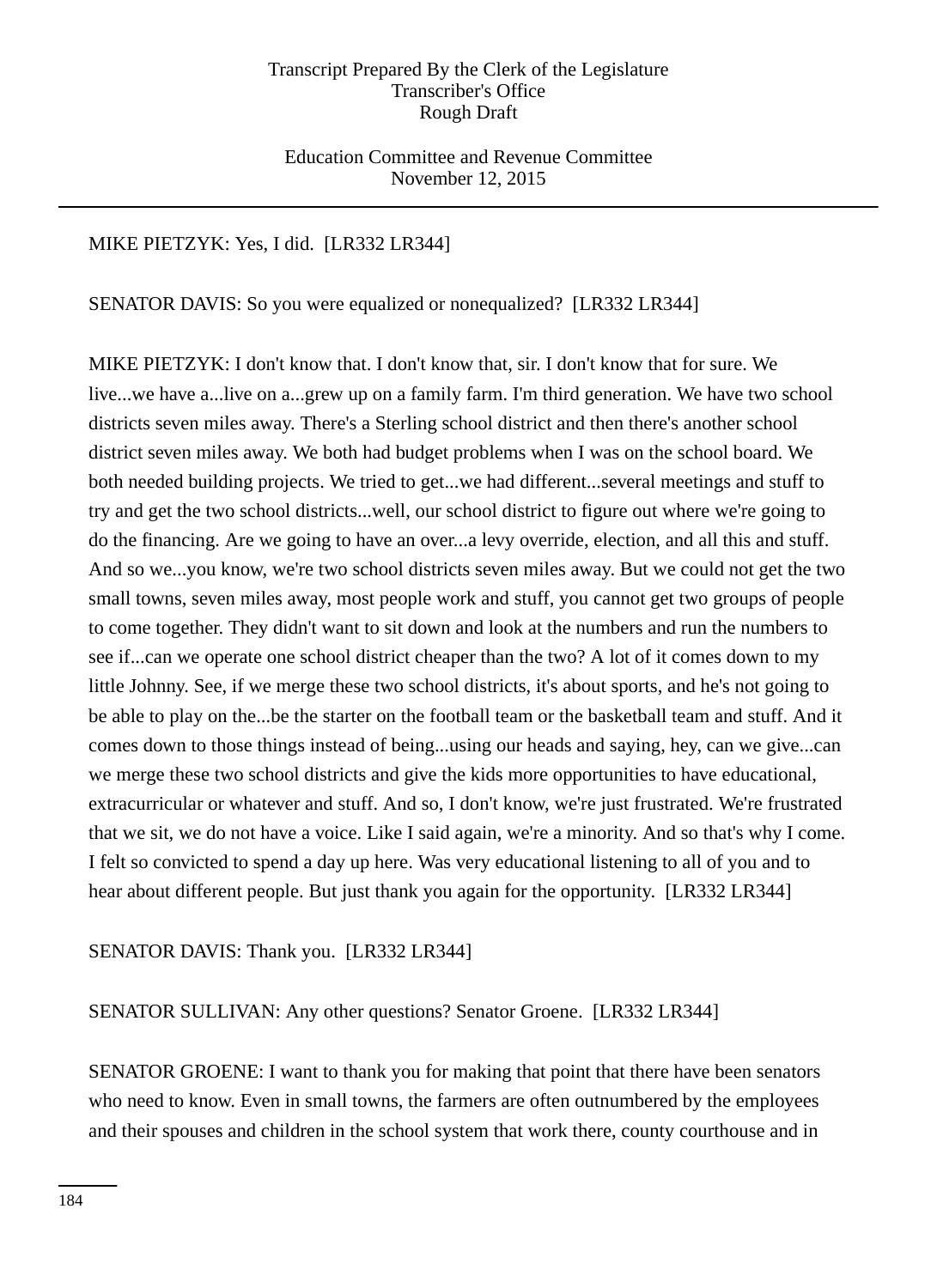## Education Committee and Revenue Committee November 12, 2015

town. And so when you build a new gym, you pay for it, but you're outvoted, even in small communities, that you are a minority and you do need some kind of protection. [LR332 LR344]

MIKE PIETZYK: Yes. Yes. [LR332 LR344]

SENATOR GROENE: Thank you. [LR332 LR344]

MIKE PIETZYK: Yeah. [LR332 LR344]

SENATOR SULLIVAN: Senator Gloor. [LR332 LR344]

SENATOR GLOOR: I'm actually going to not ask a question as much as just point out something for the record. I've been waiting all day to make these comments. And I want to thank you for giving me the opportunity to say a few things. (Laugh) I also want to thank you for your willingness to serve, because it is...you're right, there is a degree of apathy out there that makes all this that much harder. The challenge we have with property tax is that it is locally collected, locally assessed, and locally controlled. [LR332 LR344]

MIKE PIETZYK: Yep. [LR332 LR344]

SENATOR GLOOR: And in laymen's term, what that means is the county collects the property tax and it distributes it to the different entities that have a levying authority based upon budgets that are put together by local boards that we vote for. And legislatively we then try and get our arms around this massive amount of local control that extends not just to school districts but to the NRDs and the fairs and the community colleges and all these different levying entities. And sometimes legislatively, this has been my experience down here in seven years, when we try and pull back some of that control, (slaps hand) we get our hands slapped because we love our local control. So that doesn't mean that we can't do things. It's just that it is difficult for us to get our arm around it, because we love our local control and, at the same time, we would like our taxes to be controlled. And it's a challenge for us. I would say, to the extent that the state and the Governor's Office for that matter have tried to control expenses for those components of the state budget we do control, spending that is built into the budget this past year is, I think I'm correct at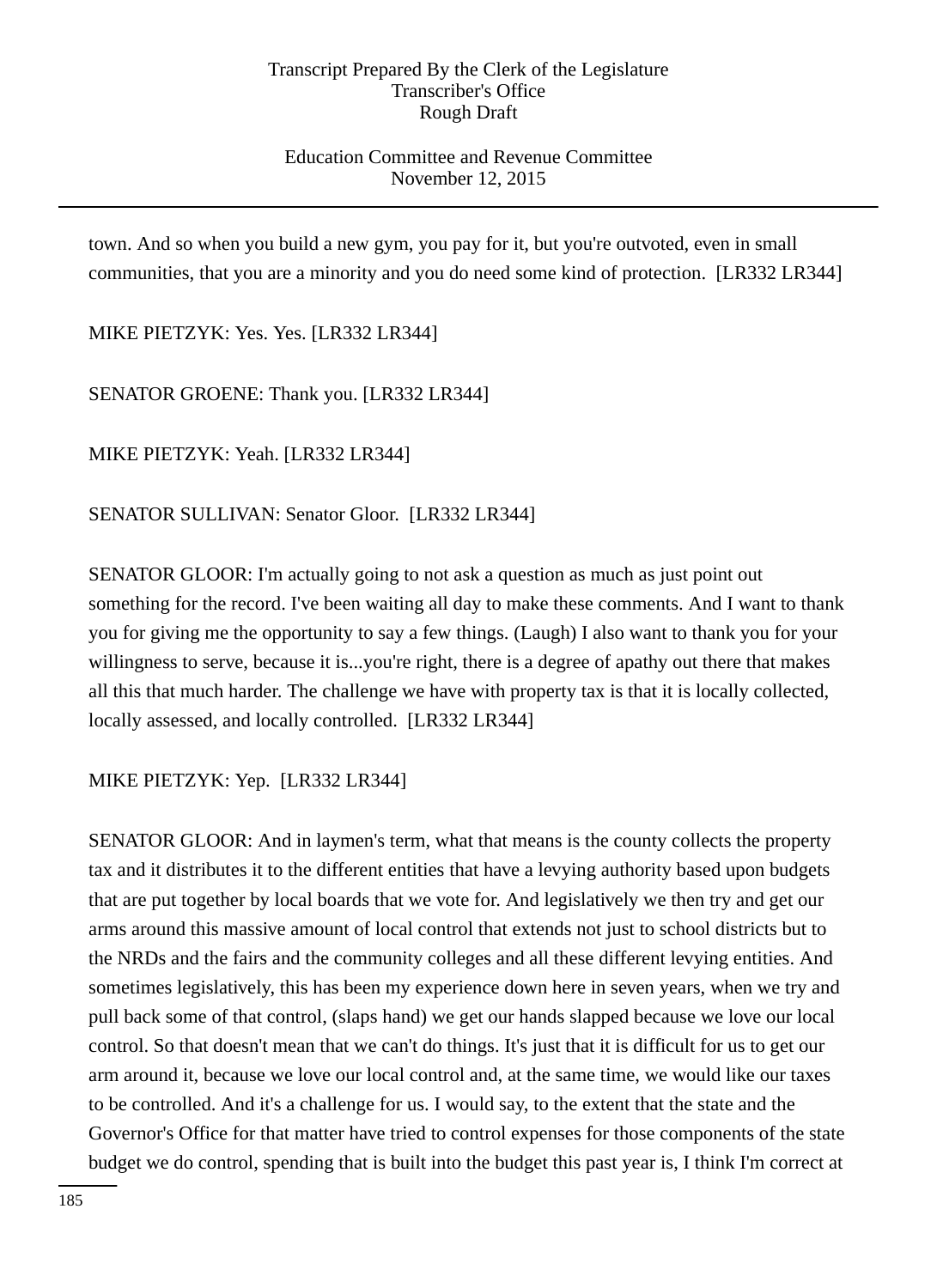# Education Committee and Revenue Committee November 12, 2015

this--Senator Mello would straighten me out if I'm not but I'm pretty sure I'm correct--I think the rate of increase is the fifth lowest in the past 30 years. So we, to the extent that we have our finger on the button and can control it, are trying to do the best we can. But the local control issue is a tougher issue for us to get our hands around, which is why we're having all of these meetings and spending all this time looking for a way that we can get a little relief. [LR332 LR344]

MIKE PIETZYK: Yeah. I appreciate that and stuff. Like you said, it is hard because... [LR332 LR344]

SENATOR GLOOR: You know. [LR332 LR344]

MIKE PIETZYK: I do. I don't want your government on you and that's some of the problems that we're having with this country is too much control. But that at the same time, yeah, look at things that you can do to force people for the good...for the greater good, you know. Asking, you know, speak on my behalf because I am...we don't have it. We don't have the voice. So I appreciate that. [LR332 LR344]

SENATOR GLOOR: I understand. And by the way, given the industry that you're in, you can't be simple. (Laughter) [LR332 LR344]

MIKE PIETZYK: Yeah, yeah. It's not anymore. [LR332 LR344]

SENATOR SULLIVAN: No, you aren't. You aren't. You aren't. Any other questions? Thank you so much for your testimony. [LR332 LR344]

MIKE PIETZYK: Thank you. [LR332 LR344]

SENATOR SULLIVAN: Anyone else? Again, I appreciate everyone's input today. Unless Senator Gloor has any other comments, this concludes this hearing on the two legislative resolutions. Thank you very much. [LR332 LR344]